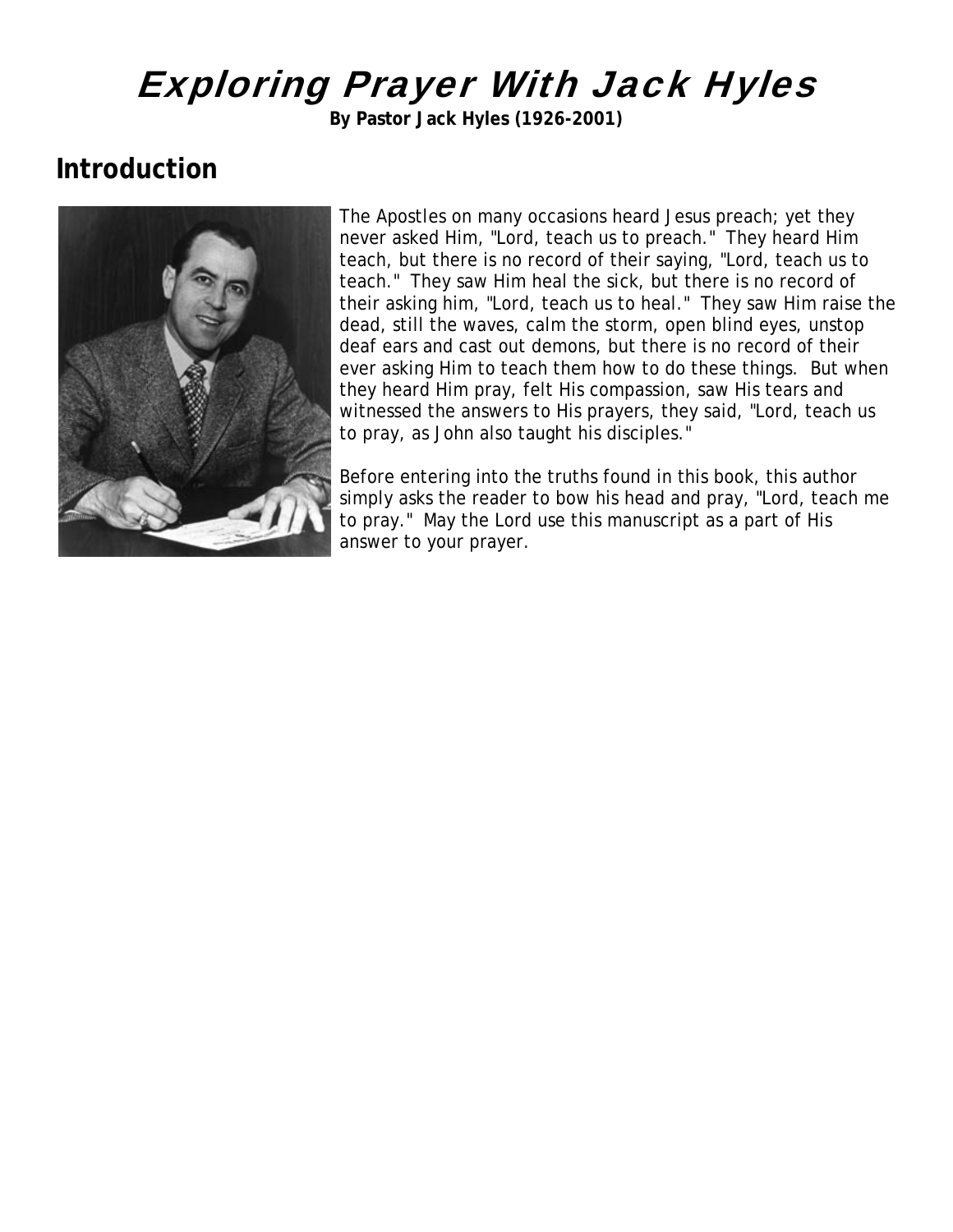#### **Contents**

| God's Mind Can Be Changed                   | 1              |
|---------------------------------------------|----------------|
| The Atheism of Prayerlessness               |                |
| <b>God Wants to Answer Your Prayers</b>     | 2<br>3<br>4    |
| Why Does God Want Us to Pray?               |                |
| The Original Purpose of Prayer              | 5              |
| Answered Prayer Depends on a Changeless God | 6              |
| Prayer and the Sovereignty of God           | $\overline{7}$ |
| The Philosophy behind Prayer and Fasting    | 8              |
| God Is Trying to Get It to You              | 9              |
| God Often Answers Before We Pray            | 10             |
| If We Do Not Pray                           | 11             |
| The Right to Pray                           | 12             |
| Feeling At Home with God                    | 13             |
| Be Definite in Your Prayers                 | 14             |
| A Miracle-Working God                       | 15             |
| The Kinds of Prayer                         | 16             |
| Prayer and Love                             | 17             |
| Ask According to His Will                   | 18             |
| A Schedule for Daily Prayer Time            | 19             |
| Ask, Seek, and Knock                        | 20             |
| <b>God Needs Your Personality</b>           | 21             |
| <b>Pray Without Ceasing</b>                 | 22             |
| Persevering in Prayer                       | 23             |
| Hope or Hopelessness in Prayer              | 24             |
| God's "No" is Often Temporary               | 25             |
| Preparation for Petition                    | 26             |
| The Model Prayer                            | 27             |
| Be Careful What You Pray                    | 28             |
| Four Relationships in Prayer                | 29             |
| Prayers and Separation and Soul Winning     | 30             |
| Prayer and Greater Works Than Jesus Did     | 31             |
| Abiding in Christ                           | 32             |
| The Place to Pray                           | 33             |
| Grace to Help                               | 34             |
| Praying for laborers                        | 35             |
| "Lead Us Not into Temptation"               | 36             |
| Asking in Jesus' Name                       | 37             |
| Praying for the Sick                        | 38             |
| Priests and Intercessors                    | 39             |
| Faith in Prayer                             | 40             |
| Praying for the Unsaved                     | 41             |
| <b>United Prayer</b>                        | 42             |
| The By-Product of Prayer                    | 43             |
| Prayer - A Soul-Winning Method              | 44             |
| Praying for Each Other                      | 45             |
| <b>Group Praying</b>                        | 46             |
| Prayer is Work                              | 47             |
| Prayer and the Unseen World                 | 48             |
| "This Kind" of Answers to Prayer            | 49             |
| Tomorrow's Guarantee of God's Provision     | 50             |
|                                             |                |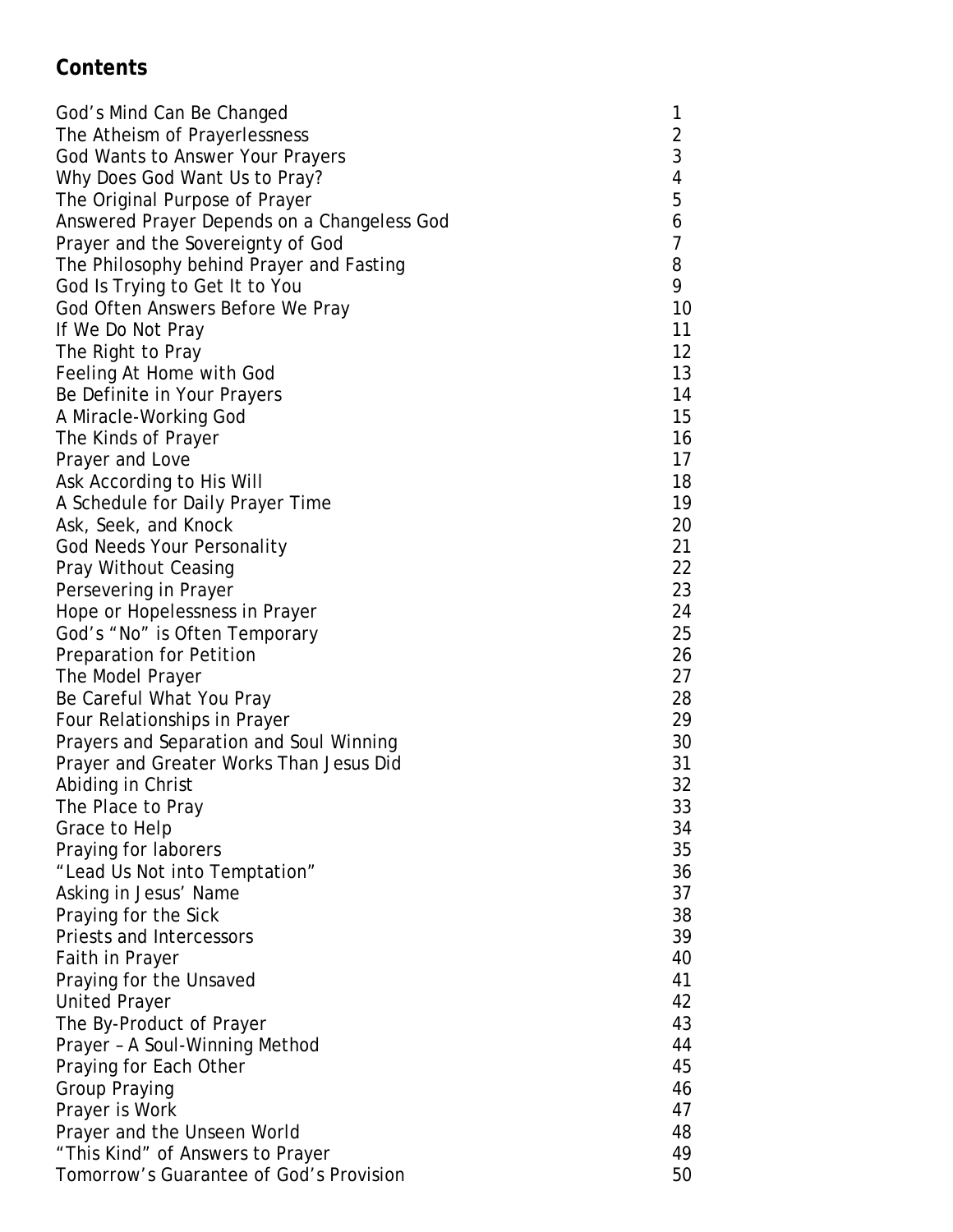#### **Chapter 1 — God's Mind Can Be Changed**

**Genesis 6:6-7, "And it repented the LORD that he had made man on the earth, and it grieved him at his heart. And the LORD said, I will destroy man whom I have created from the face of the earth; both man, and beast, and the creeping thing, and the fowls of the air; for it repenteth me that I have made them."**

**Jonah 3:10, "And God saw their works, that they turned from their evil way; and God repented of the evil, that he had said that he would do unto them; and he did it not."**

**Joel 2:12-14, "Therefore also now, saith the LORD, turn ye even to me with all your heart, and with fasting, and with weeping, and with mourning: And rend your heart, and not your garments, and turn unto the LORD your God: for he is gracious and merciful, slow to anger, and of great kindness, and repenteth him of the evil. Who knoweth if he will return and repent, and leave a blessing behind him; even a meat offering and a drink offering unto the LORD your God?"**

The wickedness of man became great upon the earth until every imagination of the thoughts of his heart was only evil continually. This is not the purpose that God had for His creation. He created us for His glory and that He may enjoy fellowship with us, wanting us to offer Him voluntarily love. He equipped us with a will so we could choose to love and fellowship with Him. Now man has failed and failed miserably. His thoughts are wicked, his deeds are wicked, and God is grieved, for God CAN be grieved. **Ephesians 4:30-32, "And grieve not the holy Spirit of God, whereby ye are sealed unto the day of redemption. Let all bitterness, and wrath, and anger, and clamour, and evil speaking, be put away from you, with all malice: And be ye kind one to another, tenderhearted, forgiving one another, even as God for Christ's sake hath forgiven you."** Here we find that bitterness grieves God, wrath grieves God, anger grieves God, clamour grieves God, evil speaking grieves God, malice grieves God. As God looked at the race He had made, He was so grieved that He changed His mind and wished that He had not made man. **Genesis 6:6-7, "And it repented the LORD that he had made man on the earth, and it grieved him at his heart. And the LORD said, I will destroy man whom I have created from the face of the earth; both man, and beast, and the creeping thing, and the fowls of the air; for it repenteth me that I have made them."** Notice the word **"repented"** in **verse 6** and the word **"repenteth"** in **verse 7.** This word means "a change of mind." This is not a doctrinal dissertation about the flood; it is simply an effort to establish the fact that God does, on occasion, change His mind, and that mind can be changed by man's behavior and, thank God, by man's requests and prayers.

There is a wonderful story in **Exodus 32.** Moses had been to Mount Sinai. As he returned from the mount, he found the people had made a golden calf and were worshipping it. God was displeased and wanted to destroy them. **Exodus 32:7-10, "And the LORD said unto Moses, Go, get thee down; for thy people, which thou broughtest out of the land of Egypt, have corrupted themselves: They have turned aside quickly out of the way which I commanded them: they have made them a molten calf, and have worshipped it, and have sacrificed thereunto, and said, These be thy gods, O Israel, which have brought thee up out of the land of Egypt. And the LORD said unto Moses, I have seen this people, and, behold, it is a stiffnecked people: Now therefore let me alone, that my wrath may wax hot against them, and that I may consume them: and I will make of thee a great nation."** Notice the words that God spoke to Moses in **verse 10, "Now therefore let me alone, that my wrath may wax hot against them."** Here is the omnipotent God talking to Moses, one of His creatures, and saying, "Let Me alone, so I can punish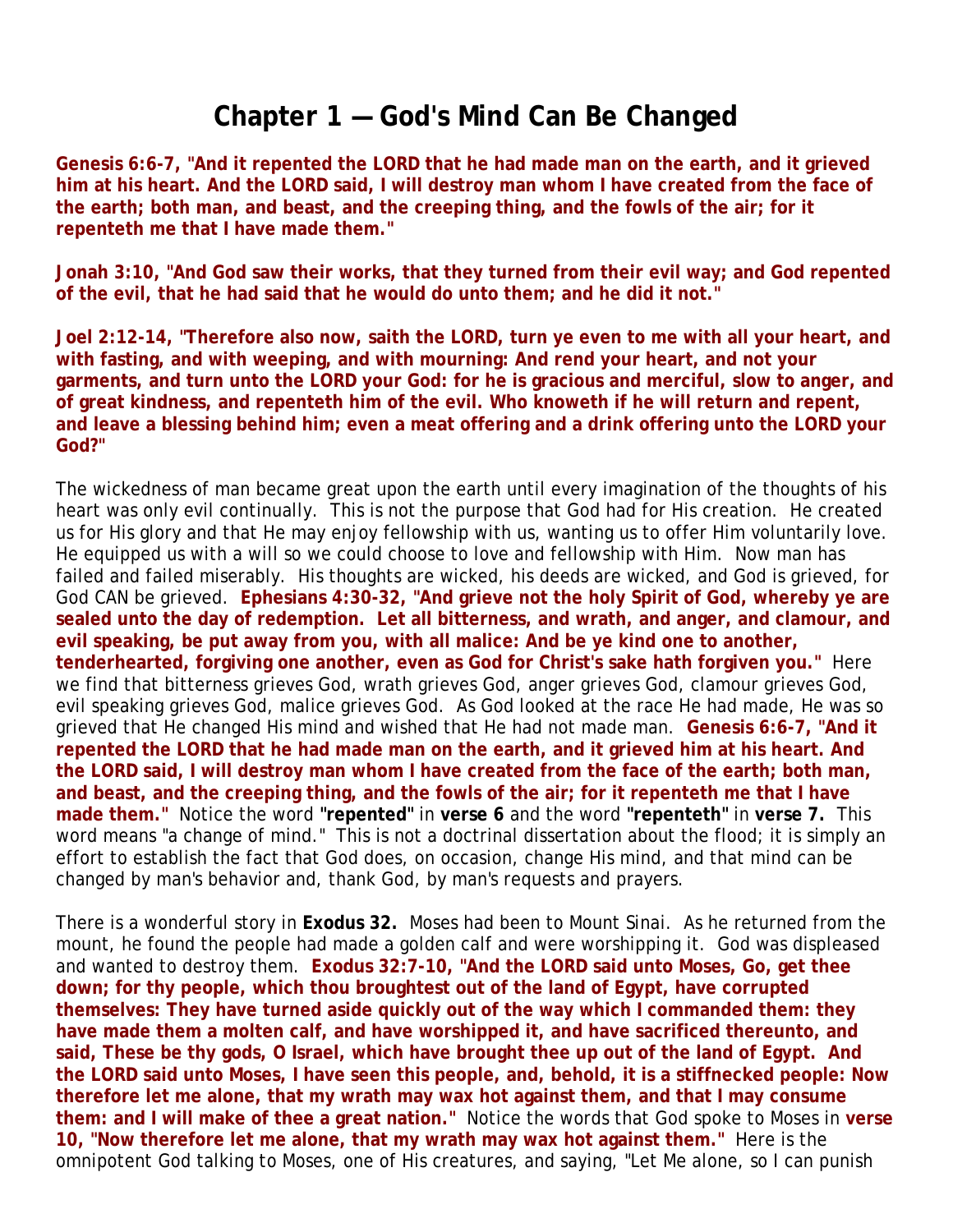My people." God wanted to do it, but interestingly enough He had made it so that Moses had veto power and actually could prevent God from consuming His people.

God did change His mind concerning consuming His people. **Exodus 32:11-14, "And Moses besought the LORD his God, and said, LORD, why doth thy wrath wax hot against thy people, which thou hast brought forth out of the land of Egypt with great power, and with a mighty hand? Wherefore should the Egyptians speak, and say, For mischief did he bring them out, to slay them in the mountains, and to consume them from the face of the earth? Turn from thy fierce wrath, and repent of this evil against thy people. Remember Abraham, Isaac, and Israel, thy servants, to whom thou swarest by thine own self, and saidst unto them, I will multiply your seed as the stars of heaven, and all this land that I have spoken of will I give unto your seed, and they shall inherit it for ever. And the LORD repented of the evil which he thought to do unto his people."** In verse 11 Moses explains to God that it was He Who had brought the people out of Egypt with a great power and mighty hand. Then in **verse 12** he beseeches God to change His mind. He uses the words, "**Repent of this evil against Thy people.**" Now Moses was not telling God to repent of a sin. The word "evil" there means that God was about to inflict punishment or consummation upon His people and Moses was asking Him to turn from His fierce wrath and change His mind.

Then in **verse 13** he tells God of the promises He made to Abraham, Isaac, and Jacob concerning multiplying their seed and making of them a great nation.

These are arguments that Moses used in his appeal to God to change His mind. In other words, he is saying, "Lord, You brought the people out, and the Egyptian people are going to speak evil of You if You consume the people." Then he said, "Don't forget the promises You made to Abraham, Isaac and Jacob." With these arguments he appealed to God not to go through with His consuming of Israel.

In **verse 14** we read, "**And the LORD repented of the evil which he thought to do unto his people**." Once again, God changed His mind. It is very important that this truth be emphasized, for it was through prayer to God that Moses interceded for the people, and God changed His mind concerning their destruction.

God changed His mind concerning the destruction of Ninevah. The Word of the Lord had come unto Jonah the second time, telling him to go to Ninevah and preach. **Jonah 3:1-2, "And the word of the LORD came unto Jonah the second time, saying, Arise, go unto Nineveh, that great city, and preach unto it the preaching that I bid thee**.**"** Jonah had learned his lesson and he did go to Ninevah to preach. A great revival followed and the entire city repented. Jonah 3:5-8, "**So the people of Nineveh believed God, and proclaimed a fast, and put on sackcloth, from the greatest of them even to the least of them. For word came unto the king of Nineveh, and he arose from his throne, and he laid his robe from him, and covered him with sackcloth, and sat in ashes. And he caused it to be proclaimed and published through Nineveh by the decree of the king and his nobles, saying, Let neither man nor beast, herd nor flock, taste any thing: let them not feed, nor drink water: But let man and beast be covered with sackcloth, and cry mightily unto God: yea, let them turn every one from his evil way, and from the violence that is in their hands.**"

The people were led to believe that though Jonah had preached that God was going to destroy the city in forty days, perhaps God would change His mind, and not destroy the city. They felt that their repentance and their putting on of sackcloth and sitting in ashes might convince God to change His mind. This possibility is mentioned in **Jonah 3:9, "Who can tell if God will turn and**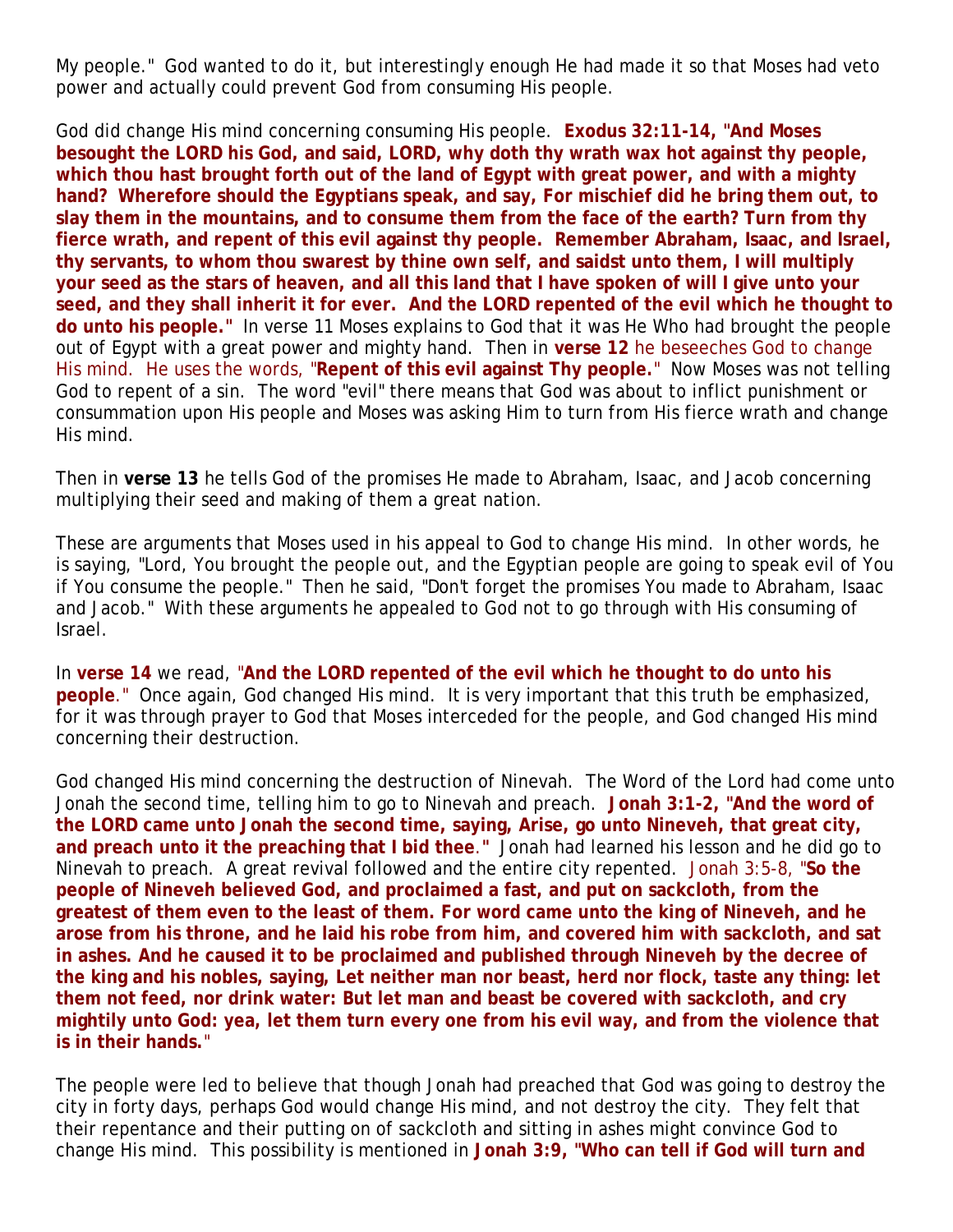**repent, and turn away from his fierce anger, that we perish not?"** God did see their works and God did change His mind. In Jonah 3:10, notice especially the words, **"And God saw their works, that they turned from their evil way; and God repented of the evil, that he had said that he would do unto them; and he did it not."**

Jonah had come to Nineveh preaching the message that God gave him, that God was going to overthrow Nineveh in forty days, but because the people got right with God, God changed His mind and did not destroy Nineveh as Jonah had preached. This changing of God's mind is so evident, for the Scripture tells us that Jonah was not happy with God's decision to change His mind. Had not Jonah preached that God was going to destroy the city in forty days? Now God is not going to destroy the city, and Jonah is upset about it! **Jonah 4:1, "But it displeased Jonah exceedingly, and he was very angry."** 

Now the secret to this entire story is found in **Jonah 3:8, "But let man and beast be covered with sackcloth, and cry mightily unto God."** There is the prayer. God changed His mind concerning Nineveh because of the prayers of Nineveh. Once again we come back to the main point of this chapter. Prayer can change the mind of God!

God changed His mind concerning Judah in the days of Joel. **Joel 2:12-14, "Therefore also now, saith the LORD, turn ye even to me with all your heart, and with fasting, and with weeping, and with mourning: And rend your heart, and not your garments, and turn unto the LORD your God: for he is gracious and merciful, slow to anger, and of great kindness, and repenteth him of the evil. Who knoweth if he will return and repent, and leave a blessing behind him; even a meat offering and a drink offering unto the LORD your God?"** The judgment of God had been pronounced upon the people. However, the message came that God was a merciful God and that if the people would repent and turn to Him, He would change His mind and bless them. In fact, in verse 14 the word "**repent**" is used which means "to change one's mind." Of course, over and over again in the Scriptures God withholds His judgment upon His people because of repentance, prayer, fasting and revival.

God changed His mind concerning Ephraim, but Ephraim got so far from God and so idolatrous that God decided just to leave him alone! **Hosea 4:17, "Ephraim is joined to idols: let him alone."** Later on in Hosea God begins to muse and meditate about Ephraim. **Hosea 11:1-4, "When Israel was a child, then I loved him, and called my son out of Egypt. As they called them, so they went from them: they sacrificed unto Baalim, and burned incense to graven images. I taught Ephraim also to go, taking them by their arms; but they knew not that I healed them. I drew them with cords of a man, with bands of love: and I was to them as they that take off the yoke on their jaws, and I laid meat unto them."** Here God remembers Ephraim's childhood; that is, when Ephraim was a young tribe. He remembers how He helped Ephraim struggle in the early days. He likens that to teaching Ephraim to walk. He remembers how He healed them, how He loved them, how He protected them. Bear in mind that in Hosea 4:17 He had said, **"Ephraim is joined to idols: let him alone."** But after thinking, meditating and remembering, God comes to the place where He feels He simply cannot give Ephraim up. **Hosea 11:8, "How shall I give thee up, Ephraim? how shall I deliver thee, Israel? how shall I make thee as Admah? how shall I set thee as Zeboim? mine heart is turned within me, my repentings are kindled together." How beautiful are those words, "How shall I give thee up, Ephraim?"** God is saying that He lost His patience with Ephraim and then He got to thinking about it and changed His mind. He will not give Ephraim up after all. The last line of **verse 8** explains this when God says, **"My repentings are kindled together."** God is saying once again, "I am changing My mind."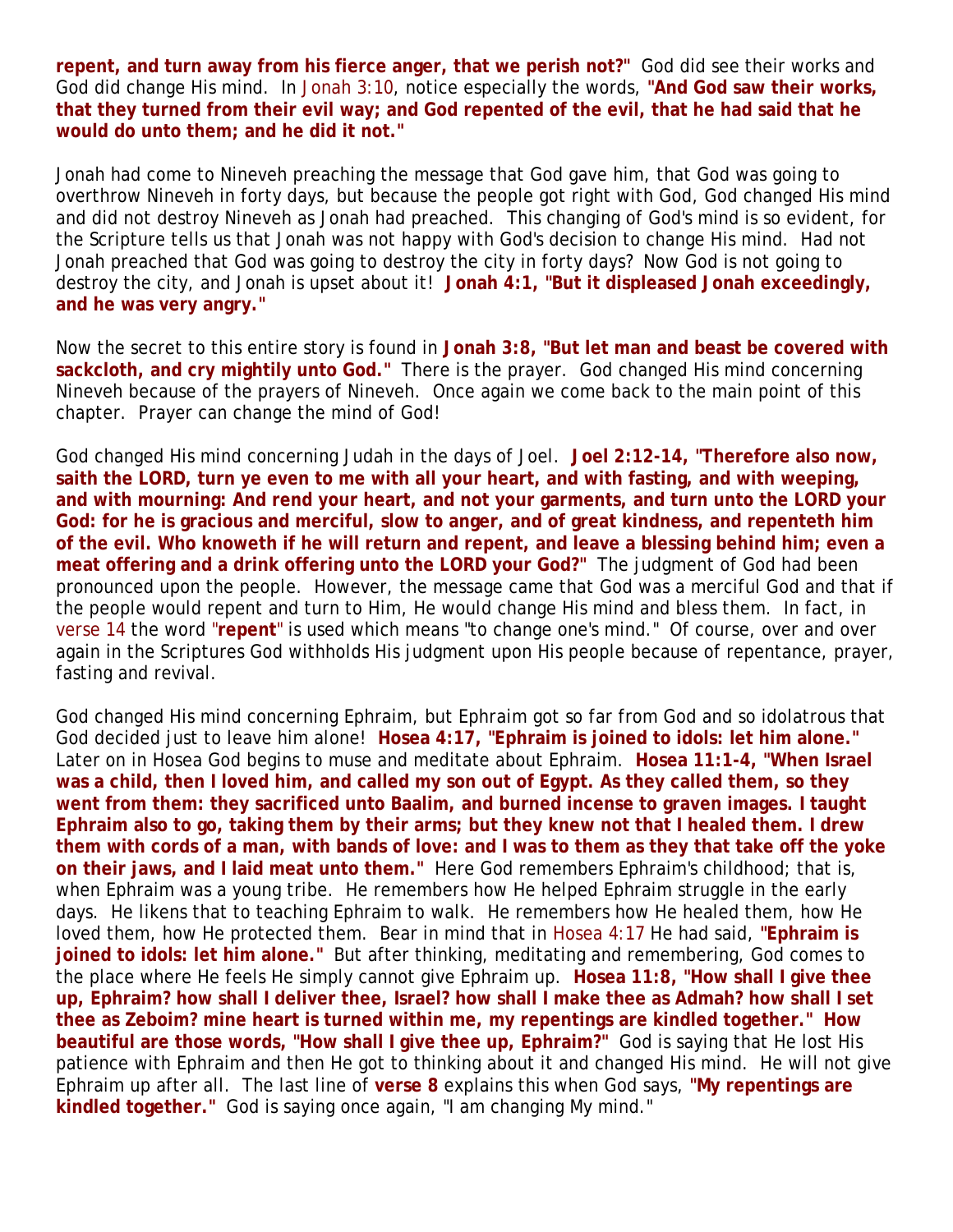God repented often concerning His people. **Jeremiah 15:6, "Thou hast forsaken me, saith the LORD, thou art gone backward: therefore will I stretch out my hand against thee, and destroy thee; I am weary with repenting."** That means that God had changed His mind so much about His people that He is getting a little weary of it. Again the point is stressed. God can, does and will change His mind in response to repentance and sincere prayer from His people.

In the third miracle in the second judgment of God upon Pharaoh, when God was using His wrath to unpry the hands of Pharaoh from His people that they might leave the land and be free, God had sent the frogs on the land. Pharaoh called for Moses and Aaron and asked them if they could persuade God to take the frogs away. Exodus 8:8, **"Then Pharaoh called for Moses and Aaron, and said, Intreat the LORD, that he may take away the frogs from me, and from my people; and I will let the people go, that they may do sacrifice unto the LORD."** Moses did come to God with Aaron and ask God to remove the frogs. **Exodus 8:12-13, " And Moses and Aaron went out from Pharaoh: and Moses cried unto the LORD because of the frogs which he had brought against Pharaoh. And the LORD did according to the word of Moses; and the frogs died out of the houses, out of the villages, and out of the fields."** The key statement here is in **verse 13, "And the LORD did according to the word of Moses."** Notice the power of prayer. Notice how God is influenced by the prayers of Moses.

This same thing is repeated concerning the thunderings and hail. **Exodus 9:27,28,33, "And Pharaoh sent, and called for Moses and Aaron, and said unto them, I have sinned this time: the LORD is righteous, and I and my people are wicked. Intreat the LORD (for it is enough) that there be no more mighty thunderings and hail; and I will let you go, and ye shall stay no longer. And Moses went out of the city from Pharaoh, and spread abroad his hands unto the LORD: and the thunders and hail ceased, and the rain was not poured upon the earth."**

The same thing is done concerning the locusts in **Exodus 10:16-19, " Then Pharaoh called for Moses and Aaron in haste; and he said, I have sinned against the LORD your God, and against you. Now therefore forgive, I pray thee, my sin only this once, and intreat the LORD your God, that he may take away from me this death only. And he went out from Pharaoh, and intreated the LORD. And the LORD turned a mighty strong west wind, which took away the locusts, and cast them into the Red sea; there remained not one locust in all the coasts of Egypt."** On each of these occasions Moses came to God and persuaded God to take certain action. In response to Moses' request, God did take this action.

In the case of Abimelech and his family, God healed them that they might bear children because Abraham prayed to God. **Genesis 20:17-18, "So Abraham prayed unto God: and God healed Abimelech, and his wife, and his maidservants; and they bare children. For the LORD had fast closed up all the wombs of the house of Abimelech, because of Sarah Abraham's wife."** God had closed up all the wombs of the ladies of the house of Abimelech. Abraham prayed to God and God responded to Abraham's prayer and healed the house of Abimelech.

In the life of Job God became angry with Eliphaz and Job's other false friends and pronounced His judgment upon them. Because of Job's prayers and their repentance God changed His mind and did not pour out His wrath. **Job 42:7-10, "And it was so, that after the LORD had spoken these words unto Job, the LORD said to Eliphaz the Temanite, My wrath is kindled against thee, and against thy two friends: for ye have not spoken of me the thing that is right, as my servant Job hath. Therefore take unto you now seven bullocks and seven rams, and go to my servant Job, and offer up for yourselves a burnt offering; and my servant Job shall pray for you: for him will I accept: lest I deal with you after your folly, in that ye have not spoken of me the thing which is right, like my servant Job. So Eliphaz the Temanite and Bildad the Shuhite and Zophar the**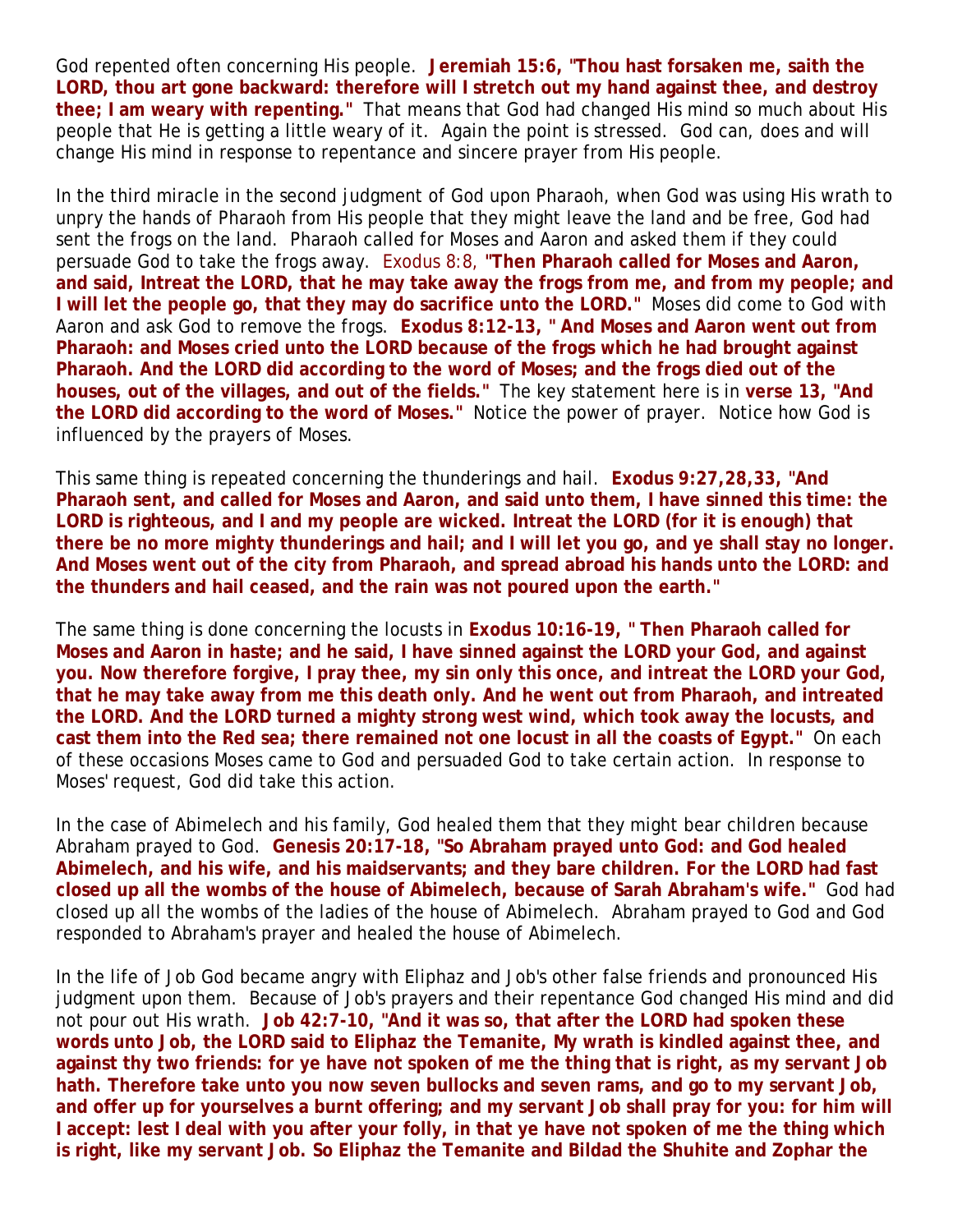**Naamathite went, and did according as the LORD commanded them: the LORD also accepted Job. And the LORD turned the captivity of Job, when he prayed for his friends: also the LORD gave Job twice as much as he had before."** 

In any study of the subject of prayer it is fundamental and basic when we understand that if a man will meet the conditions of God and pray, God will respond to his prayer and perhaps even change the course of His direction. Naturally, such a teaching is distasteful to those who advance the heresy of hyper-Calvinism, limited atonement, irresistible grace, etc. These misguided students of the Bible are often sincere but somehow have never learned how to enter into the great heart of God to know His compassion, His love, His mercy, His longsuffering. Hence, we must establish once and for all that God is touchable, reachable and He will respond to the prayers of His people. This does not mean that an immature Christian can frivolously approach the throne of grace and change God's mind. It does mean that the great omnipotent, omniscient, and omnipresent Jehovah God leans towards His children to hear what they say and longs to have them present their petitions to Him that He may give consideration to their requests.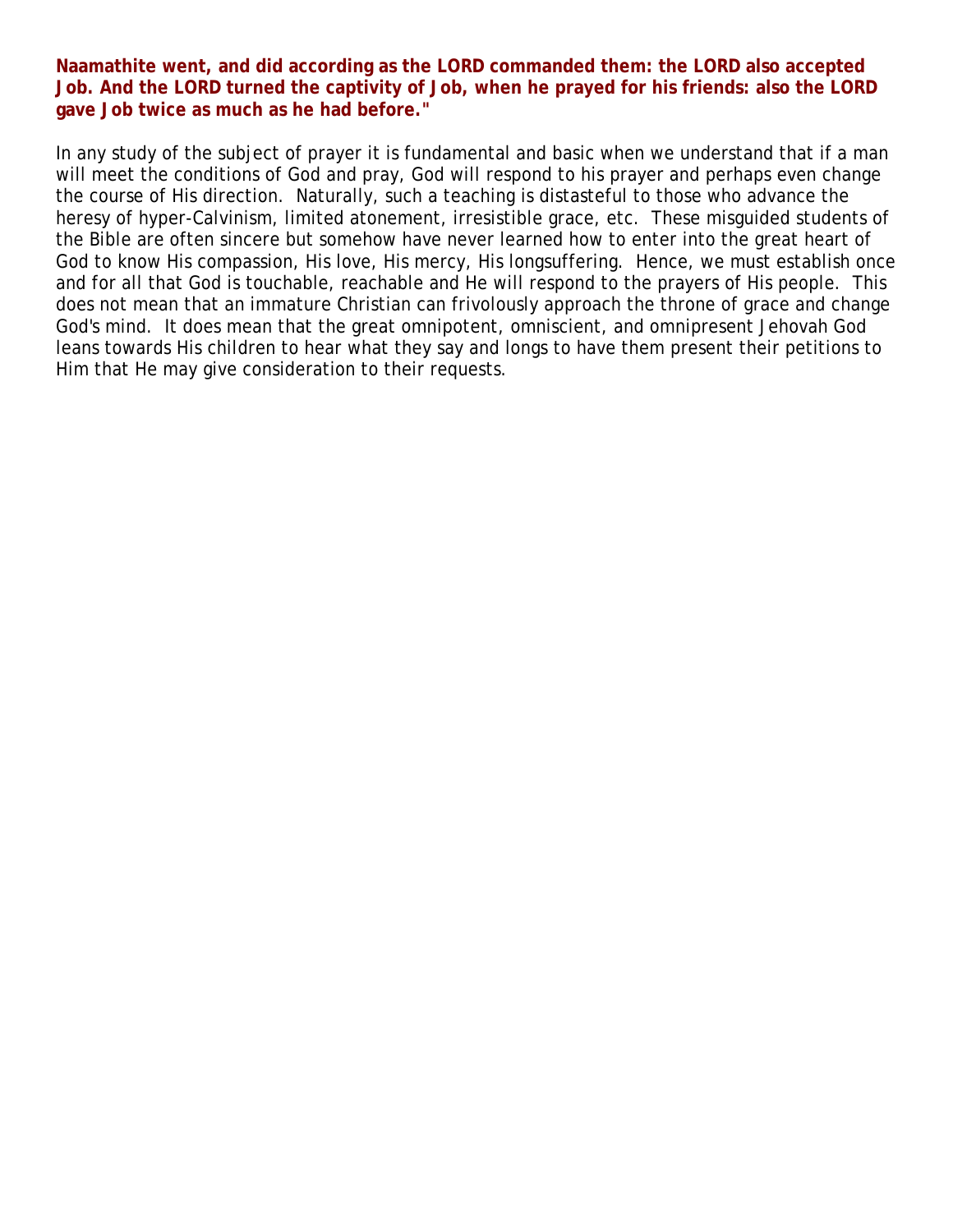### **Chapter 2 — The Atheism of Prayerlessness**

**James 4:8, "Draw nigh to God, and he will draw nigh to you. Cleanse your hands, ye sinners; and purify your hearts, ye double minded."**

**2nd Corinthians 1:20, "For all the promises of God in him are yea, and in him Amen, unto the glory of God by us."**

It is really an amazing thing how little God's people pray. The truth of the matter, however, is that if we believed that we could come to God and get what we want and need, we would do it! There certainly must be a degree of atheism and unbelief that causes our prayerlessness.

God made the sun, the moon and the stars. He then made the lakes, rivers and oceans. He made the mountains, hills and deserts. He made the trees, flowers and grass. He made the fish, the beasts of the earth and the fowls of the air. Then He made man. Man was the only one to whom He said, "I would like to talk with you and have you visit Me. I would like for us to have fellowship together."

Let us imagine what God may have said to man, "I made all of these things for you. In case you want one of these Hereford cattle, let Me know. If you want one of these birds, just ask Me. If you would like to have some fish, fruit or vegetables, please ask Me for it. Perhaps you need some water. Let Me know. If you are tired of rain, let Me know. If you get cold, tell Me and I'll kill an animal for you and use his skin for a coat. If you want some of these strawberries, just tell Me. I also have some metals you might like. I have gold, silver, and other metals. Just ask Me and I'll let you have what you want. Also let Me know if you don't feel well or if anything breaks, and I'll be more than happy to make you well and to fix it for you. I also have some pretty stones. I have diamonds, pearls, emeralds, sapphires, rubies and many other beautiful stones. In case you would like to have one or more of these, just ask Me. By the way, if you're not comfortable, I'll give you a thermostat called prayer. For all of this, all that I ask is that you be close to Me and I be close to you. When I see you coming, I'll run to meet you. We will have good fellowship. As long as we can be close to each other and abide with each other, you just let Me know what you want."

Of course, this is all fantasy, but it may be nearer the truth than we could realize. We have made prayer so complicated, and the simple truth is that there is a God Who loves us and wants to supply our needs and our wants in exchange for our total dedication and surrender to Him and out abiding in Him. This is what David meant in **Psalm 8:4-8, "What is man, that thou art mindful of him? and the son of man, that thou visitest him? For thou hast made him a little lower than the angels, and hast crowned him with glory and honour. Thou madest him to have dominion over the works of thy hands; thou hast put all things under his feet: All sheep and oxen, yea, and the beasts of the field; The fowl of the air, and the fish of the sea, and whatsoever passeth through the paths of the seas."** Hence, God made man for Himself, and everything else He made for man. When He made the strawberries, He may have said, "Ah, I hope My people enjoy these." When He made the Daffodil, perhaps He said, "I hope My children enjoy looking at these." When He made the birds of the heavens to form feathered choirs for our enjoyment, maybe He said, "I hope My people enjoy listening to these."

How sad it is that we trade all that God has for us for the cheap fellowship of the world and forfeit the riches of Hid presence and provisions for a few fleeting thrills!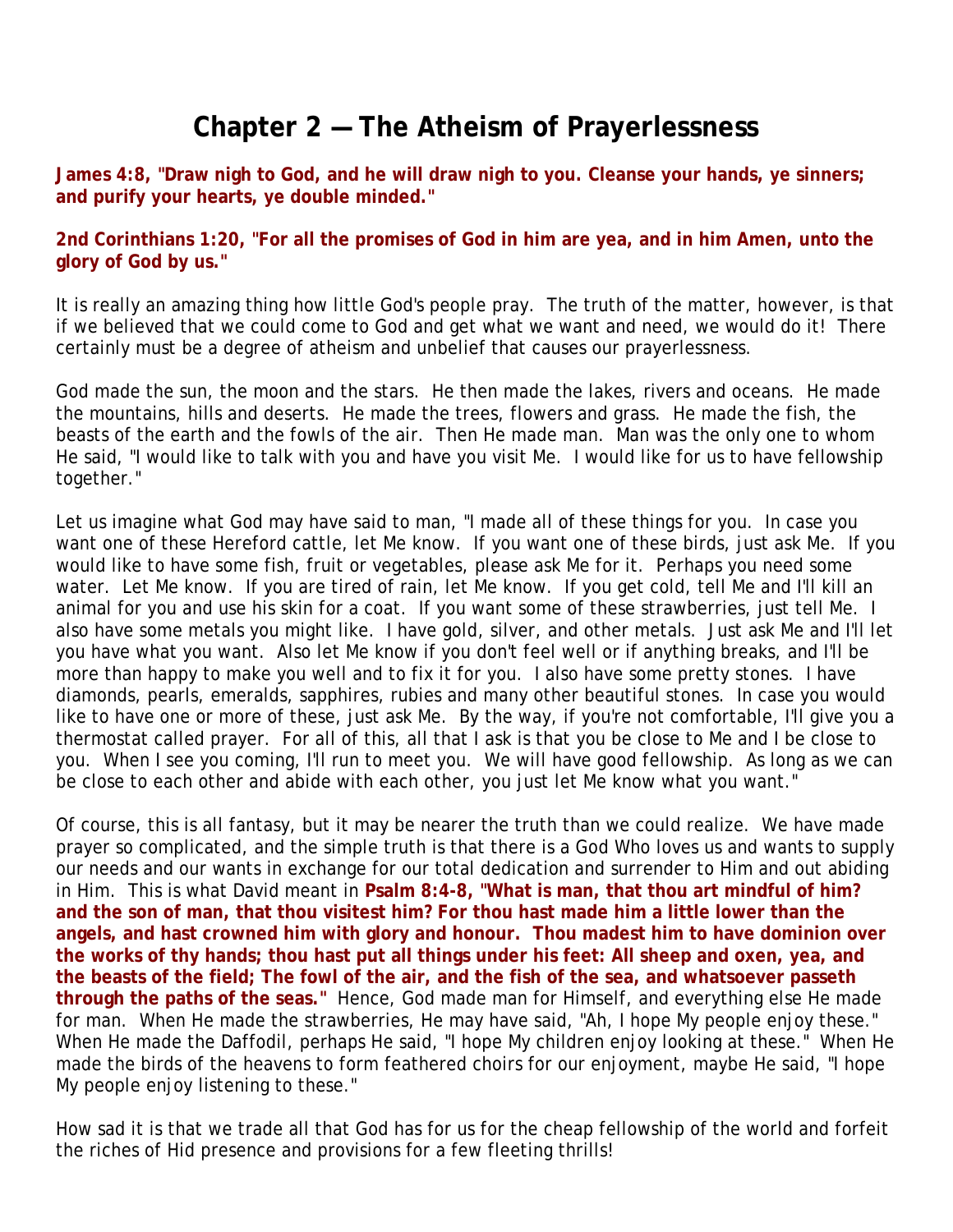Now the shocking thing is that we don't take Him up on this offer. The question arises, "Why don't we?" The answer is very simple. We simply DON'T BELIEVE IT! Somehow we don't believe that a feeble mortal cry could enter into the ears of the Lord God of the heaven and earth. We find it impossible to believe that mortal man could stand on the gleaning pavement of Heaven, that the infinite God could be moved be the pleas of sinful man. We find it hard to believe that before Him the angels veil their faces, but that by prayer the armies of Heaven could be called to arms and that divine majesty could obey the orders of a worm like man. We find it difficult to believe that our prayers could restrain the powers of evil and that the wheels of providence could alter their course at the request of man, and all of this happens because some feeble sinner saved by grace kneels before the throne of grace and brings his petition to God!

Oh, if we could just BELIEVE IT! BELIEVE IT!, oh born-again atheist on your way to Heaven but not believing that God can care for your needs. BELIEVE IT, oh saved infidel, whose sins are forgiven and whose faith is in Christ for salvation but not for provisions. BELIEVE IT, oh forgiven skeptic, whose sins are under the blood, and yet you doubt that God's bounty is available to you. BELIEVE IT, oh converted agnostic, whose life has been transformed by the regenerating power of the Holy Spirit but whose faith is too weak to trust the love and generosity of the God Who saved you. BELIEVE IT, BELIEVE IT, BELIEVE IT! Oh, the limitless power at your knee-tips! BELIEVE IT when the Bible says, **"Draw nigh to God, and He will draw nigh to you." (James 4:8a)** BELIEVE IT when God says, **"Call unto Me, and I will answer thee, and show thee great and mighty things, which thou knowest not." (Jeremiah 33:3)** BELIEVE IT when God says, **"He shall call upon Me, and I will answer Him." (Psalm 91:15a)** BELIEVE IT when God says, **"For He shall deliver the needy when he crieth." (Psalm 72:12a)** BELIEVE IT when God says, **"If ye abide in Me, and My words abide in you, ye shall ask what ye will, and it shall be done unto you." (John 15:7)** BELIEVE IT when the Bible says, "Delight thyself also in the Lord; and He shall give thee the desires of thy heart." (Psalm **37:4)** BELIEVE IT when God says, **"Ask, and it shall be given you." (Matthew 7:7a)**.

BELIEVE IT, BELIEVE IT, BELIEVE IT, BELIEVE IT! BELIEVE IT, little widow struggling to make ends meet and praying that the cruise of oil will hold until the children are grown. BELIEVE IT, weary bread winner with the responsibility of livelihood upon your shoulders. BELIEVE IT, needy college student, as you seek to make your days of training specimen days for your days of service. BELIEVE IT, lonely orphan. BELIEVE IT, thou with the empty cupboard. BELIEVE IT, BELIEVE IT, BELIEVE IT! Believe that there is a God. Believe that He is majesty and glory. Believe that He is all-powerful. Believe that He knows you. Believe that He loves you. Believe that He is rich. Believe that He wants to give to you. Believe He wants to care for you. Believe that He will care for you if you will ask.

A little girl was adopted into a new family. She was accustomed to the orphanage where she had lived before. She came to her new home and to her new parents. Her new mother gave her a big tall glass of milk to drink. The little girl held the glass of milk in her hands and looked up in her mother's face and said, "Please tell me how deep may I drink."

The mother spoke through tears and said, "Honey, drink it all. You are not in the orphanage any more. You are my child. It's all yours. Drink it all! There is more for you where that came from."

Oh, how often we look up at the face of God and say, "God, how deep may I drink?"

The Lord looks down with compassion and says, Oh, beloved children, I'm your heavenly Father. Drink it all! Drink it all! Drink it all! There is more where that came from."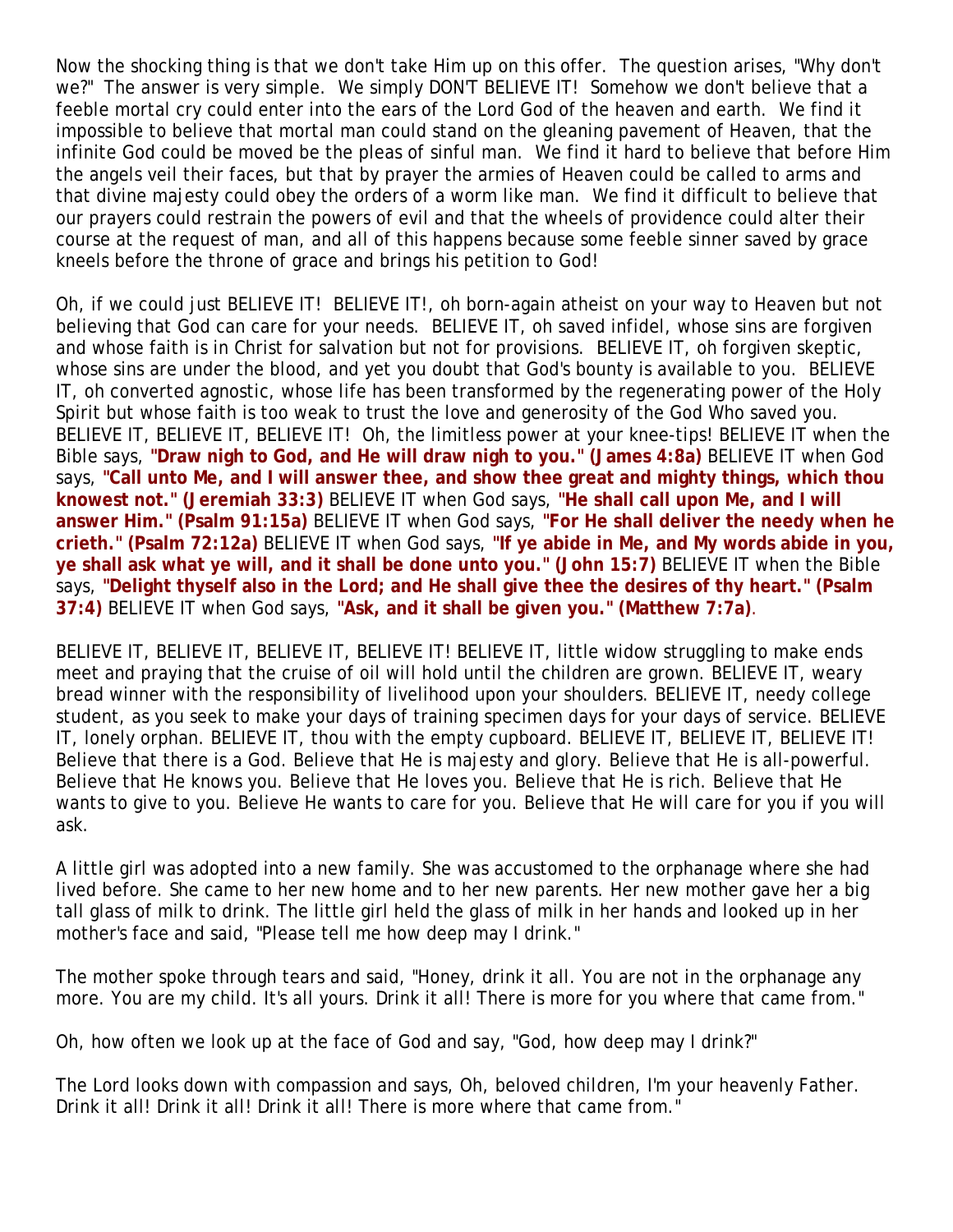Years ago an aged lady lived in poverty. The people of the church found out about her condition and came to visit her to see if they could help. The pastor inquired concerning her family. He asked her if she had any children. She said, "Yes, I have a son in South America."

He said, "Does your son ever write?"

She said, "No, he never writes."

The pastor said, "You mean you never receive a thing from him?"

"Oh yes," she said. Once a month I receive a little green cardboard, but he never writes anything."

The pastor excitedly asked, "Where are those cardboards?"

She said, "Well, I needed to paper the back room, so I used them to paper the walls."

The pastor said to her, "Take me to the back room quickly." She did so. The pastor looked at her and said, "Lady, those are money orders. You are rich and don't realize it."

Beloved Christian, you too are rich and don't realize it. BELIEVE IT, BELIEVE IT, BELIEVE IT! Believe that God answers prayer. Prayer has divided seas. Prayer has rolled up flowing rivers. Prayer has brought streams of water from flinty rock. Prayer has opened barren wombs. Prayer has given life to sterile seed. Prayer has quenched flames of fire. Prayer has restrained the fury of lions. Prayer has nullified the poison serpent. Prayer has marshaled the stars of heaven to battle. Prayer has arrested the flight of the sun. Prayer has burst open gates of iron. Prayer has summoned the dead from their tombs. Prayer has beckoned angels from their starry homes. Prayer has called back the dead to life. Prayer has delivered God's people from the raging sea.

BELIEVE IT, BELIEVE IT, BELIEVE IT! Believe what God has for you in answer to prayer. Believe it, fretful soul. Believe it, doubting Thomas. Moses prayed and a sea was divided. Joshua prayed and Achan was discovered. Hannah prayed and Samuel was born. Elijah prayed and the windows of heaven were shut and opened. Daniel prayer and lions were restrained. Elisha prayed and the Jordan was divided. Paul prayed and prison doors swung open. The church prayed and Peter was delivered from prison. Jacob prayed and became a prince of God. Isaiah prayed and 185,000 Assyrians were destroyed. George Mueller prayed and 1700 orphans were fed. Asa prayed and victory came to the cause of God. The thief on the cross prayed and accompanied Jesus to paradise.

BELIEVE IT, BELIEVE IT, BELIEVE IT! Believe it, thou with a sick body. BELIEVE IT, though with a faint heart. BELIEVE IT, thou with a fearful soul. BELIEVE IT, thou with a perplexed mine. BELIEVE IT! Cannot the God Who parts the Red Sea send manna from Heaven? Cannot the God Who sends manna from Heaven send water from the rock in Horeb? Cannot the God Who caused the waters to gush forth from the smitten rock lead with a pillar of cloud by day? Cannot the God Who leads with the pillar of cloud by day lead with a pillar of fire by night? Cannot that God lead us across a wilderness of life and into the promised land of victory? Oh, yes, He can! I know He can! Ten thousand times ten thousand, I know He can!

BELIEVE IT! BELIEVE IT! BELIEVE IT! BELIEVE IT, weary pastor with the burdens of leadership upon your shoulder. BELIEVE IT, tired bread winner. BELIEVE IT, lonely widow. BELIEVE IT, orphan child. BELIEVE IT, sacrificing college student. BELIEVE IT! BELIEVE IT! BELIEVE IT! Believe that there is a God in Heaven. Believe that He is rich. Believe that He loves you. Believe that He offers you your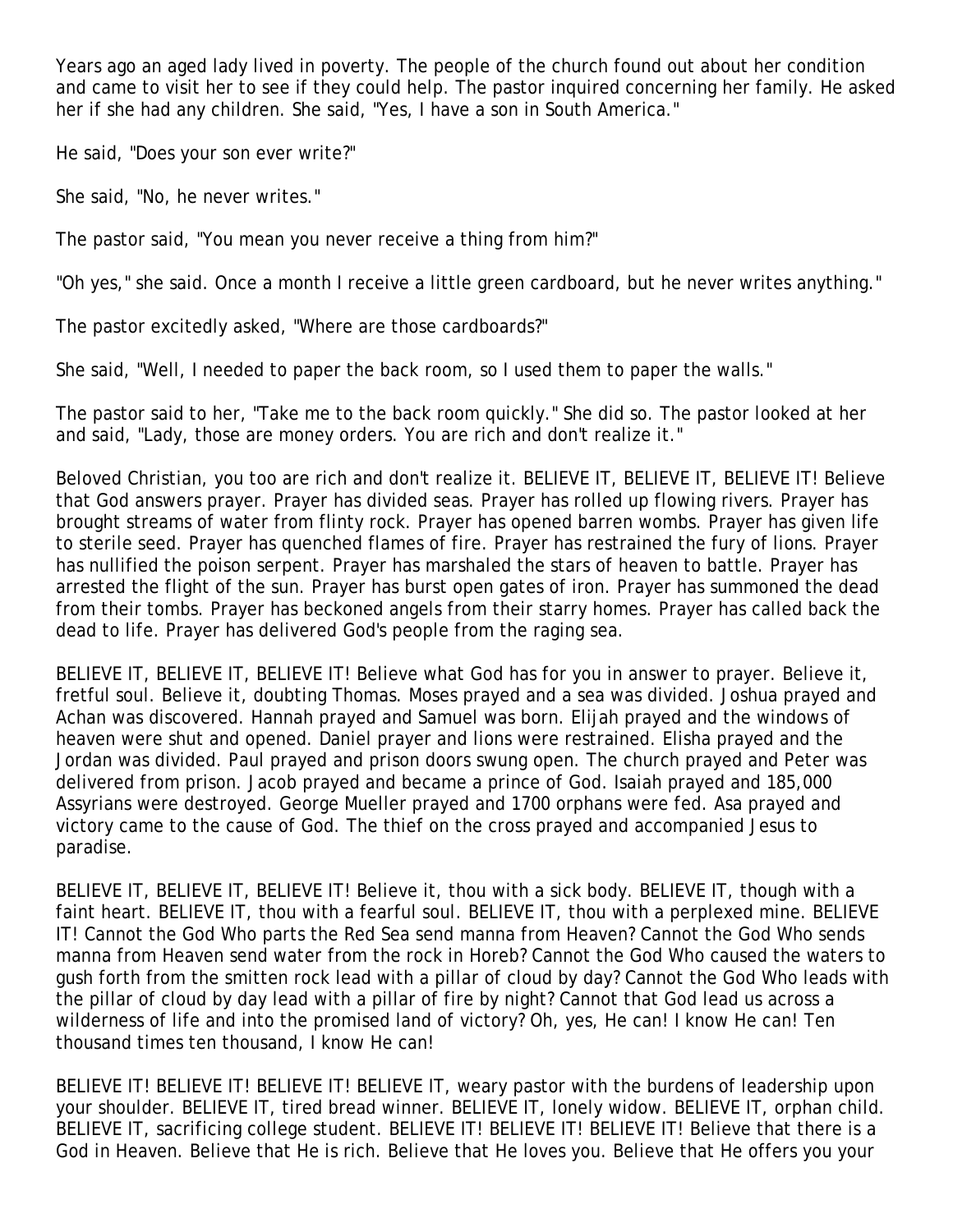needs and your wants in exchange for your enjoying the blessedness of abiding in Him and having Him and His Word abiding in you!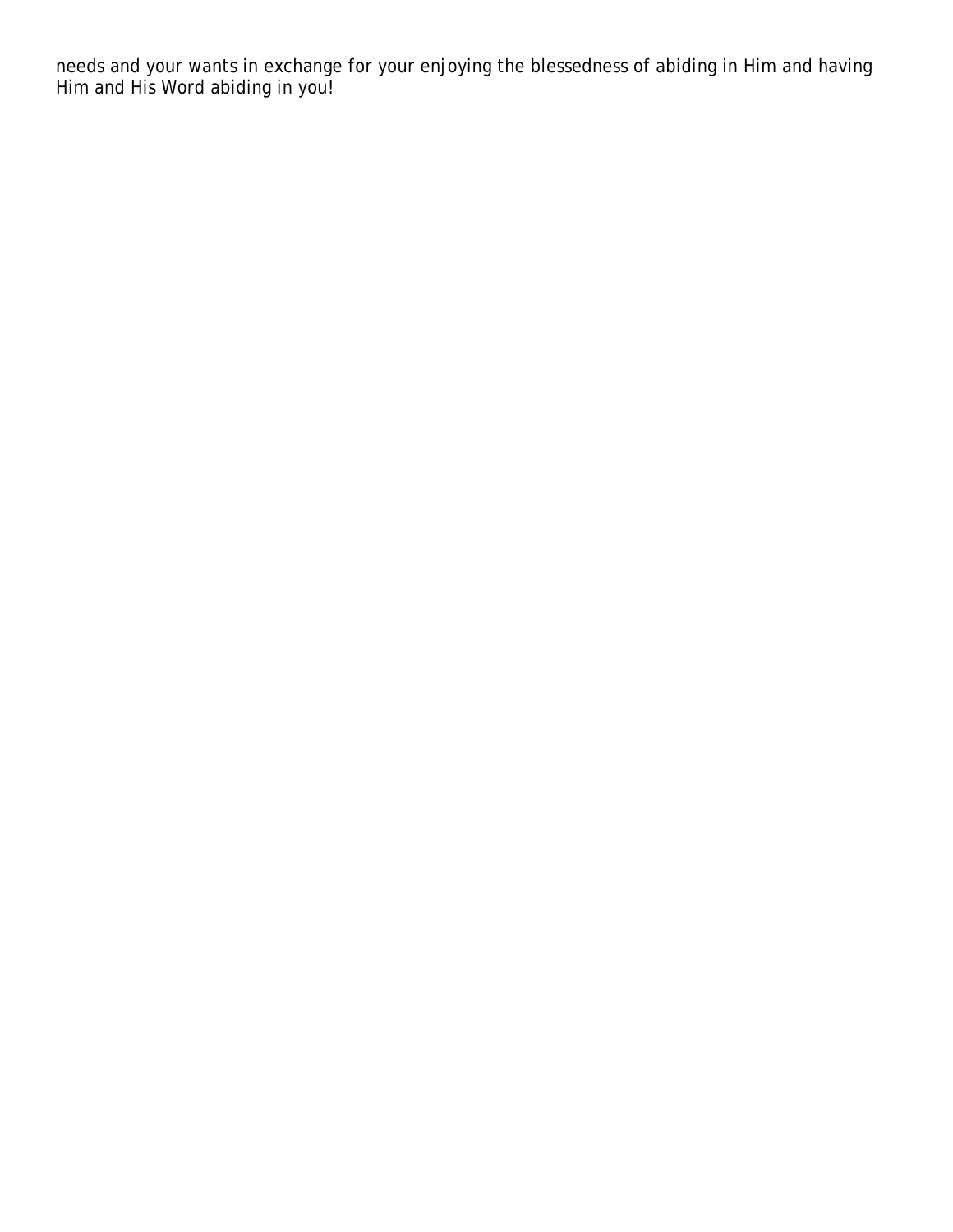#### **Chapter 3 — God Wants to Answer Your prayers!**

#### **Luke 11:13, "If ye then, being evil, know how to give good gifts unto your children: how much more shall your heavenly Father give the Holy Spirit to them that ask him?"**

Just as an earthly father wants to give his child the desires of his heart and especially the needs of his life, even so does our heavenly father want to answer our prayers. The Bible is filled with evidences of this. For example, notice **Isaiah 45:11, " Thus saith the LORD, the Holy One of Israel, and his Maker, Ask me of things to come concerning my sons, and concerning the work of my hands command ye me."** 

Notice the definite command, **"Ask Me of things to come concerning My sons."** God wants us to ask because God wants to supply our needs, and He wants to answer our prayers. It is the delight of His heart to care for His own.

Now notice in the same verse the words, **"concerning the work of My hands command ye Me."** The Lord is saying, "Tell Me what you want. Let Me know your needs. Let Me know your wants." The word **"command"** here means "charge." The Lord is saying, "Charge ye Me. Tell Me what to do." Now the Christian has no right to be presumptuous in ordering God to do things as a general would order a private in the army, but there is a blessed teaching here that a kind and merciful and loving Heavenly father is waiting with open arms, full coffers and packed cupboards for His children to ask!

Then there is a wonderful promise in **Romans 8:32, "He that spared not his own Son, but delivered him up for us all, how shall he not with him also freely give us all things?"** This may be the most amazing prayer promise in the Bible! God is telling us that if He would give His own Son for us, that certainly should be evidence that He would supply our needs and answer our prayers.

Suppose someone had come to me years ago and said, "Brother Hyles, give me your boy David."

I would say, "But I love him. He is my only son, and he's just a little fellow, and I want to rear him. I have so many dreams for him."

Suppose the person prevailed until finally I said, "Okay, you can have my son. What do you plan to do with him?"

He says, "We plan to kill him." Now through the fondest imagination I would never have done such a thing, but suppose I did give my son and then the person said, "May I have his shoes?"

I would have said, "Good night, fellow. If I will give you my son, I dead sure will let you have his shoes."

Now the person asks, "May I have his clothes?"

"Of course, you may have his clothes. If I'll give you my son, I'll give you anything."

God looks down and says, "I want to give you things. I want to answer your prayers, and proof of it is Calvary." **John 3:16, "For God so loved the world, that he gave his only begotten Son, that**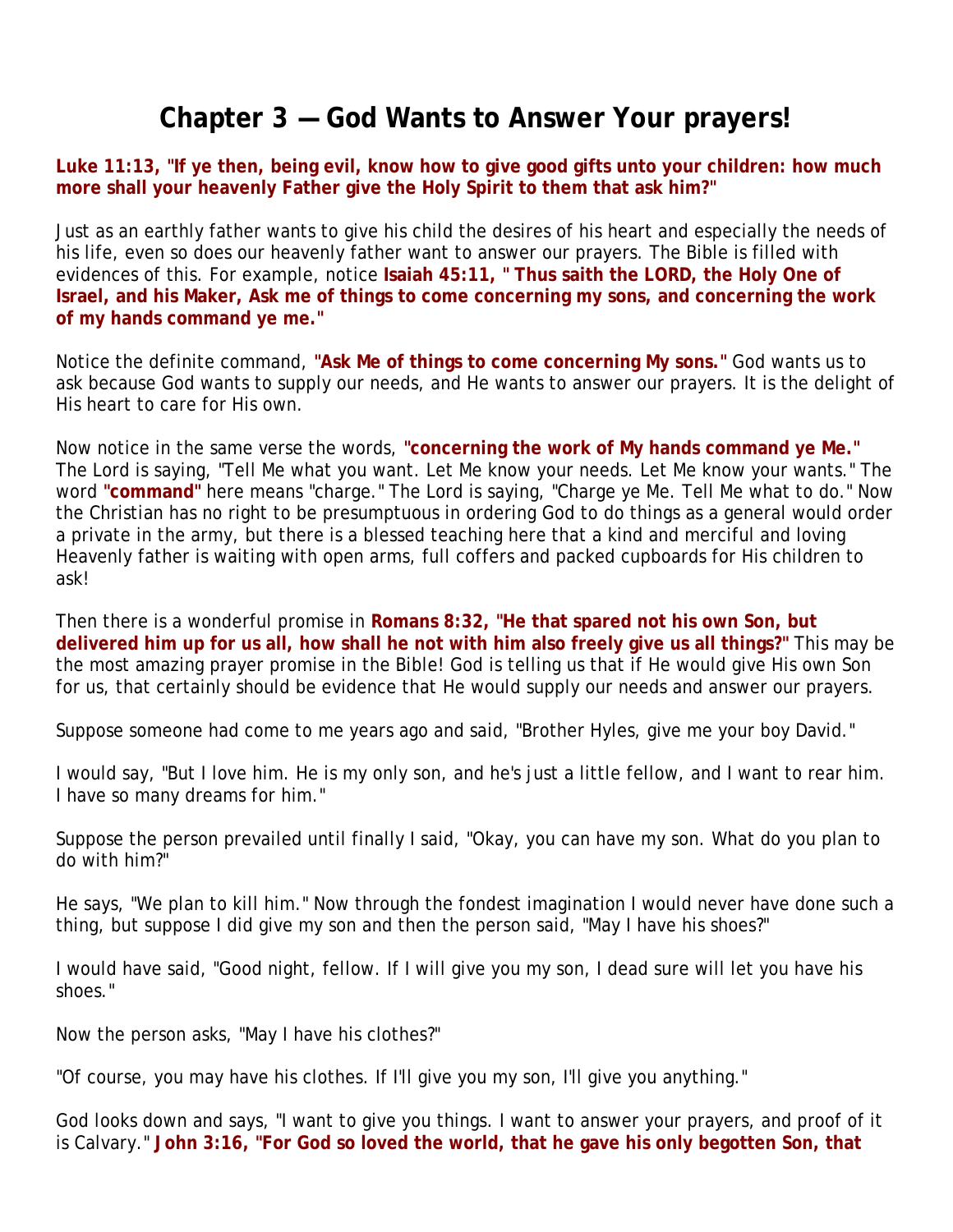**whosoever believeth in him should not perish, but have everlasting life."** God is saying that if He was willing to give His only begotten Son for us, isn't that proof that He wants to give us our needs and, yes, within the boundaries of right, our wants?

The word **"freely"** in **Romans 8:32** is the word "charisma" from which we get our words, "grace" and "gracious." God is saying that He will graciously give us all things. Oh, how he wants to answer our prayers!

The fact that God loves for us to pray is so beautifully given to us in **Revelation 5:8, "And when he had taken the book, the four beasts and four and twenty elders fell down before the Lamb, having every one of them harps, and golden vials full of odours, which are the prayers of saints."** The word "odours" in this verse means "perfume." Our prayers are like sweet-smelling perfume to our God. Sometimes we say, "Those words are music to my ears." God says, "Your prayers are perfume to my nostrils." He is saying that He loves to hear us pray. This is why in the great type of prayer of the alter of incense, God was burning sweet smelling spices, and the smoke of them went heaven-ward. This is a symbol of our prayers which are sweet aroma to our Heavenly father.

God's delight is beautifully given to us in **Micah 7:18, "Who is a God like unto thee, that pardoneth iniquity, and passeth by the transgression of the remnant of his heritage? he retaineth not his anger for ever, because he delighteth in mercy."** That last line is one of the most beautiful orchids in God's garden of flowers. Notice the words, **"He delighteth in mercy."** Oh, how God loves to hear us pray the prayer of repentance and of seeking forgiveness! The Lord in Heaven looks down and says, "Oh, I'm so glad about that. He asked for mercy. He asked forgiveness, and I delight to do that. I am so pleased he asked." That is why He reminds us early in the verse that "He retaineth not His anger forever." No wonder Micah said**, "Who is a God like unto thee, that pardoneth iniquity, and passeth by the transgression of the remnant of his heritage?"** It is no wonder that in **Micah 7:19** he said, **"He will turn again, he will have compassion upon us; he will subdue our iniquities; and thou wilt cast all their sins into the depths of the sea."** Why does God do this? He does it because He loves to do it! Now God cannot pardon us apart from the blood of Jesus because His justice demands that type of settlement, but how please is our God when we come according to the terms of His justice and ask forgiveness! How happy He is! How delighted it makes Him to extend mercy to us!

How sweet and precious are those verses in **II Chronicles 7:14,15, "If my people, which are called by my name, shall humble themselves, and pray, and seek my face, and turn from their wicked ways; then will I hear from heaven, and will forgive their sin, and will heal their land. Now mine eyes shall be open, and mine ears attent unto the prayer that is made in this place."** All of us are familiar with **verse 14**. It is the great revival verse in the Bible, but after God tells us that if we will humble ourselves and pray and seek His face and turn from our wicked ways, that He will hear from heaven, forgive our sins and heal our land, then a beautiful statement is made by our Heavenly father when He says, **"Now mine eyes shall be open, and mine ears attent unto the prayer that is made in this place."** God says, "I gave you a promise; I'll be watching for you to come, and I'll be listening for you to pray." The implication here is like a person who is waiting for an important message, perhaps one who is waiting for a wanted phone call. God is saying, "I made you a deal. I gave you a good offer. I think you will like it, and I'll be watching and I'll be listening for you to take me up on it." How tender! How beautiful! How blessed!

Then, of course, there is that amazing kingdom promise that opens the door to the nature of God which is found in **Isaiah 65:24, "And it shall come to pass, that before they call, I will answer; and while they are yet speaking, I will hear."** God so wants to answer our prayers that sometimes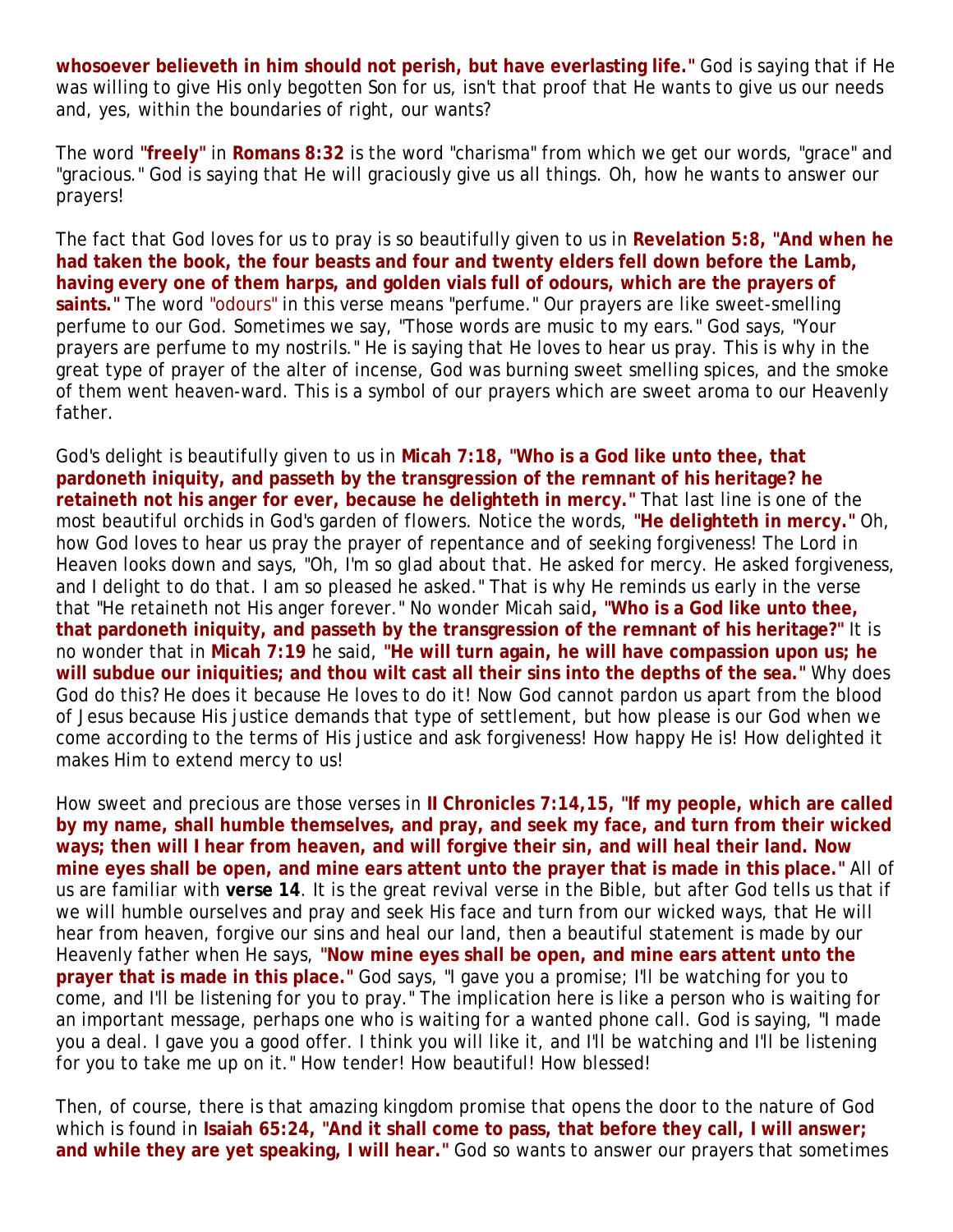when He knows what we are going to pray for, He answers before we pray. He looks over our shoulder and sees what is on our prayer list! He even reads our minds and knows for what we are going to ask! He loves to answer our prayers so much that it is not uncommon for Him to go ahead and give us what we are going to ask for even before we ask.

Oh, if we could just realize the limitless power and resources we have in prayer! If we could just realize how our Lord wants us to draw nigh unto Him and how He longs to give us things that He would give us if we would ever present our claim! The Psalmist burst forth in praise in **Psalm 65:2, " O thou that hearest prayer, unto thee shall all flesh come."** Ah, what a beautiful statement! David just looks up to Heaven and calls God by a different name. He calls Him, **"Thou that hearest prayer."** This could even be one of the names of God. Praise the Lord! Hallelujah! Bless His holy name! He answers prayer. HE ANSWERS PRAYER! HE ANSWERS PRAYER! HE ANSWERS PRAYER! Hear it, hungry one. Hear it, needy one. Hear it, lonely one. Hear it, suffering one. Hear it, saddened one. Hear it, melancholy one. HE ANSWERS PRAYER! HE ANSWERS PRAYER! HE ANSWERS PRAYER! Hear it! hear it! hear it! Oh pastor, tell your parishioners that He answers prayer! Preacher, tell your congregation that He answers prayer! Teacher, tell your students that He answers prayer! Parents, tell your children that He answers prayer!

Did you know God is so desirous to hear and answer prayer that He will even sometimes hear the prayers of the unsaved? **Genesis 21:14-17, "And Abraham rose up early in the morning, and took bread, and a bottle of water, and gave it unto Hagar, putting it on her shoulder, and the child, and sent her away: and she departed, and wandered in the wilderness of Beer-sheba. And the water was spent in the bottle, and she cast the child under one of the shrubs. And she went, and sat her down over against him a good way off, as it were a bowshot: for she said, Let me not see the death of the child. And she sat over against him, and lift up her voice, and wept. And God heard the voice of the lad; and the angel of God called Hagar out of heaven, and said unto her, What aileth thee, Hagar? fear not; for God hath heard the voice of the lad where he is."**

There is another example in **Acts 10:1-4, "There was a certain man in Caesarea called Cornelius, a centurion of the band called the Italian band, A devout man, and one that feared God with all his house, which gave much alms to the people, and prayed to God alway. He saw in a vision evidently about the ninth hour of the day an angel of God coming in to him, and saying unto him, Cornelius. And when he looked on him, he was afraid, and said, What is it, Lord? And he said unto him, Thy prayers and thine alms are come up for a memorial before God."**

Notice also **Jonah 1:5,14, "Then the mariners were afraid, and cried every man unto his god, and cast forth the wares that were in the ship into the sea, to lighten it of them. But Jonah was gone down into the sides of the ship; and he lay, and was fast asleep. Wherefore they cried unto the LORD, and said, We beseech thee, O LORD, we beseech thee, let us not perish for this man's life, and lay not upon us innocent blood: for thou, O LORD, hast done as it pleased thee."**

There are three beautiful examples. God heard Hagar as she left Abraham and Sarah, carrying her illegitimate son. The merciful, compassionate, loving Heavenly Father heard the cry of the child and felt the heartbeat of the mother. God was so pleased with the sincerity of Cornelius that He heard him because God knew Cornelius was on his way to Jesus. Likewise, the cry of the sailors was heard in the book of Jonah. Though, theologically, one who does not know Jesus as Saviour cannot enter into the presence of God, sometimes God *DOES* hear the cry of the unsaved and from His heart of compassion helps him.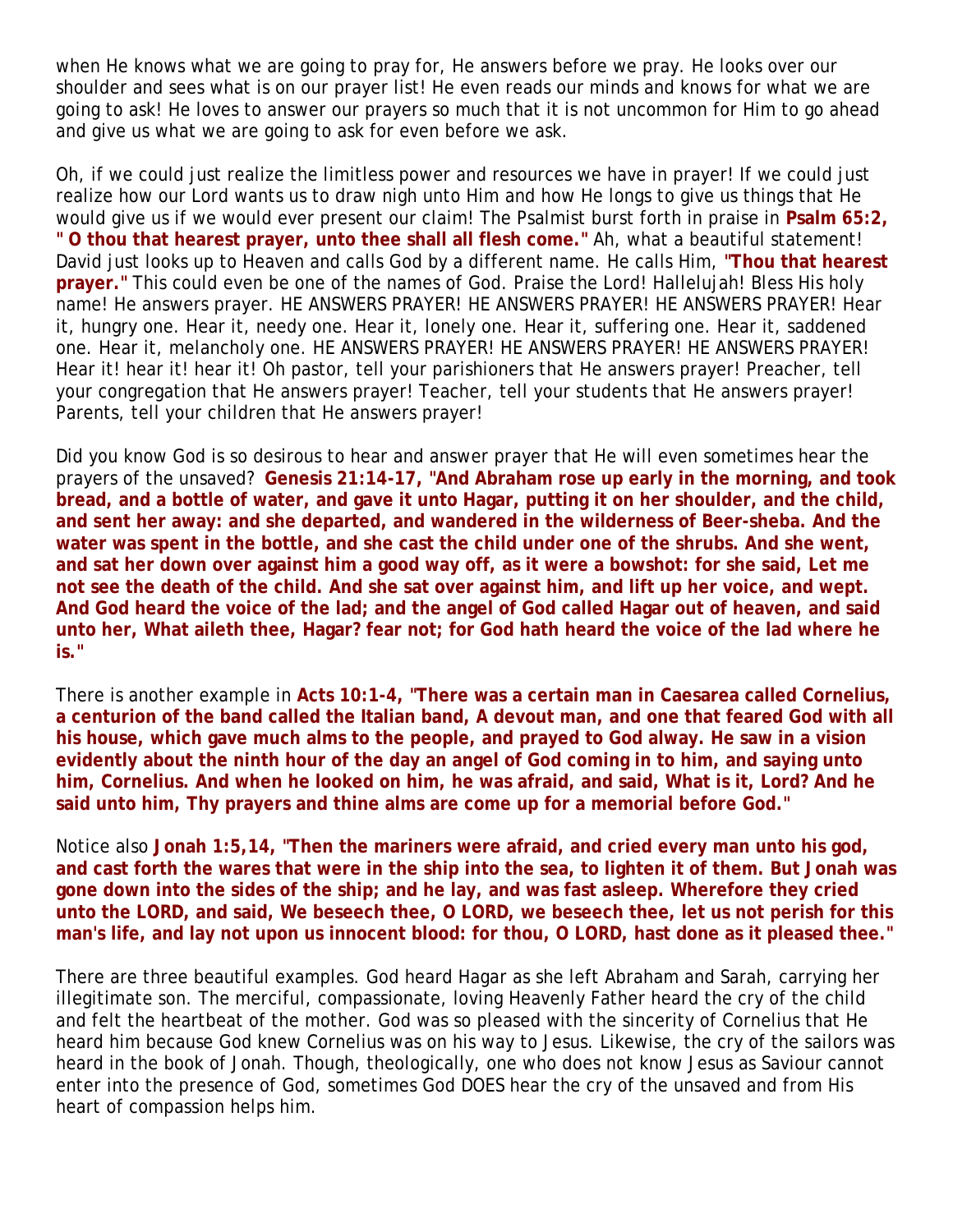Beloved, are we not made in the image of God? Hence, whatever is good about us is a reflection of the personality of God. Then if we love to answer the requests of our children, would not God want to answer us? There are so many places in the Bible that show us God wants to be *loved* as we want to be *loved*. He likes *attention* as we like *attention*. He loves *praise* as we love *praise*. He loves *adoration* as we love *adoration*, and yes, he loves to answer His children as we love to answer ours.

One of the sweetest examples of this is in **Luke 24:28,29, "And they drew nigh unto the village, whither they went: and he made as though he would have gone further. But they constrained him, saying, Abide with us: for it is toward evening, and the day is far spent. And he went in to tarry with them."** This is so sweet and beautiful. I love those words, "**And he made as though he would have gone further."** Our Lord has been walking with the disciples on the Emmaus road. (Bear in mind, He was in His resurrection body, for this was after the resurrection.) They got to their destination and the Bible says, **"He made as though he would have gone further."** I like that. Have you ever been at someone's house and it was about time for you to go and they asked you to stay for dinner? You wanted to stay, but you wanted to know for sure that they wanted you to stay, so very shyly you said, "Oh, no, I must go! You are about to eat, and I have to go," and you hoped they would say, "Please stay." When they asked again, "Won't you stay, please? We really want you to," you said, "Oh, I guess I will." This is exactly what was happening to the Lord Jesus. He just acted like He was going farther. He wanted to stay. The Bible says, "But they constrained Him, saying, Abide with us," and then it says, **"He went in to tarry with them."** What a Saviour!

Our Lord was a great deal like us also in **II Kings 19:14,15, "And Hezekiah received the letter of the hand of the messengers, and read it: and Hezekiah went up into the house of the LORD, and spread it before the LORD. And Hezekiah prayed before the LORD, and said, O LORD God of Israel, which dwellest between the cherubims, thou art the God, even thou alone, of all the kingdoms of the earth: thou hast made heaven and earth."** Hezekiah took a letter and spread it before the Lord and said, "Lord, You can read it for Yourself." How beautiful! Now the Lord had already read the letter, but He was such a friend and so personal to Hezekiah that Hezekiah said, "Here, Lord, You can read it for Yourself." Then in **verse 15** Hezekiah sort of "buttered up" the Lord a little bit when he said, **"O LORD God of Israel, which dwellest between the cherubims, thou art the God, even thou alone, of all the kingdoms of the earth: thou hast made heaven and earth."** Then after Hezekiah bragged on God, he said in **verse 16, "LORD, bow down thine ear, and hear: open, LORD, thine eyes, and see."**

Not long ago I decided to take our three married daughters, Becky, Linda, and Cindy shopping. Our daughter-in-law, Paula, was also visiting in our home at the time, and since Paula and Becky live a good distance away, I took this opportunity to take all four of them to a ladies' shop to buy them each a new dress. We were in the van driving over to the ladies' apparel store. Becky said to me, "Dad, isn't your hair getting thicker?" Now she has used that little trick on me for years, but do you know, she took me by surprise and I didn't even realize what she had in mind!

I said, "Well, thank you, Puddin', but I don't really think it is."

"Oh," said Becky, "Dad, your hair is getting thicker. You're not losing your hair like you used to. I think it's growing back in."

I gullibly fell hook, line and sinker, and though I did not know it, I was being led as a lamb to the slaughter, dumb before his shearers! "Well," said I, "maybe I just learned how to 'rat it' a little bit."

Linda chimed in and said, "Dad, I have been thinking about that too. Your hair is getting thicker."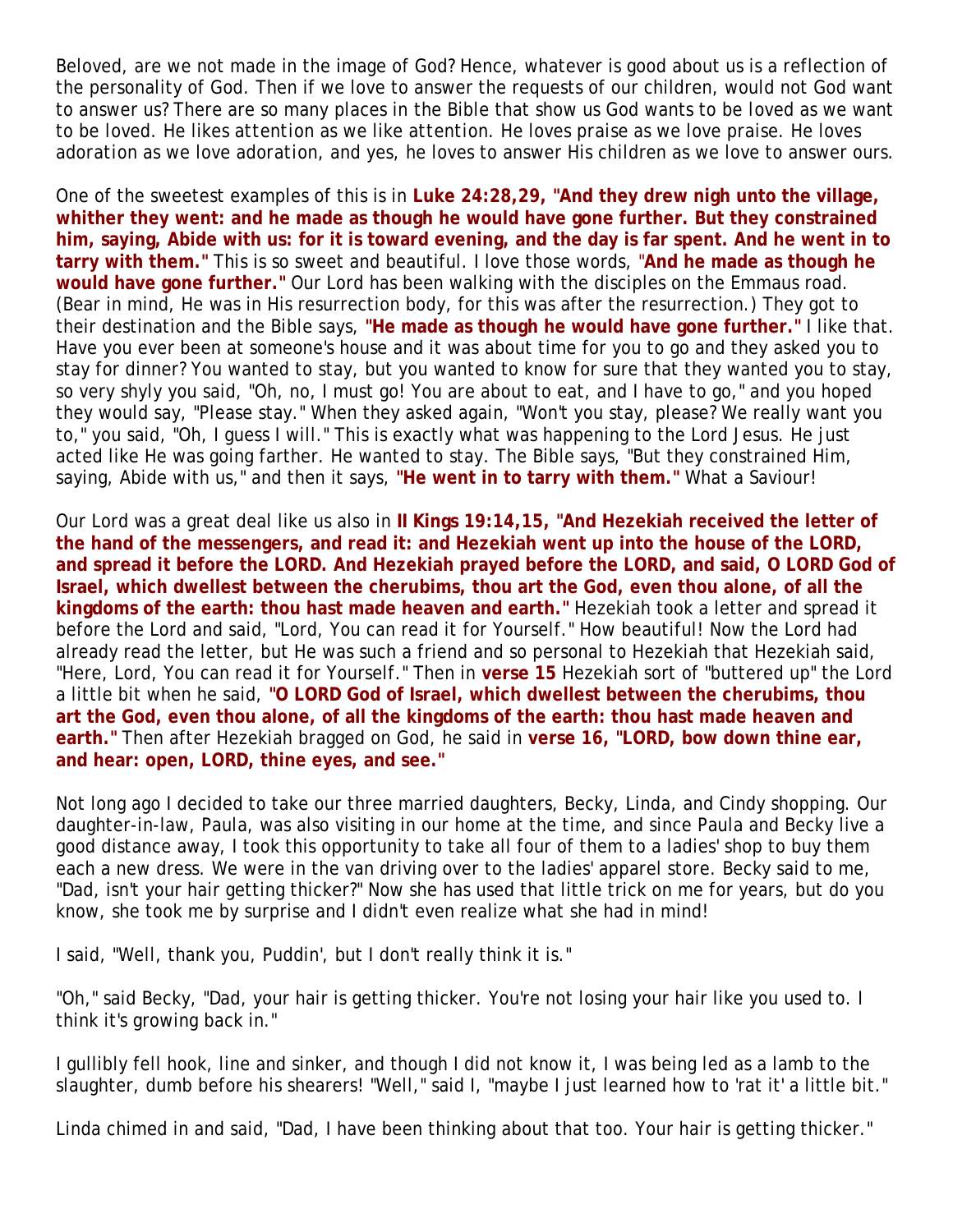Cindy said, "Linda and I have been talking about it, and we both agree."

Paula said, "That's right. You've got more hair than you used to have!"

With a blush on my face and as modest a look as I could generate, I said, "Well, thank you."

A couple of hours later we came out of the ladies' store, and each of them had gotten three dresses! It was the next day when I suddenly realized that I had been taken. They knew how to get things from Dad!

Hezekiah knew how to get things from God, too. He reminded God of His greatness, and God didn't mind a bit.

This same method is used in **II Samuel 7:21,22, "For Thy word's sake, and according to Thine own heart, hast Thou done all these great things, to make Thy servant know them. Wherefore Thou art great, O LORD God: for there is none like Thee, neither is there any God beside Thee."** Is it that God is like us or that we are like God? Be that as it may, there is a similarity. The great heart of God enjoys being loved, being praised, being adored, being worshipped.

Now notice **II Samuel 7:25, "And now, O LORD God, the word that Thou hast spoken concerning Thy servant, and concerning his house, establish it for ever, and do as Thou hast said."** Notice those last five words, **"do as Thou hast said."** Ah, this is beautiful! How close is the relationship that the servant of God had with his God! Then in **verse 27** David reminds God of His promise, **"For Thou, O LORD of hosts, God of Israel, hast revealed to Thy servant, saying, I will build thee an house: therefore hath Thy servant found in his heart to pray this prayer unto Thee."** Notice those words, **"for Thou, O LORD of hosts, God of Israel, hast revealed to Thy servant, saying, I will build thee an house."** David said, "Lord, You told me You would do it. Now You are such a wonderful God! I know You will do this because You always keep Your promise!" Look at **verse 28, "And now, O Lord GOD, Thou art that God, and Thy words be true, and Thou hast promised this goodness unto Thy servant."** Here David reminds God that He is That God and that His words are true. How intimate was the relationship between David and His God! No wonder David was a man after God's own heart! No wonder he held such a special place in the heart of God!

There is a closeness that the Christian can have with his God. This is when the Christian and his God become more than just the Creator-creature, or just the God-people, and even more than just the Father-child. This is when the Christian obeys the commandments of his Lord and becomes a soul winner and a servant and henceforth becomes His friend. **John 15:14, "Ye are my friends, if ye do whatsoever I command you."** As a friend there is a certain intimacy that the Christian can enjoy with his God that is so sacred, so beautiful and so intimate!

On one occasion when God was tempted to destroy His people, Moses spake as a friend to God and told the Lord that he was afraid the Egyptians were sure going to be critical of Him because He had promised that His people would be taken to the promised land, Moses said, "Lord, when the Egyptians hear this, they are not going to like it, and they're not going to have much faith in You."

How clear it is, God loves to answer the prayers of His people! God wants to answer prayers!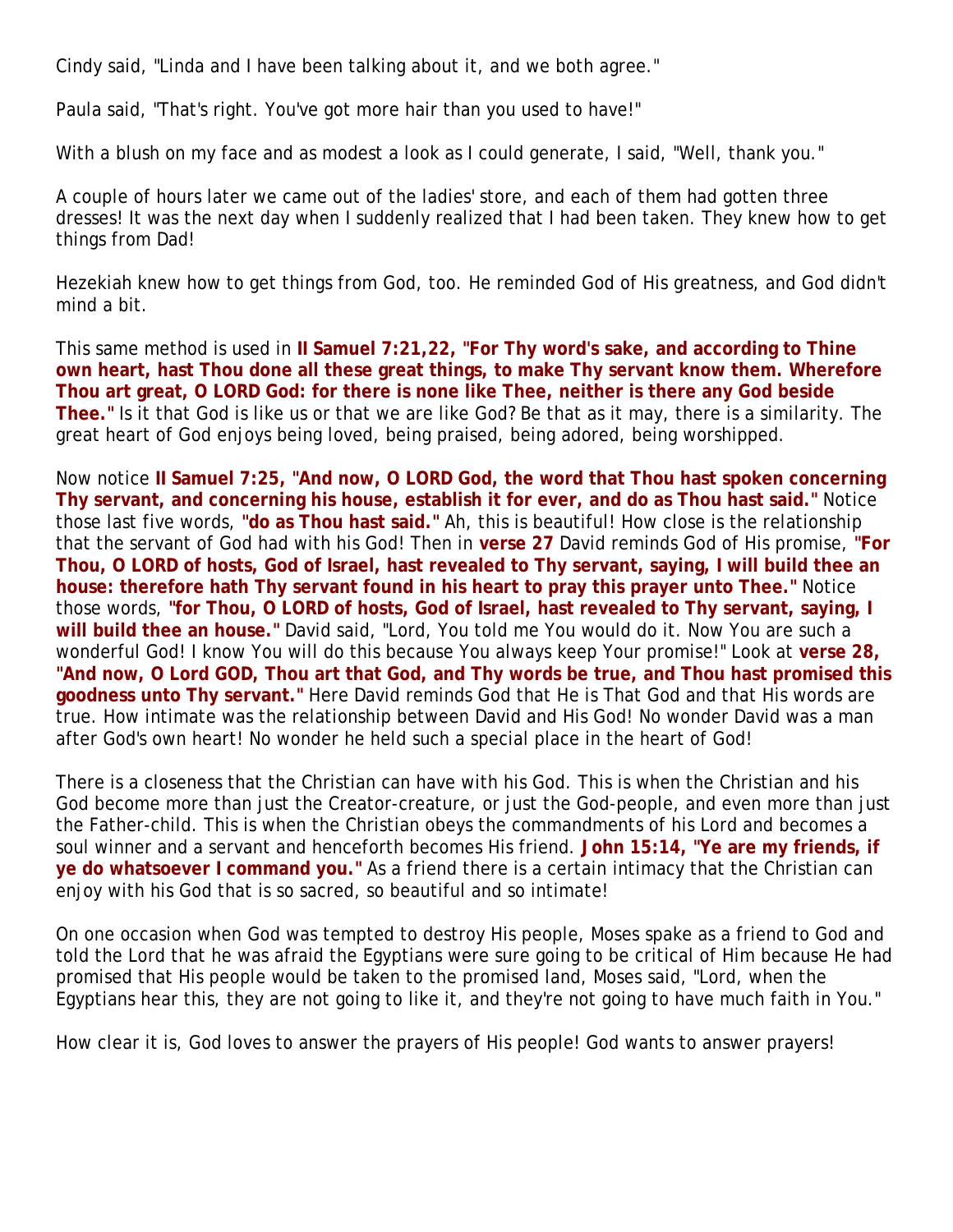## **Chapter 4 — Why Does God Want Us to pray?**

**Luke 18:1, "And he spake a parable unto them to this end, that men ought always to pray, and not to faint."**

**I Thessalonians 5:17, "Pray without ceasing."**

**Philippians 4:6, "Be careful for nothing; but in every thing by prayer and supplication with thanksgiving let your requests be made known unto God."**

**Matthew 26:41, "Watch and pray, that ye enter not into temptation: the spirit indeed is willing, but the flesh is weak."**

Why in the economy of God did He ask us to pray in order to receive our needs? Could He not simply give us our needs? He knows them before we pray; in fact, He knows them better than we do. Why would God have us beg for some of our needs? Since He loves us so much, why doesn't He simply give us what He knows we need, or at least require us to make only one requisition? The answer to this is in the very purpose for our being. God made man for the praise of His glory that He might enjoy fellowship with him. There are several reasons why God uses prayer as a means to His supplying our needs and, yes, our wants.

1. *Prayer is a way of starting a conversation*. Continual prayer is a way that God uses in perpetuating that conversation. Suppose one of our daughters came to me when she was a child and said, "Daddy, can I have some ice cream?"

I would say, "Now Linda, why would you want ice cream?"

Linda would say, "'Cause I like it."

I would say, "You just had some last week."

She would reply, "But I want some today."

I would ask her, "Give me some good reasons why you should have some ice cream."

She would reply, "'Cause you're the best daddy in the whole world!"

"Give me another good reason."

"'Cause you're the handsomest daddy in the whole world!"

"Do you have any other reasons?"

"'Cause you're the strongest and smartest daddy in the whole world."

I would say, "Linda, do you really want some ice cream?"

She would say, "Daddy, please give me some ice cream!"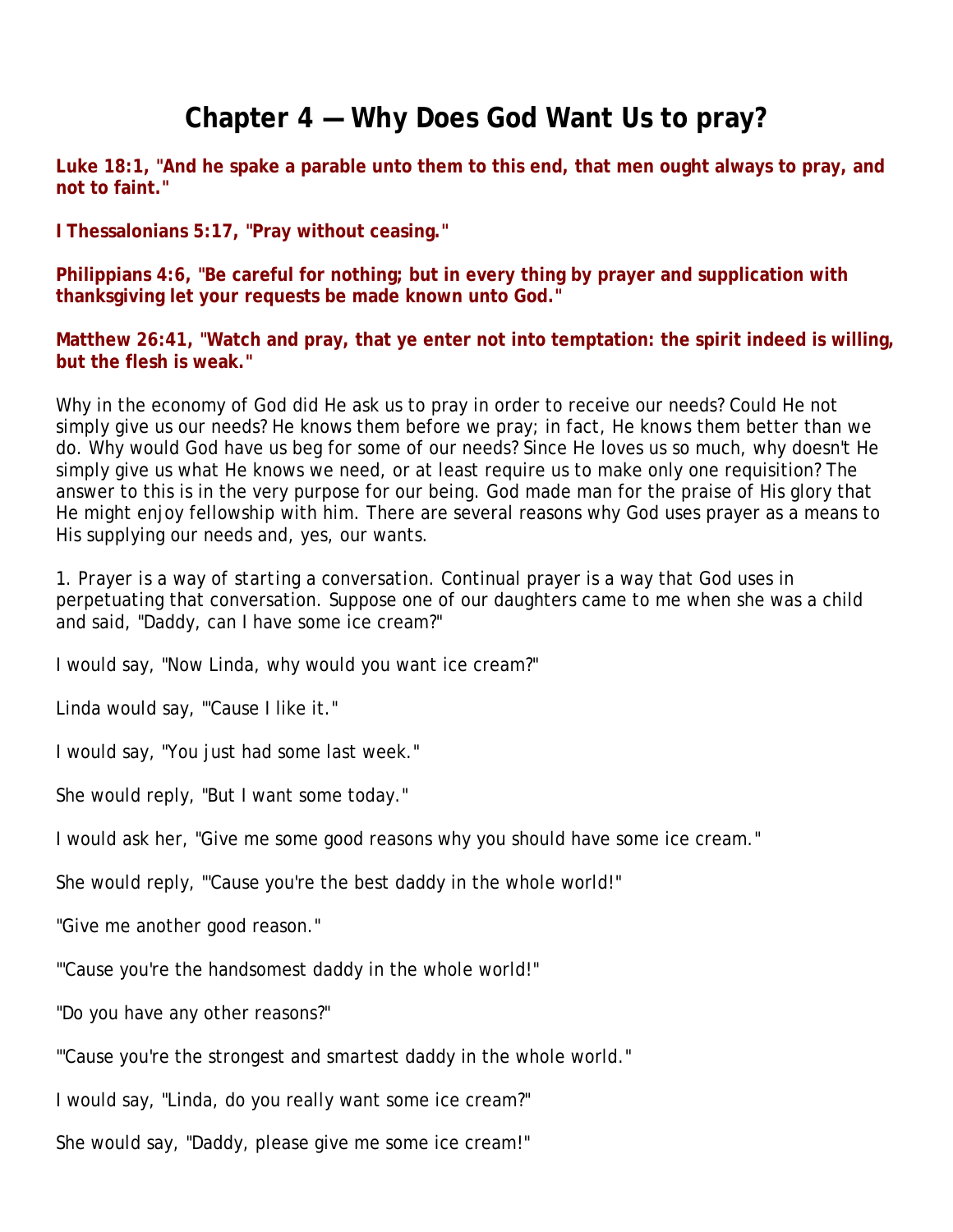Then I might say, "Give me a big hug and a kiss." She would hug me and kiss me, and then I would give her the ice cream.

Now the truth is I was going to give her the ice cream all along. There was never any doubt in my mind but that Linda could have the ice cream. Why then did I make her beg? Why did I make her hug and kiss me? That was a sure way I could get some loving. This is why sometimes God waits to answer. He wants some lovin'. If He is going to spend some time with us, He often has to prolong His response in order that we may fellowship with Him. Since most of our talking with God is asking, God uses this tool, no doubt, in order that many may desire to spend time with Him.

2. *Prayer enables the mind of God to flow through our minds*. **Philippians 2:5, "Let this mind be in you, which was also in Christ Jesus."** When two people talk, their minds merge. No person is exactly the same after talking to another. Communication between individuals causes a merging of the minds that is impossible to prevent.

Years ago I set out to know older pastors. I was pastoring at the age of 21. I realized that there were some things that a 21-year-old mind could not possess. I set out to have older men preach in my pulpit. I invited men who were in their sixties and seventies and even eighties to preach for me. Perhaps I could have had younger men who would have been more dynamic and maybe even could have preached greater revival meetings, but I wanted to get to know older men. I realized that there was something they could give my people that I could not give them. I also realized that there was something they could do for me that nothing else could do. Though I did not presume on their time, I did take advantage of every opportunity to eat with them, to drive them places and to be around them. I was letting their minds empty into mine, and as our minds merged, I believe I matured more quickly than I could have had I not allowed their minds to flow into mine. Through prayer my mind merges with the great mind of God. This enables His mind to flow into mine. This is just another reason why God did not choose to supply our needs apart from our asking. He knew that His influence on us could be immeasurable if our minds could merge with His in prayer.

3. *Prayer makes the journey more enjoyable oftentimes than the destination*. The fellowship with God can be more wonderful than the receiving of the answer to prayer.

Suppose a boy said to his girlfriend, "Walk down to the store with me while I get some milk and bread." On the trip to and from the store they laugh and have fun and may even snicker a little, "I like you," or an "I love you." Now which was the most fun—getting the milk and the bread, or going to the store together?

The Lord said, "You can have the milk and bread, but I'm not going to have it delivered to your house. I want us to go to the store together that we may enjoy fellowship one with the other." Perhaps the richest thing about prayer is not the receiving of our request but the means of receiving it; that is, fellowship with the very God of God's and the Creator of the universe.

Years ago I was in the country of Jamaica. I decided to buy one of the straw purses for which they are so famous. I went to the straw market, picked out one merchant and found the purse that I liked best and asked, "How much is that purse?"

He said, "Fifteen dollars."

I said, "I'll give you five."

He said, "Oh, no, no. It cost me more than that, but you can have it for \$12."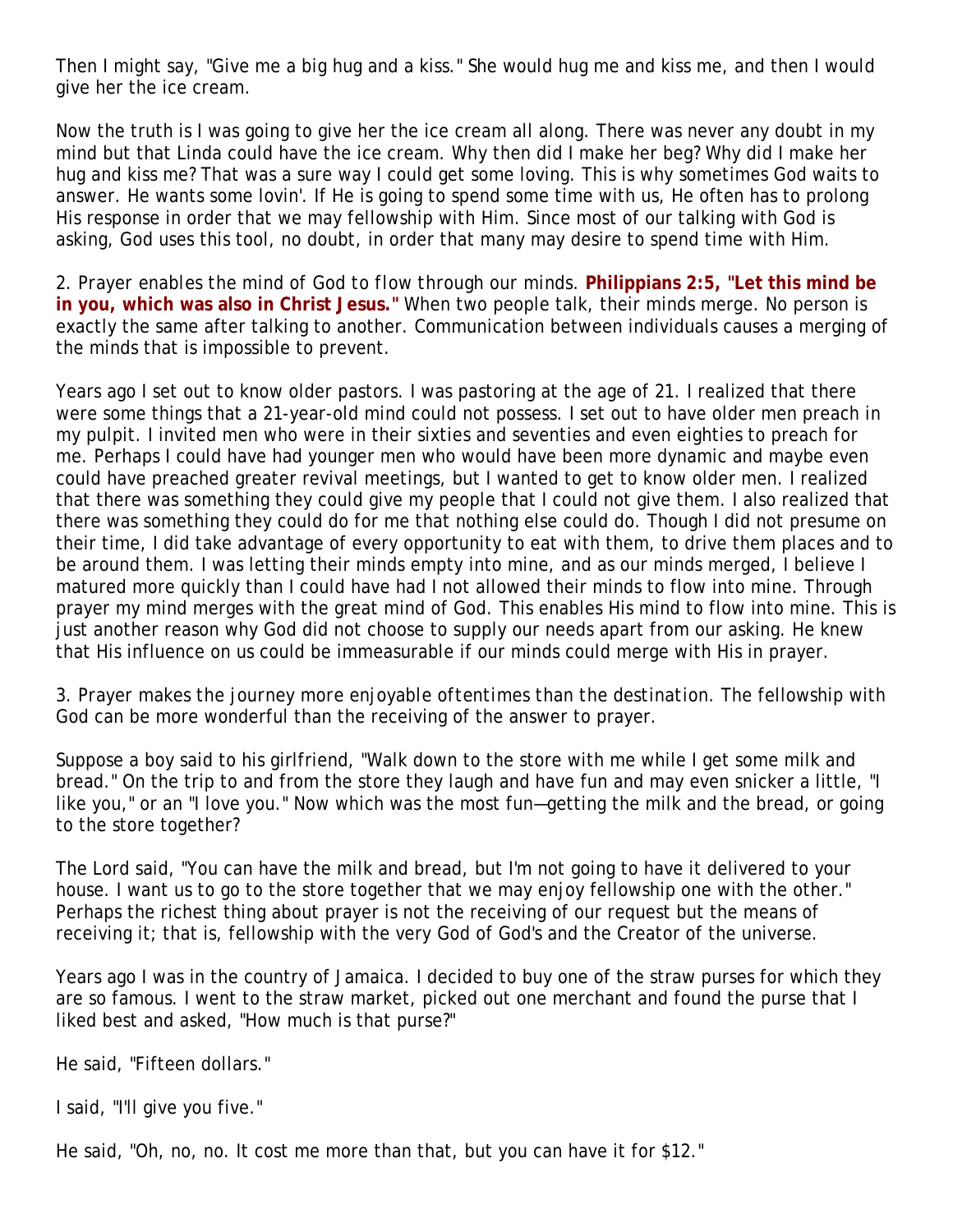I said, "I'll give you eight dollars, and that's it! You can take it or leave it!"

He said, "Mister, I wouldn't sell you the purse for \$15 now because you have taken my bargaining power away. You've taken all the joy out of selling you the purse. There is no amount of money that you could give me for the purse now."

I did not buy the purse, because he would not sell it to me, but I did extend my hand and tell him that I admired him. It was his trade that gave him joy and not the receipt of money. He just liked to bargain, and if he couldn't bargain, he wasn't interested in selling.

Yes, God could have sent to us our needs having already known them, but God knew that there was a much more enjoyable way for us to get our needs and wants from Him.

4. *Prayer always makes God's provisions a delightful surprise.* If He simply delivered our needs and wants to our doorsteps, we would not be surprised. It would become just a normal thing. Yet even the possessor of the strongest faith always has an element of delightful surprise when he receives from God the answers to his prayers. I have been walking with God for many years. I have been asking Him for things and pleading with Him to supply the needs of my ministry for over a third of a century, but to be quite frank, I am still often surprised when I get the answer. I still light up like a child and want to share with others the marvellous answers to prayer that God gives to me. It seems as if after all these years, I would not be surprised, but God likes it that way! He likes to see the brightness of our eyes! He likes to see our hands clap together and our feet leap for joy when He provides our needs!

5. *The use of prayer is a means whereby God supplies our needs and prevents us from taking God for granted.* While the Israelites were in the wilderness, God could have sent them enough manna at one time to last them for a month, but He chose to require them to gather the manna every day. This kept them constantly praying and believing and, yes, even needing. This brought a certain amount of growing love as each day they enjoyed the blessing of gathering the manna rather than just having that blessing monthly.

When I arrive at church in the morning, the security guards meet me at the car and walk me to my office. They escort me to my car at night and watch over me. When I arrive at church in the morning I am glad to see them. They are glad to see me. We joke a little bit together and "howdy" for a little while. This is only for a few minutes, but it is very enjoyable to all of us. Now those guards do not have to meet me at my car. They could protect me just as easily if they were on the roof of the building, watching down, as I walk from the car to the office. Why then do they meet me at the car? Why don't they just post themselves on the roof of the building for surveillance purposes? I'll tell you why. We love to fellowship! I like it and they like it. If they just protected me, we would miss a great deal. God in Heaven looks down on us. He could from a distance simply supply our needs, but God wants to come down where we are and He wants us to be where He is so that through prayer that which He knows to do for us can be done just as well and much more enjoyably. He wants to be with us. He wants to make His providing for us a delight to Him and to us. He loves our fellowship. Through prayer His great mind can flow into our finite minds making it possible for us to serve others better and to let this mind be in us which was also in Christ Jesus. Not only does God want to provide for us, but God wants to use the tool of prayer as a means of this provision in order that He may fellowship with us as He supplies our needs and our wants. What a blessed bonus this is to the child of God! Not only does he have the great security of God's provision and protection, but the child of God has the great intimacy of God's fellowship as He protects and as He secures His children.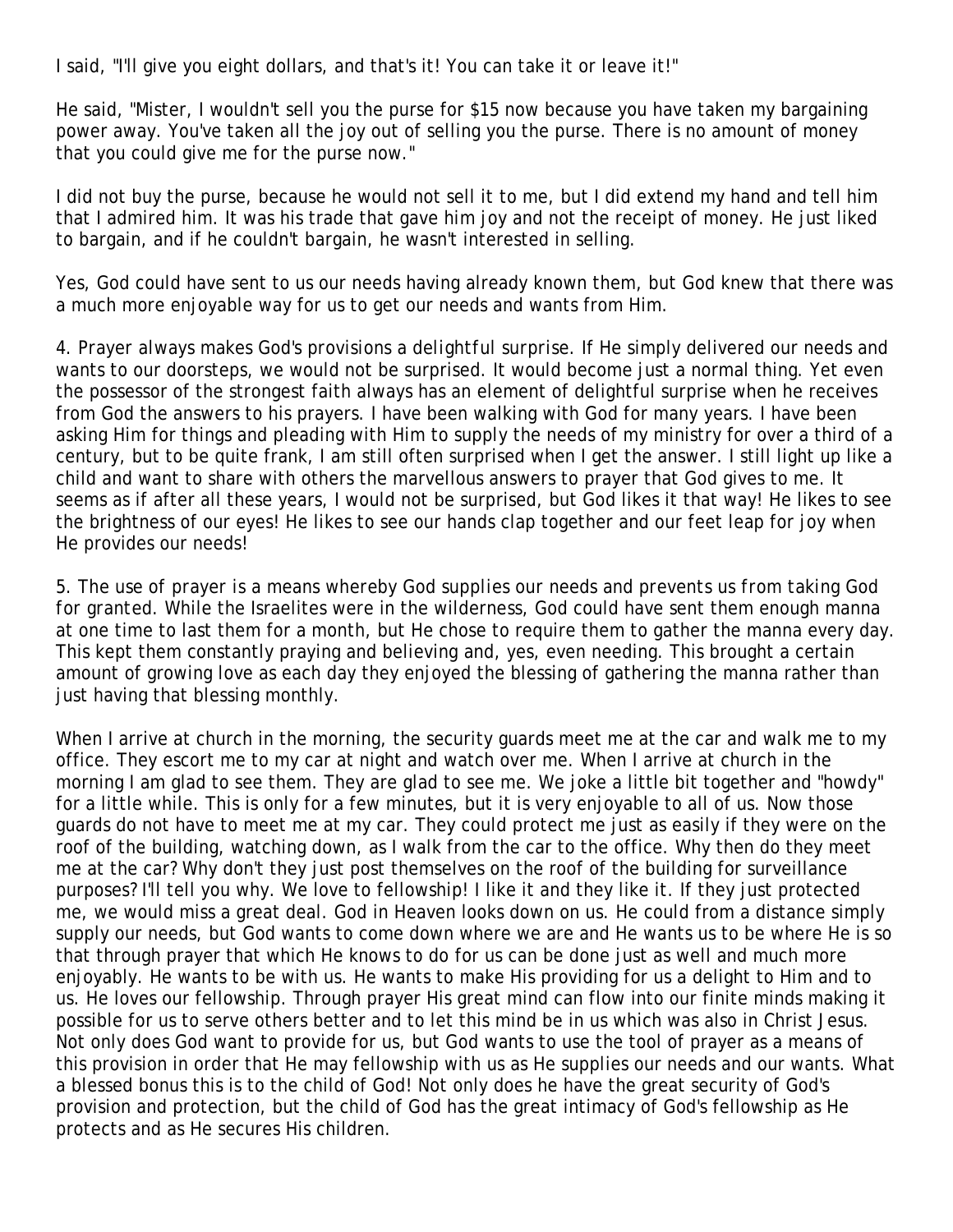#### **Chapter 5 — The Original Purpose of Prayer**

**Genesis 1:26, " And God said, Let us make man in our image, after our likeness: and let them have dominion over the fish of the sea, and over the fowl of the air, and over the cattle, and over all the earth, and over every creeping thing that creepeth upon the earth."** 

Man was given dominion over all the earth. He was God's representative or viceroy. God gave him two main purpose: fellowship and word. Because of the fellowship and the work, man was given this dominion, and prayer was the tool of dominion. Note the divine order—fellowship, work, dominion and prayer. As God's earthly viceroy, man had to apply for his needs to carry out his work. This applying was prayer. Now the wishes of man were to be granted with two prerequisites fellowship and work.

But man fell! When he fell, his fellowship with God was broken. Hence, he lost his rule or dominion. Since he had no rule or dominion, he lost his desire to pray, for no longer was he God's viceroy.

God, however, in His mercy and grace planned a way of restitution. Man who is saved now is both the first creature and the second creature. He is that creature made for dominion as is shown in **Psalm 8:4-8, " What is man, that thou art mindful of him? and the son of man, that thou visitest him? For thou hast made him a little lower than the angels, and hast crowned him with glory and honour. Thou madest him to have dominion over the works of thy hands; thou hast put all things under his feet: All sheep and oxen, yea, and the beasts of the field; The fowl of the air, and the fish of the sea, and whatsoever passeth through the paths of the seas. O LORD our Lord, how excellent is thy name in all the earth!"**

Man is also that creature who is dominated. There is the old nature that is dominated and the new nature that is meant to dominate. This new nature has been restored to fellowship and work. Because man has been restored to fellowship and work, to what degree he fellowships with God and works, he has that same amount of dominion. So he needs to pray again, for as God's viceroy he needs to requisition God for his needs with which to carry on the work. Since prayer is needed for dominion, and since dominion is allowed by fellowship and work, to whatever degree we abide in Christ and work, we have that amount of dominion and, hence, that degree of power in prayer.

**John 14:12, "Verily, verily, I say unto you, He that believeth on me, the works that I do shall he do also; and greater works than these shall he do; because I go unto my Father." John 15:7, "If ye abide in me, and my words abide in you, ye shall ask what ye will, and it shall be done unto you." John 15:16, "Ye have not chosen me, but I have chosen you, and ordained you, that ye should go and bring forth fruit, and that your fruit should remain: that whatsoever ye shall ask of the Father in my name, he may give it you."** 

It's up to you! If you abide in Christ much and work much, you have much dominion and power in God's economy and God's plan. If you abide in Christ little and work little, you have little dominion.

Man was originally created to have total dominion; hence, he had total prayer. When man lost his dominion, he lost his desire for prayer, for he had no reason to requisition God. Now that man through Christ has had the opportunity for fellowship and work for God restored, he can have as much dominion as he chooses to work and abide in Christ. It is entirely up to man how much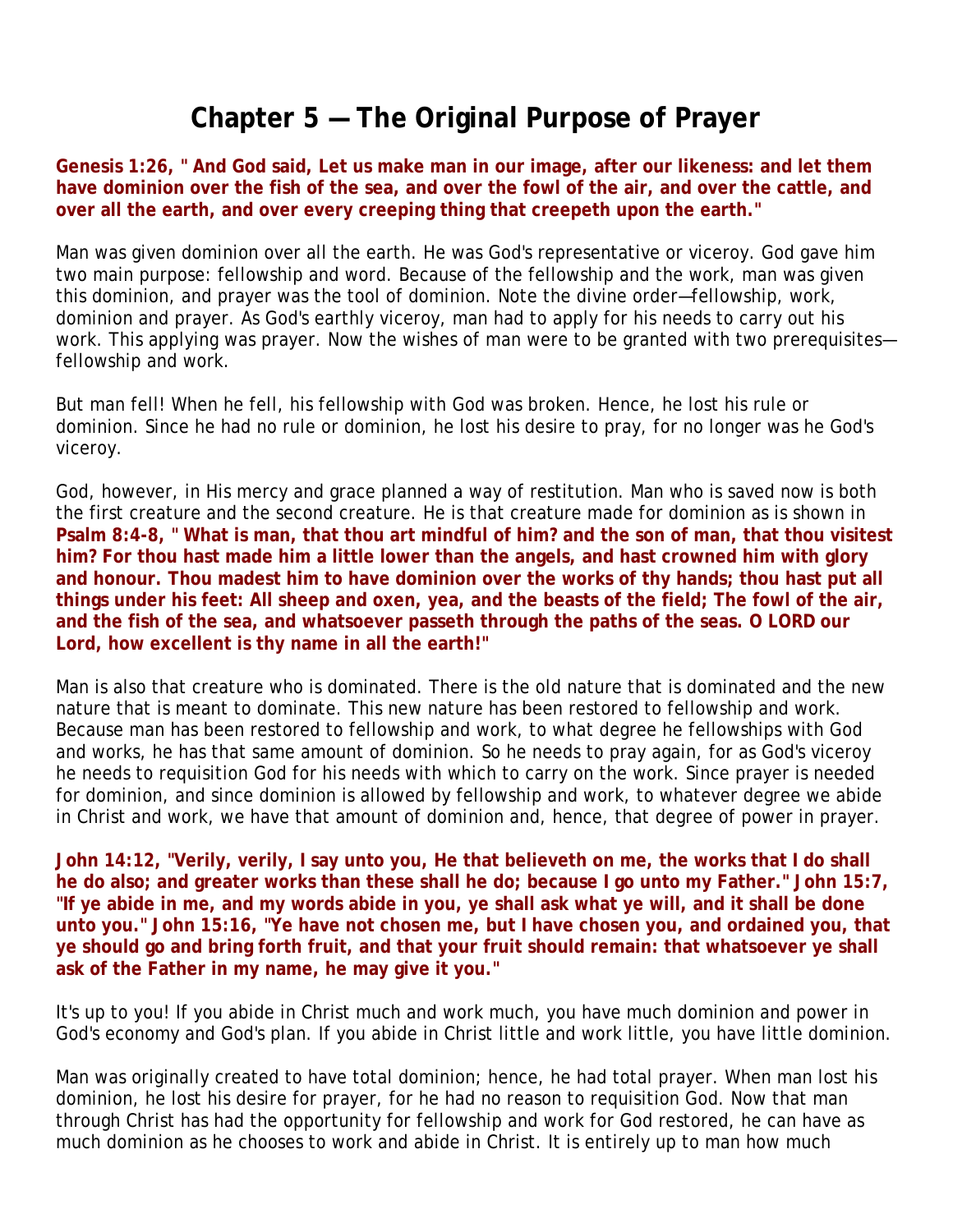dominion he has. When he has this dominion, he will need provisions, help, power and blessing. He will requisition God for these, and this is prayer!

The millennial age when Jesus rules and reigns for 1000 years will restore man's dominion completely. **Revelation 20:6, "Blessed and holy is he that hath part in the first resurrection: on such the second death hath no power, but they shall be priests of God and of Christ, and shall reign with him a thousand years."**

Perhaps the depth of this teaching should be summarized as follows:

1. *Man was created and given dominion over all the earth.*

2. *In return for this dominion or power, he was asked to give God fellowship and work.*

3. *Because he had this dominion and fellowship and work, it was necessary for him to pray in order to receive the needs to carry out his work.*

4. *The only prerequisites for this prayer were fellowship and work.* With that, man earned dominion, and with dominion, man needed to pray.

5. *Man fell.* Sin broke the fellowship. Man lost his dominion and lost his desire to pray.

6. *God planned a way of restoration through the death and resurrection of Christ.*

7. *Redeemed man has both the first creature and the second creature—that one made for dominion and that one who is dominated.*

8. *The new one can have fellowship and work.*

9. *Hence, to whatever degree man fellowships with God and works for God, he can have dominion again.*

10. *Because he has dominion, he wants to pray again.*

11. *Since prayer is needed by dominion, and dominion is allowed by fellowship and work, to whatever degree man abides in Christ and works, God gives man that degree of dominion and, hence, that degree of power in prayer.*

12. *The millennium will restore that dominion completely because it restores the fellowship and work completely.* Hence, it restores our total dependence on Christ and our desire to requisition Him for our needs which, of course, is prayer.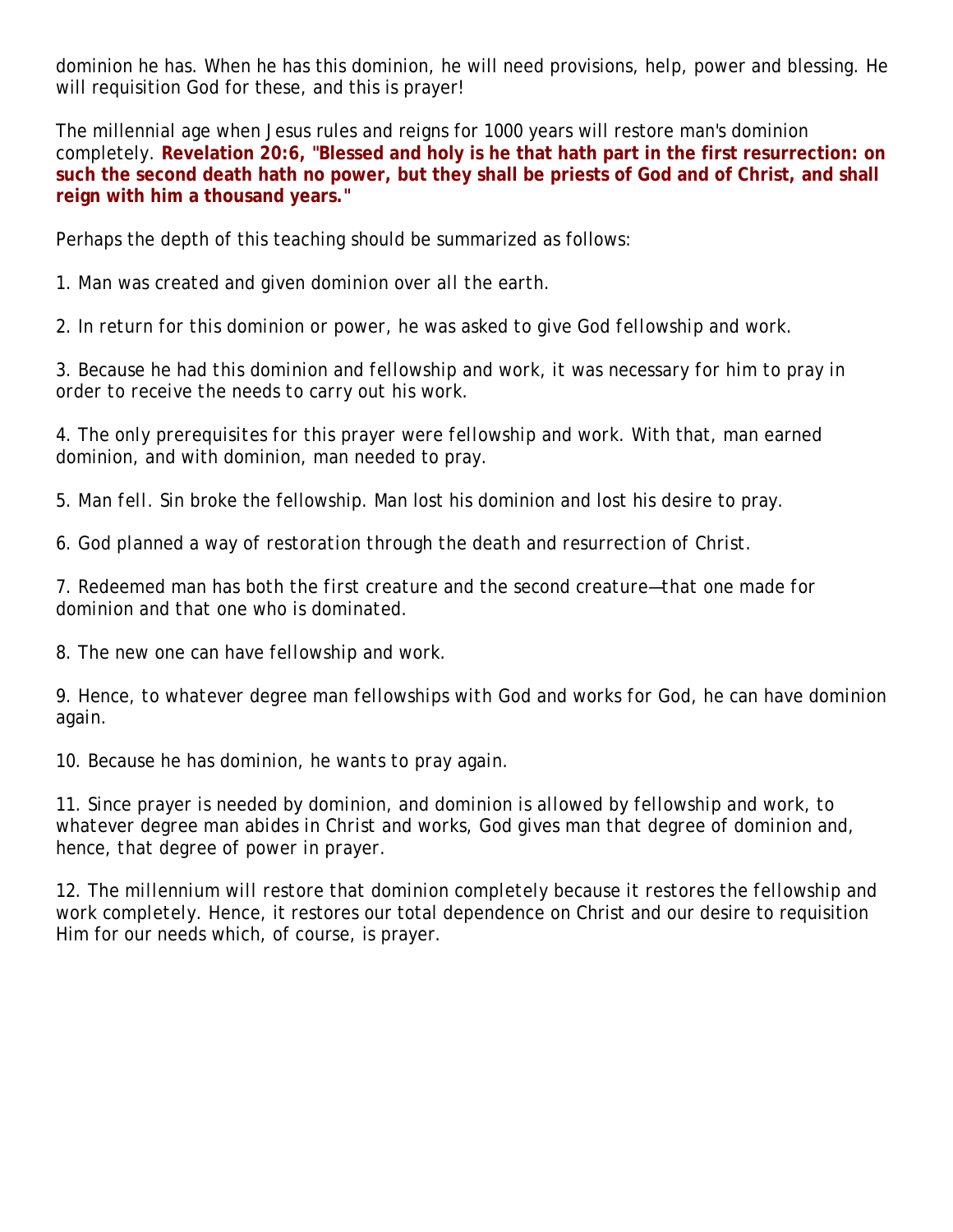#### **Chapter 6 — Answered Prayer Depends on a Changeless God**

In **Malachi 3:6** we find that God does not change. **"For I am the LORD, I change not; therefore ye sons of Jacob are not consumed."** In **Hebrews 13:8** we find that God the Son does not change. **"Jesus Christ the same yesterday, and to day, and for ever."** Then we find that the Spirit is called the eternal spirit; hence, God the Holy Spirit does not change. Our triune God, then, is a changeless God. The Father never changes, the Son never changes and the Spirit never changes. Now notice **James 1:17, "Every good gift and every perfect gift is from above, and cometh down from the Father of lights, with whom is no variableness, neither shadow of turning."** Note the words, **"no variableness."** The word **"variableness"** means "two views of the same person." There is only one view of God; there will never be another, for in Him there are no two views or variableness! Note also the words, **"neither shadow of turning."** This means that no shadowing can put a shadow over the unchanging One.

Now notice that His changelessness is connected with His providing for us. He is talking about His gifts to us. His providing for us and giving to us are beautifully connected in this same verse. He wants us to know that His gifts are always available on the same basis. He never changes; hence, His giving never changes. As is mentioned in other chapters, there is a great danger of ultradispensationalism. Some things in the Bible do change, but some things never change; some things outlive a dispensation and cross over the line between the dispensations.

For example, symbols change; substance never changes. Once Jewish boys were required to be circumcised. This is because circumcision was a symbol. Now the symbol is changed and in this age Jewish boys are not required to be circumcised. **Galatians 5:6, "For in Jesus Christ neither circumcision availeth any thing, nor uncircumcision; but faith which worketh by love."**

Once the priests brought animal sacrifices to the alter. These were symbols, and symbols change. No longer does a priest bring sacrifices to the alter. **Hebrews 10:11,26, "And every priest standeth daily ministering and offering oftentimes the same sacrifices, which can never take away sins: For if we sin wilfully after that we have received the knowledge of the truth, there remaineth no more sacrifice for sins."**

Once Jewish families rigidly observed the sabbath, but these sabbaths were only symbols. They are no longer to be kept. **Colossians 2:14-17, "Blotting out the handwriting of ordinances that was against us, which was contrary to us, and took it out of the way, nailing it to his cross; And having spoiled principalities and powers, he made a shew of them openly, triumphing over them in it. Let no man therefore judge you in meat, or in drink, or in respect of an holyday, or of the new moon, or of the sabbath days: Which are a shadow of things to come; but the body is of Christ."**

There was a time when Jewish families observed seasons and holy days. They were symbols. These symbols have changed. No longer are these days to be observed. **Galatians 5:4, "Christ is become of no effect unto you, whosoever of you are justified by the law; ye are fallen from grace."**

At one time Jewish families restrained from certain meats. These were symbols. The symbols have changed. **I Timothy 4:4,5, "For every creature of God is good, and nothing to be refused, if it be received with thanksgiving: For it is sanctified by the word of God and prayer."**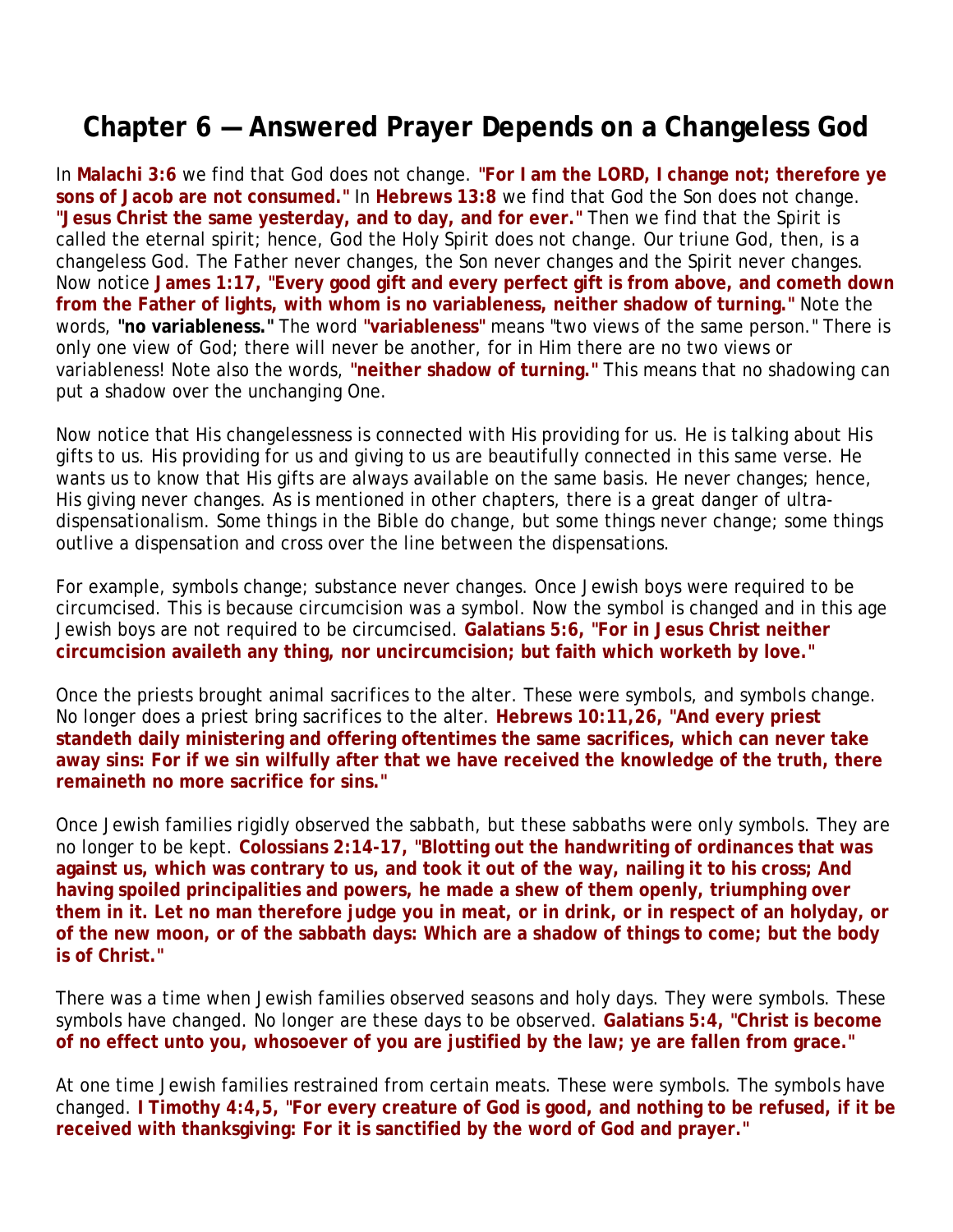However, substance does not change. That which was symbolized by the symbol does not change. Salvation, for example, is the same in every age. **Acts 10:43, "To him give all the prophets witness, that through his name whosoever believeth in him shall receive remission of sins."** The nature of God is the same in every age. **Malachi 3:6, "For I am the LORD, I change not; therefore ye sons of Jacob are not consumed."** His answering of prayer is the same in every age. **Psalm 65:2, "O thou that hearest prayer, unto thee shall all flesh come."**

This means that all general prayer promises are for all people. Substance does not change. For example, **II Chronicles 7:14** applies today as much as it did in the day of Solomon when it was given. **"If my people, which are called by my name, shall humble themselves, and pray, and seek my face, and turn from their wicked ways; then will I hear from heaven, and will forgive their sin, and will heal their land." Jeremiah 33:3** is as much for today as it was the day it was written by Jeremiah. **"Call unto me, and I will answer thee, and shew thee great and mighty things, which thou knowest not." John 15:7** is as much for today as it was the day when Jesus spoke it. **"If ye abide in me, and my words abide in you, ye shall ask what ye will, and it shall be done unto you."** These are things of substance, and substance does not change. The types of Jesus change, but Jesus never changes. **Hebrews 13:8, "Jesus Christ the same yesterday, and to day, and for ever."** The symbols of God the Father change, but God the Father never changes. **Malachi 3:6, "For I am the LORD, I change not; therefore ye sons of Jacob are not consumed."** It is because of His changelessness that He answers prayer. That is why He connects the two in the same passage so beautifully and so closely.

Now observe carefully the following:

- 1. *God the Father has never changed.*
- 2. *God the Son has never changed.*
- 3. *God the Holy Spirit has never changed.*

4. *Hence, Jesus was always the God-human in His personality.* He is still the God-man. For example, **I Timothy 2:5** says, **"For there is one God, and one mediator between God and man..."** Who is that mediator today? That mediator is **"the man Christ Jesus."** Notice, He is still called in His glorified body "the man Christ Jesus." Hence, His humanity was always, just as His deity was always!

6. *We are made in His image.*

7. *The God-man was not just an afterthought, nor did Jesus just become the God-man in Bethlehem.* This is not to say that Jesus could ever sin, but He has always been what He is today.

8. *God made us to have a race, shall we say, of "little Jesuses" that He may enjoy fellowship with that race.* 

9. *Jesus came not only to save us and die for us and to pay the penalty for our sins, but He came to show us what we were meant to be.*

Thank God for His changelessness which gives us confidence that His answering of prayer is likewise changeless. God in His wisdom links His changelessness to His giving to us, teaching us that in every age and in every dispensation He is a prayer-hearing and a prayer-answering God!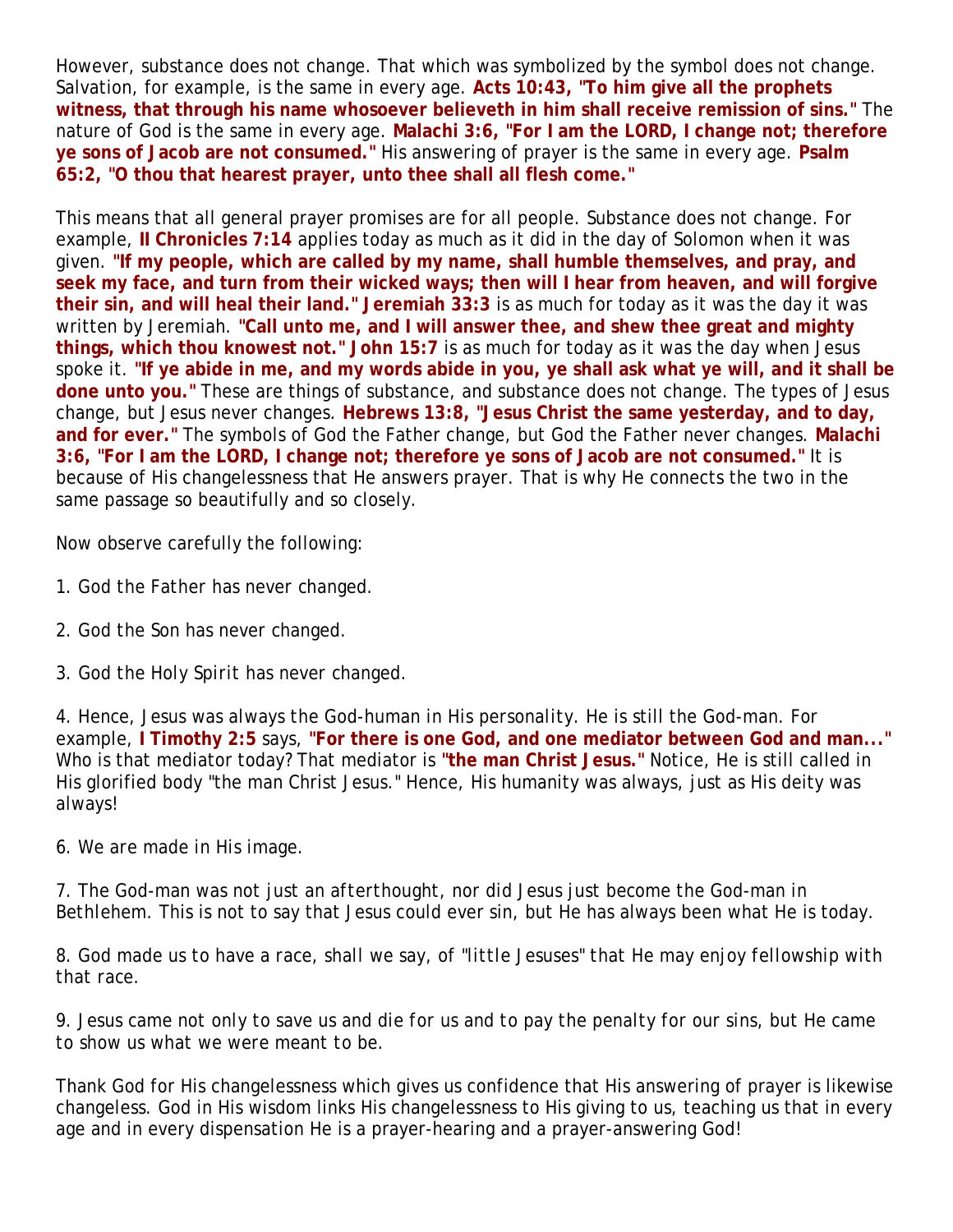#### **Chapter 7 — Prayer and the Sovereignty of God**

**Psalm 2, "Why do the heathen rage, and the people imagine a vain thing? The kings of the earth set themselves, and the rulers take counsel together, against the LORD, and against his anointed, saying, Let us break their bands asunder, and cast away their cords from us. He that sitteth in the heavens shall laugh: the Lord shall have them in derision. Then shall he speak unto them in his wrath, and vex them in his sore displeasure. Yet have I set my king upon my holy hill of Zion. I will declare the decree: the LORD hath said unto me, Thou art my Son; this day have I begotten thee. Ask of me, and I shall give thee the heathen for thine inheritance, and the uttermost parts of the earth for thy possession. Thou shalt break them with a rod of iron; thou shalt dash them in pieces like a potter's vessel. Be wise now therefore, O ye kings: be instructed, ye judges of the earth. Serve the LORD with fear, and rejoice with trembling. Kiss the Son, lest he be angry, and ye perish from the way, when his wrath is kindled but a little. Blessed are all they that put their trust in him."**

Some argue that because God is sovereign, He determines all that there is to be. These say that God is dependent only upon Himself; hence, mere mortals could never influence His actions. How then could He be moved to action by the prayer of a mortal? They say if God is such, then an answer to our prayers would mean condescension to our weakness.

Now this would be true if God were only one Person, but fortunately, God is three Persons, and in the great doctrine of the trinity, we reconcile God's sovereignty and man's influence on Him to do what He would not have done had man not have prayed. Let us begin this reconciliation.

1. *God gave His Son equality and fellowship with Himself.* **John 1:1, "In the beginning was the Word, and the Word was with God, and the Word was God."**

2. *God gave His Son a place as counsellor.* **Isaiah 9:6,7, "For unto us a child is born, unto us a son is given: and the government shall be upon his shoulder: and his name shall be called Wonderful, Counseller, The mighty God, The everlasting Father, The Prince of Peace. Of the increase of his government and peace there shall be no end, upon the throne of David, and upon his kingdom, to order it, and to establish it with judgment and with justice from henceforth even for ever. The zeal of the LORD of hosts will perform this."** As is mentioned in other chapters, the word "counsellor" here means mainly that Jesus was and is the Heavenly Father's counsellor.

3. *God gave Jesus asking privileges.* **Psalm 2:6-8, "Yet have I set my king upon my holy hill of Zion. I will declare the decree: the LORD hath said unto me, Thou art my Son; this day have I begotten thee. Ask of me, and I shall give thee the heathen for thine inheritance, and the uttermost parts of the earth for thy possession."** Note the words, **"Thou always hearest Me,"** in **John 11:42.** So the first praying was done by Jesus to the Father.

4. *The Father and Son always were together.* **Genesis 1:1, "In the beginning God created the heaven and the earth."** The word "God" here is the word "Elohim," which is a word that means "plurality and unity." Notice also **Genesis 1:26, "And God said, Let us make man in our image, after our likeness: and let them have dominion over the fish of the sea, and over the fowl of the air, and over the cattle, and over all the earth, and over every creeping thing that creepeth upon the earth."** Especially look at the words, **"Our image."** Here we have the Father and the Son and the Holy Spirit working together in unity.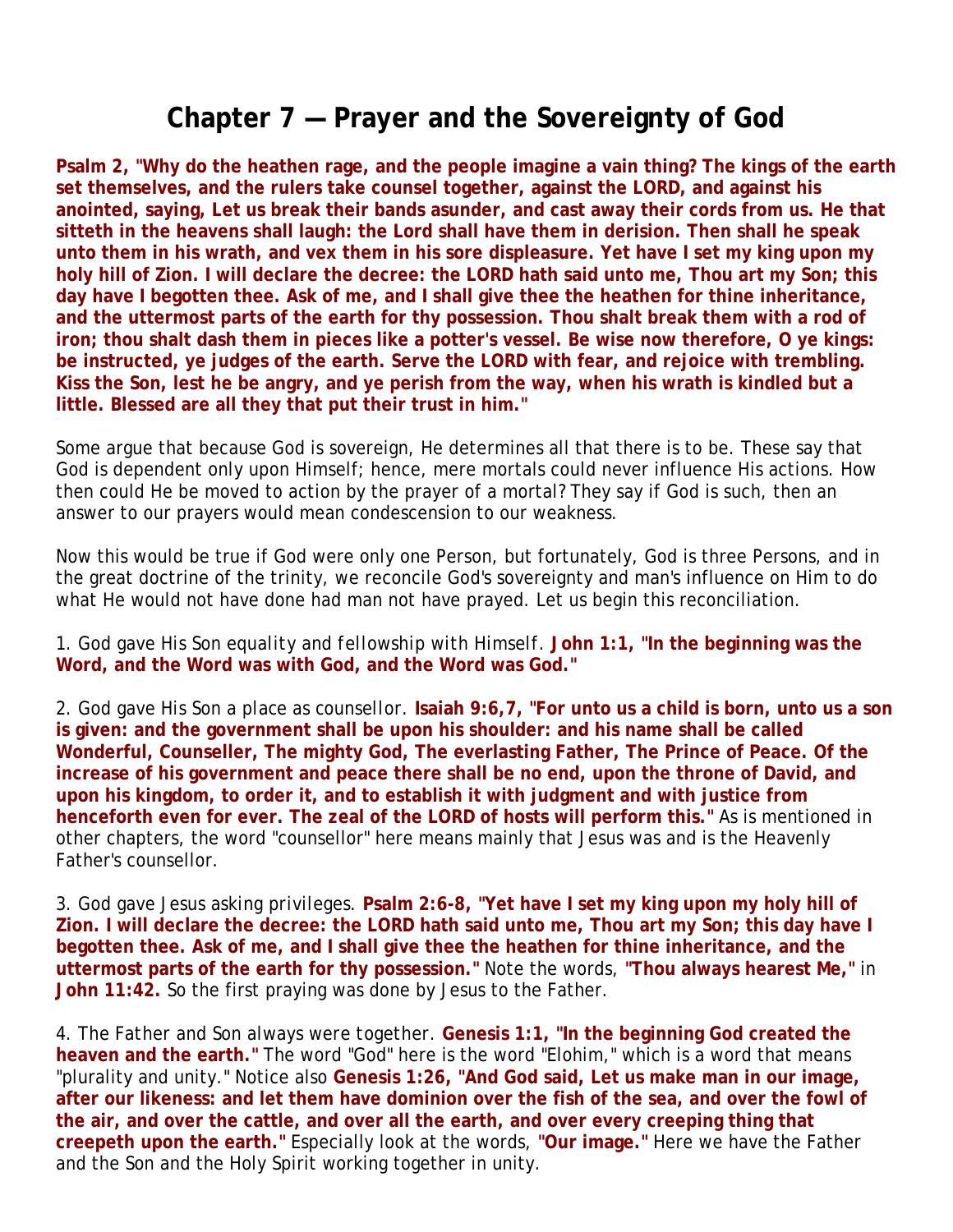5. *All that God does is done through prayer.* **John 1:3, "All things were made by him; and without him was not any thing made that was made."** Jesus said, "Father, let's make a world," and that world was made.

6. *Hence, prayer had its source in the very being of God Himself, as the Father listened to the counsel and prayer of His Son.*

7. *This means that the Son has influence on the Father.*

8. *Since the Son influences the Father, if we can influence the Son, we can influence the Father.* **John 14:6, "Jesus saith unto him, I am the way, the truth, and the life: no man cometh unto the Father, but by me." John 15:7, "If ye abide in me, and my words abide in you, ye shall ask what ye will, and it shall be done unto you."** We have to come through the Son to the Father. Now the key to this is the Son's union with the Father and our union with the Son. **Psalm 37:4, "Delight thyself also in the LORD; and he shall give thee the desires of thine heart."** This is why the unbelieving Jew cannot pray. This is why the liberal who denies the deity of Jesus cannot pray. It IS true that mortal men cannot determine the actions of a sovereign God, but the Lord Jesus, the Son of God, can determine the actions of His Father, and since Jesus is the God-man of the trinity, this very nature makes it possible. Man could not enter into a union with God, but as God, Jesus can, and God could not enter into a union with man, but as man, Jesus can. So we contact the Man, Christ Jesus, and the Father contacts the God, Christ Jesus; hence, man contacts God through His Counsellor, and our Saviour, the God-man, Christ Jesus.

Perhaps a small chapter like this is not vital in the average Christian's prayer life, but to one who dwells upon the greatness of God, such a thought is sweet and precious. We as men can influence the Man, Christ Jesus. Our Heavenly Father as God can be influenced by the God, Christ Jesus. Hence, through Jesus man can be used as a tool with which to open the great heart of God.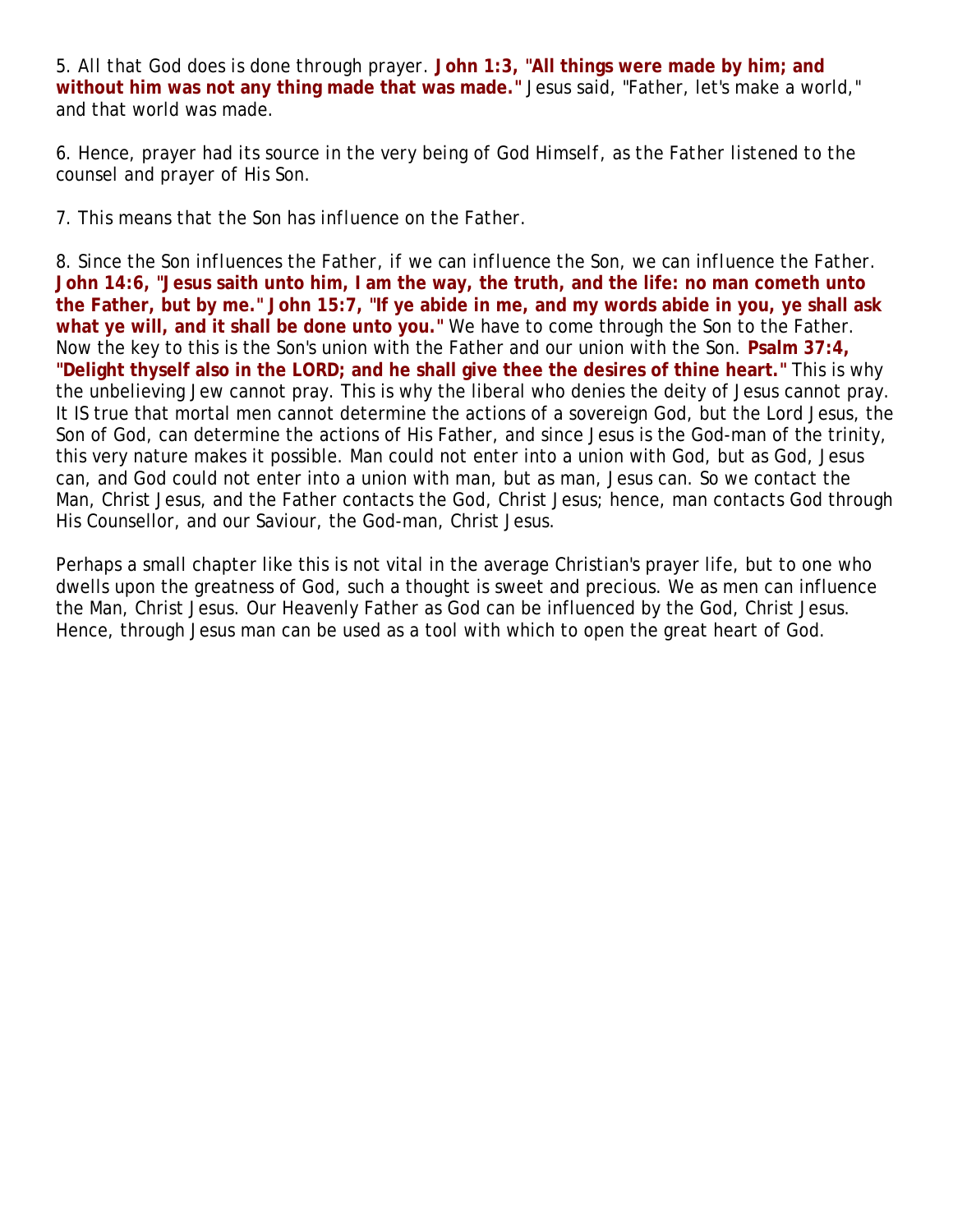#### **Chapter 8 — The Philosophy Behind Prayer and fasting**

**Matthew 17:19-21, " Then came the disciples to Jesus apart, and said, Why could not we cast him out? And Jesus said unto them, Because of your unbelief: for verily I say unto you, If ye have faith as a grain of mustard seed, ye shall say unto this mountain, Remove hence to yonder place; and it shall remove; and nothing shall be impossible unto you. Howbeit this kind goeth not out but by prayer and fasting."**

Jesus had returned from the mount of transfiguration. He performed a miracle that the disciples tried to perform in His absence and could not. They asked Him, "Why could we not?" His answer was, "Because of your unbelief." Their question and His answer leads us to several conclusions.

1. *Faith is the ONE condition on which all divine power rests.* The Lord Jesus said**, "According to your faith be it unto you." (Matthew 9:29a)** Again He said, **"All things are possible to him that believeth." (Mark 9:23b)**

2. *There are degrees of faith.* The Lord Jesus said, **"According to your faith be it unto you,"** which means little faith, little answered prayer—more faith, more answered prayer—much faith, much answered prayer.

3. *If answered prayer comes because of faith, and if there are degrees of faith, then there are degrees of answered prayer.* The same Saviour Who said, **"According to your faith,"** said, **"be it unto you."** He said, **"This kind can come forth by nothing, but by prayer and fasting,"** which means that there are degrees of answered prayer. Small faith gets small answers—more faith gets larger answers—much faith gets the largest answers.

4. *This means if we are to get our prayers to grow, we must get our faith to grow.* If faith is the one condition on which all divine power rests, and if there are degrees of faith, there are also degrees of answered prayer. Hence, we must find some way to get our faith to grow.

5. *When the Lord Jesus says*, **"This kind can come forth by nothing, but by prayer and fasting,"** He is teaching us that prayer and fasting generate faith. **(Mark 9:29)** This means that faith needs both prayer and fasting. Prayer is the grasping of the invisible. Fasting is the letting go of the visible. One's degree of faith depends on the degree between the visible and the invisible. As we fast, that is, withdraw ourselves from physical appetites and the satisfying of the senses, we are letting go of the visible. As we pray, we are grasping the invisible.

6. *There must be times that we let go of the visible completely and hold completely to the invisible if we are to reach the ultimate in prayer.* Now to be sure, we are left here on earth in physical bodies. We must be fed, we must have our physical appetites satisfied, and there is certainly nothing wrong with that if it is not done to excess. There should, however, be seasons when we let go of the visible completely and grasp the invisible with all of our hearts. These are the seasons when we need miracles to take place.

This also means that our release of the visible should depend upon the greatness of our needs in answer to prayer. Just as fasting and praying is grasping completely the invisible and letting go completely of the visible, there are degrees of fasting and praying which would be determined by the size of our needs and the bigness of our prayers.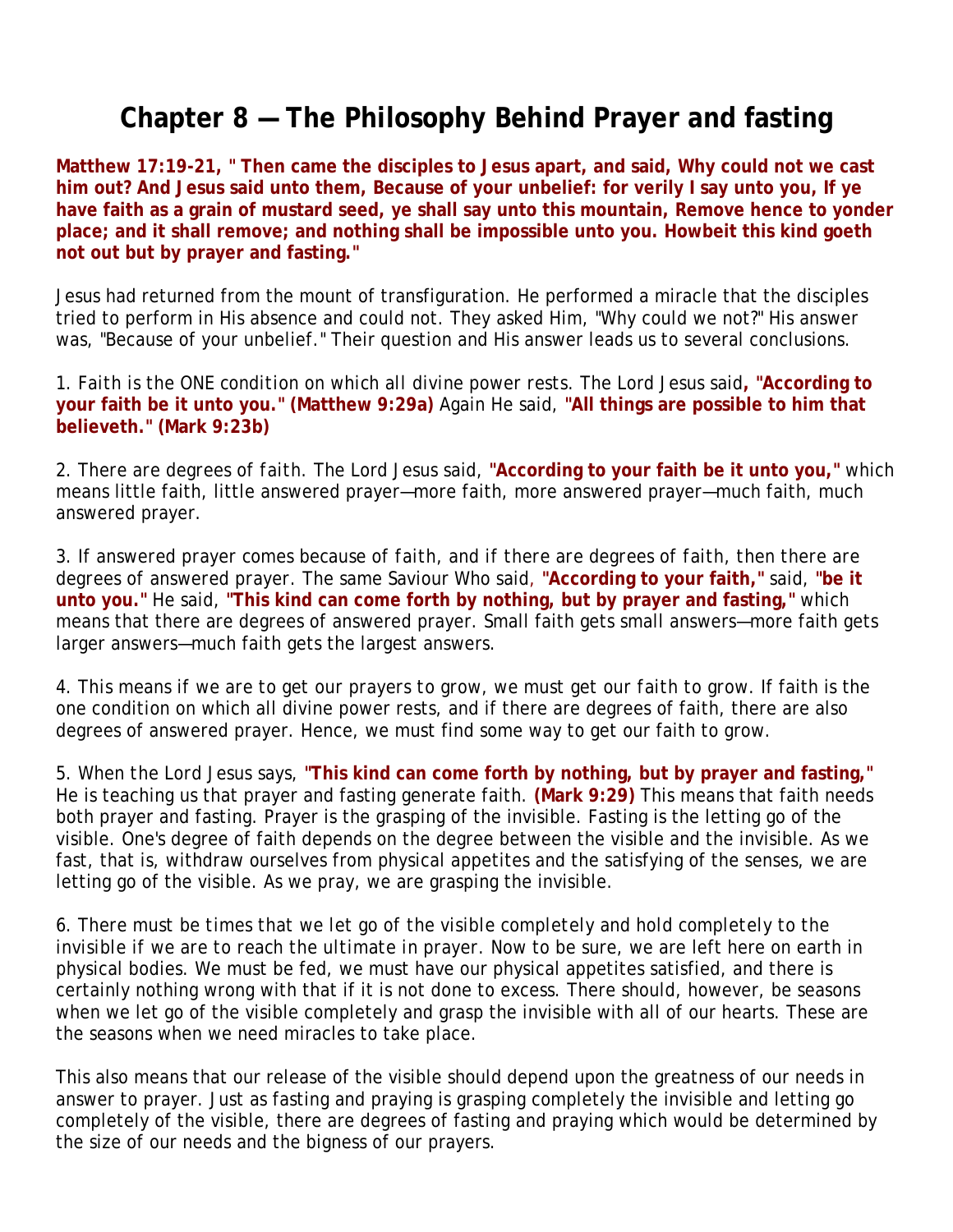There are dangers. One danger is holding on to the invisible and not letting go of the visible. Another would be letting go of the visible but not holding on to the invisible. For example, there are times when I feel that I should fast one day a week. I may some need that is greater than usual and I might give one day a week to fasting and to as much praying as possible. Suppose the offerings were down at church and I had a burden about them. Suppose I had the need for several hundred dollars in my own life. Needs of this magnitude might drive me to letting go of the visible for one day a week and for as much time as possible during that day holding on to the invisible, which is prayer and fasting.

At other times, however, while the children were growing up, I might have been really concerned about them. I remember one time one of the children was just not doing well at all, and I was really heartbroken. I prayed and fasted for that child for three or four days. This was because the need was of a greater magnitude than that of a weekly financial need at church or the need or the need of a few hundred dollars in my personal life.

Then there were the days when I was praying for God to give us Hyles-Anderson College campus. This beautiful 78-acre campus with unbelievably built buildings was seemingly unavailable, but I knew that God wanted us to have it, so I would fast maybe for a week at a time and pray that God would give us the campus. Then one night a month I would pray all night long. You see, when the burden was bigger, the need was of a greater magnitude. For even greater needs, I have fasted as long as two weeks. Now it does little good to fast unless one prays. It does little good to let go of the visible if one does not grasp the invisible.

If one thinks that all is lawful unless it is expressly forbidden in the Bible, then he will never know great power in prayer. We are not only to lay aside every sin, but as a runner in the race for God, we are to lat aside every weight. **Hebrews 12:1, "Wherefore seeing we also are compassed about with so great a cloud of witnesses, let us lay aside every weight, and the sin which doth so easily beset us, and let us run with patience the race that is set before us."** The soldier in warfare takes only what is needed for battle. There are many things that he cannot take that would not be sinful to take, but those things are too cumbersome, and the battle would be lost. A runner in a race not only lays aside his drinking and smoking, but he also lays aside his overcoat, his heavy boots and things that are not sinful to wear but would cause him not to win the race. Eating is not wrong if it is not done in excess. Physical love within the plan of God is not wrong. The enjoyment of nature is not wrong, but there are times when we have to lay aside that which is not wrong in order that we may let go for a season of the visible and grasp the invisible so that we may know the miracle-working power of God in answer to our prayers.

Hence, since faith is the one condition on which all divine power rests, and since there are degrees of faith, there must also be degrees of answered prayer. Therefore, if we are to get our answers to grow, we must get our faith to grow. Our faith grows by prayer, which is the grasping of the invisible, and by fasting, which is the letting go of the visible. As we do these two things, our faith grows, and as our faith grows, our answered prayer grows. This is the philosophy behind prayer and fasting.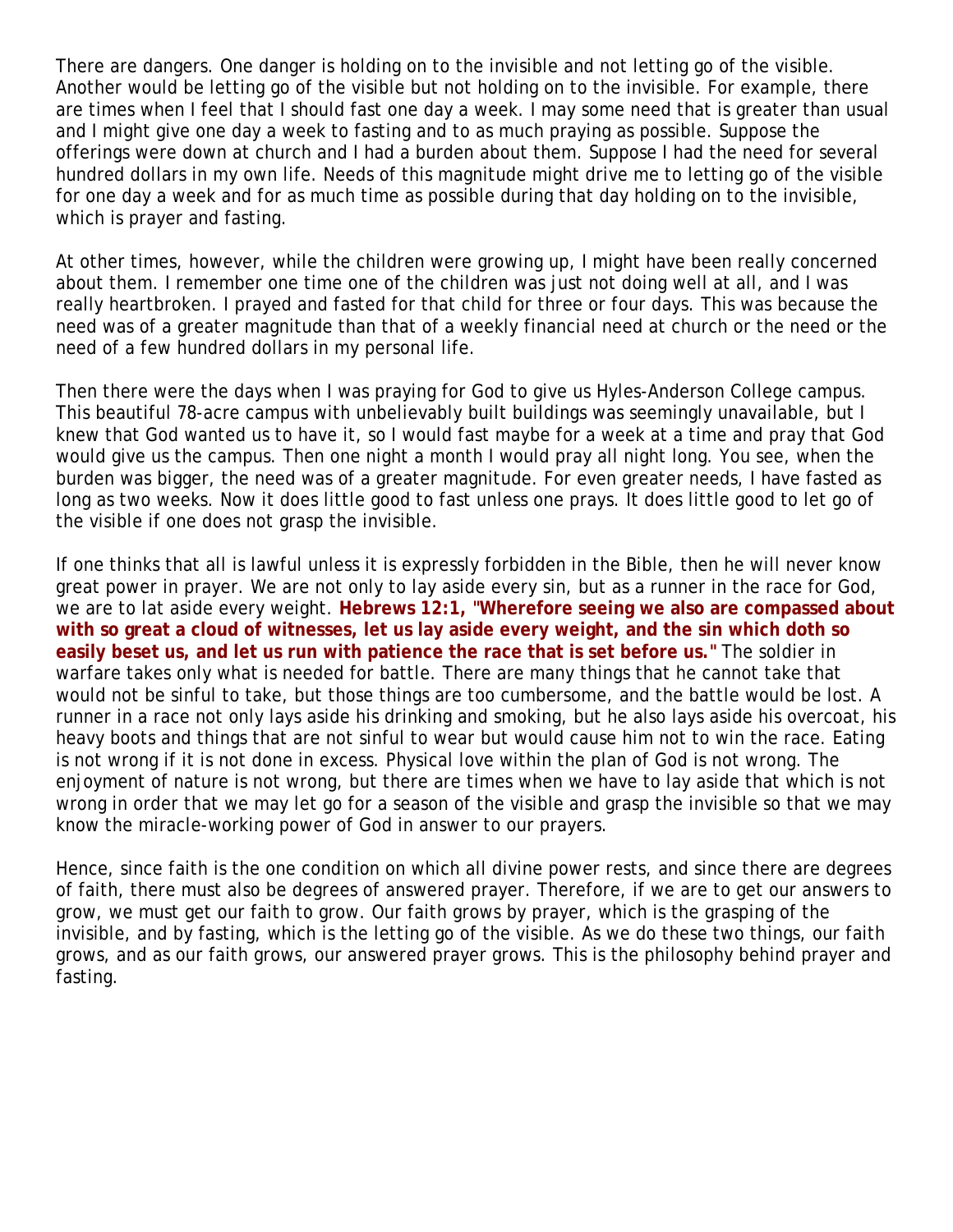### **Chapter 9 — God Is Trying to Get It to You!**

I heard a sincere, but misguided, preacher preach who listed every condition for answered prayer one after the other, as though these conditions formed an obstacle course. He said that if we wanted to have our prayers answered, first we would have to have faith! **Matthew 9:29b, "According to your faith be it unto you." Matthew 21:22, "And all things, whatsoever ye shall ask in prayer, believing, ye shall receive." Mark 9:23, "Jesus said unto him, If thou canst believe, all things are possible to him that believeth." Matthew 21:21, "Jesus answered and said unto them, Verily I say unto you, If ye have faith, and doubt not, ye shall not only do this which is done to the fig tree, but also if ye shall say unto this mountain, Be thou removed, and be thou cast into the sea; it shall be done." Mark 11:22-24, "And Jesus answering saith unto them, Have faith in God. For verily I say unto you, That whosoever shall say unto this mountain, Be thou removed, and be thou cast into the sea; and shall not doubt in his heart, but shall believe that those things which he saith shall come to pass; he shall have whatsoever he saith. Therefore I say unto you, What things soever ye desire, when ye pray, believe that ye receive them, and ye shall have them."** 

That preacher then said that after we have faith, we must find somebody with whom we can pray and with whom we can agree concerning the petition! **Matthew 18:19, "Again I say unto you, That if two of you shall agree on earth as touching any thing that they shall ask, it shall be done for them of my Father which is in heaven."**

Now that he was over two obstacles of the course, the preacher came to fasting. **Mark 9:29, "And he said unto them, This kind can come forth by nothing, but by prayer and fasting."**

Now that we have faith, and we have found someone to share the prayer with us, and we have fasted, according to that preacher's message, we still would not be able to receive our answer because we are also supposed to ask in Jesus' name! **John 14:13,14, "And whatsoever ye shall ask in My name, that will I do, that the Father may be glorified in the Son. If ye shall ask any thing in My name, I will do it."**

He then added to this obstacle course, abiding in Christ and His Word abiding in us. **John 15:7, "If ye abide in Me, and My words abide in you, ye shall ask what ye will, and it shall be done unto you."**

He concluded by adding the requirement of keeping on asking! **Luke 18:7, "And shall not God avenge his own elect, which cry day and night unto him, though he bear long with them?"**

So, he added these six things together—faith plus praying with someone who is in agreement plus fasting plus asking in Jesus' name plus abiding in Christ and His Word abiding in us plus perseverance in prayer. "Now," he said, "God will answer our prayer."

This dear brother misunderstands God! God is not making it difficult for us to get our prayers answered! God wants us to have our prayers answered! These are not six steps to answered prayer—these are six different ways that we can have our prayers answered. It is not all of these, but rather, any of these! It is not faith plus an agreeing prayer partner plus fasting plus asking in Jesus' name plus abiding plus perseverance. It is faith or praying with someone in agreement or fasting or asking in Jesus' name or abiding or perseverance.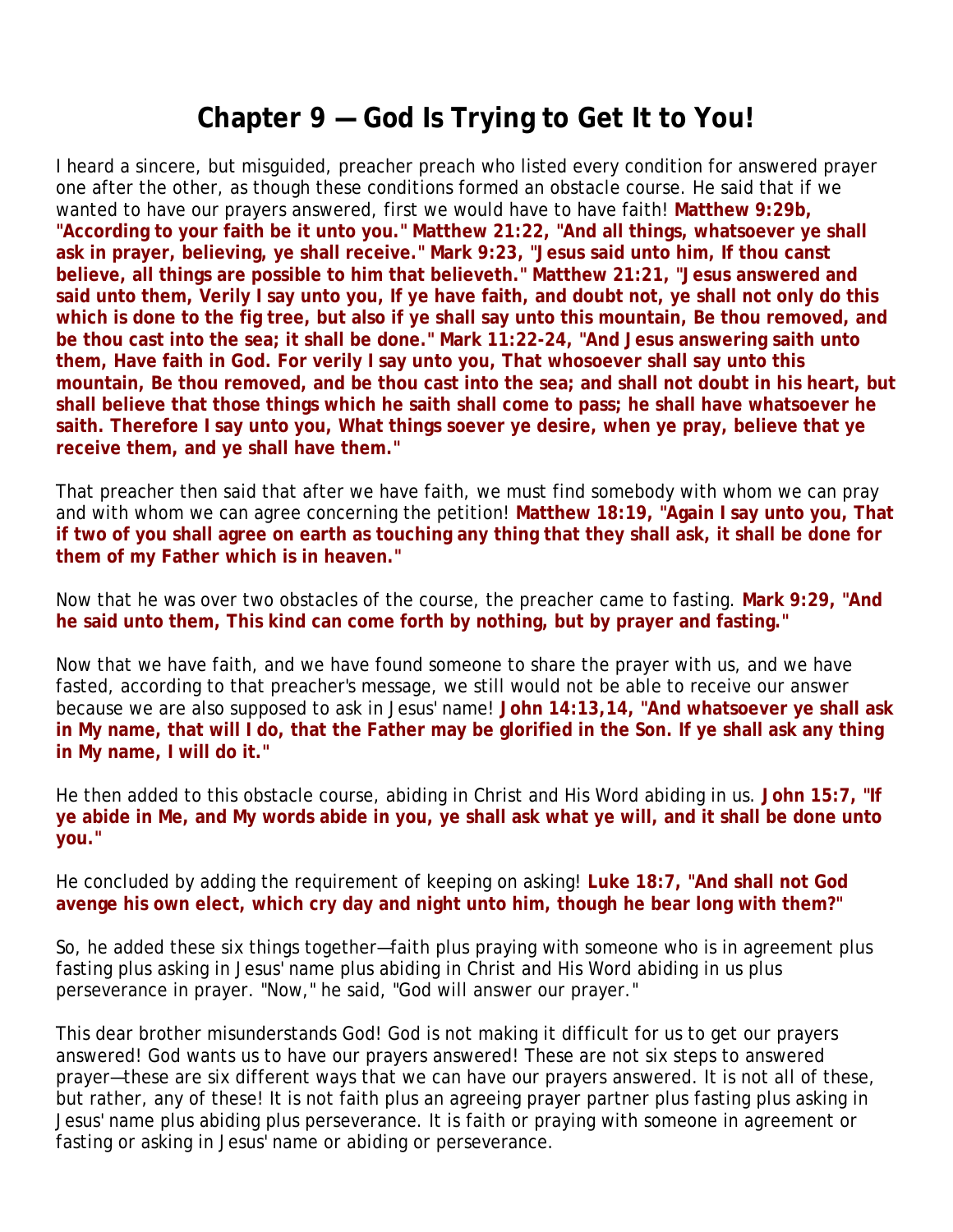Let us imagine a Christian coming to God to pray. He claims a promise on faith such as **Matthew 9:29, "Then touched he their eyes, saying, According to your faith be it unto you."** However, the truth is, we sometimes cannot believe! Many times our prayers are answered and we are surprised. In fact, in big answers to prayer we are almost always surprised. So the Christian comes to God and says, "Dear God, I'm afraid I can't get my prayer answered because I just don't have enough faith."

The Lord says, "Wait a minute! I have another way. Don't leave. Try this: Find somebody who can agree with you on this matter, and come and ask Me again. Claim **Matthew 18:19, "Again I say unto you, That if two of you shall agree on earth as touching any thing that they shall ask, it shall be done for them of My Father which is in heaven."** 

However, it is harder than one thinks to find someone to agree with him and share his burden in prayer. Each has his own needs, burdens and ministry, so it is sometimes hard to find someone with whom we can truly unite in prayer.

I remember a number of years ago when Hyles-Anderson College was purchasing our present campus. We had to raise two and one-half million dollars in 18 months, and we came close to the deadline without the money! Having faith in the prayers of Dr. John R. Rice, I asked him one day if he would join me in a prayer meeting for the money. He agreed to do so. So we knelt to pray. I prayed something like this: "Oh, Lord, please supply our needs. You know that our college is dedicated to You, and You know it is Your college. Lord, please give us the two and one-half million dollars." I continued to pray in that manner, and then it came Dr. Rice's time to pray.

He prayed something like this: "Dear Lord, bless the Sword of the Lord and supply the needs, and dear Lord, don't forget the Voice of Revival broadcast. Please help us to meet the needs there. Lord, bless the Sword Conferences." He continued to pray for every ministry that was his and then said, "Amen." He hadn't said a word about the two and one-half million dollars that our college needed. His burden was not my burden; and my burden was not his!

Once he asked me to pray with him the same way. He prayed for his needs and then asked me to pray. I intended to pray for his needs, but I got so busy praying for my own ministry that I was a long time arriving at the place where I could pray for him. I finally looked up, and he was gone. He had given up on my sharing his burden!

So the Christian must come to God claiming the promises by faith, but he finds he cannot have the necessary faith. God says, "Okay, get someone to pray with you who can share the burden." Again he returns to the Father and says, "Father, I'm sorry, I have failed; I can't find anyone to share the burden," whereupon God says, "Don't leave! I have another way. You may ask for what you want in Jesus' name." **John 14:13,14, "And whatsoever ye shall ask in My name, that will I do, that the Father may be glorified in the Son. If ye shall ask any thing in My name, I will do it."**

So the Christian tries to ask in Jesus' name, and however hard he tries, he finds himself asking for something he wants, and the truth is, he cannot ask in Jesus' name because it is something that he wants for himself. Once again it seems futile. Then he hears the voice of God saying, "Wait a minute! Wait a minute! I have another way! You can fast and pray." **Mark 9:29, "And he said unto them, This kind can come forth by nothing, but by prayer and fasting."** So the believer attempts to fast and pray and after a few hours he gets mighty hungry and finds he is failing at this attempt also. In futility he turns to leave, when our compassionate Heavenly Father says, "Wait a minute! Don't leave yet! Try this: Keep on praying. Persevere in prayer." **Luke 18:7, "And shall not God avenge his own elect, which cry day and night unto him, though he bear long with them?"**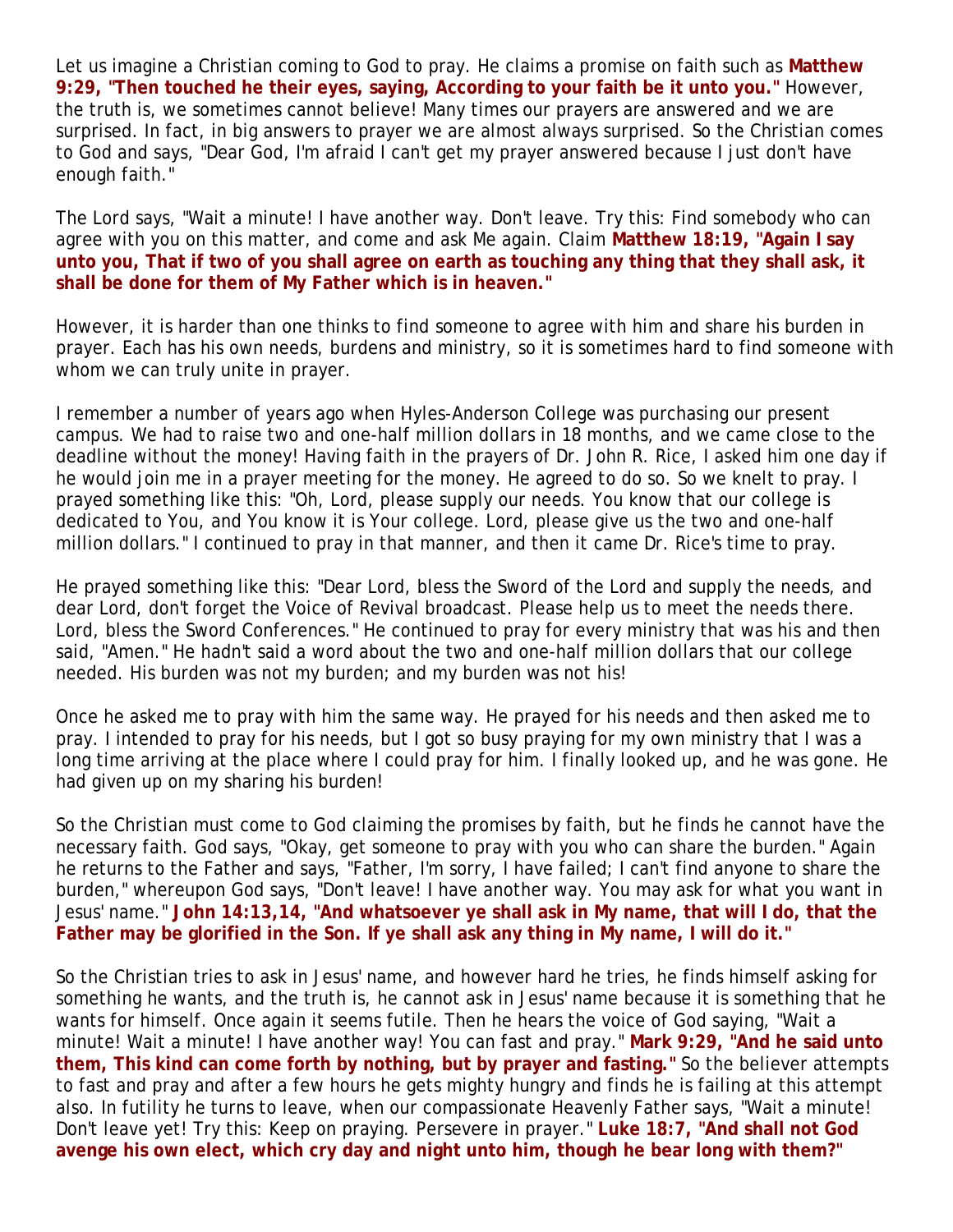Ah, we have a wonderful God—a God Who loves us devotedly and longs to give us what we ask, but so far we have failed! Our faith is weak, our prayer partner does not share our burden, we cannot honestly and sincerely ask in Jesus' name, we have failed in fasting, and somehow or another perseverance is difficult for us. Once again our Heavenly Father advances another prayer promise to us. **John 15:7, "If ye abide in Me, and My words abide in you, ye shall ask what ye will, and it shall be done unto you."** Thank God for His mercy, His patience, His longsuffering and His love for His children!

When I have a special need, I often choose one prayer promise for the entire season of supplication and begging God. For four years in college, I kept claiming **Jeremiah 33:3, "Call unto Me, and I will answer thee, and shew thee great and mighty things, which thou knowest not."** It was the verse that literally took me through college! At other times I have claimed other verses such as **John 15:7, "If ye abide in me, and my words abide in you, ye shall ask what ye will, and it shall be done unto you." Psalm 37:4, "Delight thyself also in the LORD; and He shall give thee the desires of thine heart." Jeremiah 32:17, "Ah Lord GOD! behold, Thou hast made the heaven and the earth by Thy great power and stretched out arm, and there is nothing too hard for Thee."**

One of the great enemies of prayer is the temptation to take a prayer promise and apply it to some other age or dispensation, invalidating most of the Bible and its promises to us in this age. To be sure, there is a dispensational teaching in the Bible (though I think much too much emphasis is placed on it). It is true that many of the promises in the Bible are given for a particular people at a particular time. In most cases, however, God's attitude toward one era and toward one people is the same as His attitude toward another era and another people. In the promises of God we learn something about the principles of God, the character of God and the nature of God.

For example, **II Chronicles 7:14, "If my people, which are called by my name, shall humble themselves, and pray, and seek my face, and turn from their wicked ways; then will I hear from heaven, and will forgive their sin, and will heal their land."** This is a great promise. True, it was given to another people at another time and pertains to God's people under King Solomon; however, though God was speaking to a particular people at a particular time, it is still the nature of God in our day and it has always been the nature of God to react the same way to the same stimulus. If God's people of any age will humble themselves, and pray, and seek His face, and turn from their wicked ways, God will hear from Heaven and forgive their sins and heal their land! This not only was true in Bible times, but it is true today in America or Poland or England or Sweden or Germany or Russia or in any other country of the world!

Most of God's promises reveal to us His nature and His response to a certain stimulus. It is wise for us to realize that God always responds the same way to the same stimulus. He never changes. Therefore, it may be that a particular Bible promise may not be primarily given to us, yet it shows to us the nature, compassion, love, forgiveness and mercy of God. You see, what God wants for some of His people, He wants for all of His people. People often want to defend certain dress styles by taking such a message as **Deuteronomy 22:5, "The woman shall not wear that which pertaineth unto a man, neither shall a man put on a woman's garment: for all that do so are abomination unto the LORD thy God,"** and saying that was not for the Gentiles; that was for the Jews. However, Gentile people are shaped basically like Jewish people, and I am sure that what God would want for His own nation, He would want for other nations, and what He would want for the Jew, He would want for the Gentile.

Much harm has been done to the cause of Christ by non-soul winning theologians who take far too much Bible from us and leave far too little Bible for us. We are so busy relegating the promises of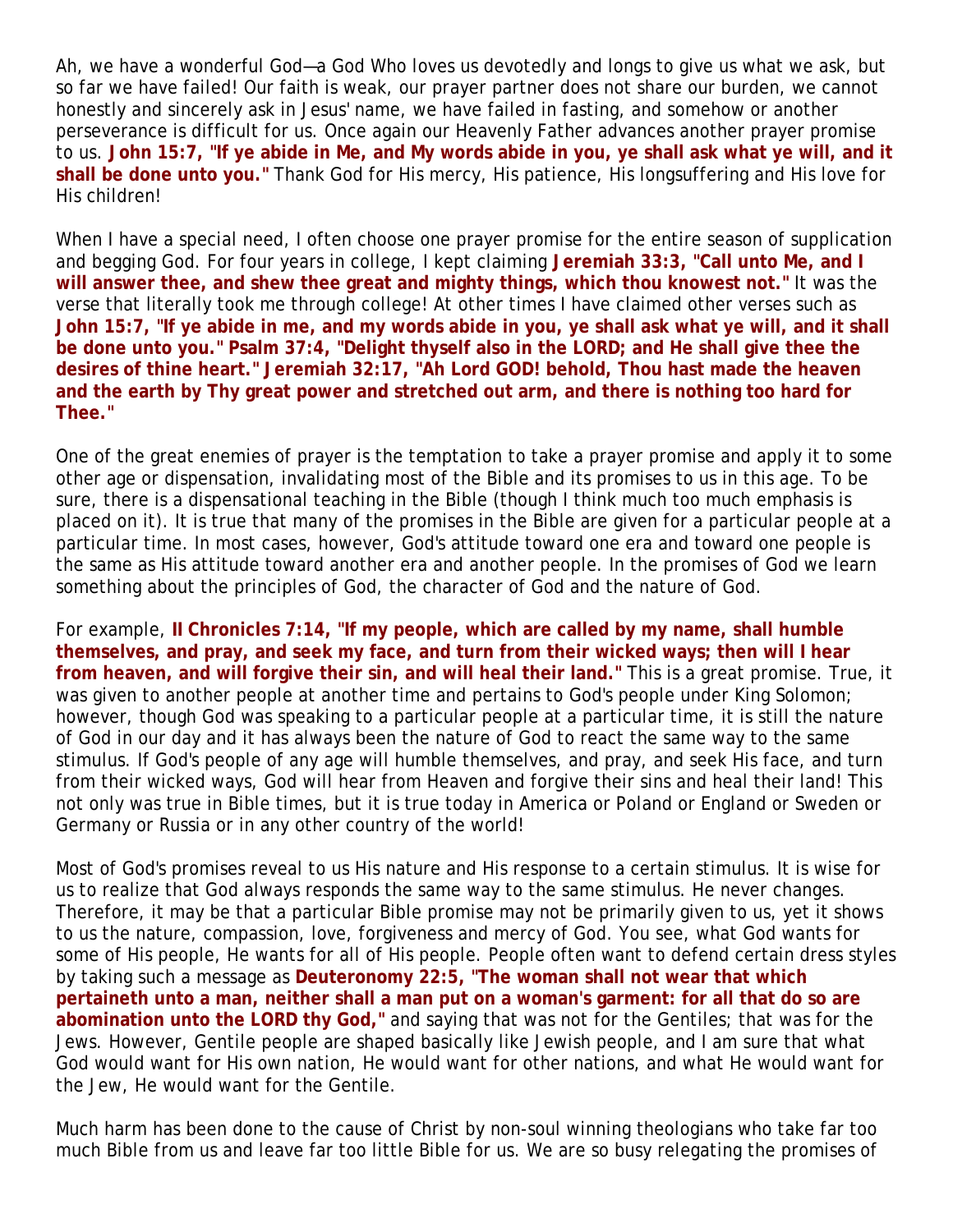God to another era that we are nearly bereft of His promises for today. I am not disputing dispensational truth; I am disputing that kind of ultra-dispensationalism that almost makes it necessary for God to give us an audible promise for today since all the others have been used up in other dispensations! This is especially dangerous when we leave the impression, for example, that the dispensation of grace started at Pentecost. The dispensation of grace started the minute Adam and Eve sinned in the Garden of Eden. Adam was saved by grace, Abraham was saved by grace, David was saved by grace, and though I am sure the theologian does not intend to teach that salvation was ever any other way but by grace, he nevertheless leaves the impression to the immature mind by the very nature of the term, "dispensation of grace." The fact that THE dispensation of grace is mentioned implies that there was a time when we were not under the dispensation of grace. Every soul that has been saved since Adam and that will be saved until the last one comes to Christ in the millennium will be saved by grace through faith in God's provision for our salvation through the finished work of His Son, Jesus, on Calvary!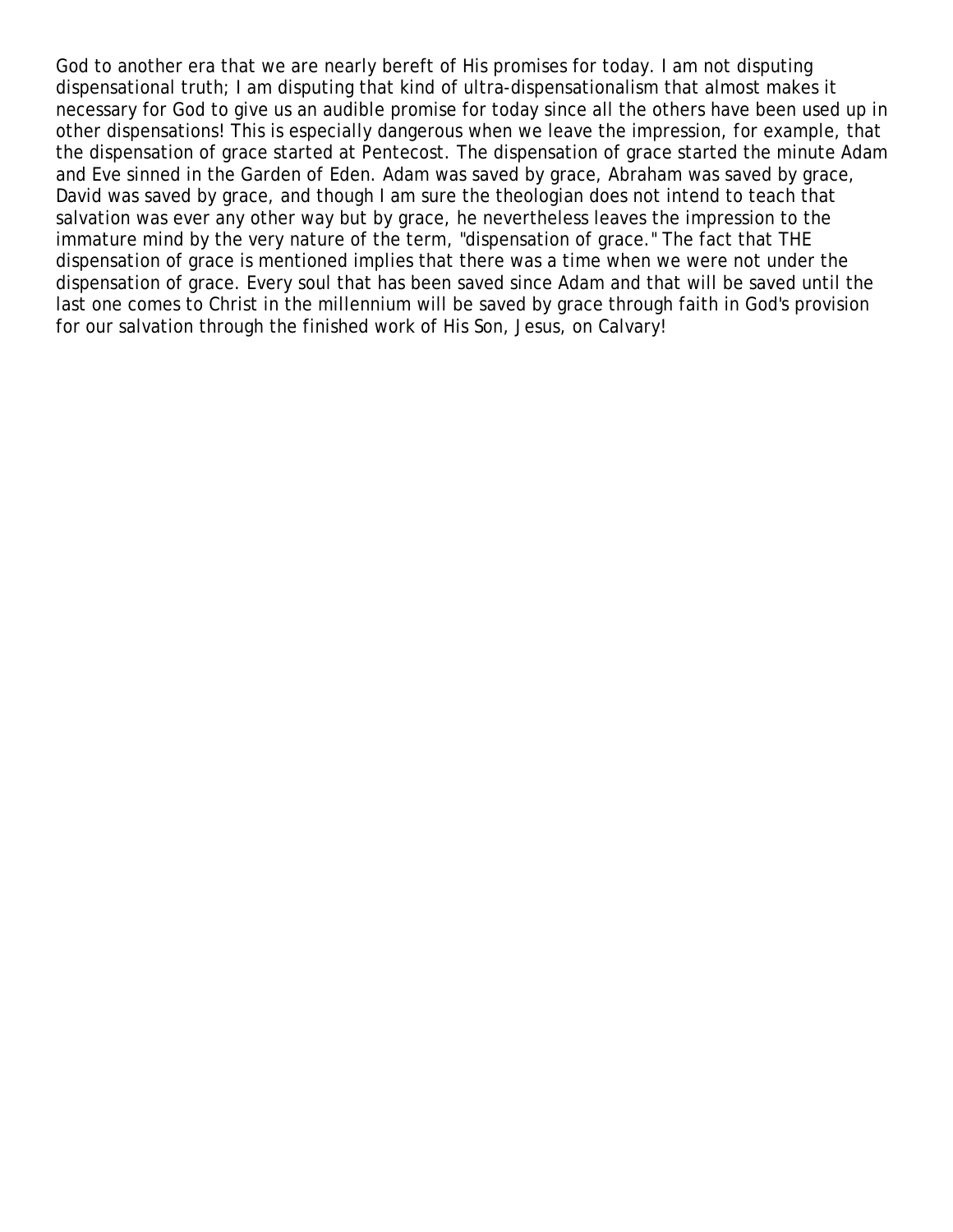#### **Chapter 10 — God Often Answers Before We Pray**

**Isaiah 65:24, "And it shall come to pass, that before they call, I will answer; and while they are yet speaking, I will hear."**

One thing must always be kept in mind by the believer, and that is that God always WANTS to give us things.

**Luke 11:13, "If ye then, being evil, know how to give good gifts unto your children: how much more shall your heavenly Father give the Holy Spirit to them that ask him?"** Sometimes He has a hard time waiting to give us things, and gives them to us even before we pray.

Psalm 37:4, "Delight thyself also in the LORD; and he shall give thee the desires of thine heart." Here He mentions giving us things, but prayer is not mentioned. **Jeremiah 33:3, "Call unto me, and I will answer thee, and shew thee great and mighty things, which thou knowest not."** Here He promises to give us things we don't even know about. Not only will He give us the things for which we pray, but He gives us things that **"thou knowest not."**

**Psalm 81:10, " I am the LORD thy God, which brought thee out of the land of Egypt: open thy mouth wide, and I will fill it."** God promises to fill our mouths if we will open them wide. Once again, nothing is said about prayer. **Matthew 6:33, "But seek ye first the kingdom of God, and his righteousness; and all these things shall be added unto you."** Here we have God giving us things, and yet prayer is not mentioned. The same is true in **Philippians 4:19, "But my God shall supply all your need according to his riches in glory by Christ Jesus."**

This does not mean that a Christian who never prays can get many things from God before he asks. It does mean that the Christian who prays regularly will sometimes get things from God before he asks. Notice again **Isaiah 65:24, "And it shall come to pass, that before they call, I will answer; and while they are yet speaking, I will hear."**

Sometimes it is hard for a parent to wait until the child asks. This is why dad will buy his twoweek-old son a football or an electric train. He has not bought these gifts because the son asked for them; he bought them because he knew someday the son would want them and would ask, and it was such a delight for dad to provide these things for the son that he had a hard time waiting! Since God chooses to call us children and to call Himself our Father, perhaps He feels the same way about us!

Did you ever buy a gift for someone and couldn't wait to give it to that person? Maybe it was a Christmas gift, but you were so excited about the gift you gave it before Christmas. Could it be that God gets so excited about what He is going to give us that He sometimes gives it to us early, even before we ask? This is because He loves us, and He loves to see us happy. If we are rightly related with Him, He oftentimes does not want to wait to see our faces when we receive what He has for us.

I heard of a wife who made herself a little note to remind herself to ask her husband for something. She did not give him the note, nor did she ask, but he discovered the note around the house. Before she got around to asking him, he purchased the item which she wanted and gave it to her! Did you ever make a note to ask God for something? God looked over your shoulder and saw you make the note! He knows you love Him; He knows you are close to Him; He knows you are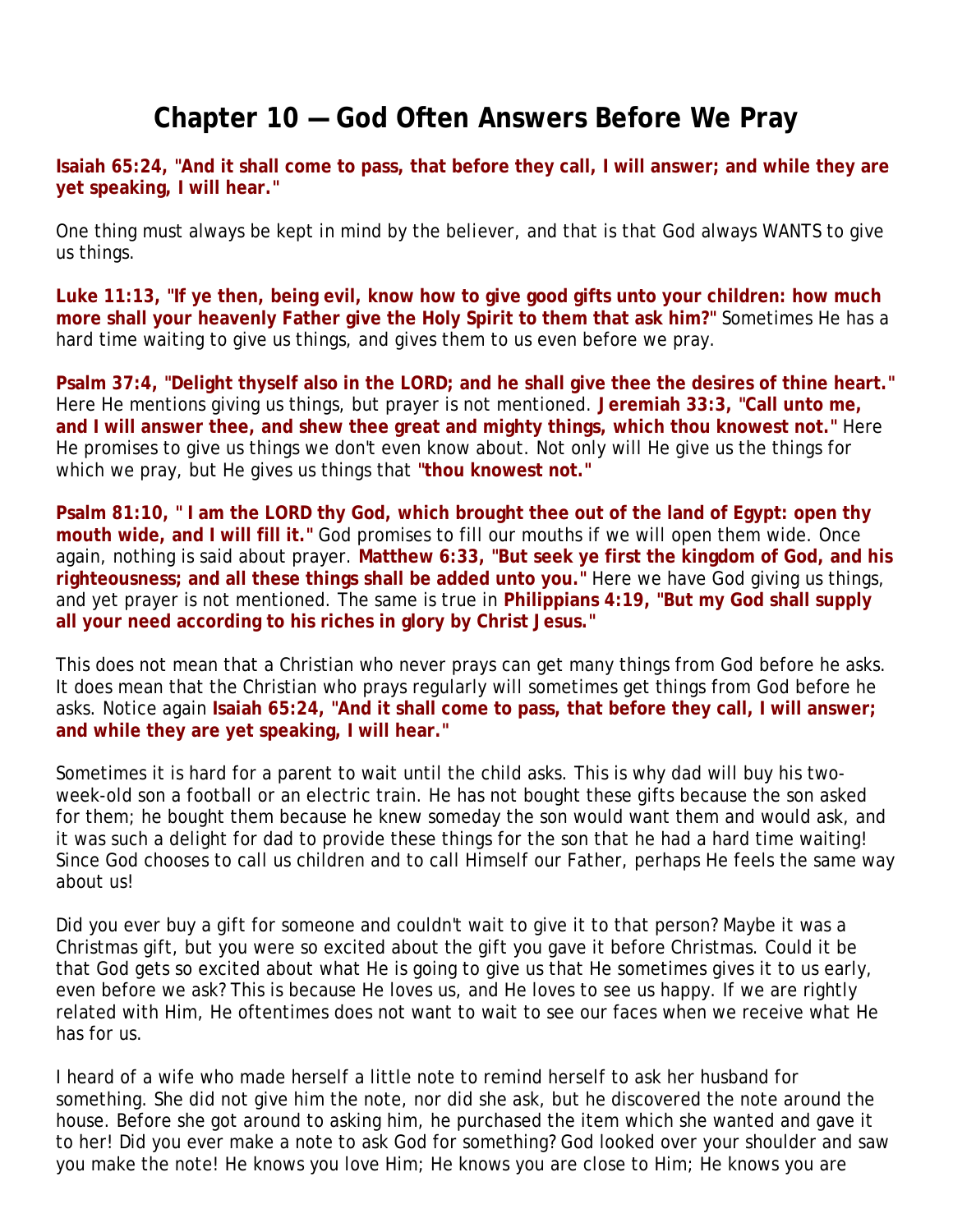serving Him; He knows you are abiding in Him; He knows that His Word is abiding in you, so the Heavenly Father, knowing that you are going to ask Him, goes ahead and answers before you ask. How sweet and how precious is this relationship that God has for those who love Him!

There are times when I just think in my mind about something for which I want to ask God. Since God knows my thoughts, He knows I am thinking it and He wants to surprise me. Of course, this is only possible when the child of God is living in a sweet, close relationship with His Heavenly Father.

I watch for the desires of those whom I love, so do you. Then would not the great heart of God be watching carefully for the desires of those whom He loves and those who are very close to Him? Of course, He does, and like earthly parents, He wants to give good things to us. **Luke 11:13, "If ye then, being evil, know how to give good gifts unto your children: how much more shall your heavenly Father give the Holy Spirit to them that ask Him?"** Oh, yes, the normal and usual way for God to supply our needs and to satisfy our wants is to answer our prayers, but loving us as He does and being our Heavenly Father, He occasionally wants to surprise those who live especially close to Him by answering before the prayer is spoken.

The oil that keeps us warm from the wintry blast was planned and prepared for us centuries ago. The coal that is stoked in the furnace has been centuries in preparation. When a baby is born, God has long been preparing the breast of his dear mother, and just a few moments after childbirth God begins preparing milk from the mother's body to be given as food for the newborn babe. He also tickles the lips of the baby instantly as they begin to pucker to prepare for God's miracle of provision. God loves us! He is gracious in answering us WHEN we call; He is infinitely more gracious in answering us oftentimes BEFORE we call!

Have you ever gotten a desired item before you prayed for it, but wished you had prayed first so you could have given God the credit and added another illustration of answered prayer to your growing list? Sometimes we take credit for being a great person of prayer instead of giving God the credit as a great answerer, so occasionally God will just show us where it really comes from and give it to us before we pray in order that He might receive the glory, the praise and the honor!

How tender is our God! How gracious is His heart! How compassionate are His dealings! How merciful is He toward us! Thank God for the thousands of times that He has answered in response to prayer. Thank God for those times when His great heart becomes a bit impatient because He longs to see us receive that for which we are going to ask, and knowing that we will ask, He rushes it to us in advance!

Oh, I know that **Isaiah 65:24** is a millennial promise. **"And it shall come to pass, that before they call, I will answer; and while they are yet speaking, I will hear."** During the millennium it will be the usual way that God cares for us, but occasionally God likes to bring a little of the millennium to us early. Me thinks that His nature now is the same that His nature will be in the kingdom, so when He finds a Christian who can live anywhere near a kingdom life, perhaps He will prematurely give to that Christian a kingdom promise!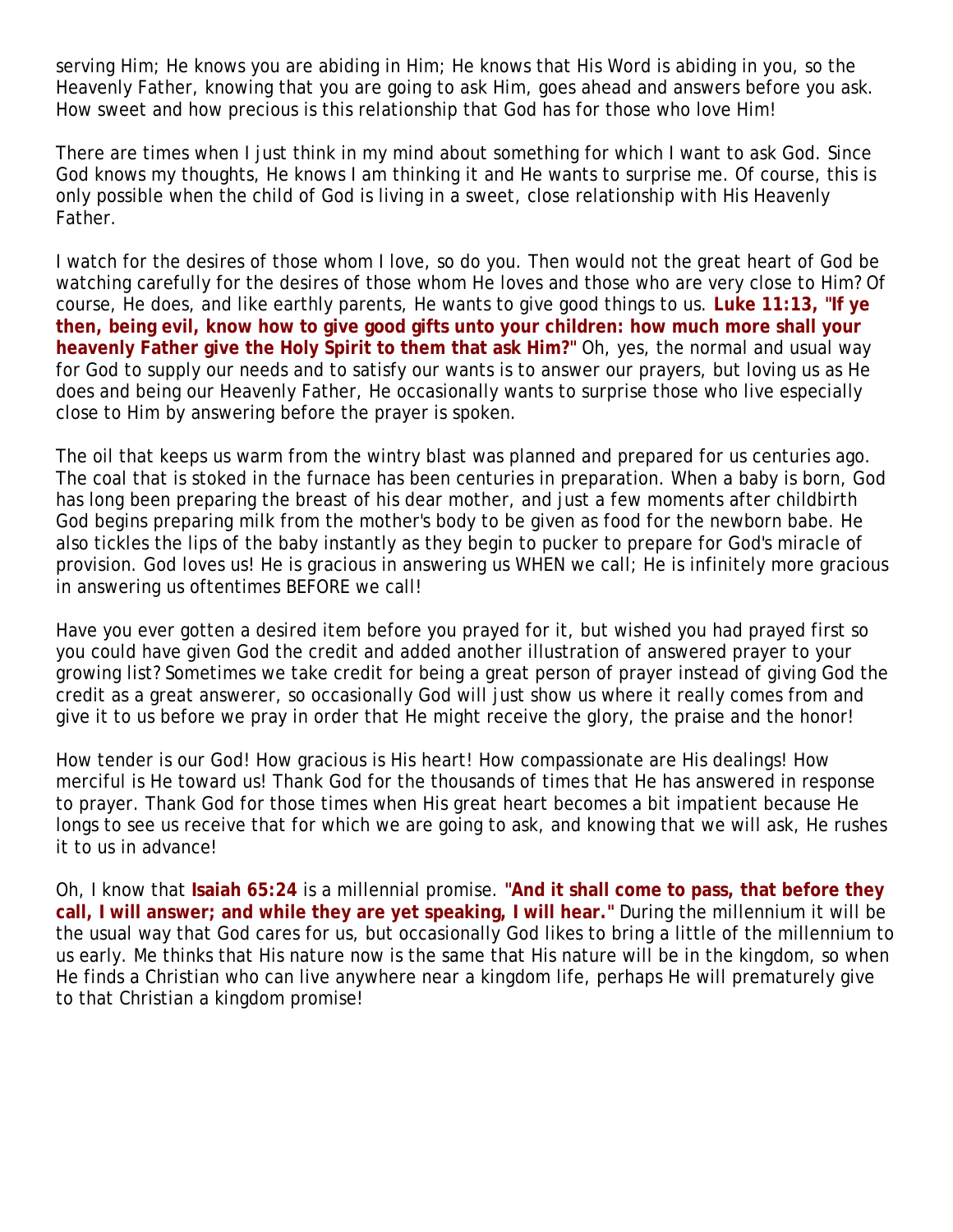#### **Chapter 11 — If We Do Not Pray**

God incarnate, the virgin-born Son of God Himself felt a need to pray. In **Matthew 14:23** we read, **"He went up into a mountain apart to pray."** In **Matthew 26:36** He said, **"Sit ye here, while I go and pray yonder."** In **Mark 6:46** it says, **"He departed into a mountain to pray."** In **Luke 6:12** we read, **"He went out into a mountain to pray, and continued all night in prayer to God."** 

In **Luke 11:1** it says that, **"He was praying in a certain place."** The word **"certain"** here means "special," "solid," "firm," "safe." He had a special place where He prayed that was a solid place, a firm place and a safe place. No doubt it was the same place on the Mount of Olives where He loved to meet the Father.

The Bible in **Luke 11:1** says, **"When He ceased."** In other words, they could not interrupt Him. He prayed until He felt it was time to stop. Then the disciples said, **"Lord, teach us to pray, as John also taught his disciples."** To paraphrase that, we could say, "Lord, teach us to ask as John also taught his disciples to ask." If the Son of God Himself, Who was the sinless, perfect, blameless, second Person of the Godhead, needed to pray, how much more do frail creatures of dust need to pray!

In spite of this, most Christians do not pray at all. There are several things that happen when God's people do not pray.

1. *We sin.* **I Samuel 12:23, "Moreover as for me, God forbid that I should sin against the LORD in ceasing to pray for you: but I will teach you the good and the right way."** What could be plainer? If we do not pray, we sin. If we do not pray for others, we sin. Prayerlessness is no doubt behind every other sin. I talked to a preacher who had gone so far into sin he had left the ministry and was living a wasted, barren life. I asked him where it all started. He said, "That's easy. It started the day I did not go to the prayer closet."

2. *We do not receive what we need.* **James 4:2, "Ye lust, and have not: ye kill, and desire to have, and cannot obtain: ye fight and war, yet ye have not, because ye ask not."** Dr. Rice used to fantasize that he went to Heaven and that he saw building after building filled with beautiful things. There were so many beautiful packages and wonderful things that God had. In his fantasy Dr. Rice would ask, "Dear Father, what are these?" and the Father would say with a sad voice, "These are things I had for my children, but they never asked for them." We have no because we ask not!

3. *We go without wisdom.* **James 1:5, "If any of you lack wisdom, let him ask of God, that giveth to all men liberally, and upbraideth not; and it shall be given him."** Three things are on the top of my prayer list: power, wisdom and love. This means that at least to this preacher, wisdom is one of the three most important things that he can possess. What a pity for parents to go without wisdom in rearing their children because they do not pray! What a pity for pastors to go without wisdom in leading their churches because they do not pray! What a pity for teachers to go without wisdom in teaching their classes because they do not pray! Oh, to tap the source of the great mind of God for wisdom! It is available. If we do not have it, it is because we do not ask for it.

4. *We are often sick.* **James 5:13-15, "Is any among you afflicted? let him pray. Is any merry? let him sing psalms. Is any sick among you? let him call for the elders of the church; and let them pray over him, anointing him with oil in the name of the Lord: And the prayer of faith shall**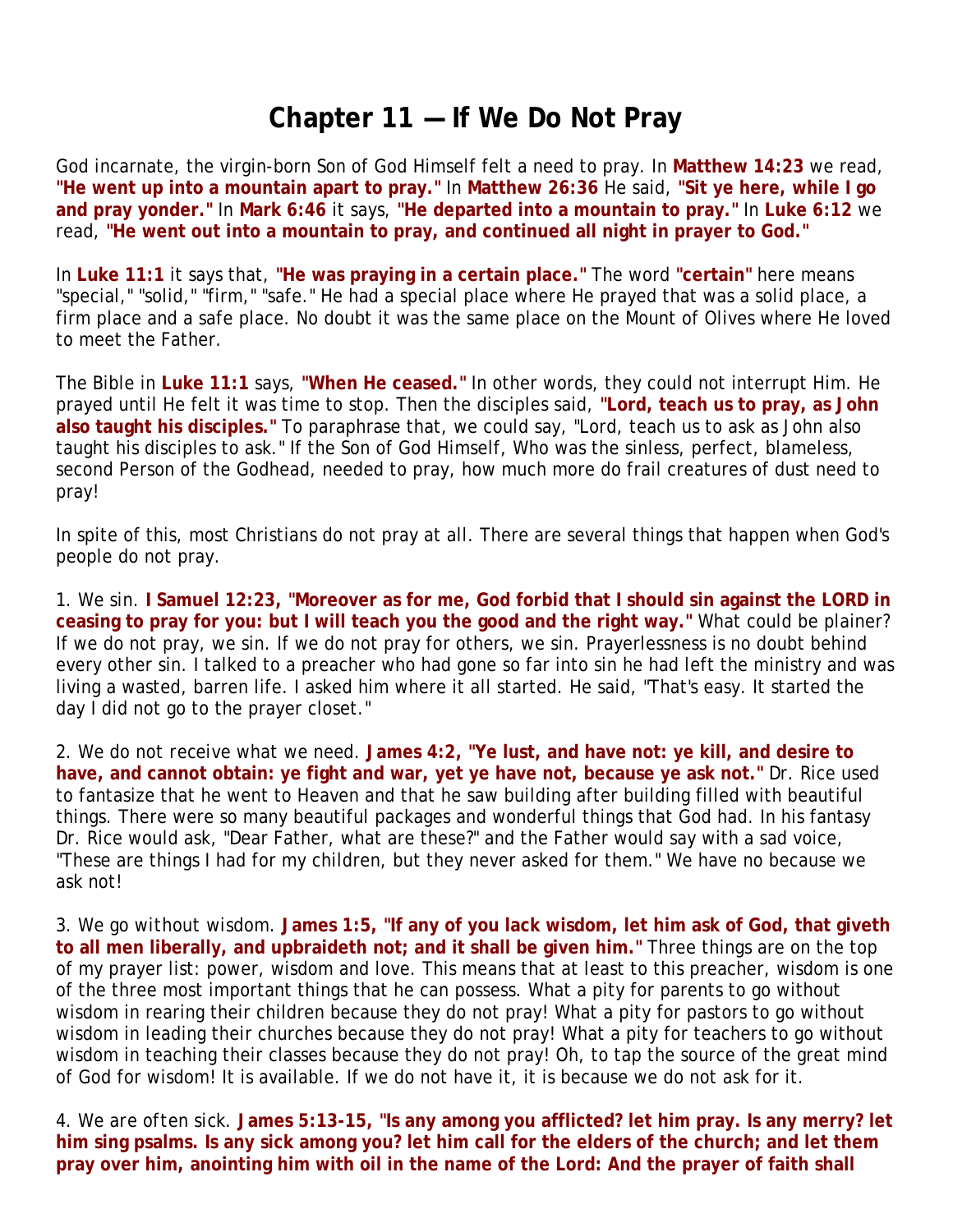**save the sick, and the Lord shall raise him up; and if he have committed sins, they shall be forgiven him."** Many are sick and afflicted because they do not pray. This does not mean all Christians should be well all the time. It does mean that many are sick because they do not pray.

5. *Many die prematurely.* **II Chronicles 16:12,13, "And Asa in the thirty and ninth year of his reign was diseased in his feet, until his disease was exceeding great: yet in his disease he sought not to the LORD, but to the physicians. And Asa slept with his fathers, and died in the one and fortieth year of his reign." I Chronicles 10:13,14, "So Saul died for his transgression which he committed against the LORD, even against the word of the LORD, which he kept not, and also for asking counsel of one that had a familiar spirit, to enquire of it; And enquired not of the LORD: therefore he slew him, and turned the kingdom unto David the son of Jesse." Isaiah 38:1, "In those days was Hezekiah sick unto death. And Isaiah the prophet the son of Amoz came unto him, and said unto him, Thus saith the LORD, Set thine house in order: for thou shalt die, and not live."** 

6. *Others die.* **Exodus 32:9-14, "And the LORD said unto Moses, I have seen this people, and, behold, it is a stiffnecked people: Now therefore let me alone, that my wrath may wax hot against them, and that I may consume them: and I will make of thee a great nation. And Moses besought the LORD his God, and said, LORD, why doth thy wrath wax hot against thy people, which thou hast brought forth out of the land of Egypt with great power, and with a mighty hand? Wherefore should the Egyptians speak, and say, For mischief did he bring them out, to slay them in the mountains, and to consume them from the face of the earth? Turn from thy fierce wrath, and repent of this evil against thy people. Remember Abraham, Isaac, and Israel, thy servants, to whom thou swarest by thine own self, and saidst unto them, I will multiply your seed as the stars of heaven, and all this land that I have spoken of will I give unto your seed, and they shall inherit it for ever. And the LORD repented of the evil which he thought to do unto his people."** 

We are prone to categorize sin. We have a few sins that we categorize as giants ones. We list murder, adultery, homosexuality, stealing, killing, cursing, etc. Let me suggest that you put one sin at the top of the list: the sin of prayerlessness. It is the greatest of all the sins, for it includes in it a degree of atheism. If we really believed that there is a God in Heaven Who hears our prayers and Who can answer them and give us our needs and yes, even our wants, we should pray! We do not pray because we do not believe in our hearts that He will answer. What a wicked sin! It is comparable to that of being an infidel!

Not only should prayerlessness be at the top of the list because of the immensity of its evil, but also because it is the father of all other sins. When we pray, we abide in Christ and build resistance against temptation.

For those who do not pray, a good prayer with which to start would be, **"Lord, teach us to pray, as John also taught his disciples."**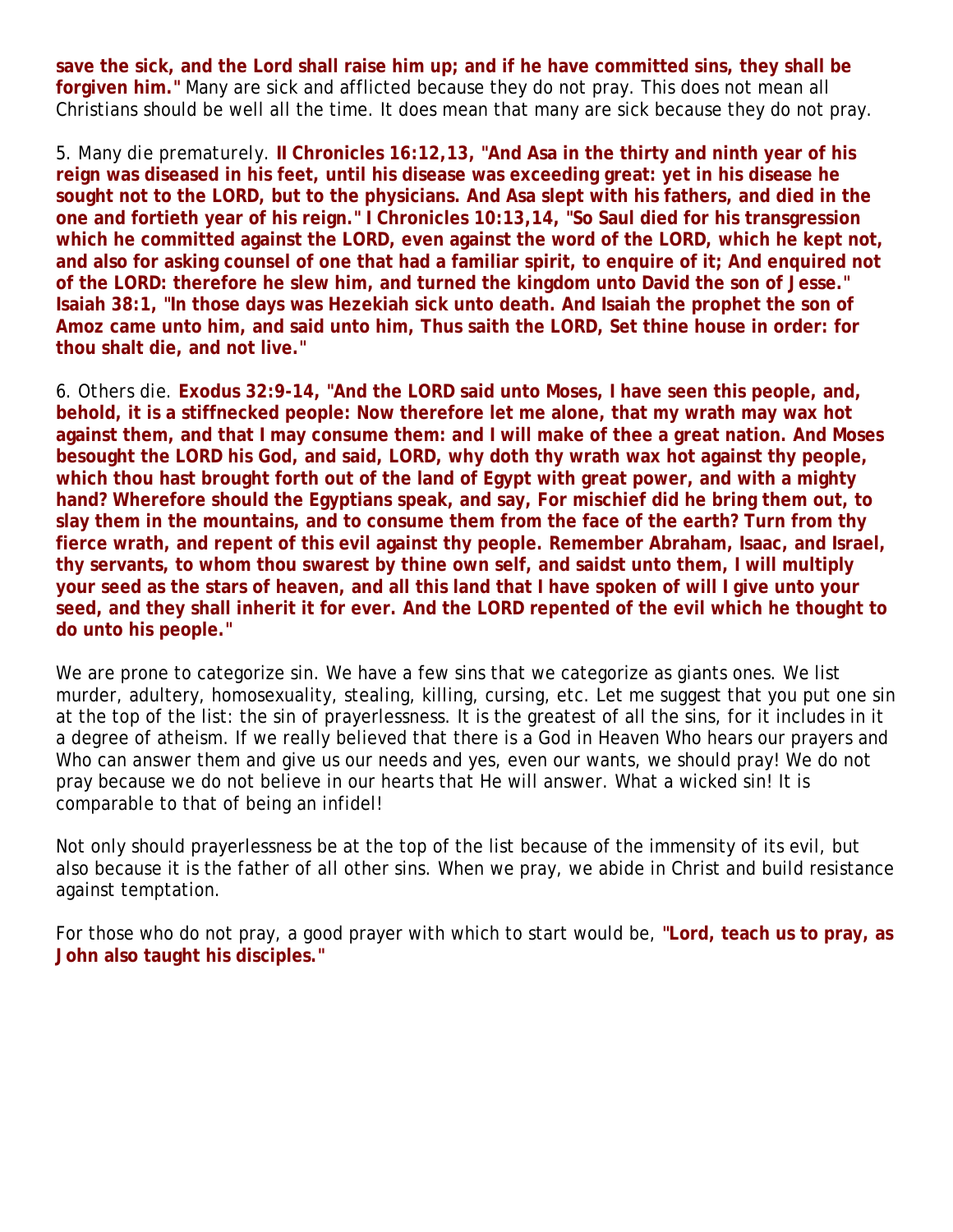#### **Chapter 12 — The Right to Pray**

**John 17:24, "Father, I will that they also, whom thou hast given me, be with me where I am; that they may behold my glory, which thou hast given me: for thou lovedst me before the foundation of the world."**

Notice the words, **"I will."** Now note **Mark 14:36, "And he said, Abba, Father, all things are possible unto thee; take away this cup from me: nevertheless not what I will, but what thou wilt."** Note the words, **"Not what I will, but what Thou wilt."** What is the difference? Why did Jesus say, **"I will,"** at one place and **"not what I will, but what Thou wilt"** in another?

To understand this, one must understand the tabernacle in the wilderness. There were two alters in the tabernacle—the brazen alter and the alter of incense. The brazen alter was located just inside the gate in the courtyard. The alter of incense was located just outside the Holy of Holies in the Holy Place itself. Both of these alters had smoke rising to Heaven continually. This smoke rising to Heaven symbolizes prayer. Both of these alters, likewise, symbolize the Lord Jesus. The brazen alter on which the lamb was offered symbolized the cross on which the Lamb of God was offered as the only sacrifice acceptable to God for the sins of man. When John the Baptist introduced the Lord Jesus Christ he introduced Him as the Lamb of God, **John 1:29, "The next day John seeth Jesus coming unto him, and saith, Behold the Lamb of God, which taketh away the sin of the world."** Over and over again in the Revelation Jesus is called the Lamb. For example, **Revelation 14:4b, "These were redeemed from among men, being the firstfruits unto God and to the Lamb."** He is also called our Passover. **I Corinthians 5:7, "Purge out therefore the old leaven, that ye may be a new lump, as ye are unleavened. For even Christ our passover is sacrificed for us."** The brazen alter where the sacrifices were made was a type of the cross where Jesus, our Sacrifice, was offered. From this alter smoke, symbolizing prayer, rose heavenward.

The alter of incense also had smoke rising heavenward, and it pictured Jesus as our High Priest. **Hebrews 7:25, "Wherefore he is able also to save them to the uttermost that come unto God by him, seeing he ever liveth to make intercession for them."** Now this alter was right outside the Holy of Holies, and when the veil in the temple was torn from top to bottom, this alter was at the right hand of the Shekinah, symbolizing the presence of God as it hovered over the mercy seat in the Holy of Holies. This pictures our Saviour interceding for us at the right hand of the father.

Now notice that the coals on the alter of incense came from the brazen alter. There could be no sweet-smelling incense rising heavenward until there had been the smoke of sacrifice rising heavenward. This means that Jesus could not be our Priest until He had been our Sacrifice. Hence, He had to say, **"Not as I will, but as Thou wilt,"** before He could say, **"I will."** As our Sacrifice He said, **"Not as I will, but as Thou wilt."** As our risen High Priest He could say, **"I will."**

It is the desire of every child of God who prays to be able to say, "I will have my request" and "I will receive my answer." However, the "I will" of prayer cannot come until the "Not what I will, but as Thou wilt" has come. This means the Christian's alter of incense cannot come until he has been laid on the brazen alter. **Romans 12:1,2, "I beseech you therefore, brethren, by the mercies of God, that ye present your bodies a living sacrifice, holy, acceptable unto God, which is your reasonable service. And be not conformed to this world: but be ye transformed by the renewing of your mind, that ye may prove what is that good, and acceptable, and perfect, will of God."** There is no need for us to become a dead sacrifice as did the Lamb of God. God wants a living sacrifice. A person cannot pray until he has been to the brazen alter and trusted the Lamb of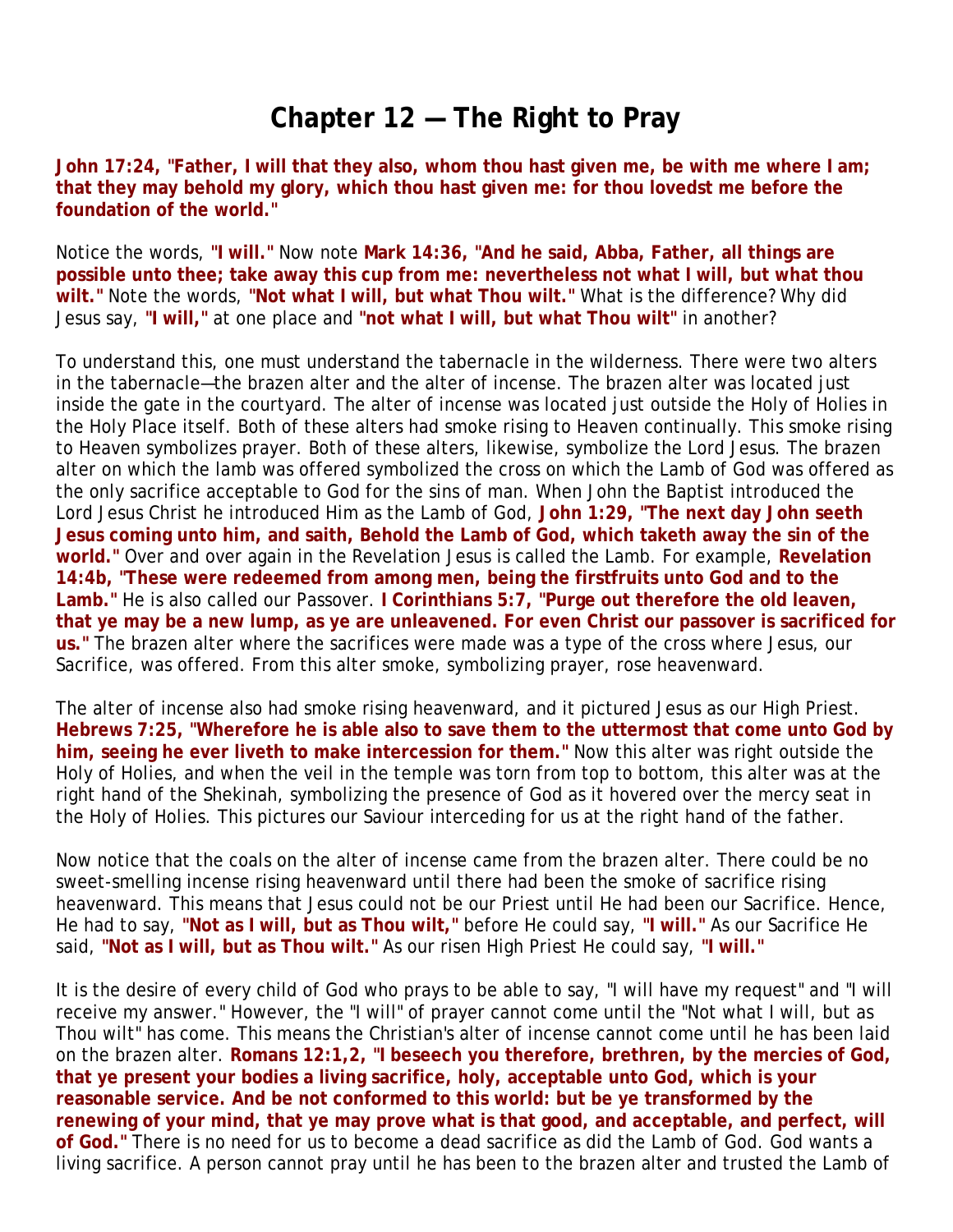God, even Jesus, God's only acceptable Sacrifice. Once he has been to the brazen alter, that is, the cross, he then can go to the alter of incense, that is, prayer.

In a sense, the child of God must place himself on that alter as a living sacrifice before he can know the fulness of his prayer life. The alter of sacrifice comes first. **Romans 12:1a, "I beseech you therefore, brethren, by the mercies of God, that ye present your bodies a living sacrifice."** Then we go to the alter of prayer. **Revelation 5:8, "And when he had taken the book, the four beasts and four and twenty elders fell down before the Lamb, having every one of them harps, and golden vials full of odours, which are the prayers of saints."**

Would you be mighty in prayer? Then you must be mighty in sacrifice. Would you have the fragrance of your prayers always rising heavenward? Then you must have the odor of your sacrifice rising heavenward.

There is a certain kind of Christianity abroad in the land that is a "white glove" kind of Christianity. It is for the dress parade and not for the battle. The writer said, "To the old rugged cross I will ever be true, its SHAME and REPROACH gladly bear." Crowning time cannot come until cross-bearing time has come. Victory cannot come until the battle has come. Resurrection cannot come until death has come. The glories of the alter of incense will never be known until the suffering of the brazen alter is known. It is at this brazen alter where we trust the Lamb of God and have our sins placed on Him and where we lay ourselves as a sacrifice to God that we have the right to pray as is typified at the alter of incense.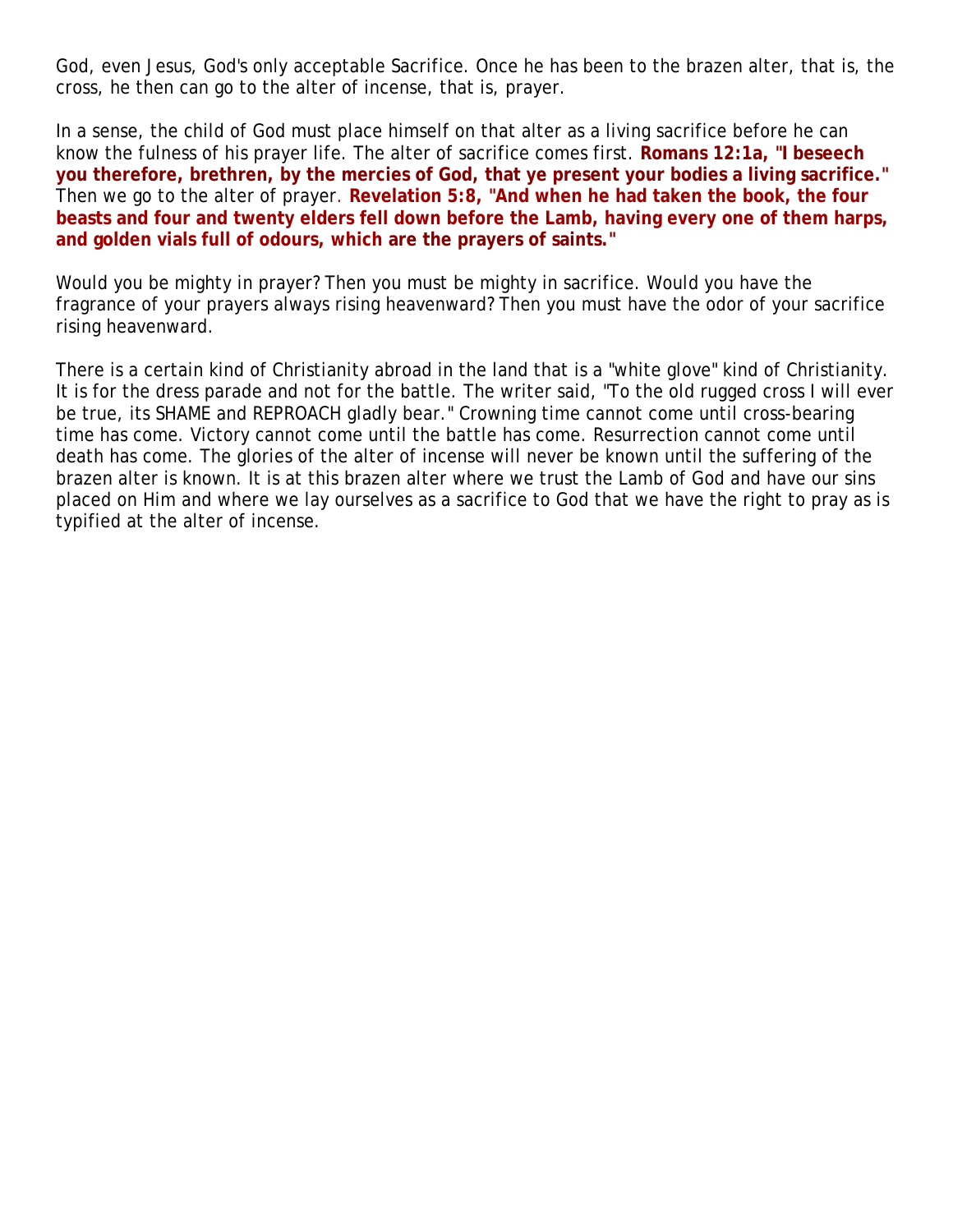## **Chapter 13 — Feeling at Home with God**

Perhaps this little chapter could be titled, "On Being Intimate with God." One of the things I have noticed about great men is that as they grow older, they crave tenderness. I remember how tender and gentle Dr. Bob Jones, Sr. was. Through years of observation I noticed the gentleness and tenderness of Dr. John R. Rice. I remember hearing Dr. R.G. Lee, just before his death, finish a masterpiece of a sermon and then walk off the platform and say to me, "Dr. Hyles, did I do alright?" There was a hunger for tenderness. As I grow older, I find gentle little expressions meaning more and more. The pinch of the elbow by a loving friend, the squeeze of the hand by one who cares, the note under the door, the encouraging word, the Reese peanut butter cup (my favorite candy) placed under the office door, the little child getting on his hands and knees outside my office door and shouting, "I wuv you, Peecher!"

Occasionally someone will come in my office and voice the fact that he is nervous and afraid of me. This always saddens me, for the older I get the closer I feel to my people, and the closer I want them to feel to me.

Why does this happen to the child of God as he grows older and as he grows in grace? This is not hard to know. It is the fact that he is becoming more like Jesus. With our limited ability to love, we crave affection, and if we do, how much more does the great heart of God crave tenderness and affection! Oh, to offer it to Him and to give Him the love that He wants and needs from His own! You can see this trait in **Romans 8:15, "For ye have not received the spirit of bondage again to fear; but ye have received the Spirit of adoption, whereby we cry, Abba, Father."** Notice the word, "Abba." This was the Jewish term comparable with our term, "Papa" or "Daddy." God yearns for us to use this term of familiarity and tenderness concerning Himself. This is one reason I am opposed to what is commonly called the formal worship service, the high church ritual, and why I am for the sweet personal type of worship that God's child can give to his Saviour.

If you were God, which would you like best? The formal stately ritualistic adoration or the sweet, "I love you," "You're a wonderful Saviour," and "I love you, Abba, father."

When the Lord Jesus was talking to Simon Peter, He asked him the question, **"Lovest thou me?"**

Peter responded, **"Thou knowest that I love Thee."**

The two words used for love are different. Jesus was using the stronger word for love, "agape." He was asking Peter if he dearly loved Him and deeply loved Him. Peter was using the milder word for love which could even be translated, "a fondness."

Jesus was saying, "Peter, do you deeply love me?"

Peter was replying, "Lord, I am fond of Thee."

Again Jesus asked, "Peter, do you deeply love Me?"

Again Peter replied, "I am fond of You."

What was Jesus doing? He was longing for Peter to say, "I deeply love You, Lord."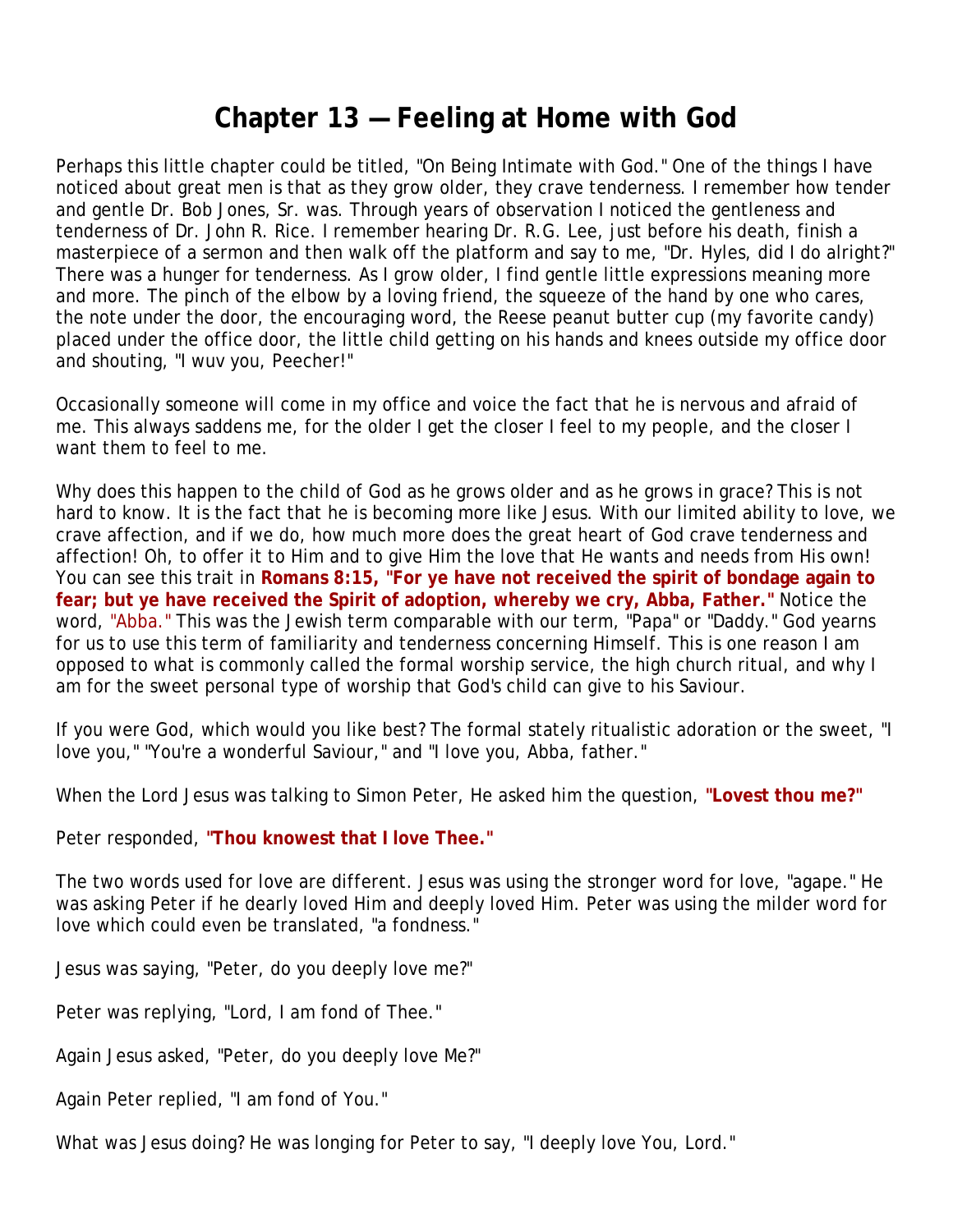No doubt He longs to hear you and me say, "I deeply love You, Lord."

On one occasion Jesus asked the disciples, **"Whom say men that I am?"**

The disciples began to answer that some said He was Elijah; and some, John the Baptist, and some, Jeremiah. Jesus then asked, "Whom say YE that I am?"

Jesus knew that they believed that He was the Christ, the Son of the living God, but He wanted to hear it.

I love that little poster where a little boy says to a girl, "Tell me if you love me or not. You told me once, but I forgot." That is sort of what Jesus was saying. "Tell Me if I am the Christ or not. You told Me once, but I forgot."

"Call Me, Abba, Papa" says the Father. "You called Me that once, but I forgot."

In the model prayer our Lord admonishes us to pray, **"OUR Father."** He could have just said, "Pray, Father," but no, He wanted that possessive pronoun, **"Our Father."** He wants us to call Him our own. You remember, don't you, the words of Thomas, **"MY Lord and MY God."** Notice again the possessive pronoun. Our Lord likes that.

It is also noteworthy that in the model prayer where we are admonished to pray, **"OUR Father which art in Heaven,"** this is the first time that the title of Father is attributed to God. It is here that He interjects His desire to have a relationship with us as a father would have with his son. Oh, how the great heart of God wants us to be intimate with Him!

Notice **John 4:23, "But the hour cometh, and now is, when the true worshippers shall worship the Father in spirit and in truth: for the Father seeketh such to worship Him."** Look at those sweet words, **"the Father seeketh such to worship Him."** Remember, God called Abraham His friend.

I often use the term, "practice His presence." I love that!

I remember when Dr. John Rice would pray before a service, he would say something like this: "Lord, I'm an old man now, but Caleb was going strong at 80. Lord, was Caleb Your pet? Couldn't You keep me strong and well in my old age?"

I remember Dr. Bob Jones, Sr., as he would pray, "Jesus, if I heard You were at Jerusalem today, I would get on the next plane and fly there, and I would wait in line if I had to for days just to get to shake Your hand and look upon Your face, or for that matter, Lord, if I heard You were anywhere in the world, I would rush quickly where You were so I could see You, and I would wait as long as I had to just to touch You one time." (Dr. Bob has seen Jesus now for many years!)

I was very pleased recently. Several months ago a person who is very nervous, very tense and very fearful came to my office. I tried to set him at ease, but it seemed that I failed. It was really an ordeal for him to come and see the Preacher, but counsel was needed. Another counseling session was scheduled and another and another. A few days ago he left, he paused at the door and with quivering lips said, "Pastor, I want you to know I feel more at ease now than I once did." I was pleased!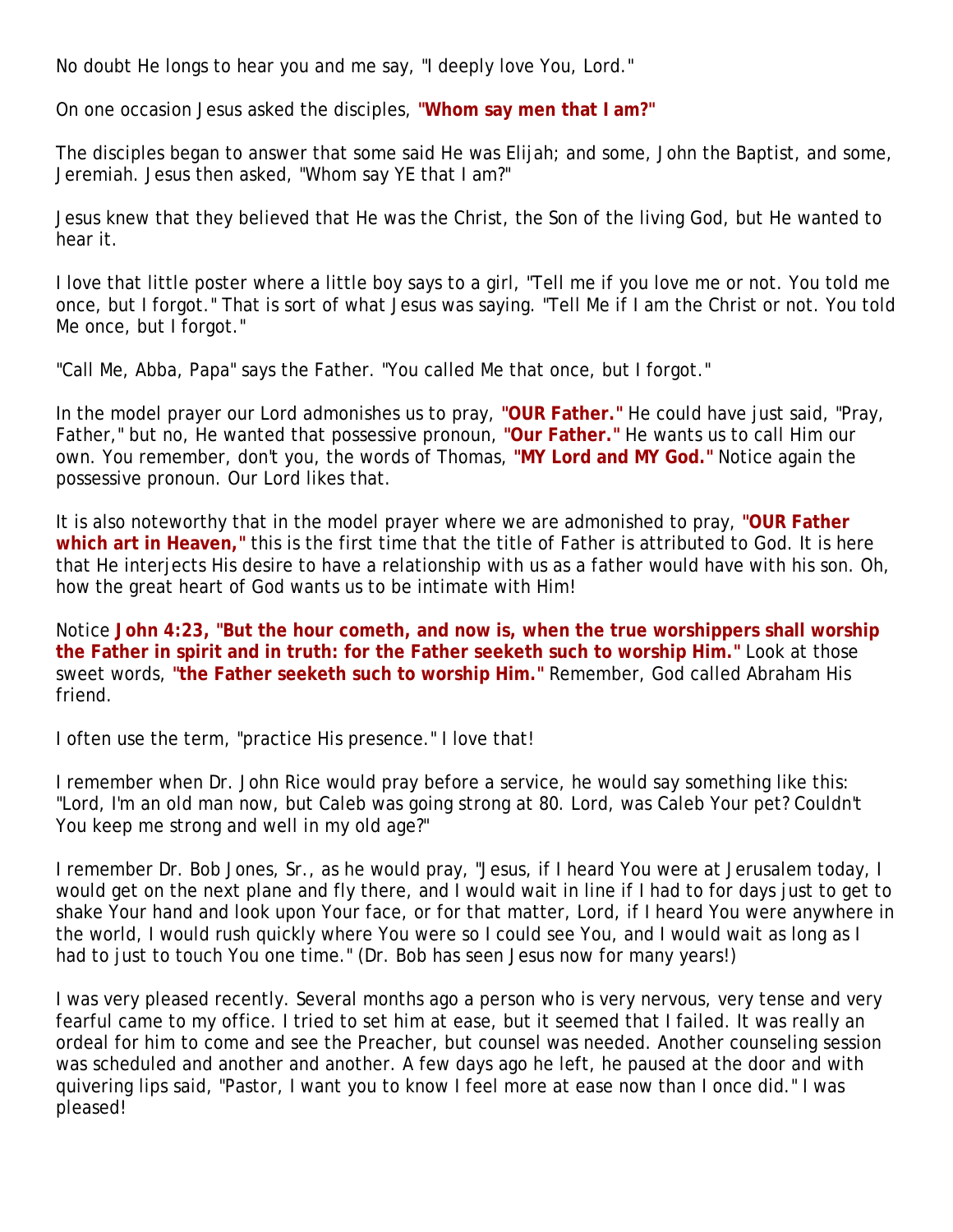There is a way that the Christian can get to know God better until he feels more at ease in the presence of his Father. God likes that.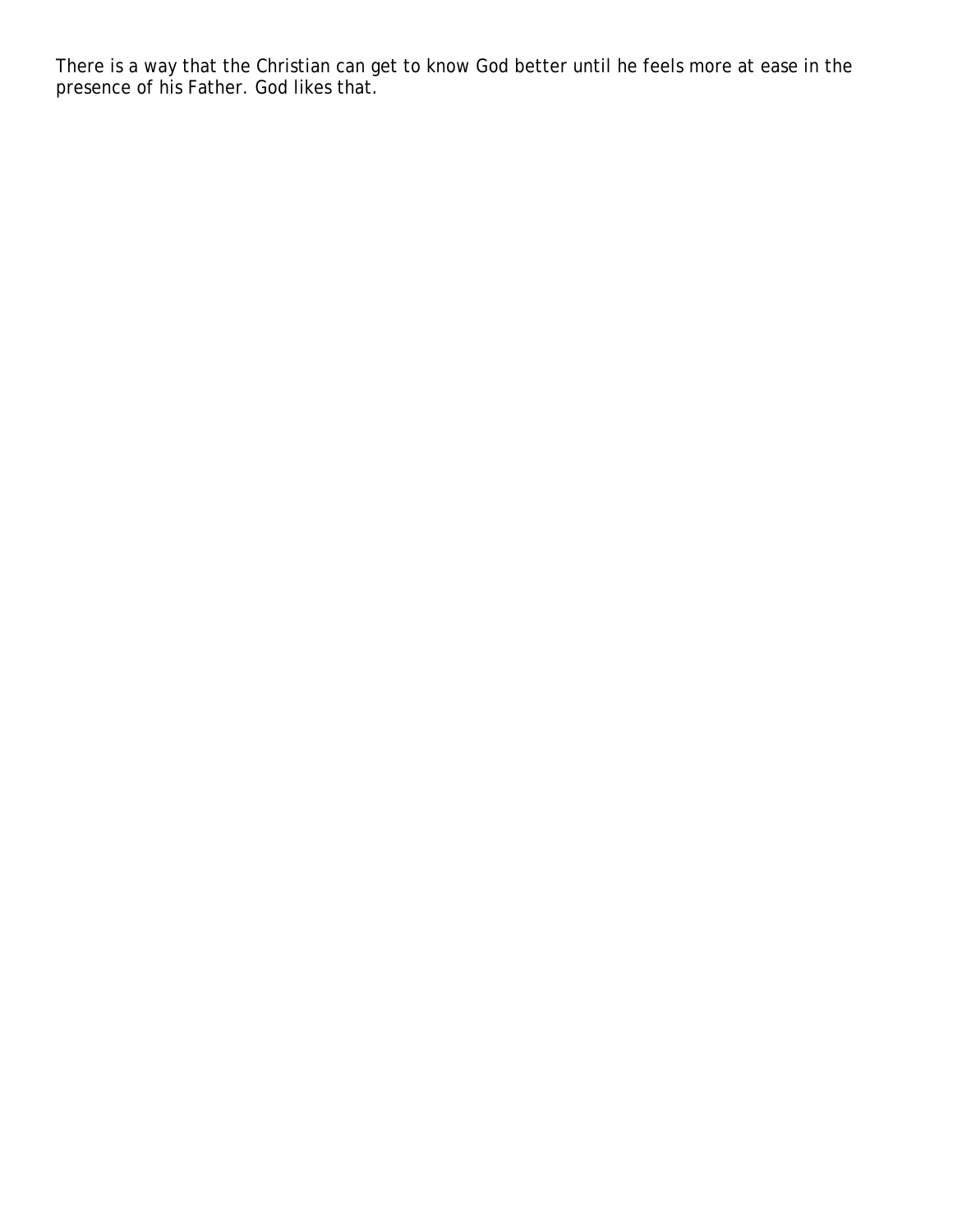## **Chapter 14 — Be Definite in Your Prayers**

We are constantly reminded in the Bible to pray for what we want. In **Mark 11:24 we are told, "what things soever ye desire." In John 15:7, "ask what ye will."** In **John 14:14, "ask any thing." Psalm 37:4, "the desires of thine heart." Philippians 4:6, "in every thing by prayer, let your request be made known unto God."**

This means we are supposed to be definite in our praying. **Matthew 6:11, "Give us this day our daily bread." Luke 11:5, "And he said unto them, Which of you shall have a friend, and shall go unto him at midnight, and say unto him, Friend, lend me three loaves." I Samuel 1:10-13, "And she was in bitterness of soul, and prayed unto the LORD, and wept sore. And she vowed a vow, and said, O LORD of hosts, if thou wilt indeed look on the affliction of thine handmaid, and remember me, and not forget thine handmaid, but wilt give unto thine handmaid a man child, then I will give him unto the LORD all the days of his life, and there shall no razor come upon his head. And it came to pass, as she continued praying before the LORD, that Eli marked her mouth. Now Hannah, she spake in her heart; only her lips moved, but her voice was not heard: therefore Eli thought she had been drunken."**

We are to be so definite that we are to prepare for the answer. **II Kings 18:23, " Now therefore, I pray thee, give pledges to my lord the king of Assyria, and I will deliver thee two thousand horses, if thou be able on thy part to set riders upon them."** Notice that God will provide the horses if we provide the riders.

For years the First Baptist Church of Hammond has led the way in the bus ministry. Thousands ride our buses every week to Sunday School and church on Sunday morning. I am often asked, "Where did it all start? Over 20 years ago I prayed for God to give us some buses. At that time we did not own one single bus. A fine couple in the church called me and said they had \$6,000 they would like to invest in the Lord's work, but they wanted it to be invested in something that would reap souls. What a wonderful answer to prayer! We bought six buses (used ones, of course), but we also needed at least one good, new bus that we could use that was dependable. At that time Meredith Plopper (who has been with me on the staff now for 22 years) was our financial secretary. I called Meredith in and asked her to pray with me that God would give us two new buses. This would total \$14,000. We prayed, and I made it a matter of prayer for several days, and I'm sure Meredith did also.

One day I was out soul winning and I went to visit a man who had visited our church the previous Sunday. He lived in an apartment house in downtown Hammond. I walked up on the front porch and saw an elderly lady sitting in an old-fashioned swing that was hanging from the ceiling. I spoke with her and found that she was the owner of the apartment house. I asked her if the gentleman whom I wanted to visit were at home. She said, "I'm sorry, but he is not." I was intrigued by the porch swing on which she sat, and I chatted with her for a few moments about it. She asked me to sit down beside her and swing, and so I did. We got to talking with each other. I asked her where she was from and if she had any children. She told me that she did, and then she went in and got the family album and brought it to the front porch, and we sat there on the swing and looked at the family album. I guess I stayed about fifteen minutes chatting with the dear lady, and then I went on my way. Some time passed. One day I got a call from St. Margaret Hospital saying it was an emergency. Someone who was a patient in the hospital needed to see me. I went to the hospital, walked in the room, and there was the elderly lady with whom I shared the swing on the front porch of the apartment house. She looked up at me and in a very stern voice said something like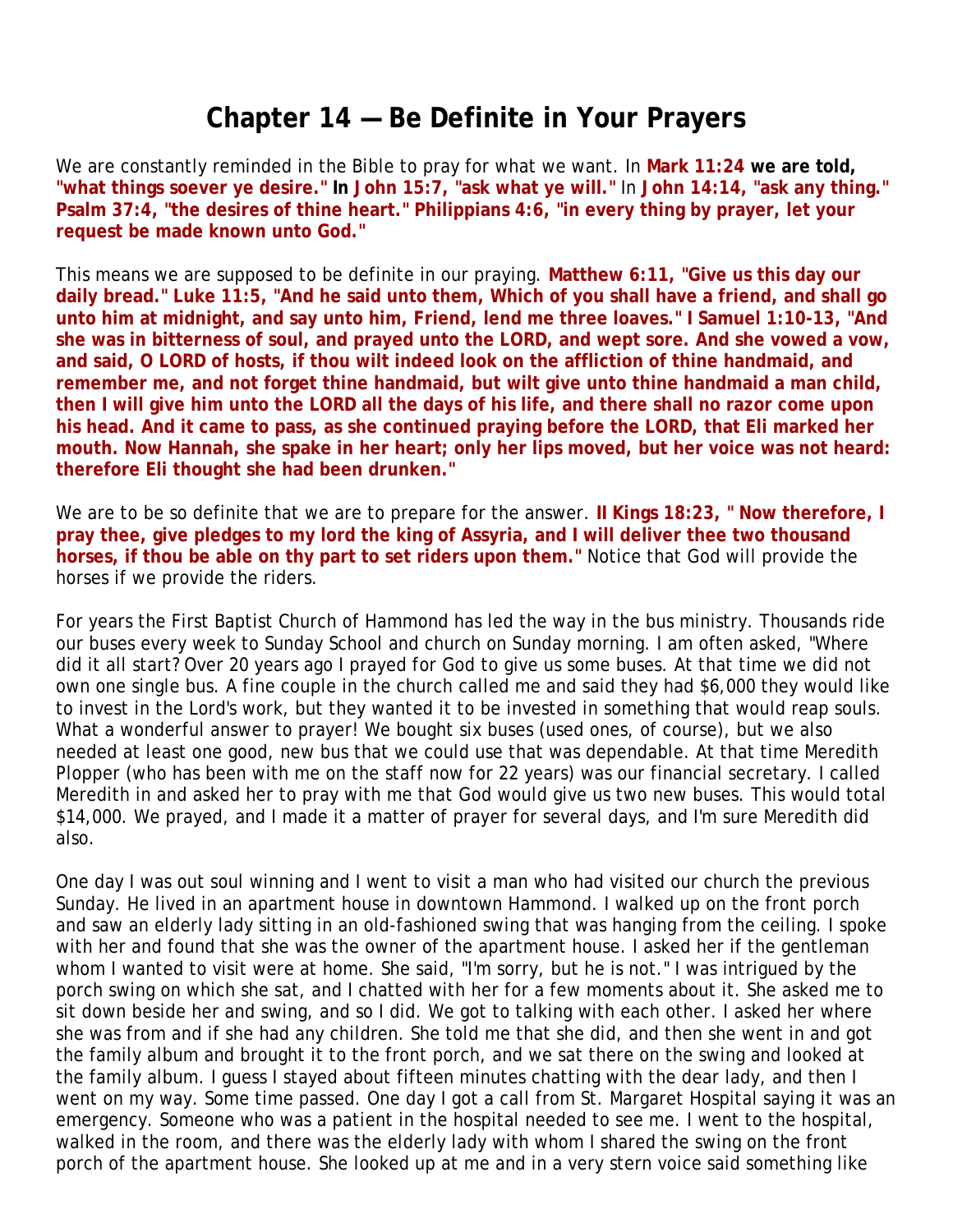this, "I am the old lady that you visited. I enjoyed our visit so much that when you left I said, 'If I ever get bad sick, that's the Preacher I want to pray for me.' Now I'm bad sick—pray!"

I obeyed and asked God to heal her. (This He did.) After I had prayed she looked at me and said, "Now you have been nice to me; I want to be nice to you. Is there something that your church needs that I could buy for you as a gift?"

I thought of the usual "sacrificial" Baptistic gift—perhaps a book marker for the Bible on the communion table, but I told her I would rather not tell her of any needs that we had. If the Lord spoke to her heart concerning what she should do, then she could obey Him. She asked, "Doesn't your church run some buses?"

I said, "Yes, ma'am."

She said, "Would it be all right with you if I bought you a new bus?"

Praise the Lord! That's \$7,000 for just fifteen minutes on a porch swing and one prayer!

On the way back to the office I began to rejoice, and then suddenly it dawned on me—Meredith and I had been praying for God to give us two buses! Then I felt a little saddened and embarrassed to tell Meredith about the new bus that the lady was giving us. I went to my office, sat behind the desk, picked up the phone to call Meredith, then put it down, then picked it up again, then put it down. I hated to disappoint her. While I was halting between two decisions, the phone rang. The operator said, "Long distance from Perryville, Indiana, for Pastor Jack Hyles." I received the call. A male voice on the other end of the line said, "My name is Bob Crist. I own a bus sales company in Perryville, Indiana. Are you the Preacher that the old lady in the hospital is buying a bus for?"

He said, "She called me to order the bus, and before she hung up, she said, 'By the way, Mr. Crist, make that two buses while you are at it.' "

Glory to God! Praise the Lord! Amen! God had answered our prayers. Now we had been definite. We did not pray for God to provide some form of transportation; we told Him we wanted buses. We told Him what kind of buses we wanted, and we told Him how many we wanted.

In **Mark 10:48** the blind man said to our Lord, **"Have mercy on me."**

Jesus answered in **verse 51** asking exactly what it was he wanted. Now our Lord knew what the blind man wanted, but He wanted to hear Him ask. A general prayer like, **"Have mercy on me,"** could mean any one of many things. Then the blind man told Him exactly what he wanted, and he got his answer!

Notice **Matthew 20:29-34, "And as they departed from Jericho, a great multitude followed him. And, behold, two blind men sitting by the way side, when they heard that Jesus passed by, cried out, saying, Have mercy on us, O Lord, thou Son of David. And the multitude rebuked them, because they should hold their peace: but they cried the more, saying, Have mercy on us, O Lord, thou Son of David. And Jesus stood still, and called them, and said, What will ye that I shall do unto you? They say unto him, Lord, that our eyes may be opened. So Jesus had compassion on them, and touched their eyes: and immediately their eyes received sight, and they followed him."**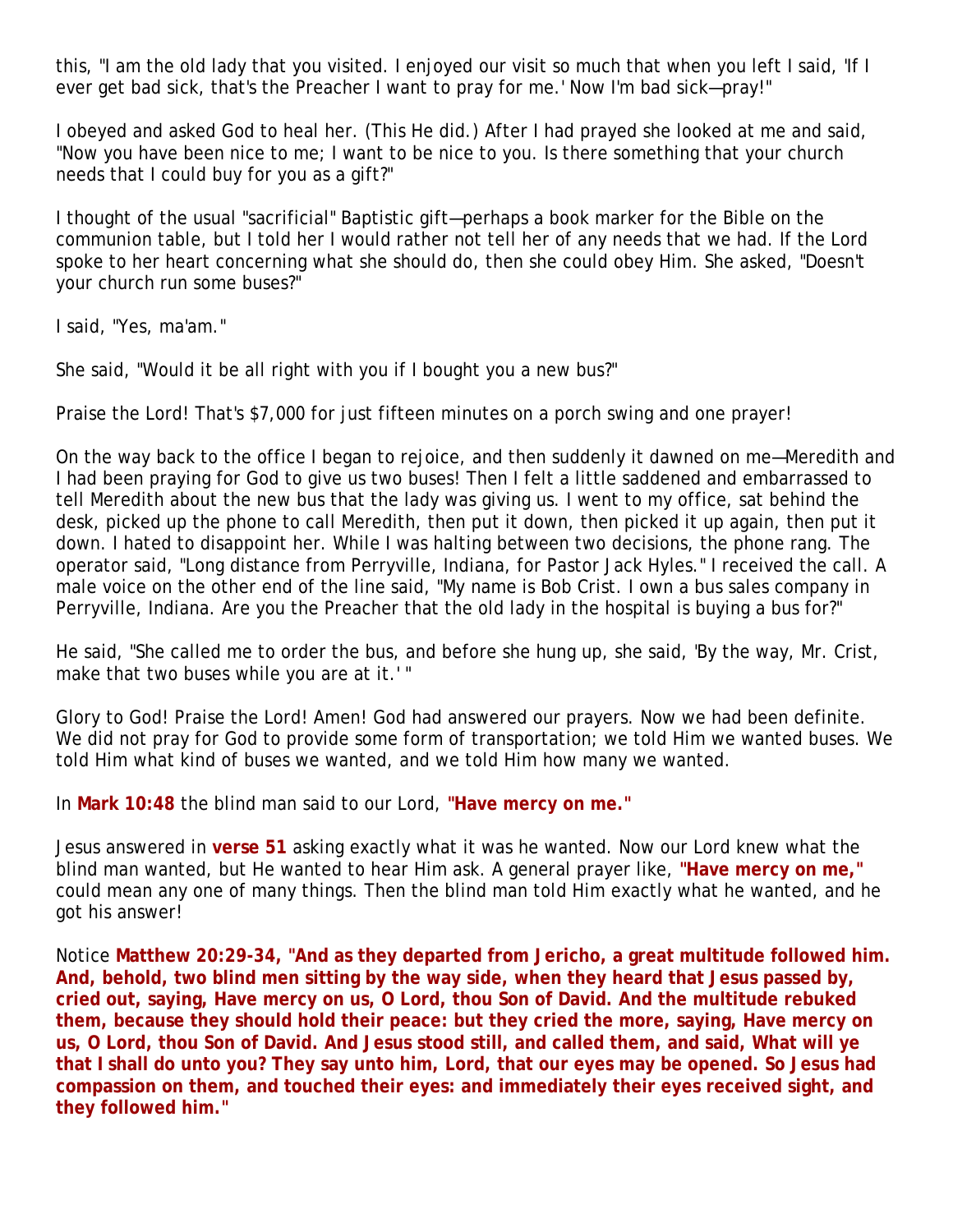The Sunday school teacher should not just say, "Lord, bless my class," but rather "Lord, help Susie at school," "Keep Mary pure," "Bless Betty's home life."

Christians should not just simply say, "Lord, supply my needs." How much better it would be to say, "Lord, give us \$280 for rent, and give us something to eat for supper."

The child of God should not limit his prayer to, "Lord, forgive my sins," but he should go on to say, "Forgive my jealousy, forgive the hatred in my heart, forgive my envy."

The parent should not simply say, "Lord, help Johnny to be a good boy." He should go on to pray, "Lord, help Johnny to quit his lying. Help him to make good grades in school. Help him to work hard at his job."

When I was in the army I was never taught to shoot at a crowd. I was taught to shoot at individuals. All of our practice shooting on the rifle range was at the likeness of a man.

God wants us to tell Him what we want. I like that prayer in Luke 11 when the man begged for bread because he had a friend who came at midnight and had nothing to feed him. He didn't say, "Friend, give me some food for my friend." He told him what kind of food he wanted. He asked for bread. Then he told him exactly how much bread he wanted. He wanted three loaves. Many go without their needs supplied because God wants to know what needs that we have in mind. Many go unforgiven because they do not tell God what sins they want forgiven.

There are several advantages in definite praying in addition to getting from God what you request. One is that you will enjoy the answer more if you pray for a definite thing and receive it.

Several years ago we had to have \$5,000 for our ministry. Now in the early days \$5,000 was a lot of money, and so I went to my secretary, who at the time was Sandra Plopper, and I said, "Sandi, join me in prayer that God will give us \$5,000 by Friday afternoon at 4:30." She agreed to do so. I prayed diligently, and I'm sure she did, but the week passed and the money did not come. Just a few minutes before 4:30 on Friday I heard Sandi complaining in her office. She was saying, "Lord, that isn't fair. Brother Hyles works hard and sacrifices, and now he has a need, and You haven't given it to him." It was just a few minutes before 4:30 when the receptionist called and told me that there was an old man in the hallway who wanted to see me. I looked out in the hall and saw an old man who looked like he might be off the street. I told my secretary I was busy praying for \$5,000 that I had to have in just a few minutes, and then finally I just gave up. I said, "Forget it. I'll see the man."

I called Sandi and told her that I was going to quit praying. The old man came in and told me he was from Joliet, Illinois, and that he had just lost his wife and had heard about me and thought he could come to me for comfort. I did what I could to comfort him and encourage his heart. I finished talking to him about 4:29. He walked out in the hallway, and to be quite frank, I was a little perturbed at God for not answering my prayer. The \$5,000 was not for me; it was for the work. It was not for my work, it was for God's work. I couldn't understand why He wouldn't finance it. Just then the old man turned around in the hallway and said, "Oh, reverend, I forgot something. I got the settlement on my wife's insurance, and I wanted to give you this check for your work." You guessed it—the check was for \$5,000. The memory of it makes me want to shout!

One day I had a need for just a small amount of money. I'm not sure exactly what it was, but I think it was \$54.17. There was a bill that I had to pay that was due that very day. I pleaded with God to give me the money. In the mail that day was an envelope with nothing in it but a check for \$54.21.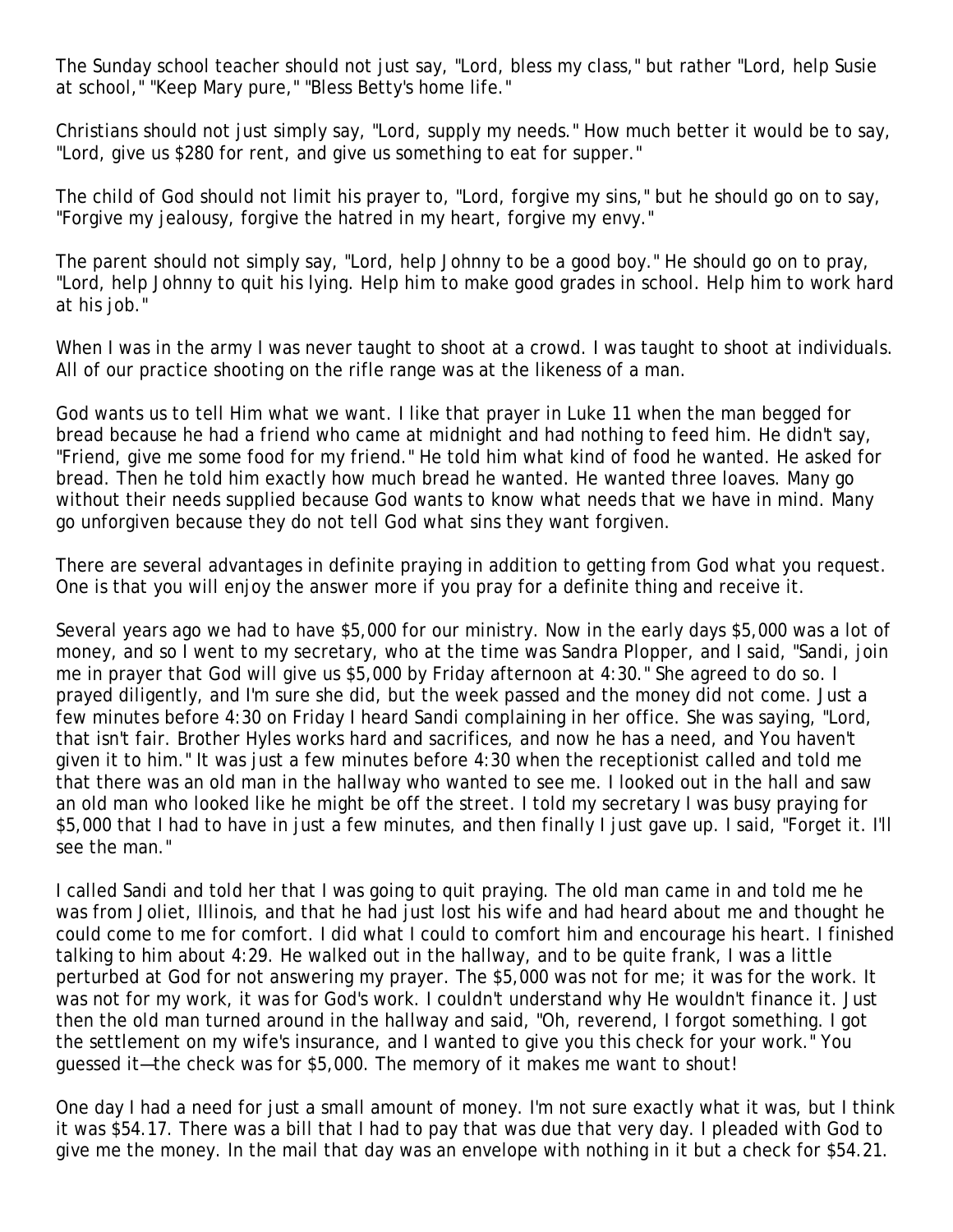I had prayed for \$54.17. I couldn't understand it. Of course, I rejoiced that God had supplied my need, but if God was going to come that close, why couldn't He have hit it right on the head? Then it dawned on me. This was a bill that must be mailed, and a postage stamp at that time cost 4 cents. Praise the Lord! I had asked God for \$54.17 so I could mail in a check on a certain day. He sent me the exact amount, plus postage. Don't we have a wonderful God? If we are definite in our praying, the answer will be much more enjoyable.

Another advantage to praying definitely in addition to receiving the answer is that God will get more glory and praise for the answer. Then, of course, answered prayer also builds faith. That pleases God.

Now notice what Jesus said to the blind man in Mark 10:51, **"What WILT thou?"** He did not say, **"What WISH thou?"** He said, **"What WILT thou?"** I once heard a certain preacher, "You just tell God your wishes and let Him decide what is best." No, no, no! Ten thousand times, no! You tell God your will, not your wishes. Jesus was saying to the blind man, "What is it that you will have?"

The blind man said, **"I WILL have my sight."**

How well do I remember the story of that little lady in Texas who was dying with cancer! She had a child to rear. I anointed her with oil and prayed for God to heal her, and then she prayed. I will never forget those words. She said, "Dear Lord, my child needs me, and I'm not going to die today. I'm going to live today to rear my child. I will not die yet." She lived that day, and the next day she prayed the same prayer. "I'm not going to die today," and she didn't. And, bless God, she reared the child!

God does not want short wishes sent to Heaven. He wants constantly our wills to bombard the throne of grace. **John 15:7, "If ye abide in me, and my words abide in you, ye shall ask what ye will, and it shall be done unto you."** Notice the words, **"ask what ye WILL."** Basically, that's what salvation is. When a person knows he is a sinner, knows that sinners are lost, knows that Jesus came as the virgin-born Son of God and died on the cross as his substitute and his sacrifice, and says, "I WILL have eternal life because of God's plan," then he has eternal life!

What a happy way to live—to have a God Who hears our prayers and Who loves us enough to grant our desires and enjoys giving specific answers to definite prayers!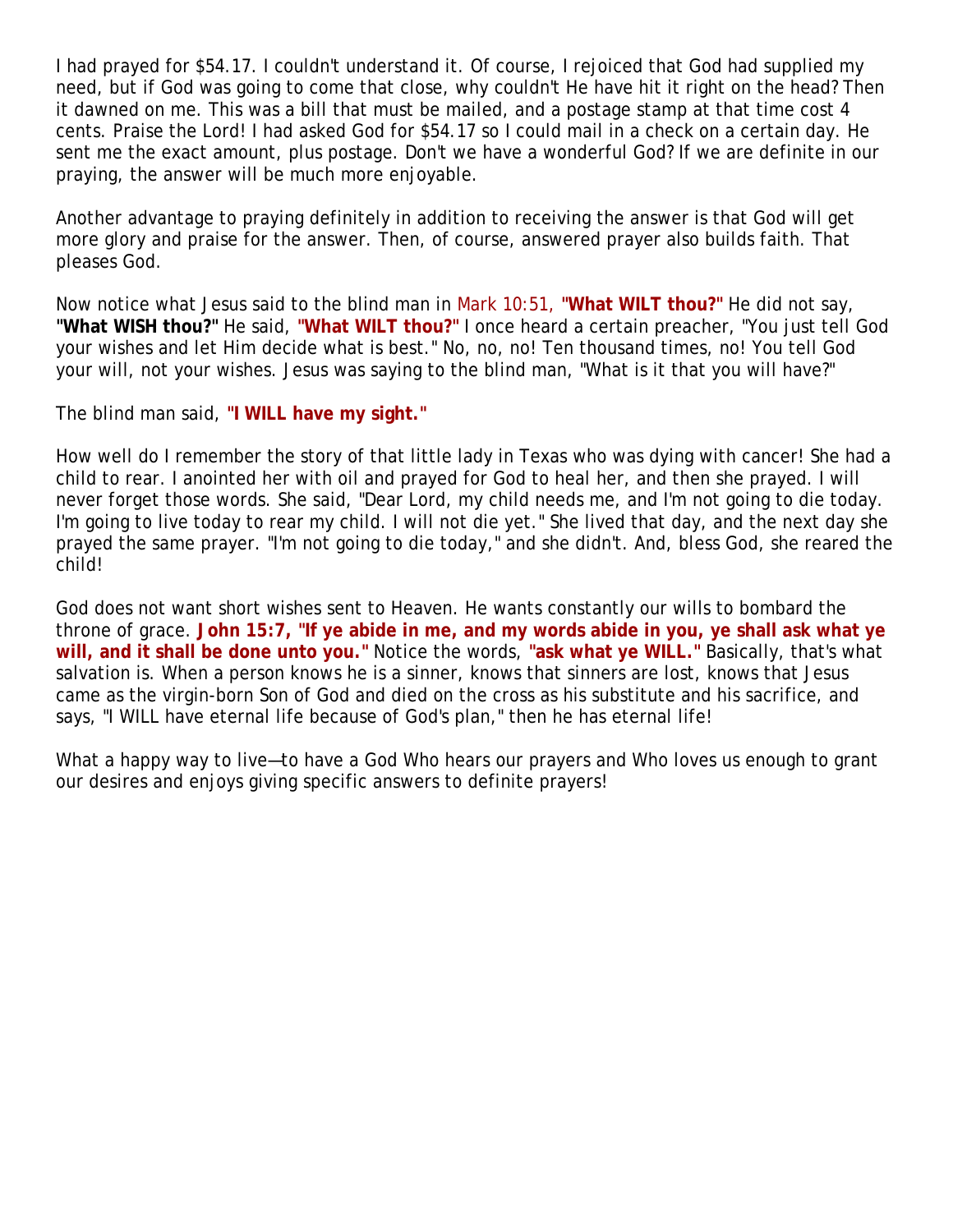### **Chapter 15 — A Miracle-Working God**

So often misguided people say, "Miracles are past. They were only for Jesus' day because He was trying to prove His Messiahship." Nothing could be farther from the truth! Jesus did *not* perform His miracles to prove His Messiahship. On occasion He even performed a miracle and told the people involved or the person involved not to tell anyone. **Matthew 9:30, "And their eyes were opened; and Jesus straitly charged them, saying, See that no man know it." Luke 8:51,56, "And when He came into the house, He suffered no man to go in, save Peter, and James, and John, and the father and the mother of the maiden. And her parents were astonished: but He charged them that they should tell no man what was done."** We also find that on at least one occasion He answered a prayer in answer to faith. **Mark 2:5, "When Jesus saw their faith, He said unto the sick of the palsy, Son, thy sins be forgiven thee."** We also find that our Lord healed people and performed miracles simply because He had compassion. **Luke 7:13-15, "And when the Lord saw her, He had compassion on her, and said unto her, Weep not. And He came and touched the bier: and they that bare him stood still. And He said, Young man, I say unto thee, Arise. And he that was dead sat up, and began to speak. And He delivered him to his mother."**

Then comes the feeble effort of some to disprove present-day miracles. Such people say, "Miracles were for the period until the Bible was written. Now that we have the Bible, miracles are over." God never says that! I know better. I have seen it happen too many times. We are told that miracles will follow those that believe, as they carry out the great commission, which is **Mark 16:15, "And He said unto them, Go ye into all the world, and preach the gospel to every creature."**

The pastor of the great First Baptist Church of New Castle, Delaware, is my friend, Ron Adrian. His brother, Ken, who pastors in Detroit, Michigan, and others in his family have been my friends for years. When their father and mother lived in Wichita, Kansas, where his father pastored, I used to preach often for him. One year Dr. John Rice and I were there together for a Sword of the Lord Conference, and Mrs. Adrian, the wife of the Pastor and the mother of Ken and Ron was dying with cancer of the brain. I can see that little wilted body now. I can see the color of her face. I can see her arms that just simply looked like bones wrapped in skin. She had terminal cancer with just a few days to live. We got a little olive oil and gathered around her one day in a room, anointed her with oil and prayed for God to heal her. God did! Many years have passed now, and the last time I saw her she was well and happy in the service of the Lord.

God does not heal everyone who is sick, and we are not necessarily to pray every morning, "Give us this day our daily miracle," but we need to realize our God is a big God, and there is nothing too hard for Him! **Genesis 18:14, "Is any thing too hard for the LORD? At the time appointed I will return unto thee, according to the time of life, and Sarah shall have a son." Jeremiah 32:17, "Ah Lord GOD! behold, Thou hast made the heaven and the earth by Thy great power and stretched out arm, and there is nothing too hard for Thee."** We need to realize that all things are possible to him that believeth. **Mark 9:23, "Jesus said unto him, If thou canst believe, all things are possible to him that believeth."** We need to realize the limitless power of our God. **Luke 1:37, "For with God nothing shall be impossible." I Corinthians 10:1-6, "Moreover, brethren, I would not that ye should be ignorant, how that all our fathers were under the cloud, and all passed through the sea; And were all baptized unto Moses in the cloud and in the sea; And did all eat the same spiritual meat; And did all drink the same spiritual drink: for they drank of that spiritual Rock that followed them: and that Rock was Christ. But with many of them God was not well pleased: for they were overthrown in the wilderness. Now these things were our**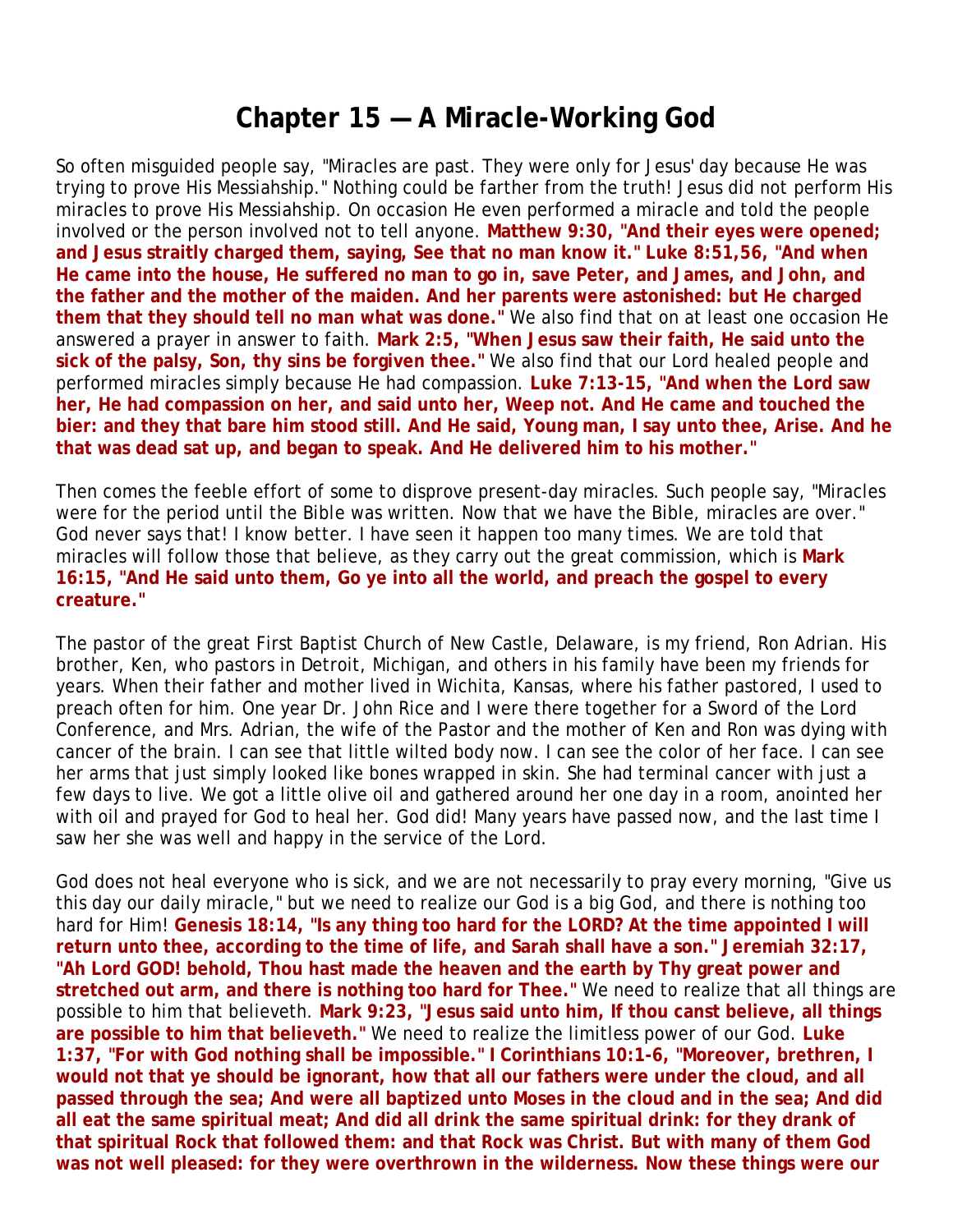#### **examples, to the intent we should not lust after evil things, as they also lusted." I Corinthians 10:11, "Now all these things happened unto them for ensamples: and they are written for our admonition, upon whom the ends of the world are come."** This is not fanaticism; this is faith.

Two young men in the First Baptist Church of Hammond lost their father by death. Upon hearing it, one of the young men went to the hospital where his father was lying lifeless. He had so wanted to talk with his dad before his dad passed away, and wanted to be there when his dad died. He went over to the corpse, pulled the sheet back and said, "Daddy, Daddy, Daddy!" His daddy opened his eyes, and his boy got to talk with him. The next day his father died. The obituary was called into the newspaper, and I announced the death on the radio broadcast. Again the son went to his daddy's body and said, "Daddy, Daddy, Daddy!" Again the man opened his eyes and lived for enough time for his boy to talk with him a while longer. When the Dad got to Heaven, as soon as he got there the Lord said, "I think your boy wants to talk with you again. I'll send you back just for a few minutes, but I can't let you stay very long, for I want you up here now." Then he went on to Heaven to stay. This should not seem so unusual. This doesn't happen every day; in fact, this is the only case like it that I have known in my ministry, but I'm convinced that God can do that if He wants to.

Several years ago while our present auditorium was being built, our church conducted services in the local Civic Center for about five months. One Sunday morning I was preaching there when one of our blind men who was at the time 57 years of age came running down the isle shouting, "I can see! I can see! I can see!" He ran up on the platform and told me. He said, "Brother Hyles, standing back there a while ago during the invitation, I saw my shoe and then I could see the crowd. Now, Brother Hyles, I can see you." He jokingly said, "You're not near as pretty as I thought you would be." Then he stood to tell the people what had happened.

One Sunday night I was preaching on the subject of miracles. Suddenly I was overcome with the fact that God was performing a miracle in the service at that time. I had never before said this, nor have I said it since, but I stopped the sermon and said, "I am convinced that God is performing a miracle at this time." The next week I received a letter from a student at Moody Bible Institute. She told how she had been in the service that previous Sunday night and that during the sermon one of her eyes that had been blind with dead nerve endings for years suddenly came alive and she could see out of it. Now I have been preaching for 37 years. These are the only two cases like this that I have known. I have never had a healing service nor a healing line, nor do I claim to possess the gifts of miracles, nor do I claim to be a mighty man of faith. I just claim to have a mighty God Who loves His children and is all powerful and is capable and sometimes willing to go beyond the natural in order to do the supernatural, and I contend that He is not old, tired and worn out, but that He is the same God that He always was!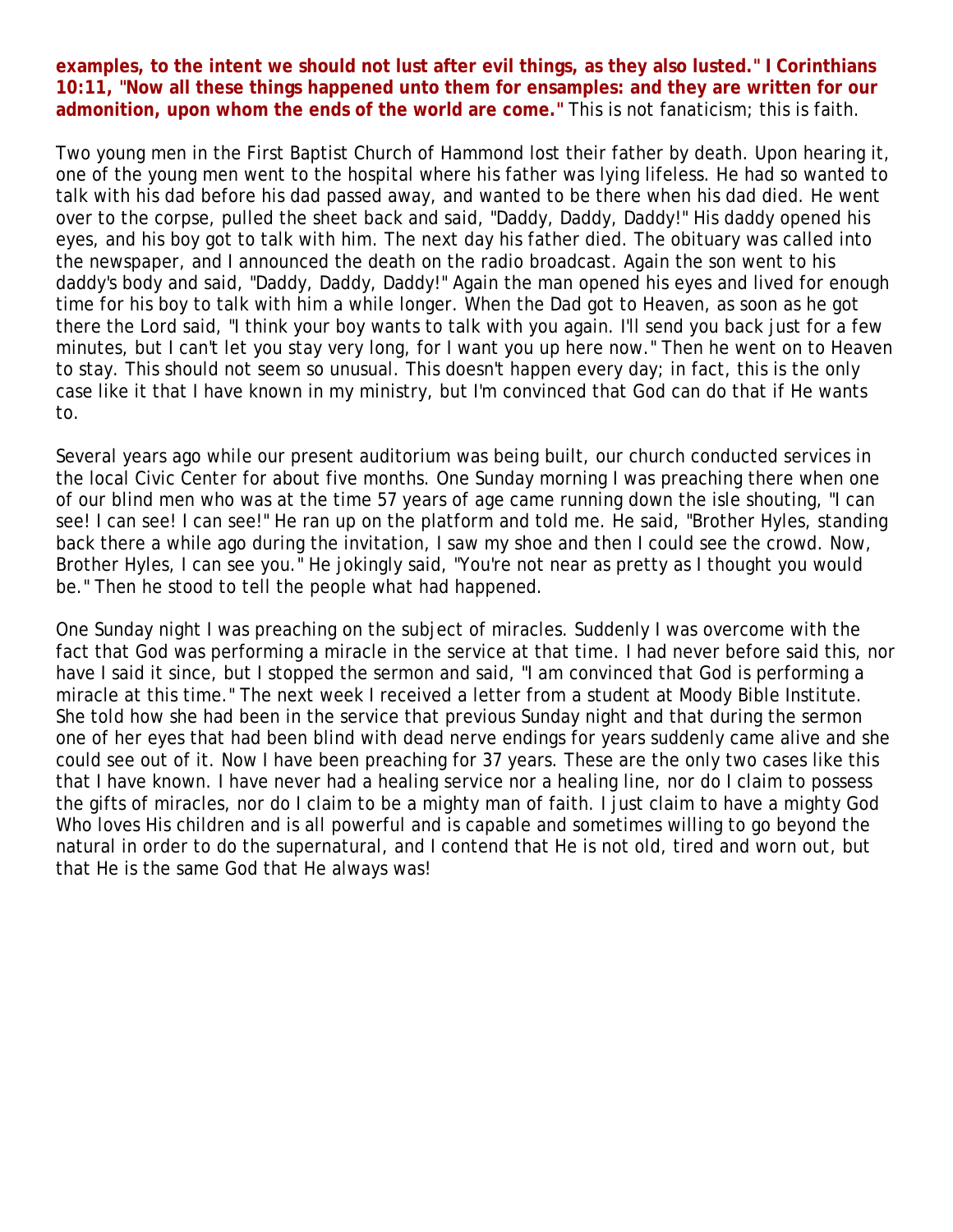## **Chapter 16 — The Kinds of Prayer**

In seminary I was taught that prayer is praise, confession, adoration, meditation, thanksgiving and petition. Now all of these forms of communicating with God are Scriptural, but the truth is, prayer is asking! The terminology, "We pray the court," is used in the courtroom. This simply means, "We ask the court." The word "prayer" itself means "asking." This means that praise is not prayer, thanksgiving is not prayer, adoration is not prayer, meditation is not prayer. These are necessary forms of communication with God, but unless something is asked and a petition is made, it is not prayer. Sometimes in the Bible when prayer is mentioned, it is mentioned WITH one of the other things. For example, prayer AND confession or prayer AND thanksgiving. **Daniel 9:4, "And I prayed unto the LORD my God, and made my confession, and said, O Lord, the great and dreadful God, keeping the covenant and mercy to them that love him, and to them that keep his commandments." Colossians 4:2, "Continue in prayer, and watch in the same with thanksgiving."** This chapter could be entitled then, "Kinds of Asking."

1. *Asking for needs.* This is the first petition of the model prayer. **"Give us this day our daily bread,"** and it is the most basic form of prayer. **Philippians 4:19, "But my God shall supply all your need according to his riches in glory by Christ Jesus." Matthew 6:33, "But seek ye first the kingdom of God, and his righteousness; and all these things shall be added unto you."** This is the prayer for food, for clothing, for shelter and for our daily normal needs.

2. *Continual praying or praying without ceasing.* **I Thessalonians 5:17, "Pray without ceasing."**  The words **"without ceasing"** are used other places in the Bible concerning preaching, working, patience, teaching, etc. For example, **Acts 5:42, "And daily in the temple, and in every house, they ceased not to teach and preach Jesus Christ."** Note **Ephesians 6:18,19, "Praying always with all prayer and supplication in the Spirit, and watching thereunto with all perseverance and supplication for all saints; And for me, that utterance may be given unto me, that I may open my mouth boldly, to make known the mystery of the gospel."** This means that the child of God should be praying all the time. His entire life should be one heartbeat of petition to God . "Oh, what peace we often forfeit; oh, what needless pain we bear! All because we do not carry everything to God in prayer." God wants us to pray all the time. God never wants us to quit praying. As we drive down the road, as we do our daily work , as we eat, as we have our interaction with friends and family, we are supposed to be praying. As is often mentioned on these pages, I have the words, "Pray for Power" written on the mirror where I shave at home, on the mirror where I shave in my office, inside my briefcase, inside each of my Bibles, on my desk, on the office door. When I shave, I pray for power. When I study, I pray for power. When I drive down the road, I pray for power. Constantly I am saying, "God, give me power, O God, give me power! Lord, help me to have power while I preach. God, give me the power of the Holy Spirit." This is as natural as breathing. It is praying without ceasing!

3. *Supplication.* **Acts 1:14, "These all continued with one accord in prayer and supplication, with the women, and Mary the mother of Jesus, and with his brethren." Philippians 4:6, "Be careful for nothing; but in every thing by prayer and supplication with thanksgiving let your requests be made known unto God." Ephesians 6:18, Praying always with all prayer and supplication in the Spirit, and watching thereunto with all perseverance and supplication for all saints."** This is continual asking. There are times when the request is of such a nature that God must know our sincerity. In such times we must continue to ask and continue to ask and continue to ask until the answer comes. Sometimes this supplication is for ten days; such was the case of the church in the upper room before Pentecost. Sometimes this continual asking is for weeks,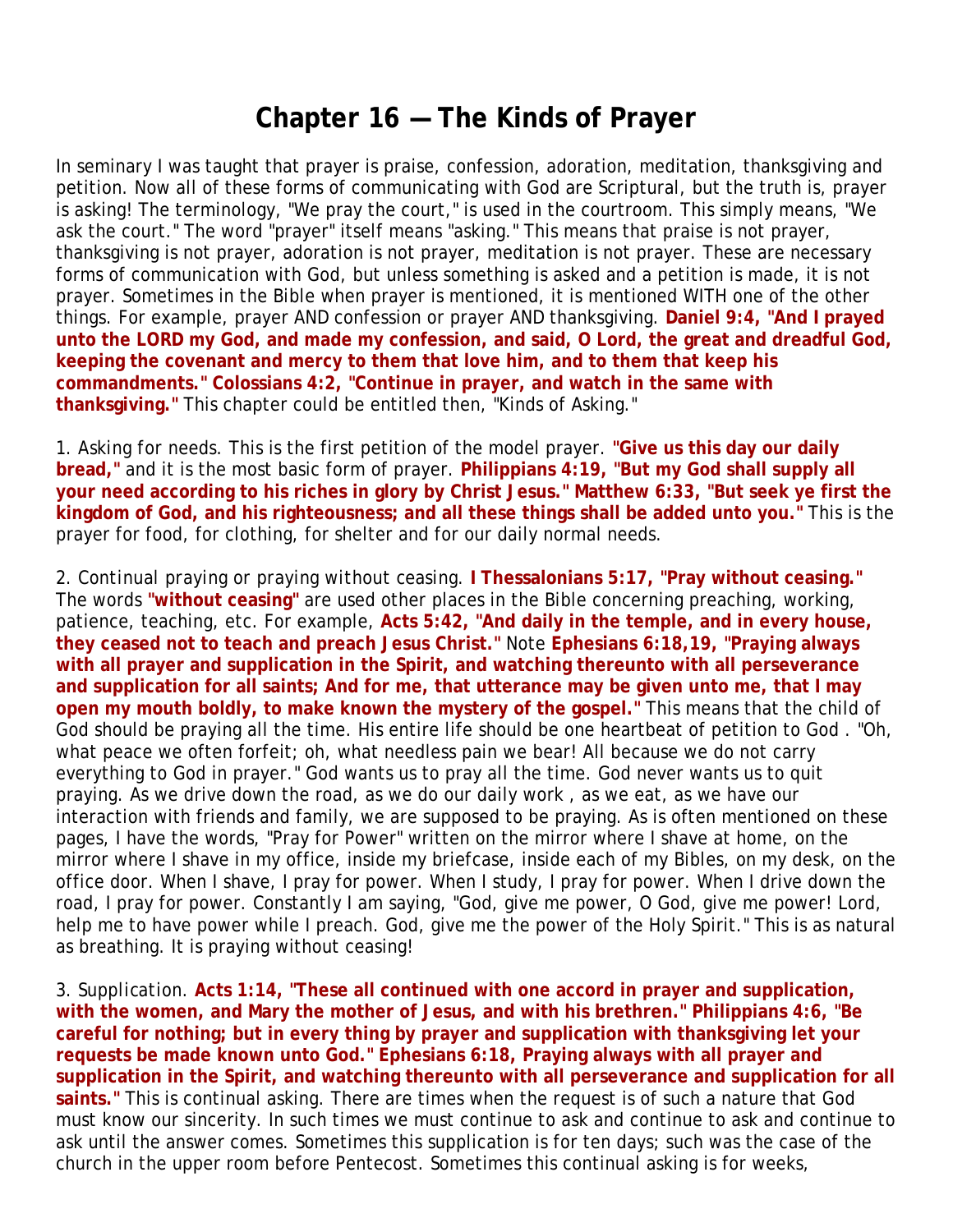sometimes for months, sometimes even for years. I prayed for 17 years for the salvation of my father-in-law. Finally on his 70th birthday I won him to Christ and baptized him that night. As he entered the baptistry he said to me, "Son, I have two birthdays today, don't I?" Yes, he did, because of the supplication.

There are many Scriptures that seem so simple on the surface. For example, **James 4:2,3, "Ye lust, and have not: ye kill, and desire to have, and cannot obtain: ye fight and war, yet ye have not, because ye ask not. Ye ask, and receive not, because ye ask amiss, that ye may consume it upon your lusts."** Just to look at the passage, one might feel that if a person wants something, he just comes to God and says, "I want it; please give it to me," and God gives it to him. For example, James says, **"Ye have not because ye ask not."** Now the word **"ask"** here is durative or linear, and the word **"have"** is likewise in the same tense. It means, "You have not and have not and have not because you ask not and ask not and ask not and ask not." Often, some well-meaning but misguided preacher will make light of tarrying before the Lord. He doesn't know God as some do. Supplication is a very important part of the prayer life of the child of God.

4. *Importunity.* **Luke 11:8, "I say unto you, Though he will not rise and give him, because he is his friend, yet because of his importunity he will rise and give him as many as he needeth."**  Importunity means simply begging. The story is told in the early verses of Luke 11 about a man who at midnight went to his friend pleading for bread because a friend had dropped in to visit with him and he had no bread to serve him. Now this was certainly an embarrassing thing for the Easterner, for every good host immediately offered a guest some refreshment. However, this guest came at midnight. To us, midnight is not considered so late, but they had no radios, televisions or electric lights, and people would go to bed soon after dark.

In the Eastern homes, especially in Bible days, the entire family slept on one big bed. It was usually built across the end of the room. Can you picture the mom and the dad and all the children in bed? It is the middle of the night and there is a cry from without. The father wakes up, the mother wakes up, and all the children wake up. If there were other members of the family, such as grandparents, they were in the same bed that was built across the end of the room. So the friend cries from without, and Dad wakes up, Mother wakes up, Grandpa wakes up, Grandma wakes up, Johnny wakes up, and Susie wakes up. The awakened man goes to the window and sees a friend. His friend says, "Friend, lend me three loaves, for a friend of mine in his journey has come to me, and I have nothing to set before him."

The man replies, "My children are in bed with me. Come back in the morning and I will give you bread."

The man turns to go home to his embarrassment because he has no bread to set before his friend. He finds himself unable to face his friend. He simply must have bread. So he turns again and shouts to his other friend who has the bread. That friend wakes up, his wife wakes up, Grandma wakes up, Grandpa wakes up, Johnny wakes up, Susie wakes up. Again he goes to the window. Outside is the same man.

"Friend, I've got to have three loaves! A friend of mine in his journey has come to me, and I have nothing to set before him, and I can't face him without bread!"

Again the answer is, "No," Dad goes back to sleep, Mama goes back to sleep, Grandpa goes back to sleep, Grandma goes back to sleep, Johnny goes back to sleep, Susie goes back to sleep, and and the friend returns to his other friend who is waiting for bread. As he makes his journey homeward, his heart is broken. "How can I face my friend without bread? I must go back and plead some more!"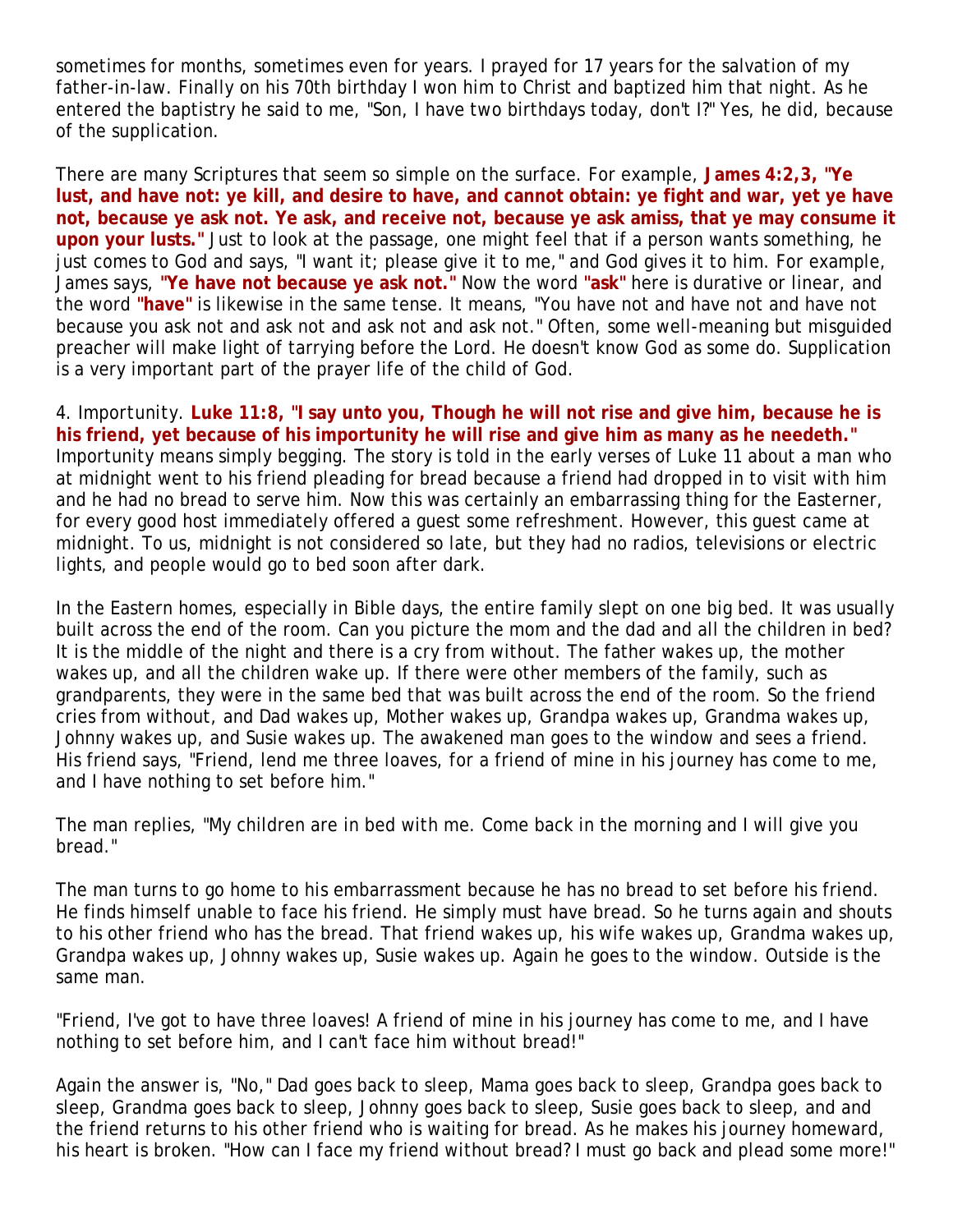He turns to the house of the friend who has some bread and shouts from without. His friend wakes up, his wife wakes up, Grandpa wakes up, Grandma wakes up, Johnny wakes up, Susie wakes up. He goes to the window and raises it only to hear again, "Friend, lend me three loaves, for a friend of mine in his journey has come to me, and I have nothing to set before him! Maybe he said something like this, "I can't go back! I'm going to stay out here and keep begging! I've got to have the bread! Please give me the bread! I beg you, give me the bread! I plead with you for some bread!"

Finally, the friend with his bread goes to the cupboard, gets the bread and gives it to the friend who had no bread. Our text say that he did not give him this bread because he was his friend, but he gave him the bread because of his importunity; that is, his much begging.

Oh, the liberals have a hay day here! "God is not a Santa Claus," they say, "to Whom we come and plead." Little do they know of the marvelous blessings that God has for those whom plead for His power.

This type of prayer, yes, begging, is usually associated with praying for the power of God or praying for the fulness of the Holy Spirit. This is what out Lord means when He says, "I will pour water on him who is thirsty." He is saying, "I will pour water on him whose mouth is dry, who is about to starve for lack of water, who feels that death is coming soon, who longs for just some water to cool his parched tongue and to satisfy his thirsting throat." On this kind of condition, a person begs for water. In the Bible, water often symbolizes the Holy Spirit. How we need to beg with God to give us His power! Oh, for the refreshing showers of His Holy Spirit power and blessing! May God give us some men who plead with Him for the fulness of the Holy Spirit! May God give us some men whose closets of prayer are bathed with their tears of thirsting!

5. *Prayer and fasting*. **Mark 9:29,"And he said unto them, This kind can come forth by nothing, but by prayer and fasting."** Into the life of the child of God come all types of needs. Some are relatively small, and some are of giant proportions. Some are things that God can provide with the use of human instruments. There are some, however, that only God can give that transcend all of the natural and move into the supernatural. This is what is meant in this passage by the term, **"this kind."** This special kind that only God can give, this supernatural kind, **"this kind"** involves a miracle. There are answers to prayer that can come by simply asking. There are other answers that can be gotten only by praying without ceasing. There are still others that require supplication. Others require importunity, or begging, but **"this kind"** cometh forth by nothing but by praying and fasting. The Christian sets aside certain seasons when he deprives himself of satisfying his physical appetites because of a broken heart, a burden and a need for a miracle. Sometimes this prayer and fasting should be for an entire day, sometimes for several days, sometimes for a week, sometimes for several weeks. Of course, this should not be the regular routine of the Christian's life, but each of us comes to the time when he faces a wall. He sees no way out. Human help fails. There is no possible, visible way. God must do it! A miracle must come! A "this kind" of prayer answer must be known. Then it is time for prayer and fasting.

6. *All night praying.* In the story about the friend who came asking bread for another friend, notice he came at midnight and he kept begging. Obviously he prayed well into the night. The Bible often speaks about all-night praying. **Matthew 26:41, "Watch and pray, that ye enter not into temptation: the spirit indeed is willing, but the flesh is weak." Mark 13:33, "Take ye heed, watch and pray: for ye know not when the time is." Luke 21:36, "Watch ye therefore, and pray always, that ye may be accounted worthy to escape all these things that shall come to pass, and to stand before the Son of man." Mark 14:38, "Watch ye and pray, lest ye enter into temptation. The spirit truly is ready, but the flesh is weak." Luke 22:40,46, "And when He was**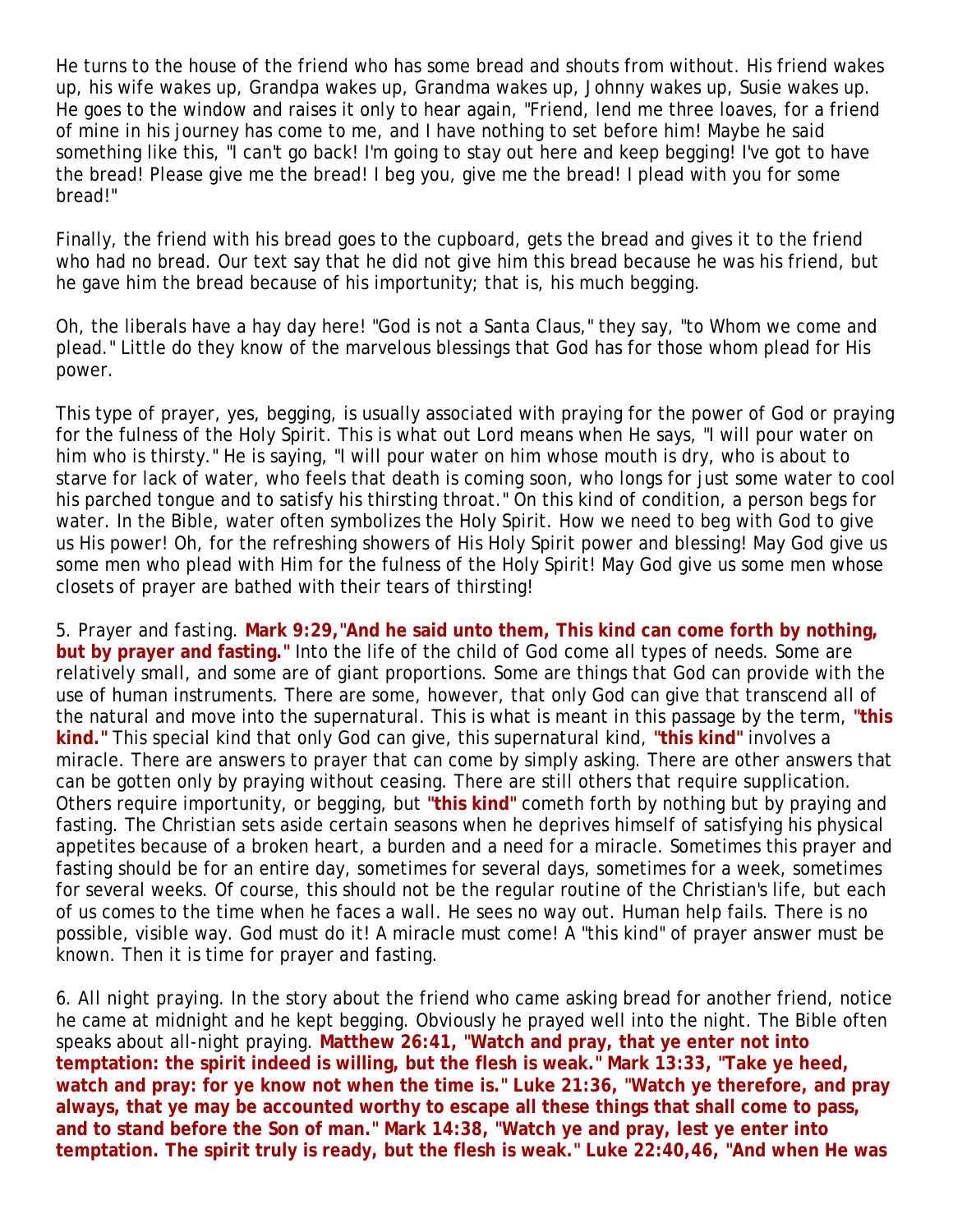**at the place, He said unto them, Pray that ye enter not into temptation. And said unto them, Why sleep ye? rise and pray, lest ye enter into temptation."** Really, this is a form of fasting, for a person is going without sleep to pray, and it is an amazing way of showing our sincerity.

Again, observe the man who came begging for bread at midnight. This parable is but an extension of the model prayer. In the early verses of Luke 11 the model prayer (which is often erroneously called the Lord's Prayer) is given. This is in response to the disciples' request, **"Lord, teach us to pray, as John also taught his disciples."** When the model prayer is ended, our Lord continues His lesson on prayer which includes the story of the friend who came to another friend at midnight begging bread. Now there is an earlier mention of bread. The first petition of the model prayer is, **"Give us this day our daily bread."** You will notice the words, **"this day."** Notice, the bread for ourselves is sought through the daytime hours and is received quickly, because God does not want us to spend a lot of the daylight hours asking for our own needs. So we quickly ask and He quickly gives us our daily bread. Then in the nighttime we seek bread for others. The person who is going to be used mightily of God must work while others are awake and plead for power while others are asleep. Oftentimes he will be pleading with God while others are doing what they call fellowshipping. While others are together at midnight at a restaurant, he will be walking with God and pleading for God's power and blessings.

I have pastored five churches. Three of those churches were great churches. All three of these churches were born in seasons of all-night prayer. I 1952 I became pastor of the Miller Road Baptist church of Garland, Texas. Forty-four people showed up the first Sunday. The church miraculously began to grow. In a matter of about three years we were running well over a thousand in Sunday school, and to be quite frank, the church was too big for me. I was yet in my twenties, and I felt that the church had grown beyond my ability to be its pastor. I felt totally inadequate and decided that God would have me to resign the church and go to a smaller work and try to build it up. On New Year's Eve, 1954, I went to my study completely baptized in a feeling of inadequacy. The next day was Sunday. I sat behind the desk and wrote my resignation, which I was to read the next morning. I laid the resignation on the floor and fell to my knees about eleven o'clock. Through tears I prayed, "Lord, unless You can give me something that I do not have now, I will have to read this resignation tomorrow morning." I prayed from 11:00 until 12:00 and from 12:00 to 1:00. About one o'clock in the morning I heard a knock on the door. I went to the door, and it was one of my deacons. He obviously had already been to bed. His pajamas extended a couple of inches below his trousers, his eyes were red, his hair was messed, and there he stood saying, "Preacher, what's wrong?" The Lord told me something was wrong with my Preacher. I called your home to find what might be the trouble, and they said you were not there."

I invited him in, told him the story and showed him the letter of resignation. He began to weep and pleaded, "Preacher, you can't leave us. You have won most of us to Christ. We are your children in the Lord." We fell to our faces and began to pray. He prayed and I prayed, and he prayed and I prayed, and he prayed and I prayed. We prayed from 1:00 until 2:00, from 2:00 until 3:00, from 3:00 until 4:00, from 4:00 until 5:00, and sometime between five and six o'clock in the morning on that New Year's Day, I knew that God had given me a fresh anointing for my ministry. I looked up at my deacon and told him. We embraced and danced with joy around the room. A new day dawned in the church. When I preached that morning, people came by and said, "Preacher, something has happened to you." Yes, bless God, something had happened in response to praying all night.

In the summer of 1960 I decided to resign the First Baptist Church of Hammond. The battles had been many, the burdens heavy, the questions seemed unanswerable, the problems seemed unsolvable, and the burdens seemed unbearable. I was preaching for a week at the Bill Rice Ranch. I was going to come back and resign the next Sunday. Shortly after ten o'clock on Friday night I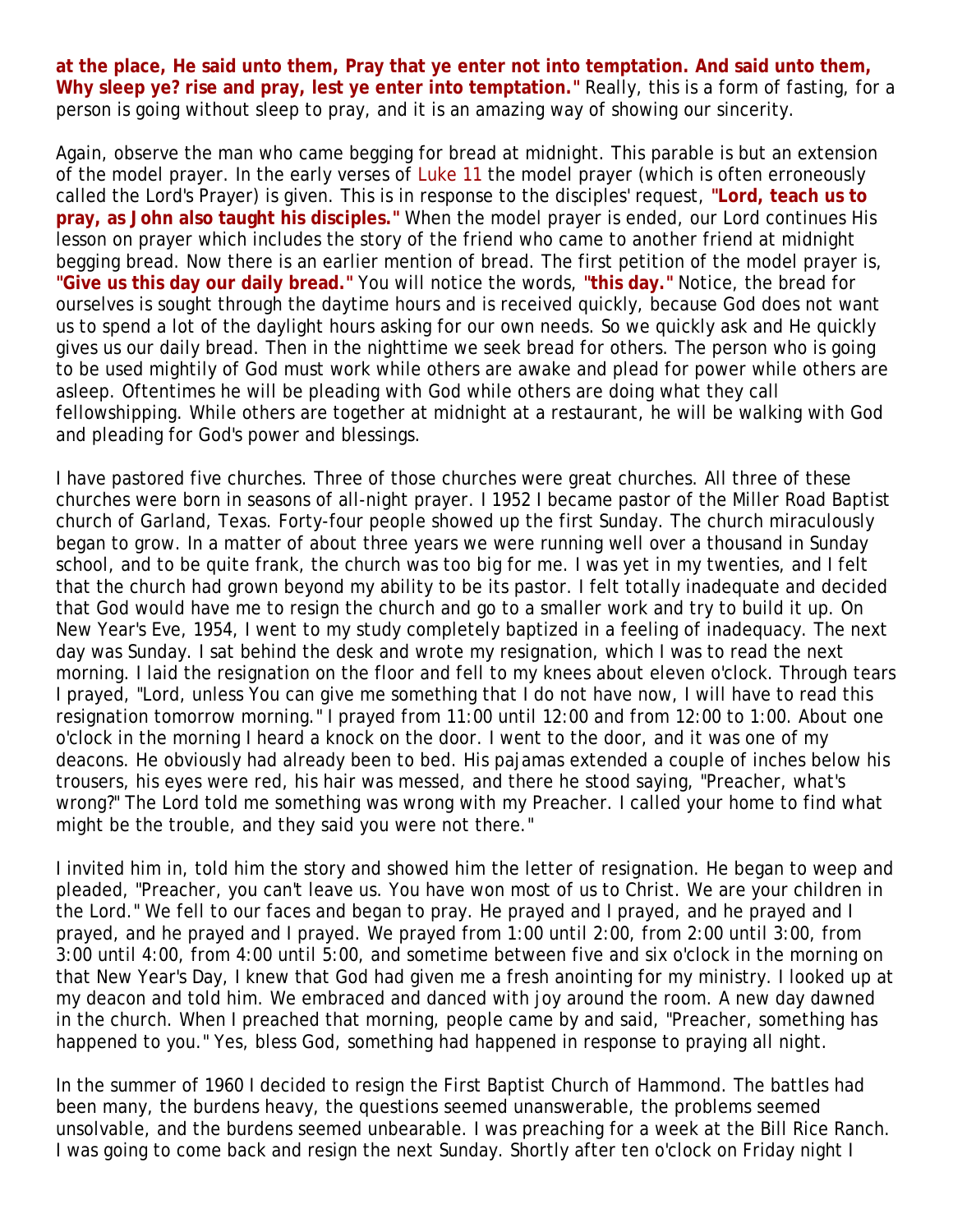went to bed, but the Lord would not let me sleep. I tossed and tumbled for almost two hours and then got out of bed, fell to my knees beside the bed and prayed all night. It was in that night of prayer that the First Baptist Church of Hammond as it is known today was born.

Into the life of every Christian there comes a time when he must pray until the sun rises. There is a certain response that God had to the Christian who will pray through the night watches.

Hyles-Anderson College was born in the wee hours of the morning as I prayed with God all night in southern California. The campus which now houses the college was miraculously given to us by God after this simple preacher prayed all night one night each month for a year.

Oh, to know the mighty power of God! Oh, to have the dew of Heaven to settle on the child of God! Oh, to have His answers to prayer! Oh, to walk with Him, to talk with Him, to know His mighty power and His miraculous blessing wrought through prayer!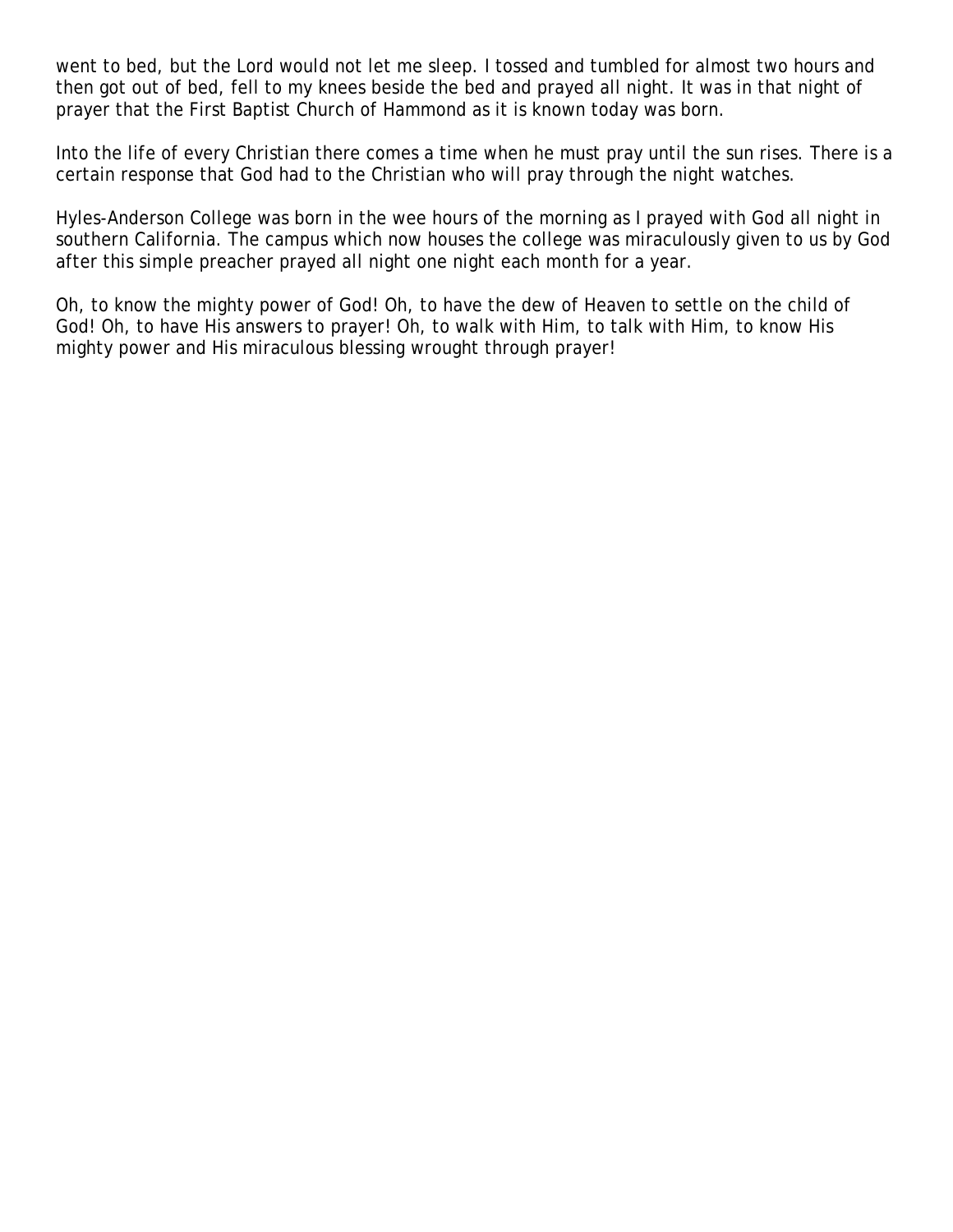#### **Chapter 17 — Prayer and Love**

**Matthew 5:23,24, "Therefore if thou bring thy gift to the altar, and there rememberest that thy brother hath ought against thee; Leave there thy gift before the altar, and go thy way; first be reconciled to thy brother, and then come and offer thy gift." Mark 11:25, "And when ye stand praying, forgive, if ye have ought against any: that your Father also which is in heaven may forgive you your trespasses."**

In the Bible, prayer is amazingly interwoven with love and forgiveness. Such statements as these come from the scared Scriptures, **"And forgive us our debts, as we forgive our debtors." (Matthew 6:12) "But if ye forgive not men their trespasses, neither will your Father forgive your trespasses." (Matthew 6:15) "So likewise shall my heavenly Father do also unto you, if ye from your hearts forgive not every one his brother their trespasses." (Matthew 18:35) "And be ye kind one to another, tenderhearted, forgiving one another, even as God for Christ's sake hath forgiven you." (Ephesians 4:32) "Blessed are the merciful: for they shall obtain mercy." (Matthew 5:7)** Notice the theme of these Scriptures: If we ask forgiveness, we must give forgiveness. If we ask mercy, we must be merciful. In other words, for a Christian to know the fulness of his prayer life, he must have love in his heart for his fellowman. **I John 4:20, "If a man say, I love God, and hateth his brother, he is a liar: for he that loveth not his brother whom he hath seen, how can he love God whom he hath not seen?" 1st John 3:18-21, "My little children, let us not love in word, neither in tongue; but in deed and in truth. And hereby we know that we are of the truth, and shall assure our hearts before him. For if our heart condemn us, God is greater than our heart, and knoweth all things. Beloved, if our heart condemn us not, then have we confidence toward God." I John 3:23, "And this is his commandment, That we should believe on the name of his Son Jesus Christ, and love one another, as he gave us commandment." Matthew 5:7,8,22,38-48, "Blessed are the merciful: for they shall obtain mercy. Blessed are the pure in heart: for they shall see God. But I say unto you, That whosoever is angry with his brother without a cause shall be in danger of the judgment: and whosoever shall say to his brother, Raca, shall be in danger of the council: but whosoever shall say, Thou fool, shall be in danger of hell fire. Ye have heard that it hath been said, An eye for an eye, and a tooth for a tooth: But I say unto you, That ye resist not evil: but whosoever shall smite thee on thy right cheek, turn to him the other also. And if any man will sue thee at the law, and take away thy coat, let him have thy cloke also. And whosoever shall compel thee to go a mile, go with him twain. Give to him that asketh thee, and from him that would borrow of thee turn not thou away. Ye have heard that it hath been said, Thou shalt love thy neighbour, and hate thine enemy. But I say unto you, Love your enemies, bless them that curse you, do good to them that hate you, and pray for them which despitefully use you, and persecute you; That ye may be the children of your Father which is in heaven: for he maketh his sun to rise on the evil and on the good, and sendeth rain on the just and on the unjust. For if ye love them which love you, what reward have ye? do not even the publicans the same? And if ye salute your brethren only, what do ye more than others? do not even the publicans so? Be ye therefore perfect, even as your Father which is in heaven is perfect."**

The general theme of all these passages indicates that the degree of success that a Christian enjoys in his prayer life is dependent to a great extent to the degree of success he enjoys in his love and forgiveness life. Now this does not mean that a Christian who finds it difficult to love someone can never have a prayer answered; that is, all other things being in order in a Christian's life. In **Matthew 5:23,23,** and **Mark 11:25** God seems to give us a divine order concerning love and prayer.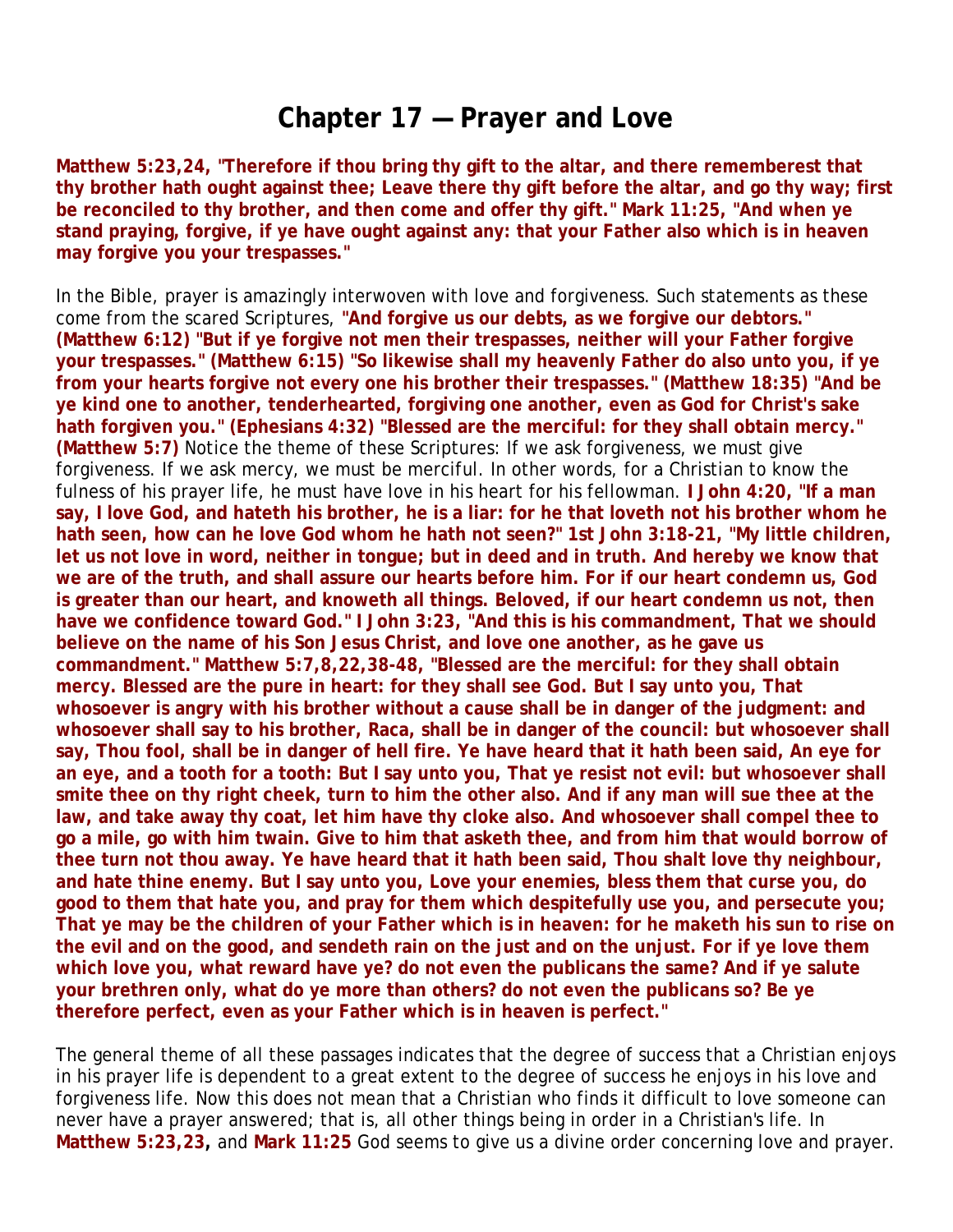1. *Giving.* Notice that when a person comes to the alter and realizes that his brother has ought against him, he is not to take his gift back with him as he seeks reconciliation to his brother. He is to leave his gift at the alter. This does not mean that a person is exempt from giving because his brother has ought against him. It merely teaches the matter of priority. Both giving and reconciliation are important, but reconciliation is more important. However, neglecting one does not give license to neglect the other!

2. *Praying for personal needs.* Even in this model prayer Jesus places "Give us this day our daily bread," before he mentions "forgive us our debts."

God takes care of His own people as far as their daily needs are concerned not because they are good children, but God feeds us because they are His children. The degree and quality of His provision may depend upon our being good children, but God feeds us because we are His own. He feeds us not because of our condition but because of our position. In the wilderness the children of Israel were backslidden. They had come to Kadesh-Barnea and had refused to enter into the door of the Promised Land. Because of this, God punished them and cast them into the wilderness for 40 years. Those over age 20 died and never got to see the Promised Land. In spite of this, God fed them. Every morning He dropped manna from Heaven (It is called "angel food" in the Bible.) in order that these backsliders might be nourished. He gave them water from the rock and preserved their clothing and their shoes for 40 years. All of this was done in spite of the fact that they were backslidden and had refused to obey the will of God.

When Elijah ran from Jezebel and hid under the juniper tree with a depressed and defeated spirit, he was backslidden. He was outside the will of God. He was complaining. He was fearful and yet God sent him food in a miraculous manner. God did not feed him because he was being a good child but because he was His child. Elijah's condition did not bring him food; his position brought him food.

When Jonah was called by God to go to Nineveh and preach repentance to them, he refused to go; instead, he went to Joppa and there caught a ship for Tarsus. He was cast off the ship and was in a backslidden condition, being outside of the will of God. Yet God protected him. The great fish swallowed him and he was protected.

In none of these stories were God's people the objects of lavish provisions. God did not drop filet mignon, a baked potato with sour cream, a combination salad and pecan pie out of Heaven in order to feed the Israelites, but He did feed them. God did not deliver prime rib and a chef's salad to Elijah, but He did feed him. God did not provide Jonah with the presidential suite at the Hilton, but He did protect him. A good parent may spank his child when he misbehaves, but he will not starve him.

3. *Being reconciled to those against whom we have ought.* **Mark 11:25, "And when ye stand praying, forgive, if ye have ought against any: that your Father also which is in heaven may forgive you your trespasses."** This means that the Christian should be sure there is nothing in his heart against anyone. Notice this far in this little outline we have advanced, nothing has been said about big praying—praying for the power of God, asking for miracles, etc. These cannot come if our hearts are not right with others. One cannot hate the body of Christ and expect his big prayers to be answered. One cannot hate the bride of Christ and expect to receive miracles in answer to his prayers. In mistreating God's people, we mistreat Jesus. He Himself said, **"Inasmuch as ye have done it unto one of the least of these my brethren, ye have done it unto me." (Matthew 25:40b)** Any parent understands this. A good deed done to one of his children is a good deed done to the parent.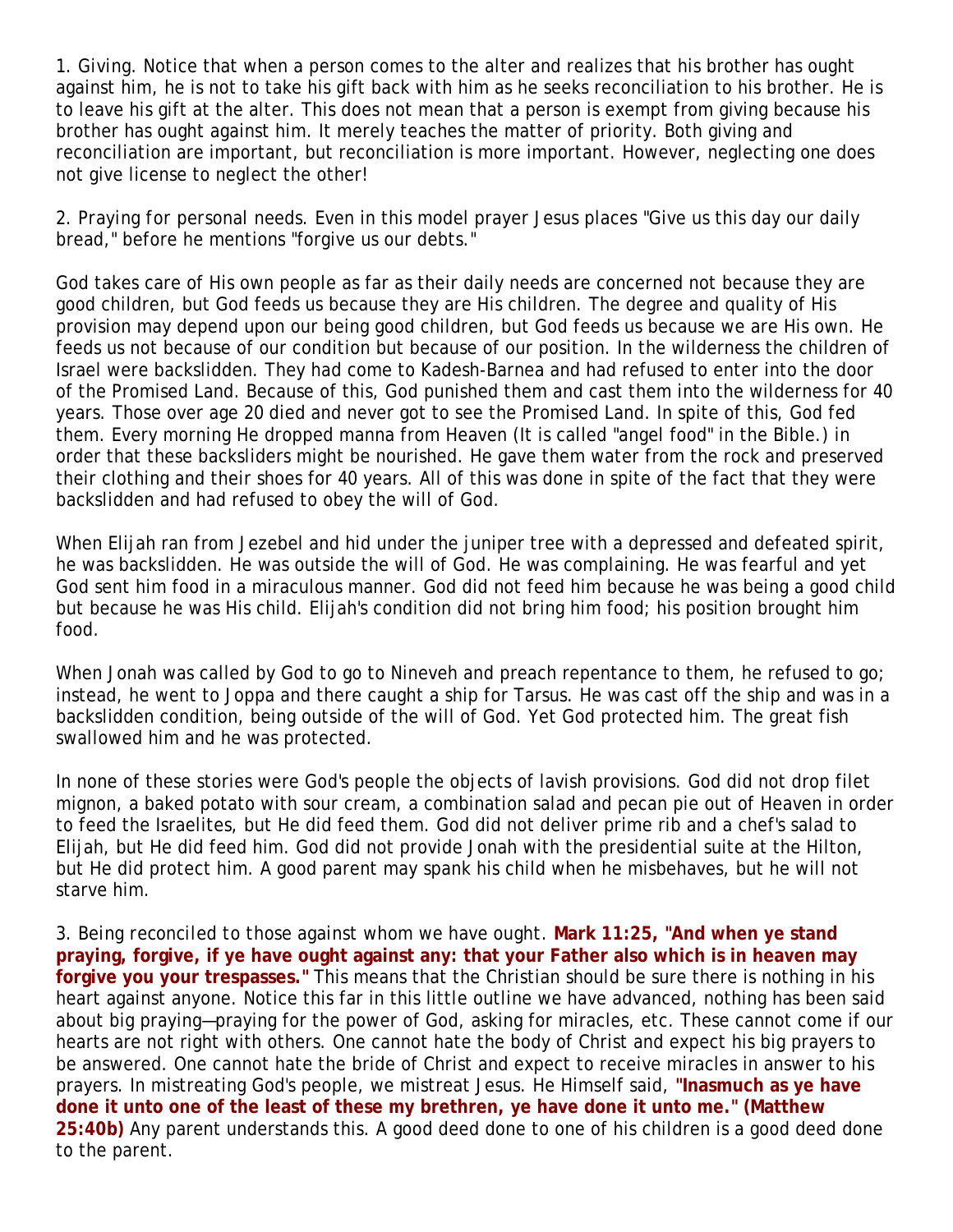When Saul of Tarsus (later to become the Apostle Paul) was smitten on the road to Damascus, he asked, **"Who art Thou, Lord?"** The response was, **"I am Jesus Whom thou persecutest." (Acts 9:5)** Paul was not persecuting Jesus, and yet he was, because Paul was persecuting His people. Jesus was saying, "When you persecute My people, you persecute Me." "When you hurt My people, you hurt Me." "When you would My people, you would Me." "When you slander My people, you slander Me." "When you mistreat My people in any way, you mistreat Me." Rest assured that God will not allow a Christian great power in prayer until bitterness, hatred, envy, jealousy and strife toward others are emptied from his heart.

4. Receiving big answers to his prayers. Now that the heart is right toward others, God is more favorable to turning His ear our way and to responding to our requests for more than food and raiment. Ah, 'tis a wonderful thing to see God work in mighty power! On a recent Sunday night a father brought with him an infant son to my office and asked if I would anoint him with oil and pray for him. The doctors had discovered that he had a hole in his heart. I anointed the baby and we earnestly prayed for God to intervene. The very next day the father took his son to the doctor, extensive tests were run, and the doctor told the young man that the hole in his boy's heart had been closed and there was no sign whatsoever of any heart condition. Praise the Lord! God has so many answers to prayer available for us, but He will not answer us abundantly until our hearts are right with others.

Our son, Dave, and his wife, Paula, wanted to have a child. Paula had some disease that prevented conception, so Dave asked me if I'd keep my eyes open for a baby they could adopt. God answered our prayer concerning this and the way was cleared for the adoption of what was to be a precious daughter. However, before the baby was born that they were to adopt, Paula came to my office and told me that she was so happy that they were going to adopt a child, but through tears she said that she really hoped and wished that in addition to the one they were going to adopt she could have one of her own. I got the little bottle of olive oil that I keep in my office and anointed Paula's brow with oil. We prayed for God to open her womb and to give her and David a child of their own. Before the child that they were to adopt was born, Paula was expecting her own baby, and God marvelously and miraculously allowed her to deliver another sweet little girl! God answers prayer! God answers big prayers, but our hearts must be right!

Of course, there are other things that can prevent God answering prayer, such as a lack of faithfulness to God's house. Proverb 28:9, **"He that turneth away his ear from hearing the law, even his prayer shall be abomination."**

Refusing to give God the tithes and offerings will close the windows of Heaven and prevent the type prayer life that God wants to give us. **Malachi 3:7-10, "Even from the days of your fathers ye are gone away from mine ordinances, and have not kept them. Return unto me, and I will return unto you, saith the LORD of hosts. But ye said, Wherein shall we return? Will a man rob God? Yet ye have robbed me. But ye say, Wherein have we robbed thee? In tithes and offerings. Ye are cursed with a curse: for ye have robbed me, even this whole nation. Bring ye all the tithes into the storehouse, that there may be meat in mine house, and prove me now herewith, saith the LORD of hosts, if I will not open you the windows of heaven, and pour you out a blessing, that there shall not be room enough to receive it."** Suppose that once a week someone came to your house and committed robbery. Would you support him? If he asked you for some special favor, would you grant it? Of course you wouldn't, and neither will God.

An impure thought life will hinder our prayers being answered. **Psalm 66:18, "If I regard iniquity in my heart, the Lord will not hear me."**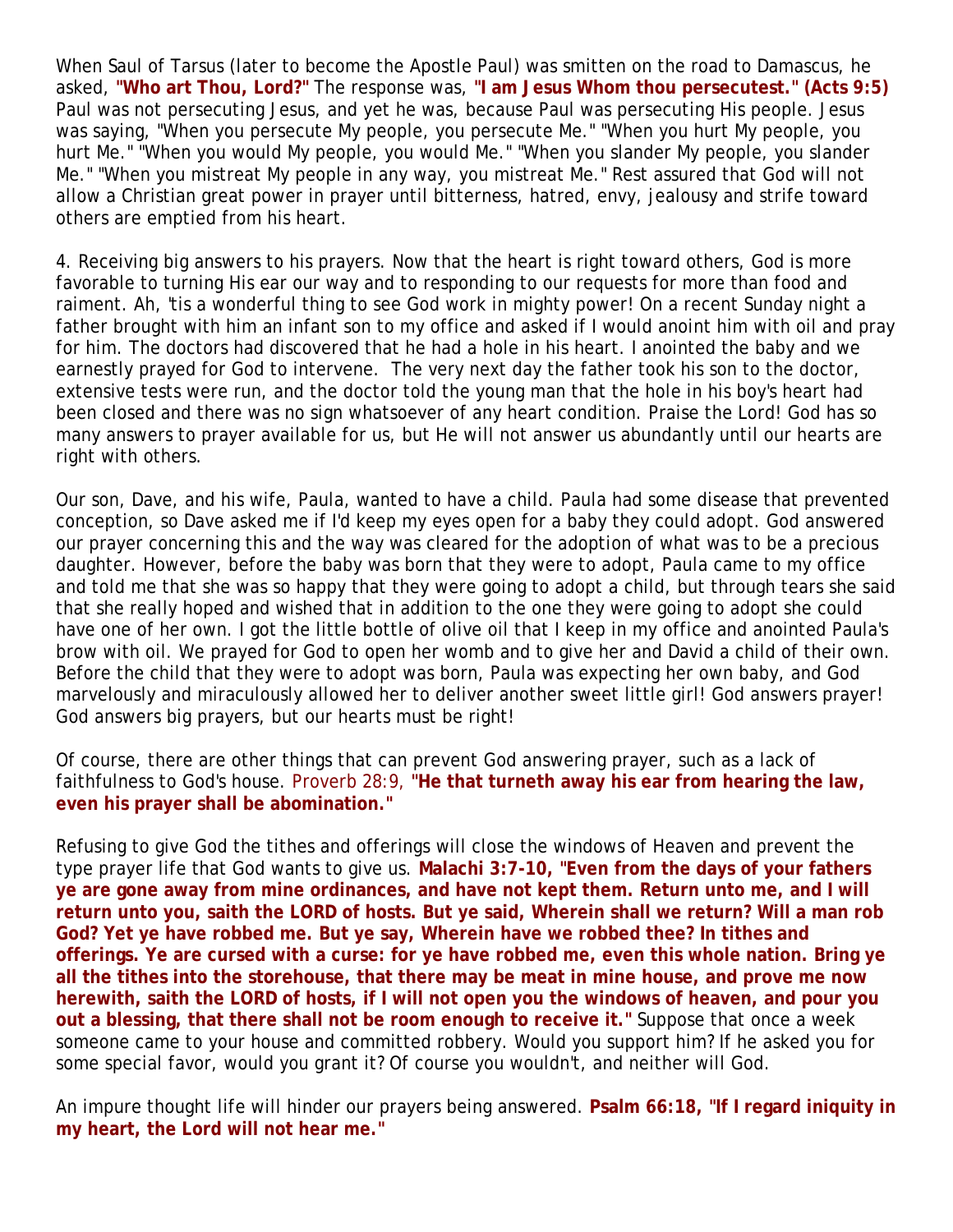These are just a few of the many hindrances to prayer mentioned in the Word of God, but high on that list is being wrong with others.

5. *Being right with those who have ought against us.* **Matthew 5:23,24, "Therefore if thou bring thy gift to the altar, and there rememberest that thy brother hath ought against thee; Leave there thy gift before the altar, and go thy way; first be reconciled to thy brother, and then come and offer thy gift."** Of course, this is not as great a sin as having something in our hearts against someone else. It is something that is vital in the life of every Christian. At first glance, one would wonder why would the person whose heart is clean be commanded to seek reconciliation with the one who has ought against him? God in His omniscience knew that if two people were estranged, the more spiritual of the two would come nearer initiating reconciliation. He did not place this in the same area of importance as getting your own heart right, but it is important! Even if reconciliation fails, we are supposed to seek such even if the animosity is totally on the other side.

Of course, this is just being Christlike. When man's fellowship with God was broken, immediately God announced that He would seek reconciliation. **Genesis 3:15, "And I will put enmity between thee and the woman, and between thy seed and her seed; it shall bruise thy head, and thou shalt bruise his heel."** In the entire Bible is a marvelous love story telling how God, Who was sinned against, has done everything within His justice to seek reconciliation with man, the guilty party. Would you be Christlike? Then seek to be reconciled to those who hate you. Not only are we to love our enemies, pray for those that despitefully use us, bless those that curse us, love those that hate us, do good to those who do us evil, but we are to seek reconciliation actively with them.

6. *Fellowship with God.* This is the great bonus for seeking reconciliation with those who have ought against us. God will answer prayers before He will give us intimacy with Himself. The dear Lord seems to say, "If you will try to be reconciled with those that hate you, then I can relate to you because I did the same thing, and since the two of us are agreed, we can walk together, and I will give you a closer walk than you have ever known, a sweeter fellowship than you have ever known."

There are three forms of communication with God mentioned in this little outline—praying for our personal needs, praying for big answers, and having intimate fellowship with God. Notice right before each there is something that we are to do. Before praying for our personal needs, we are to give. Before praying for big answers, we are to be sure that we have made it right with those against whom we harbor ill will, and before we can have intimate fellowship with God we are to seek reconciliation with those who have something in their hearts against us.

A preacher recently asked me, "How does your fire stay burning? Every time I hear you preach, you light my fire. Now what lights yours?"

I immediately replied, "The act of love."

I said, "It is the setting of some time each day during which you think your way into the lives of others."

What is love? Love is a college student dwelling on a middle-aged man who once was young and handsome and heard that a baby was coming. He called the insurance company and made plans because he wanted the baby, who is now the college student, to have what he never had. He saved and worked and was a buddy to his child even though he was weary when he returned from work daily. When the child because a teenager, the man wasn't prepared for it. He was lonely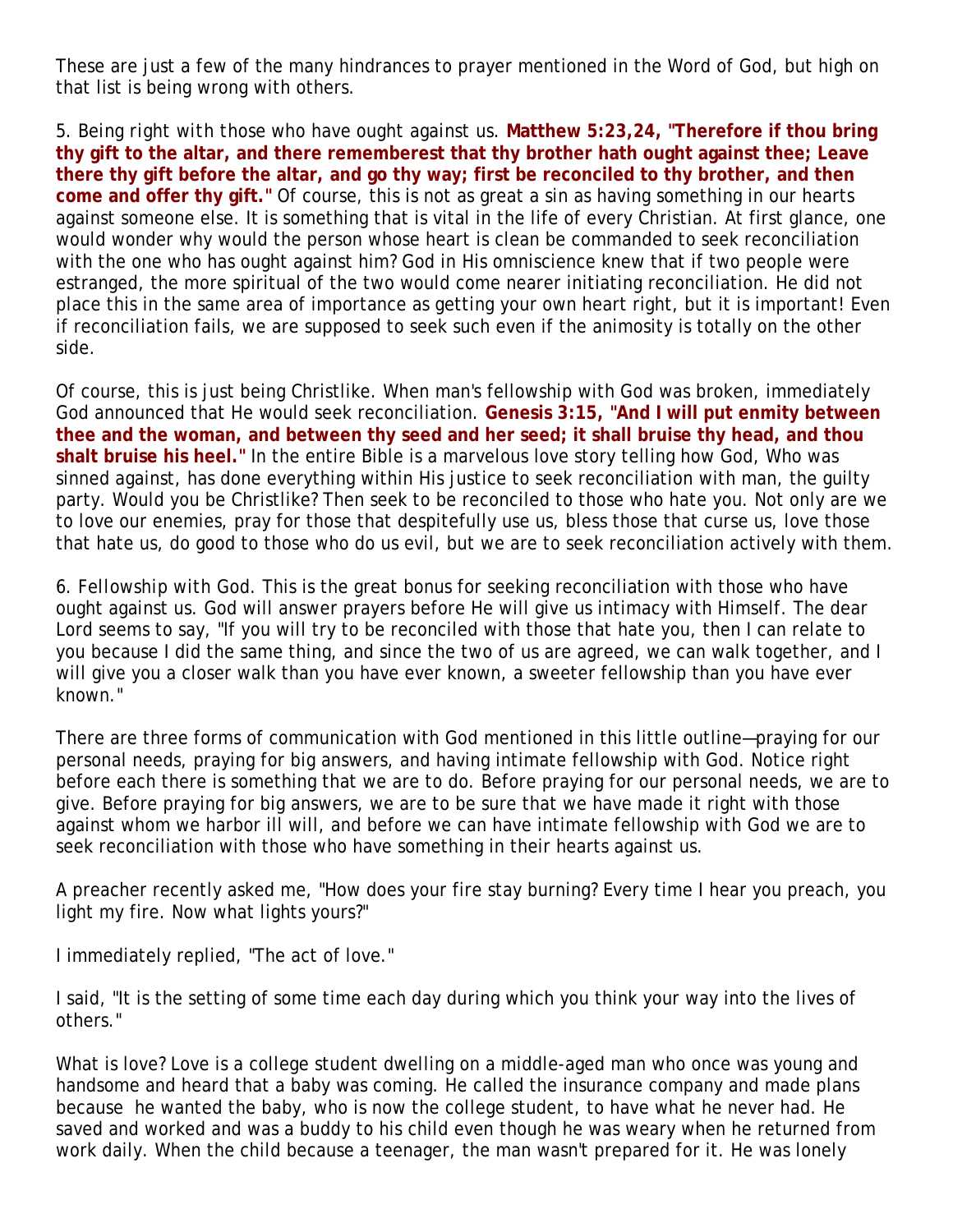during the years of gradual severance. Soon the child grew up. (Too soon!) That middle-aged man still goes to work but his incentive is different now. He is sending a check every month to a college for the education of one for whom he has worked for years. Love is sitting in a college dormitory and thinking about Dad, loving him and thanking God for him! Love is remembering a young person dwelling on a middle-aged woman who carried that young person in her own body. She was so pleased when you came. It seemed then like eighteen years were forever. Forever now has come! She looks at your picture and remembers. Your room is a sanctuary. Your empty chair at the kitchen table is now an alter. Love is calling Mother and saying, "I appreciate every meal, every moment of toil, every truth that you taught." Love is thinking about her, remembering her!

What is love? Love is dwelling on a preach who for years has made a small salary, who has no retirement plan though retirement is so soon. He has no house that is his. He has no close friends that he has made because he changed churches several times during his ministry. He has no way to explain his side when criticized. He is sincere but often misunderstood. He has no pastor. He is not well known. His heart is often broken by those who have stumbled. Love is pausing to thank God for your pastor and to think of him, even into his life.

What is love? Love is thinking about a grandmother who doesn't feel attractive anymore. She doesn't feel needed. She sits by a telephone which refuses to ring. She visits a mailbox daily which refuses to yield a letter. Her roommates are pictures; her dreams are memories. She always feels a little bit that she is "in the way," and she wonders how near the rest home really is. She wonders if you ever think of her. Love is when you pause to think, to think regularly, to think daily of Grandmother! Love is a long distance phone call that would excite her beyond compare.

What is love? Love is Dr. Jack Hyles sitting in a motel room thinking about his people, hoping they are happy; praying that the college students and the high school students and the grade school students can stay in school; wishing that he could be a part of each family, hoping you know he loves you; realizing you have it rough, hoping your room is warm, thinking of your burdens, wishing he had more time with your family; rejoicing when you serve Jesus, hurting when you go astray; thinking about the working men, praying for the busy mothers, asking God to watch over the little children. Love is a pastor taking time regularly to perform the act of love; that is, setting some time each day during which he thinks his way into the lives of his people.

What is love? Love is a person wanting to see another's needs filled and wanting to be the one who fills those needs and wanting that person to fill all of his needs. Yet, love is more than that.

What is love? Love is the doorway through which the human soul passes from selfishness to service. Yet, love is more than that.

What is love? Love is the key to the universe which unlocks all its doors. Love is that which gives its all yet still has more to give. Yet, love is more than that.

What is love? Love is that which causes us to look at another's faults through a telescope and at our own through a microscope. Yet, love is more than that.

What is love? Love is the medicine that cures all hatred, malice, envy and jealousy. Yet, love is more than that.

What is love? Love is the marriage of the soul. Yet, love is more than that.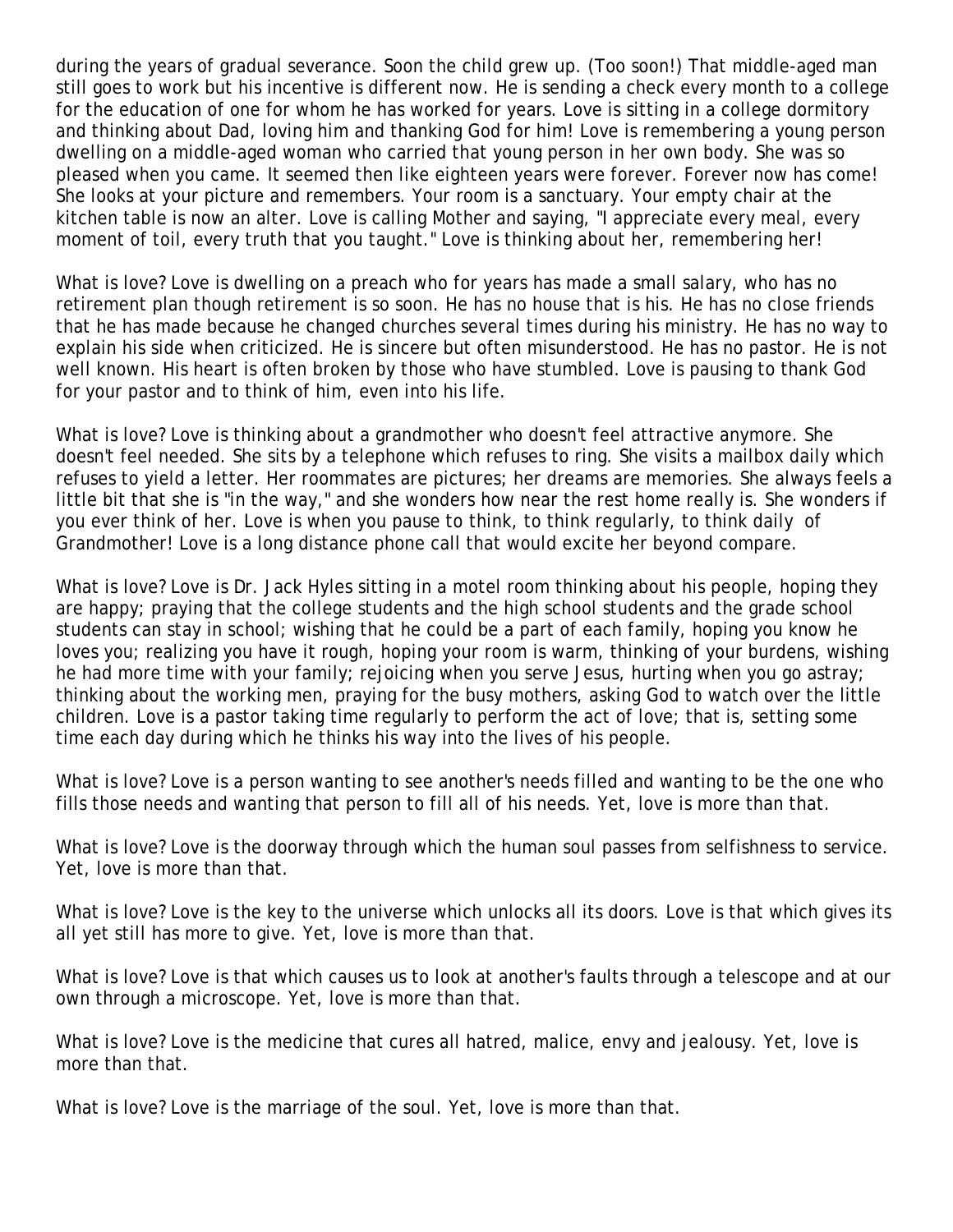What is love? Love is the divine vitality that enriches and restores like to mankind, strengthens the weak and lifts up the fallen. Yet, love is more than that.

What is love? Love is the sacred flower plucked from God's garden of graces whose early bud is happiness and whose bloom is service and sacrifice. Yet, love is more than that.

What is love? Love is not blind, yet because it sees more, it is willing to see less and volunteer blindness! Yet, love is more than that.

What is love? Love is the essence of God given for the good of man that makes God's man like man's God. Yet, love is more than that.

What is love? Love is that for which we were born and that which can make us in the hearts of others never die. Yet, love is more than that.

What is love? Love is that which enables a wife to sing while she mops the floor after her husband has walked across it in his barn boots! Yet, love is more than that.

What is love? Love is that which maketh halitosis sweet to the lover. Yet, love is more than that.

What is love? Love is what Ingersoll called a "divine swoon." Love is that which hopes when reason despairs and cares when reason flees and forsakes. Yet, love is more than that.

What is love? Love is the weapon that is needed to conquer rebel man when all else has failed and when wrath has swooned. Yet, love is more than that.

What is love? Love is that which melts the winter of the heart whose thaw is as a smile of sunshine on the face. Yet, love is more than that.

What is love? Love is the fuel for the vehicle of kindness, benevolence, compassion and mercy. Yet, love is more than that.

What is love? Love is the raging river of emotion whose expression overflows its banks, whose tide cannot be stopped, and whose thirst is never quenched. Love is that menu which feeds the unlovely as well as the lovely, the unloved as well as the loved and the unloving as well as the loving. Yet, love is more than that.

What is love? Love is selfishly unselfish, confidently jealous and quietly raging. Love is the ladder upon which man climbs to the heavenlies and reaches the graces. Yet, love is more than that.

What is love? Love is the bridge between the land of the living and the land of the dead. Love is the greatest gift exchanged between mortal men. Love is the marvelous illness that has no cure or remedy whose germs make it delightfully contagious. Yet, Love is more than that.

What is love? Love is the sunshine as midnight ands warmth in January. Yet, love is more than that.

What is love? Love is the measuring stick of duty in service to humanity. Yet, love is more than that.

What is love? Love is two hearts beating as one and two souls with a single thought. Yet, love is more than that.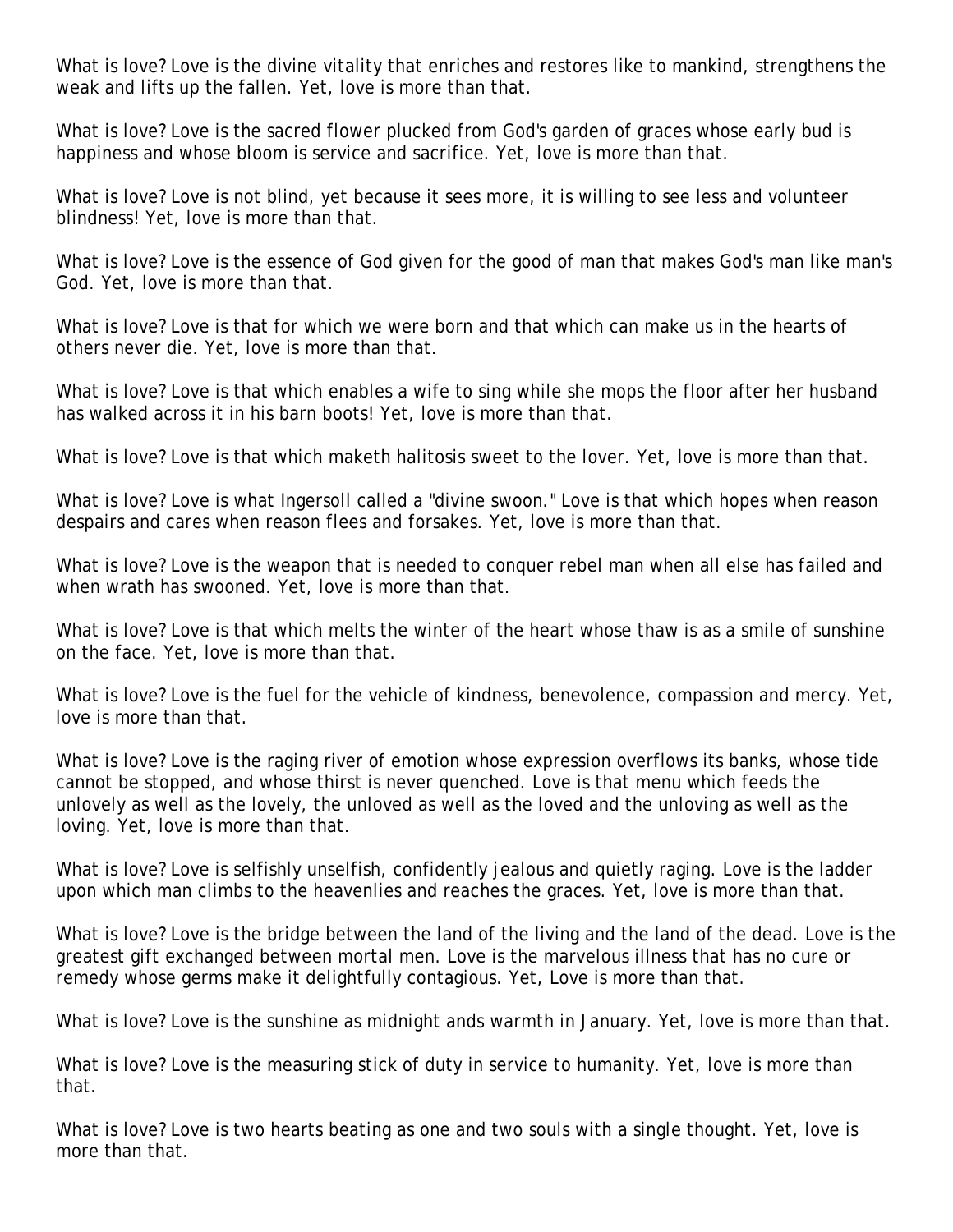What is love? Love is a deed which ne'er knoweth repentance and needeth no remorse. Yet, love is more than that.

What is love? Love is God's special gift to man alone which His other creatures cannot share. Yet, love is more than that.

What is love? Love is that which binds heart to heart, mind to mind and soul to soul. Love is one heart betrothing another, the marriage of one soul to another, and a union of two minds. Yet, love is more than that.

What is love? Love is the silver link and the silken tie between two hearts. Yet, love is more than that.

What is love? Love is that sacred triangle between one's soul, his God and another which puts God first, others second and self last. Yet, love is more than that.

What is love? Love is caring for a baby who through a toothless smile returns to Mother the food that he just ate. Yet, love is more than that.

What is love? Love is lecturing a child who in one breath says, "I wuv you," and the next minute is holding that breath until he turns blue! Yet, love is more than that.

What is love? Love is patient with the teenager who cleans his room to a high gloss one day and the next day leaves it looking like Pearl Harbor on December 8, 1941. Yet, love is more than that.

What is love? Love is devotion for a wife who is as warm as an Alaskan stove one day and as cold as an Eskimo's igloo the next. Yet, love is more than that.

What is love? Love is a wife's patience with her husband who spends an hour one day looking for flowers to put on the inside of the house and refuses to spend ten minutes a year chopping the weeds on the outside. Yet, love is more than that.

What is love? Love is a bridegroom pursuing his new bride who yesterday left Mama to go with him and today leaves him to go to mama! Yet, love is more than that.

What is love? Love is the parishioner's patience with a preacher who is an Apollos one Sunday and couldn't pass the high school speech class the next Sunday. Yet, love is more than that.

What is love? Love is a teacher's patience with a junior boy whose horns protrude through his halo, for yesterday he put an apple on her desk and today he put a lizard in her desk! Yet, love is more than that.

What is love? Love is a mother's care for a junior girl who is a combination of an angelic demon, a demon-possessed angel and a heavenly devil. Yet, love is more than that.

What is love? Love is that rarest of the gems that is mined only in the depths of Heaven which combines the sapphire's gleam, the tint of the topaz, the diamond's sparkle, the emerald's beauty and the glitter of opal. Yet, love is more than that.

What is love? Love is a constant vacation in paradise. Love is that holy flame fallen from Heaven to earth which returns to Heaven from earth. Yet, love is more than that.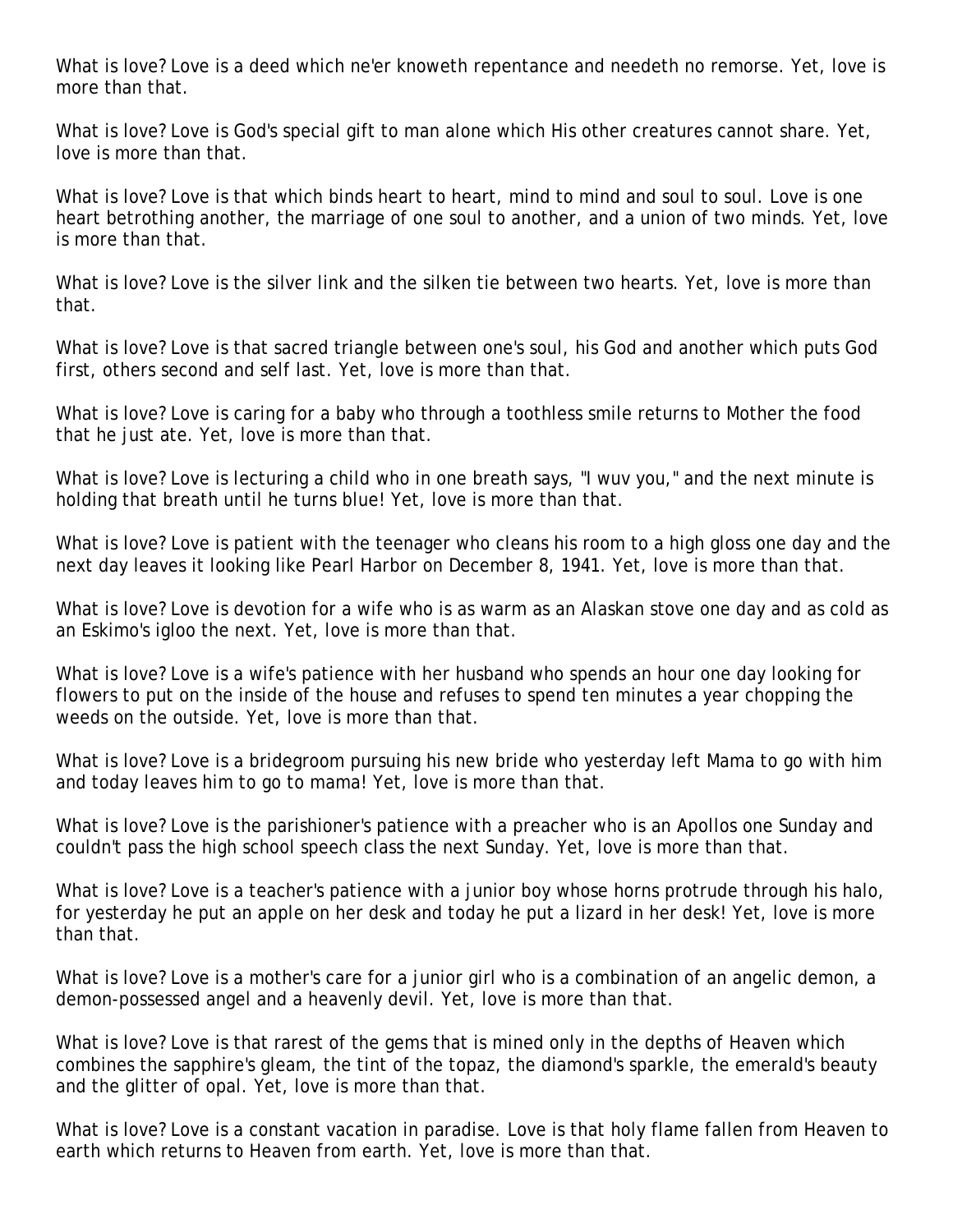What is love? Love is a widow standing at a graveside and speaking to a departed husband, saying, "I would rather be your widow than the wife of any man on earth." Yet, love is more than that.

What is love? Love is the paying of a debt that respect owes. Yet, love is more than that.

What is love? Love is a tender plant nourished by meditation, musing and caring. Love is the soul orbiting in the vast space of service, sacrifice and selflessness. Yet, love is more than that.

What is love? Love is that fountain of youth and tree of life that makes a little piece of dust called mortal man flirt with eternity and betroth deity. Yet, love is more than that.

What is love? Love is a secure yawn, an eye twinkle, a speaking silence. Yet, love is more than that.

What is love? Love is a mother saying, "I don't want any," and a dad on his way to work at daybreak. Yet, love is more than that.

What is love? Love is that which makes two people thousands of miles apart watch a sunrise "together" at noonday and midnight. Yet, love is more than that.

What is love? Love is just being there. Love is two hands reaching for the same popcorn. Yet, love is more than that.

What is love? God is love. Love is that indefinable word, that indescribable scene, that unfathomable depth, that unreachable height, that unknowable fact; yet, all the orators with their eloquence, all the artists with their brushes, and the sculptors with their chisels, and all the writers with their quills have not been able to describe love! As was written once on the wall of an insane asylum:

"Could we with ink the ocean fill, And were the sky of parchment made, Were every stalk on earth a quill, And every man ascribe by trade; To write the love of God above Would drain the ocean dry; Nor could the scroll contain the whole, Though stretched from sky to sky."

Maybe that person with his mind temporarily ill was saner than all of us, and maybe he understood more about love than the scholars.

Whatever love is, when God's children know it, it is the key that unlocks the coffers of glory and propels the generosity of God to send needs and wants to His children which they have requisitioned of Him!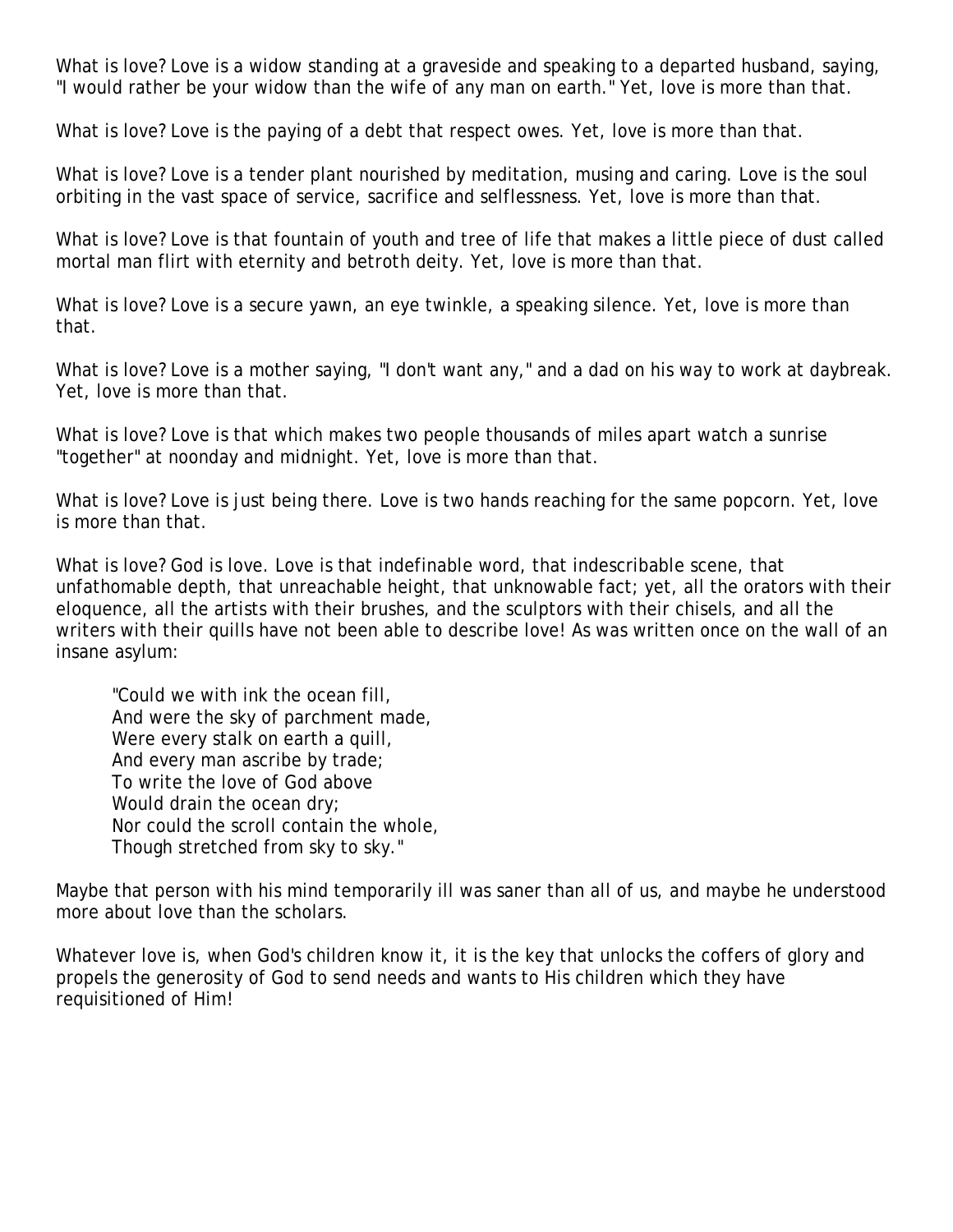# **Chapter 18 — Ask According to His Will**

**I John 5:14,15, "And this is the confidence that we have in him, that, if we ask any thing according to his will, he heareth us: And if we know that he hear us, whatsoever we ask, we know that we have the petitions that we desired of him."**

Can we really come to God and ask Him for anything that we want? Or must we ask for His will to be done? There are passages of Scripture which seem to teach that we may have anything we want. Then there are passages which lead us to believe that we must ask according to the will of God. The two of these can be reconciled as follows:

1. *Concerning the will of God, there are two wills.* First, there is His revealed will; then, there is His secret will. Under His secret will would be His perfect will and His permissive or acceptable will. God has a plan for each of our lives. This plan is what we call the perfect will of God. However, often sin causes us to forfeit the perfect will of God. Then, bless His name, He tells us not to go away, that He has another will for our lives, and this would be the permissive will of God, or perhaps better still, the acceptable will of God. **Romans 12:1,2, "I beseech you therefore, brethren, by the mercies of God, that ye present your bodies a living sacrifice, holy, acceptable unto God, which is your reasonable service. And be not conformed to this world: but be ye transformed by the renewing of your mind, that ye may prove what is that good, and acceptable, and perfect, will of God."** Sometimes sin causes the Christian to forfeit the right to do the perfect will of God. Then God says to us, "Don't go away. I have another will for you." When we have forfeited our right to do His perfect will, praise His name, He does not discard us from usefulness. Perhaps one cannot no longer do His perfect will, but he can still be used by God. It matters not where the child of God is or how far away from God's perfect will he has strayed, God can still use him in some capacity.

I am thinking of a man who was called to preach, and, no doubt, the perfect will of God for his life was to pastor. Sin came into the picture and prevented him from continuing to pursue the perfect will of God. However, he got right with God and is now serving as a layman in a good fundamental church. He has a bus route and is a wonderful soul winner. God is using him in a wonderful way, though not as he could have used him had he not forfeited the right to stay in the perfect will of God.

This acceptable or permissive will of God could be called the improvised will of God. In football the coach draws the play on the board. Every player knows exactly what he is supposed to do. If the play works, it will be highly successful, and sometimes it does work just as it is drawn on the board. However, many times something may cause the play to go awry. The quarterback has the ball, he fades back to pass, but a lineman fails to block his man. The quarterback finds the play "busted." He then begins to improvise. They call this scrambling. It may be that the end who was supposed to receive the pass from the quarterback at a certain place at a certain time will find the ball not there when he arrives, so he begins to run an alternate pattern trying to get open. The quarterback is scrambling in the backfield. The entire play has fallen apart, but many games have been won and many touchdowns have been scored through improvised plays. Fran Tarkington, the scrambler, and Roger Staubach, who was called "Roger the dodger," became famous for being able to improvise plays.

It may be that in your life you have known from childhood the perfect will of God. How blessed and how wonderful when such is the case! However, some reader may be saying, "The play has been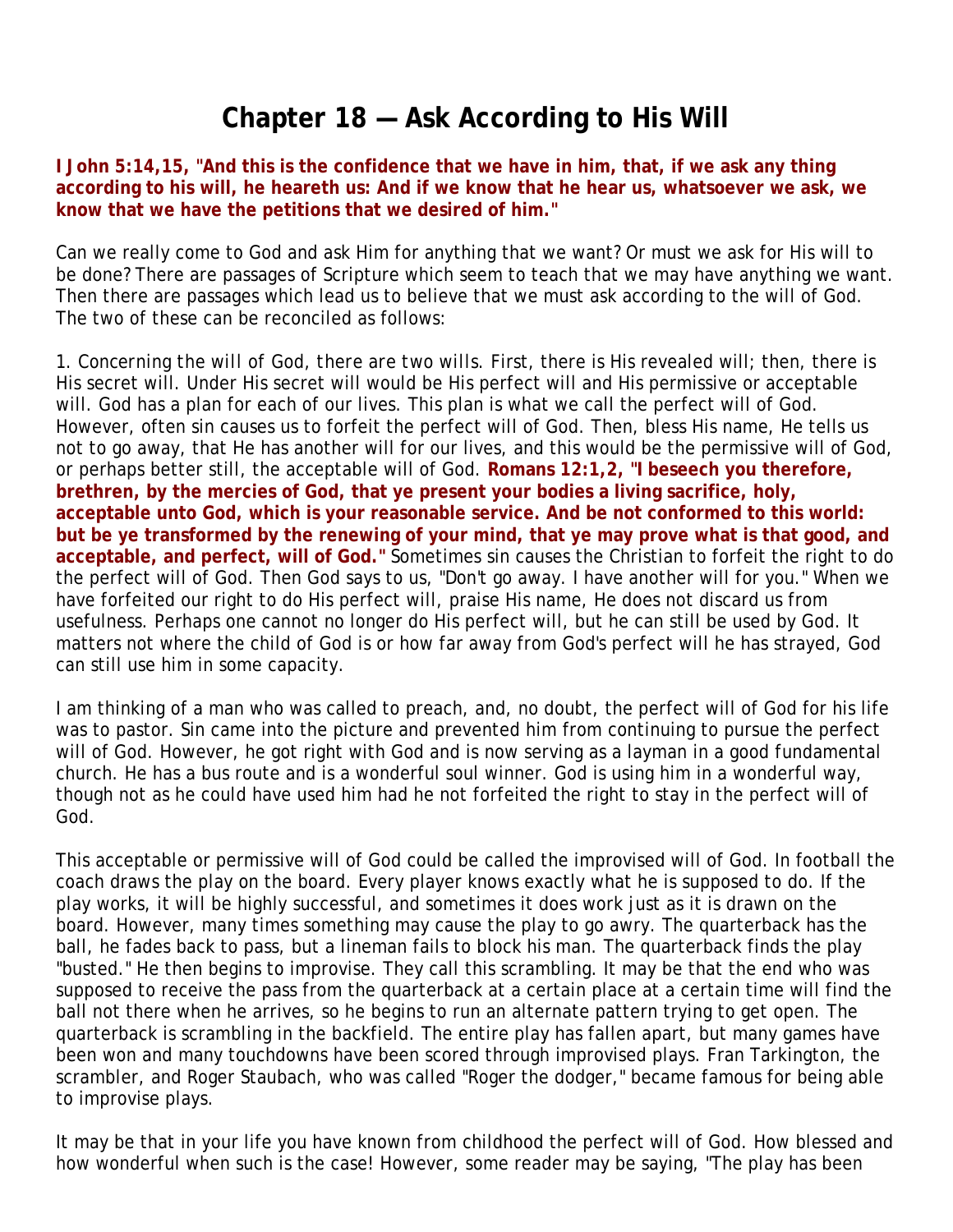broken for me. I have forfeited my right to the perfect will of God." Ah, dear reader, there is still a God in Heaven Who wants to use you and He will if you will diligently seek His acceptable will, or His permissive will, or perhaps even better, His improvised will. You may not score as many points as you would have scored had you stayed in the perfect will, but you can still win the game and you can be used of God! Do not panic or fret because you have forfeited the perfect will. Scramble to the improvised will. God can still use you.

2. *The revealed will is the Word of God.* This is the will that God is talking about in **I John 5:14,15, "And this is the confidence that we have in him, that, if we ask any thing according to his will, he heareth us: And if we know that he hear us, whatsoever we ask, we know that we have the petitions that we desired of him."** God is saying that if you would ask anything according to His revealed will, He would do it. KNOWING the revealed will of God becomes the important thing! How tragic for people not to know God's will because they do not know God's Word! The child of God who would know and do the will of God must bathe himself in the Word of God in order that he may know most of the things concerning God's will and in order that he may have more power in prayer.

3. *God's revealed will tells us of His principles and His promises.* In contrast with this, God's secret will is that which He reveals to us which is not written in the Word of God. For example, we know that it is the will of God that we win souls because it is in the Word, but the Word does not tell me in what city I am to live while I win souls. This is the secret will of God, which I must find from Him. One must remember, however, that the secret will of God will be exceedingly difficult to find unless one knows the revealed will of God. If the Christian is not interested enough to seek what God has written concerning His will, God will be very reluctant to give him added instruction concerning His will.

So, the revealed will of God tells us principles by which we may live and promises that God gives to us. God is telling us that His answers to our prayers will be dependent upon our praying within the will of God, within the principles of God or within the promises of God.

4. *Within that will of God, He hears us, our text says.* Better translated, He gives us a hearing. Because we have read the Bible and learned therefrom its principles and promises, God gives us a hearing. He will listen to out petition. The implication is that God will not give us a hearing unless our prayers are according to the principles and promises of God. For example, the Supreme Court is petitioned concerning a case. First, the court must decide whether it will hear the case. If the justices feel that the case has merit, they will then hear it. The first investigation is to decide if the case will be heard. The second is the trial itself. This is what God is telling us. Whether or not He hears the case depends on our asking according to His revealed will. If, after examination, it is found that our petition is according to His revealed will, that is, the Word of God, He agrees to hear us.

Here is a Christian who obeys the Great Commission to carry the Gospel to the unsaved. It may be that he has chosen to go to a mission field. When he decides he is going to share the Gospel, he obeys the will of God as revealed in the Word of God. Then he receives a hearing concerning the secret will of God. This would be finding from God exactly on what mission field he should serve. Suppose he needs a car on the mission field in order to carry out his work. God gives him a hearing because he is living according to His will, and God says, "I will listen to your petition concerning your need of a car."

Here is another illustration: The revealed will of God tells us that we are to care for the orphans. A Christian decides to obey this command and believes that God wants him to start an orphanage.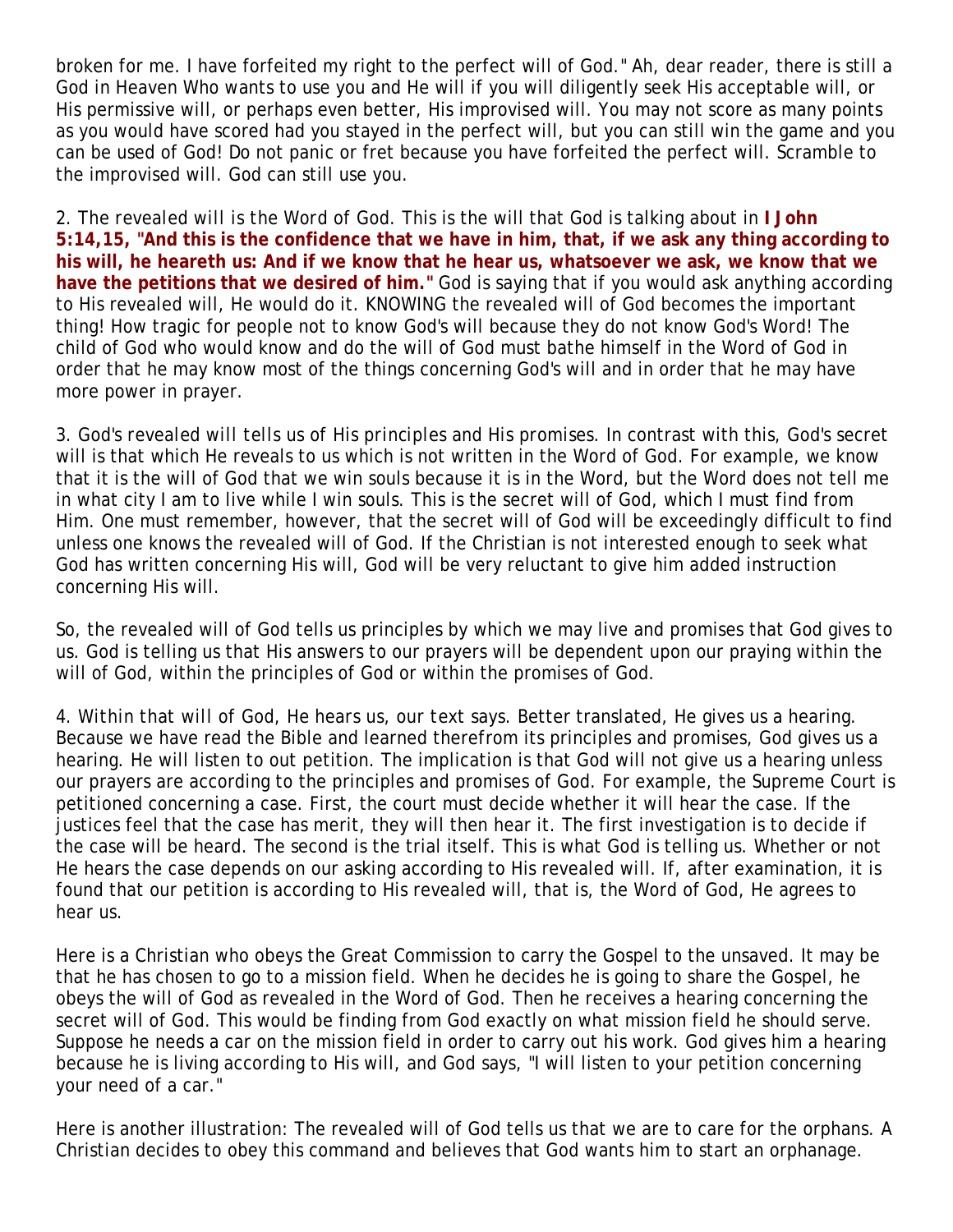Now he needs a building. God will hear him or give him a hearing. He may feel free to ask now because he has acted according to the revealed will of God.

Many years ago I decided to obey the revealed will of God, that is, the Word of God, and become a soul winner. God then revealed His secret will to me and let me know that I was to be a full-time soul winner, or pastor. He further revealed His will to me by leading me to pastor a church. However, the church was 100 miles from where we lived, and I had no car. Since I was obeying the revealed will of God and He had further shown me His secret will, then I had a right to ask for a hearing concerning a car. I did ask, and I did receive! God marvelously provided a car.

Notice **James 4:3, "Ye ask, and receive not, because ye ask amiss, that ye may consume it upon your lusts."** Notice especially the words, **"because ye ask amiss."** Perhaps this asking amiss is asking without the right to have a hearing. There are many things that God wants us to have that we do not have because we **"ask amiss."** It behooves us to live in the Word of God in order that we may find His revealed will. Then we can live on our knees in order to find His secret will. So many Christians think that something is the will of God but do not know that it is. They are asking for a hearing because of what they are guessing is the secret will of God. Using this logic one can ask for almost anything, but since we are humans, we are often wrong concerning the secret will of God. So, thank God, the hearing in this passage is based not upon our human judgment of the will of God but upon what is plainly stated in the Word of God to be His will.

5. *If the secret will of God is not revealed immediately, the Christian should do the revealed will of God.* Suppose a person comes to an area where there has been a tornado. may are injured. Many houses have been destroyed. It would seem that God would not mind a person starting where he is trying to save the person nearest to him, or help where the nearest need is found. If God does not reveal to him which person to help, he should just start helping where he is. Suppose then that a Christian has a difficult time finding the secret will of God where he should win souls. In such a case, let him start at his house and try to win his own loved ones. Then let him go to his neighbors and to his friends, then to others farther away. I doubt if God would mind saving a soul that He did not point out to the Christian, and I am convinced that if one will begin doing the revealed will of God where he is, ha will have a far better chance of having the secret will of God revealed to him.

Often a young man will come to me who is graduating from Hyles-Anderson College. He knows God wants him to pastor, but he is having a difficult time finding where he is to do so. Of course, I lead him to pray diligently and seek the secret will of God as to where he should start a church. If many months pass, I then suggest to him that he ask the Lord to control his mind and that he claim **Philippians 2:5, "Let this mind be in you, which was also in Christ Jesus."** He is claiming the mind of Christ. Of course, there are many other bits of advice that I give to him concerning seeking the will of God, but it seems so foolish for one to waste a lifetime doing nothing because the secret will of God has not been revealed when he has a Book full of things that are the revealed will of God.

Let us live in the Book that we may know His revealed will in order that God may reveal to us His secret will and in order that we may have a hearing concerning the things that we need and want.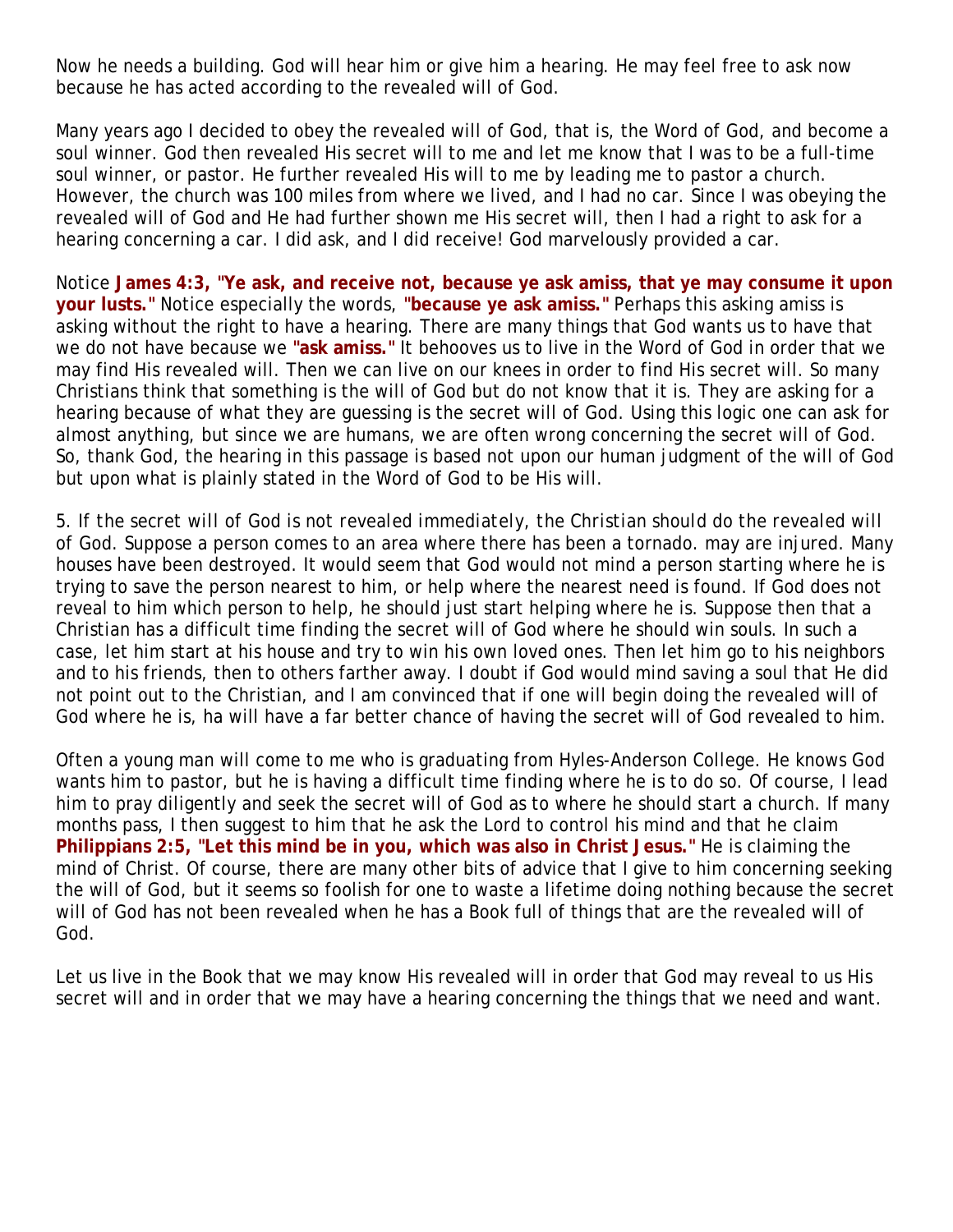# **Chapter 19 — A Schedule for Daily Prayer Time**

The Christian should set aside a portion of his day for the regularly scheduled time of prayer. Following is an outline for such a prayer time:

1. *Remind yourself to do the other things that require conversation with God.* This includes such things as praise, adoration, confession, meditation, humbling, thanksgiving, etc. Quickly make a list of things for which you ought to praise God. Then spend a few minutes in praise. Then spend a few minutes in adoring Him. Schedule your adoration time. Allow yourself so many minutes a day just for adoring God. Bear in mind that you are not praying yet, because prayer is asking. Praise is not prayer. Adoration is not prayer. Confession is not prayer. Meditation is not prayer. Humbling is not prayer. Thanksgiving is not prayer. ASKING is prayer, but we are commanded in the Bible to do those other things too, so the Christian should usually allow praise to precede his prayer time and this could be followed by a few moments of adoration.

Confession could then follow adoration. **Daniel 9:4, "And I prayed unto the LORD my God, and made my confession, and said, O Lord, the great and dreadful God, keeping the covenant and mercy to them that love him, and to them that keep his commandments."** Make a list of the sins that you ought to confess. Then one by one ask God to forgive you and to cleanse you. **I John 1:9, "If we confess our sins, he is faithful and just to forgive us our sins, and to cleanse us from all unrighteousness."** Perhaps throughout the day between times of prayer, a sin will cross your mind. You could make a note that when prayer time comes you are going to confess that sin before your pray. It is so important to make outlines, to make lists. It is important not to trust the memory! That's why it is wise to write down the things for which you ought to praise God. If during the day between prayer times you think of something that is worthy of praise and you are too busy to give it its proper allotment of time in your schedule, write it down and then when praise time comes, take out your notes and remind yourself of that for which you ought to praise the Lord. The same thing is true concerning confession.

Then before praying, spend some time in meditation and then in humbling. **II Chronicles 7:14, "If my people, which are called by my name, shall humble themselves, and pray, and seek my face, and turn from their wicked ways; then will I hear from heaven, and will forgive their sin, and will heal their land."** 

Then spend some time in thanksgiving. **Philippians 4:6, "Be careful for nothing; but in every thing by prayer and supplication with thanksgiving let your requests be made known unto God." I Timothy 2:1, "I exhort therefore, that, first of all, supplications, prayers, intercessions, and giving of thanks, be made for all men."** Once again, a list could be made of the things for which you are thankful. As you go through the day's schedule, keep a little card handy. When you see something for which you are thankful, write it down. When you realize there is a sin in your life, write it down. When you see something for which you ought to praise the Lord, write it down. Then when you have time in your schedule you can look at the lists you have made and without trusting your memory, you can praise God for the things that have crossed your mind during the day; you can confess the sins of which you have thought during the day; and you can thank the Lord for the things for which you have been thankful through the day.

2. *Write down a prayer promise for the day.* You might select a particular prayer promise for the week or for the month or for a certain thing for which you are praying or a project that you are pursuing. Following are some good prayer promises: **I John 3:22, "And whatsoever we ask, we**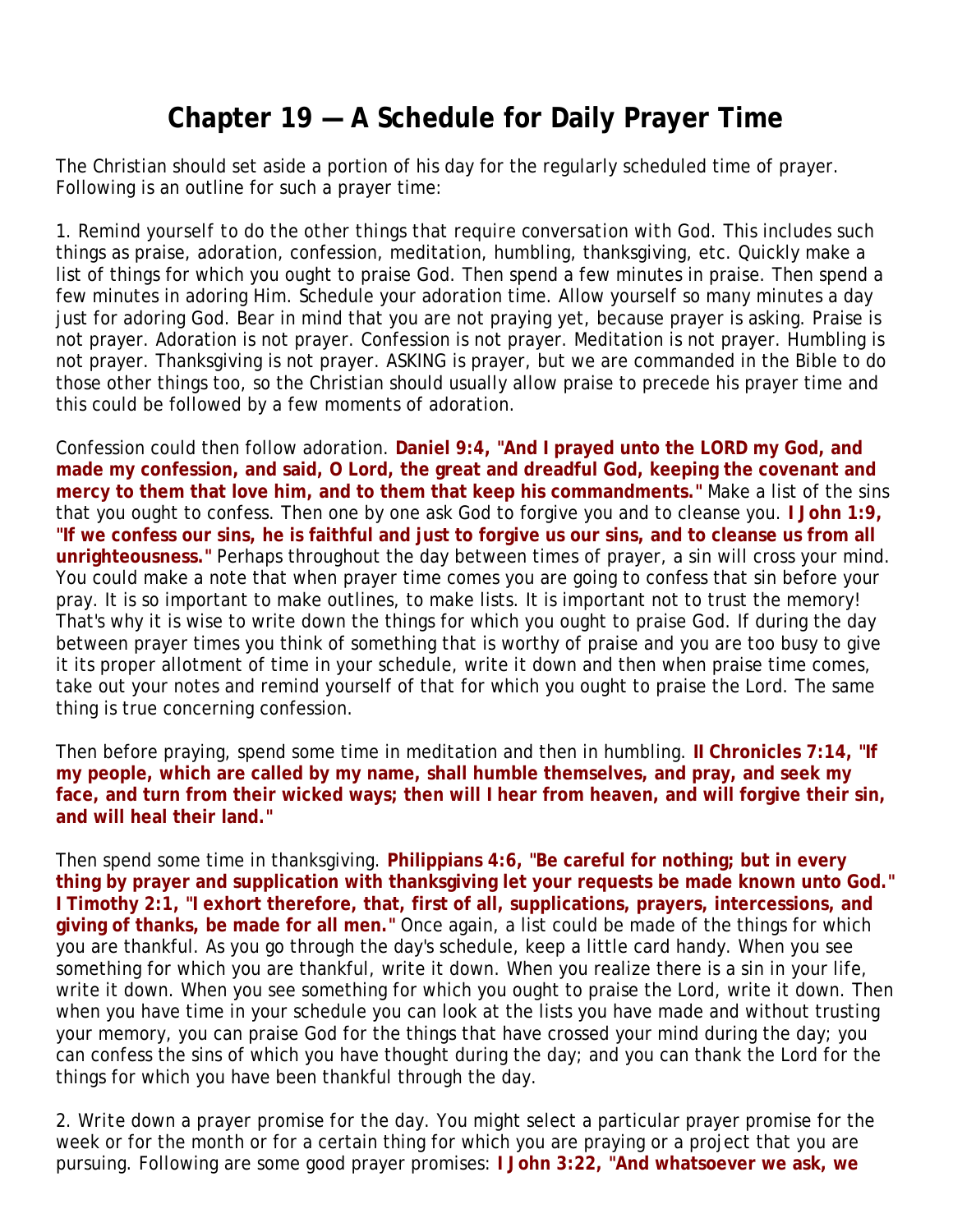**receive of him, because we keep his commandments, and do those things that are pleasing in his sight." John 16:24, "Hitherto have ye asked nothing in my name: ask, and ye shall receive, that your joy may be full." John 15:7, "If ye abide in me, and my words abide in you, ye shall ask what ye will, and it shall be done unto you." Matthew 7:11, "If ye then, being evil, know how to give good gifts unto your children, how much more shall your Father which is in heaven give good things to them that ask him?" Matthew 7:7, "Ask, and it shall be given you; seek, and ye shall find; knock, and it shall be opened unto you." John 14:14, "If ye shall ask any thing in my name, I will do it." Matthew 7:8, "For every one that asketh receiveth; and he that seeketh findeth; and to him that knocketh it shall be opened." Mathew 21:22, "And all things, whatsoever ye shall ask in prayer, believing, ye shall receive."**

3. *Remind the Lord of His reputation.* **II Kings 19:14,15, "And Hezekiah received the letter of the hand of the messengers, and read it: and Hezekiah went up into the house of the LORD, and spread it before the LORD. And Hezekiah prayed before the LORD, and said, O LORD God of Israel, which dwellest between the cherubims, thou art the God, even thou alone, of all the kingdoms of the earth: thou hast made heaven and earth."** Elijah reminded the Lord of Who He is when he said, **"Let it be known that Thou only art God."** Joshua did this when he asked, **"What wilt Thou do unto Thy great name?" (Joshua 7:9)** Hezekiah did so when he prayed, **"Save Thou us out of his hand, that all the kingdoms of the earth may know that Thou art the Lord God, even Thou only." (II Kings 19:19)**

4. *Remind God that you have met His conditions.* **II Kings 20:1-3, "In those days was Hezekiah sick unto death. And the prophet Isaiah the son of Amoz came to him, and said unto him, Thus saith the LORD, Set thine house in order; for thou shalt die, and not live. Then he turned his face to the wall, and prayed unto the LORD, saying, I beseech thee, O LORD, remember now how I have walked before thee in truth and with a perfect heart, and have done that which is good in thy sight. And Hezekiah wept sore."**

5. Present your argument to God. **Job 23:3,4, "Oh that I knew where I might find him! that I might come even to his seat! I would order my cause before him, and fill my mouth with arguments."** The word **"argue"** here is a legal term. It means, "prepare your case." It is as an attorney would prepare his case in court.

6. *Remind God of His Word.* **II Samuel 7:21,25-28, "For thy word's sake, and according to thine own heart, hast thou done all these great things, to make thy servant know them. And now, O LORD God, the word that thou hast spoken concerning thy servant, and concerning his house, establish it for ever, and do as thou hast said. And let thy name be magnified for ever, saying, The LORD of hosts is the God over Israel: and let the house of thy servant David be established before thee. For thou, O LORD of hosts, God of Israel, hast revealed to thy servant, saying, I will build thee an house: therefore hath thy servant found in his heart to pray this prayer unto thee. And now, O Lord GOD, thou art that God, and thy words be true, and thou hast promised this goodness unto thy servant."** Take your promise to Him. Remind God that He said it. Jacob said at Jabbok, **"And Thou saidst, I will surely do thee good." (Genesis 32:12)** David came to God and said, **"Do as Thou hast said."** Solomon said at the dedication of the temple, **"Remember the words spoken to David and bless this place."** Joshua reminded God of His promise when he said, **"Not one good thing had failed of all that God hath promised. All have come to pass."**

One time Becky asked me for a new dress. I told her I would give it to her if she did a certain thing. She said, "Dad, write that down." I did write it down, and signed it. She came back later and said, "Dad, I'm ready for my new dress."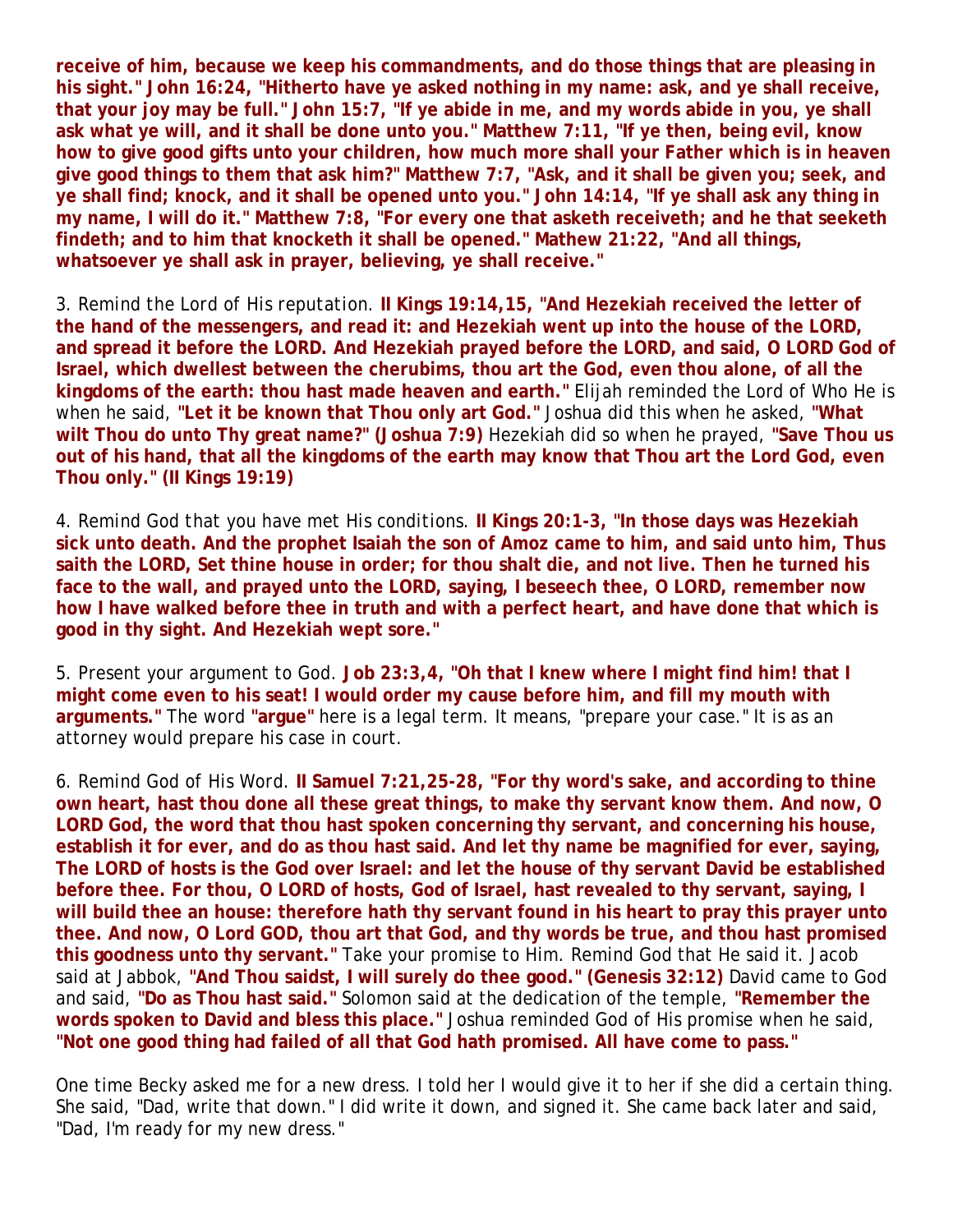I said, "What new dress?"

She said, "Dad, you promised me a new dress if I would do a certain thing, and I have done it."

I said, "I don't remember that."

Becky pulled out a piece of paper and held it in front of me and said, "Did you write that?"

I said, "I sure did."

She said, "What is it?"

I said, "It's a promise I would buy you a new dress if you fulfilled certain conditions."

She said, "Well, Dad, what are you going to do about it?"

I said, "I'm going to keep my promise," and I bought her a new dress!

God is pleased when we remind Him of His promises and of His Word.

Abraham reminded God of His attributes when He said, **"That be far from Thee to do after this manner to slay the righteous with the wicked."** David reminded God of His record when he said, **"Thou hast been my help."** Moses did likewise when he said, **"Thou didst bring this people out of Egypt."** Moses was asking God to continue to lead His people, He first reminded God that it was He Who was responsible for their starting the journey and it was His responsibility to complete the job He had started.

7. *Pray over your regular list.* For example, I have a regular list that includes power, wisdom, love, members of the family, close friends, preachers, churches, etc.

8. *Ask the Holy Spirit to help you make a list.* **Romans 8:26,27, "Likewise the Spirit also helpeth our infirmities: for we know not what we should pray for as we ought: but the Spirit itself maketh intercession for us with groanings which cannot be uttered. And he that searcheth the hearts knoweth what is the mind of the Spirit, because he maketh intercession for the saints according to the will of God."** The words, **"maketh intercession,"** in these two verses are not quite the same. In one, the Holy Spirit maketh intercession **"to us"**; in the other, the Holy Spirit maketh intercession **"with us."** This means that we ask the Holy Spirit to make intercession to us for what we ought to pray. Ask Him to tell you what you ought to pray for when you go to the throne of grace. Then as He reminds you of things you should place on your prayer list, write them down. After He has made intercession to you, then He wants to make intercession with you. He then will go to the throne of grace with you and if there are things for which you ought to ask the Father that you forget to ask, the Holy Spirit will remind the Father for you. The Holy Spirit is your prayer partner. In other words, He tells you what to pray for; then you write it down as He inspires you to make your prayer list. Then as you go to the Father, ask the Holy Spirit to go with you and be your prayer partner as you present your petitions to the Father. You are saying that you don't know what you ought to pray for; the Holy Spirit does know. You ask Him; He tells you. You make a list. Then you go together to the Father to present your petitions.

9. *Put Scriptures beside your list.* If you are asking for healing, you could write **James 5:13, "Is any among you afflicted? let him pray. Is any merry? let him sing psalms." Psalm 103:3b, "Who healeth all thy diseases."** If you are asking for power, you could write **Luke 11:13, "If ye then,**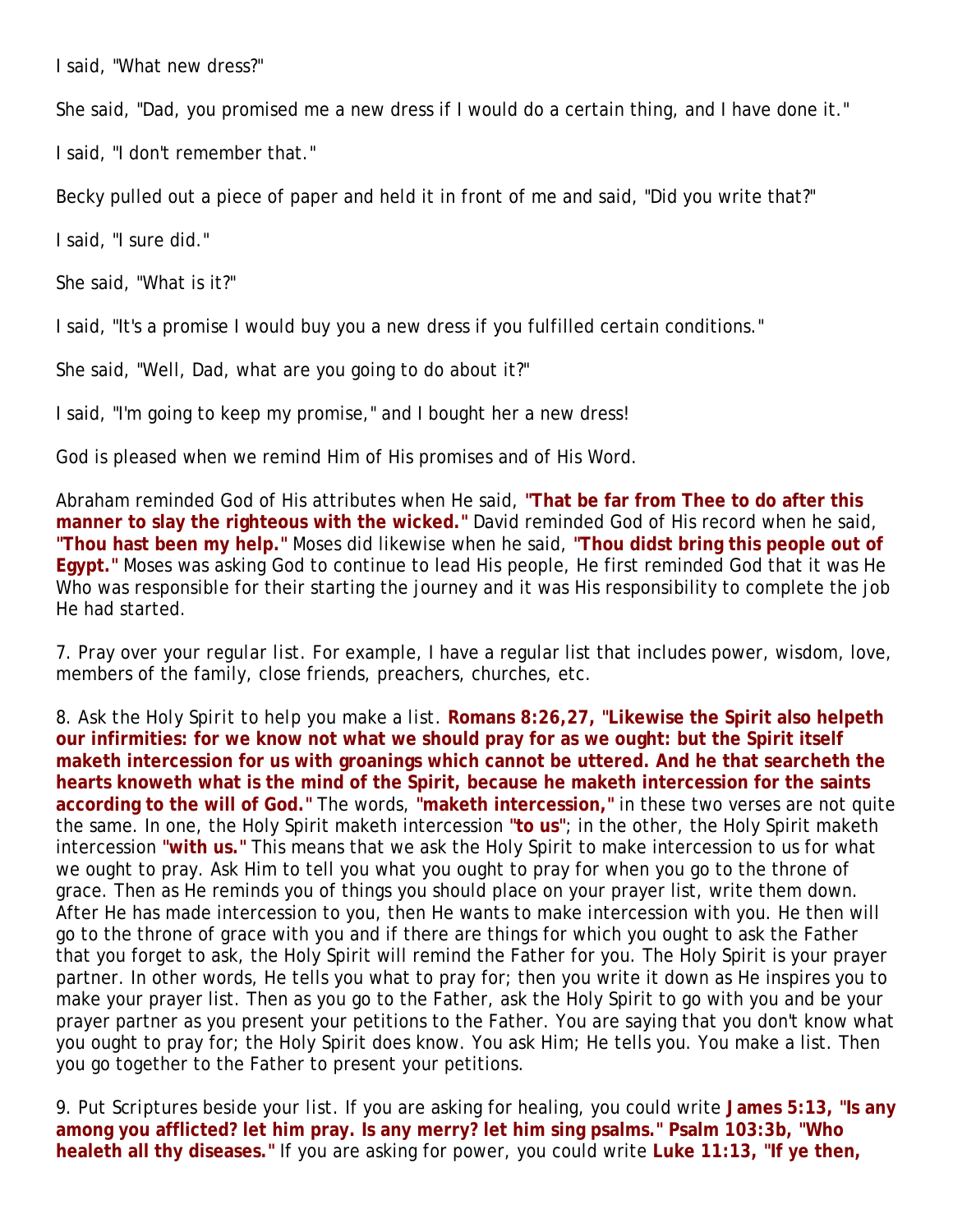**being evil, know how to give good gifts unto your children: how much more shall your heavenly Father give the Holy Spirit to them that ask him?"** If you are asking for forgiveness, you could write **I John 1:9, "If we confess our sins, he is faithful and just to forgive us our sins, and to cleanse us from all unrighteousness." Psalm 103:3a, "Who forgiveth all thine iniquities."** If you are asking for food, you could write **Psalm 103:5, "Who satisfieth they mouth with good things; so that thy youth is renewed like the eagle's"** If you are asking for clothing, you could write **Matthew 6:33, "But seek ye first the kingdom of God, and his righteousness; and all these things shall be added unto you." Philippians 4:19, "But my God shall supply all your need according to his riches in glory by Christ Jesus."** If you are asking for your personal desires, you could write **Psalm 37:4, "Delight thyself also in the Lord; and He shall give thee the desires of thing heart."** Before you go to the Father with the Holy Spirit to present the list that the Holy Spirit has reminded you to make, remember to write down some prayer promises and present them to the Father as a basis for your claim.

10. *Ask the Holy Spirit to remind you of your sins.* Make a list of them and ask God to forgive you.

11. *Ask the Holy Spirit to remind you of your enemies.* Be sure to pray for them. **Matthew 5:44, "But I say unto you, Love your enemies, bless them that curse you, do good to them that hate you, and pray for them which despitefully use you, and persecute you."**

12. *Prepare for the answer.* **II Kings 18:23, "Now therefore, I pray thee, give pledges to my lord the king of Assyria, and I will deliver thee two thousand horses, if thou be able on thy part to set riders upon them."**

Several years ago there was a couple in our church who wanted to have a baby. The doctor said it was impossible, but they believe that God would answer their prayers. They came to me and asked me to anoint them with oil. Then they remodeled a room and made a nursery out of it. (Bear in mind, the lady was not pregnant nor did the doctor give them any hope that she ever could be, but they were preparing for the answer to their prayers.) Some friends even got together and gave them a shower. No baby was on the way, but they had a baby shower. They were preparing for the answer. Miraculously God opened the way where they could adopt a baby. They prepared for the answer, and God gave it to them. Then God gave them seven of their own! This is what the Lord may have meant in **Jeremiah 33:3** when He said, **"Call unto me, and I will answer thee, and shew thee great and mighty things, which thou knowest not."**

The Christian life should be a disciplined one. The Lord chose to call us His disciples or His "disciplined ones." The aforementioned schedule of prayer is not the only one, but if one would take about 30 minutes a day, he would have ample time to do all the things that are suggested, and he would be amazed as to how God would hear and answer his prayers. The things that we do spontaneously are not done regularly. The things that we do regularly by schedule do get done. Prayer should be on purpose and should be planned as a part of our daily schedule. May God help us to discipline ourselves to pray!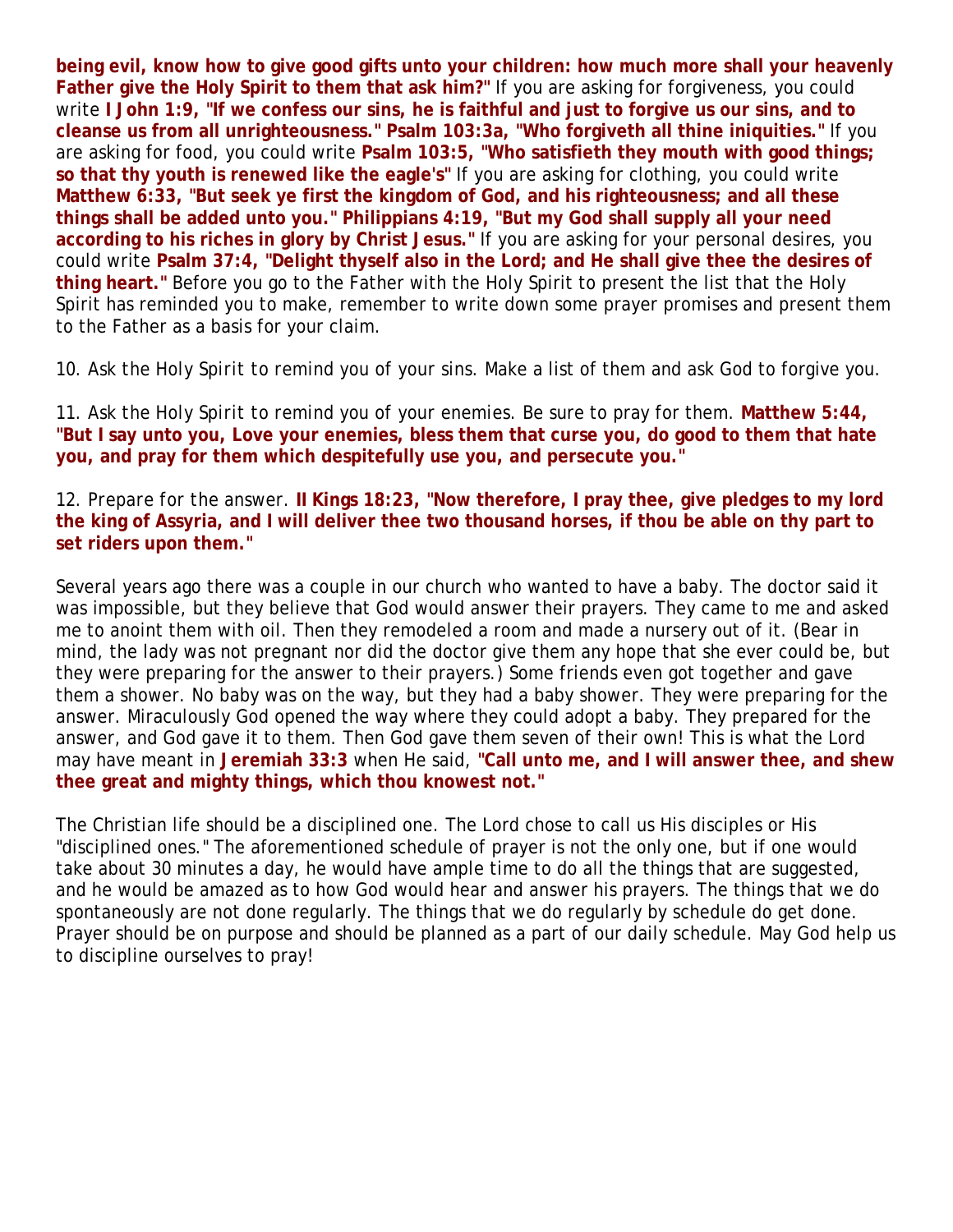## **Chapter 20 — Ask, Seek and Knock**

**Matthew 7:7,8, "Ask, and it shall be given you; seek, and ye shall find; knock, and it shall be opened unto you: For every one that asketh receiveth; and he that seeketh findeth; and to him that knocketh it shall be opened."**

The three words, **"ask", "seek"** and **"knock,"** are not synonyms. They are not three types of praying, nor are they synonymous with the word "pray," but rather, they are three steps to getting answers to prayer.

There are three people that must be moved if we get what we want and need: first, God; second, me; third, others. Each of these words deal with one of these people. **"Ask"** deals with God; **"seek"** deals with me; and **"knock"** deals with others.

The word **"ask"** has to do with things that only God can give. There is nothing that man can do; God provides these answers by Himself. For example, the power of the Holy Spirit, rain, etc. are answers which only God can give. I have nothing to do with it, neither does anyone else.

**"Seek"** has to do with some things that God and I can do together. Notice, first I just asked. That was all I could do. Now **"seek"** is added to asking, which means that there is something I am to do. This would deal with things that I seek from God that God and I do together. An illustration of this would be preaching. I ask God to help me while I preach, but I have to help also. This means God and I labor together. An illustration of this would be farming. Of course, the farmer should ask God for rain, for sunshine, for strength and for other things, but God does not do all the work. The farmer enters into a yoke with God, and he and God become co-laborers.

Then there are some things that require God and me and others. This leads us to the word **"knock."** This is an endeavor which would require God working, me working and others responding. An illustration of this would be soulwinning. God gives the power and does the saving and convicting. I carry the message, but another must respond. Another illustration would be building a Sunday school class or a bus route or pastoring a church, or for that matter, getting married. Each of these endeavors require the help of God, my own help and a response by someone else.

Consequently, one form of prayer is asking. That's all I do. God must give the answer. Another form of prayer is asking and seeking. God and I are co-laborers in the venture. Another form of prayer is asking and seeking and knocking when God and I join together in a venture which requires the response of someone else. Hence, I am to do all three. In fact, I am to continue at all three, for all of these verbs are in the linear or durative tense. When I need something done that only God can do and that man can have nothing to do with, I must ask and ask and ask and ask and keep on asking, but I must seek and seek and keep on seeking. Then we come to the place where God and I join in a venture which requires the response of someone else. Then I must keep on asking and asking and asking and continue to ask. I must keep on working and working and working and continue to work, which is another way to say I must continue to seek. Then I must keep on knocking and knocking and knocking until other respond. When God must be moved, I keep on asking. When God and I must be moved, I keep on asking and keep on seeking. When God and I and others must be moved I keep on asking and seeking and knocking.

An example would be selling. I must ask God to give the sales. I must seek the customers, and then I must keep after them until I have sold.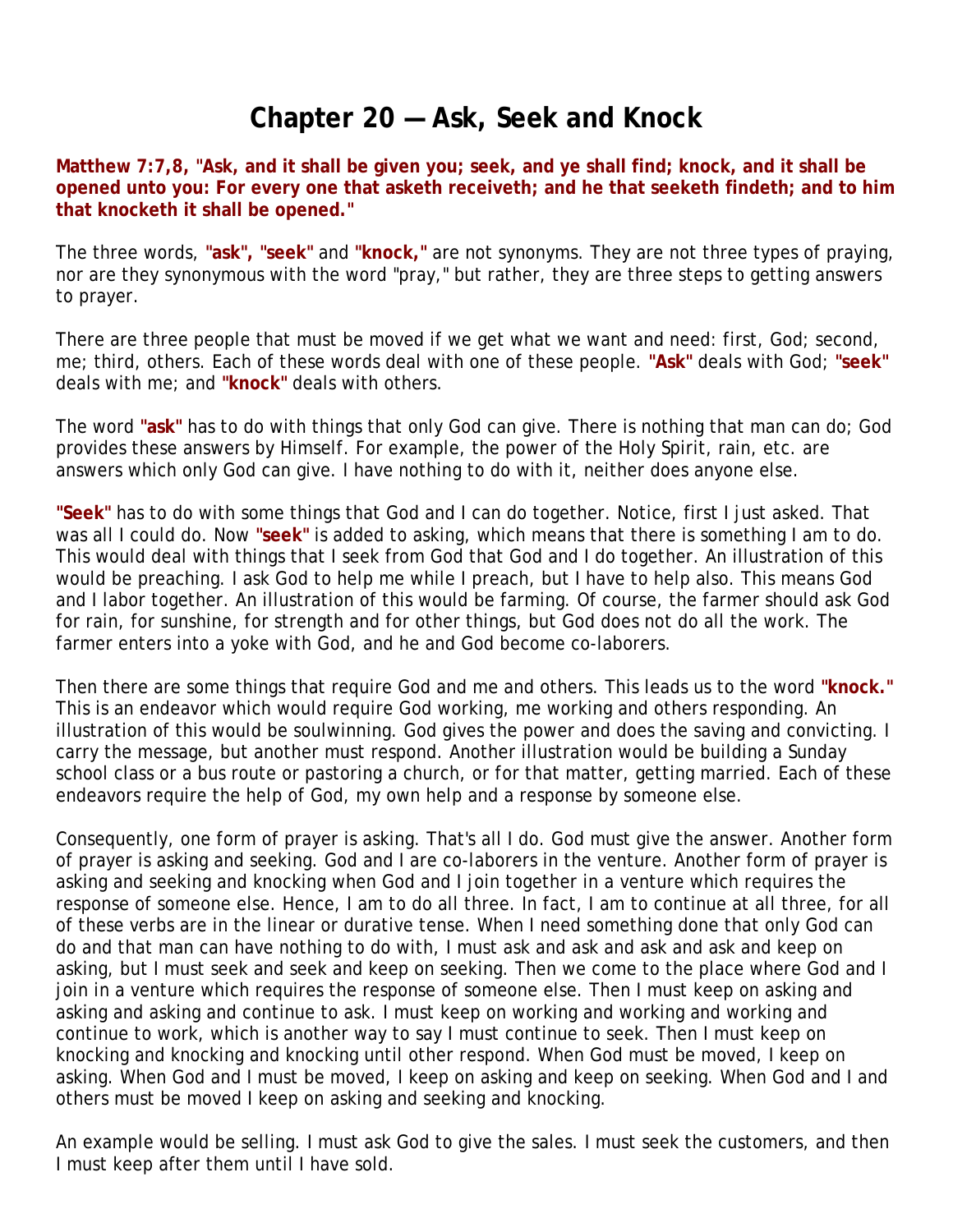Another example would be soul winning. I must ask God for souls. I must seek them, and then I must keep knocking until those who reject decide to accept.

Another example would be rearing children. I must keep asking for God to help my children to turn out right. I must keep seeking this by constant training and teaching. And then I must keep knocking and not give up if they reject.

Another illustration would be that of finding a job. I must ask and continue to ask for God to give me a job. Then I must seek and continue to seek employment, and then I must keep knocking and continue to keep knocking until an employer gives me a chance.

Each of these is vital and necessary to a well-rounded prayer life. One who just asks will not work; one who just asks and works does not persevere and will not succeed, but one who keeps asking and seeking and knocking will know what prayer is really all about.

It is important that we ask as if all depended on God, that we seek as if all depended on us and that we knock as if all depended on others!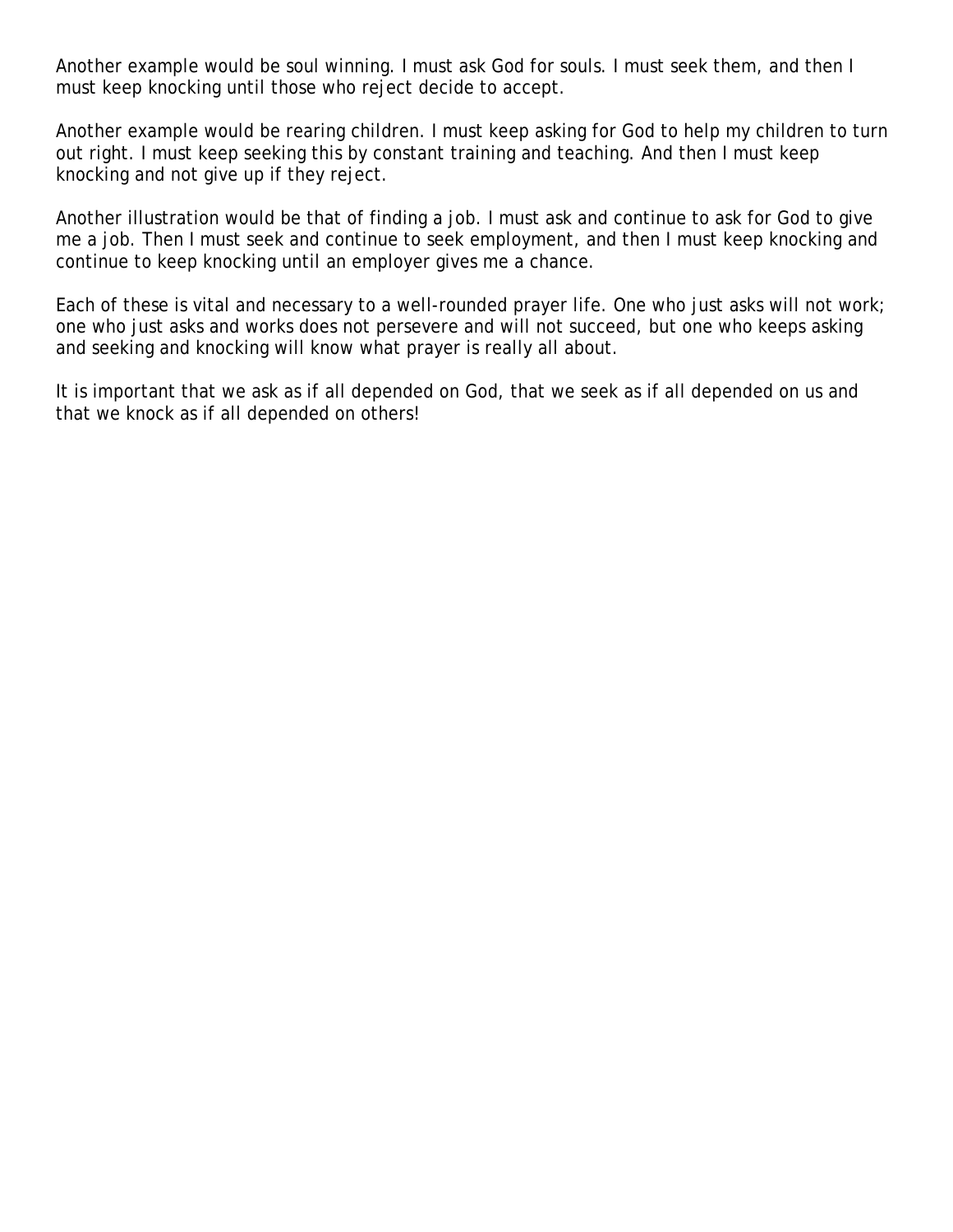# **Chapter 21 — God Needs Your Personality**

**Ezekiel 18:4, "Behold, all souls are mine; as the soul of the father, so also the soul of the son is mine: the soul that sinneth, it shall die."**

God made you to fill a particular need. You are different from everyone else who came before you, and you are different from everyone else who will come after you. This means you are unique! There has never been anybody like you, and there will never be anybody like you. Just as there are no two snowflakes alike, no two grains of sand alike, even so, no two people are alike. That leads us to several conclusions:

*1. God's need for you is unique.* There is something that you can do for God that no one else can do. Since man was made for the praise of God's glory and for fellowship with his God, then each man has a particular fellowship to offer God that no other man has. I love that. If I do not praise God and offer Him my praise, there is a unique praise He will not receive, for nobody's praise is exactly like mine and nobody's worship is exactly like mine, for nobody's soul or personality is exactly like mine.

*2. Your relationship with Him is unique.* We are not simply a choir of robots chanting praises to God; each of us has his own personality made by God to fill an appetite. There is no one who can give God exactly what you can give him. For example, among His Apostles was one such as beloved John, who was affectionate and steady, and there was one like Peter, who was quick to speak and yet very zealous. There was Andrew, unspectacular, a good children's worker, but very predictable, and then there was James, who was very businesslike and pastoral. No two apostles gave to Jesus exactly the same thing. Each had his own peculiar relationship with Christ.

This is true in a church. There are thousands of members of the First Baptist Church of Hammond, Indiana, but each member offers to his pastor something that no other member can offer, and each relationship is unique to itself. I find this true on my church staff. There are no two people who offer the same thing. Each relationship is different and none is like it.

Years ago I was teaching my soul-winning course in Jacksonville, Florida. It was taught in the afternoon, and after the course was over, a man was driving home on a trip of about 40 miles, I think, in order to get his wife to bring her back to the service that evening. He had just taken the soul-winning course and was wanting to put into practice what he had learned. He pulled over to the shoulder of the highway and offered a ride to a hitchhiker. When the hitchhiker got into the car, he pulled a weapon on the man and announced that he was going to kill him. The man said, "All right, go ahead and kill me, but I just took a course on how to win a soul, and while you are killing me I am going to be telling you about Jesus and how you can go to Heaven when you die." Soon the would-be murderer bowed his head and received Christ as his Saviour and the would-be murdered became a soul winner. The new convert handed the weapon to the one who had led him to Christ and came back to church with him that night. It was a never-to-be-forgotten experience when the man who was going to kill stood beside the man who was going to be killed, arm in arm praising the Lord together.

The strange thing was the way people responded that night. I remember one red-faced fellow jumped up in the back and shouted, "Well, glory!" I recall another fellow who got so happy he laughed and laughed and could not control his laughter. While one was shouting, "Well, glory!" and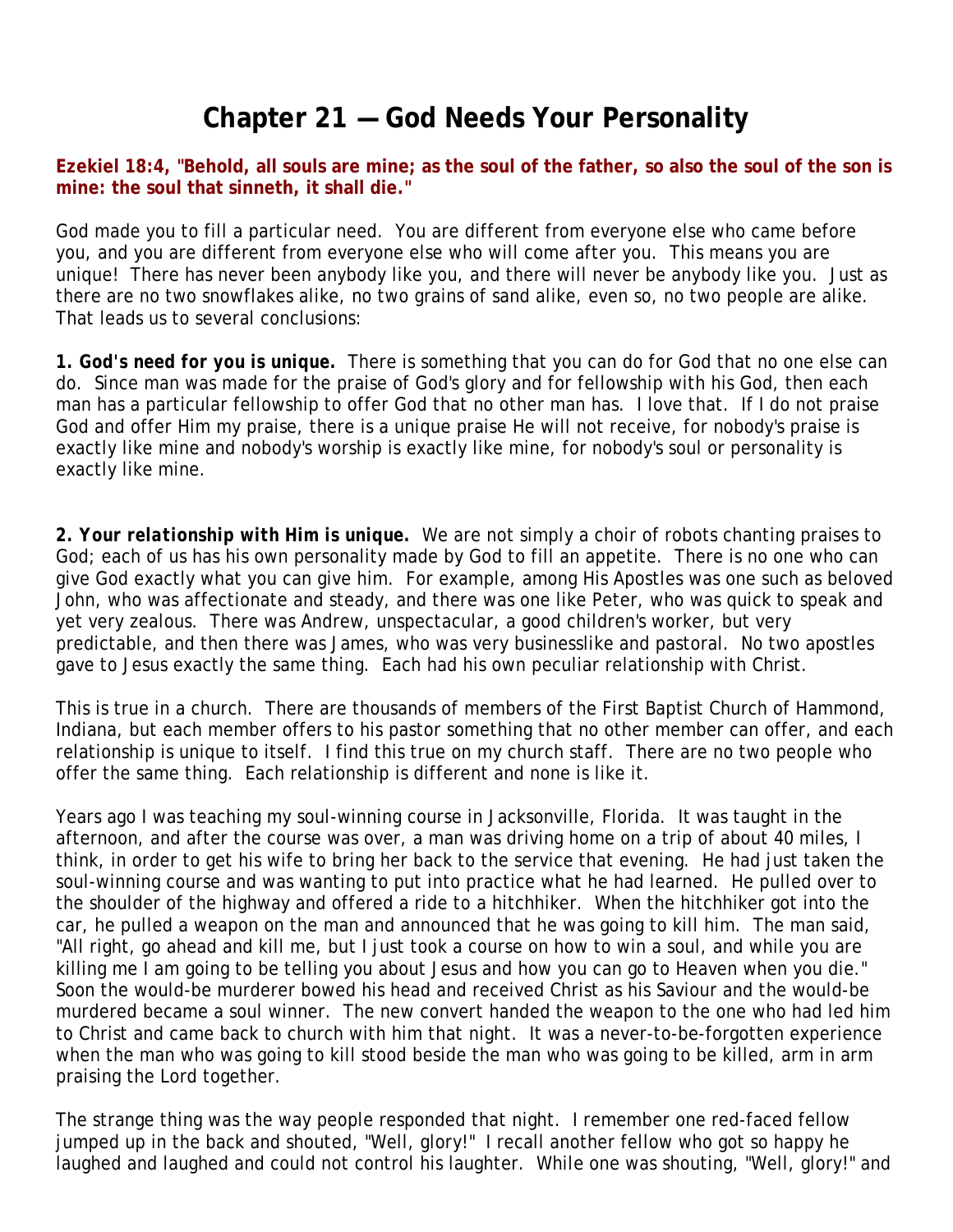one was laughing out of control, I was weeping. Over in the corner another was so happy he was clapping his hands, and dear Dr. John R. Rice was saying very sweetly, "Amen! Amen! Amen!" Don't you see? Each of us shared the same experience with the rest of us, and yet no two of us responded exactly alike.

Even so, Jesus needs you to fill a particular need that no one else can fill. He needed a Mary to sit at His feet and worship Him. He needed a Martha to prepare His meal. He needed a John to lean on His breast. He needed a David to play his harp. He needed a Jeremiah to weep. Thank God that none of these can offer God what I can offer Him. I cannot offer Him as much as they, but I can offer Him something different. That means He needs me, and He needs you!

*3. Your privileges are unique.* An illustration of this would be the staff of the First Baptist Church of Hammond. Randy Ericson, the dear man who oversees all the maintenance of our church, meets with me weekly and we have a good time. Steve Sloan, one of our custodians meets me at my care when I arrive every morning and we chat together for a few minutes. Larry Weller drives the van and chauffeurs me from the airport each week and often drives me to speaking engagements, so we are together in a different way. Elmer Fernandez sees me every other week for appointment, and he almost always brings me a bite to eat. All of the men on my staff are important, but each one has privileges and contact with the boss that none of the others have. Ray Young, John Colsten, Larry Bullard, Keith McKinney, Bill Schutt, Roy Moffit, Jim Wertz, Eddie Lapina, etc. have different and unique privileges that they receive from me and contributions that they make to me. The same is true with God. You have privileges that nobody else has. There is something that He allows you to do that He allows no one else to do in the same way.

*4. Your responsibilities are unique.* My mother is, at this writing, 94 years of age. I have one living sister (two are in Heaven). Now my sister has one type relationship with my mother and I have another. Both are important, but they are different. I provide for Mother and have for years. My sister very patiently and gently cares for Mother. They live together, and no one could be any more careful or loving toward her mother than is my sister. Mother needs me because it is my responsibility to care for her financially and to offer her security. She needs my sister as much as she needs me, but in a different way. She needs my sister to help her get to church, to give her companionship at home and to watch over her health and care.

I am grateful to God that I am different. He has millions of children, but not any is exactly like I am. I have a relationship with Him that is different from that of any of His children. He needs me in a way that is different from His need for any of His other children. My privileges with Him are different from any other child of God, and my responsibilities toward Him are unique and different. This means that I can love Him in a way that no one else can love Him. I can praise Him in a way that no one else can praise Him. I can serve Him in a way that no one else can serve Him. I can be to Him what no one else can be to Him. This does not mean that I serve Him better or praise Him better or that He loves me more; it just means that I am different from every other child of God, and since I am different, my relationship is like none other. How wonderful! How blessed! Praise God, He needs me! I am so glad!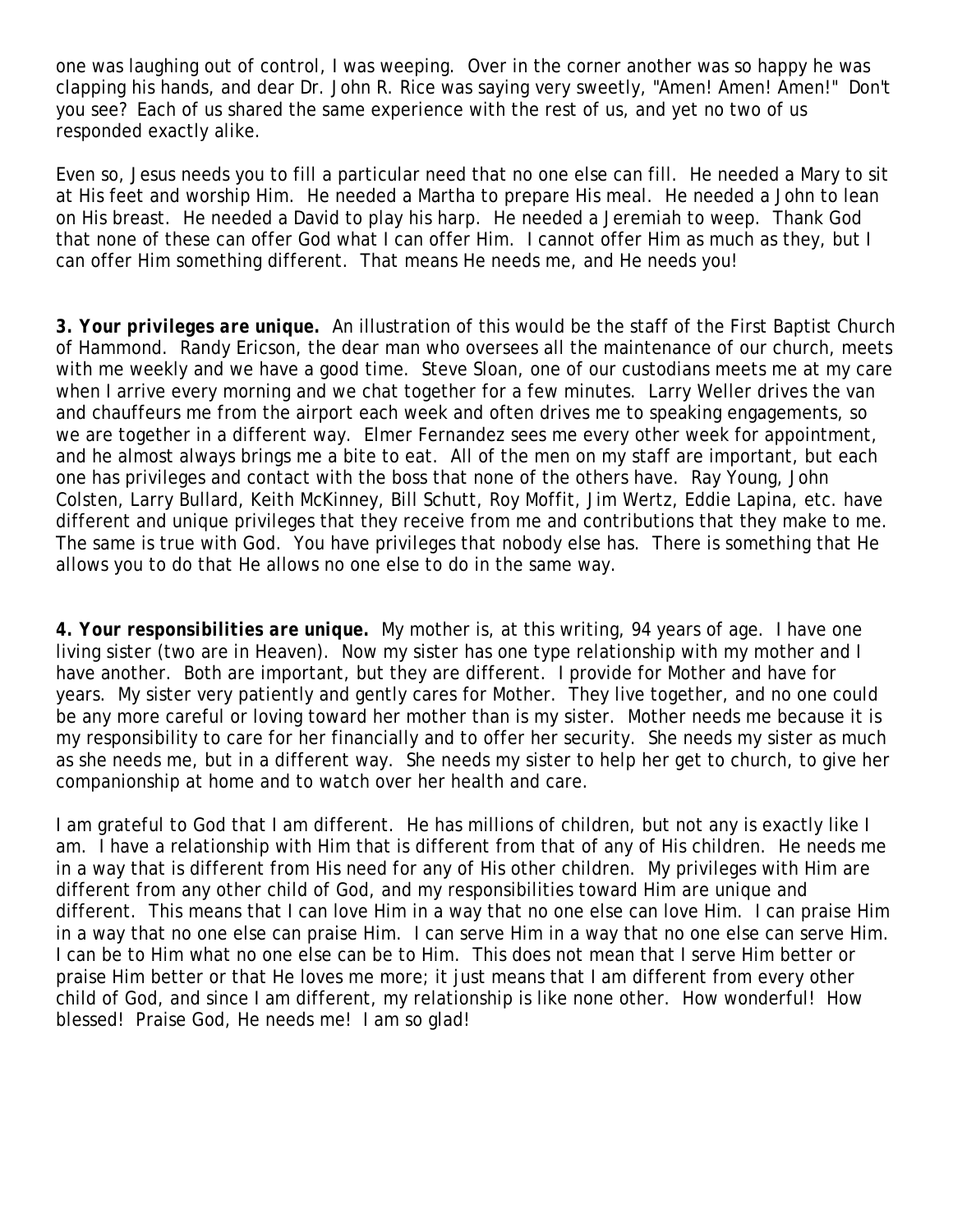## **Chapter 22 — Pray Without Ceasing**

**1st Thessalonians 5:17, "Pray without ceasing."** Notice the words, **"Rejoice evermore,"** of **I Thessalonians 5:16** are yoked with the words, **"Pray without ceasing."** God is saying, the more praying, the more rejoicing! The less praying, the less rejoicing! Then note the statement in the next verse, **"In every thing gives thanks."** Ah, how sweet! When joy and prayer are married, their firstborn child is gratitude.

Now what does it mean, "Pray without ceasing"? Does it mean we are to be speaking words constantly? Of course not! Does it mean that the Christian should stay on his knees every moment of every day? This is impossible. Does it mean that there is a certain place where we must go and stay in order to pray? No, it does not. There are several things meant by our Lord when He says we are to pray without ceasing.

1. *There is no time when the Christian should not pray.* There is not one unholy second in a minute. There is no one unholy minute of the day. There is not one unholy day of the week. There is not one unholy week of the year. There is not one unholy year of our lives. From January 1 through December 31, all days are red-letter days. Every day is a Sabbath day and every moment is a sacred moment. There is not time when a Christian should not pray.

How wonderful are the early morning hours when the Christian steals away alone with his God and prays with a choir of birds, the humming of the cricket, the amen of a rooster, a chandelier made of the rising sun, a congregation of trees, a chancel made of a cluster of daffodils! Ah, how wonderful are the early morning hours for prayer! When a Christian neglects the early morning prayer watch, he is robbing himself not only of a mighty power but of blessed fellowship.

How sacred are the closing hours of the day when God's rheostat has slowly dimmed the chandelier, and the peaceful tranquility of the sunset and the evening darkness make God seem even nearer and dearer!

How powerful then is the midnight hour as the servant of God wrestles, pleading with God for power, for provision, for blessing!

How strengthening then is the noontime when the Christian may attach his cable to God's booster for help during the day's toil!

2. *There is no place where the Christian should not pray.* Every place is holy ground. Every bush is a burning bush. Every hill is an alter. Every valley is a sanctuary. You can come to the mercyseat from where you are. As someone has said, "It is only a knee away."

Kings hold their levees on appointed days. The Kings of kings holds a constant levee. Those under King Ahasuerus were slain who approached him when he was not holding out his scepter. The King of kings is always holding out His scepter. The dead of night is not too late; the morning's break is not too early; at eventide He is not too weary. The kitchen sink can be an alter, the work bench can be a chancel, the school room can be a sanctuary, the sofa can be a mourner's bench, even the rest room can be a prayer closet!

3. *The Christian should be in conversation with God all the time.* There are several ways this can be done. For example, I have on my desk in my office a piece of wood about three feet long on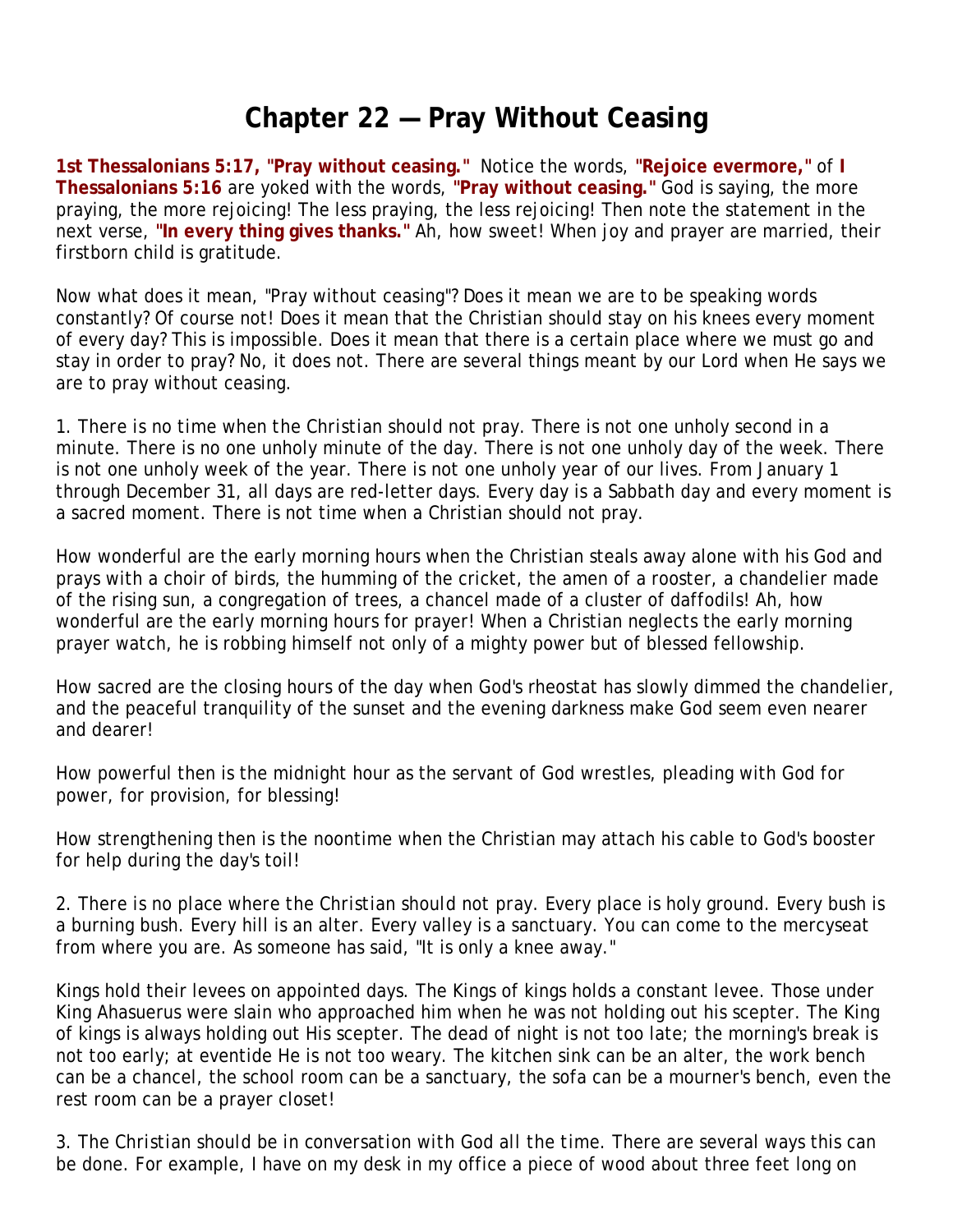which are burned the words, "Pray for power." In every Bible that I own I have the words, "Pray for power." On my office door are the words, "pray for power." Inside my briefcase are the words, "Pray for power." At the mirror where I shave at home are the words, "pray for power." The mirror in my washroom at church has written on it the words, "pray for power." Hundreds of times a day I pray for the power of God. This perhaps is at least a part of what God meant when He admonished us to pray without ceasing.

The Christian should be constantly sending out little darts of prayer. When the cares of this life, the daily work and toil of life make us unable to load the furnace, we can send little sparks rising in the form of words, thoughts and even looks to our Heavenly father.

For years I spent many hours a month with Dr. John R. Rice. For over 22 years I shared pulpits and platforms across America with him. Over 2200 times he and I have preached on the same program. I have stayed with him in motel rooms, eaten with him in restaurants, prayed with him in classrooms. Many times when nothing was being said I would see his lips moving. I would hear a mumble just above a whisper. What was he doing? He was praying! He was sending up brief messages. I can remember that when we would be driving to the service at night I would overhear him saying just above a whisper, "Lord, help me. Lord, give me power. Lord, bless the service, help us."

The Christian's magnetized needle should always be pointing north toward his God. Years ago the marvelous Christian and great preacher Evangelist Lester Roloff preached for me on a Wednesday night. The next night he was to preach in Canton, Ohio, and I was to preach in Akron, Ohio. He suggested that I fly with him in his private plane to the Akron-Canton airport. I agree to do so. What a wonderful time of fellowship we had until suddenly Brother Roloff looked at me and through pale lips said, "Brother Jack, we are lost! The compass is broken! We are over Lake Erie and we don't have much gasoline left! Unless this compass is repaired quickly, we may have to crash land in the lake! Both of us were, to say the least, apprehensive. I nervously reached up on the dash of the airplane and took the can of pecans down and ate a few. When I removed the pecan can, the compass went back to perfect operation. One little can of pecans at the wrong place had gotten us off course. When the child of God has something between him and his God and between him and his prayer life, he will soon be off course.

I am alone very much. Fifty weeks a year, I fly on Monday from O'Hare Field in Chicago to some place in America where I preach on Monday night and Tuesday. I fly over 200,000 miles a year. I spend hundreds of hours a year in motel rooms. I try to keep in constant contact with Heaven. I often sing those beautiful words, "Oh, what peace we often forfeit; oh, what needless pain we bear; all because we do not carry everything to God in prayer." There is no burden so great that God doesn't want to help us bear it. There is no burden so small but that God wants to help us solve it. There is no problem so great but that God wants to help us solve it. There is no problem so small that does not attract the attention of our God, and He wants to help us find a solution. There is no question so hard but that God can answer it. There is no question so simple but that God wants to help us find the answer. God is interested in your shopping; talk to Him about it. God is interested in your work; talk to Him about it. God is interested in your school; talk to Him about it. God is interested in your housekeeping; talk to Him about it. There is no area of life that should be kept from God, and we should be in constant touch with Heaven presenting our petitions and finding grace to help in time of need.

One Sunday night I was leaving my study to walk down the alley behind the church on my way to the evening service. As I left the office, I had a funny taste in my mouth. I said, "Dear Lord, some peppermint sure would taste good right now." As I was walking through the door, one of our fine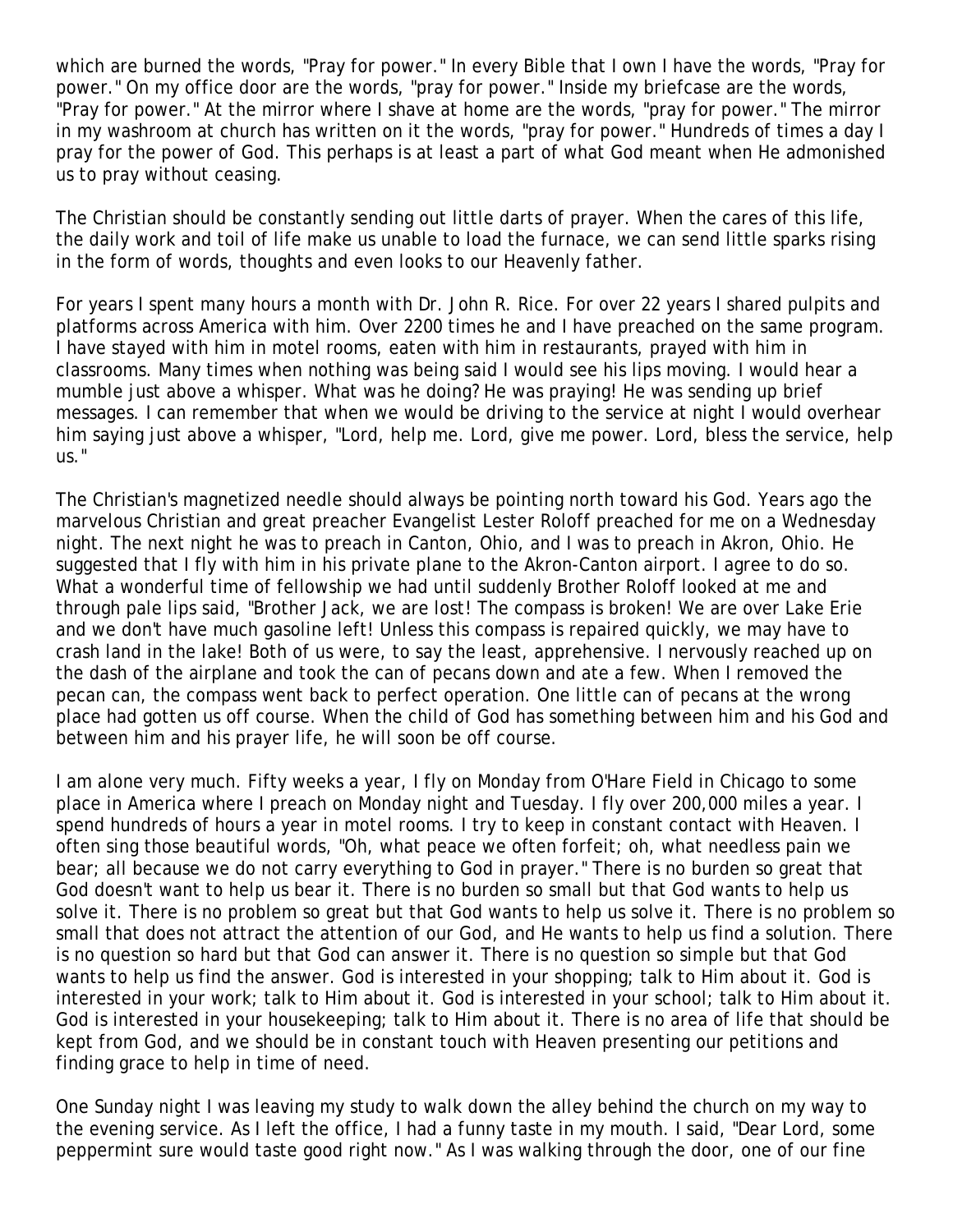deacons walked up, reached in his pocket and took out a little piece of peppermint candy and said, "Pastor, would you like to have a piece of candy before you preach?" My heart leaped with joy. I said, "Thank You, Lord." Sometimes the sweetest answers to prayer are the smallest ones when God is mindful of our little needs in the commonplace events of our life.

One day I didn't have time to go out for lunch, but I was so hungry! I said, "Lord, I sure would like something to eat." Within a few seconds I heard someone knocking at the door of my study. I went to the door. Someone had left a cheese quarter-pounder and some French fries outside my door. I smiled and said, "Thank You, Lord," and enjoyed my lunch.

God wants us to abide in Him. He wants us to abide in prayer. He wants us to walk in prayer. Mrs. Billy Sunday ("Ma" Sunday) was a dear friend of mine during her latter years. Though I never met her husband, I got to know Ma very well. On several occasions she would tell me some things about her husband. One day she talked to me about his prayer life. She told me how she and her husband would be walking down the street, and Billy Sunday would talk to her awhile and then to God awhile, to her awhile and then to God awhile. She said it was often difficult for her to know to which one he was talking. He had learned to pray without ceasing!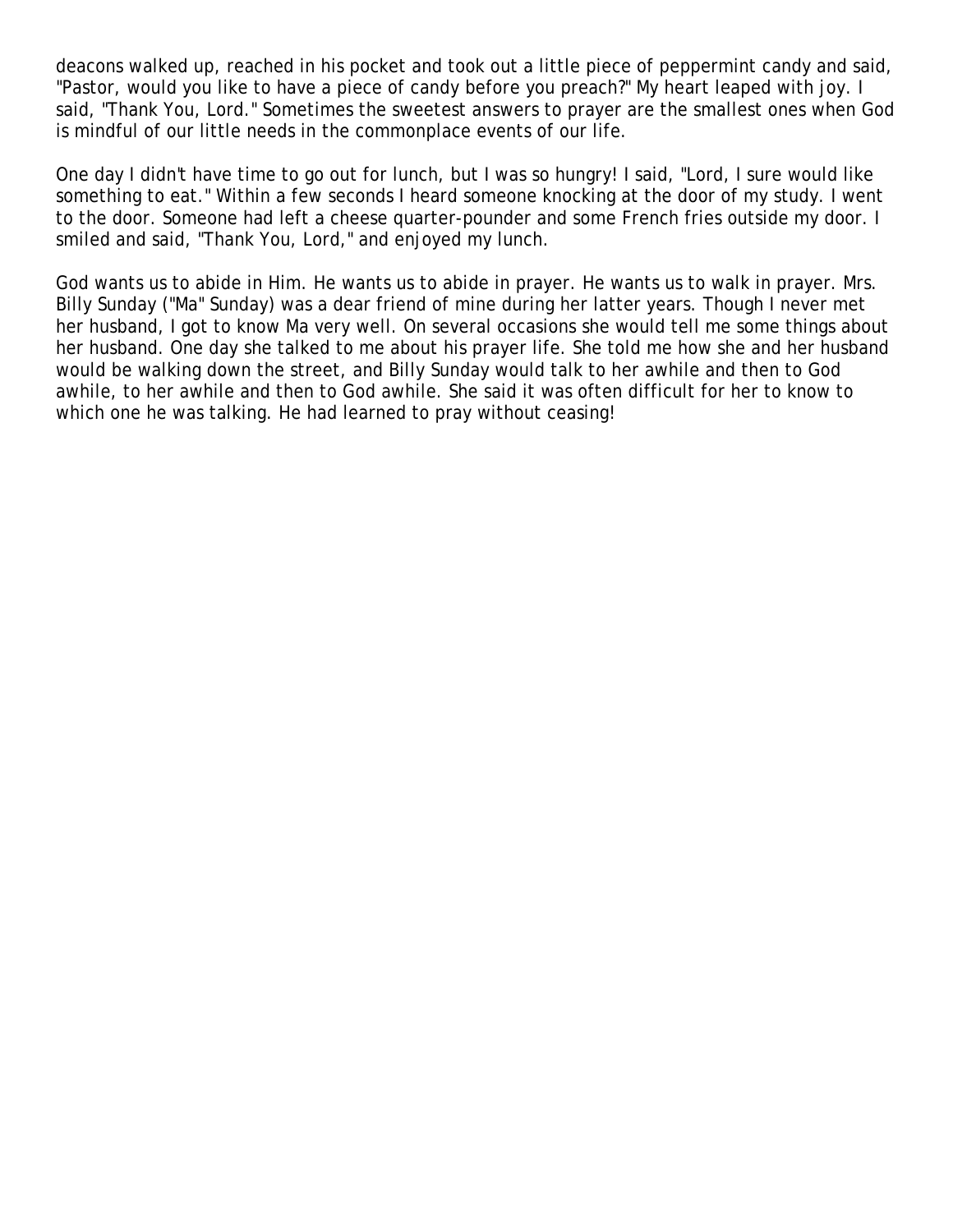#### **Chapter 23 — Persevering in Prayer**

**Luke 18:1-8, "And he spake a parable unto them to this end, that men ought always to pray, and not to faint; Saying, There was in a city a judge, which feared not God, neither regarded man: And there was a widow in that city; and she came unto him, saying, Avenge me of mine adversary. And he would not for a while: but afterward he said within himself, Though I fear not God, nor regard man; Yet because this widow troubleth me, I will avenge her, lest by her continual coming she weary me. And the Lord said, Hear what the unjust judge saith. And shall not God avenge his own elect, which cry day and night unto him, though he bear long with them?I tell you that he will avenge them speedily. Nevertheless when the Son of man cometh, shall he find faith on the earth?"**

Recently I received a letter from a fine Christian lady listing the things she had prayed for in recent weeks that had not been answered. She was not bitter to God but was concerned. Somehow or other it is easy for us to believe that prayer is an Aladdin's lamp and that we simply rub it and tell what we want and it will come immediately. Such is not the case. Sometimes it may take continual coming to God with our prayers. **Luke 18:5, "Yet because this widow troubleth me, I will avenge her, lest by her continual coming she weary me."** Sometimes it takes crying day and night for a long time. **Luke 18:7, " And shall not God avenge his own elect, which cry day and night unto him, though he bear long with them?"**

A young lady comes to God and prays and tells God she wants a certain young man for a husband. Sometimes she even gives Him a time schedule. A man says that he wants a certain job. He comes to God and asks for that job and tells God where he wants to work and when he wants to work. When God does not answer immediately or at the appointed time, Disappointment and even doubt may occur.

It must be understood that God does not always answer immediately. He wants us to persevere in prayer. Sometimes the time is not right. Just like the husbandman who spends much time in panting and waiting as the seed germinates, even so God's people must spend time in waiting until God gives the answer. Of course, this waiting should also be a time of continually praying and pleading with God for the answer.

Why would God want to make us wait and why would He allow His children whom He loves and for whom He wants to provide to continue to agonize and persevere in prayer? There are many reasons. Some are listed in other chapters, but there are three special ones worthy of note:

1. *God knows WHAT is best.* Sometimes the Christian comes to God to present his petition, and God knows that it is a prayer for that which is second best for us. He may have something better. Now He often does, if we persist, give us that which is second best. Such was the case in the story of Balaam. When the messengers came from Moab asking him to come to prophesy in Moab, Balaam sought the Lord, and the Lord told him not to go. Still other messengers were sent who offered him rewards and honor. Again Balaam came to God in prayer, and this time God allowed him to go. It was not God's first choice for Balaam. God told him His first choice the first time he came, but Balaam continued asking, and God granted him permission to go to Moab.

Many Christians have second best because they want their prayers answered quickly. Sometimes the Lord delays to see of we will wait for His best for us. I am thinking of a young lady who asked God for a Christian husband. She thought she was in love with a young man, and the wedding date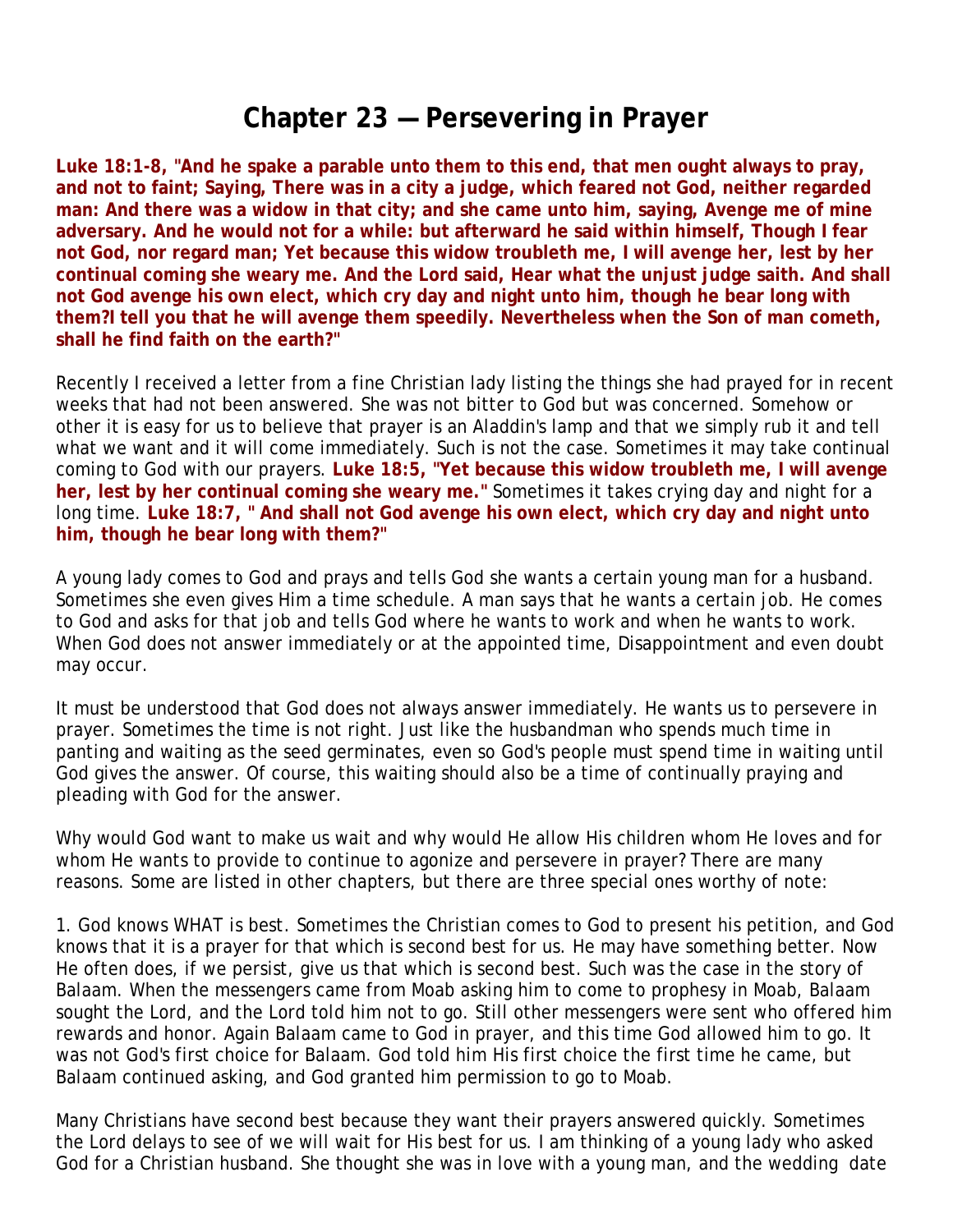was set. The ceremony was planned, the wedding gown was purchased, and then something happened. Those who loved her and knew her best felt that she was settling for second best, so she withdrew her prayer to God, cancelled the wedding and prayed for God's best. In God's good time He answered this prayer. Oh, how happy she is now! Isn't it wonderful that God knows what we need more than we know ourselves, and isn't it wonderful that sometimes He delays answering our prayers hoping that we will trust Him because He knows WHAT is best.

2. *God knows WHEN is best.* He knows when we are ready for the answers to our prayers. Sometimes a young lady will plead for God to give her a certain young man, and this young man is the will of God for the life of this young lady. However, God knows that perhaps she is not ready for marriage yet, so He waits to answer, and then when the time is right, He presents His answer to her. Sometimes a young ministerial student graduates from college or seminary and asks God to give him a church. God knows there is more ripening and maturing that he needs first, so God in His mercy withholds His answer until the proper time. If the answer comes sooner, it may be that the young preacher, not being ready yet, will make some mistake that would injure his own ministry or the life of the church. So God waits, and while He waits the young man continues to pray. God has the answer all ready wrapped, addressed and postmarked, but His timing is important. The WHEN is just as important as the WHAT.

I know a young couple who asked God for a child. A year or two passed and they did not have one. They became bitter with God. The very fact that they would become bitter with God because He did not answer in their appointed time implied that they were not ready for a child. There was some more maturing to do. They continued to pray, and as they prayed they matured and as they matured they withdrew their bitterness. Then they relied upon God not only to give them a child but to know when it was best. As they matured, God prepared them for the answer that He had already had set aside for them in Heaven.

When we ask the first time, God often puts our answer aside, puts our name on it and holds it for us. He wants us to have it, but He wants us to have it at the right time.

There are some things for which I am praying right now. I know God has them set aside for me, and my name is written on them. I also know that I am not prepared for them yet. I need to grow some more. I need to mature some more. I need to pray some more. So as I continue to wait and to pray and to plead with God to give them to me, I am trusting Him to know when.

I knew for years that God was going to lead me to start a college for the training of young people for His service. I prayed and prayed and prayed and waited and waited and waited, but God was not ready yet. I kept praying and kept praying and kept praying and kept waiting. God knew when I was ready, and with the passing of the years I continued to persevere. In God's good time He knew when I was prepared and ready for the answer. So when the time came, He took the answer that He had already set aside for me and sent it my way. Only God knows what time the Christian is ready and only God knows the times and seasons.

It is a temptation to the child of God to think that since God lingers, He is not going to answer the prayer. We must remember that if our prayer be according to the will of God, if we are praying in the Spirit, God may answer our prayer if we will give Him time.

3. *God knows when the answer is ripe.* Sometimes we pray for something and God sets it aside for us but the answer itself is not ready for us. The farmer wants the harvest but he has to have patience until it is fully ripe and ready for harvesting. Sometimes we ask for something and we may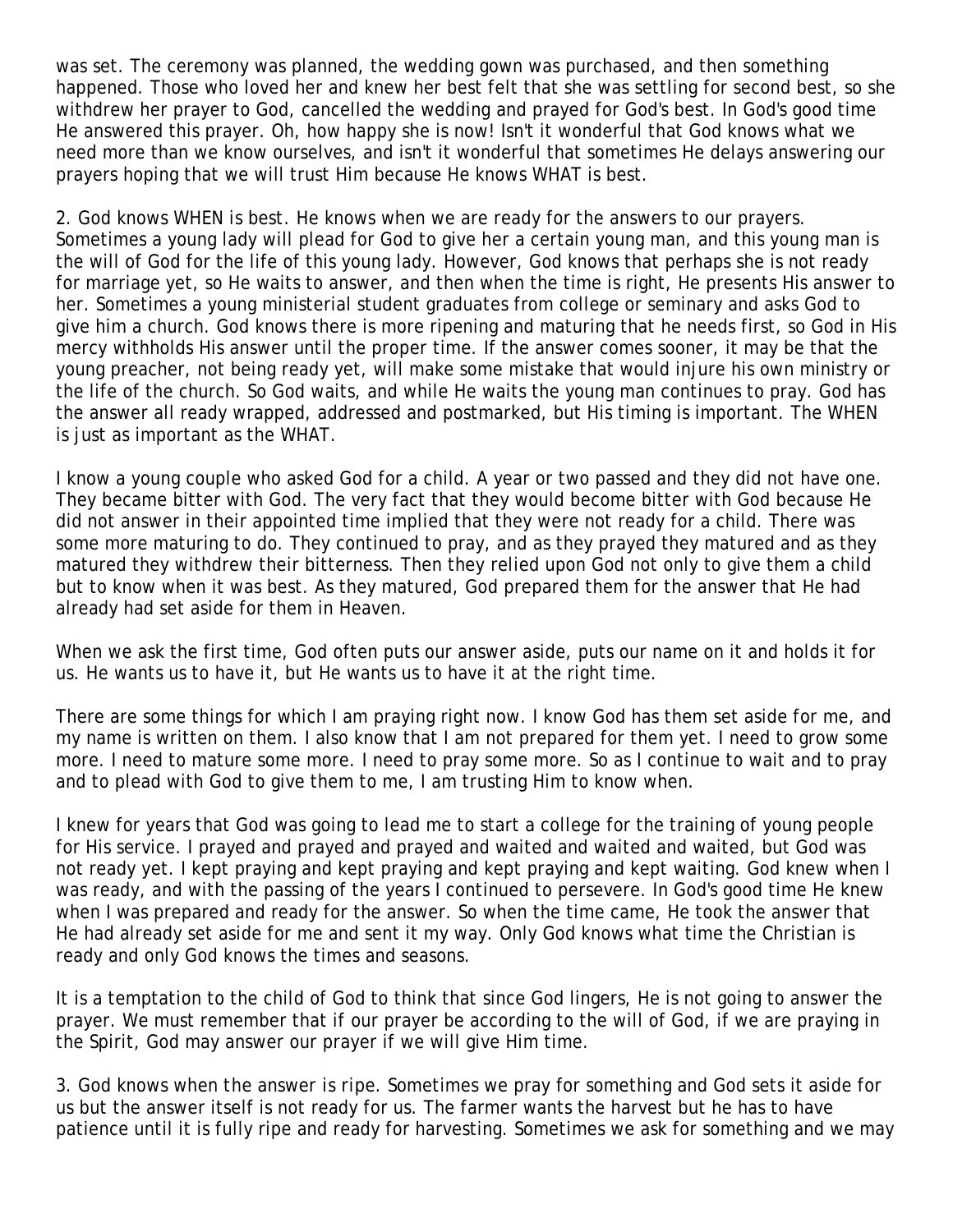be prepared for it, but the fruit may not be ripened. God has marked it for us and He will give it to us if we will continue to pray, but we have to wait 'til the answer is ripe.

For example, a young man prays and asks God for a young lady to be his wife. God sets her aside for him and it is the will of God that he receive her, but perhaps she is not yet prepared to be a wife. Perhaps the Lord lingers until she ripens, matures and will make a much better wife, and then the beginning of married life will be much happier.

The Christian, therefore, should pray. He should pray believing, but he should realize that God may set the answer aside for him but not send it right away. It may be that it is not God's time yet. Perhaps the Christian who prays is not ready for the answer. Perhaps the answer is not ready for the Christian or maybe the request is second best and God has something better. Believing this, the temptation could be to quit praying. Oh, no, no, no, beloved! We need to pray for God to give us the desires of our hearts! He knows; knows when the harvest is ripe. It is ours to continue to pray. **James 5:7,8, " Be patient therefore, brethren, unto the coming of the Lord. Behold, the husbandman waiteth for the precious fruit of the earth, and hath long patience for it, until he receive the early and latter rain. Be ye also patient; stablish your hearts: for the coming of the Lord draweth nigh."**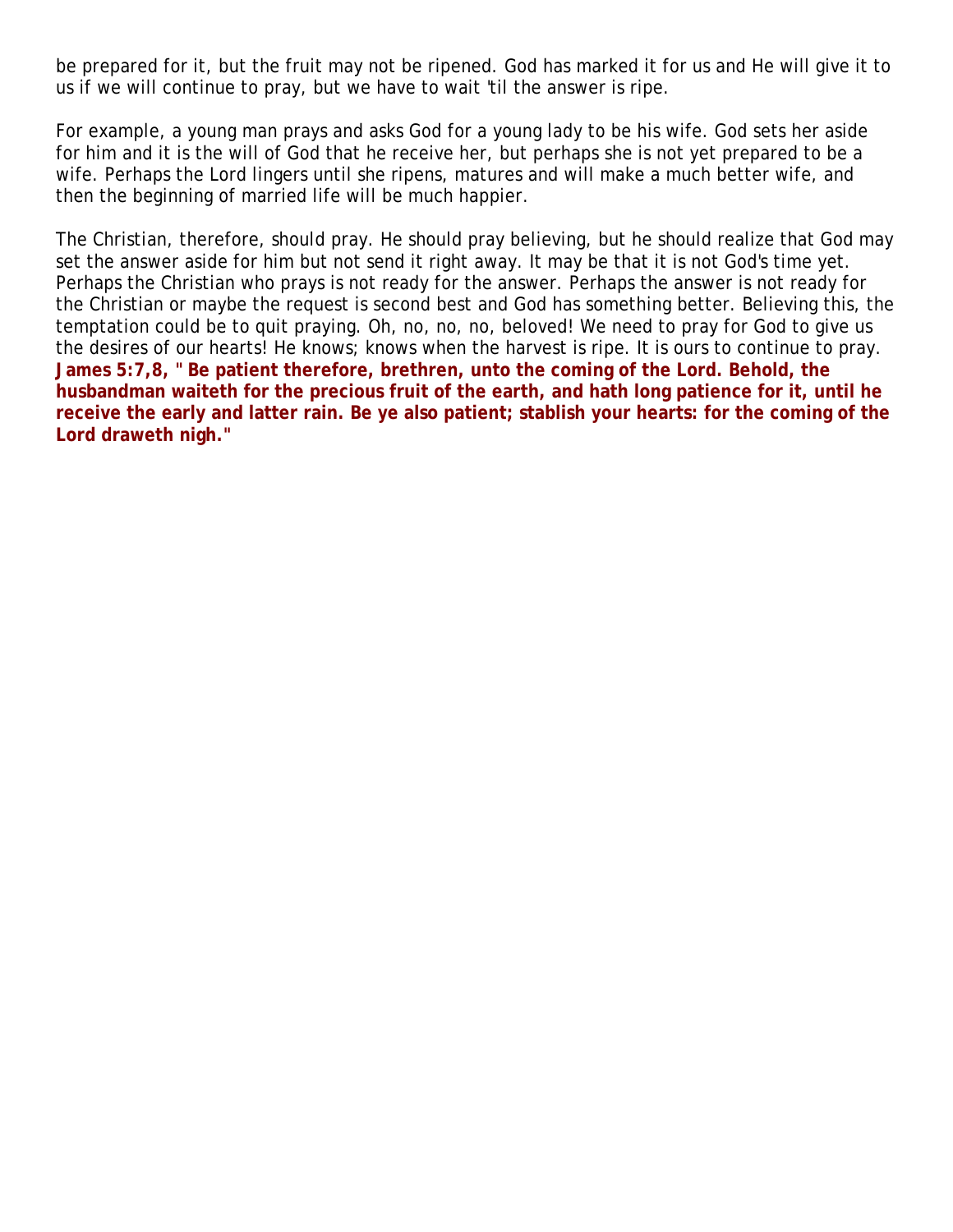## **Chapter 24 — Hope or Hopelessness in Prayer**

We are admonished in the Word of God to keep on praying. **Luke 18:1, "And he spake a parable unto them to this end, that men ought always to pray, and not to faint." I Thessalonians 5:17, "Pray without ceasing." Matthew 7:7-11, "Ask, and it shall be given you; seek, and ye shall find; knock, and it shall be opened unto you: For every one that asketh receiveth; and he that seeketh findeth; and to him that knocketh it shall be opened. Or what man is there of you, whom if his son ask bread, will he give him a stone? Or if he ask a fish, will he give him a serpent? If ye then, being evil, know how to give good gifts unto your children, how much more shall your Father which is in heaven give good things to them that ask him?"**

Now this will lead to one of three things:

- 1. *An answer.*
- 2. *A hope.*
- 3. *A hopelessness.*

Of course, the first is the most desirable to us, for we want an answer quickly, and sometimes the answer comes for which we can praise God. Let's suppose, for example, that we are praying for John Doe to get right with God. The first thing that could happen is the answer—John Doe could get right with God. If, however, John Doe does not get right with God, we are to keep on praying. The next possibility would be hope. Hope says to faith, "Hold on till I get there." Hope is when you know it is coming. It is faith in its purity. It is undiluted faith. Note **Mark 9:24, "And straightway the father of the child cried out, and said with tears, Lord, I believe; help thou mine unbelief."** Belief is always tainted with unbelief. When belief is not so tainted, it is hope. God tells us that the answer is going to come.

Let's go back to our prayer for John Doe. If we do not get the answer, then we can keep on praying and keep on praying until we are sure the answer is coming. This is undiluted faith, which in reality is hope. Notice **Titus 2:13, "Looking for that blessed hope, and the glorious appearing of the great God and our Saviour Jesus Christ."** Here it speaks of the blessed hope. That means we know Jesus is coming. We don't hope He is coming; we have a hope that He is coming. This is undiluted faith. There is no unbelief in this belief. There is no doubt in this faith. It is pure faith, which is hope. The Apostle Paul said, **"Christ in me, the hope of glory."** This is pure faith. We know that we are going to glory. I know that I am going to Heaven. It is not just faith; it is pure faith, which is hope. The writer put it this way, "My hope is built on nothing less than Jesus' blood and righteousness."

Someone asked Raphael one time, "What is your best painting?"

He replied, "The next one."

That is hope.

Henry Francis Lyte had but a few months to live. He prayed and the Bible fell open to **Luke 24:29.** He read the words, **"Abide with us, for it is toward the evening and the day is far spent."** Faith changed to hope, and he wrote: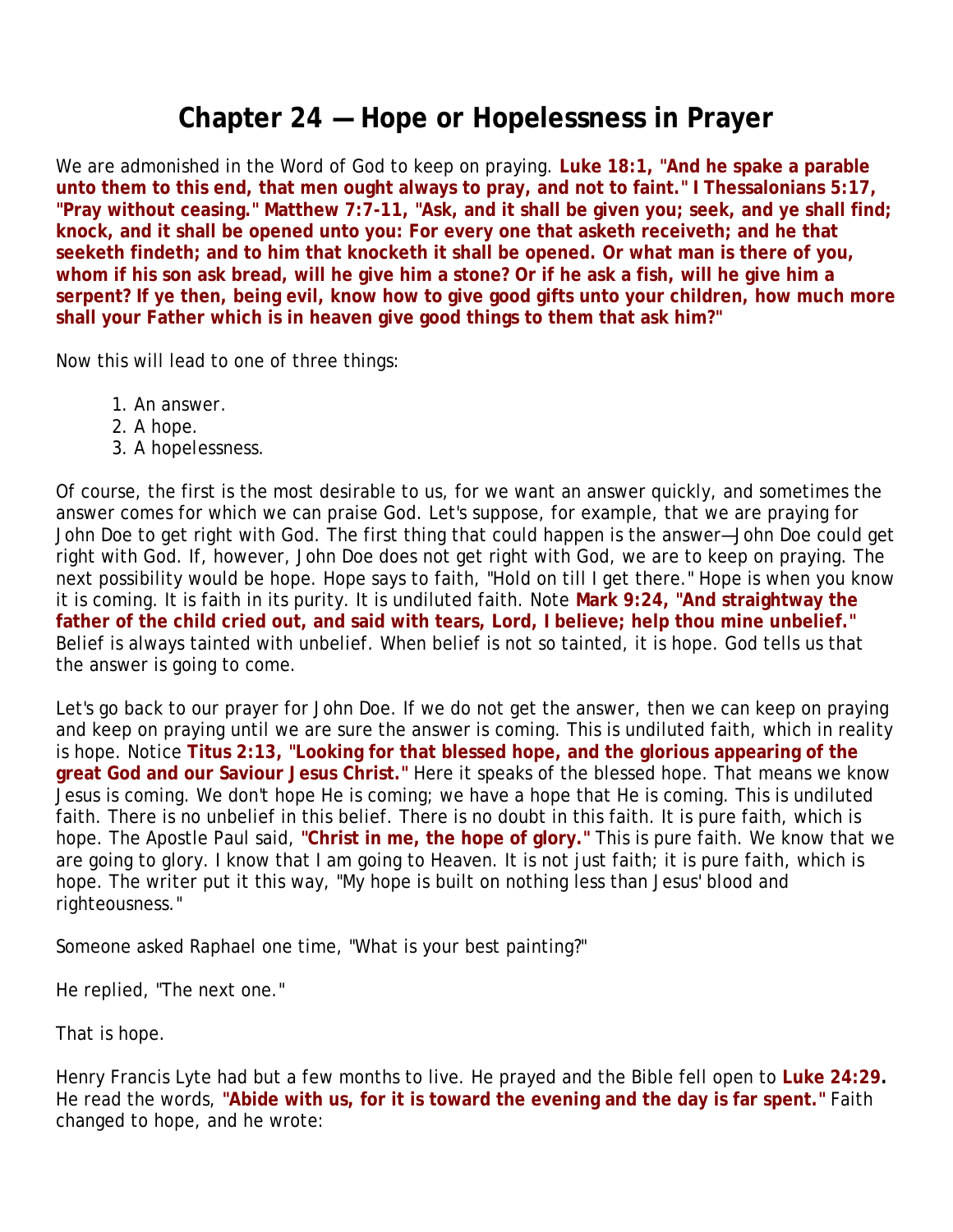"Abide with me: fast falls the eventide; The darkness deepens; Lord, with me abide: When other helpers fail, and comforts flee, Help of the helpless, O abide with me."

Some of the old timers call this "praying through." They meant that when we pray for something and the answer does not come, we keep on praying and keep on praying and keep on praying until suddenly God gives us the assurance the answer is going to come! This means He gives us hope!

As a young preacher I used to preach revivals a great deal. I recall preaching a revival in a little wide place in the road called Hall, Louisiana, which was not many miles from the city of Vivian, Louisiana. I prayed and prayed and prayed that God would give revival. Nothing was happening, but one day I prayed through, and God gave me a sweet peace that revival was going to come. No longer was my faith mingled with doubt or my belief mingled with unbelief. I knew revival was coming! Faith had become a hope. Sure enough, one night the quarterback on the Vivian state championship football team came to hear me preach. He came with his girlfriend and got saved. The next night he brought the entire football squad with him, and to a man, every player got saved! That night after the service, they went out to eat at their usual gathering place. Just before they ate, the captain of the team said, "Hey, men, we're saved now. We're supposed to say grace." They all bowed their heads. He began to pray and then stopped and looked up and said, "Hey, men, this is no way to prayer. We are supposed to kneel to pray." The entire squad got on their knees and prayed. Revival broke out in that little country church! God had given me a hope!

Often when I have prayed for the sick I have not received the answer, but I have received the hope. They were not yet well, but I knew they were going to get well.

Let's go back to John Doe. We pray that he will get right with God. The answer would be that he gets right with God. If this does not take place, we continue praying and continue praying. Then God may give us the hope that he will get right. We know he will, through he hasn't yet. We have been given the peace and assurance.

Then there is a third halt to our prayers. This is hopelessness. **Romans 1:24,26,28, "Wherefore God also gave them up to uncleanness through the lusts of their own hearts, to dishonour their own bodies between themselves: For this cause God gave them up unto vile affections: for even their women did change the natural use into that which is against nature: And even as they did not like to retain God in their knowledge, God gave them over to a reprobate mind, to do those things which are not convenient." Hosea 4:17, "Ephraim is joined to idols: let him alone." I John 5:14-17, "And this is the confidence that we have in him, that, if we ask any thing according to his will, he heareth us: And if we know that he hear us, whatsoever we ask, we know that we have the petitions that we desired of him. If any man see his brother sin a sin which is not unto death, he shall ask, and he shall give him life for them that sin not unto death. There is a sin unto death: I do not say that he shall pray for it. All unrighteousness is sin: and there is a sin not unto death."** These passages teach us that when we keep on praying sometimes our prayers will be ended by hopelessness; that is, God will say, "Don't pray anymore. There is no need. This person will never get right with God. He has crossed the deadline. I have given him up." Such was the case of the homosexuals in **Romans 1:24,26,28**.

So many times I have prayed and prayed for someone. I have gone to them and witnessed. They continue to say, "No," and to say, "No," until one day God said to me, "Don't pray any more." The burden was lifted, and there was no need to pray.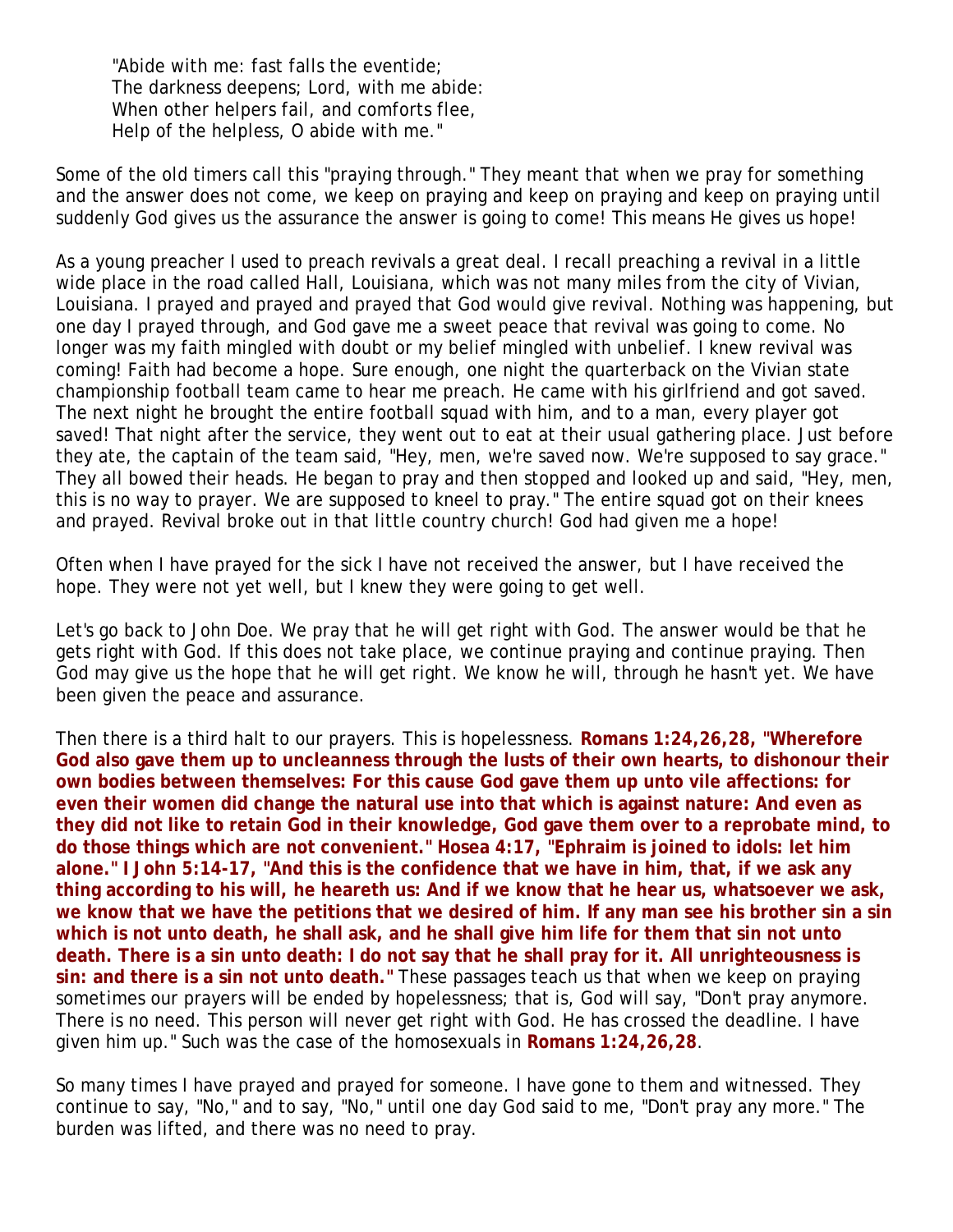Now back to John Doe. We pray that he will get right with God. The answer is that he gets right with God. If the answer doesn't come, we continue to pray, and that will lead us either to hope or hopelessness. The time will come when God will give us the assurance that the victory is going to come and faith becomes undiluted, which is hope. There are times, however, when we continue to pray and we do not have this assurance, and then God says, "All is hopeless. I have withdrawn. Do not pray for him anymore." Oh, what a sad thing this is, but how real it is!

Let us then continue to pray until we get the answer or until we have the hope or until God says it is hopeless!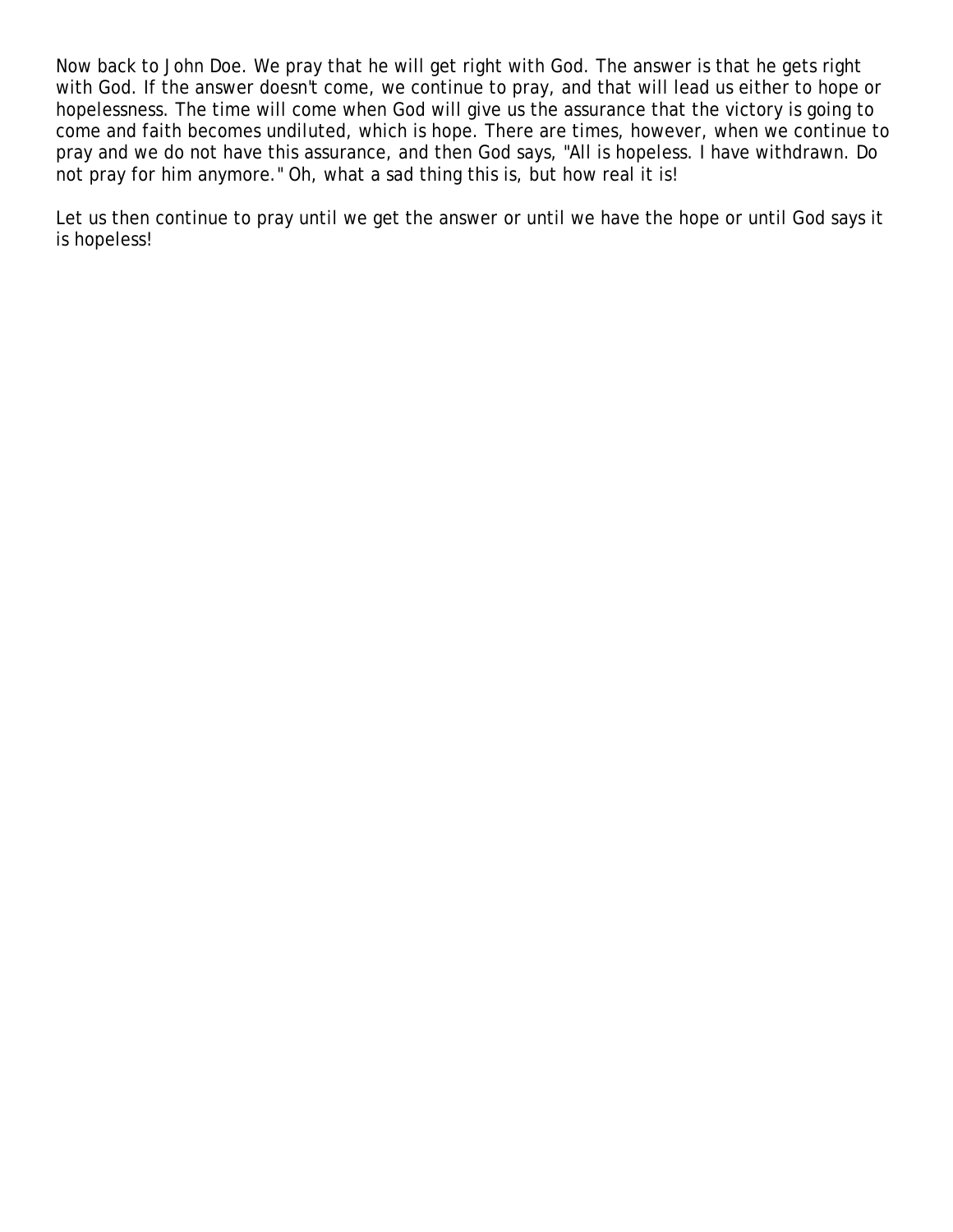# **Chapter 25 — God's "No" Is Often Temporary**

**Matthew 15:21-28, "Then Jesus went thence, and departed into the coasts of Tyre and Sidon. And, behold, a woman of Canaan came out of the same coasts, and cried unto him, saying, Have mercy on me, O Lord, thou Son of David; my daughter is grievously vexed with a devil. But he answered her not a word. And his disciples came and besought him, saying, Send her away; for she crieth after us. But he answered and said, I am not sent but unto the lost sheep of the house of Israel. Then came she and worshipped him, saying, Lord, help me. But he answered and said, It is not meet to take the children's bread, and to cast it to dogs. And she said, Truth, Lord: yet the dogs eat of the crumbs which fall from their masters' table. Then Jesus answered and said unto her, O woman, great is thy faith: be it unto thee even as thou wilt. And her daughter was made whole from that very hour."**

Sometimes God says, "No," when He means, "After awhile, yes; but now, no." Here is a lady who sought deliverance from our Lord. Imagine her preparation. She had spent all her money on the physicians. I wonder how many times a good doctor had been recommended to her. I wonder how many times her hopes had been lifted only to fall again when a physician failed. I wonder how many times she had come home and cried herself to sleep believing that there was not another who could help. I wonder how many times she had given up completely and then taken faith when someone else would recommend a new remedy, and now she hears that Jesus is nearby! Can you see her rising early in the morning? Can you feel her heartbeat as she gets closer to the Saviour? Then finally she gets to touch Him and to ask for help. Then the Scripture says, **"He answered not a word."** She was completely ignored. Jesus was saying, "No," but He didn't mean "no" permanently. It was only a temporary "no." He wanted to see if she meant business. He said, **"I am not sent but unto the lost sheep of the house of Israel."** Maybe He was saying, "This is not your dispensation. This is the dispensation of the Jew. He then discourages her more when He said, **"It is not meet to take the children's bread, and cast it to the dogs."** Ah, but she wasn't through yet! She reminded him that even the dogs have a right to hang around the table and catch the crumbs. After saying, "No," and after testing her sincerity, the dear Saviour then said, **"Be it unto thee even as thou wilt."**

I wonder how many people have quit right before the answer came. I wonder how many races could have been won because the victory was just around the next corner when the runner quit.

The question comes, "How do I know how long to ask?" Now that is your problem! The words, "How long?" are your problem. You are wanting to know when you quit asking, but that fact that you consider quitting is your problem. I'll tell you exactly how long it will be before you have your prayer answered—when He knows you won't quit. There is no time limit placed upon pleading with God for an answer! Then there will come a time when God will say, "That fellow is not going to quit bothering me. He is going to keep on praying." Then the dear Lord's "no" becomes a "yes."

We fail to understand **Luke 11:9,10, "And I say unto you, Ask, and it shall be given you; seek, and ye shall find; knock, and it shall be opened unto you. For every one that asketh receiveth; and he that seeketh findeth; and to him that knocketh it shall be opened."** This is all in the linear or continual tense. It is something never stopped; for example, we will sleep as long as we live on this earth. We will eat as long as we live on this earth. Now if we keep pleading with God as long as we live on this earth, and He knows that we will, He will often change a "no" to a "yes."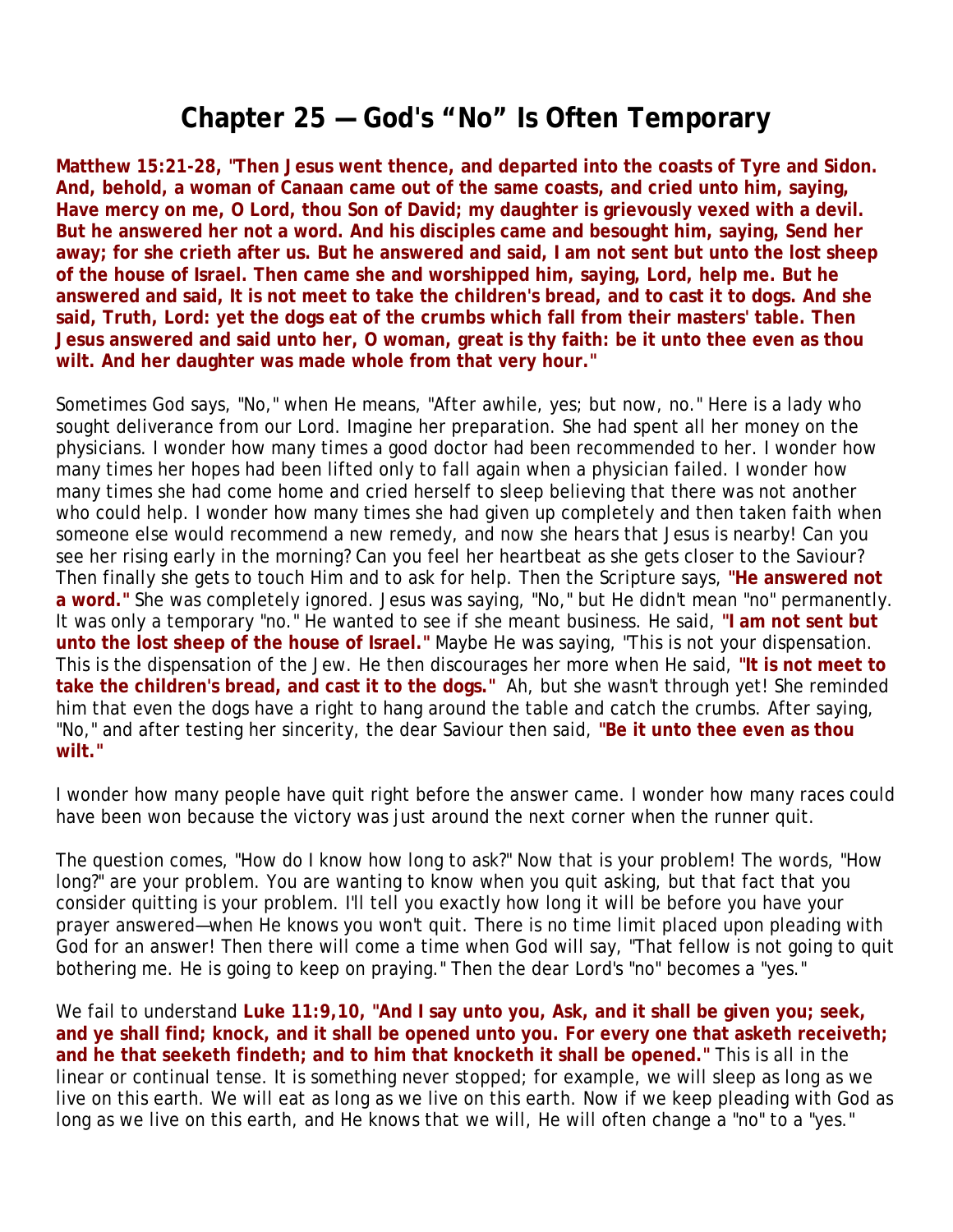This is the meaning of **Luke 18:1, "And he spake a parable unto them to this end, that men ought always to pray, and not to faint."** This is the meaning of the parable of the unjust judge who became so weary because the lady pleaded with him to avenge her of her adversary that he finally said, "You leave me alone, and I'll grant your request." If an unjust judge would do this, how much more would a Heavenly Father do this when He knows that we will not take "no" for an answer?

This is what Moses meant in **Exodus 32:32, " Yet now, if Thou wilt forgive their sin--; and if not, blot me, I pray Thee, out of Thy book which Thou hast written."**

Sometimes God says, "No!" now, but it is a temporary "no" because sometimes it is not best for us now. Later it may be best. So keep on praying; sometimes His "no's" become "yeses."

Sometimes God wants us to prove our desire. He wants to know how much we want something. When He finds that we want it so much that we will keep on asking and keep on asking and keep on asking, He changes a "no" to a "yes."

Sometimes He tarries just to be with the Christian. He wants to be with you. The only way many of us will spend time with God is if we are pleading for something from Him, so often He says, "No," at first so that we will continue pleading.

Did you ever have a little puppy dog who was barking for a piece of meat? You held the piece of meat above him and he barked again. You enticed him with it, and he jumped up high and barked again. You knew you were going to give him the meat; you just wanted to hear him bark for awhile! Often, God intends to give you the meat; but He wants to hear you bark. It's the only chance He gets to hear you bark. Sometimes He says, "No," at first and then He says, "Yes," later because He wants to be with you.

Then sometimes He says, "No," now and "Yes" later because the Christian is not ready yet for the answer. If you had the answer now, it would do you harm, but after you have prayed and fasted and persevered in supplication, you are able to take the answer to prayer, and God's timing is delayed until you are ready to accept and use properly His answer.

Sometimes God says, "No," today, but it will be "Yes" tomorrow. Sometimes He says, "No," today, but it will be "Yes" next year. Sometimes He says, "No," today, but it will be "Yes" many years from now. Promise that you are going to continue praying and pleading and begging. Convince yourself that you will never quit. When God is convinced, He often changes a "no" to a "yes," for God's "no" is often temporary.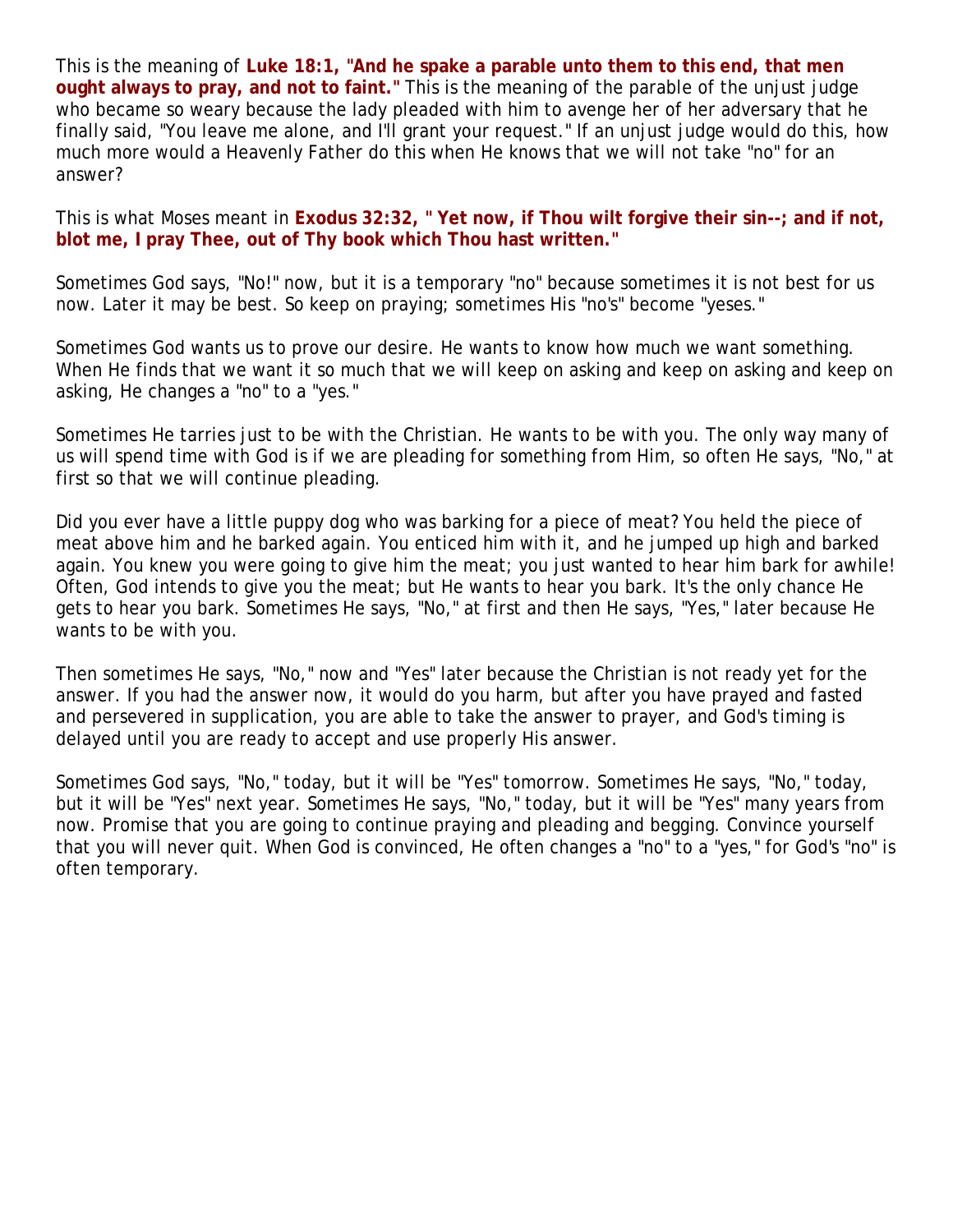## **Chapter 26 — Preparation for Petition**

It has often been mentioned in this book that prayer is only one form of talking to God. Prayer is asking, or making a petition to God. Praise may be talking to God, but it is not prayer. Confession is talking to God, but it is not prayer. Thanksgiving is talking to God, but it is not prayer. Prayer is requesting, asking, or the presentation of a petition to God.

Because of this, it is unwise to rush to the throne of grace without thought or preparation. God wants us to have what we want. Now this can pose a problem. We must be careful what we want. Many parents have ruined children because they grant a request of the child. One parent said to me after his child had been seriously injured in a motorcycle accident, "I knew I shouldn't have gotten him one." With such promises as **John 15:7; Jeremiah 33:3;** etc. in the Bible, a Christian must take every care to be sure that his petitions are carefully threw out before he prays. We must be sure that what we want is right for us.

**II Corinthians 7:6,7, "Nevertheless God, that comforteth those that are cast down, comforted us by the coming of Titus; And not by his coming only, but by the consolation wherewith he was comforted in you, when he told us your earnest desire, your mourning, your fervent mind toward me; so that I rejoiced the more."** Before we pray, we should pray for the right desires. Psalm 37:4, "Delight thyself also in the LORD; and He shall give thee the desires of thine **heart." Philippians 2:13, "For it is God which worketh in you both to will and to do of His good pleasure."** We are simply asking God to give us the desires we should have before we come to the throne of grace to present them.

It is also a good idea for the praying Christian to ask God to reveal to him the sins about which the Christian does not know. **Psalm 19:12, "Who can understand his errors? cleanse thou me from secret faults."** The words, **"secret faults,"** here mean "sins that I do not even know about." The Christian may confess and forsake his open sins. He may even go on to confess and forsake those sins that only he and God know about. As one grows in grace, he finds that there are sins being revealed to him from time to time, and there are things that he is doing that are sinful of which he was not aware. This is what the Psalmist is asking. He is asking God to reveal to him the sins and faults about which he knows nothing so that he with confession and repentance can take these sins to God for forgiveness.

Before the Christian presents his petition, he may want God to reveal His commandments to him. **Psalm 119:12,26,33,66,108, "Blessed art thou, O LORD: teach me thy statutes. I have declared my ways, and thou heardest me: teach me Thy statutes. Teach me, O LORD, the way of Thy statutes; and I shall keep it unto the end. Teach me good judgment and knowledge: for I have believed thy commandments. Accept, I beseech Thee, the freewill offerings of my mouth, O LORD, and teach me Thy judgments."**

All of us have seen little boxes containing cards on which are written Scripture verses. Almost always these verses are promises that God has given to His people. However, few, if any, of us have ever seen a box of Scripture verses on which are written commandments. There are many commandments without promises. **Malachi 3:9,10, "Ye are cursed with a curse: for ye have robbed Me, even this whole nation. Bring ye all the tithes into the storehouse, that there may be meat in Mine house, and prove Me now herewith, saith the LORD of hosts, if I will not open you the windows of heaven, and pour you out a blessing, that there shall not be room enough to receive it." John 15:7, "If ye abide in Me, and My words abide in you, ye shall ask what ye**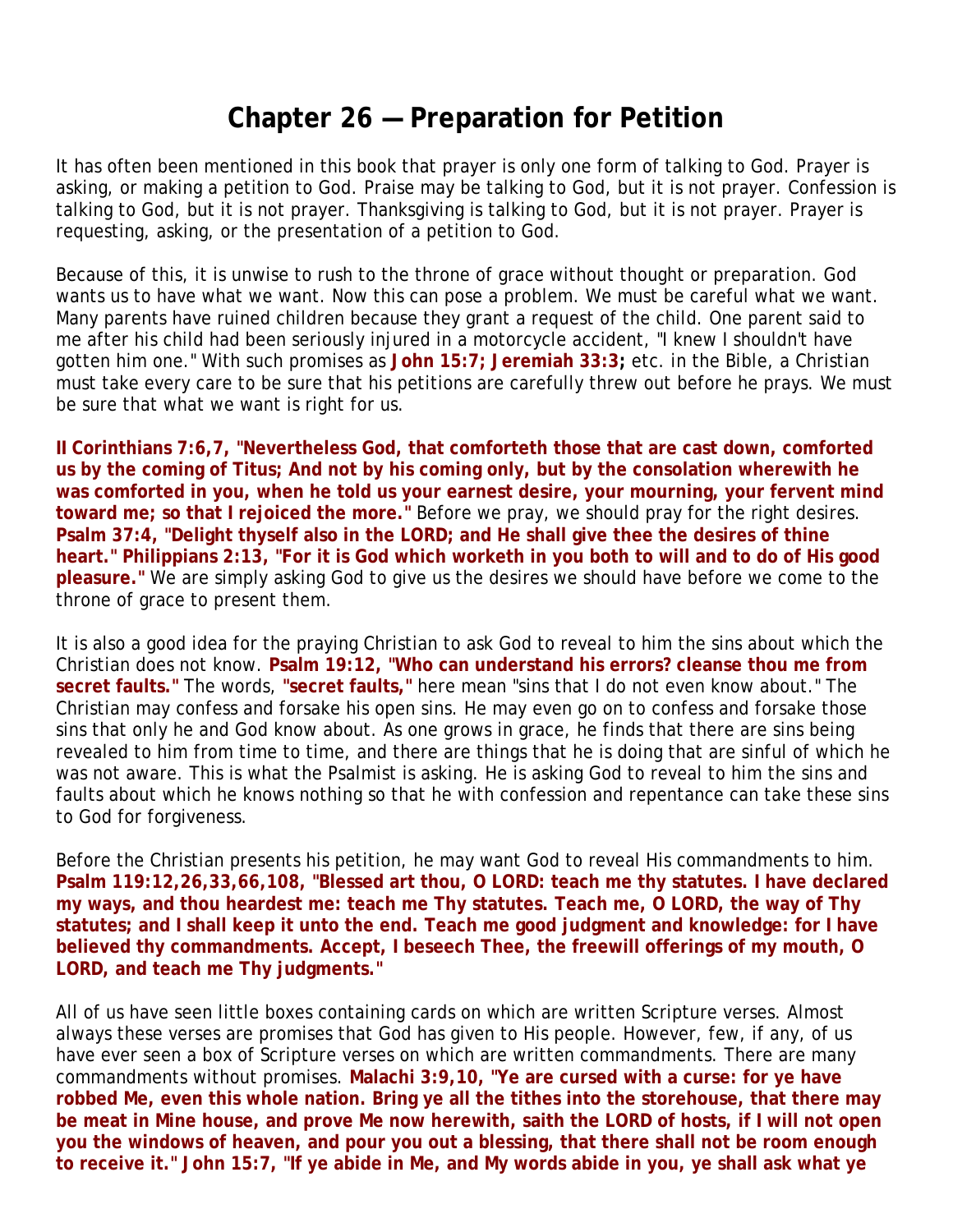**will, and it shall be done unto you." Jeremiah 33:3, "Call unto Me, and I will answer thee, and shew thee great and mighty things, which thou knowest not." II Chronicles 7:14, "If My people, which are called by My name, shall humble themselves, and pray, and seek My face, and turn from their wicked ways; then will I hear from heaven, and will forgive their sin, and will heal their land."** Notice in each passage there are promises, but before these promises are the commandments. Before the promise of answered prayer, there's the commandment to abide in Christ and have His Word abide in you. Before the promise of God giving us great and mighty things of which we know not, there is the commandment to call on Him. Before the promise of forgiving sin and healing our land, are the commandments to humble ourselves, pray, seek His face, turn from our wicked ways. Before presenting his petition to God, the Christian should be well aware of God's commandments, in order that he may obey them before claiming the promises.

The Christian should also pray to the Holy Spirit and ask Him for what he should pray when he presents his petition to God. **Romans 8:26,27, "Likewise the Spirit also helpeth our infirmities: for we know not what we should pray for as we ought: but the Spirit itself maketh intercession for us with groanings which cannot be uttered. And he that searcheth the hearts knoweth what is the mind of the Spirit, because he maketh intercession for the saints according to the will of God."** Since I have needs of which I know not, and since I know not what tomorrow holds, I do not know what tomorrow's needs may be, but He who knows all knows my needs today and tomorrow can reveal them to me before I pray. Likewise, the Christian should pray for other Christians to know their needs and know what petitions they should bring to God. **Colossians 1:9, "For this cause we also, since the day we heard it, do not cease to pray for you, and to desire that ye might be filled with the knowledge of his will in all wisdom and spiritual understanding." Ephesians 1:16-18, "Cease not to give thanks for you, making mention of you in my prayers; That the God of our Lord Jesus Christ, the Father of glory, may give unto you the spirit of wisdom and revelation in the knowledge of him: The eyes of your understanding being enlightened; that ye may know what is the hope of his calling, and what the riches of the glory of his inheritance in the saints."** Then there are times when Christians should counsel with each other concerning things for which they should pray. **Romans 15:14, "And I myself also am persuaded of you, my brethren, that ye also are full of goodness, filled with all knowledge, able also to admonish one another."** 

Once we have used all the avenues possible for the finding of our sins so we can confess them and the finding of our needs so we can petition for them, we then may prepare our prayers. **Ephesians 3:11,12, "According to the eternal purpose which He purposed in Christ Jesus our Lord: In Whom we have boldness and access with confidence by the faith of Him."** Once this has been done, we can come boldly to the throne of grace. **Hebrews 4:16, "Let us therefore come boldly unto the throne of grace, that we may obtain mercy, and find grace to help in time of need."** Coming boldly means to come with a warm simple confidence that we are His child and He is our Father, that we love Him and that He loves us, and that we are coming in a spiritual attitude to claim those things which are best for us.

Coming boldly also means that we can come to God and present our case which in one place in the Bible is called "argument." This is the type argument that an attorney would present in court. **Job 23:4, "I would order my cause before Him, and fill my mouth with arguments."** Then there is an amazing Scripture in the Bible concerning our boldness before God in **Isaiah 45:11, "Thus saith the LORD, the Holy One of Israel, and his Maker, Ask Me of things to come concerning my sons, and concerning the work of My hands command ye me."**

We are even reminded in the Bible that we can pray for boldness. **Acts 4:28,29, "For to do whatsoever thy hand and thy counsel determined before to be done. And now, Lord, behold**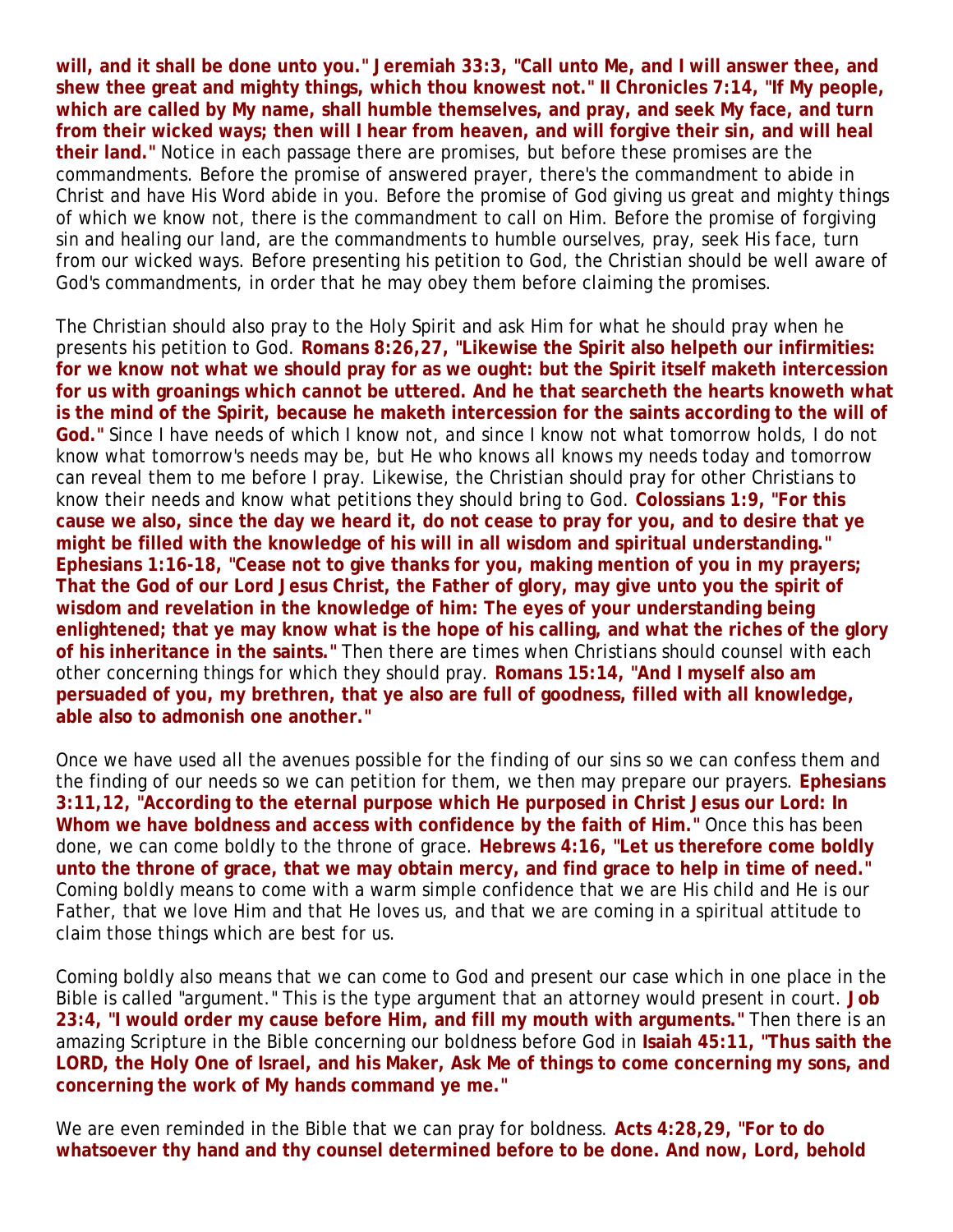**their threatenings: and grant unto thy servants, that with all boldness they may speak Thy word."**

We are also told that that prayer can be answered, and boldness can be ours. **Acts 4:31, "And when they had prayed, the place was shaken where they were assembled together; and they were all filled with the Holy Ghost, and they spake the word of God with boldness."**

We are likewise reminded that we can pray for boldness for each other. **Ephesians 6:18-20, "Praying always with all prayer and supplication in the Spirit, and watching thereunto with all perseverance and supplication for all saints; And for me, that utterance may be given unto me, that I may open my mouth boldly, to make known the mystery of the gospel, For which I am an ambassador in bonds: that therein I may speak boldly, as I ought to speak."** 

As an attorney, with respect, propriety, dignity and perhaps even a degree of reverence, comes before the judge with a well-prepared case, believing that he has a right to present it and that the judge will hear him with justice, so the Christian may do likewise at the throne of grace. **Isaiah 43:25,26, "I, even I, am He that blotteth out thy transgressions for Mine own sake, and will not remember thy sins. Put Me in remembrance: let us plead together: declare thou, that thou mayest be justified."**

We are His children. We have a right to come before Him, but let us not do so glibly! Let us prepare our hearts and prepare our case before we come to His throne presenting our petitions.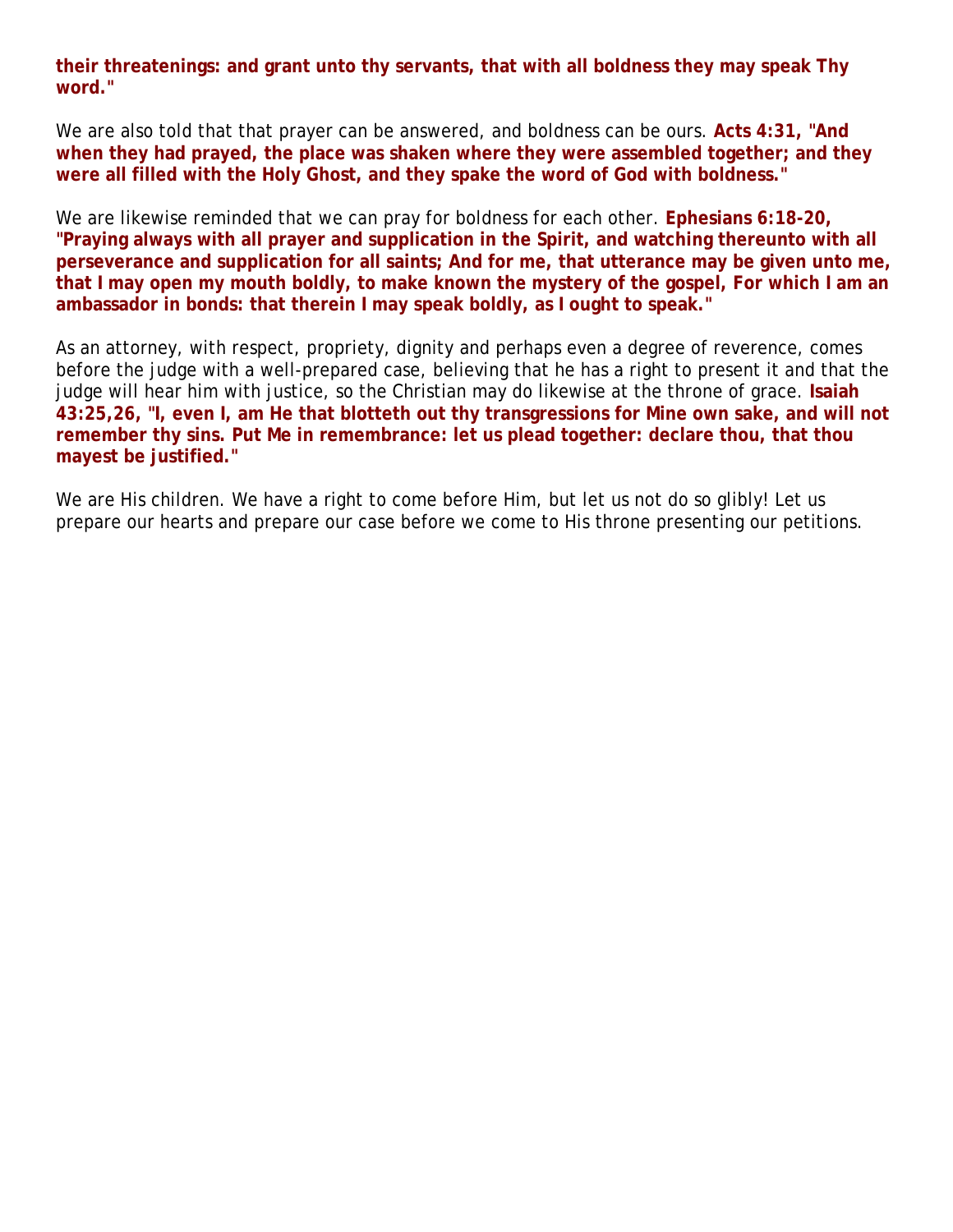#### **Chapter 27 — The Model Prayer**

**Matthew 6:9-13, "After this manner therefore pray ye: Our Father which art in heaven, Hallowed be Thy name. Thy kingdom come. Thy will be done in earth, as it is in heaven. Give us this day our daily bread. And forgive us our debts, as we forgive our debtors. And lead us not into temptation, but deliver us from evil: For Thine is the kingdom, and the power, and the glory, for ever. Amen." Luke 11:2-4, "And He said unto them, When ye pray, say, Our Father which art in heaven, Hallowed be Thy name. Thy kingdom come. Thy will be done, as in heaven, so in earth. Give us day by day our daily bread. And forgive us our sins; for we also forgive every one that is indebted to us. And lead us not into temptation; but deliver us from evil."**

This is what is commonly known as the Lord's prayer. However, this is not a prayer prayed by our Lord. This is often called "the model prayer," or perhaps it could better be called "a good outline for praying." Since it is an outline for the Christian's prayer, it is worthy of careful investigation.

1.*Jesus introduces a new title for God.* **Luke 11:2a, "And He said unto them, When ye pray, say, Our Father..."** No one had before this time addressed God as Father except the Lord Jesus. **Luke 2:49, "And he said unto them, How is it that ye sought me? wist ye not that I must be about my Father's business?"** Now He comes to tell us that HIS Father can now be OUR Father. So when the Christian talks to God to ask Him for his needs, he is instructed that it is to be as a child talks to a father. In transferring our needs to us and in our asking for our needs to be supplied, God could have chosen for it to be done as an employee would make a request from his boss or as a soldier would make a request from his commanding officer or as a businessman would make a request from one of his peers, but God wanted there to be more of a personal touch in the dispensing of our needs, so He chose the tender yet secure relationship of a child and his father.

2. *Before we pray, God wants a time of praise and worship*. Note the words, **"Hallowed by Thy name"** in **verse 2** of **Luke 11**. We have just been introduced to a new name for God. None of the Old Testament prophets or Christians ever called God their Father. It is natural then for those of us who have been given this new privilege to rejoice in His name. So we have the expression, **"Hallowed by Thy name."** No doubt He is talking about the name **"Father"** to which He has just introduced us.

Bear in mind, this is not praying, for praying is asking for something; this is preparatory to praying. We are adoring God, worshipping God and praising Him. We are about to ask Him for something. It certainly won't hurt our chances any to tell Him how wonderful He is and to praise His name, to worship Him and to exalt Him. If our children on earth are going to ask us for something, it certainly enhances their chances of receiving it if they spend a few minutes telling us what good parents we are and how much they love us.

3. *There are basically only three requests in this outline.* The first is found in **Luke 11:3**. Here is a simple request for daily bread. Notice the word **"us."** Compare this to the word **"our"** in **verse 2.** It seems as if God intends for us to pray some together because we have the first person plural mentioned throughout the Lord's Prayer. In **verse 2, "OUR Father"**; in **verse 3, "Give US day by day OUR daily bread";** in **verse 4, "And forgive US OUR sins; for WE also forgive every one that is indebted to US. And lead US not into temptation; but deliver US from evil."**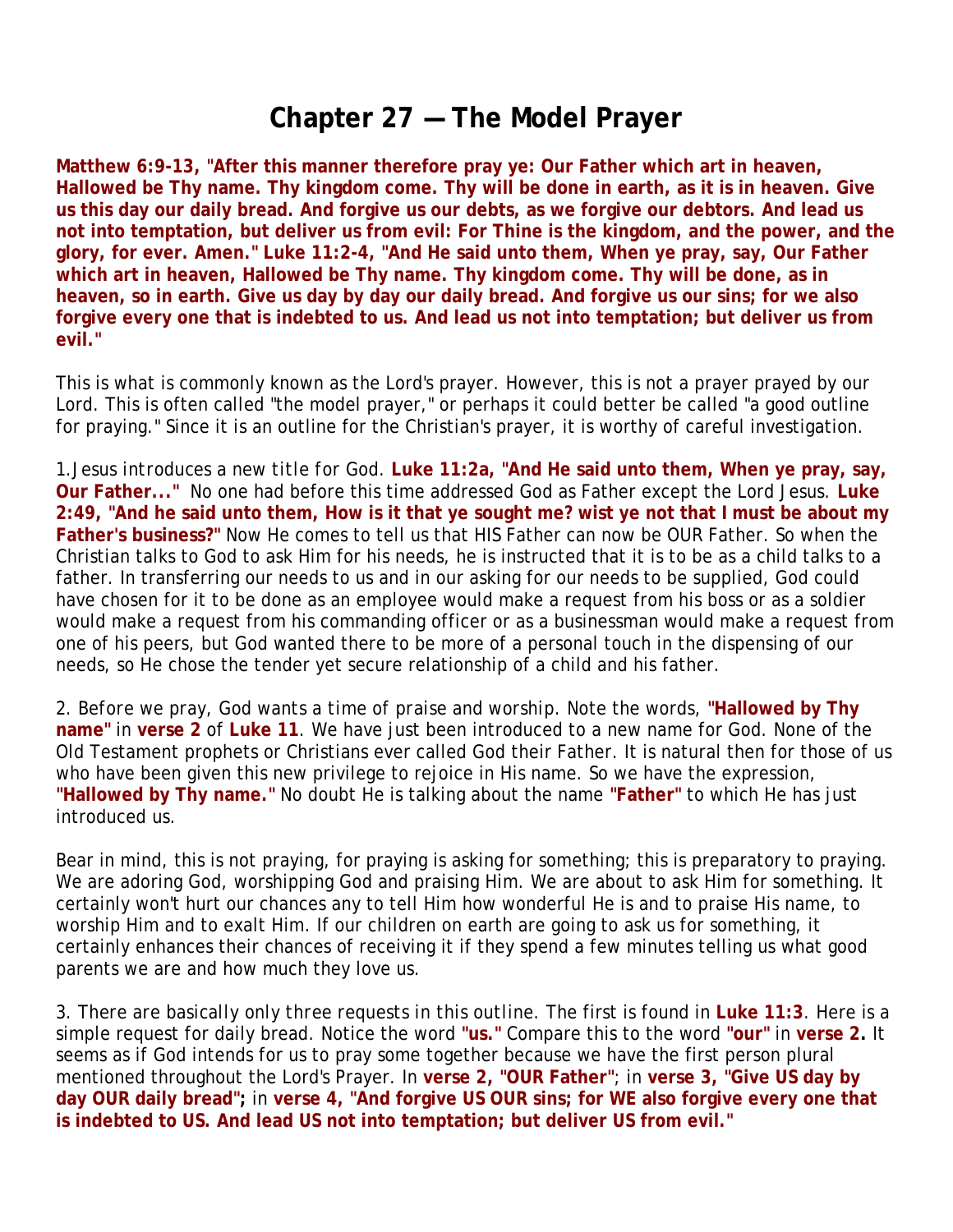The second request made in the Lord's Prayer has to do with forgiveness of sin. Notice **verse 4. "And forgive us our sins; for we also forgive every one that is indebted to us. And lead us not into temptation; but deliver us from evil."**

The third request is a request for bread for a friend. **Luke 11:5,6, "And he said unto them, Which of you shall have a friend, and shall go unto him at midnight, and say unto him, Friend, lend me three loaves; For a friend of mine in his journey is come to me, and I have nothing to set before him?"** 

These are the only requests mentioned in our Lord's outline of prayer: bread for self, forgiveness, and bread for others. Notice that this is a primary prayer, a learner's prayer. Our Lord was teaching them this prayer in answer to their request, **"Lord, teach us to pray, as John also taught his disciples." (Luke 11:1)** The first need of the body is bread. The first need of the soul is forgiveness; so in this basic learner's prayer there are only two requests—bread and forgiveness. There are two requests concerning bread, however; bread for me and bread for others.

It is also interesting to note that the prayer starts off with the word **"Thy."** Notice, **"THY name," "THY kingdom," "THY will be done," "Lead US," "Deliver US."** Then it turns to a friend of mine, or **"others"** in **verse 5**.

There are two friends mentioned in the model prayer. (It must be remembered that the lesson on prayer goes beyond what we usually call the model prayer. **Verses 5-13** are as much a part of this outline as are **verses 1-4**.) In **verse 5** the prayer goes to a friend at midnight who has the bread. In **verse 6** he speaks of a friend who came to see him. The friend who has the bread is our Heavenly Father. The friend who needs bread who has come to see him is the sinner. Notice that our right to requisition the friend who has the bread is based upon our being a friend to the one who needs bread. He who is not a friend of sinners and does not seek to win them to the Saviour cannot claim closeness of friendship with the Father. In fact our Saviour gave us a requirement for friendship with Him—our obedience to His commandments. **John 15:14, "Ye are My friends, if ye do whatsoever I command you."** His main commandment is reaching the unsaved with the Gospel. **Matthew 28:19,20, "Go ye therefore, and teach all nations, baptizing them in the name of the Father, and of the Son, and of the Holy Ghost: Teaching them to observe all things whatsoever I have commanded you: and, lo, I am with you alway, even unto the end of the world. Amen."** We call this "the great commission"; hence, it is His great commandment. Our Lord is telling us that our intimacy with Him as a friend is dependent upon our friendship with sinners; that is, leading them to Christ and being concerned about their salvation. A friend had come at midnight, and because he was his friend, the Christian was driven to seek the other friend who had the bread. The teaching here is that our degree of intimacy with Christ depends upon our faithfulness in obeying His commandments. It must always be remembered that Jesus came, lived, died and rose again for the salvation of lost souls. **Luke 19:10, "For the Son of man is come to seek and to save that which was lost."** Only when we become this type of friend to the unsaved can we enter into the sweetness and closeness of the friend relationship with our God.

4. *The location of forgiveness in this outline is after bread for self and before bread for others.* God is telling us that He will feed us because we are His children, but He will not let us enter into the work of feeding others with Him until we have sought forgiveness. Anyone for a few pennies can go to the store and buy a loaf of bread. This is a very small task which is speedily executed, but getting a job in the bakery is much more difficult. This requires application, references, interviews, etc. God feeds US because we are His children; God allows us to enter into the great work of getting the Bread of Life to others after our hearts have been made right with Him; that is, being forgiven of our sins and forgiving others of their sins against us.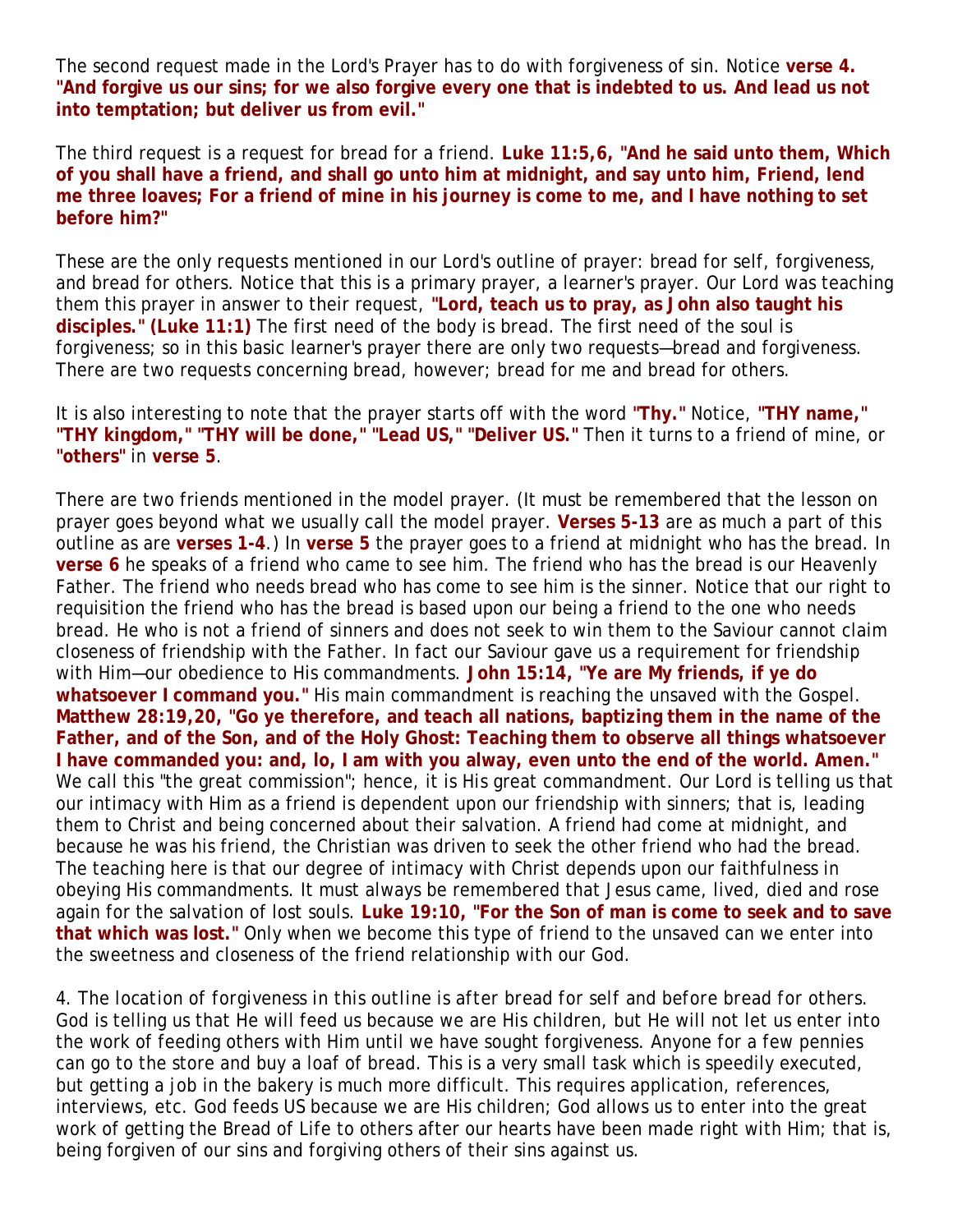5. G*od requires the Christian to forgive others before He offers forgiveness.* Being forgiven is not Christ like, for Christ never sinned; hence, He never needed forgiveness. Forgiving IS Christ like, for Christ does forgive. This makes the little outline read as follows: (1) Bread for me, (2) Forgiveness of others, (3) Forgiveness for me, (4) Bread for others.

6. *It requires much longer to receive bread for others than it does to receive bread for self.* **Luke 11:3, "Give us day by day our daily bread." Luke 11:7,8, "And he from within shall answer and say, Trouble me not: the door is now shut, and my children are with me in bed; I cannot rise and give thee. I say unto you, Though he will not rise and give him, because he is his friend, yet because of his importunity he will rise and give him as many as he needeth."** Bread for self comes with a simple daily prayer, but bread for others comes comes only after pleading. In **verse 7** the friend that had the bread said, **"Trouble me not: the door is now shut, and my children are with me in bed; I cannot rise and give thee."** However, the person in need of bread continued and pleaded. The word **"importunity"** in **verse 8** means "much begging."

So I come to God and ask for bread for myself. I simply say, "Lord, give me this day my daily bread." Notice only one mention of myself, but when I come after having forgiven and been forgiven and I begin to plead, "Lord, bread for others, please. Give bread for others. Others, Lord, give bread for others. Give bread for others. Please, Lord, give bread for others." Perhaps God wants our thought dwelling more on others. As we plead for others we think of others and become more burdened for others. If God had made us plead for our own bread, we would have dwelt on ourselves too much, so God wants us to get our minds off of ourselves. We ask for bread for self one time, and He gives it to us. Then since He wants us to dwell on others, love others and have compassion on others, He requires much praying and much begging for that bread.

7. *Our Prayer for self is done in the daytime.* **Luke 11:3, "Give us day by day our daily bread."** Our prayer for others is made at midnight. **Luke 11:5, "And He said unto them, Which of you shall have a friend, and shall go unto him at midnight, and say unto him, Friend, lend me three loaves."** Most of the Christian's long intercessory prayers should come during the nighttime hours. A little motto I have had for years is as follows: I will help others while they are awake and pray for them while they sleep. Lengthy praying is usually not for the daytime hours, because in the daytime hours we are supposed to be busy dispensing the bread and caring for the needs of others. However, while they rest, the bakery is turning out the bread, ready for delivery the next morning. Oh, the need of midnight praying! God give us parents who pray in the wee hours of the morning for children. God give us midnight prayers for the blessings of God upon our churches. No one will ever know the depth of prayer until he has learned to pray while others sleep.

8. *This praying for bread for others is symbolic of praying for the power of the Holy Spirit.* **Luke 11:11-13, "If a son shall ask bread of any of you that is a father, will he give him a stone? or if he ask a fish, will he for a fish give him a serpent? Or if he shall ask an egg, will he offer him a scorpion? If ye then, being evil, know how to give good gifts unto your children: how much more shall your heavenly Father give the Holy Spirit to them that ask him?"** He, the Holy Spirit, is the power by which we witness. Whatever the price we must pay, it must be paid. No amount of human wisdom or human cunning will take the place of the mighty power of the Holy Spirit of God. When we learn to pay the price at the midnight hour, through the wee hours of the morning, pleading with God for His mighty power, we then get that blessed power of the Holy Spirit.

Churches often chant the model prayer as part of their worship service. Many children are taught to pray this prayer before they go to bed at night. I am not saying that this is sinful, but if this is all the model prayer is to the child of God, he is missing the entire teaching. The disciples had seen Him pray, they had heard Him pray, and they wanted to know how to pray as He prayed. They had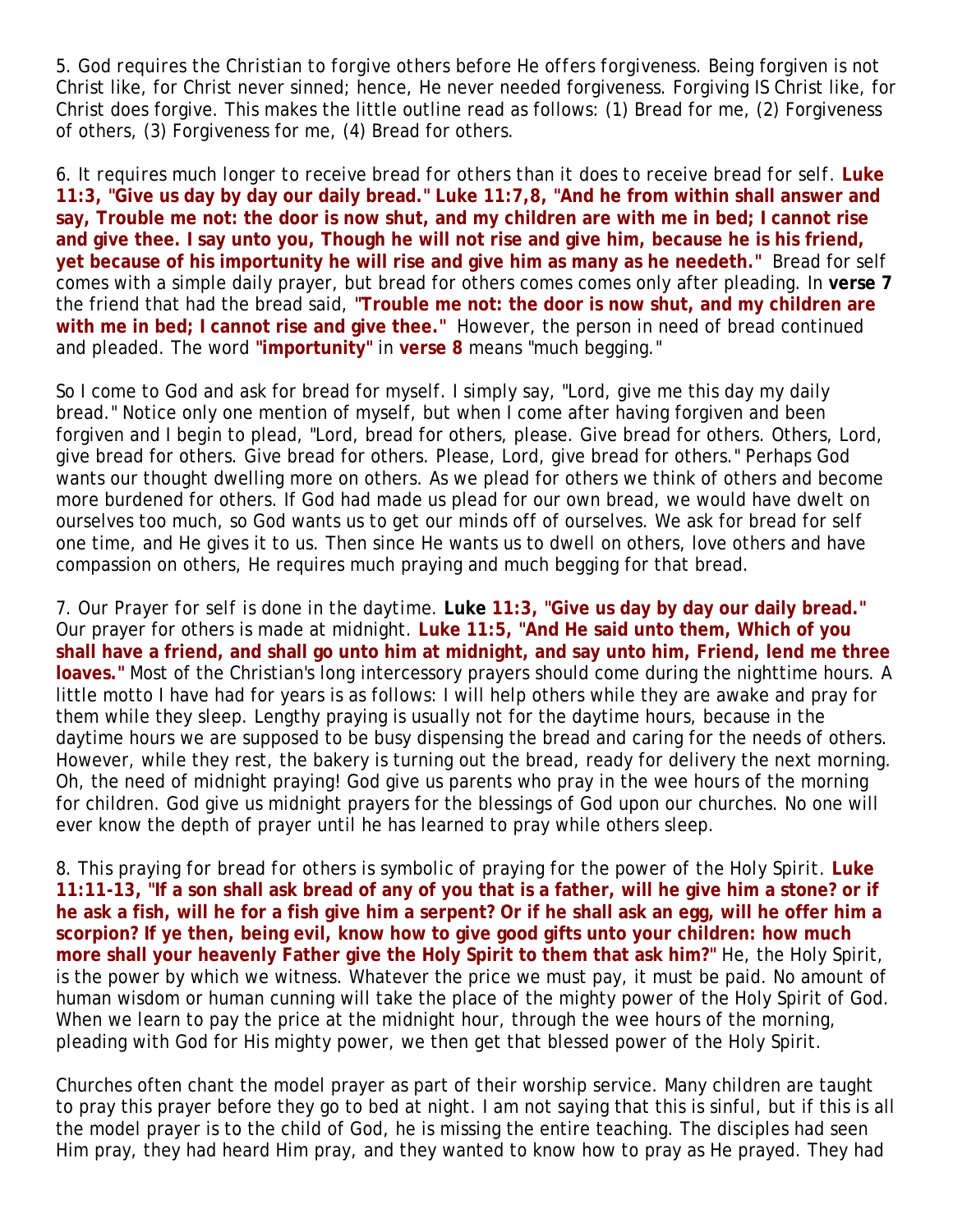heard Him preach, but never said, "Teach us to preach." They heard Him teach, but never said, "Teach us to teach." They heard Him pray and said, **"Lord, teach us to pray, as John also taught his disciples."** In response to that request, He teaches them and gives them this little outline. Then they follow and present their petitions at the throne of grace.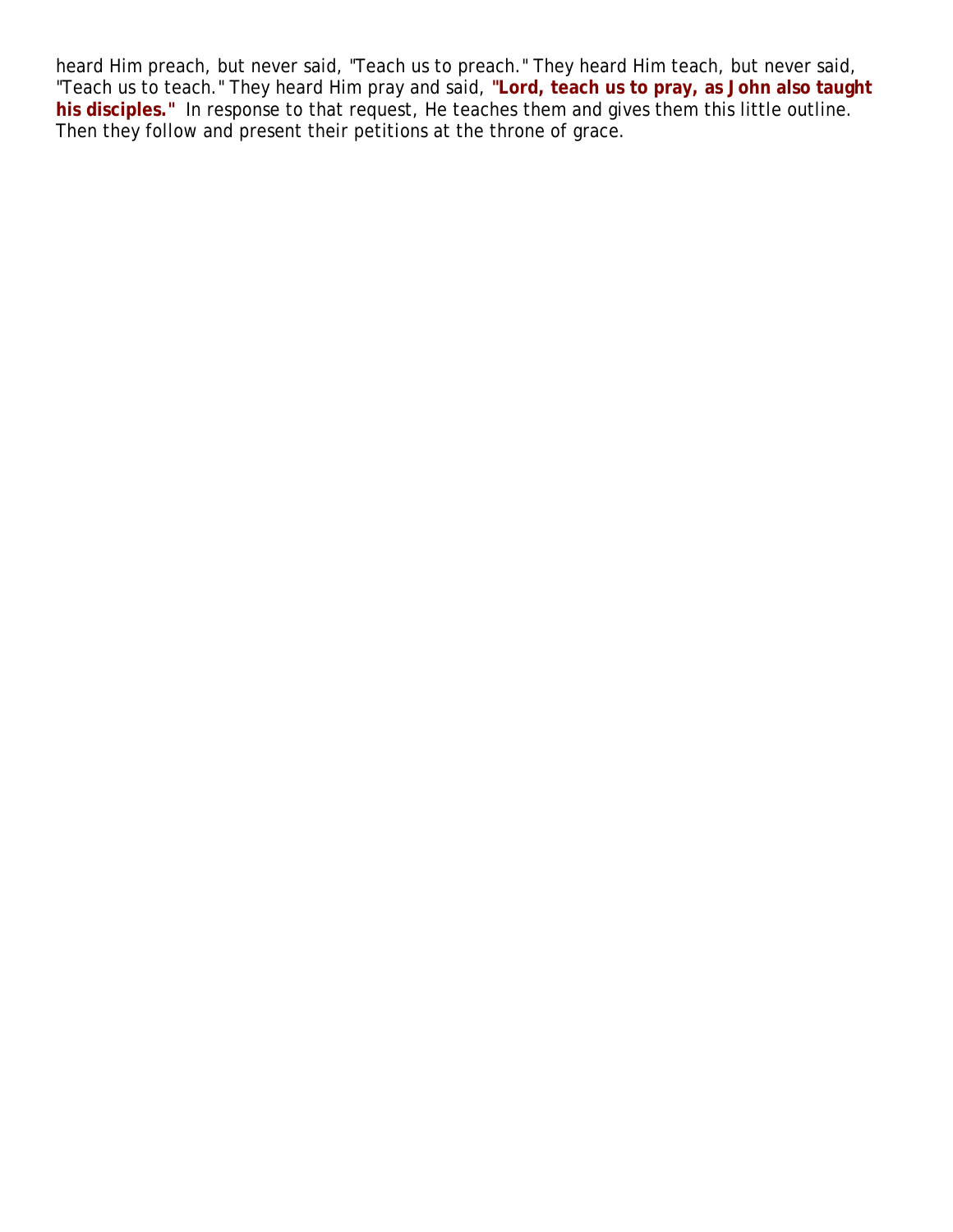# **Chapter 28 — Be Careful What You Pray**

This chapter could be called, "Safety in Prayer," "Safeguards in Prayer," or "Don't Pray the Wrong Thing."

In a previous chapter we dealt with the great heart of God and how God wants and loves to answer our prayers. Now because He does have such a tremendous desire, we must be very careful for what we pray. We have such promises in the Bible as, **"Ask what ye will."** This places a great responsibility on the Christian to be careful got what He prays. With a God Who loves us so much and Who in many ways almost places a carte blanche before us if we walk close to Him and abide in Him, we must take special care for those things that are best for us and for God's work.

There is an interesting story in **Numbers 22**, Balaam had been invited to do an unwise thing; that is, to leave the will of God and go to Moab. Balaam, being the faithful preacher that he was, went to God and asked God what he should do. God very plainly said, **"Thou shalt not go with them." (Numbers 22:12)** Balaam returned to the princes of Balak and said in **verse 13, "The Lord refuseth to give me leave to go with you."** Now that should have settled it, but Balaam was not careful in his prayer, for Balak became more insistent than ever. Balak sent more princes with more authority than the others, and again sought for Balaam's willingness to come to Moab. Balaam was again very emphatic when in **verse 18** he said, **"I cannot go beyond the word of the Lord my God, to do less or more,"** but he made a tragic mistake! In **verse 19** he said, **"Now therefore, I pray you, tarry ye also here this night, that I may know what the LORD will say unto me more."** The Lord didn't have to say anything more to Balaam! He had already told Balaam what to do, but Balaam did not build a safeguard around his prayers. He came back again, and for some reason known only to the great heart of God, God told Balaam this time to go ahead!

Why did God change His mind? Was He allowing Balaam to go ahead just to show him the consequences of doubting God's commandment? Was He trying to teach Balaam to be careful in the future? Did God acquiesce because He was weary? Was it that God wanted Balaam to have what he wanted? I don't know, but I do know that Balaam went to Moab and that an entire race was corrupted because of it! Tragedy came to thousands and thousands of lives because Balaam was not safe in his praying.

This same type of thing is found concerning divorce. God never wants any couple to divorce for any reason, but He does give permission for divorce in the case of fornication. God is saying, "I want one thing, but I will permit another. I would prefer you not to divorce ever for any reason, but because your hearts are hard, I will allow you to do it for just one reason."

These safeguards in prayer that we will mention in this chapter are needful because God does tell us to ask WHAT WE WANT. **Mark 11:24, "Therefore I say unto you, What things soever ye desire, when ye pray, believe that ye receive them, and ye shall have them." John 15:7, "If ye abide in Me, and My words abide in you, ye shall ask what ye will, and it shall be done unto you." Psalm 37:4, "Delight thyself also in the LORD; and He shall give thee the desires of thine heart." Philippians 4:6, "Be careful for nothing; but in every thing by prayer and supplication with thanksgiving let your requests be made known unto God." John 14:14, "If ye shall ask any thing in My name, I will do it."** All of these promises and others remind us that with such a blank check, we must be careful, very careful!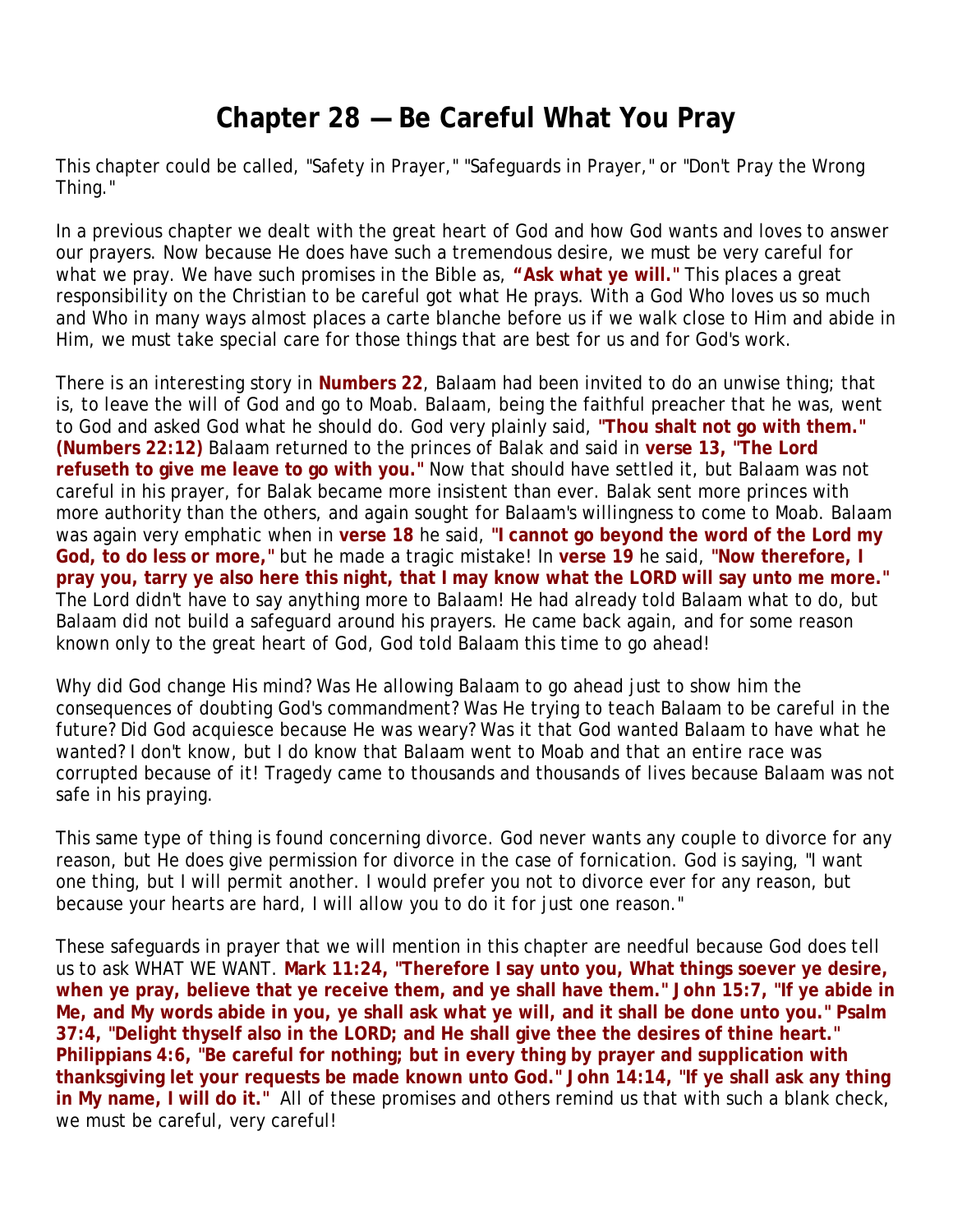Of course, in prayer, as in salvation, we can come to God only through Jesus. **Hebrews 4:14-16, "Seeing then that we have a great high priest, that is passed into the heavens, Jesus the Son of God, let us hold fast our profession. For we have not an high priest which cannot be touched with the feeling of our infirmities; but was in all points tempted like as we are, yet without sin. Let us therefore come boldly unto the throne of grace, that we may obtain mercy, and find grace to help in time of need." John 14:6, "Jesus saith unto him, I am the way, the truth, and the life: no man cometh unto the Father, but by Me."** Hence, all prayer goes through Jesus, or to use a figure of speech, passes across His desk before it goes to the Father. Of course, all prayer is heard by Him because He is sitting on the right hand of the Father all the time.

There are several different attitudes that Jesus could have concerning our prayers as they come through Him to the Father. He may approve them; He may endorse them; He may recommend them; He may even plead for them. Hence, you can see that He could show different degrees of enthusiasm. There are many Scriptures in the Bible that teach us that the Father seeks counsel from the Son. **Isaiah 9:6, "For unto us a Child is born, unto us a Son is given: and the government shall be upon His shoulder: and His name shall be called Wonderful, Counseller, The mighty God, The everlasting Father, The Prince of Peace."** The word **"counseller"** here deals mainly with the relationship that the Father has with the Son. Jesus is the wonderful counseller. Especially is this true in His relationship with the Father. He counsels with His father; so as Jesus counsels with the Father, He may approve our prayer requests. He may be even more enthusiastic than that—He may endorse a prayer request; or He may go farther than that—He may recommend it; or He may even go so far as to plead for it. I wonder how many earthly parents love their children so much that they give them too much in response to the child's request. When one stops to realize how much God loves us, it is no wonder that we should be careful when we come to Him in prayer.

There are, thank God, some safeguards that we should remember concerning prayer.

1. *Pray according to Bible principles.* The Christian should know his Bible and know it well. This will lead him to pray according to the principles set down in the Word of God. This gives a great security, safety and safeguard to our praying.

2. *Pray in the will of God.* **I John 5:14,15, "And this is the confidence that we have in Him, that, if we ask any thing according to His will, He heareth us: And if we know that He hear us, whatsoever we ask, we know that we have the petitions that we desired of Him."** Notice how Jesus prayed in the garden of Gethsemane. **Matthew 26:38,39, "Then saith He unto them, My soul is exceeding sorrowful, even unto death: tarry ye here, and watch with Me. And He went a little further, and fell on His face, and prayed, saying, O My Father, if it be possible, let this cup pass from Me: nevertheless not as I will, but as Thou wilt."** He told the Father His will, but then He prayed for the Father's will to be done. It is commonly believed that Jesus was talking about the cup of death, the cup of suffering or the cup of becoming accursed for sin. No, no, no! Jesus wasn't asking the Father to keep Him from dying; He knew He was going to die! He came to die! His death was called **"the glory that was set before Him."** He set His face like a flint toward Jerusalem. He wanted to die for us. He gladly laid down His life for us.

When He was praying, **"let this cup pass from Me,"** He was afraid that He was going to die then; that is, there in the garden of Gethsemane. He knew that it was not the plan of God for Him to die there. He knew that He was supposed to go to Calvary on the day of the Passover and become our Passover and in so doing, pay the penalty for our sins. He was saying, "Father, let the cup of death pass from Me now." Let Me wait for the cross. That is why I came." Then He says, **"Nevertheless, not My will but Thine be done."** He said, "Father, You know best. I want it to be done according to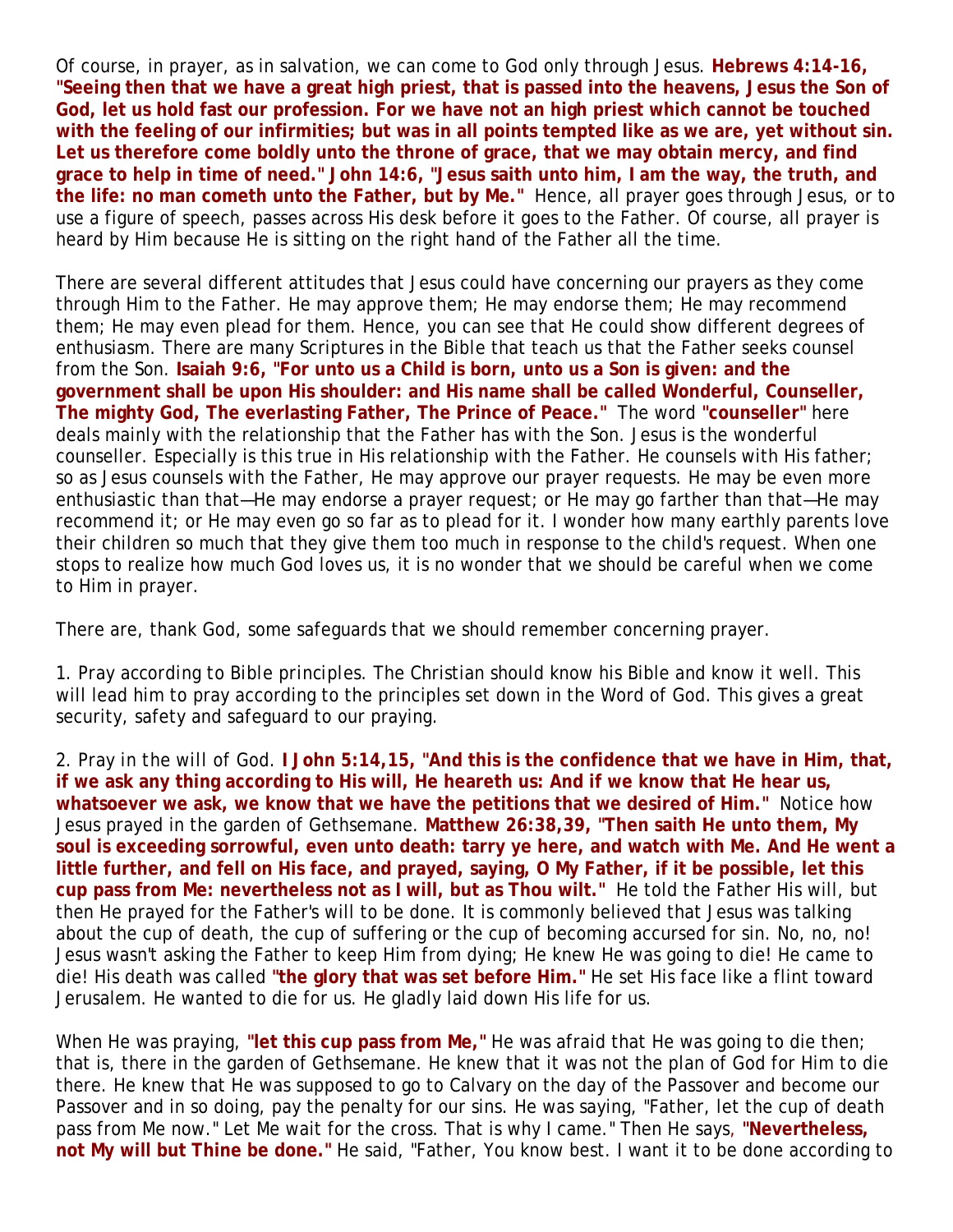Thy will." Added light is thrown upon this in **Hebrews 5:7, "Who in the days of His flesh, when He had offered up prayers and supplications with strong crying and tears unto Him that was able to save Him from death, and was heard in that He feared."** A real safeguard in prayer is always to pray in the will of God.

3. *Live a spiritual life.* **Psalm 37:4, "Delight thyself also in the LORD; and He shall give thee the desires of thine heart." John 15:7, "If ye abide in Me, and My words abide in you, ye shall ask what ye will, and it shall be done unto you." Psalm 1:1-3, "Blessed is the man that walketh not in the counsel of the ungodly, nor standeth in the way of sinners, nor sitteth in the seat of the scornful. But his delight is in the law of the LORD; and in His law doth he meditate day and night. And he shall be like a tree planted by the rivers of water, that bringeth forth his fruit in his season; his leaf also shall not wither; and whatsoever he doeth shall prosper."** If we walk in the Spirit and live a spiritual-filled life, we will then pray in the Spirit. How dangerous it is for a Christian to get in the flesh, as perhaps Balaam did when he came the second time and sought for God's permission to go to Moab!

4. *Ask the Holy Spirit to help you make your list of requests that you are to take to the Father.*  **Romans 8:26,27, "Likewise the Spirit also helpeth our infirmities: for we know not what we should pray for as we ought: but the Spirit itself maketh intercession for us with groanings which cannot be uttered. And He that searcheth the hearts knoweth what is the mind of the Spirit, because He maketh intercession for the saints according to the will of God."** As is mentioned in another chapter of this book, the intercession that the Apostle speaks about in Romans 8:26 is the Holy Spirit making intercession TO the one praying. In other words, the Holy Spirit tells us what to pray. Ah, here is a blessed safeguard! Ask the Holy Spirit to help you make your prayer list. With His help and His leadership there is great safety, and we can avoid making foolish requests. In **verse 27** the intercession means intercession WITH us. Once the Holy Spirit has made intercession to us in telling us what to pray for, He then goes to the Father with us and makes intercession with us before the Father. Actually the Holy Spirit becomes our prayer partner as we present our petitions to the Father. This is a great way to prevent making a prayer that is a foolish one and risking God allowing us to do something that is not His first choice, such as in the case of Balaam.

5. *Pray from the will of God.* Oh yes, pray in the will of God, but always pray from the will of God. Always be in His will. When we are praying from His perfect will or, if we have forfeited His perfect will, from His permissive or acceptable or improvised will, we are adding another ticket to the fence of protection against an unwise request.

6. *Remember how the prayer worked out in the past.* Stop to think if it was best before. Use the past as a pattern for the future.

Because we have a God Who loves us so much, Who delights in answering our prayers and Who has given us so many amazing promises, we must be careful what we pray.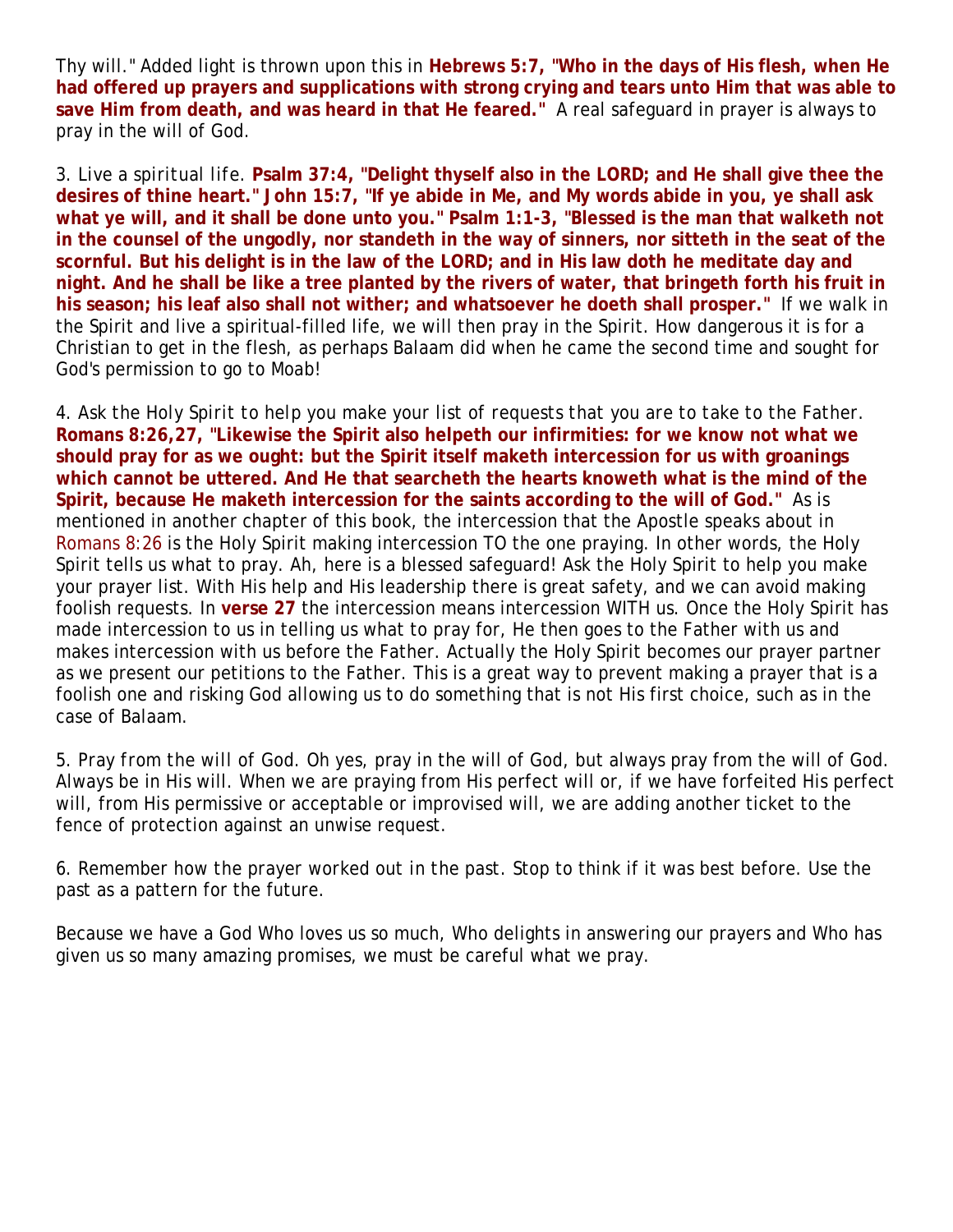# **Chapter 29 — Four Relationships in Prayer**

**Matthew 27:46, "And about the ninth hour Jesus cried with a loud voice, saying, Eli, Eli, lama sabachthani? that is to say, My God, My God, why hast thou forsaken Me?"**

The first words recorded of our Lord while He was on earth were these: **"How is it that ye sought Me? wist ye not that I must be about** *My Father's* **business?" (Luke 2:49)** Notice especially the words, **"My Father's."** The last words recorded by our Lord before He gave up the ghost on Calvary were these: **"Father, into Thy hands I commend My spirit." (Luke 23:46)** Again, notice the use of the word **"Father."** Between the first words recorded and the last words recorded are such terms as these: **"the will of My Father," "ye blessed of My Father," "their angels do behold the face of My Father,"** and **"My Father is greater than them all."**

The first words of Calvary were, **"Father, forgive them; for they know not what they do." (Luke 23:34)** The last words of Calvary were, **"Father, into Thy hands I commend My spirit."** Notice again the emphasizing of the word, **"Father."** Hear our Lord in **John 17** in the great prayer of intercession: In **verse 1, "Father, the hour is come."** In **verse 5, "And now, O Father, glorify Thou Me with Thine own self." Verse 11, "Holy Father, keep through Thine own name those Whom Thou hast given Me." Verse 21, "That they all may be one; as Thou, Father, art in Me, and I in Thee." Verse 24, "Father, I will that they also whom Thou hast given Me, be with Me where I am." Verse 25, "O righteous Father, the world hath not known Thee: but I have known Thee."** Notice in each of these verses the use of the words, **"Father," "My father," "holy Father"** or **"the Father."**

I am stunned than at the middle cry of Calvary when the Lord Jesus said, **"My God, My God, why hast Thou forsaken Me?"** Why was it always "Father" and now suddenly it is "My God, My God"? Our sins were placed on Jesus. The Father turned His back upon His Son, and Jesus cried, **"My God, My God, why hast Thou forsaken Me?"** The word **"forsaken"** is a large word. It includes, "My God, My God, why hast Thou indicted Me? Why hast Thou convicted Me? Why hast Thou sentenced Me? Why hast Thou disowned Me?" Though Jesus was still the Son of God on the cross, He could not call God His Father because He was bearing our sins. He was identifying Himself with sinners, and the Father, Who is holy and just, cannot look upon sin. Hence, He turned His back upon His Son and in that moment disowned Him that His justice might be satisfied and that a way of reconciliation for sinners like you and me could be made.

This leads to four relationships mankind can have with his God.

- 1. *Creator-creature.* This takes place at birth.
- 2. *God-people.* This takes place at salvation.
- 3. *Father-child.* This takes place at separation.
- 4. *Friend-friend.* This takes place at service.

When the creature accepts Christ as His Saviour and by faith appropriates God's gift of eternal life, he then enters into a new relationship with His God. It is the relationship of God-people. However, notice **II Corinthians 6:14-18, "Be ye not unequally yoked together with unbelievers: for what fellowship hath righteousness with unrighteousness? and what communion hath light with darkness? And what concord hath Christ with Belial? or what part hath he that believeth with an infidel? And what agreement hath the temple of God with idols? for ye are the temple of the living God; as God hath said, I will dwell in them, and walk in them; and I will be their God, and**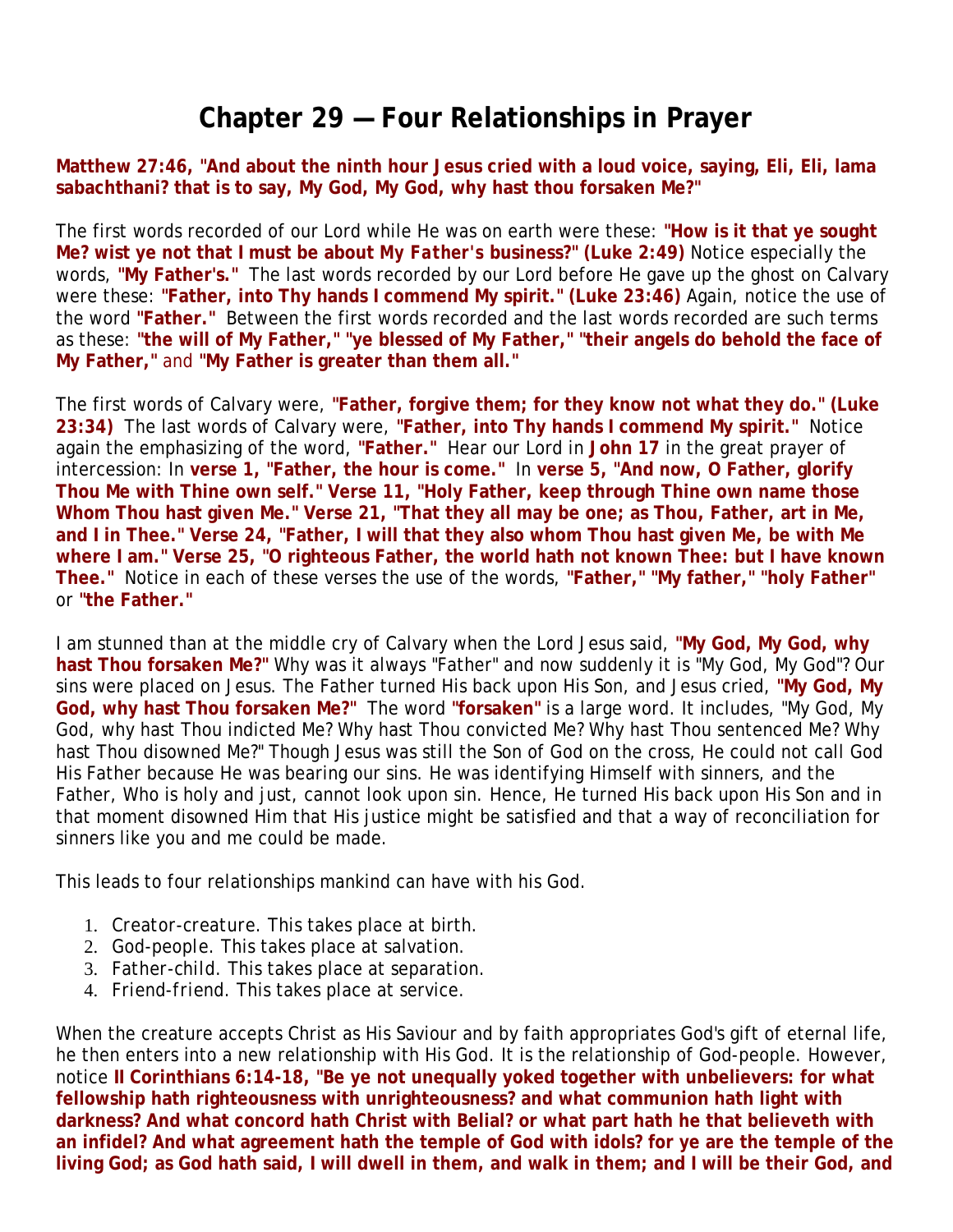**they shall be My people. Wherefore come out from among them, and be ye separate, saith the Lord, and touch not the unclean thing; and I will receive you, And will be a Father unto you, and ye shall be My sons and daughters, saith the Lord Almighty."** Notice especially the words in verse 18, **"and will be a Father unto you, and ye shall be My sons and daughters."** Now this does not mean that the Christian was not already a child of God; it does mean that one can be a child and not enjoy the intimate relationship that he should with his Father. Here in **II Corinthians 6:14- 17** we have the requirement that God gives for those of us who are His children to enter into a sweet Father-child relationship. It is the great doctrine of separation. In **verse 14** we are told not to be yoked together with unbelievers. We are told that righteousness should not fellowship with unrighteousness. We are told that light should not commune with darkness. We are told in **verse 15** that Christ hath not concord with Belial and that believers should have no part with infidels. We are told in **verse 16** that the temple of God hath no agreement with idols. We have the reminder in the last part of **verse 16** that the believer is one of God's people and that he has a God-people relationship with the Father. Then in **verse 17** God speaks to the believer and says that if he will come out from among them, that is, the unbelievers, unrighteous, darkness, Belial, infidels and idols, and be separate and touch not the unclean thing, that God will receive him and will be a Father unto him and the believer shall be as a son or daughter. **(Verse 18)** This is a wonderful, blessed truth.

One night our son, Dave, got in the wrong crowd. He came home. When I realized with what crowd he had been, I said, "Go to your room."

He said, "But, Dad . . . "

I said, "Don't 'Dad' me. 'Doctor Hyles' me."

He said, "Well, Dad . . . "

I said, "Don't say 'Dad' to me. You 'Doctor Hyles' me." I went upstairs and made him say "Doctor Hyles, Doctor Hyles, Doctor Hyles," over and over again. Now he was my son, but we were not close at that particular time because he had been in the wrong crowd. The believer in Christ is still God's child, but he has forfeited his Father-child intimacy if he runs with the wrong crowd.

Notice **Romans 8:14,15, "For as many as are led by the Spirit of God, they are the sons of God. For ye have not received the spirit of bondage again to fear; but ye have received the Spirit of adoption, whereby we cry, Abba, Father."** Here we have another passage that teaches the same truth. We are told that the sons of God are those who are led by the Spirit of God. **Romans 8** deals with the Spirit of God, leading the child of God, to lead the spiritual life and not the carnal life. If the child of God follows the leadership of the Holy Spirit into a spiritual life, he then becomes the *son* of God. This does not mean that he was not already God's child. It means that he now has a relationship as a father and a son should have. This same teaching is implied in **Matthew 5:9, "Blessed are the peacemakers: for they shall be called the children of God."**

A little boy was bad. His dad sent him to his room and then spanked him. He then told the boy to stay in his room and think what a bad boy he had been. After while dinner was ready. The dad very curtly said, "Son, come on to the table and eat!" The boy came to the table. His parents were still his parents, but he had lost the sweet relationship with them that a child should have with his parents. His dad then looked over to him and in a very stern voice said, "Heavenly Father, I thank Thee that Thou preparest a table before me (sob, sob, sob) in the presence of my enemies."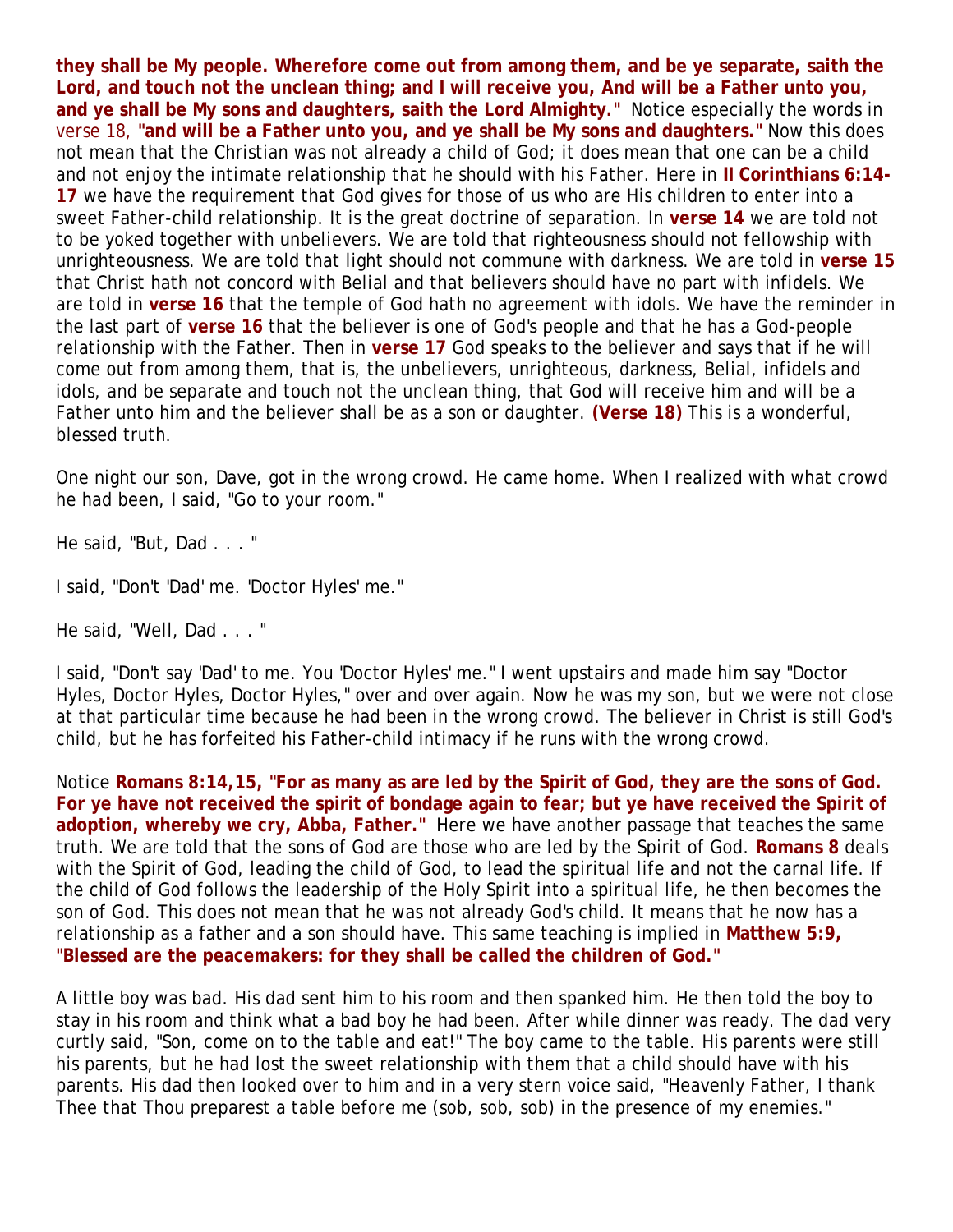When our girls were small, I had dates with them. For many years I had dates with Becky, who is our oldest daughter. I used to say, "Becky, do you want to have a date with Daddy?"

Her little three or four or five-year old voice would say, "Goodie, goodie, goodie! I'm going to have a date with Daddy!" I would escort her to the car and ask her where she wanted to go. She would always say she wanted to go to the ice cream store. We would drive to the ice cream store. A waitress would come up and ask to take our order. Becky would always order a chocolate milk shake. I would likewise order a chocolate milk shake. When the waitress brought the milk shakes, she put Becky's in front of her and mine in front of me and a straw in each, whereupon Becky would say, "Daddy, let's drink out of the same milk shake together." I put my milk shake to the side and put my straw in Becky's and we would share the same milk shake. People would walk by and say, "Look at that mean old man drinking that little girl's milk shake! (I did get more than Becky got because I had a better sucker than Becky had!)

After we would have a milk shake we would go to the Jack and Jill shop and I would buy Becky a dress or something else that she might have needed. Then we would get in the car and go to Riverside Park and swing. Becky would get in the swing and I would push her. I would get in the swing and she would try to push me. We did this every week. It was a ritual with us. This continued while Becky was three, four, five, six, seven, eight, nine, ten, eleven, twelve and thirteen; but when she became thirteen and fourteen, one day I said, "Becky, do you want to have a date with Daddy?"

She said, "No, sir."

I said, "What do you mean?"

"No, sir, I mean I don't want to have a date."

I said, "Why?"

She said, "Because Tim is going to call."

Who was Tim? Tim was a boy she had learned to like better than her dad, and she would rather wait for a phone call from Tim than to have a date with her dad. (Every parent who has ever reared a child knows how I felt!) I went to my prayer closet and asked, "What's wrong? I've lost my daughter!"

The Heavenly Father is asking "What's wrong?" between Him and many of us because we have lost our sweet relationship that we once had.

I decided to add to the incentive. I was going to preach in the Los Angeles area and so I said, "Becky, would you like to go to Los Angeles with Daddy? We will go to Knott's Berry Farm and Disneyland, we will fly in a big airplane, have a few days in a hotel, enjoy room service and breakfast in bed!"

She asked, "Can Tim go?"

I said, "No, Tim cannot go!"

She said, "Then I don't want to go."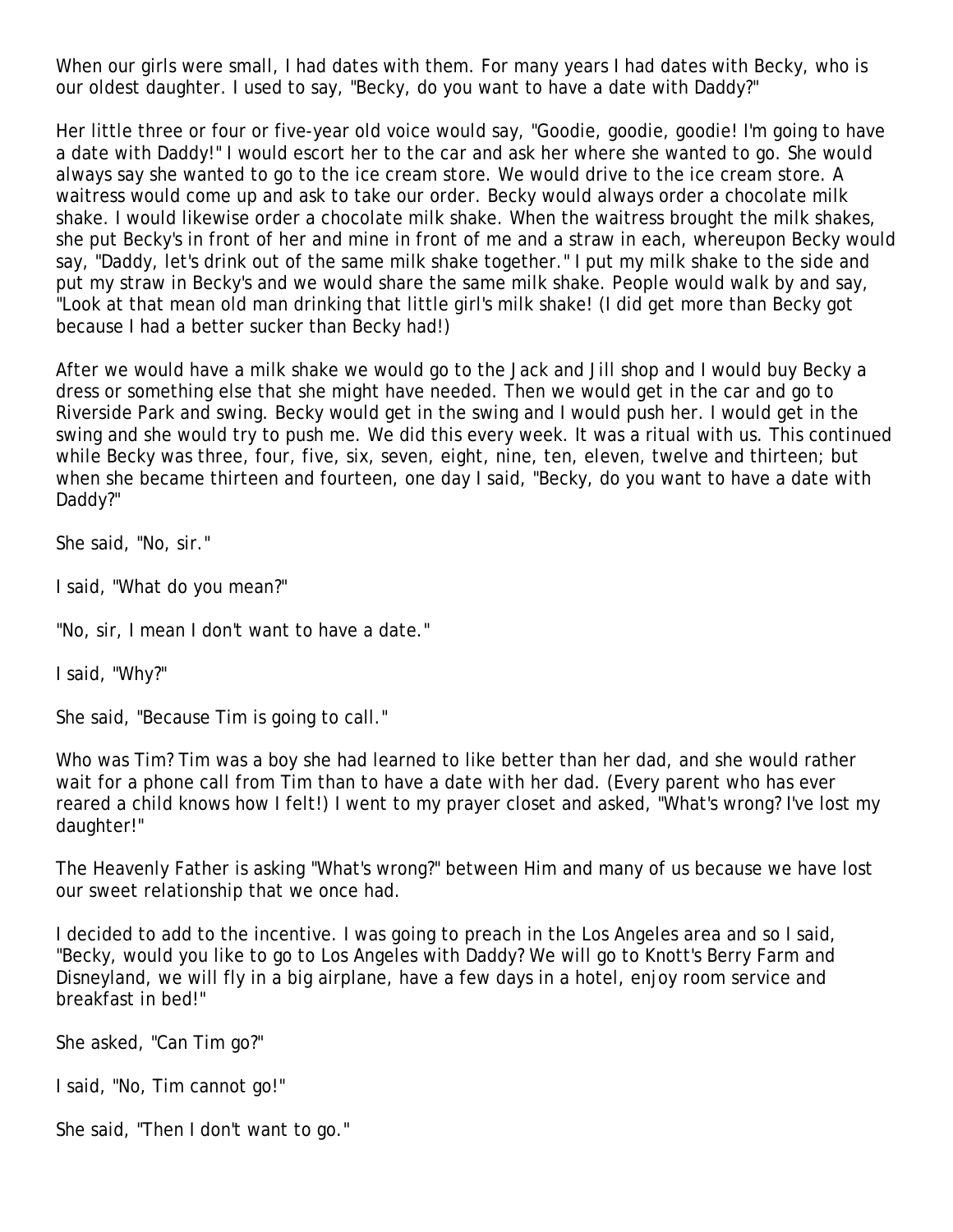Finally one day I was taking a trip to the Holy Land. I said, "Becky, would you like to go to London, Paris, Rome, Athens, Cairo, Jerusalem, Bethlehem, Bethany, Nazareth, Cana of Galilee, the Jordan River, the Dead Sea, the Sea of Galilee, Capernaum and Jericho with Daddy?"

"Is Tim going? Becky said.

"No," I said, "Tim is not going!"

"Then I don't want to go," Becky said.

She would rather talk with Tim on the telephone than go around the world with me! (I did not know at the time that this was the natural thing. I know it now. I did not know it then.)

Becky and Tim got married. God has given them three lovely children. When the first child was just a baby, they came home for a visit. I had to go to the store, and I announced that I was going to the store. Becky said, "Daddy, can I go, and can we have a date?"

My eyes filled with tears and my heart leaped with joy as my daughter wanted to have a date again with me. It had been years!

I put out my arm and escorted her to the car. I said, "Puddin', where would you like to go?"

She said, "To the ice cream store."

To the ice cream store we went! A waitress came to take our order. (It was not the same waitress.) Becky said, "I would like to order a chocolate milk shake."

Through tears I said, "Make that two chocolate milk shakes!"

The waitress brought the milk shakes, put Becky's in front of Becky and mine in front of me and a straw in each. Becky said, "Daddy, could we drink out of the same milk shake together?"

I said, "Why sure Puddin'." I put my milk shake on the side, put my straw in Becky's and we drank out of the same milk shake. (I still got more than she did because my sucker was still better than hers!)

After we shared her milk shake, we shared mine. Then I said, "Puddin', you wouldn't like to buy a new dress, would you?" (Don't ever ask an adult lady that question!)

She said, "Yes, I would." We didn't go to the Jack and Jill Shop, we went to Rosalee's, a women's store, and Becky picked out a dress just like we used to do.

I said, "Puddin, we had better go home."

She said, "Daddy, aren't we going to go to the park and swing?"

I said, "You want to go to the park and swing?"

She said, "We always do on our dates, don't we?" So we went to Riverside Park! Becky sat in the swing and I pushed her, then I sat in the swing and she tried to push me.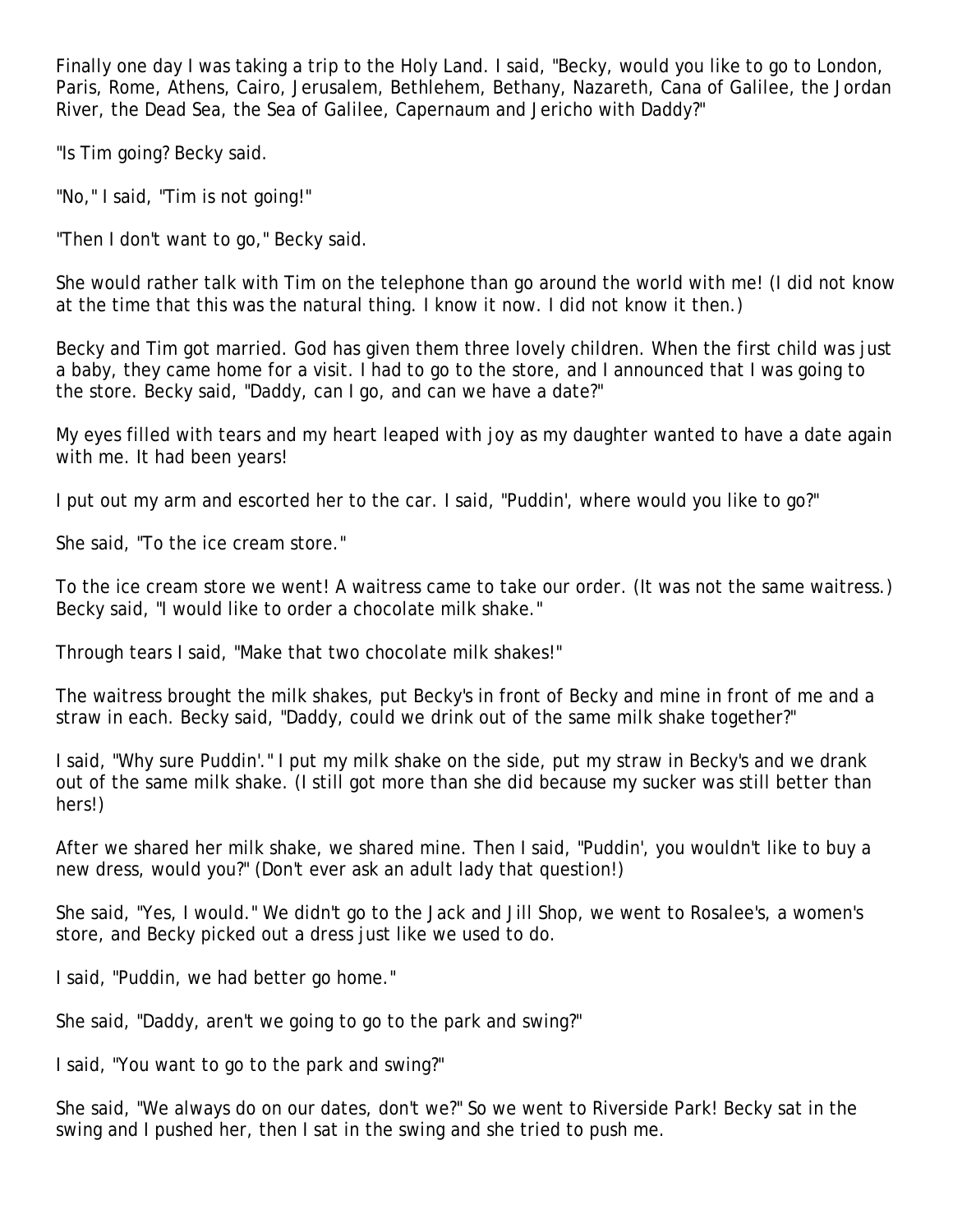Then we went home, and I went to my prayer closet, got on my knees and said, "Lord, does it make You as happy when I love to be with You as it makes me when my children love to be with me?"

Yes, it does, except then thousand times more! The great heart of God wants to have a sweet relationship with His children, and He wants not only positionally to be our Father but practically He wants to treat us as a Father would treat a child.

When a famous ball player was first born again, he was interviewed by an adult magazine which is filled with nudity and pornography. Someone asked him why he did that since he claimed to be born again. He said that Jesus would have been interviewed by that magazine. Now this football player might be born again, but when he comes to his prayer closet he will have to say, "Dear God" and not, "Dear father."

A famous Hollywood singer sings in nightclubs using his charisma to attract people to the liquor and other sins of nightclub life. Then on Sunday he goes to a church and tells how much Jesus means to him. He may be saved, but when he comes to pray he has forfeited the right to say, "Dead father."

There is a wonderful relationship that God wants to have with us and to offer to us, but that relationship must be based on our being separated. Do you have God's money in your pocket, rock music on your record player, soap operas on your television? Then though He is your Heavenly Father, you may not treat Him as such, and though you are His child, the treatment will not be as intimate as He would like it to be, and it will not be so until you are separated!

We have noticed that the Creator-creature relationship comes at birth, the God-people relationship comes at salvation, and the father-child relationship comes with separation, but there is yet a fourth relationship, and that is Friend-friend. **John 15:14, "Ye are My friends, if ye do whatsoever I command you."** This comes at service when we obey our Heavenly Father's commands. Of course, His great command was to go and teach all nations. In other words, the great command is to be a soul winner. God spoke of Abraham as being His friend. Moses spoke to God face to face as a friend. God wants to have that sweet Friend-to-friend relationship with His people, but He will enter into that sacred relationship only when we become soul winners and faithful servants of our Lord.

Many years ago I was invited by Dr. John R. Rice to preach at a Sword of the Lord Conference in Lake Louis, Georgia. The speakers were to be Dr. Bob Jones, Sr., Dr. R. G. Lee, Dr. John Rice, Dr. Bill Rice and others. I was still in my twenties and could not believe Dr. Rice meant that he wanted me to come. I thought the letter was sent to me by mistake, so I had my secretary call Dr. Rice's office to confirm the invitation. Not long after that I sat on the same platform with Dr. R.G. Lee when he preached his famous sermon, "Payday Someday," and then I was introduced to speak. I looked at my outline and was almost ashamed to preach. How could a kid preacher like me follow the most famous sermon of our generation? After I had preached I sat at the same table with Dr. John R. Rice, Dr. Bob Jones, Sr., Dr. R. G. Lee and others. I could not believe that it was true. Then for 22 years I shared the platform with Dr. Rice, and at over 2200 occasions he and I preached on the same program!

A few years after I had begun preaching with Dr. Rice, I asked him very privately if he would unofficially adopt me as a son. I said, "Dr. Rice, you have six daughters; you have no sons, and my father has been dead for a long time. If I don't tell anybody about this while you are alive, and if I do not presume upon our relationship, could we have an understanding that I am sort of your adopted son?"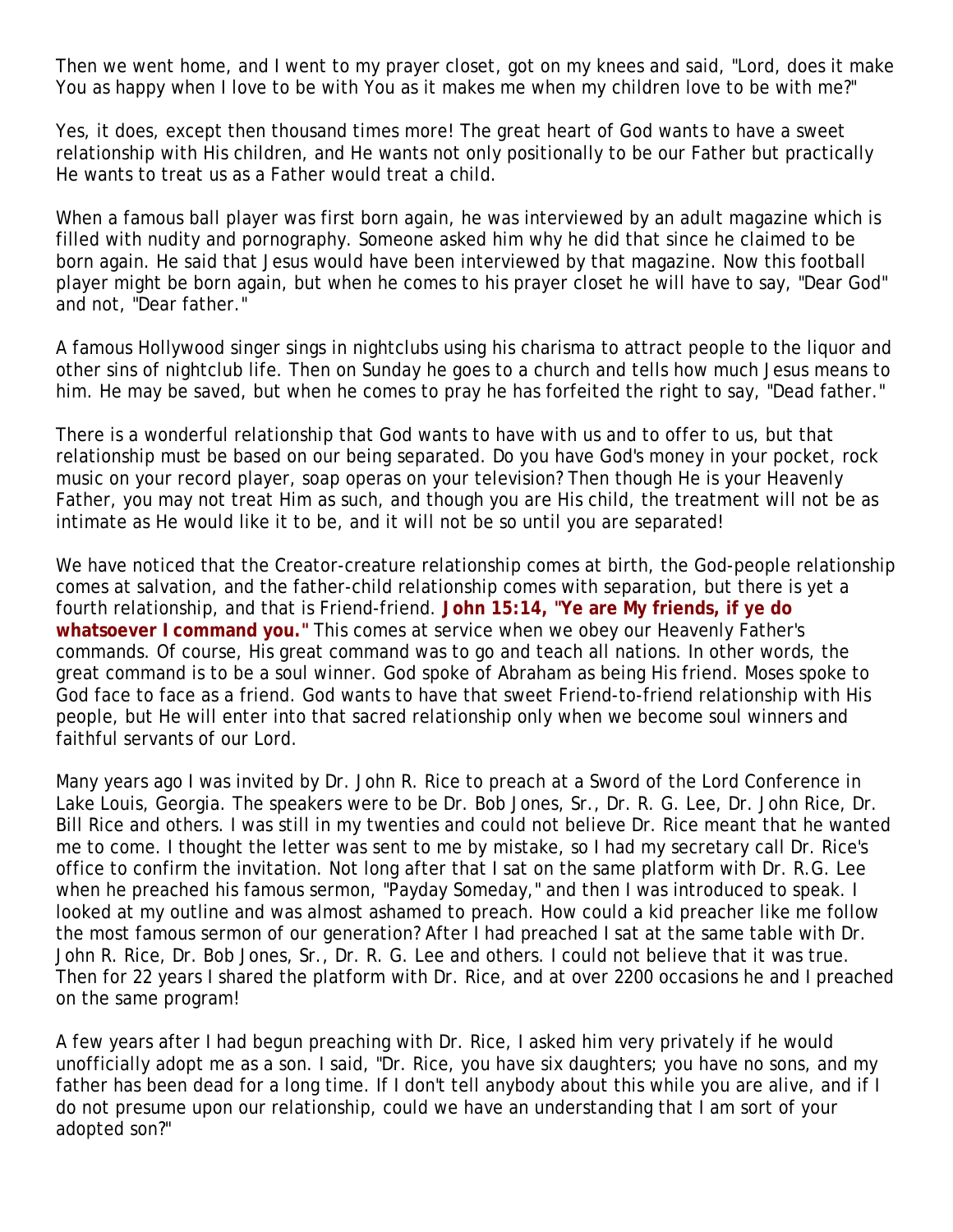He put his right hand in mine and his left hand on my shoulder and said, "You've got yourself a deal, son."

For 22 years I never missed sending him a Father's Day gift not did I fail to call him on father's Day. (I never told anyone this—not even my family or closest friends.) When he was well up in years, Dr. Rice suffered a serious heart attack and a stroke and was unable to travel, and in 1980 he went to Heaven. I miss Dr. Rice very much , but there is a Father-son relationship that I may always enjoy, and there is a Friend=friend relationship that can be mine. I became His creature when I was born. I became one of His people when I was born-again at the age of nearly 11. I entered into a Fatherchild relationship with Him on Christmas night, 1944, when I decided to live a separated life, and then when I became a soul winner and His servant, I became His friend, and He became my Friend.

I have always felt very close to my son, David, but we have been in many ways more than just dad and son; we have been friends. For many years we have shared the same burden for America and for the Lord's work. When this burden is shared, friendship is shared.

Now each of these relationships offers new intimacies in prayer. A friend can pray in a way that even a son cannot pray. As we enter into a new closer relationship with our Heavenly Father, we enter into a new area of prayer. How blessed is the prayer life of a Christian with his God! How much more blessed is that prayer life of a son with his Father! How heavenly is the prayer life of a friend with a Friend.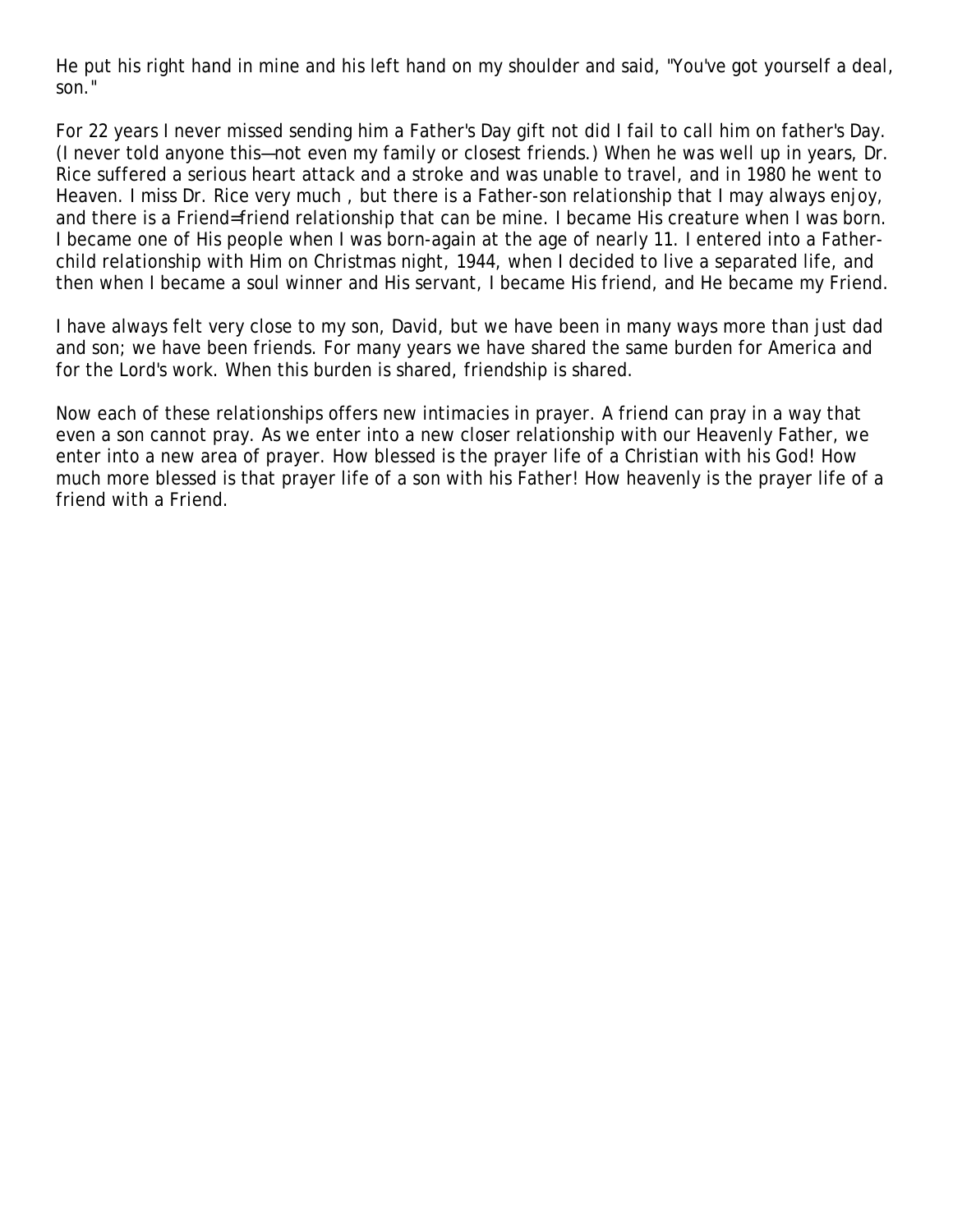## **Chapter 30 — Prayer and Separation and Soul Winning**

If the average Christian were to place in proper order the three Christian activities mentioned in our chapter title, the most popular order, no doubt, would be: (1) separation, (2) prayer, and (3) soul winning. Yet this is not so in God's order. For example, in the Word of God prayer comes after soul winning. **John 15:16, "Ye have not chosen Me, but I have chosen you, and ordained you, that ye should go and bring forth fruit, and that your fruit should remain: that whatsoever ye shall ask of the Father in My name, He may give it you."** Also notice **John 14:12-14, "Verily, verily, I say unto you, He that believeth on Me, the works that I do shall he do also; and greater works than these shall he do; because I go unto My Father. And whatsoever ye shall ask in My name, that will I do, that the Father may be glorified in the Son. If ye shall ask any thing in My name, I will do it." 1st John 3:22, "And whatsoever we ask, we receive of Him, because we keep His commandments, and do those things that are pleasing in His sight." James 5:16, "Confess your faults one to another, and pray one for another, that ye may be healed. The effectual fervent prayer of a righteous man availeth much."** Now, that is not to say that the Christian should not pray before going soul winning. It is to say that when a person is saved, he is to become a soul winner immediately. The woman at Sychar's well fled to the city immediately upon receiving Christ to tell the people about Jesus.

The statement concerning prayer coming after soul winning is not so much chronological as it is priority. It may be academic as to which comes first. It may be like the hen and the egg, but since soul winning is so often maligned, over looked and discouraged, someone needs to stress its importance and elevate its dignity. The point is not to advocate the Christian sitting down and listing what he is going to do first—go soul winning or pray. For that matter, they can be done at the same time, but in the heart of God, saving sinners has top priority. Jesus prayed while He was on earth. **Luke 19:10 says, "For the Son of man is come to seek and to save that which was lost."** Paul wrote Timothy and said, **"Christ Jesus came into the world to save sinners." (I Timothy 1:15b)** Entering one's closet to pray causes no person embarrassment, causes no one to hurl an accusation of fanaticism.

Bear in mind, this entire manuscript is sent forth to emphasize prayer. This writer is pleading with God's people to pray, but God gave His Son to save sinners. Christ left Heaven and came to earth to save sinners. Jesus died on the cross to save sinners. He rose after three days and three nights to save sinners. He ascended to the right hand of the Father to plead the sinner's case, and the point the author is making is that a person doesn't have to be a seasoned prayer warrior in order to go soul winning! He doesn't have to grow in grace for six months and go to Bible college before he begins to go soul winning! He is supposed to start telling others about Jesus as soon as he gets off his knees after having received the Saviour himself!

In the second place, soul winning also comes before separation. **John 15:2,3, "Every branch in Me that beareth not fruit He taketh away: and every branch that beareth fruit, He purgeth it, that it may bring forth more fruit. Now ye are clean through the Word which I have spoken unto you."** Notice the bearing of fruit comes before the purging. No doubt the woman at the well in Sychar had a lot of changing to do in her life, but that was not her first thought. Her first thought was to get to the people and tell them she had found the Saviour. To be sure, a person who is separated will bring forth more fruit. In fact, that's God's order—fruit, purging, more fruit. I can remember my dad out in the back yard at 3936 Denley Drive in Dallas, Texas, cutting some branches off the tree. I asked him what he was doing. He said, "Son, I believe this tree would give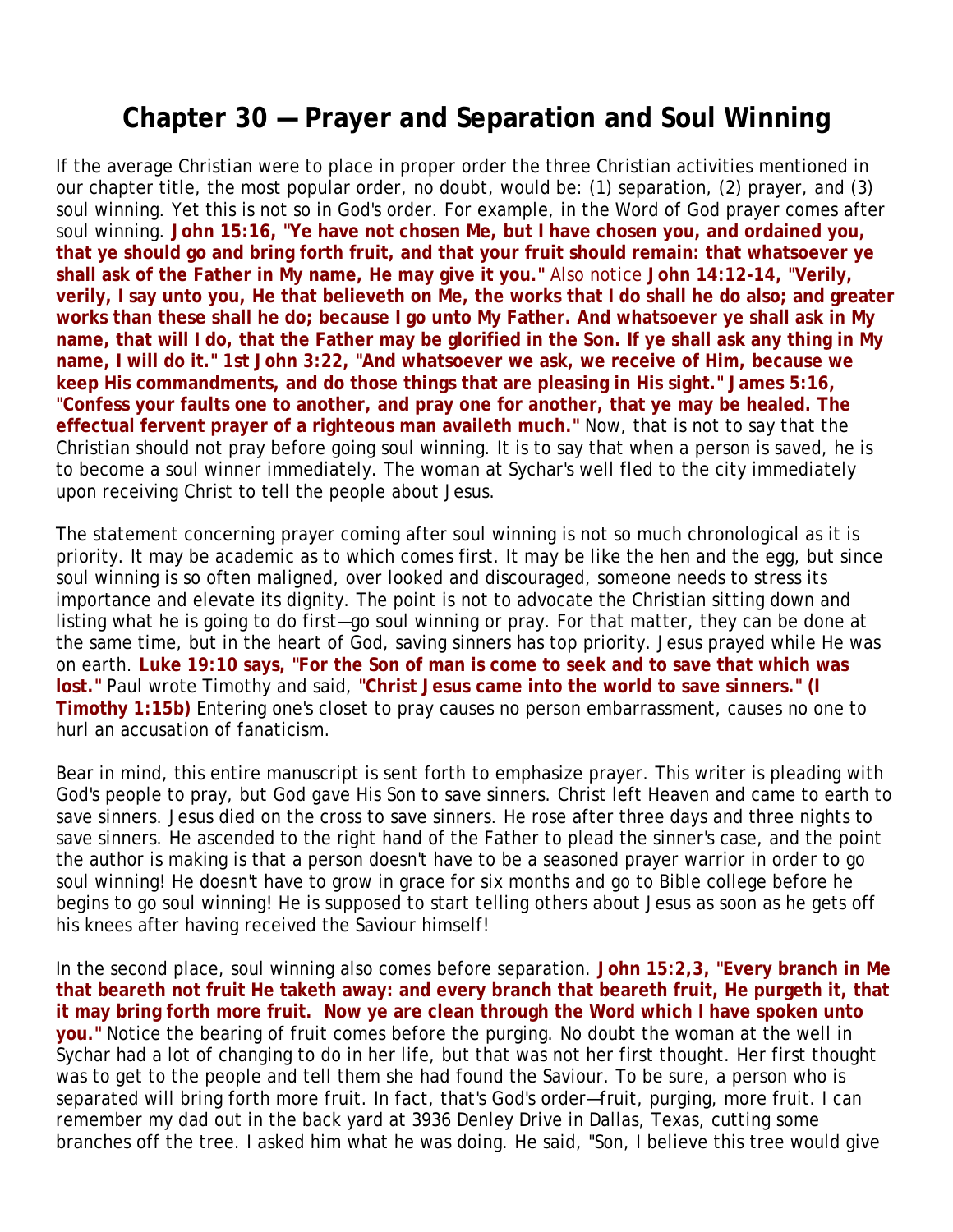more peaches if we would cut off some off the dead branches." He did cut off dead branches of a tree that was already bringing forth fruit, but then it brought forth more fruit.

How sad it is when sincere but misguided preachers and Bible teachers insinuate or even teach that soul winning is for the seasoned Christian, the one who has paid the price in separation! No, soul winning is for the new Christian as well as the old, and God will purge him if He sees he is bringing forth fruit. God looks down to a Christian who is winning souls and says, "Ah, I see fruit coming from that limb. I'm going to take away those cigarettes and hot temper, those movies, etc. and help him to bring forth even more fruit."

Now notice **John 15:2,7,8,16, "Every branch in Me that beareth not fruit He taketh away: and every branch that beareth fruit, He purgeth it, that it may bring forth more fruit. If ye abide in Me, and My words abide in you, ye shall ask what ye will, and it shall be done unto you. Herein is My Father glorified, that ye bear much fruit; so shall ye be My disciples. Ye have not chosen me, but I have chosen you, and ordained you, that ye should go and bring forth fruit, and that your fruit should remain: that whatsoever ye shall ask of the Father in My name, He may give it you."** A careful look at those verses will find God's divine order: (1) fruit, (2) purging, (3) more fruit, (4) abiding, (5) much fruit.

This is not meant in any way to minimize prayer and separation. You will not find a preacher anywhere that preaches more strongly on separation than this author, and remember, the purpose of this entire book is to encourage the Christian to pray, but there has to be some great purpose for it all! While Jesus was on earth, He healed the sick, but He came to seek and to save that which was lost. While He was on earth, He opened blind eyes and deaf ears, He caused the dumb to speak and the lame to leap like a hart, but He came to seek and to save that which was lost. While Jesus was on earth, He blessed little children, He stilled the waves and calmed the storm and spoke peace to the nervous and restless, but He came to seek and to save that which was lost. While Jesus was on earth He taught, preached, edified, encouraged and blessed, but He came to seek and to save that which was lost. While Jesus was on earth, He scolded, chastened, exhorted and rebuked, but He came to seek and to save that which was lost. While Jesus was on earth He comforted and cheered, and He read the holy Scriptures, but He came to seek and to save that which was lost.

There are many things involved in the birth of a child. There is the love of the parents, the discomfort of the mother, the gaining of weight, the changing of appetites, the discomfort in waiting, the preparation of the layette, the shower, the choosing of names, the visits to the doctors office, the eating of the right foods, the dieting, the weighing, the exercising, the choosing of a hospital, the laboring and many other things, but all of these are for one purpose—the birth of the baby!

There are many things involved in the Christian life. Included in these are prayer and separation, but all of the Christian life is wrapped up in one great heartbeat in the personality of the Godhead—the saving of sinners, the redeeming of a people to the praise and honor of our great God.

May we in no way minimize the importance of separation, but rather magnify it. May we in no way minimize the importance of prayer, but rather magnify it, but we may elevate that great central purpose of the plan of God—the reconciling of an estranged race to its God and the proclamation of the means of reconciliation through the finished work of our Saviour on Calvary.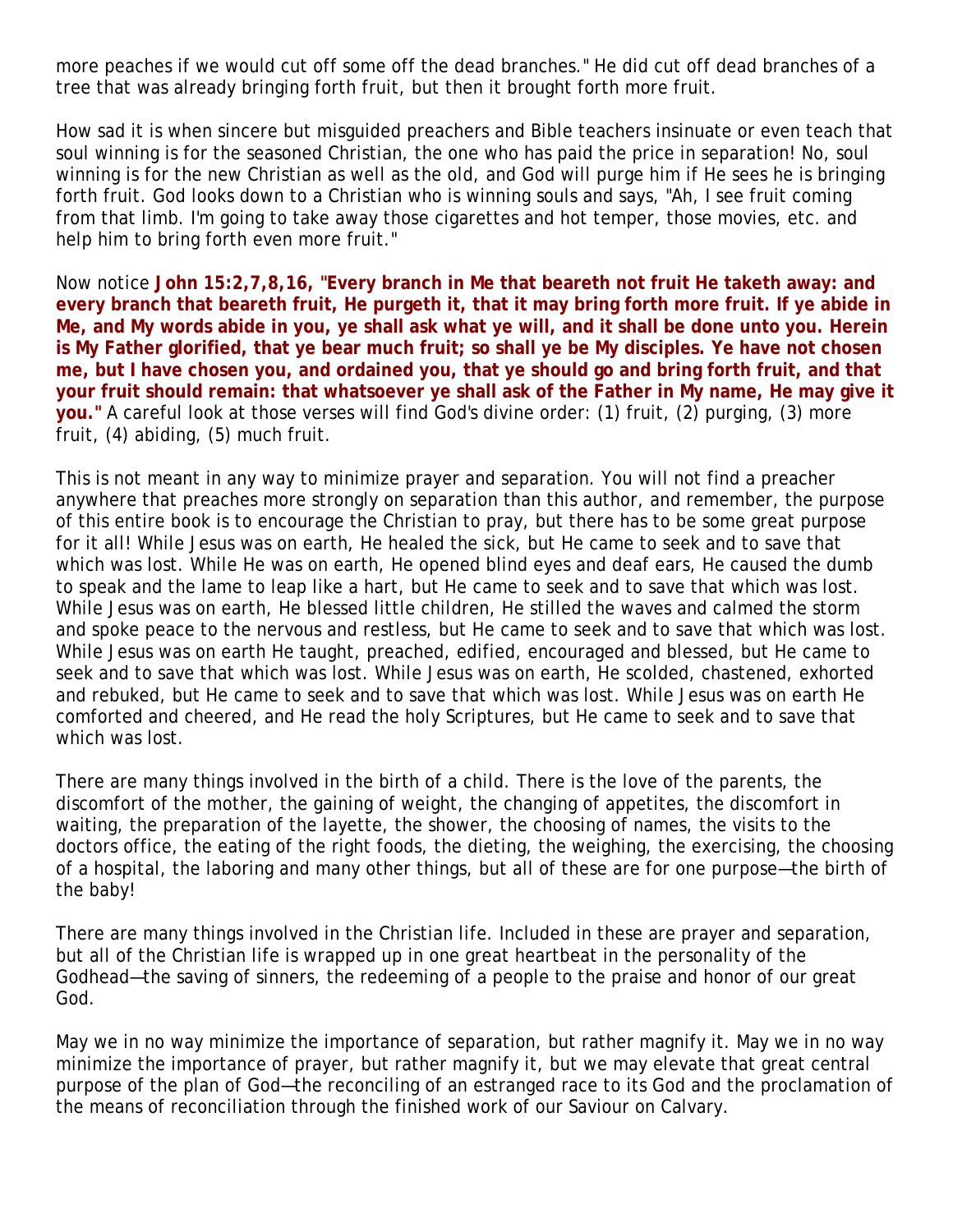# **Chapter 31 — Prayer and Greater Works Than Jesus Did**

**John 14:12,13, "Verily, verily, I say unto you, He that believeth on me, the works that I do shall he do also; and greater works than these shall he do; because I go unto My Father. And whatsoever ye shall ask in My name, that will I do, that the Father may be glorified in the Son."**

I have often used the first part of **John 14:12;** that is, **"the works that I do shall ye do also."** I have often tried to avoid the last part. I find it easy to shrink from it. I find myself not wanting to use such a term as doing **"greater works"** than Jesus did.

I remember when I first pastored a church that was larger than my home church in Dallas, Texas, I felt a twinge of guilt and even sadness and perhaps loneliness as I realized that I was pastoring a church larger than the church in which I grew up. Multiply that by ten million and you will see my feelings concerning the statement, **"greater works than these shall ye do."** I find myself not wanting to do greater works than Jesus, but it is in the Bible, and I must face it. I must confess that I never understood that verse completely until recently when I was on an airplane. I had no commentary; I had no books with me except the Bible/ I was reading this passage. Suddenly it hit me! I shouted, "I know what that means! Praise the Lord!"

The fellow beside me said, "What did you say?"

I said, "Praise the Lord! Glory to God! I think I just found the meaning of **John 14:12**."

With a puzzled look on his face he scratched his head and went back to his reading.

Now let us examine the petals of this lovely orchid.

1. *Jesus said that the Christian could do the works that He did. What works did He do.* **Luke 19:10, "For the Son of man is come to seek and to save that which was lost." I Timothy 1:15, "This is a faithful saying, and worthy of all acceptation, that Christ Jesus came into the world to save sinners; of whom I am chief."** It is easy to see that Jesus sought the lost and came to save sinners. These are His works. The Bible says that we are to do those same works.

2. *Who can do the works that Jesus did?* Notice in **John 14:12** the words, **"He that believeth on Me."** This means the 60-year old that believeth on Him and the 6-year-old that believeth on Him. This means the adult that believeth on Him and the teenager that believeth on Him. This means the learned that believeth on Him and the unlearned that believeth on Him. This means the one who has been to Bible college who believeth on Him and the one who has never been to Bible college that believeth on Him. Every single believer is supposed to do the work that Jesus did, and we must be reminded that Jesus came to seek and to save the lost and that Christ Jesus came into the world to save sinners. That means that every Christian is to be a soul winner. Each Christian can be a soul winner and should be a soul winner, and if he is right with God, he is a soul winner. Soul winning is not a command given to the preacher behind the pulpit, but it is given to the layman in the pew, and to the Christian who is not in the pew but should be.

3. *Notice a second promise:* **"Greater works than these."** Also notice why we can do **"greater works than these."** The answer is simple—**"because I go unto My Father."** It took me years to see this, and then one day, as I mentioned, on the airplane it dawned on me. Here are two promises and two conditions. The first promise is, **"The works that I do shall ye do also."** This is for those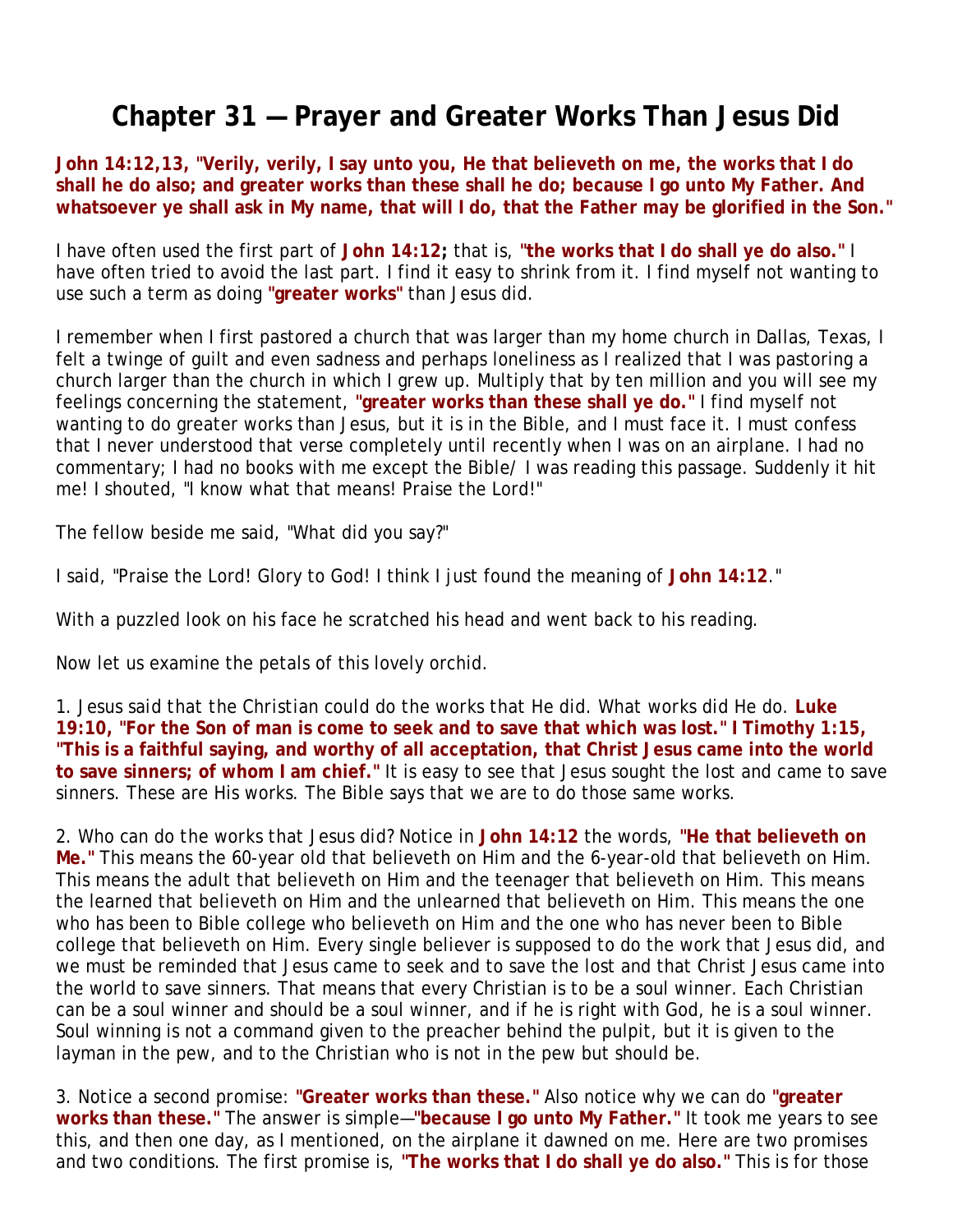who believe on Jesus. This is for every Christian. However, there is something else available. **"Greater works than these."** We do the works that Jesus did because we believe on Him, but we can do greater works because He went to His Father.

He went away so the Comforter could come, and through the power of the Comforter, that is, the Holy Spirit, we may do greater works than these. Notice the first promise is, **"the works that I do shall ye do."** This is for all believers. The second promise is, **"greater works than these shall ye do."** This is for those who have the power of the Holy Spirit upon their lives, or shall we say, those who are Spirit-filled. Praise the Lord! Glory to God! Hallelujah! Bless His holy name! As a believer in Christ I can do the works that He did, but because He went to the Father and sent His holy Spirit, now in the energy of the Spirit-filled life I can do greater works than these.

4. *Prayer is also a part of that greater works than these.* **John 14:13, "And whatsoever ye shall ask in My name, that will I do, that the Father may be glorified in the Son."** Notice the word **"and."** This connects it with the previous promise. It is talking about prayer. God is saying that if we live the Spirit-filled life and the prayer life, our works can be multiplied into the area of "great works."

In conclusion, there are three conditions to these greater works: (1) work, (2) Spirit-fullness, and (3) prayer. 'Tis sad but true, some do only one of the three. Some work, but they do it in their own energy and do not live the prayer life. Some seek the fullness of the Holy Spirit but do not work and do not pray. Some believe they have been given the ministry of prayer only, but they know nothing about the mighty power of the Holy Spirit, nor do the work.

Then there are some who do two of the three. They might seek the power of the Holy Spirit and pray but refuse to work. They might pray and work but not receive the power of the Holy Spirit. All three are necessary for a person to do greater works than these. Ah, what blessedness is found in these truths simply because I believe and I can do the same works that Jesus did! Did not the woman at the well upon her faith in Christ flee to the city to tell others about the Saviour? She was doing the same work that Jesus had just done with her, but there is more. There is the promise of greater works, and this promise hinges on three conditions—work, Spirit-fullness and prayer. My soul, my soul, my soul, what keeps us from shouting! What keeps us from running to the field to work, running to the closet to pray and falling on our faces to plead for and claim the fullness of the Holy Spirit!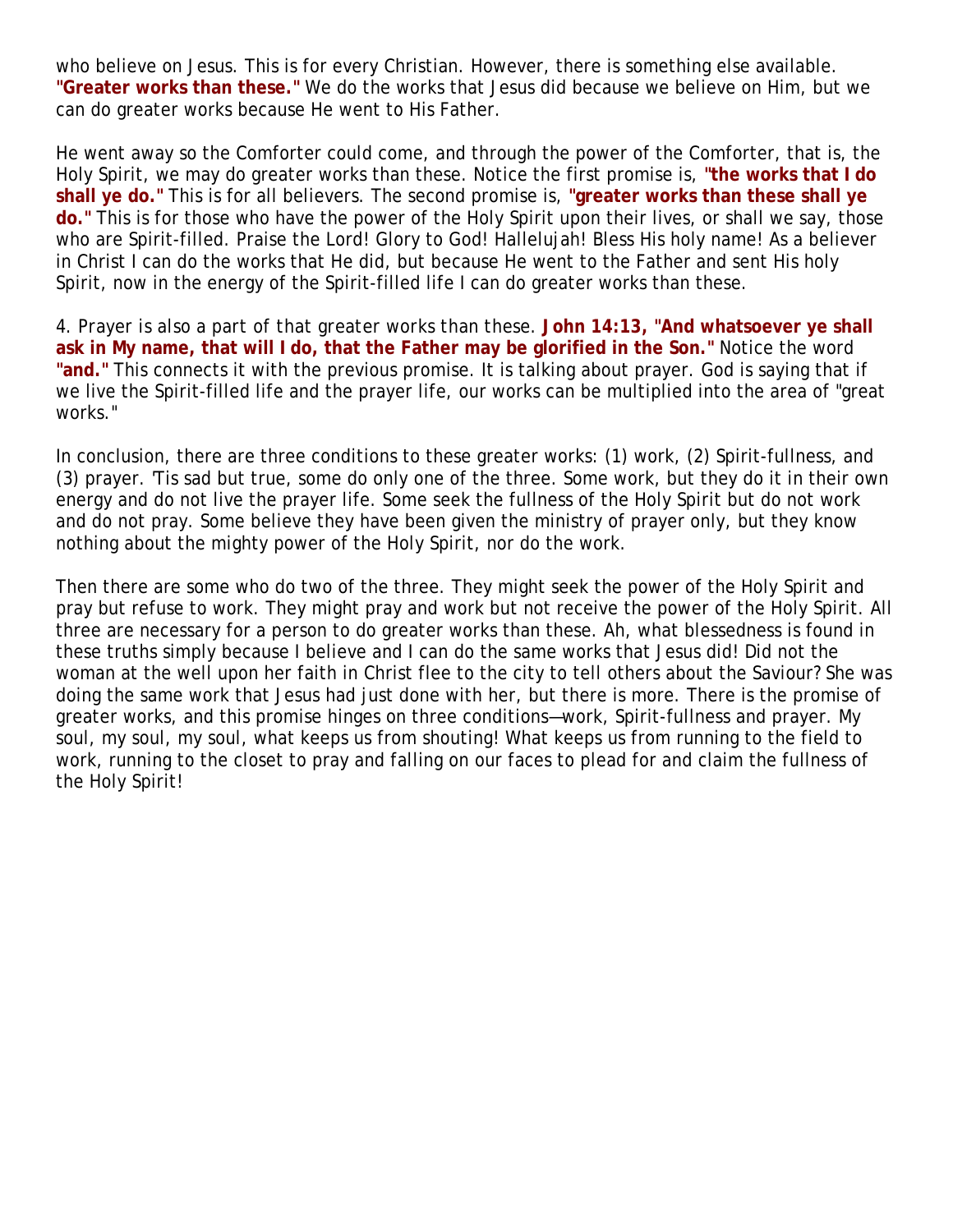## **Chapter 32 — Abiding in Christ**

**John 15:1-7, "I am the true vine, and My Father is the husbandman. Every branch in Me that beareth not fruit He taketh away: and every branch that beareth fruit, He purgeth it, that it may bring forth more fruit. Now ye are clean through the word which I have spoken unto you. Abide in Me, and I in you. As the branch cannot bear fruit of itself, except it abide in the vine; no more can ye, except ye abide in Me. I am the vine, ye are the branches: He that abideth in Me, and I in him, the same bringeth forth much fruit: for without Me ye can do nothing. If a man abide not in Me, he is cast forth as a branch, and is withered; and men gather them, and cast them into the fire, and they are burned. If ye abide in Me, and My words abide in you, ye shall ask what ye will, and it shall be done unto you."** The term **"abiding in Christ,"** is often mentioned but seldom explained. This chapter will seek to explain exactly what it means to abide in Christ.

1. *When a person comes to Christ, he believes with his heart.* **Romans 10:9-11, "That if thou shalt confess with thy mouth the Lord Jesus, and shalt believe in thine heart that God hath raised Him from the dead, thou shalt be saved. For with the heart man believeth unto righteousness; and with the mouth confession is made unto salvation. For the scripture saith, Whosoever believeth on Him shall not be ashamed."** Now the word **"heart"** means, "the seat of the affections of man." We call that "faith" when a person believes with his heart.

2. *When a person comes to Christ, he then learns that some things are expected of him, and WITH HIS WILL he begins to do them.* **Philippians 2:13, "For it is God which worketh in you both to will and to do of his good pleasure."** This is called **"obedience,"** and it is done by the will. A person says, "I will tithe." "I will read my Bible," and "I will go soul winning." He is obeying the Lord. We sing the song, "Trust and Obey." The trust is done with the heart and the obedience is done with the will.

3. *Something is still missing, and that is the mind.* The heart and the will are in tune with God, yet we still do that which the heart and the will do not want us to do. Why? Both the heart and the will are immediate! The heart believes; the will decides. Salvation is a one-time proposition. We obey one thing at a time.

4. *There is a part of us which is not immediate, like the heart and the will, and that part is the mind.* The mind is the dweller of the human being. It is the abider. The heart trusts the Saviour, the will obeys Him, but the mind is the dweller or the abider.

Many years ago I resigned the Miller Road Baptist Church of Garland, Texas, to become the pastor of the First Baptist Church of Hammond, Indiana. Yet for sixteen months I continued to dwell or abide in the church in garland, Texas. I would sit on the platform of the First Baptist Church of Hammond on Sunday morning and wonder what was going on at the Miller Road Baptist Church in Garland. I would picture the people of Garland sitting in their usual places. During the invitation at First Baptist Church of Hammond I would find myself praying for the invitation in Garland. What had I done? With my heart I believed God wanted me in Hammond; with my will I came to Hammond; but with my mind I stayed in Garland. I was abiding in Garland and living in Hammond. Recently I preached in Garland and I sat on the platform there thinking about the work in Hammond. What a transition! Why? For many years I have not only been living in Hammond but I have been abiding in Hammond. Now I still love the people in Garland, but I do not abide there.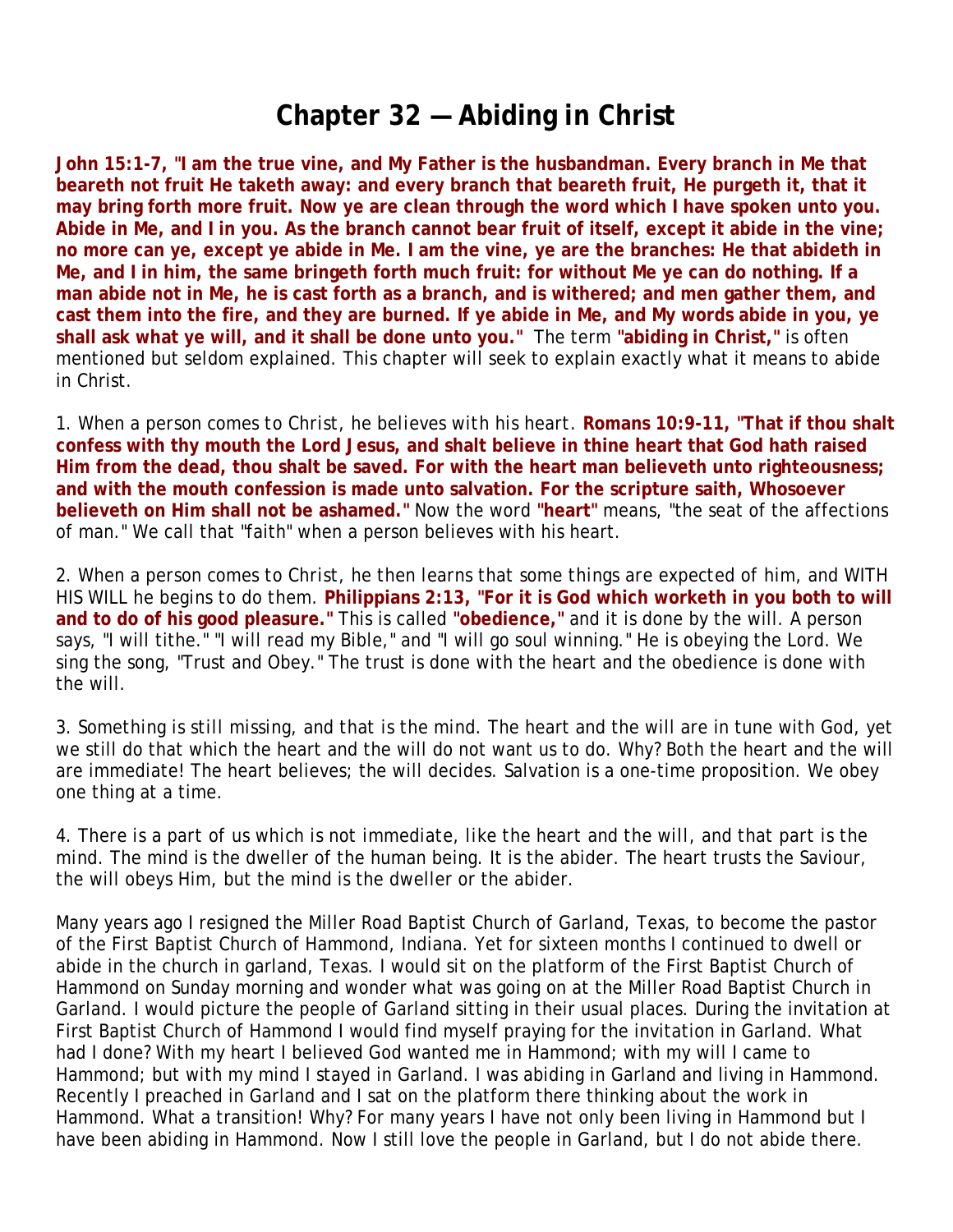A young lady falls in love with a young man. She accepts his proposal of marriage. To do this she uses the heart and the will. Then one day he fills her mind. When they are apart, everything relates to him. When she enjoys something, she wishes he could be there to enjoy it with her. When she receives something, she wishes he had one too. When she has her hair fixed, she has it fixed the way that she thinks he will like it. When she buys clothes, she buys the kind that she thinks he will like the best. When she prepares a meal, she prepares what she thinks he would like to eat. Shopping at the store, she thinks of what he would want her to buy. When she hears a funny story, she makes a note to tell him because she wants to share it with him.

One person often says to another, "Your mind is a thousand miles away." He is abiding somewhere else. Hence, to abide in Christ is to dwell on Christ, to think of Him when we go shopping and wonder what He would want us to buy. When we eat, we wonder what He would want us to eat. He fills our minds. We dwell on Him. We practice His presence. Not only do we live close to Him, but we are constantly thinking of His presence and realizing how wonderful it is. Perhaps this is what the Apostle had in mind in **Philippians 2:5, "Let this mind be in you, which was also in Christ Jesus."** Now notice **John 15:7, "If ye abide in Me, and My words abide in you, ye shall ask what ye will, and it shall be done unto you."** There are two types of abiding here. First, we are to abide in Christ. That means to keep our minds on Him, to think of Him, to love Him, to be aware of Him, to meditate upon Him. Then, His Word is to abide in us.

The young lady who relates everything to the man that she loves, when she thinks of him, she thinks of sweet things that he has said. She remembers the times he has said, "I love you." She thinks on the times that he said, "You look lovely tonight" She thinks of the gracious words that have come from his lips and have thrilled her. When we abide in Christ and His words abide in us, we think of the words that He said. We think of His sweet expressions of love, His promises and His message to us in the Bible.

So with the heart we believe, with the will we obey, and with the mind we abide. Then the Lord Jesus says, "When you get to that place where your mind dwells on Me constantly and on My words constantly, than I believe I can trust you with a blank check. At that point in your Christian life, ask what you will, and it will be given to you." Hence, abiding in Christ is one of the most necessary of the requirements for answered prayer.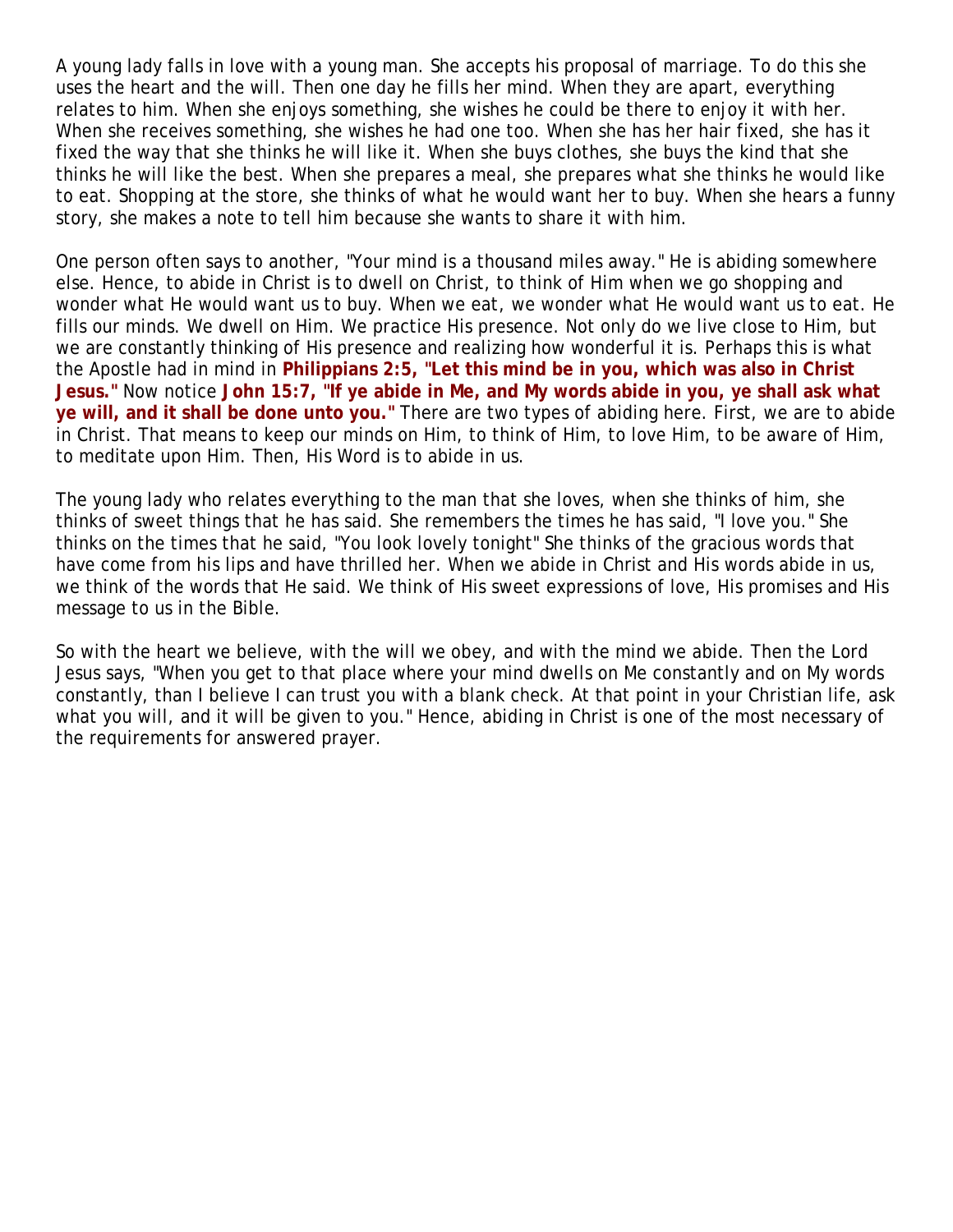# **Chapter 33 — The Place to Pray**

Let us establish first and foremost that the child of God can pray anywhere. In **John 4:21-24** Jesus told the woman at the well that the day had come when **"they that worship Him must worship Him in spirit and in truth."** This statement was made in response to her telling him that the Jews worshipped in Jerusalem and the Samaritans worshipped in Sychar. So the child of God can worship and pray from any place on earth.

It IS, however, a good idea to have a set time to meet God on a regular basis. It is also a good idea to have a certain place. **Matthew 6:6, "But thou, when thou prayest, enter into thy closet, and when thou hast shut thy door, pray to Thy Father which is in secret; and Thy Father which seeth in secret shall reward thee openly."** Notice, the Lord Jesus suggests that we enter into a closet. In other words, He is suggesting a special place where we meet Him.

A person can eat anywhere in the house. He can eat in the bedroom, the bathroom, the family room, the basement or the attic. We all sometimes do eat a bite or so in various places around the house; however, there is one room in the house that we designate as the eating place. This does not mean we always eat every bite of food there, but it does mean that there are regular times when we go there to eat.

One can sleep anywhere in the house. He can sleep in the kitchen. He can sleep in the bathroom. He can sleep in the dining room, but there is a designated place and a designated time for sleep. Sometimes a person may fall asleep in a chair in the living room, or he may lie down on the sofa and fall off to sleep, but there is a special place designated for sleep where most sleeping is done.

A person can bathe anywhere in the house. When I was a boy we had no bathtub, so I bathed in a #2 tub in the front room. However, we have in our houses a place called the bathroom. It is there that we normally bathe.

Now it is not conducive to good health for us to decide to eat some time in some place, but rather to eat at the same time in the same place. It is not conducive to good health for us to sleep some time at some place when we get around to it. It is best for us to sleep at the same time at the same place. It is not wise for us to decide to bathe some time at some place, but rather to bathe at the same time at the same place. It is best to form the habit of meeting God on a regular basis at the same time at the same place. This does not mean that we should not be in communication with God all the time; it simply means that there should be scheduled times when we meet God at a certain place. This is certainly within the boundaries of the Word of God.

Daniel met God at a window. **Daniel 6:10, "Now when Daniel knew that the writing was signed, he went into his house; and his windows being open in his chamber toward Jerusalem, he kneeled upon his knees three times a day, and prayed, and gave thanks before his God, as he did aforetime."** Peter met God on the rooftop. **Acts 10:9, "On the morrow, as they went on their journey, and drew nigh unto the city, Peter went up upon the housetop to pray about the sixth hour."** Lydia met God beside a river. **Acts 16:13, "And on the sabbath we went out of the city by a river side, where prayer was wont to be made; and we sat down, and spake unto the women which resorted thither."** The disciples met God in an upper room. **Acts 1:13,14, "And when they were come in, they went up into an upper room, where abode both Peter, and James, and John, and Andrew, Philip, and Thomas, Bartholomew, and Matthew, James the son of Alphaeus, and Simon Zelotes, and Judas the brother of James. These all continued with one**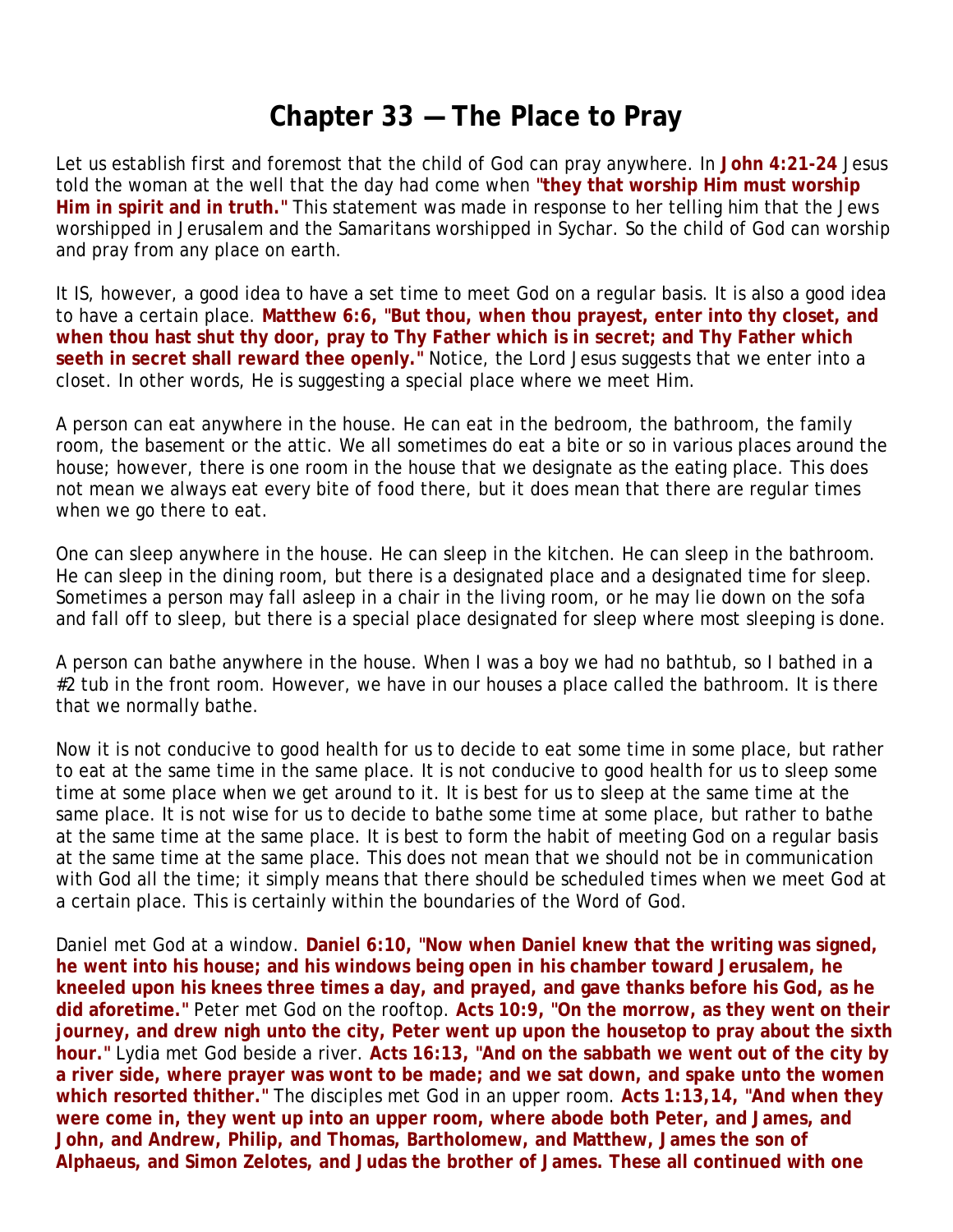**accord in prayer and supplication, with the women, and Mary the mother of Jesus, and with his brethren."** 

Some met God at the house of God. **II Chronicles 7:15, "Now Mine eyes shall be open, and Mine ears attent unto the prayer that is made in this place." Isaiah 56:7, " Even them will I bring to My holy mountain, and make them joyful in My house of prayer: their burnt offerings and their sacrifices shall be accepted upon Mine altar; for Mine house shall be called an house of prayer for all people."** The Lord Jesus met God in the garden of Gethsemane on the slopes of the Mount of Olives.

God wants us to include prayer in our lives of self-discipline and schedule. He knows that we will pray more if we will have set times and set places. This is not to say that we are to make holy places, and we are not to believe that God will come nearer meeting us there than He would somewhere else, but it is good for us to associate a certain place with our prayer time, just like we associate a certain place with preaching time, with Sunday school time, etc. It may be a special closet, a special chair, a window, a tree, a lake, a road, a corner of a room.

For 20 years Jacob was away from Bethel. Often he heard the call to come back to Bethel. This was the call to come back to God, for it was at bethel where Jacob met God, where he built an alter and where he began tithing. **Genesis 31:11-13, "And the angel of God spake unto me in a dream, saying, Jacob: And I said, Here am I. And he said, Lift up now thine eyes, and see, all the rams which leap upon the cattle are ringstraked, speckled, and grisled: for I have seen all that Laban doeth unto thee. I am the God of Bethel, where thou anointedst the pillar, and where thou vowedst a vow unto me: now arise, get thee out from this land, and return unto the land of thy kindred."** Jacob could have gotten right with God where he was. He could have chosen any hill, any mound, any valley, any river, any tree and could have gotten right with God, but he found it easier to get right with God at Bethel. God was not at bethel any more than God was at Haran, but somehow Jacob knew that if he could get back to Bethel, it would remind him of his early days of fellowship with his God.

I love to go to that little spot just outside the back door of the Fernwood Baptist Church in Dallas, Texas, where almost a half century ago I knelt and received Christ. I love to kneel there and thank God for saving me. Now I can thank God for saving me wherever I am, and I often thank Him for salvation. This gratitude rises from many places across the country, but somehow I'm a little more grateful and my gratitude is a little more unique when I go to that little place where I first received the Saviour.

Isn't it easier to get hungry sitting at the table? Isn't it easier to get sleepy lying on the bed? It might be that if we had a special little place where we pray, we may learn to associate that place with prayer.

Why did the disciples choose that upper room as a place of prayer? Perhaps it was because it was there where they had observed the last supper. It was there where they heard the incomparable words of Jesus in **John 14:1-3, "Let not your heart be troubled: ye believe in God, believe also in Me. In My Father's house are many mansions: if it were not so, I would have told you. I go to prepare a place for you. And if I go and prepare a place for you, I will come again, and receive you unto Myself; that where I am, there ye may be also."** It was there where the Lord Jesus washed their feet. Somehow that upper room was a dear place to them. Now they did not have to pray in the upper room. They could have had their prayer meeting in any room or in any place, and God would have heard.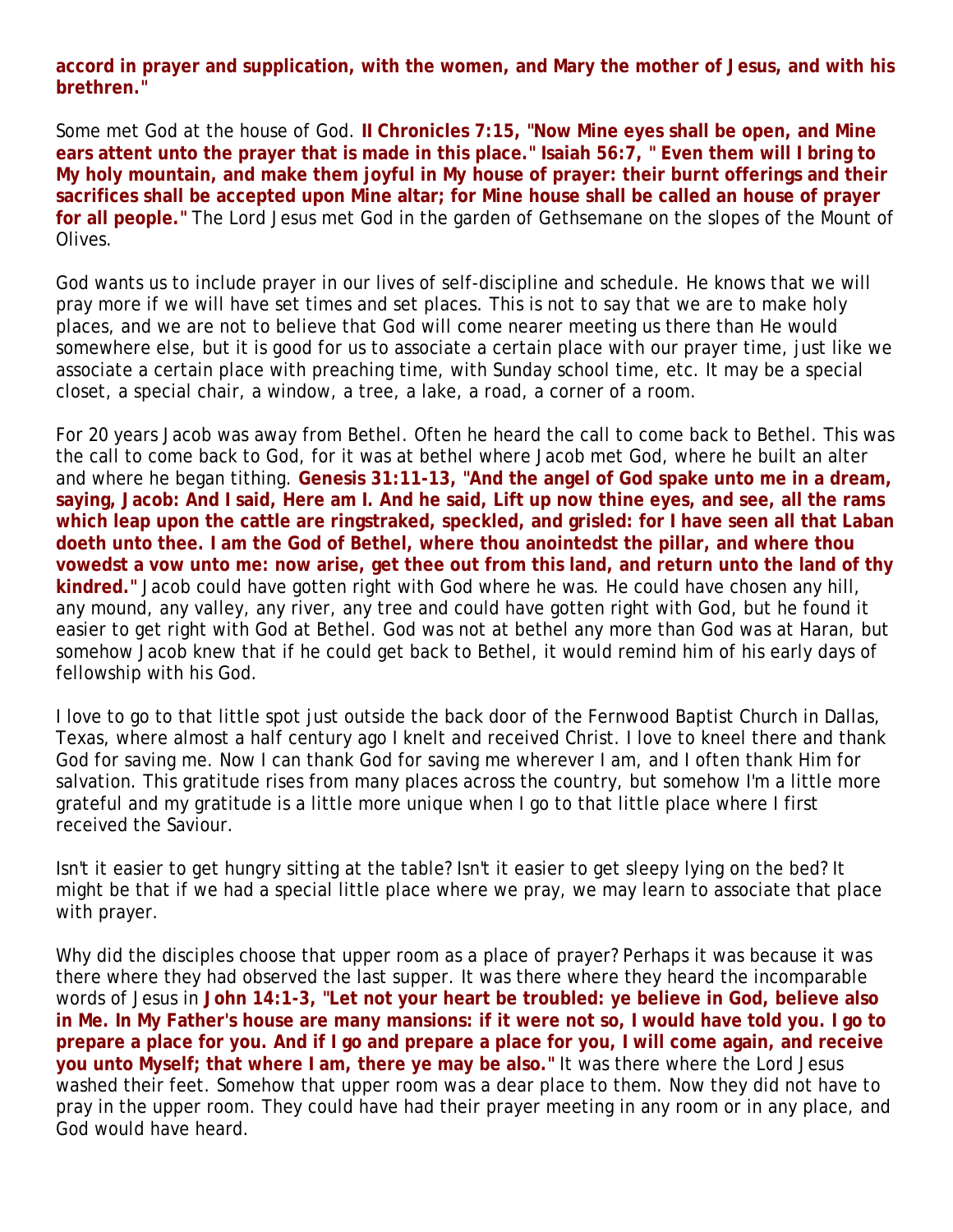It must be emphasized and reiterated that God does not meet us just at one place. It is so easy to make a place sacred, and that is not the purpose of this chapter. This kind of reasoning leads to worship centers, divided chancels, ritualistic services and other similar forms of foolishness. The entire purpose for the author advancing this suggestion is for our own self-discipline. Having a place and a time to pray does not make the time or the place more sacred than any other time or place; it simply causes frail creatures like you and me to be a lot more disciplined and to take time to pray.

This is one reason why we get sleepy at night and hungry at noon. We have formed the habit of getting sleepy at night and hungry at noon. This is the main reason God gives us a place and a time to tithe. **1st Corinthians 16:2, "Upon the first day of the week let every one of you lay by him in store, as God hath prospered him, that there be no gatherings when I come."** This is the reason that many of us like to sit in the same place at church. This is not because God meets us at this particular pew. It is not confining God to one location or one time at all. It is simply enabling feeble souls such as yours and mine to meet God on a regular basis at a particular place in order that we may remember to meet Him.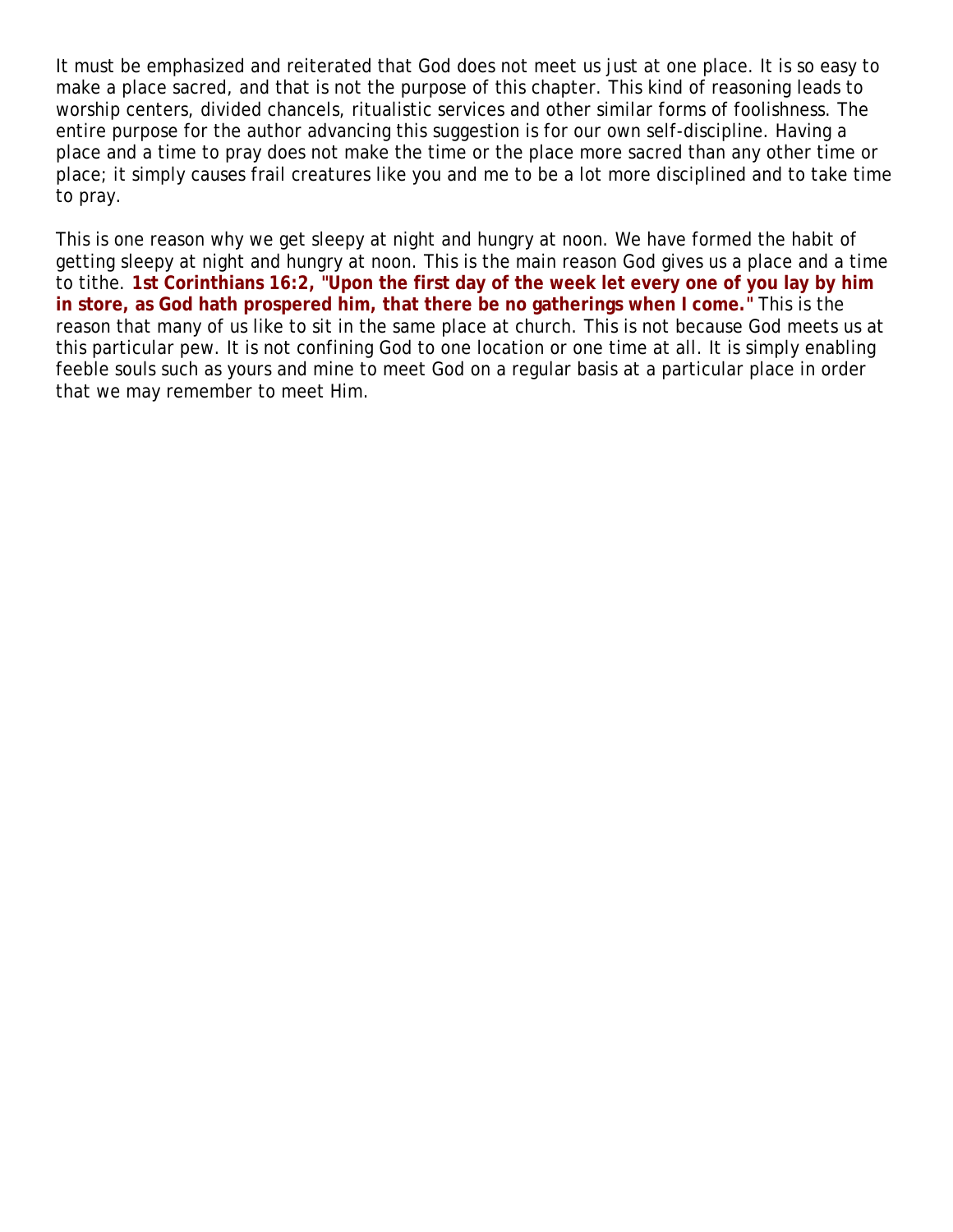## **Chapter 34 — Grace to Help**

Recently at the First Baptist Church of Hammond funeral services were conducted for an elderly lady who had lived one of the most unselfish lives that we had ever witnessed. Something very sweet and blessed happened at her funeral. A young man stood up and said, "She paid my way through college. Nobody knew about it, but very quietly with little fanfare she helped me through college."

A young lady stood up and said that the deceased woman had been like a mother to her. She had no living mother, and the lady to whom we were paying respects had taken her and treated her as her own daughter. Then all over the building people stood up testifying to the fact that this dear lady who had just recently entered into the presence of her Lord had helped them.

How did she get this way? The answer is in **Hebrews 4:16, "Let us therefore come boldly unto the throne of grace, that we may obtain mercy, and find grace to help in time of need."** Notice the words, **"find grace to help in time of need."** We normally associate these words with finding grace to help us in the time of our needs, but there is more here than that. This also means that when we come boldly to the throne of grace we may find grace *to help others* in their time of need. It is in the prayer closet where one meets unselfishness. It is in the prayer room where one dies to self. It is at the throne of grace where one learns to live for others. Notice that this passage does not say, "Find grace to *be helped* in time of need," but it says, **"find grace to help in the time of need."** This grace is found at the throne of grace where grace is dispensed to the children of God. It takes grace to help others. It takes grace to forget self. It takes grace to forget your own needs and remember those of another. Ah, there is a graduate course on prayer in this wonderful passage.

Most of the Christian life is selfish. Most of us got saved in order that we might go to Heaven and escape the fires of Hell, or perhaps we got saved to find peace, contentment, joy and fulfillment. Many of us serve the Lord in order to avoid chastening. We tithe in order that the windows of Heaven may be opened and that God will pour **"out a blessing, that there shall not be room enough to receive it." (Malachi 3:10)** We separate ourselves from the world in order to avoid the chastening rod of God. We pray in order to get things for ourselves. We read the Bible and meditate in order that we may be successful and prosperous. **Psalm 1:1-3, "Blessed is the man that walketh not in the counsel of the ungodly, nor standeth in the way of sinners, nor sitteth in the seat of the scornful. But his delight is in the law of the LORD; and in His law doth he meditate day and night. And he shall be like a tree planted by the rivers of water, that bringeth forth his fruit in his season; his leaf also shall not wither; and whatsoever he doeth shall prosper."**

These things are not wrong. It is not wrong to get saved in order to escape Hell and go to Heaven. It is not wrong to meet the conditions to tithe in order to open the windows of Heaven in order that we might receive a bountiful blessing, but there *is* a life into which we can enter that gives us more lofty motives. It is possible for a person to get saved because he wants his life to bring glory to God. It is possible for a person to serve God because he loves Him. It is possible for a person to tithe because he wants to be a co-laborer with God. It is possible for a person to pray and ask God for the needs of others. This advanced post-graduate life is conceived at home at the throne of grace. It is there that we lose ourselves in the service of others. It is there that we find grace to help others in their time of need. To be sure, there is nothing wrong with coming to the throne of grace in order that we find grace to be helped in the time of need, but there is a way that the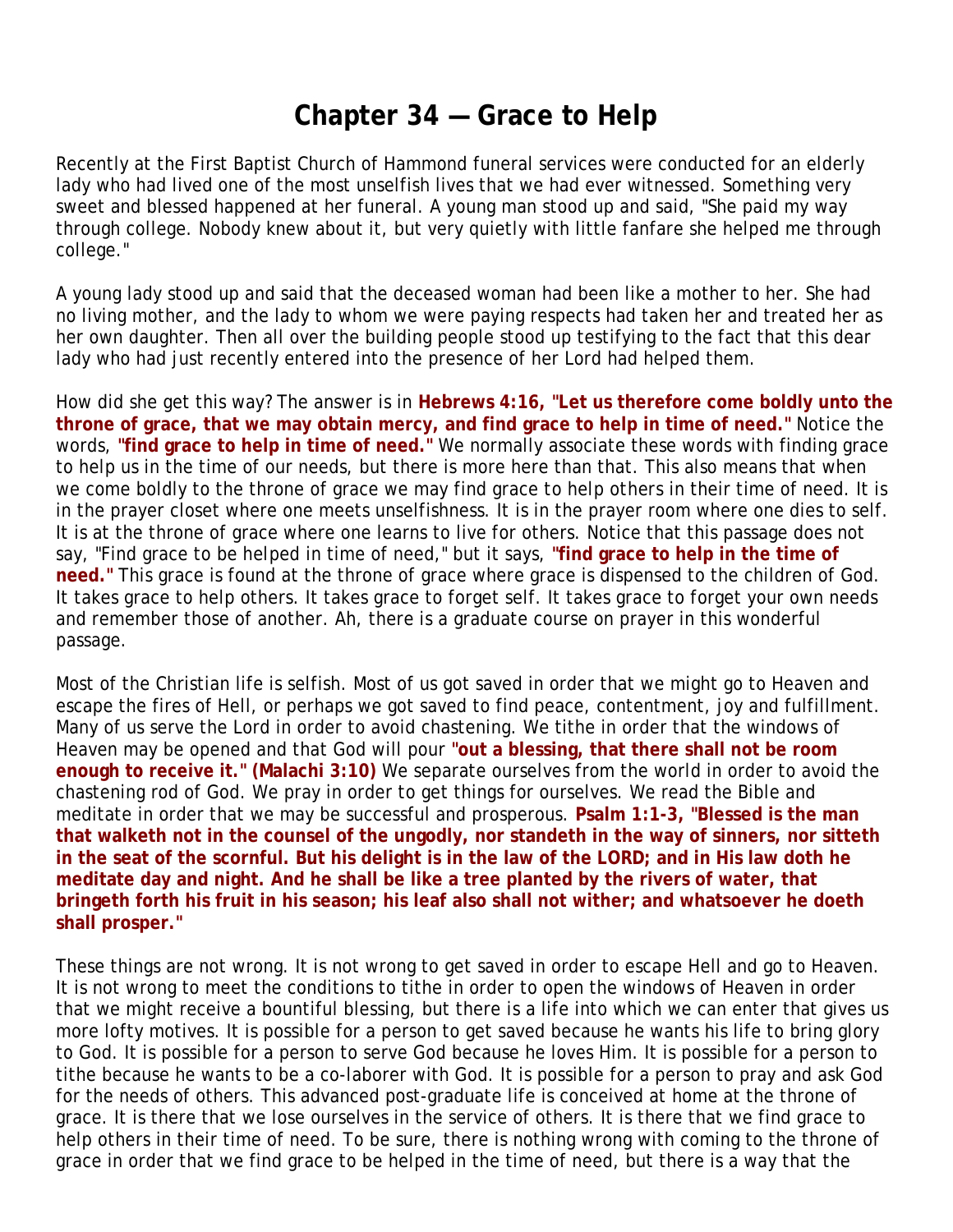Christian can come to the throne of grace in order that he might find grace to help others in their time of need, and to think, this unselfish life for others is available, yea, bountifully so, at the throne of grace! What a way to live!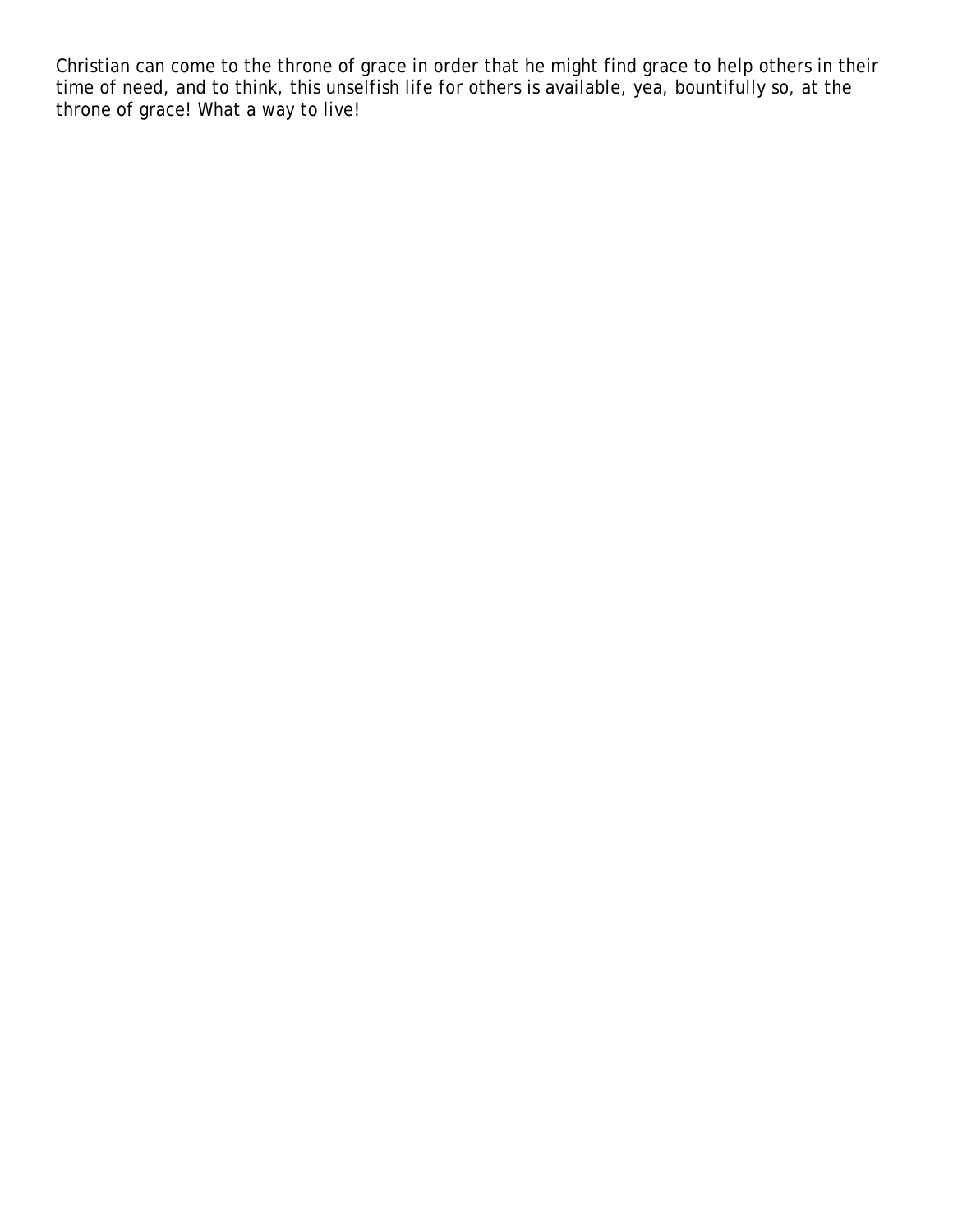# **Chapter 35 — Praying for Laborers**

**Matthew 9:37,38, "Then saith He unto His disciples, The harvest truly is plenteous, but the labourers are few; Pray ye therefore the Lord of the harvest, that He will send forth labourers into His harvest."**

People often ask me, "Where do you get all those good workers?"

I reply, "I pray for them." The Lord Jesus told His disciples to pray the Lord of the harvest (that is, the Holy Spirit) that He would send (thrust) laborers into the fields. These words were spoken to His disciples. He had called them. He knew that they would need help, so He told them, "When you need help, ask Me," or "Pray Me." God knows that we need laborers, and He could send them without our praying, but if He can accomplish the same end and at the same time have a little fellowship with us, it is so much more delightful for Him and, yes, for us. Ah, this is so simple and so sweet and yet so profound!

Often Christian schools across America call Hyles-Anderson College on the phone requesting some teachers. They need laborers, so they call the college and ask if we have any to send.

An army officer may need reinforcing troops. He calls headquarters and requisitions more men, and the reinforcements are sent. The troops are there waiting to be sent. Headquarters is waiting for the requisition.

Pastors all across America and around the world lament the fact that they have so few workers and yet they never make requisition. They never call headquarters and ask for workers! How sad, how sad, how sad it is that we go without laborers when the Lord of the harvest has them available and waiting for us but we do not ask for them! The difference between the church that has soul winners and the church that doesn't have soul winners is prayer. The difference between the church that has a scarcity of Sunday school teachers is prayers. God has the laborers. He wants us to have them. He wants to send them, but somehow Christian leaders have a trace of atheism in them. We somehow do not believe that God will supply our needs in answer to our requests; so we set out to connive and plan with our human reasoning to get workers "by hook or by crook."

Then you ask, "If God knows we need workers, and if God has the workers, why doesn't He just send them without our praying?" This again goes back to the very nature of God. He wants us to work with Him. He wants us to be co-laborers with Him.

He also wants to increase our burden for the work. If we spend enough time praying for laborers, then we ourselves become better laborers. If we are required to look at the harvest fields and to plead with God to send laborers into those fields, we ourselves will have our burden for the work increased which will be followed by a new zeal and dedication to the work. As is mentioned elsewhere in other chapters, we often become the answer to our prayer. As we become more burdened for the work because we pray for laborers, sometimes we become one of those laborers. For a long time I poured my heart out to God asking Him to send somebody to Chicago. Little did I know that I would be that somebody. Now for approximately a quarter of a century I have been the answer to my own prayers.

Please note to whom we are to pray. In **Matthew 9:38** He says, **"Pray ye therefore the Lord of the harvest."** The Lord of the harvest in the Holy Spirit, and so we ask the Holy Spirit to give us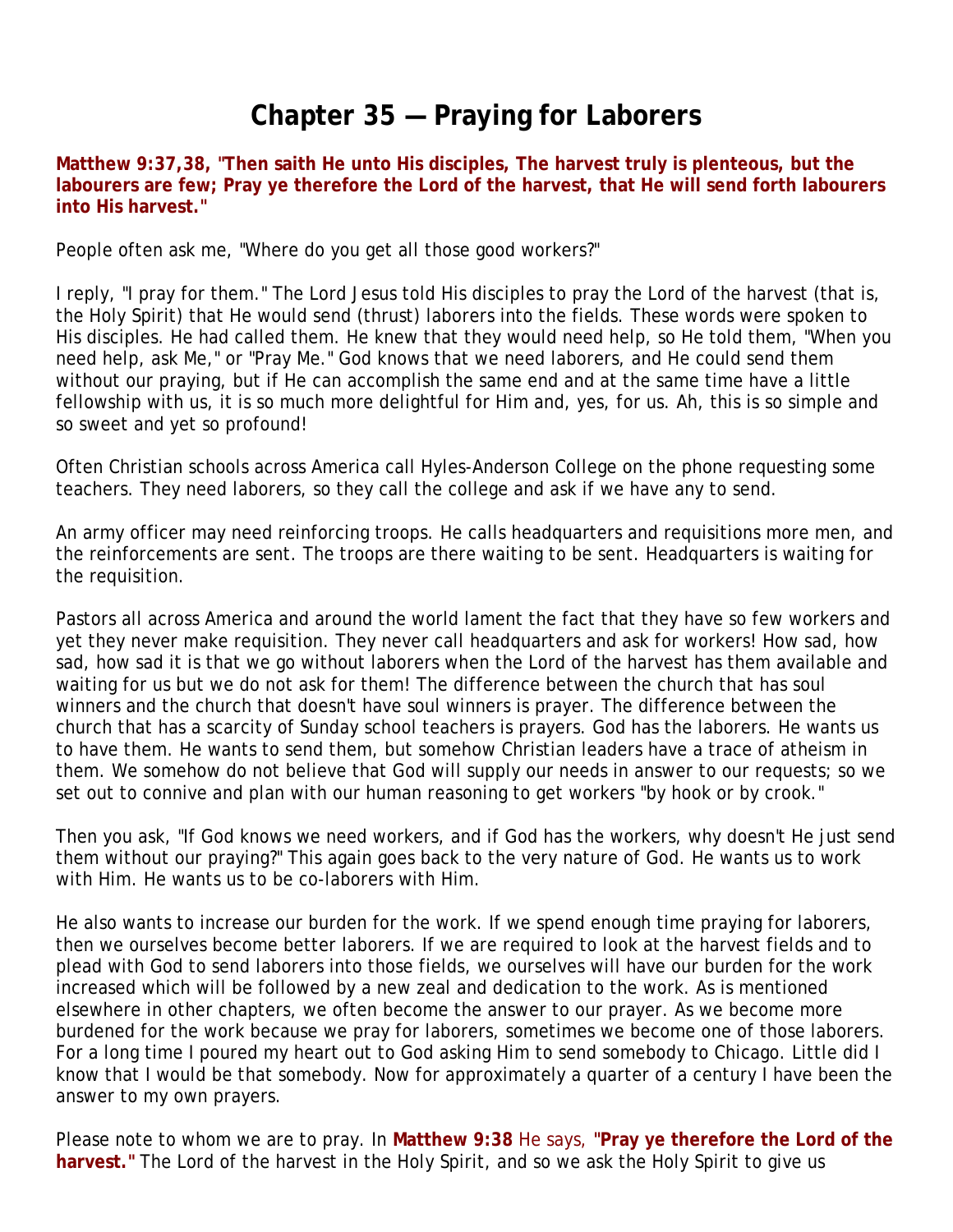laborers for the harvest fields. Immediately someone will rise to say, "Oh, no, no, no! That's not prayer! We pray TO the Father, THROUGH the Son, IN the Spirit!" Well, I think that is certainly theologically correct, but since the Holy Spirit is a Person, there is nothing wrong with addressing Him or talking to Him, and since He is the One Who sends laborers into the harvest, why not ask Him for laborers?

I remember one night years ago when Dr. John R. Rice and I were at a Bible conference together. Before he preached, he prayed something like this, "Oh, Father, breathe on me. Lord Jesus, help me to preach tonight. Holy Spirit, give me power."

After the service a young preacher came to Dr. Rice and said, "You made a serious mistake while you prayed to God the Father, then you prayed to Jesus, then you prayed to the Holy Spirit." He continued, "The proper procedure is to pray to the Father through the Son in the Spirit."

Dr. Rice looked at him with a sheepish grin and replied, "Son, I've been in the family long enough until I know all of Them personally. I just talk to whichever One I need to talk to at the time." The old giant patted the young man on the shoulder and went his way.

There is nothing wrong with the child of God saying, "Jesus, I love You," "Father, supply my needs," and "Holy Spirit, give me power." Sometimes we can be so busy being theologically correct that we can be spiritually empty! Oh, for the heartbeat of the Christian faith! Oh, for the lilt and joy! Oh, for the tears and the burden! Oh, for the warmth and the tenderness!

Praying for laborers also makes us willing to go and makes us willing to let our own go. When a person sees the harvest fields and becomes burdened for them, he is much more willing to allow his child to go into the fields of harvest and he is much more willing to go himself.

An old missionary broken in health returned from the mission field. He stood before a great convention of people and pleaded for someone to go and take his place. The hearts were cold to his appeal, and he was unable to find anybody to take his place. Finally he broke down and cried and said, "I'll go back." He did go back and gave his life on the fields of a foreign country.

Years ago in Texas a well-known preacher was appealing for mission volunteers for a needy overseas country. With tears streaming down his cheeks, he made his appeal. During the invitation time his own daughter came and volunteered to be a foreign missionary. He looked at her and said, "Not you, honey! Oh, not you, honey!"

She said, "But, Daddy, you made the appeal in such a manner that I have to go!"

Now notice in **Matthew 9:36, "But when he saw the multitudes, he was moved with compassion on them, because they fainted, and were scattered abroad, as sheep having no shepherd."** Notice why the laborers are needed. **John 4:35b, "Lift up your eyes, and look on the fields; for they are white already to harvest."** We say the field are hard; God says the fields are white unto harvest. We say that hearts are hard; God says the fields are white unto harvest. We say this is a hard age; yet God says the fields are white unto harvest.

Years ago I visited a farmer who was backslidden. I was trying to lead him back to Jesus. He said, "I haven't got time to come to church. Come with me, Pastor." He took me out into his fields. He said, "Look at that harvest. It's ready to be gathered now, and I can't find anybody willing to work. I've never seen such an age in my life. People are lazy. Young folks won't work. I'm willing to pay good wages, but my crop will waste before I can gather it all because I have no laborers. I worked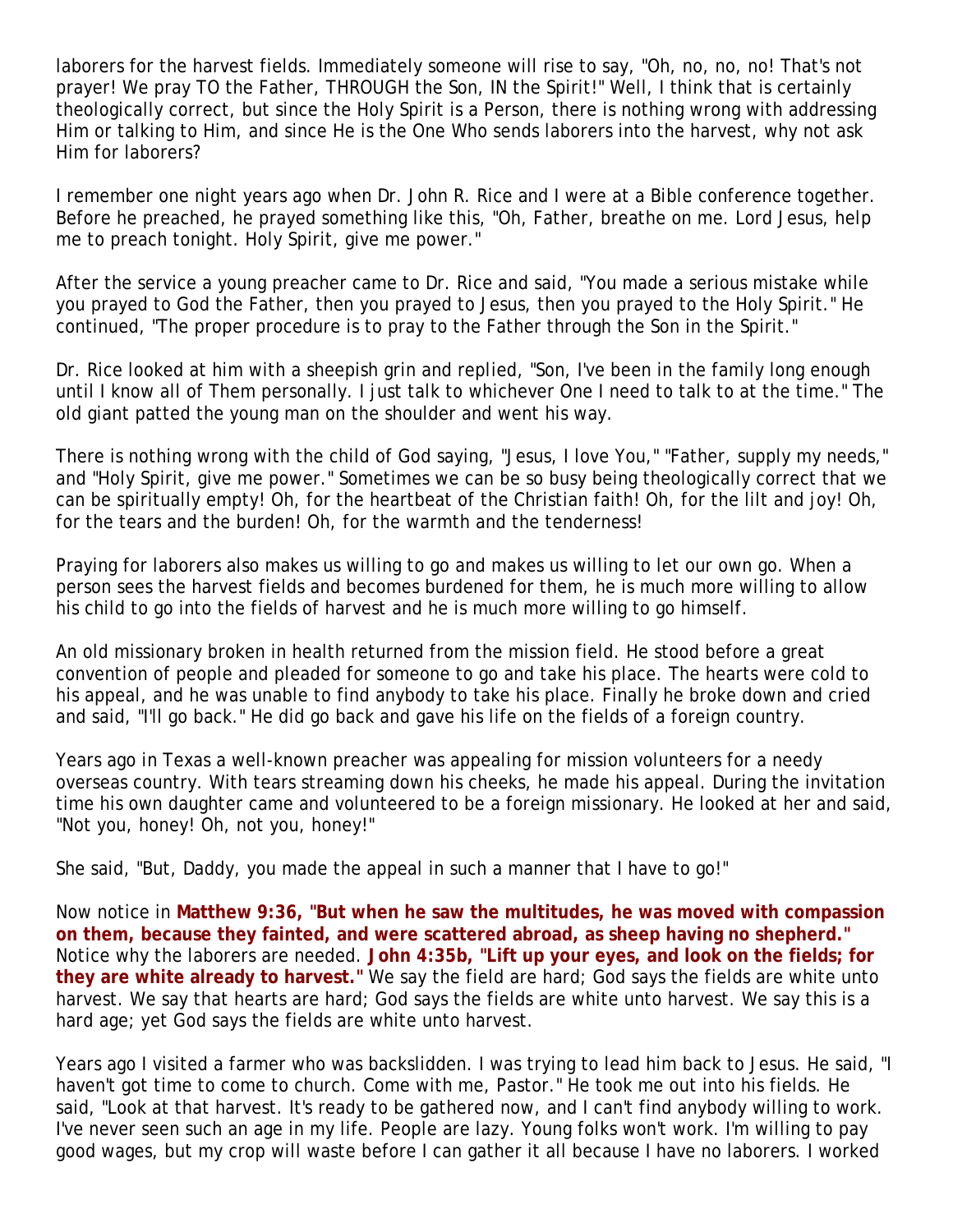hard. I have the best crop I have had in years, but there is no way I can harvest it because there is no one willing to work."

I put my hand on his shoulder and through tears I said, "That's exactly why I'm here, my brother. God said His fields are white unto harvest but the laborers are few. I'm here to plead with you to help God harvest His crop. Somehow, my brother, I feel if you will go into God's harvest fields, He will supply you with laborers for your fields." The point was well taken. The man began to weep. We bowed and he came back to God and launched again into the harvest fields. It was not surprising to this Preacher, then, to see that in a few days God provided him with sufficient laborers to gather the best harvest he had ever had.

Have you requisitioned Heaven lately for necessary workers? Do your fields go unharvested because you have not prayed the Lord of the harvest to send forth laborers? This is His plan. Would God we would believe it enough to do it!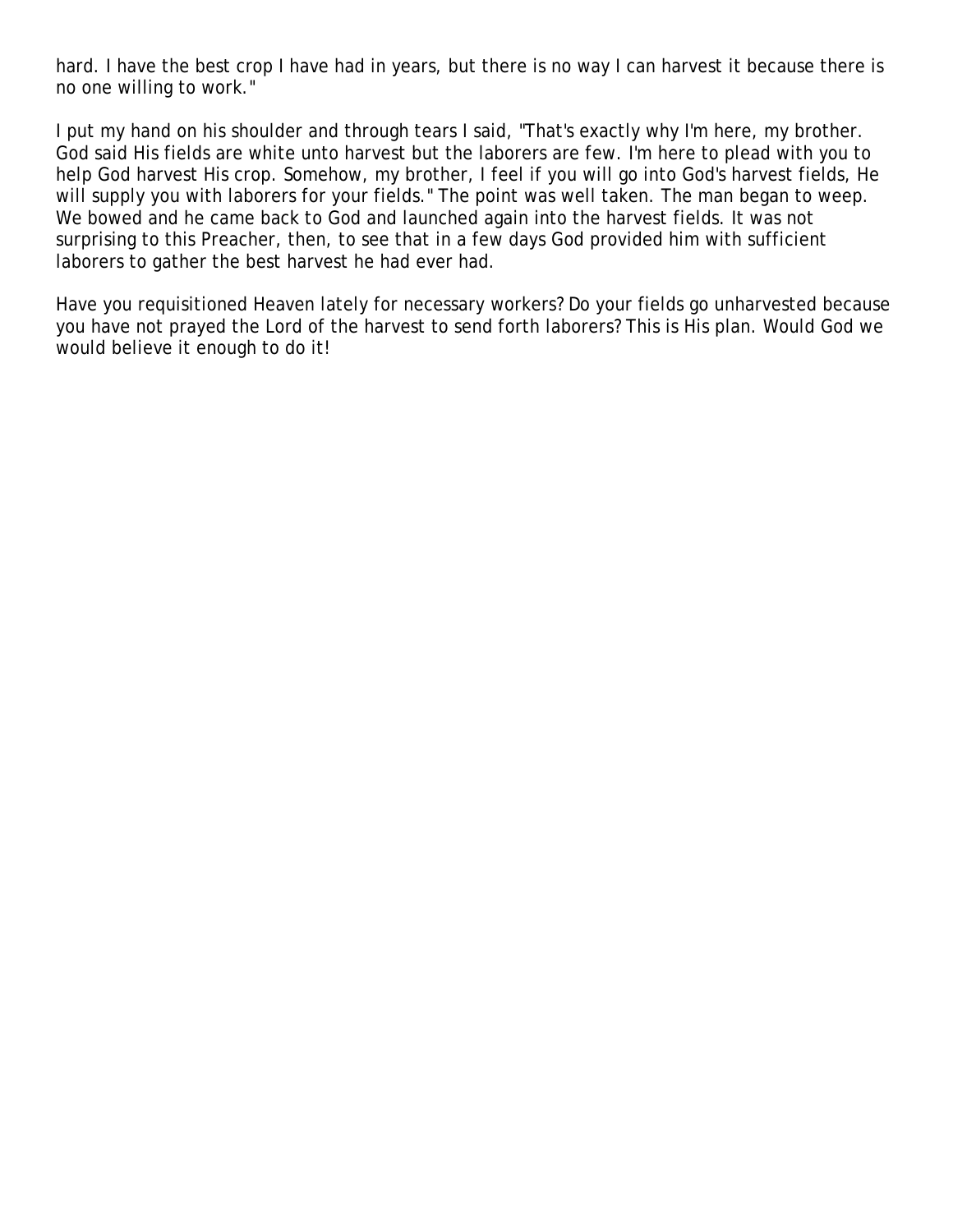# **Chapter 36 — "Lead Us Not into Temptation"**

This is one of the most important prayers in the Bible. It is a part of the model prayer, which means it is very important that the child of God know its meaning.

1. *God does not tempt.* **James 1:13, "Let no man say when he is tempted, I am tempted of God: for God cannot be tempted with evil, neither tempteth He any man."** Oh, there is a sense in which the word **"tempt"** means "to test," and to this extent, God does tempt or test. **Genesis 22:1, "And it came to pass after these things, that God did tempt Abraham, and said unto him, Abraham: and he said, Behold, here I am."**

2. *Satan tempts.* **Matthew 4:1-3, "Then was Jesus led up of the Spirit into the wilderness to be tempted of the Devil. And when He had fasted forty days and forty nights, He was afterward an hungred. And when the tempter came to Him, he said, If thou be the Son of God, command that these stones be made bread." Mark 1:13, "And he was there in the wilderness forty days, tempted of Satan; and was with the wild beasts; and the angels ministered unto him."**

3. *God delivers us on occasion to Satan for tempting and even destruction.* **I Corinthians 5:5, "To deliver such an one unto Satan for the destruction of the flesh, that the spirit may be saved in the day of the Lord Jesus."**

4. *God limits Satan's ability to tempt us.* **I Corinthians 10:13, "There hath no temptation taken you but such as is common to man: but God is faithful, who will not suffer you to be tempted above that ye are able; but will with the temptation also make a way to escape, that ye may be able to bear it."**

5. *God can keep us from temptation.* **Revelation 3:10, "Because thou hast kept the word of My patience, I also will keep thee from the hour of temptation, which shall come upon all the world, to try them that dwell upon the earth."**

6. *Watching and praying keeps us from temptation.* **Matthew 26:41, "Watch and pray, that ye enter not into temptation: the spirit indeed is willing, but the flesh is weak."** There is a difference between watching and praying. Watching is an extension of praying. It deals here with the night watches. A person can pray at any time. When he watches and prays, he is praying in the nighttime. **Matthew 6:9-13, "After this manner therefore pray ye: Our Father which art in heaven, Hallowed be thy name. Thy kingdom come. Thy will be done in earth, as it is in heaven. Give us this day our daily bread. And forgive us our debts, as we forgive our debtors. And lead us not into temptation, but deliver us from evil: For thine is the kingdom, and the power, and the glory, for ever. Amen."**

7. *God tells us what we are to pray.* **James 1:14,15, "But every man is tempted, when he is drawn away of his own lust, and enticed. Then when lust hath conceived, it bringeth forth sin: and sin, when it is finished, bringeth forth death."** Notice the order here. First, lust; second, temptation; third, strength to say, "No." Hence, this prayer keeps us two steps from sin. It gives us extra safety. If we can keep from lusting, we can keep from temptation. If we can keep from temptation, we can keep from sin. When we think of the word "lust" we always think of sensuality and sex sins. However, the word "lust" simply means "a desire." If we can keep from wanting what we should not want, and if we have our desires curbed, then we can keep ourselves from temptation, and as we keep ourselves from temptation, we keep ourselves from sin!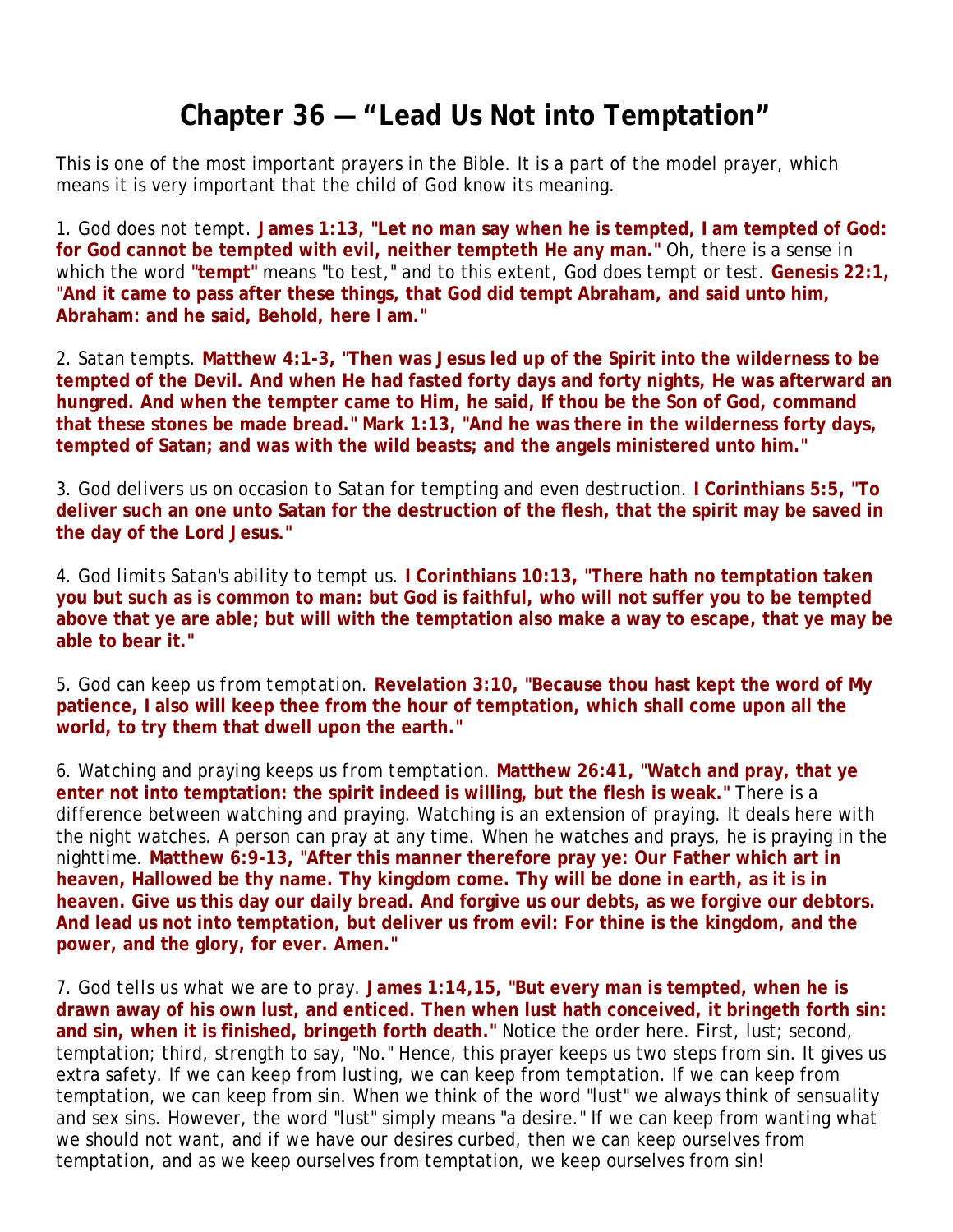Now notice the progression—desire (lust), then temptation, then sin, then death. Watching and praying prevents desire or the lust. Preventing lust prevents temptation. Preventing temptation prevents sin. Preventing sin prevents death. Death comes because of sin. Sin comes because of temptation. Temptation comes because of lust. Lust comes because we do not watch and pray. This is why the Saviour said, **"Watch and pray, that ye enter not into temptation."**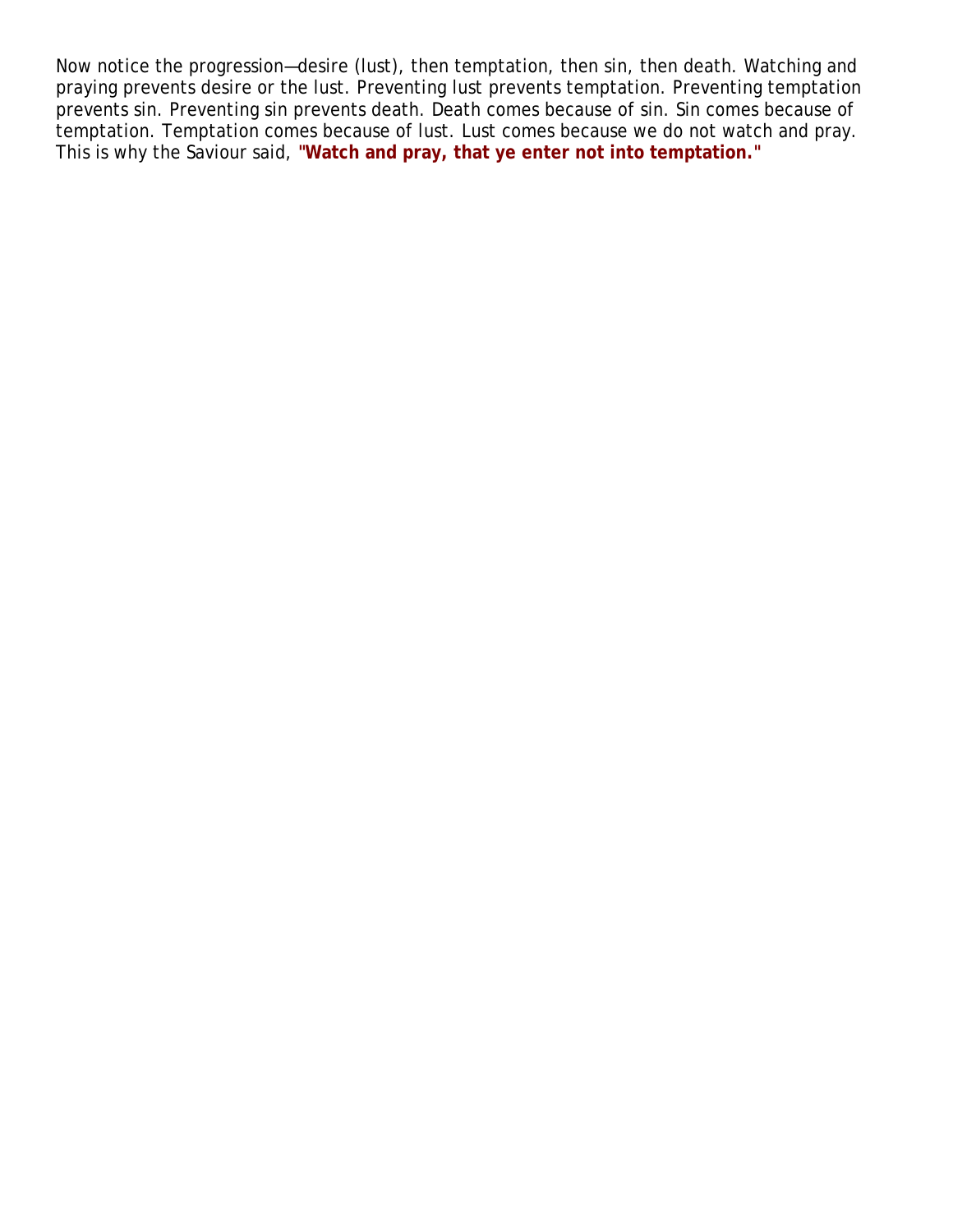### **Chapter 37 — Asking in Jesus' Name**

**John 14:13,14,26, "And whatsoever ye shall ask in My name, that will I do, that the Father may be glorified in the Son. If ye shall ask any thing in My name, I will do it. But the Comforter, which is the Holy Ghost, whom the Father will send in My name, He shall teach you all things, and bring all things to your remembrance, whatsoever I have said unto you." John 15:16, "Ye have not chosen Me, but I have chosen you, and ordained you, that ye should go and bring forth fruit, and that your fruit should remain: that whatsoever ye shall ask of the Father in My name, He may give it you." John 16:23,24,26, "And in that day ye shall ask Me nothing. Verily, verily, I say unto you, Whatsoever ye shall ask the Father in My name, He will give it you. Hitherto have ye asked nothing in My name: ask, and ye shall receive, that your joy may be full. At that day ye shall ask in My name: and I say not unto you, that I will pray the Father for you."** 

There is a special promise made for a special purpose. To go in the name of another means to go with the power and authority of that person, as his representative and substitute. A businessman goes away on a trip. He leaves a trusted assistant in charge of his business. Of course, he chooses someone who has earned the right to represent him while he is away. He chooses someone who carries the same burden he carries, who has proven himself a hard worker, trustworthy and loyal. While the businessman is away, his substitute may have to order materials or make requisitions. He gives this trusted employee the right to order in his name. Our Master has gone away. There are those who are His own who have proven themselves to be trustworthy and loyal and to have a burden for the work. To such people He gives the authority to go to the throne of grace in His name and make requisitions. This authority is earned by dedication to the same task.

While our Lord is away, we are told to do the same work that He did. **John 14:12, "Verily, verily, I say unto you, He that believeth on Me, the works that I do shall he do also; and greater works than these shall he do; because I go unto My Father."** It is interesting that this precedes the first mention of asking in Jesus' name. God is saying that this promise is only for His work. He precedes it with one of the greatest verses in the Bible about His work. Our Lord is saying that if we do the work He did and even greater works than He did, then He can trust us to go in His name to the Father and requisition our needs.

Now notice **John 16:23,24,26, "And in that day ye shall ask Me nothing. Verily, verily, I say unto you, Whatsoever ye shall ask the Father in My name, He will give it you. Hitherto have ye asked nothing in My name: ask, and ye shall receive, that your joy may be full. At that day ye shall ask in My name: and I say not unto you, that I will pray the Father for you."** It is interesting that **"ask in My name"** is preceded by **"do all in My name."** When we do all in His name, we may ask all in His name. The asking is earned by the doing. This is no prayer promise to babes in Christ or to novices in His work. This is a promise to those who have given their lives to doing the work that He did and all that they do is in His name. He can trust them. They have earned that trust by their diligence and loyalty. They have done His work in His name; now they have the right to order supplies in His name, but the work must come first. **John 14:12, "Verily, verily, I say unto you, He that believeth on Me, the works that I do shall he do also; and greater works than these shall he do; because I go unto My Father." John 20:21, "Then said Jesus to them again, Peace be unto you: as My Father hath sent Me, even so send I you." Acts 1:1, "The former treatise have I made, O Theophilus, of all that Jesus began both to do and teach."**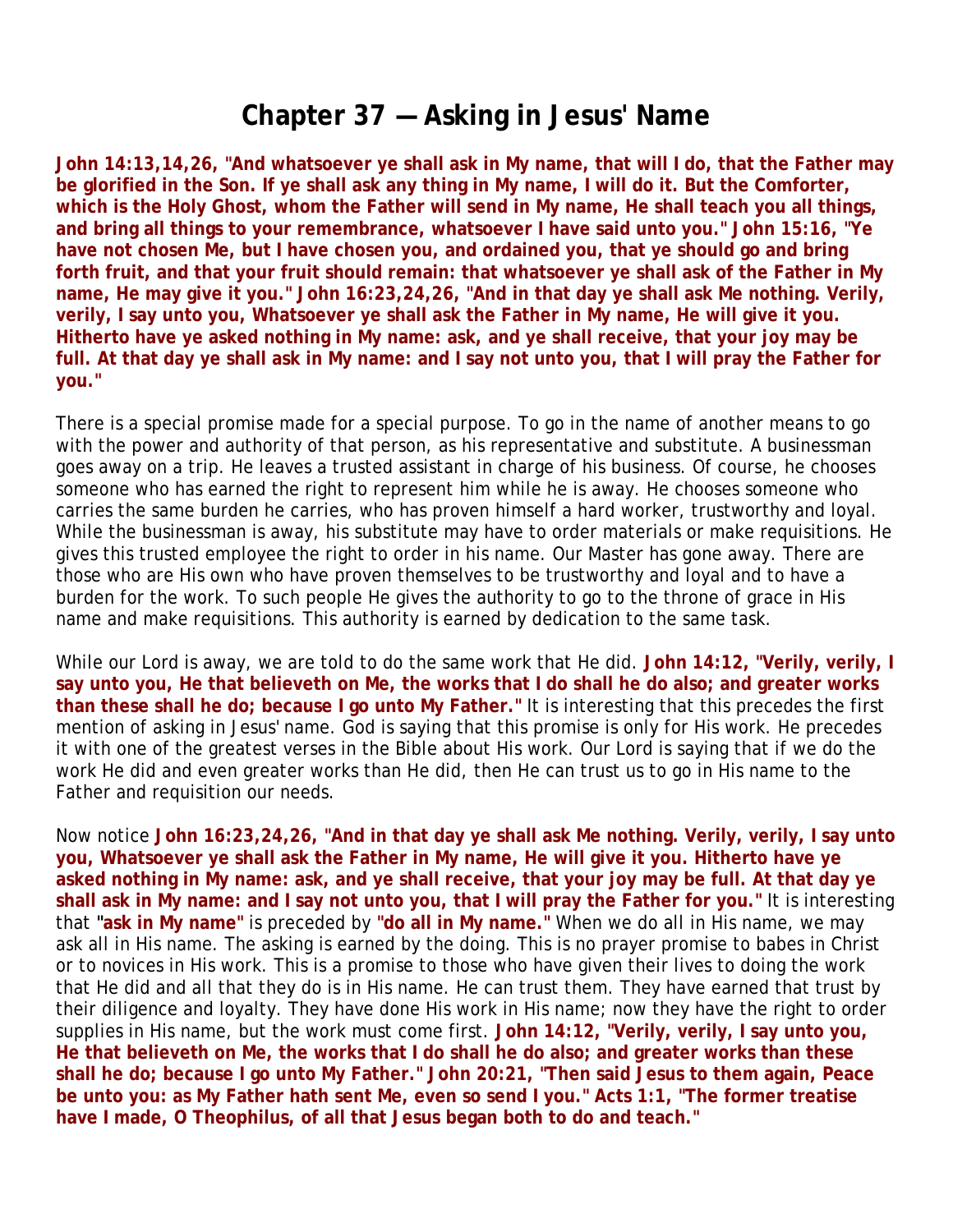I receive hundreds of pieces of mail a week. There are some questions that are asked over and over again. I may read a letter and find that it asks me for my position on divorce and what I think the Scripture teaches about the subject. Now so many hundreds of people have asked me this same question that I may say to my trusted secretary, Erma McKinney, "Erma, answer this in the usual way." I do not lightly give her this authority. For many years she has worked hard. She has helped carry my burden and my load. She has been faithful, diligent and loyal. When she first became my secretary, I did not give her this authority. There came a day when I felt through her diligence, work and loyalty that I could trust her. When a Christian has worked for the Lord until he can be a trusted servant, when he has carried the burden and has proven his trustworthiness and loyalty, God may say to him, "Now that you are doing My work and have proven yourself you may go to the Father in My name and make requests for My work." This is what it means in **John 15:7, "If ye abide in Me, and My words abide in you, ye shall ask what ye will, and it shall be done unto you."** Notice that unless we abide in Him and His words abide in us, we may not claim His promise to ask what we will and receive it.

A woman gives herself to a man in marriage. She loves him. They are not only one legally and physically—they are one in heart, in spirit and in work. His work is her work; his burden is her burden; his care is her care. He arranges at the bank so she can sign his checks. She has proven herself.

Legally there is what is called the power of attorney. This is basically what asking in Jesus' name means. It means He can trust us with the checkbook and with the power to transact His business in His name.

I have many staff members who have been with me for years. Meredith Plopper has been with me for nearly 22 years. Elaine Colsten, Jennie Nischik and Maxine Jeffries have been with me approximately 20 years. Dr. Johnny Colsten and Erma McKinney have been with me for nearly 18 years. Rose O' Brien has been with me for over 15 years. Mabel Boardway has typed for me for nearly 13 years. Ann Shoaf and Nancy Bewley have been with me about 12 years. For almost 11 years Brother Ray Boardway has been Director of our Adult Choir. Judy Anderson has been with me almost 11 years.

These are people whose diligence, loyalty and integrity have been tested by time and dedication. They, as well as others on the staff, have earned my trust. Each in his own department is given liberty to spend his own budget as he or she sees fit. I believe that each carries a burden for his own work akin to mine. I trust him and in many areas give him freedom to go in my name, to do in my name, and to ask in my name.

Now suppose that while the boss is away, his assistant in charge abuses his privilege of going in the employer's name and suppose he uses this power for his personal use. The employer becomes aware of this abuse, and he will withdraw the privilege from his once trusted employee.

"Dear Lord, may I be so diligent in Your work, and may I enter into Your burden so that You can count me trustworthy, diligent and loyal so that I may have the authority to pray in Your name. I promise You that I will not abuse that authority. I will not go in Your name carelessly. I will try to ask for things for which You would ask if You were here. As I approach Your throne of grace, I will do so carefully and soberly realizing that I am Jesus' representative requisitioning supplies for the greatest work of the world. Oh, God, may I earn Your trust, and may I keep that trust. With the passing of the days, may my burden be more like Your burden and my work be more like Your work. I pledge myself to do all in Your name, and I thank You for the degree of authority given me to ask in Your name. May I never abuse or misuse this trust! Amen."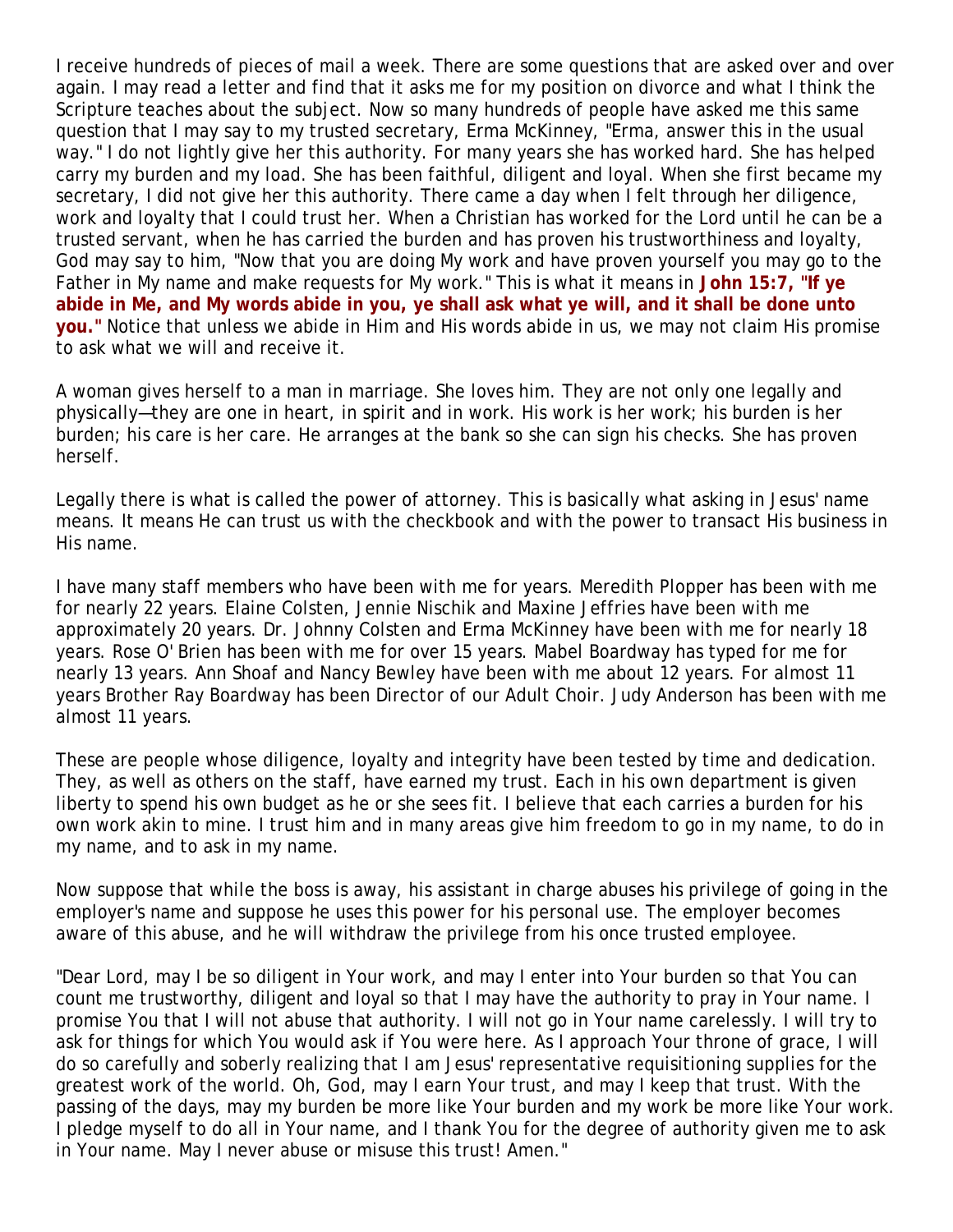### **Chapter 38 — Praying for the Sick**

**James 5:13-16, "Is any among you afflicted? let him pray. Is any merry? let him sing psalms. Is any sick among you? let him call for the elders of the church; and let them pray over him, anointing him with oil in the name of the Lord: And the prayer of faith shall save the sick, and the Lord shall raise him up; and if he have committed sins, they shall be forgiven him. Confess your faults one to another, and pray one for another, that ye may be healed. The effectual fervent prayer of a righteous man availeth much."**

Is praying for the sick for this age? This is the question that has been asked again and again concerning God's healing of the sick. Some take our text passage and point to **James 1:1b, "to the twelve tribes which are scattered abroad."** Then they say the book of James was written to those twelve tribes, so they say that the promises of **James 5:13-16** are not for this age. Those who do so should examine **Romans 1:7a, "To all that be in Rome."** Does this mean that Romans is not for us? Of course not! Though the letter was written to those in Rome, the message of Romans is as real and valid today as it was the day it was penned by the Apostle. Those who would relegate the promises of **James 5:13-16** only to the twelve tribes should read **I Corinthians 1:2a, "Unto the church of God which is at Corinth."** He might continue reading the early verses of each of the epistles. **II Corinthians 1:1, "Paul, an apostle of Jesus Christ by the will of God, and Timothy our brother, unto the church of God which is at Corinth, with all the saints which are in all Achaia." Galatians 1:2, "And all the brethren which are with me, unto the churches of Galatia." Ephesians 1:1, "Paul, an apostle of Jesus Christ by the will of God, to the saints which are at Ephesus, and to the faithful in Christ Jesus." Philippians 1:1, "Paul and Timotheus, the servants of Jesus Christ, to all the saints in Christ Jesus which are at Philippi, with the bishops and deacons." Colossians 1:2, "To the saints and faithful brethren in Christ which are at Colosse: Grace be unto you, and peace, from God our Father and the Lord Jesus Christ." I Thessalonians 1:1, "Paul, and Silvanus, and Timotheus, unto the church of the Thessalonians which is in God the Father and in the Lord Jesus Christ: Grace be unto you, and peace, from God our Father, and the Lord Jesus Christ."** Are all of these promises and epistles written just for the people to whom they are addressed? Of course not. Neither is the epistle of James! In fact, a careful reading of the epistle of James would find the mansion of our Lord's return. Read **James 5:3-9, "Your gold and silver is cankered; and the rust of them shall be a witness against you, and shall eat your flesh as it were fire. Ye have heaped treasure together for the last days. Behold, the hire of the labourers who have reaped down your fields, which is of you kept back by fraud, crieth: and the cries of them which have reaped are entered into the ears of the Lord of sabaoth. Ye have lived in pleasure on the earth, and been wanton; ye have nourished your hearts, as in a day of slaughter. Ye have condemned and killed the just; and he doth not resist you. Be patient therefore, brethren, unto the coming of the Lord. Behold, the husbandman waiteth for the precious fruit of the earth, and hath long patience for it, until he receive the early and latter rain. Be ye also patient; stablish your hearts: for the coming of the Lord draweth nigh. Grudge not one against another, brethren, lest ye be condemned: behold, the judge standeth before the door."** Certainly our Lord did not return in the days of the writing of the book of James. I think he is telling us that the promises are for the entire church age and to all the people of God. Now I am not saying that there is no dispensational teaching in James. I AM saying that God is just as interested in healing one of His children who is a Gentile as He is in healing one of His children who is a Jew.

Perhaps some rules worth noting would be as follows: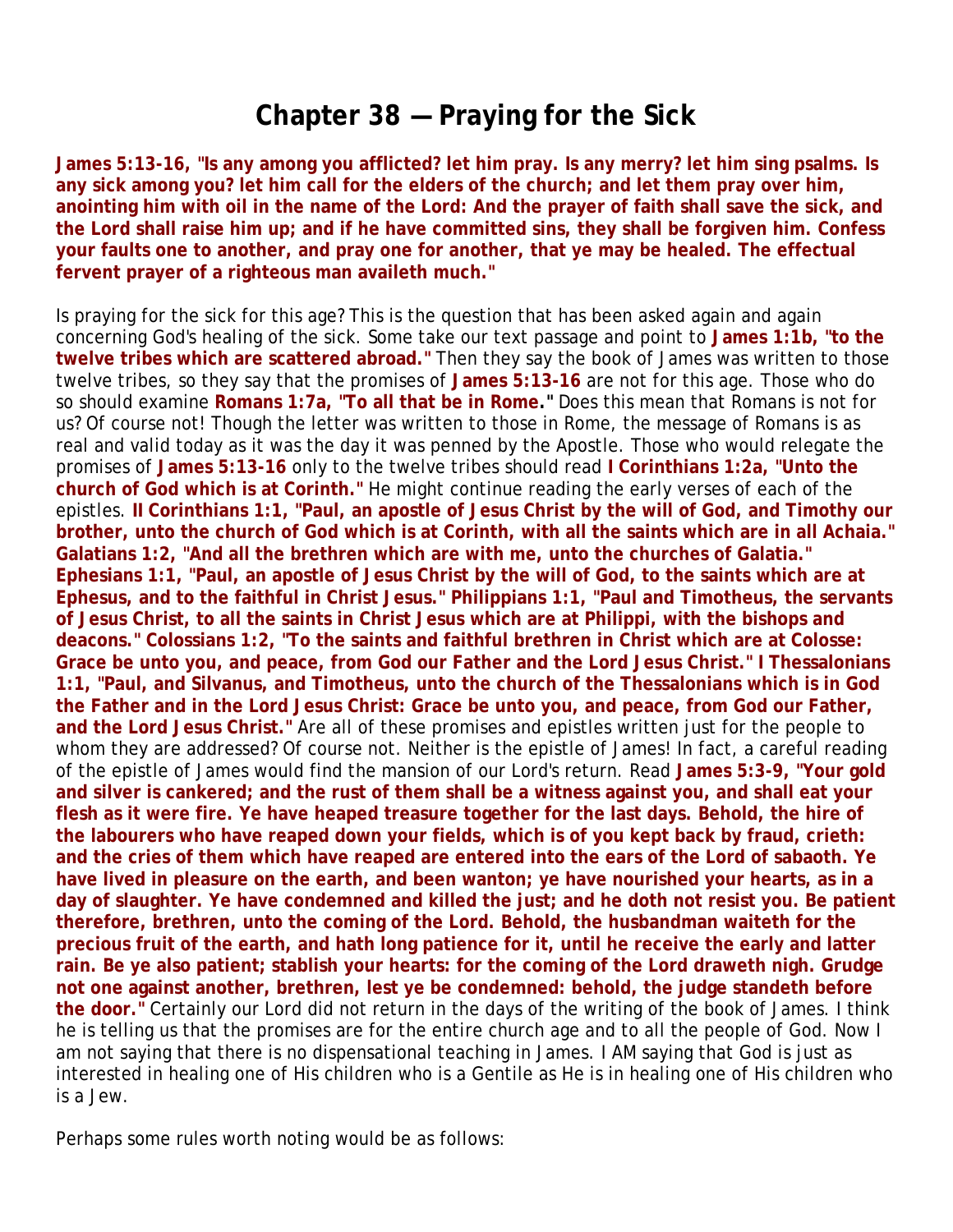- 1. *Salvation is always the same.*
- 2. *God's desire to help His people is always the same.* His compassion is always the same.

### 3. *Right and wrong are always the same.*

In considering healing the sick it must be mentioned that it is not always God's will to heal the sick. Paul spoke of a dear friend, Trophimus, who was ill. **II Timothy 4:20, "Erastus abode at Corinth: but Trophimus have I left at Miletum sick."** Speaking of Epaphroditus, Paul said in **Philippians 2:27,30, "For indeed he was sick nigh unto death: but God had mercy on him; and not on him only, but on me also, lest I should have sorrow upon sorrow. Because for the work of Christ he was nigh unto death, not regarding his life, to supply your lack of service toward me."**

**II Corinthians 12:1-10, " It is not expedient for me doubtless to glory. I will come to visions and revelations of the Lord. I knew a man in Christ above fourteen years ago, (whether in the body, I cannot tell; or whether out of the body, I cannot tell: God knoweth;) such an one caught up to the third heaven. And I knew such a man, (whether in the body, or out of the body, I cannot tell: God knoweth;) How that he was caught up into paradise, and heard unspeakable words, which it is not lawful for a man to utter. Of such an one will I glory: yet of myself I will not glory, but in mine infirmities. For though I would desire to glory, I shall not be a fool; for I will say the truth: but now I forbear, lest any man should think of me above that which he seeth me to be, or that he heareth of me. And lest I should be exalted above measure through the abundance of the revelations, there was given to me a thorn in the flesh, the messenger of Satan to buffet me, lest I should be exalted above measure. For this thing I besought the Lord thrice, that it might depart from me. And He said unto me, My grace is sufficient for thee: for My strength is made perfect in weakness. Most gladly therefore will I rather glory in my infirmities, that the power of Christ may rest upon me. Therefore I take pleasure in infirmities, in reproaches, in necessities, in persecutions, in distresses for Christ's sake: for when I am weak, then am I strong."**

Here we find the Apostle himself was afflicted with a thorn in the flesh. He had some physical malady. On three occasions he sought the Lord for healing, and God did not see fit to heal him. Instead of healing him, He promised grace that would be sufficient. Some of the dearest Christians in the world and some of the sweetest of God's saints suffer affliction. This is not because of their sin. It is because they have been chosen for the ministry of suffering. In any discussion of God's healing the sick, it must be carefully noted that it is not always God's will to do so.

Sometimes God uses medicine with which to heal the sick. **Colossians 4:14, "Luke, the beloved physician, and Demas, greet you." I Timothy 5:23, "Drink no longer water, but use a little wine for thy stomach's sake and thine often infirmities." Isaiah 38:1-5, "In those days was Hezekiah sick unto death. And Isaiah the prophet the son of Amoz came unto him, and said unto him, Thus saith the LORD, Set thine house in order: for thou shalt die, and not live. Then Hezekiah turned his face toward the wall, and prayed unto the LORD, And said, Remember now, O LORD, I beseech Thee, how I have walked before Thee in truth and with a perfect heart, and have done that which is good in Thy sight. And Hezekiah wept sore. Then came the word of the LORD to Isaiah, saying, Go, and say to Hezekiah, Thus saith the LORD, the God of David thy father, I have heard thy prayer, I have seen thy tears: behold, I will add unto thy days fifteen years." Isaiah 38:21, "For Isaiah had said, Let them take a lump of figs, and lay it for a plaister upon the boil, and he shall recover." II Kings 20:7, "And Isaiah said, Take a lump of figs. And they took and laid it on the boil, and he recovered."** These are a few of the passages in the Bible that remind us that God uses doctors and medicine.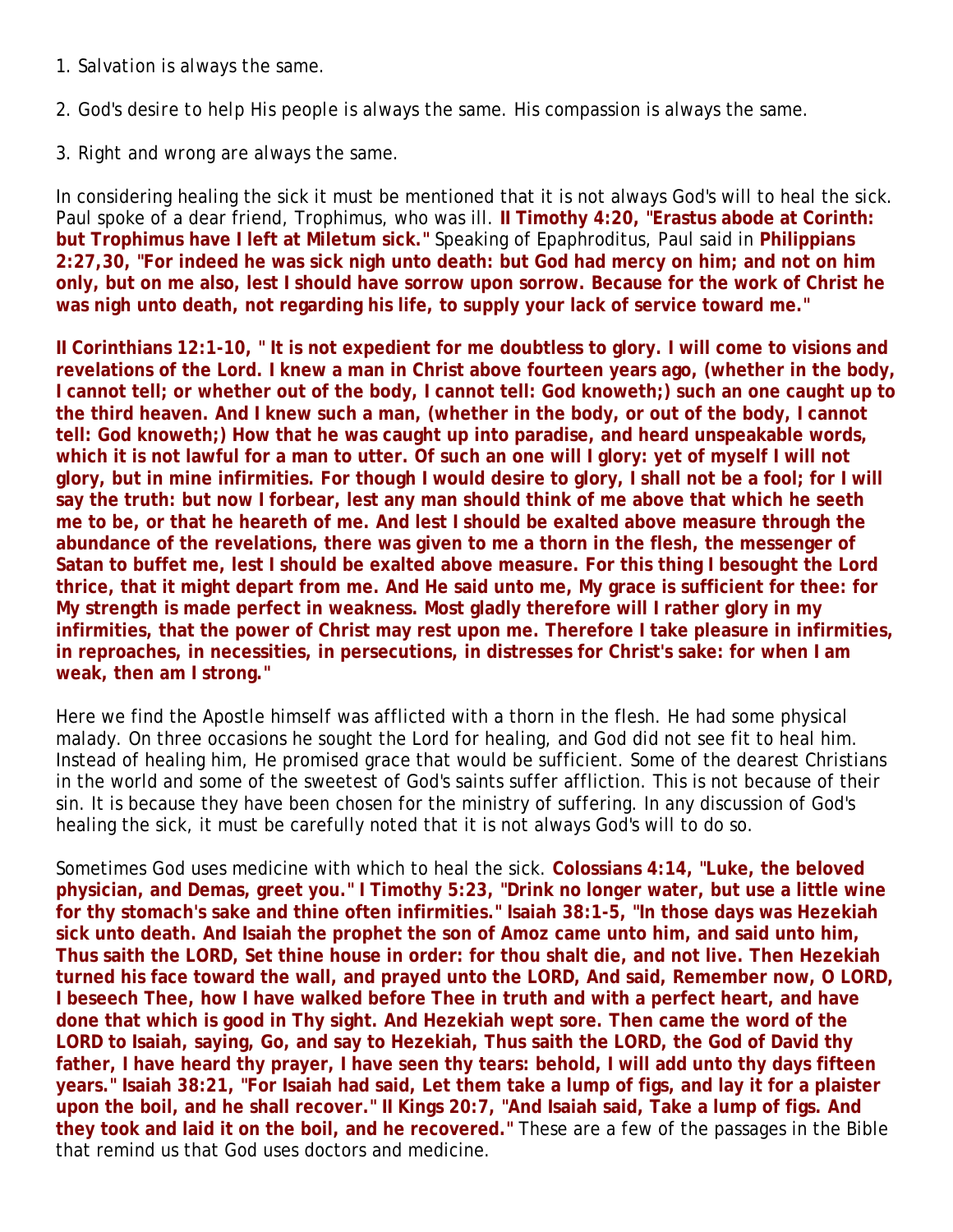Even Luke, Paul's companion on much of his missionary travels, was a physician. No doubt God gave Luke to Paul, not only as a Spirit-filled companion in travel, not only as a fellow servant of God, but as a guardian of his health. I thank God for those godly physicians to whom I minister week after week. Some of the dearest, most faithful soul-winning Christians in our church are doctors.

Just recently after the Sunday morning service a dear father brought his infant son by the office. He asked if I would anoint him with oil and pray for him. Of course, I did. He told me that he had taken him to one of the doctors who is a member of our church and that the doctor had suggested he come to the Preacher for prayer and anointing first. This is not unusual, for these godly men realize that sometimes God chooses to use the prayers of His man, and sometimes He wishes to supplement that with dedicated Spirit-filled physicians.

Now the question comes: How may we be healed, and what is the procedure that should be followed in the seeking of healing for our bodies?

1. *Realize that Satan is the author of sickness.* **Job 2:4-7, "And Satan answered the LORD, and said, Skin for skin, yea, all that a man hath will he give for his life. But put forth Thine hand now, and touch his bone and his flesh, and he will curse Thee to Thy face. And the LORD said unto Satan, Behold, he is in thine hand; but save his life."** It was Satan who afflicted Job. **Luke 13:16, "And ought not this woman, being a daughter of Abraham, whom Satan hath bound, lo, these eighteen years, be loosed from this bond on the sabbath day?"** Notice it was Satan who had caused this illness. **II Corinthians 12:7, "And lest I should be exalted above measure through the abundance of the revelations, there was given to me a thorn in the flesh, the messenger of Satan to buffet me, lest I should be exalted above measure."** It was a messenger of Satan that buffeted the Apostle Paul. **I Corinthians 5:5, "To deliver such an one unto Satan for the destruction of the flesh, that the spirit may be saved in the day of the Lord Jesus."** Satan is the destroyer of the flesh. Sometimes God allows Satan to afflict us, but it is Satan himself who is the author of sickness.

2. *Confess your sins.* Sickness is often caused by sin. Such was the case of Miriam in **Numbers 12:10, "And the cloud departed from off the tabernacle; and, behold, Miriam became leprous, white as snow: and Aaron looked upon Miriam, and, behold, she was leprous."** It was sin that caused the illness of Uzziah in **II Chronicles 26:19, "Then Uzziah was wroth, and had a censer in his hand to burn incense: and while he was wroth with the priests, the leprosy even rose up in his forehead before the priests in the house of the LORD, from beside the incense altar."** It was sin that caused Gehazi's sickness in **II Kings 5:27, "The leprosy therefore of Naaman shall cleave unto thee, and unto thy seed for ever. And he went out from his presence a leper as white as snow."** Jeroboam was afflicted by sin. **I Kings 13:4, "And it came to pass, when king Jeroboam heard the saying of the man of God, which had cried against the altar in Bethel, that he put forth his hand from the altar, saying, Lay hold on him. And his hand, which he put forth against him, dried up, so that he could not pull it in again to him."** Herod was made ill by sin. **Acts 12:23, "And immediately the angel of the Lord smote him, because he gave not God the glory: and he was eaten of worms, and gave up the ghost."** The sin of unworthily sitting at the Lord's table and taking of His supper causes illness. **I Corinthians 11:30-32, "For this cause many are weak and sickly among you, and many sleep. For if we would judge ourselves, we should not be judged. But when we are judged, we are chastened of the Lord, that we should not be condemned with the world."** Also note **John 5:24, "Verily, verily, I say unto you, He that heareth My word, and believeth on Him that sent Me, hath everlasting life, and shall not come into condemnation; but is passed from death unto life."** After a person has realized that Satan is the author of sickness, then he should confess every sin of which he is aware in his life.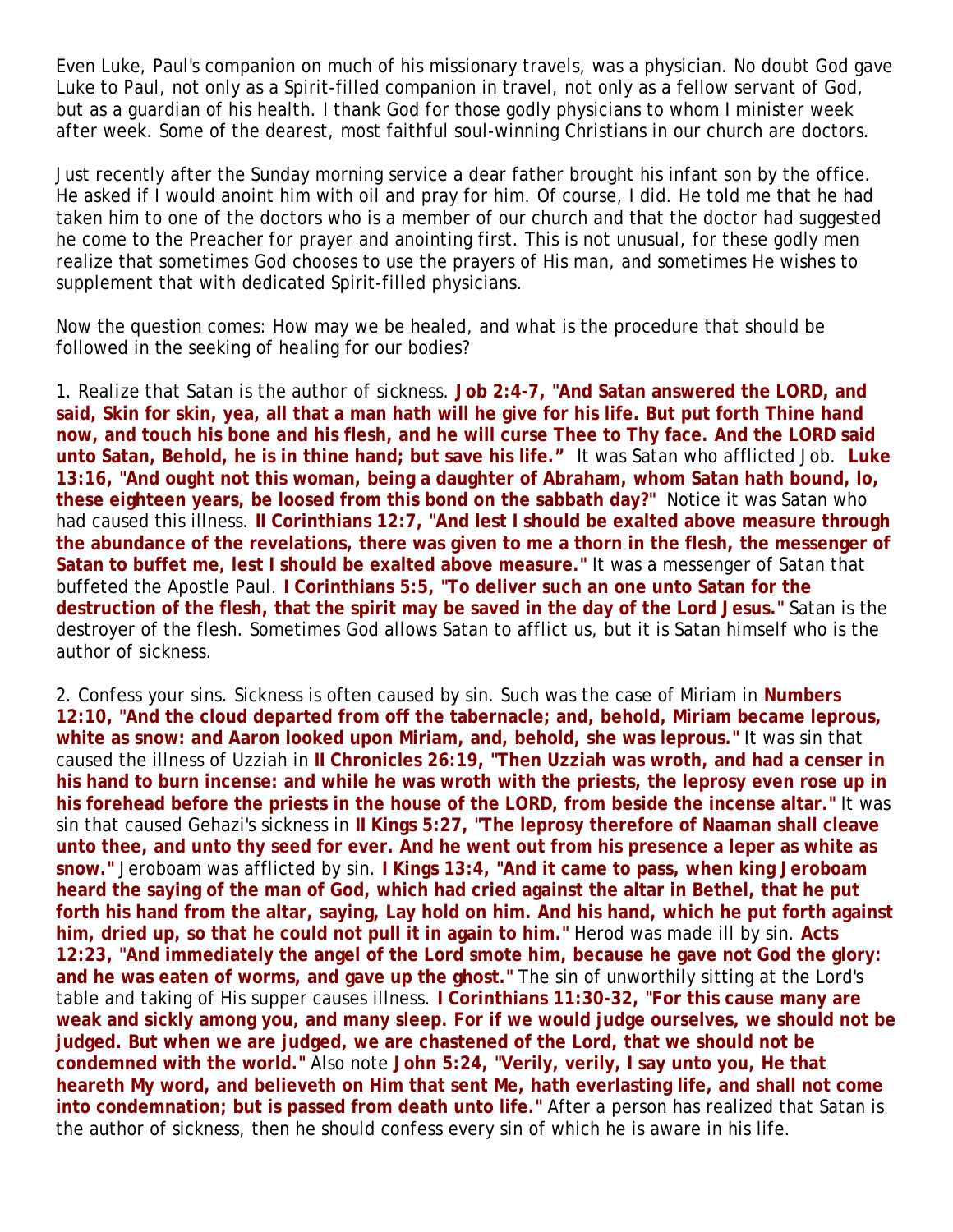3. *Pray for yourself.* **James 5:13, "Is any among you afflicted? let him pray. Is any merry? let him sing psalms."** Remember that king Asa was not healed because he sought not the Lord but the physicians. His sin was not that he sought the help of the physicians; his sin was that he sought only the help of his physicians. After realizing that Satan is the author of sickness and after confessing our sins, we should come to God and pray for ourselves.

4. *Be anointed by the man of God.* **James 5:14, "Is any sick among you? let him call for the elders of the church; and let them pray over him, anointing him with oil in the name of the Lord."** Now I have never had a healing campaign nor a prayer line, but I do keep a little bottle of olive oil in my office. It is used every week as God's people who are ill come by the office and ask me to pray and anoint them with oil. Now this does not make me a fanatic; it simply reveals that I believe the Word of God. I put a little oil on my fingertip and place my finger upon the forehead of the one who is ill and pray a prayer in the name of Jesus that He will heal them. Both the person who is ill and I agree that we are going to love the Lord, whatever He does, and that we realize that sometimes God wants us to suffer for His name, but since He will often heal the sick in answer to the prayer and anointing of God's man, it is something that the child of God ought to seek when he is ill.

5. *Be sure that you are right in your heart with others.* **James 5:16a, "Confess your faults one to another, and pray one for another."** Many people could have been healed but were not because of bitterness, hatred, malice, envy, jealousy and other sins harbored in the heart.

6. *Pray for others and ask them to pray for you.* Contact all of God's people in whom you have confidence and whose prayers you respect, and ask them to join you in prayer for your recovery.

7. *If necessary, and if you feel led, use the doctor and medicine.* God often uses them as agents for the healing of His children.

A few years ago 11 ladies in our church who had been told by the physicians that they could never bear children got together and came to me. We confessed our sins, I anointed each with oil and prayed for God to open their wombs and/or give life to the seed of their husbands. Within two years those 11 ladies gave birth to 12 babies. Each lady had one except one, and she had twins. praise the Lord!

A few paragraphs ago I made mention of a man coming by the office asking me to anoint his infant son who had a hole in his heart. I told of that little infant boy who was brought to my office for prayer and anointing who was immediately healed. The very next week the doctor declared him as well. How pitiful it is that as soon as one of God's men begins to believe God, he is then branded as some kind of a nut, off-brand or fanatic, when the truth is, there is a loving Father Who wants us to be well and has made provisions for our healing in most cases.

A few months ago a dear lady stood in our services to tell how that she had a tumor of the brain and that she had come by the office for prayer and anointing and God had marvelously healed her. Her doctors attested to the fact that she definitely had had a tumor and that it definitely had been removed without surgery.

I am thinking of that little lady in our church who was to have open heart surgery. She met the conditions as outlined in this chapter (which I teach my people), and the open heart surgery was avoided because of God's mercy and healing.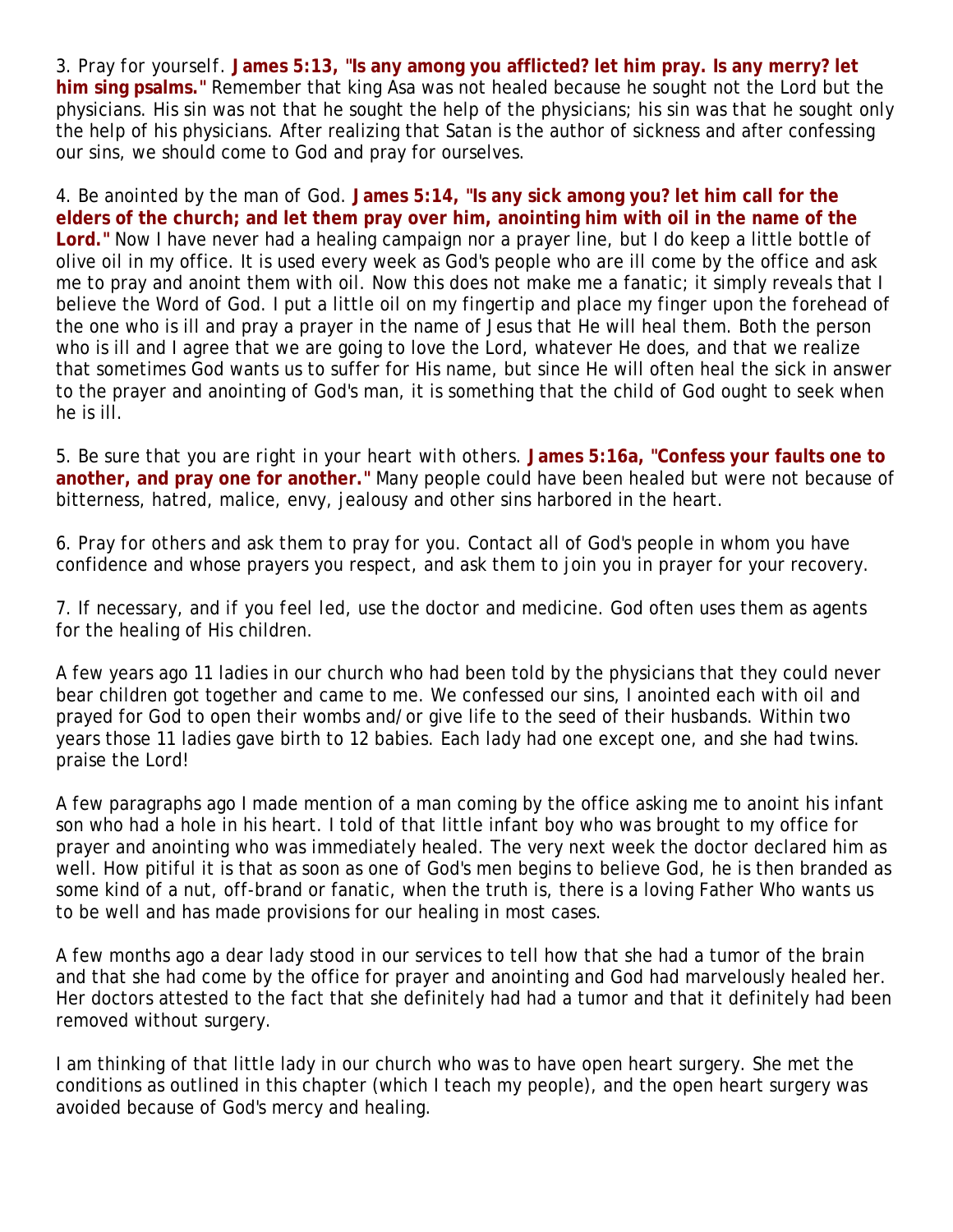During Pastor's School of 1982 many of our people lined up on the platform to testify of God's healing powers in their lives.

Just a few days ago I was preaching in Raleigh, North Carolina. A couple came by after the service to talk with me. They showed me a precious little baby and said, "Here he is."

I said, "What do you mean?"

They said, "The doctors all said it was impossible for us to have children. Two years ago when you were here you anointed us with oil and prayed for God to give us a baby. Here he is. praise the Lord!"

I am not talking about a wild spectacular kind of an exhibitionism. I am talking about a quiet faith and trust in God that says, "There is a God in Heaven, and He loves me, and in most cases He wants me to be well, though it may be that He would want me to suffer for His name and that my illness may be a ministry. It also may be that He wants to use me to the praise of His glory by healing my body."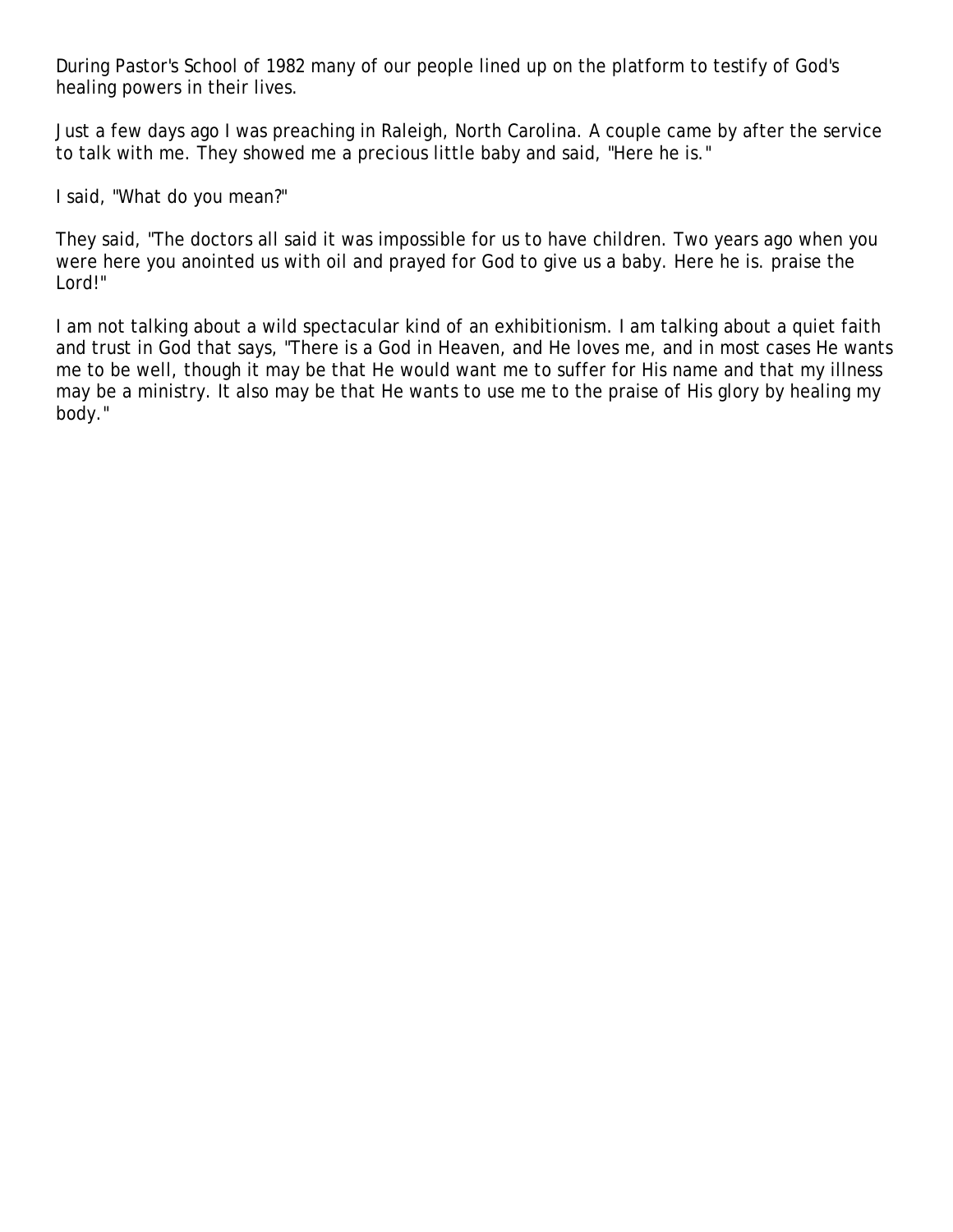### **Chapter 39 — Priests and Intercessors**

**I Timothy 2:1, "I exhort therefore, that, first of all, supplications, prayers, intercessions, and giving of thanks, be made for all men." I Peter 2:5,9, "Ye also, as lively stones, are built up a spiritual house, an holy priesthood, to offer up spiritual sacrifices, acceptable to God by Jesus Christ. But ye are a chosen generation, a royal priesthood, an holy nation, a peculiar people; that ye should shew forth the praises of him who hath called you out of darkness into his marvellous light." Isaiah 61:6, "But ye shall be named the Priests of the LORD: men shall call you the Ministers of our God: ye shall eat the riches of the Gentiles, and in their glory shall ye boast yourselves." Revelation 1:6, "And hath made us kings and priests unto God and His Father; to Him be glory and dominion for ever and ever. Amen."**

Most of this study deals with praying for our own needs, or selfish praying. This is not bad. The Lord tells us to ask what we will. He tells us to bring our desires to Him, and certainly as His children we have a right to do so. However, there is another form of praying, and that is intercessory prayer, or praying for the needs of others.

So often we hear such statements as, "We Christians are priests; we can come to God for ourselves." The latter part of this statement is accurate. We CAN come to God for ourselves; however, that does not make us priests. The work of a priest is to mediate for others. Now as a child of God a Christian has a right to come to God for himself. There is, however, a priestly work that the child of God can enjoy, and that is when he intercedes for others at the throne of grace.

A priest received from the people their sacrifices and presented them to God. **Hebrews 5:1, "For every high priest taken from among men is ordained for men in things pertaining to God, that he may offer both gifts and sacrifices for sins." Deuteronomy 10:8, "At that time the LORD separated the tribe of Levi, to bear the ark of the covenant of the LORD, to stand before the LORD to minister unto Him, and to bless in His name, unto this day." Deuteronomy 21:5, "And the priests the sons of Levi shall come near; for them the LORD thy God hath chosen to minister unto Him, and to bless in the name of the LORD; and by their word shall every controversy and every stroke be tried." Deuteronomy 33:10, "They shall teach Jacob Thy judgments, and Israel Thy law: they shall put incense before Thee, and whole burnt sacrifice upon Thine altar."**

Under the Levitical system, being a son of Aaron (the high priest) made the priesthood accessible. However, just being a son of Aaron was not enough. Even a son of Aaron could not do the work of a priest without a special ordinance. In other words, being Aaron's son gave one access to the priesthood, and no one could do the work of a priest unless he was a son of Aaron, but being a son of Aaron did not in itself allow one to enter into the work of the priesthood.

Every Christian has access to the priesthood simply because he is saved. As a Christian he is a child of God and only children of God can enter into the priestly work of praying for others, but one is not doing priestly work just because he is a child of God.

In **Leviticus 8** and **Exodus 29** we have instructions about the setting aside of the priesthood. Among other things, Aaron's sons had to be washed, clothed, anointed with oil, have sacrifices offered on their behalf, have the blood applied, and have their garments sprinkled with blood and oil mixed together. They had to be free from contact with death and defilement, and no inheritance of other tribes would be theirs.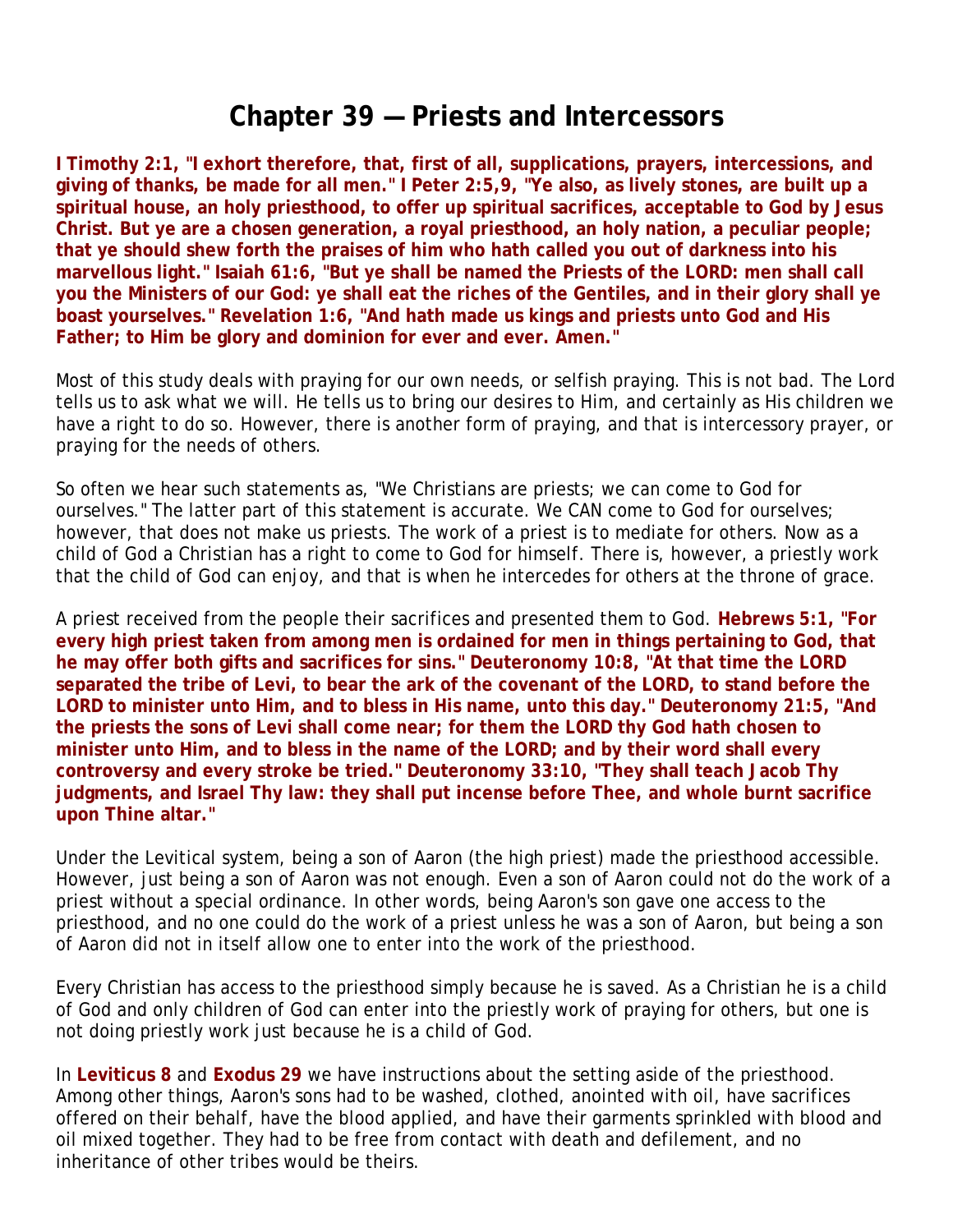There are some beautiful pictures here of our Saviour and our salvation. For example, the anointing with oil and the application of the blood was first done to the lobe of the right ear. Then it was applied to the thumb of the right hand and then to the big toe of the right foot. This is so beautiful in that it pictures so vividly our salvation. First, the application was on the ear. This is the way the Gospel comes to us. **Romans 10:17, "So then faith cometh by hearing, and hearing by the word of God."** We *hear* the Word of God. Then the application was made to the hand because once we hear the Word of God we must receive Christ as our personal Saviour. This is followed by the application to the foot because when we hear, we are to receive; when we receive, we are to go and take the message to others.

After the ceremony, the sons of Aaron became priests. They were his sons before they became priests. Sonship gave them access, but there had to be a special ordinance before they could do the work. Sonship with Christ gives us access to the throne of grace in order that we may interceded for others as priests of God, but we ourselves must decide to do the work of the priesthood by taking advantage of our access to the throne of grace to plead and intercede for others.

At this writing my mother is 94 years of age. For years she has been a priest, interceding for her son as he travels and as he preaches.

First Baptist Church of Hammond has many dear shut-ins. Some of the sweetest saints in the family of God are those dear people who call me Pastor whose world is a room, whose sky is a ceiling, whose horizon is a wall, whose grass is carpet, and whose sunshine is a window; yet, I am constantly aware that these dear, sweet saints of God are my priests. They pray for me; they intercede for me as they do for others in the work of God.

Several years ago a lady came to Hammond to live. She had been a pastor's wife. God had taken her husband home to heaven. She had heard of our ministry and loved our work, and the Holy Spirit led her our way. Her name is Mrs. Bartel. She is a very important priest to me. We provide her with a little apartment in our church building, and she is my prayer warrior. My secretary gives her a list of my speaking engagements. She knows where I am speaking, what day I am speaking, what time of day I am speaking. This enables her to pray for me all the time I am preaching. I never stand anywhere in America to preach without the awareness that Mrs. Bartel is interceding for me, asking God to give me strength and power as I preach. She is a priest, not because she is a child of God. She has access to the priesthood for that reason. She is a priest because she had chosen to take advantage of the access that being a child of God gives her to the throne of grace.

So often when I am sitting on a platform somewhere across America or around the world ready to preach, I will find myself with moistened eyes and a glad heart simply because I am aware that it is bedtime back home. I think of all the little boys and girls who are bowing their heads saying, "Dear God, bless my Preacher. Give him power while he preaches and bring him back home safely." I think of all the men whose bodies are weary and tired from a day of toil who are bowing their heads before retiring asking God to bless their Preacher and watch over him while he is away. I think of all the ladies at the close of the day harried by a busy day of activity who pause to say a prayer to God for their Preacher, who is away. They are my priests interceding for me. Thank God for all of them! They are a part of the work and contribute a vital part to my ministry and all the victories that are won where I am serving God. They are my partners! They share with me in the victories now and will share in the rewards later.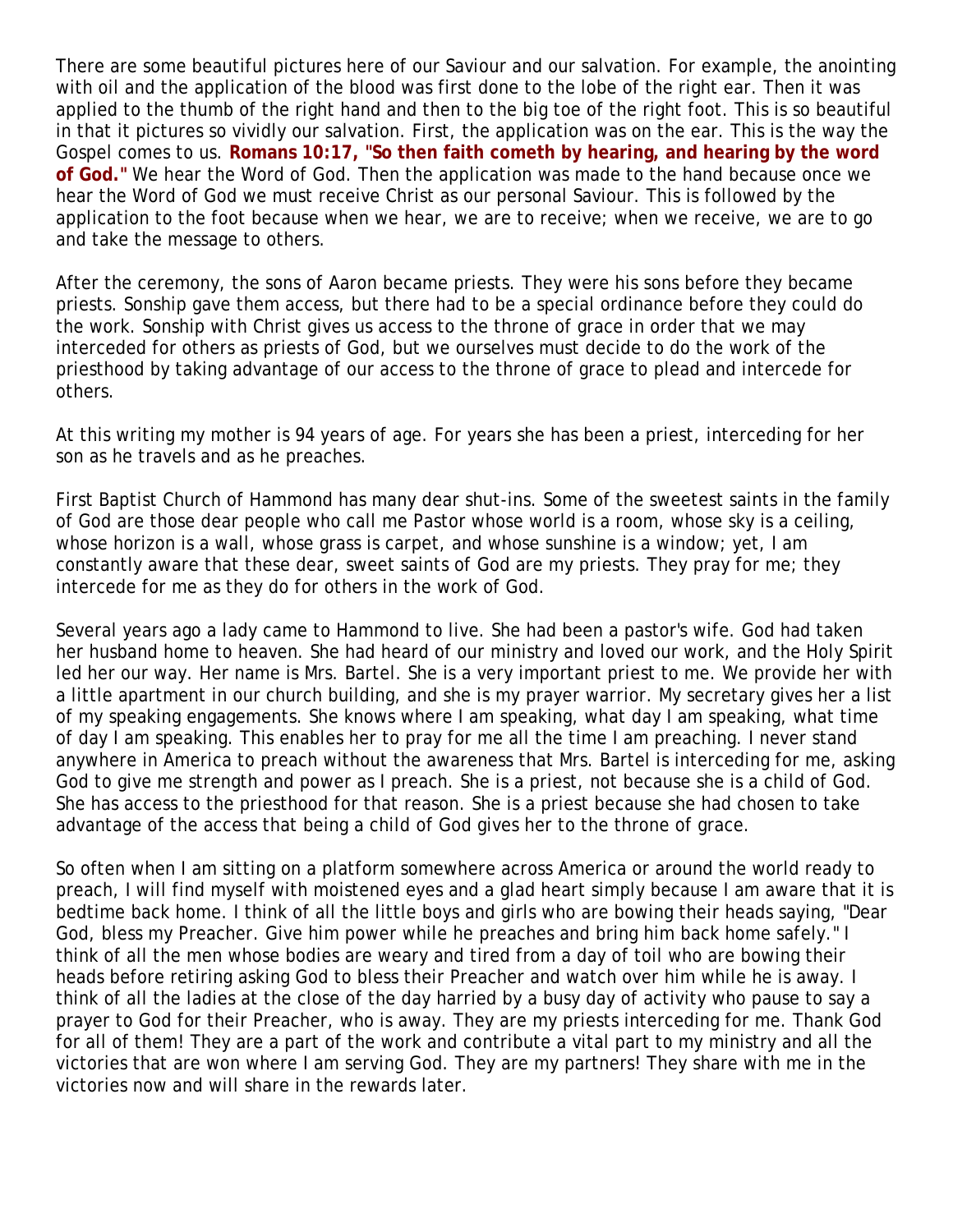# **Chapter 40 — Faith in Prayer**

Faith is a growing process. In **Mark 9:24 the father of a demon-possessed boy said to the Saviour, "Lord, I believe; help Thou mine belief."** God wants the unbelief to diminish and the belief to increase. That is the purpose of this chapter.

First, let us notice that faith is needed in prayer. **Mark 11:24, "Therefore I say unto you, What things soever ye desire, when ye pray, believe that ye receive them, and ye shall have them." Mark 9:23, "Jesus said unto him, If thou canst believe, all things are possible to him that believeth." James 5:15, "And the prayer of faith shall save the sick, and the Lord shall raise him up; and if he have committed sins, they shall be forgiven him."**

Then we have to recognize that it is a sin not to have faith. **Hebrews 11:6, "But without faith it is impossible to please Him: for he that cometh to God must believe that He is, and that He is a rewarder of them that diligently seek Him." Mark 4:40, "And He said unto them, Why are ye so fearful? how is it that ye have no faith?" Mark 16:14, "Afterward He appeared unto the eleven as they sat at meat, and upbraided them with their unbelief and hardness of heart, because they believed not them which had seen Him after He was risen."** There Lord Jesus asked in **Luke 18:8b, "When the Son of man cometh, shall He find faith on the earth?"** He asked the disciples in **Luke 8:25, "Where is your faith?"**

Now notice **Hebrews 12:1, "Wherefore seeing we also are compassed about with so great a cloud of witnesses, let us lay aside every weight, and the sin which doth so easily beset us, and let us run with patience the race that is set before us."** Especially look at the words, **"The sin that doth so easily beset us."** Now what was this besetting sin? It should not be difficult for us to know. In the previous chapter there was but one subject at hand, and that was the subject of faith. **Hebrews 11** is the great faith chapter. It lists the great hall of fame of those who have had faith. The word **"wherefore"** which begins **chapter 12** means that it connects **chapter 12** with what has gone before, that is, **chapter 11**. Immediately it mentions **"the sin that doth so easily beset us."** Could it be that our Lord is talking about the sin of not having faith? It is certainly true that not having faith is the besetting sin of most of us. Oh, to believe what God has done! Oh, to believe that God can do it again! Oh, to believe that God WILL do it again! Oh, to believe that God will use ME to do it again!

If it is a sin not to have faith, then we should examine the means of obtaining faith and of increasing our faith.

1. *Hear the Word of God preached.* **Romans 10:17, "So then faith cometh by hearing, and hearing by the word of God." Proverb 28:9, "He that turneth away his ear from hearing the law, even his prayer shall be abomination."** Notice that the faith cometh by HEARING the Word of God. There is something about hearing the Word of God that increases our faith. When I read the Bible, I often read aloud because when I hear it, my faith is increased.

Oh, the importance of preaching! I love to do it, and I love to hear it! I never hear a man of God proclaim the Word of God without my faith being increased.

2. *Read the Word of God.* By reading His Word, we learn of His nature and of His pattern of behavior. We find that He forgave others, such as He forgave the thief on the cross. That gives us faith to believe that He will forgive us. We read how He provided for Elijah and for the apostle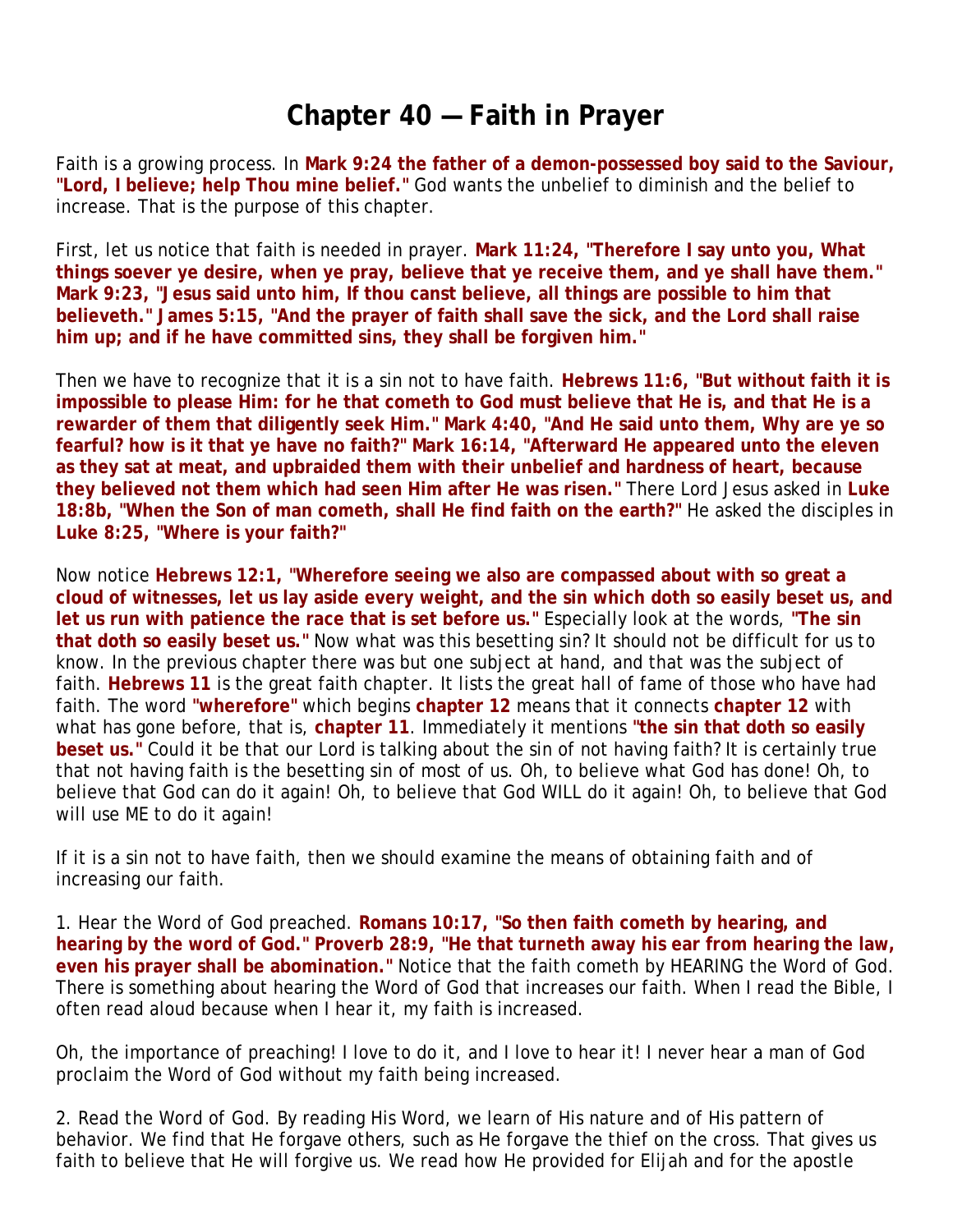Paul, and that gives us faith to believe that He will provide for us. We read of His omnipotence, and that gives us faith to believe that His power will care for us. We read of His promises. That gives us faith to believe that He will keep those promises even as He kept them to those in the Bible. Oh, the tragic neglect on the part of God's people of the Word of God! I think sometimes we read too many other books. I think sometimes we listen to too many religious radio broadcasts. I think sometimes we trade our shields of gold for shields of brass. We read too many newspapers and too many magazines and listen to too many radio broadcasts and watch too much television. We are so busy buying and selling, marrying and giving in marriage, and eating and drinking that we do not have time or take time for the Word of God. No wonder our faith is so weak! No wonder our lack of faith is often our besetting sin!

3. *Read all of the Bible.* **Matthew 4:4, "But He answered and said, It is written, Man shall not live by bread alone, but by every word that proceedeth out of the mouth of God."** Notice the statement, **"EVERY WORD that proceedeth out of the mouth of God."** This is why it is so vital to read the Bible through. We need to read all the Bible, the Chronicles as well as the Psalms, the genealogy of Christ as well as the life of Christ, the minor prophets as well as the major prophets.

Occasionally someone will ask me, "Preacher, what is your form of Bible study?"

I hastily reply, "Reading the Bible."

Another will ask, "What kind of helps do you use?"

I reply, "I use the Bible."

Read it all! Man lives by EVERY WORD that proceedeth out of the mouth of God.

4. *Act on the faith that you have.* **Mark 9:22-24, "And ofttimes it hath cast him into the fire, and into the waters, to destroy him: but if Thou canst do any thing, have compassion on us, and help us.Jesus said unto him, If thou canst believe, all things are possible to him that believeth. And straightway the father of the child cried out, and said with tears, Lord, I believe; help Thou mine unbelief."** 

Faith is an investment. Whatever faith you have, invest it. God will reward it, and you will reap dividends of more faith. **Hebrews 11:8, "By faith Abraham, when he was called to go out into a place which he should after receive for an inheritance, obeyed; and he went out, not knowing whither he went."** The saints of **Hebrews 11**, the faith of God's servants, led to answers that led to more faith that led to greater acts that led to more faith that led to greater answers that led to more faith that led to greater answers! So whatever the degree of faith one has, he should invest that faith, and act upon it, and his faith will increase!

**John 20:27, "Then saith he to Thomas, Reach hither thy finger, and behold My hands; and reach hither thy hand, and thrust it into My side: and be not faithless, but believing." Luke 24:39, "Behold My hands and My feet, that it is I Myself: handle Me, and see; for a spirit hath not flesh and bones, as ye see Me have."** 

"But," you say, "my faith is too weak." All right, then use that weak faith. Go ahead and start. Notice **Matthew 17:20, "And Jesus said unto them, Because of your unbelief: for verily I say unto you, If ye have faith as a grain of mustard seed, ye shall say unto this mountain, Remove hence to yonder place; and it shall remove; and nothing shall be impossible unto you."** Start with claiming **Matthew 6:33, "But seek ye first the kingdom of God, and His righteousness; and**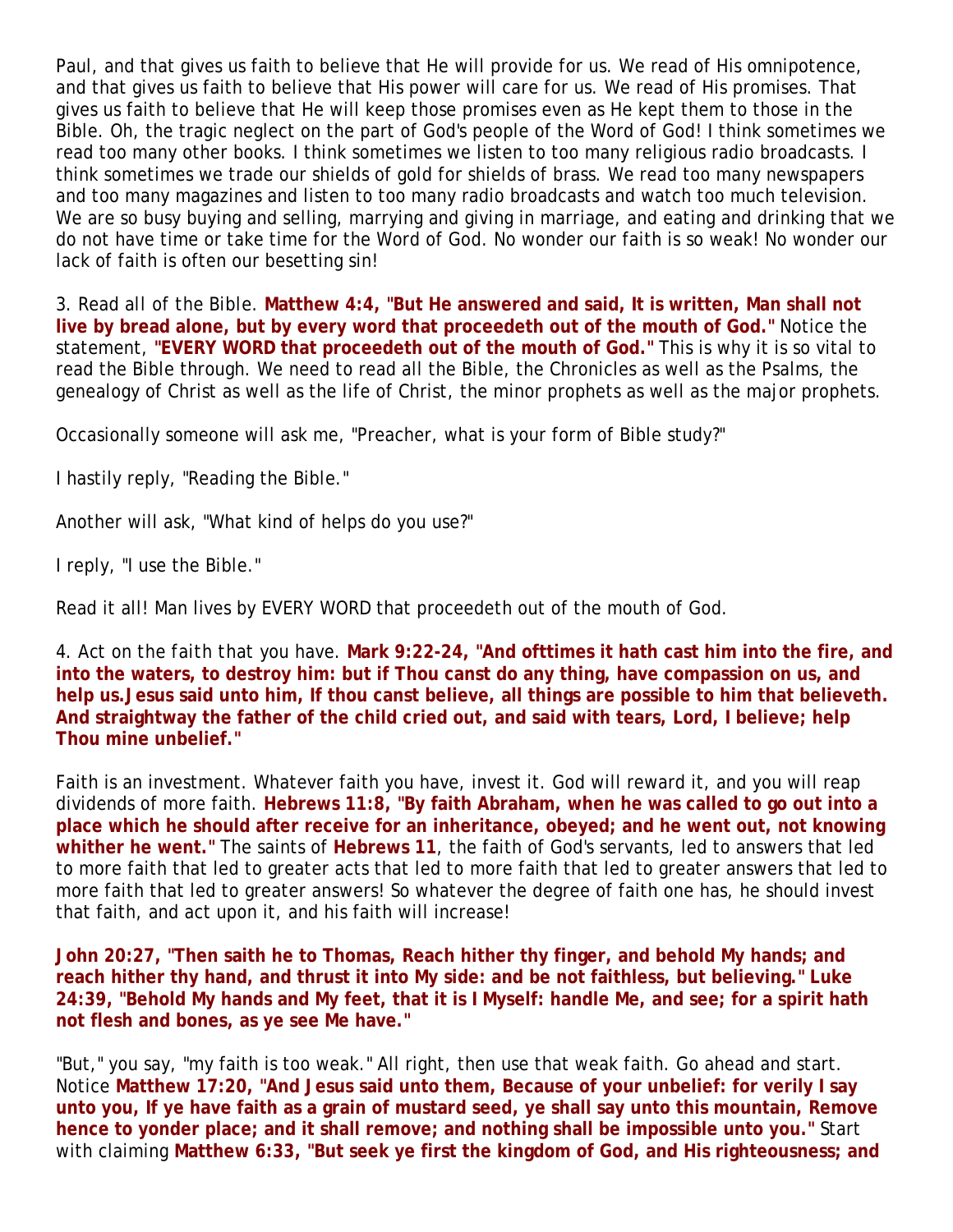**all these things shall be added unto you."** You could claim **Malachi 3:10. Notice Malachi 3:8-10, "Will a man rob God? Yet ye have robbed Me. But ye say, Wherein have we robbed Thee? In tithes and offerings. Ye are cursed with a curse: for ye have robbed Me, even this whole nation. Bring ye all the tithes into the storehouse, that there may be meat in Mine house, and prove me now herewith, saith the LORD of hosts, if I will not open you the windows of heaven, and pour you out a blessing, that there shall not be room enough to receive it."**

Let God reward your little faith with little results. The you take the increased faith that those results give you and invest those, and He will reward your more faith with more results which will increase your faith to great faith; then He can reward your great faith with great results!

As we hear the Word of God preached, hear it read, read it, read all of it and act upon the faith that we have, it increases our love for our Saviour. It is easier to trust someone more as you love him more. Trust is faith, and as we learn to love the Saviour more, we learn to trust Him more; and since without faith it is impossible to please Him, as we love Him more and trust Him more, we please Him more!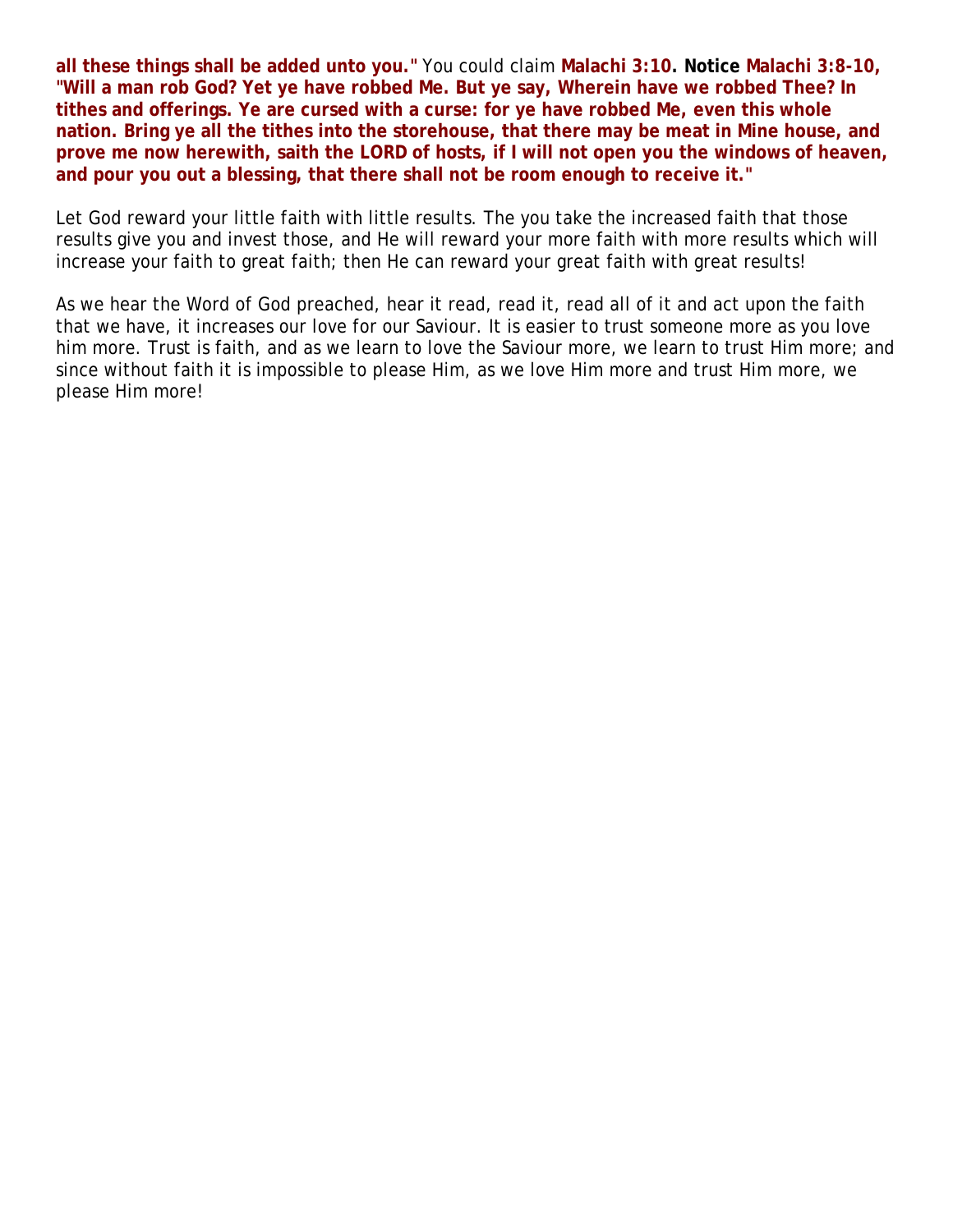## **Chapter 41 — Praying for the Unsaved**

This question was sent to me: "Pastor, why pray for the unsaved when God wants them saved more than we do?" The answer to this question certainly warrants space for a treatise of this sort. We know that it is Scriptural for God's people to pray for salvation of others. **Romans 10:1, "Brethren, my heart's desire and prayer to God for Israel is, that they might be saved." Romans 9:1,2, "I say the truth in Christ, I lie not, my conscience also bearing me witness in the Holy Ghost, That I have great heaviness and continual sorrow in my heart."**

Yet if man can persuade God to save a soul, it would challenge the doctrine of the free will of man and would give ammunition to the heresy of hyper-Calvinism.

Yet we are to pray for sinners. Perhaps we should learn why.

1. *A person must DECIDE to get saved.* Heaven is for the whosoever wills, and Hell is for the whosoever won'ts. God made man for fellowship and voluntary love, He gave man both an alternative and a will so that man could choose to love Him.

2. *God wants all to choose Him.* **II Peter 3:9, "The Lord is not slack concerning his promise, as some men count slackness; but is longsuffering to us-ward, not willing that any should perish, but that all should come to repentance."** Jesus died for all men. The blood of Christ was shed for all men. The grace of God is extended to all men. Salvation is offered to all men. It is completely against the nature of God and His Word to believe that God has predestined some to go to Heaven and predestined some to go to Hell. If a person misses Heaven and spends eternity in endless torment, it will not be of God's choosing; it will be of man's choosing because God wants all to choose Him.

3. *God will not force His will on man.* Of course, God wants fellowship with man. That was the purpose of man's creation. Oh, how sweet was the fellowship between God and Jesus! Jesus spoke of this fellowship in **John 17:5, "And now, O Father, glorify thou me with thine own self with the glory which I had with thee before the world was."** Oh, how Jesus anticipated the restoration of that fellowship as He prayed in the garden of Gethsemane! Perhaps God enjoyed fellowship with Jesus so much that one day He decided to make a lot of little Jesuses in order that He might fellowship with many. The great, loving heart of God wants that love returned, and He wants it voluntarily returned, so God will not force His will upon man. That would defeat the purpose of His creation of man.

4. *Our prayers do not affect the sinner's will.* The will of the sinner is his rich heritage. Yes, we are to pray that sinners will be saved, but our prayer will not change the eternal plan of God whereby He requires sinners to receive Him willfully as Saviour in order to have eternal life.

5. *Our prayers CAN cause God to give the unsaved man more opportunities to be saved.* Though God will not nullify the sinner's will, He will, however, in response to our prayers, give that sinner more chances to exercise his will and more opportunities to receive Christ as Saviour. **Matthew 9:37,38, "Then saith He unto his disciples, The harvest truly is plenteous, but the labourers are few; Pray ye therefore the Lord of the harvest, that He will send forth labourers into His harvest."** Notice, we are to pray the Lord of the harvest that He will send or thrust firth laborers into the harvest field. This means that we are to pray that God will send more soul winners. Of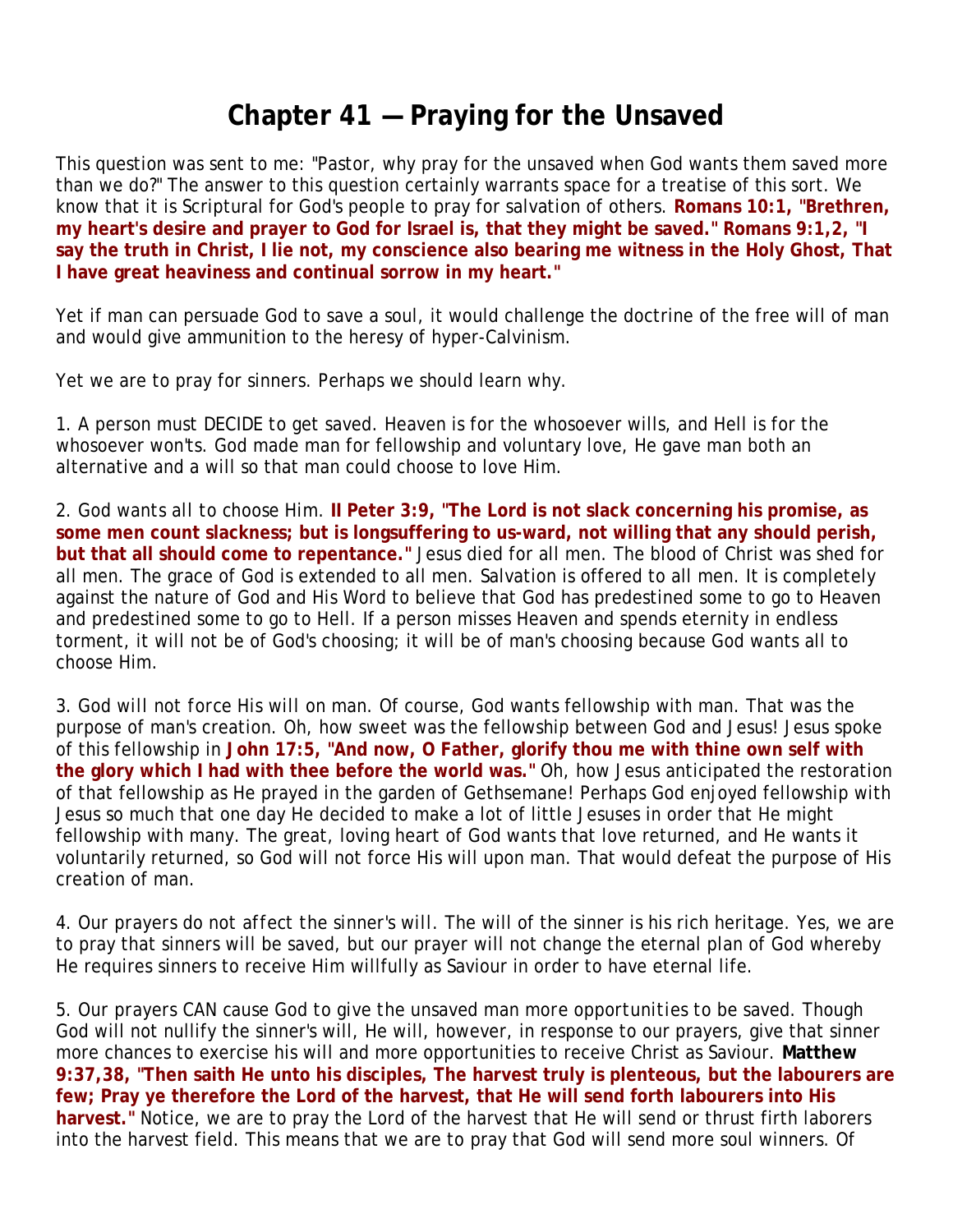course, the more soul winners that are sent, the more opportunities the sinner will have to receive Christ.

The Bible teaches that all men have an opportunity to be saved. **John 1:9, "That was the true Light, which lighteth every man that cometh into the world." Psalm 19:1, "The heavens declare the glory of God; and the firmament sheweth His handywork."** 

Let's suppose that there are two people in a remote part of the earth who have never heard the story of Jesus. The Bible tells us that the moon and the stars and the heavens declare the glory of God. These two people ignorant of the Gospel, look to the heavens. The heavens say to each of these men, "There was Somebody Who made these stars and Who made this moon and Who made the sun" One heathen man hears the message and believes it. He says in his heart, "I believe Somebody greater than man made that."

The other heathen man says to himself, "I don't believe it." I don't believe that there is any great being behind the creation of the heavens." Because that man did not act upon the knowledge that he had, God is not bound to give him more light or more knowledge. However, the man who acted on the knowledge that he had received from God will be given more light." As long as he continues to act upon the light he is given, God will continue to give him more light until one day he will hear the glorious Gospel of Christ. The truth being emphasized here is that all men are lighted by the truth of God. It is also true that God will increase the number of opportunities that an unsaved man has to receive Christ in response to the prayers of God's people. We CANNOT and God WILL NOT take away from the unsaved person his will, but we can through prayer cause God to give those whom we love and for whom we pray more opportunities to receive the Saviour. Ah, this is a wonderful truth and gives us even added incentive to continue to pray for the salvation of our loved ones!

6. *In answer to our prayer, God may even make salvation more enticing to the sinner.* In the Bible, salvation is likened to eating. God will not, in answer to our prayer, force a sinner to eat, but He may make the food smell better! He may put some parsley around the edge of the plate to decorate it. He may adorn the Gospel so as to make salvation more appealing. He is not forcing salvation upon anyone in answer to the prayer of the believer; He is making it more attractive to the unsaved man because of the believer's prayers.

### 7. *When we pray for sinners, God gives us more burden for them, which makes us more likely to be the laborers that God is going to send into the harvest field.*

In 1957 I preached in the city of Chicago for the first time, Dr. Bob Jones, Sr., Dr. John R. Rice, Dr, G.B. Vick and I preached in a series of round-robin Bible conferences. One night I would preach at the First Baptist Church of Harvey, just South of Chicago; at the same time Dr. Rice would be preaching at the Northside Gospel Center; Dr. Jones would be preaching at the Belden Avenue Baptist Church and Dr. Vick would be preaching at the Oak Park Bible Church. The next night each of us would go to another church. We conducted central services in the mornings at the Belden Avenue Baptist Church. The night that I preached at the First Baptist Church of Harvey, I had to drive from the Northside of Chicago to Harvey. I found that Halsted Street went all the way from the north side of Chicago to Harvey, so I got on Halsted Street. Boy, was I in for a surprise! What a trip! I drove and I drove and I drove and I drove, and it seemed that I would never arrive in Harvey. The more I drove the more burdened I got for Chicago. The more I saw of the millions of people and of the conditions that prevailed, the more my heart broke. Soon tears were flowing down my cheeks. I drove and wept and wept and drove. Before I got to Harvey I was praying for God to send somebody to Chicago. I realized and remembered that this was the city of Dwight Moody, the city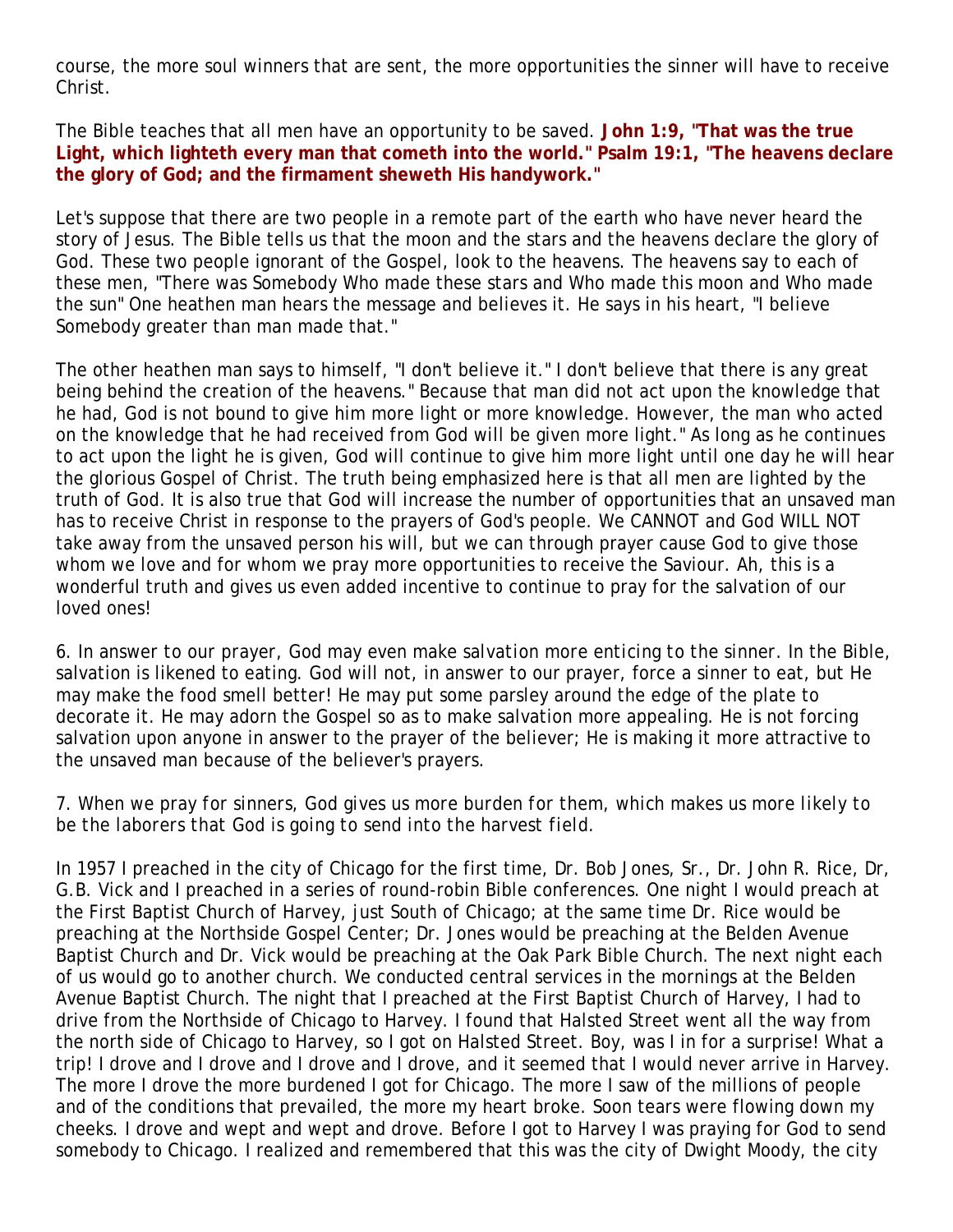of R.A. Torrey, the city of Paul Rader, and yet it seemed so desperate for the Gospel. I continued my praying when I returned to Texas. I pleaded with God to send somebody to Chicago. I begged Him to thrust laborers into the harvest. God answered that prayer, but not in the way I had planned. I was the laborer that He sent to Chicago! I was the answer to my own prayer, and now for nearly a quarter of a century I have spent most of my life trying to reach the greater-Chicago area; now 20,000 people a year from the Chicago area walk the isle for salvation in the First Baptist Church of Hammond.

8. *The best way to pray for the unsaved, then, is to pray that God will send laborers.* This does not mean that we should not ask God to save souls. The terminology is not the important thing here. The important thing is the burden! When we pray for sinners, regardless of what terminology we use, God's answer to that prayer will be sending more laborers and making the Gospel more enticing to them so that the unsaved will have more and better opportunities of exercising their will.

9.*God will come nearer taking such action for His friends.* Isn't it natural for one to do favors for a friend? Hence, God will come nearer obeying the request of His friends.

This behooves us to find how we may become His friend. This is found in **John 15:14, "Ye are My friends, if ye do whatsoever I command you."** It is also worth note to see in **Matthew 9:37,38,** Jesus addressed His statement to His **"disciples." "Then saith He unto His disciples, The harvest truly is plenteous, but the labourers are few; Pray ye therefore the Lord of the harvest, that He will send forth labourers into His harvest."** God is simply saying, "I will send forth laborers into the harvest fields if My friends and disciples ask Me to." He is promising that He will give added opportunities for salvation to our friends and loved ones if we will be His friends, and we become His friends by obeying His commandments. Of course, the great commandment, or Great Commission, is **Matthew 28:19,20, "Go ye therefore, and teach all nations, baptizing them in the name of the Father, and of the Son, and of the Holy Ghost: Teaching them to observe all things whatsoever I have commanded you: and, lo, I am with you alway, even unto the end of the world. Amen."**

Hence, the best way to engage God into giving our unsaved loved ones and our unsaved dear ones more and better opportunities to exercise their wills for salvation is for us to enter into that labor of soul winning and obeying Christ's command. The one who wins souls where he is will have more influence on God that he may send laborers into the harvest fields of those dear to him.

The question then comes, "Why then does God often give peace to the Christian that his loved one will be saved." Every Christian who has been a soul winner and who has prayed for sinners can give testimony to the fact that there are times when a subtle peace and a confident assurance comes that God is going to save a loved one. Does this mean that God is going to save then in spite of their will? Absolutely not! It must be remembered that God has foreknowledge. Though He does not control the will of the unsaved man, He is aware beforehand whether or not this unsaved man is going to accept the Gospel. Because of this foreknowledge and because He knows that the will of the sinner is going to be favorably exercised for Jesus, God can, and sometimes does, give us peace that it is going to happen. Maybe the Lord is like us in that sometimes He has a hard time keeping from "spilling the beans." Maybe He gets so excited knowing that the sinner is going to receive Him that He wants to share the good news with us.

These blessed and Scriptural truths should entice us to pray more for sinners and rive us to our knees praying for the salvation of those who are dear to us!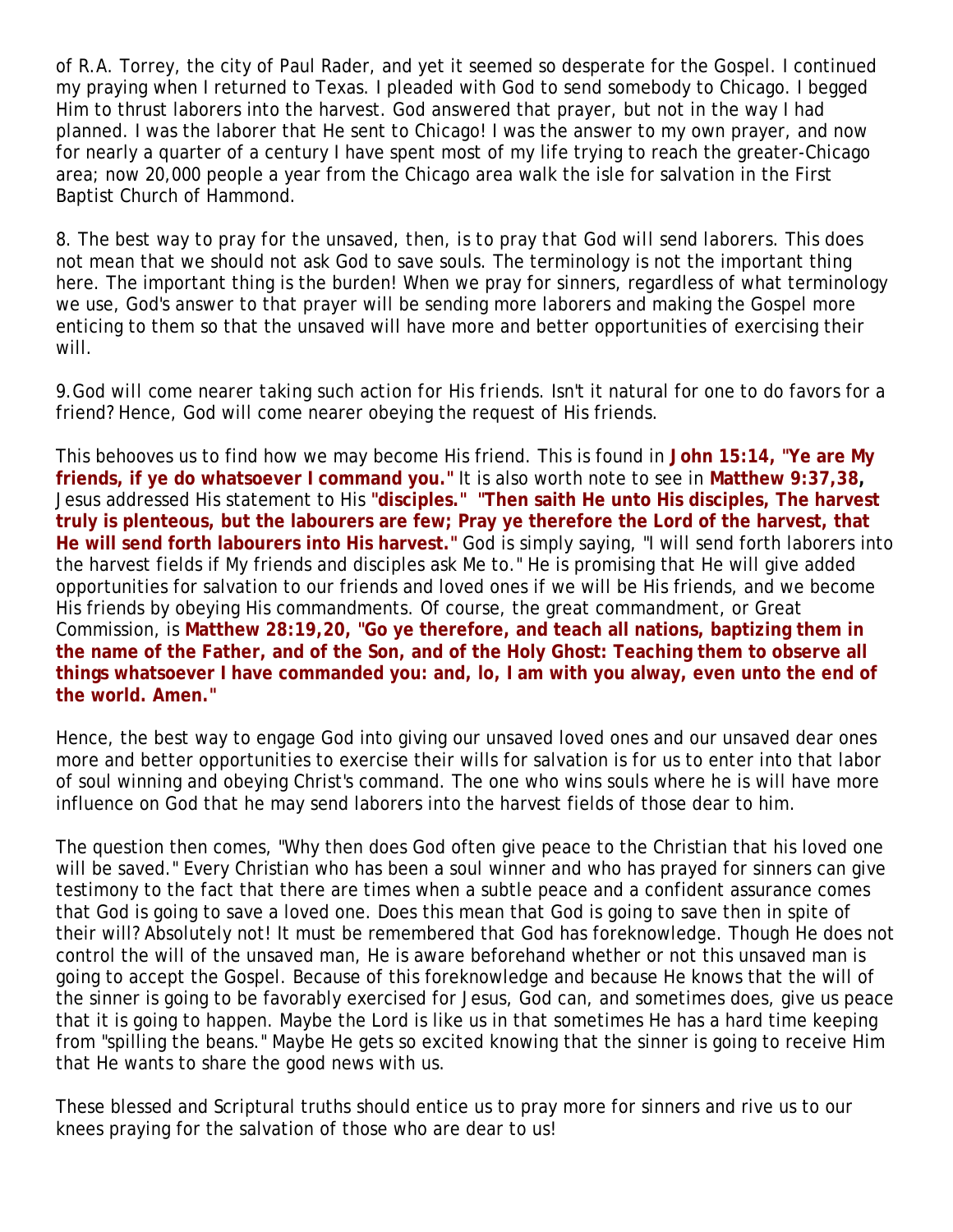### **Chapter 42 — United Prayer**

**Luke 11:1, "And it came to pass, that, as He was praying in a certain place, when He ceased, one of His disciples said unto Him, Lord, teach us to pray, as John also taught his disciples." II Corinthians 1:11, "Ye also helping together by prayer for us, that for the gift bestowed upon us by the means of many persons thanks may be given by many on our behalf." Romans 15:30, "Now I beseech you, brethren, for the Lord Jesus Christ's sake, and for the love of the Spirit, that ye strive together with me in your prayers to God for me." Matthew 18:19,20, "Again I say unto you, That if two of you shall agree on earth as touching any thing that they shall ask, it shall be done for them of my Father which is in heaven. For where two or three are gathered together in My name, there am I in the midst of them." Matthew 6:8,9, "Be not ye therefore like unto them: for your Father knoweth what things ye have need of, before ye ask Him. After this manner therefore pray ye: Our Father which art in heaven, Hallowed be Thy name."**

Now it is usually best for the Christian to pray alone. Sometimes the temptation is to pray a pretty prayer and not to dwell on the Saviour as we should when others are hearing us. So it is usually more effective if the child of God does his praying and agonizing alone. Most Bible praying was done this way, and most Bible teaching has to do with this type of praying. However, sometimes two people can share the same burden enabling them to pray effectively together. This, of course, should be when they have the same thing in common. A mother and a father could pray for a child. Partners could pray together for a business. Children could pray together for a parent. Pastors could pray together for a revival.

In **Luke 11:1** the disciples said, **"Teach US to pray."** No one said, "Teach ME to pray," but rather, **"Teach US to pray."** Then in the model prayer that follows this request we are told to pray, **"OUR Father."** Notice, it is not "MY Father," but **"OUR Father."** This at least, implies that our Lord realized the need for united prayer on some occasions.

In **Matthew 18:19,** notice especially the words, **"…it shall be done for THEM."** Obviously there was united prayer, and God gave an answer to them collectively. When Peter was in prison the church met and prayed in united prayer. At Pentecost there was united prayer. **Acts 1:9, "And when He had spoken these things, while they beheld, He was taken up; and a cloud received him out of their sight." Acts 1:12-14, "Then returned they unto Jerusalem from the mount called Olivet, which is from Jerusalem a sabbath day's journey. And when they were come in, they went up into an upper room, where abode both Peter, and James, and John, and Andrew, Philip, and Thomas, Bartholomew, and Matthew, James the son of Alphaeus, and Simon Zelotes, and Judas the brother of James. These all continued with one accord in prayer and supplication, with the women, and Mary the mother of Jesus, and with his brethren."** United prayer is also mentioned in **II Thessalonians 3:1, "Finally, brethren, pray for us, that the word of the Lord may have free course, and be glorified, even as it is with you." Colossians 4:3, "Withal praying also for us, that God would open unto us a door of utterance, to speak the mystery of Christ, for which I am also in bonds." Philippians 1:19, "For I know that this shall turn to my salvation through your prayer, and the supply of the Spirit of Jesus Christ."** On occasions when people share the same burden, united prayer can be very effective. Perhaps this is the reason our Lord always prayed alone. No one shared His burden. No one understood His heartbeat.

I remember many time when Dr. John R. Rice and I prayer together. I would pray for the First Baptist Church of Hammond, Indiana, and he would pray for the SWORD OF THE LORD, and I would pray for Hammond Baptist Schools, and he would pray for the Voice of Revival Broadcast; then one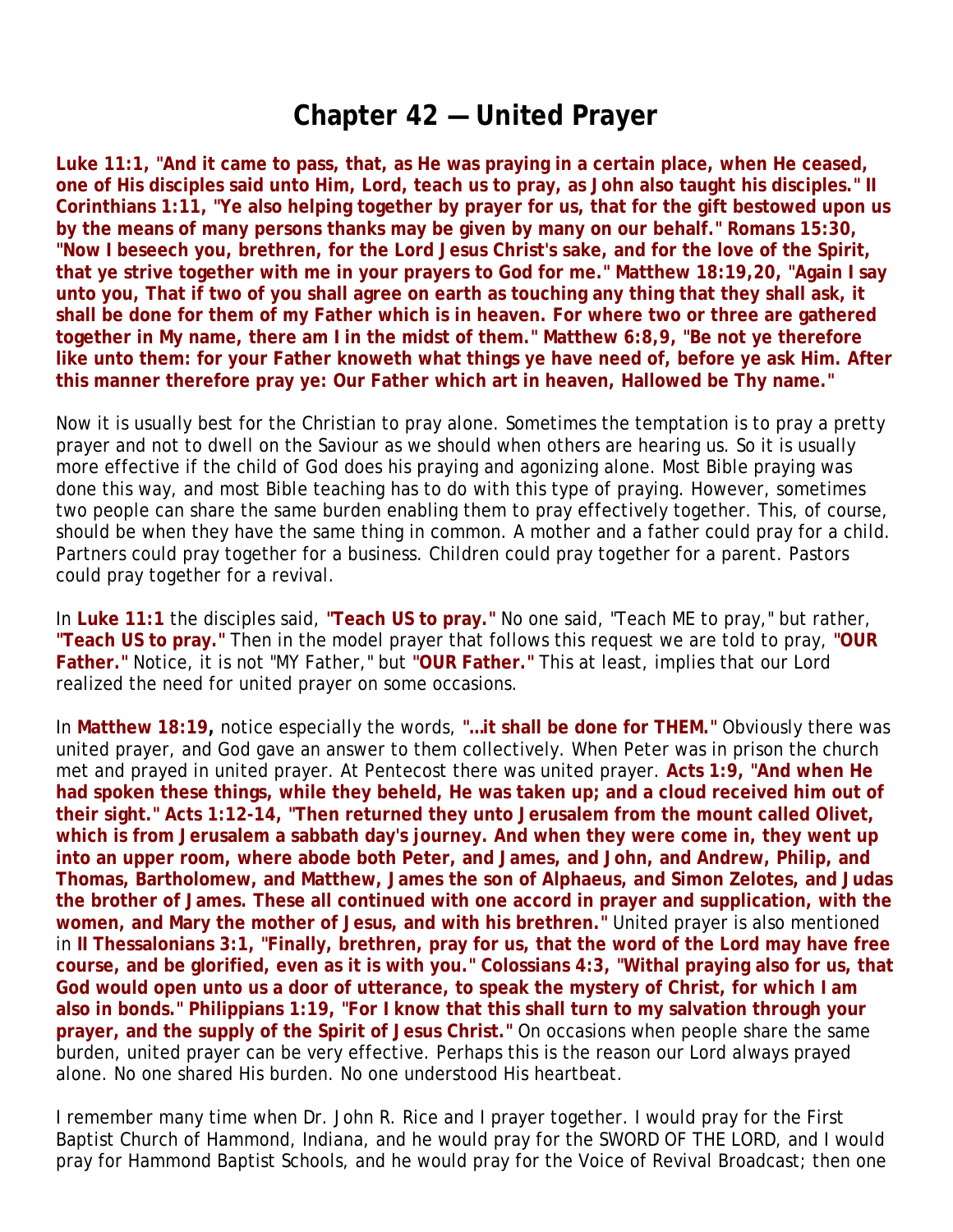of us would pray for America! Ah, a chord was struck! We had reached a place in our prayers where we could agree in one accord, and what sweet fellowship we had with the Lord and with each other as we together poured out our hearts for our nation.

This is why it is always best in united prayer to have a small group. It is difficult to find a great number of people who have the same burden.

In summary, it is usually best to pray alone. Occasionally a group may pray together if they share the same burden, but it should usually be a small group. United prayer should be practiced only if the same burden is shared. By the way, it need not be in the same place. It could be at the same time. People separated by many miles from each other could have united prayer at the same time as they meet together at the throne of grace. This can be a tool of great blessing.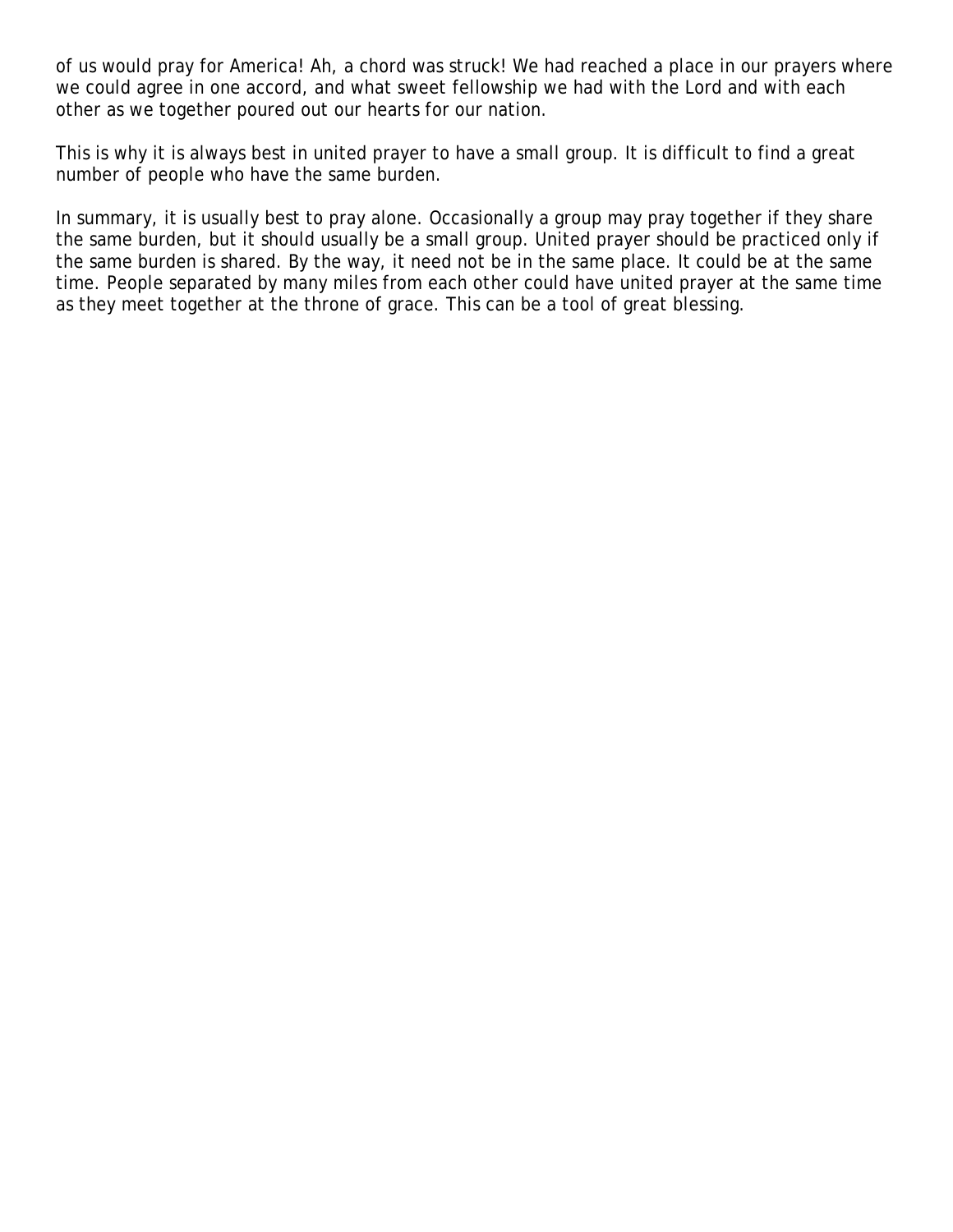## **Chapter 43 — The By-Products of Prayer**

Of course, the main reason to pray is that we might get things from God. **Matthew 7:7, "Ask, and it shall be given you; seek, and ye shall find; knock, and it shall be opened unto you." John 16:24, "Hitherto have ye asked nothing in My name: ask, and ye shall receive, that your joy may be full." John 14:14, "If ye shall ask any thing in My name, I will do it." Matthew 7:11, "If ye then, being evil, know how to give good gifts unto your children, how much more shall your Father which is in heaven give good things to them that ask Him?" Matthew 7:8, "For every one that asketh receiveth; and he that seeketh findeth; and to him that knocketh it shall be opened." James 4:2, "Ye lust, and have not: ye kill, and desire to have, and cannot obtain: ye fight and war, yet ye have not, because ye ask not." Matthew 21:22, "And all things, whatsoever ye shall ask in prayer, believing, ye shall receive."**

Let us remember now that we are talking about praying, which is asking.

Praise is good. **Psalm 50:23, "Whoso offereth praise glorifieth Me: and to him that ordereth his conversation aright will I shew the salvation of God." Psalm 150:6, "Let every thing that hath breath praise the LORD. Praise ye the LORD."** However, praise is not praying!

Meditation is good, for **Psalm 1:2** says, **"But his delight is in the law of the LORD; and in his law doth he meditate day and night,"** but meditation is not praying!

Confession is good. **I John 1:9, "If we confess our sins, He is faithful and just to forgive us our sins, and to cleanse us from all unrighteousness." Daniel 9:4, "And I prayed unto the LORD my God, and made my confession, and said, O Lord, the great and dreadful God, keeping the covenant and mercy to them that love Him, and to them that keep His commandments."** However, confession is nor praying!

Thanksgiving is good! **Philippians 4:6, "Be careful for nothing; but in every thing by prayer and supplication with thanksgiving let your requests be made known unto God."** However, thanksgiving in not praying!

Praying is asking. The main thing is getting things from God. However, there are blessed bonuses that come to the child of God God when he prays. These are in additional to the answer itself.

1. *Prayer keeps the Christian from temptation.* **Matthew 26:41, "Watch and pray, that ye enter not into temptation: the spirit indeed is willing, but the flesh is weak." Mark 14:38, "Watch ye and pray, lest ye enter into temptation. The spirit truly is ready, but the flesh is weak." Luke 22:40, "And when He was at the place, he said unto them, Pray that ye enter not into temptation." Luke 22:46, "And said unto them, Why sleep ye? rise and pray, lest ye enter into temptation."** Of course, we are to pray for God to deliver us from evil, for Him to **"lead us not into temptation,"** but even prayer itself, when we are asking for something from God, comes wrapped with resistance to temptation.

Let us suppose that one of my church members who is easily tempted could talk with me several times a day. We may not mention his temptation. We may not discuss his weakness, but we just talk. He may ask me for help in other areas, but the very fact that we interact with each other and talk together would give him added strength to resist temptation. When the Christian comes to God in prayer, he may or may not mention his temptation. He may be asking for daily bread. He may be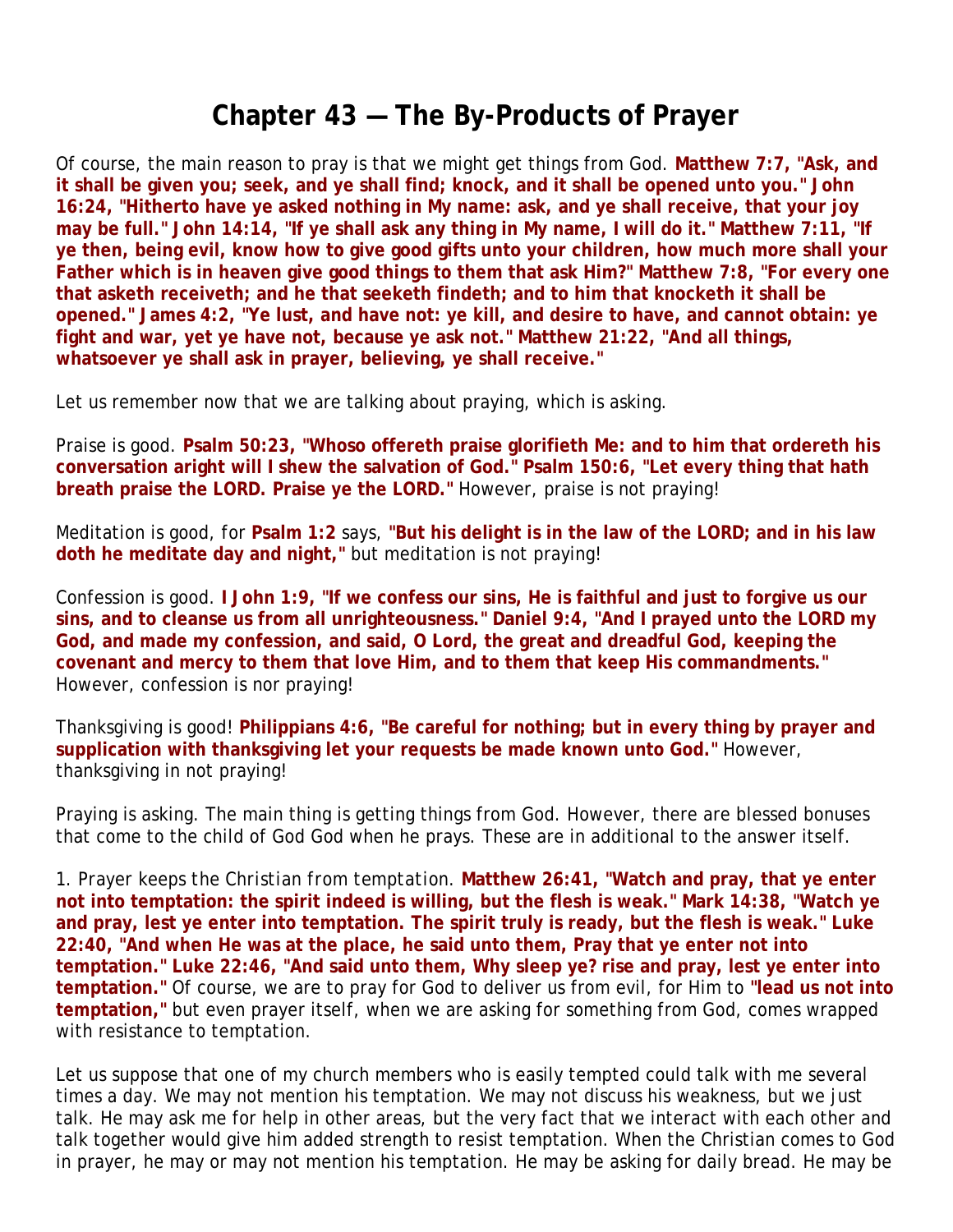asking for some special need, but just to fellowship with God builds a person's general spiritual health and his resistance to temptation. This is a blessed bonus of prayer.

2. *Prayer gives joy.* **John 16:24, "Hitherto have ye asked nothing in my name: ask, and ye shall receive, that your joy may be full."** A child sits at the table. He asks his daddy to pass the meat. His daddy does pass the meat. It brings joy to the child. Now the child didn't ask the dad to pass joy; he asked the dad to pass the meat, but in his dad's provision, joy accompanied the meat. In receiving provisions from parents, joy is an accompanying by-product.

A young couple gets married. The husband is a good provider and supplies his wife's needs and wants. Her every request in his desire, and he gladly grants her wishes according to his ability. This security and love gives the wife more than her requests, her needs and her wants; it gives her a joy of being provided for, a joy of having security and a joy of being loved. When the child of God comes to his Heavenly Father and requisitions Him for a need, when that need is supplied, there is a blessed by-product called joy.

3. *Peace of mind is another by-product of prayer.* **Philippians 4:6,7, "Be careful for nothing; but in every thing by prayer and supplication with thanksgiving let your requests be made known unto God. And the peace of God, which passeth all understanding, shall keep your hearts and minds through Christ Jesus."** The child who lives in a house provided by his father, eats food provided by his father, wears clothing provided by his father and lives neath the care, provision and protection offered by Dad has no need to fret. He knows his dad will care for his needs. The child of God who walks with his father and who has his prayers answered will soon find that he has no need to fret or worry, and as the Father answers his prayers, He places in His bag of blessings a sweet little item called peace of mind, contentment.

There are many other sweet little bonuses that God gives to His child who prays. To be sure, the main purpose of prayer is to receive our needs in answer to our petition, but isn't it nice to get home from the heavenly commissary to find that the Heavenly Grocery-man has placed a few little things in the bag of blessings that we did not order—such things as peace, joy and protection from temptation.

4. *When we pray for others, God often gives us some of the same thing that He gives to our friend in answer to our prayer.* In **Luke 11**, in the story of the man who went to his friend at midnight and asked for three loaves, it is interesting to see that the Bible does not say the friend gave him three loaves; it says he gave him, **"as many as he needeth."** He asked for three loaves for a friend, but he got AS MUSH AS HE NEEDED. It seems that God said, "Here take some for yourself too." At least, this is a Biblical principle.

When Jacob came to Jabbok and prayed for Esau, God gave to Jacob something special. He changed his name to Israel, which means "a prince," and He made him a prince with God.

When Moses came to God to pray for his people, God gave Moses a bonus and made him His friend, for **Exodus 33:11a** says, **"And the LORD spake unto Moses face to face, as a man speaketh unto his friend…"** 

I another chapter I tell the story of Cindy coming to ask me to buy a dress for a friend who was poor and needed a dress appropriate to wear to a Valentine banquet. Cindy prevailed and I agreed to purchase a dress. Cindy and I went down to pick out the dress. I was so proud of her for being concerned about her friend that I said, "Puddin', pick one out for yourself too." Often God is so pleased when we are concerned about others when we pray for a certain need for a friend, that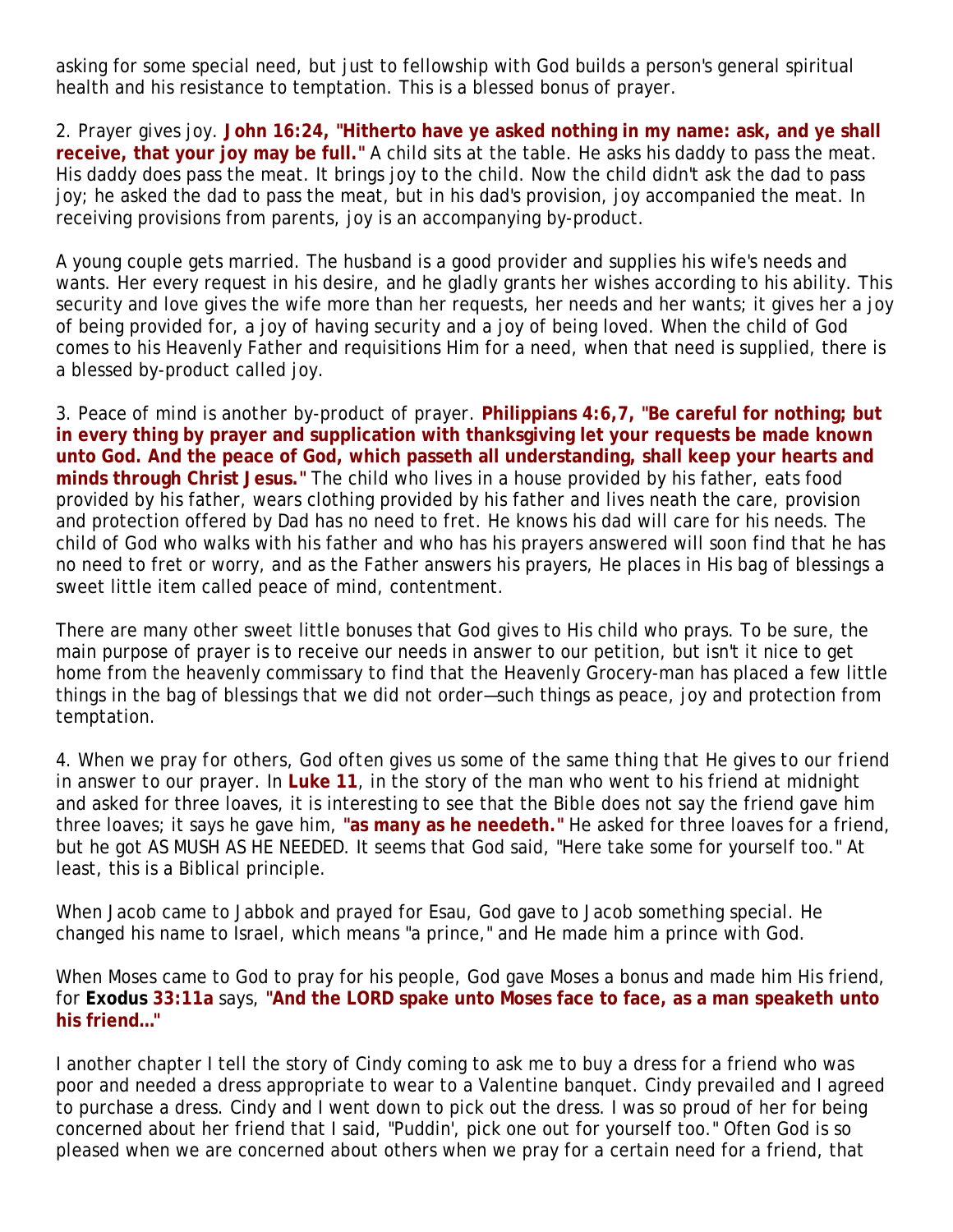when God answers that prayer, He gives our friend the thing for which we asked, and God says, "Here, you can have one too." This is just another of His wonderful bonuses to those who pray!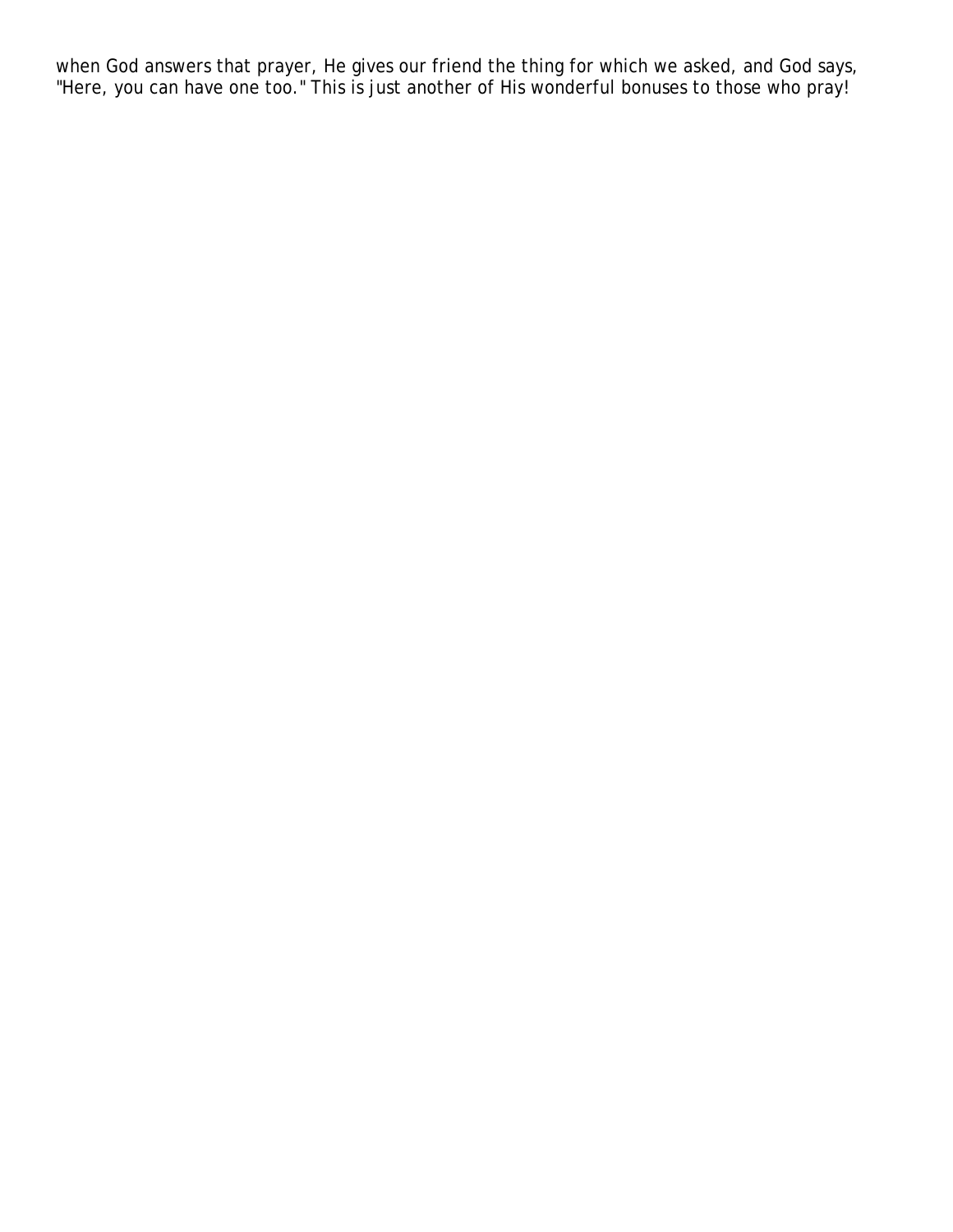# **Chapter 44 — Prayer, a Soul-Winning Method**

"Pastor, the hardest people that I try to win are those that are the closet to me."

"Brother Hyles, I find it so hard to witness to my own loved ones."

"Preacher, why is it that I can win others, but I have a difficult time even trying to win those in my own family?"

These are just a few of many statements that I hear from even the best soul winners. There is certainly a valid reason for this. Those who are the closest to us know us best. They know our weaknesses as well as our strengths. They see our low days as well as our high days. They see the back room as well as the living room. Because of this, if a Christian is able to win his own loved ones, he must live a consistent Christian life. The Christian must convince his unsaved loved ones and those who know him best that Christ is real and that the Christian life is something to be desired. Mahatma Gandhi, the man who in his day probably influenced more people than any other man on earth, is quoted as having said, "I would be a Christian if it were not for Christians."

A Christian was witnessing to a waitress at a restaurant. The waitress said, "I don't want to be a Christian. I have seen too many of your church people come in here, and if what they have is Christianity, I don't want it!"

The soul winner livingly replied, "Ma'am, I know that Christian people aren't what they ought to be, but can you find anything wrong with Jesus?"

Through tears the waitress replied, "No, I can't, and if more of you people would live like Him, more people like me would want to be like you."

In presenting the proof of Christ and His claims on us, perhaps no other method would be more persuasive than for the unsaved who are the closest to us to observe our answers to prayer and to see God's working in our lives. If week after week, month after month and perhaps even year after year our loved ones could see God's answers to our prayers, they could be convinced that there is something to the Christian life.

Let us notice some examples in the Bible.

1. *The behavior of the returning exiles from Babylon convinced the heathen nations that God was with them.* **Psalm 126:1,2, "When the LORD turned again the captivity of Zion, we were like them that dream. Then was our mouth filled with laughter, and our tongue with singing: then said they among the heathen, The LORD hath done great things for them."** Notice the progression here. (1) The Lord turned again the captivity of Zion; that is, the people of God had been delivered. (2) It was like a dream to them. Notice the words, **"We were like them that dream."** They could hardly believe it was true. For years they had been slaves in Babylon; now they were returning home to their beloved land. As they journeyed on that trip of hundreds of miles they found it hard to believe that it could be so. (3) Their mouths were filled with laughter. (4) They began to sing. (5) The heathen said, **"The Lord hath done great things for them."** Especially notice in **verse 2** the word **"then."** When did the heathen say the Lord hath done great things for them? After they had seen evidence of their deliverance from captivity and had heard their laughter and their singing. It was obvious to the heathens that God had been with these people.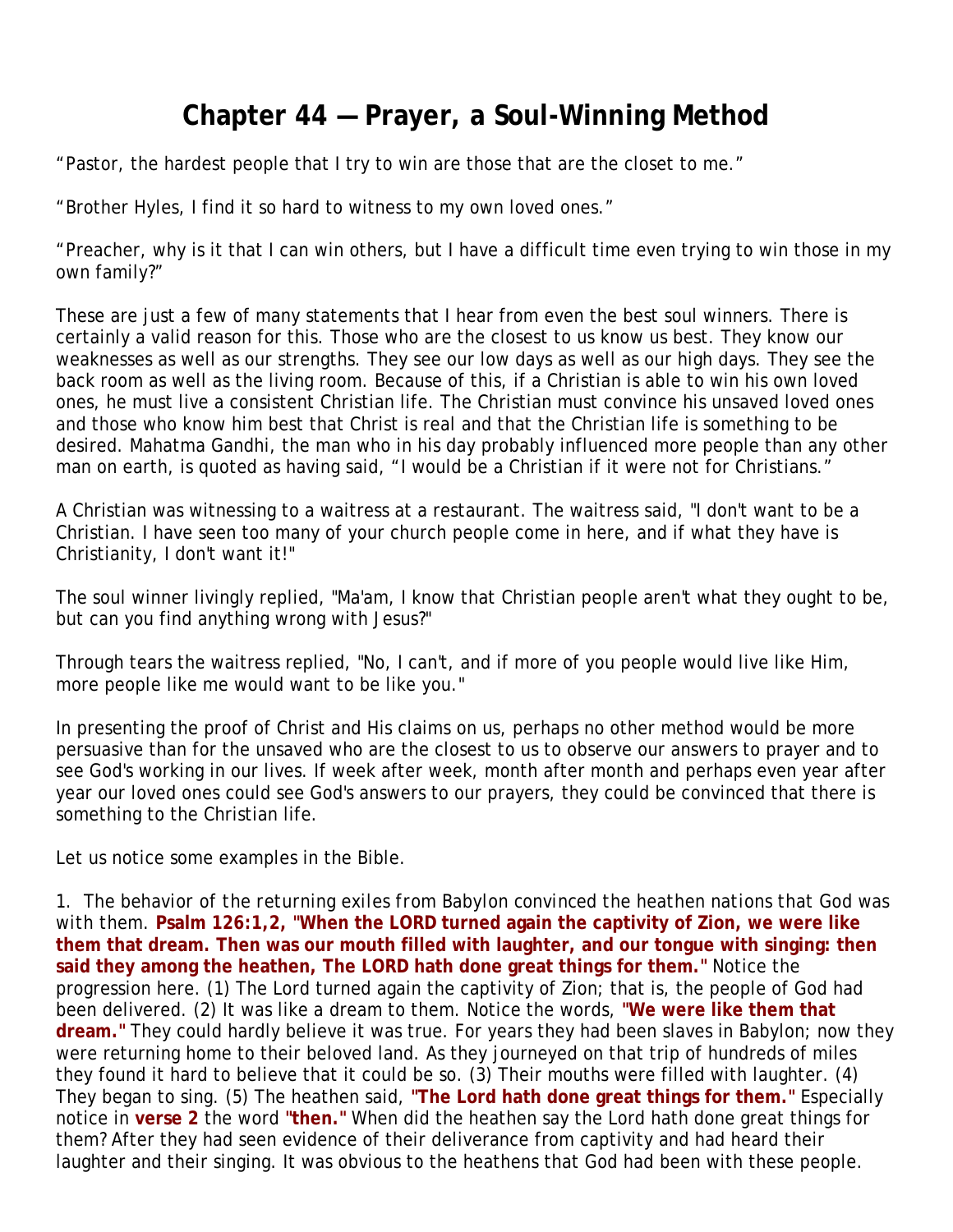It is always easier to witness to people when God's workings are obvious in our lives. Especially is this true when they continue to see God answering our prayers. It will not be hard to win lost loved ones when Christian people convince them of the reality of Christ, and we will not convince them of the reality of Christ if we continue to hide the Gospel by our inconsistencies and powerlessness. **II Corinthians 4:3, "But if our gospel be hid, it is hid to them that are lost."** One of the most famous atheists in history said that he could explain away every argument concerning God and the Bible except the Christian life of his mother. In the First Baptist Church of Hammond we have a lady named Mrs. Mamie Brown. She had a grown son who was not right with God. One day he made it right and is now a fine pastor in Rock Island, Illinois. pastor Mel Brown has now served faithfully in that field for many years. He said, "The thing that Got me right with God was my mother's life. We had Jesus for breakfast, Jesus for lunch, Jesus for dinner. I saw Jesus in my mother's life, and that is what brought me to Himself." What the pastor could not do and the church could not do, what the theologians could not do, the sweet consistent Christian life of his dear mother prayed him to Jesus and prayed him into the ministry.

My first year of college was at a state university. The constant pounding of doubt into my mind by the professors began to take its toll. (This is why I recommend all young people to go to Christian colleges!) I went through a period of restlessness and doubt. I decided to find out who was right my professors or my mother. During that year I read the entire Bible through on my knees. I became convinced that the Bible is the Word of God, and through all of my doubts one thing kept coming back to me—Mother's faith in the Book and in the Christ of the Book. I had seen her in adversity, in poverty, in loneliness, in disappointment, in the depression of the 1930's, and I was convinced that Mother's God was real!

Now let us look again at **Psalm 126**. In **verse 3** we have the people of Israel witnessing as they said, **"The Lord HATH done great things for us, whereof we are glad,"** or "That's why we are happy!" Now notice they did not witness to the heathen until the heathen had seen their lives. It was obvious that they had been delivered from captivity. The heathen had heard their laughter. They heard their singing. They saw their lives and said, **"The Lord hath done great things for them."**

It would not be hard for us to win those closest to us when they can say, **"The Lord hath done great things for them."** People at work will want to know our Saviour when they can say, **"The Lord hath done great things for them."** Husbands will want to receive the Christ that their wives have when they can say, **"The Lord hath done great things for her."** Children will want Mom and Dad's Saviour when they can say, **"The Lord hath done great things for them."** Young people will will their parents when Dad and Mom can say, **"The Lord hath done great things for them."** A church can will people in its neighborhood when it can be said, **"The Lord hath done great things for them."**

A number of years ago I was soul winning on the north side of Hammond. I knocked on a door and a tall man came to the door. I told him who I was and he began to laugh at me and turn to 13 people in his living room and say, "Hey, folks, guess who's here. Old Hyles from First Baptist Church! Hyles is the biggest fake in town!"

I said, "Sir, I wish you wouldn't say that. I'm not a fake. I'm not what I ought to be in every area, but, bless God, I'm sincere, and I'm not a fake. What I have in my heart is genuine, and my call to serve God is genuine."

He laughed and kept on calling me a fake, making fun of me and the church. Before I knew it I said something that shocked me as well as him.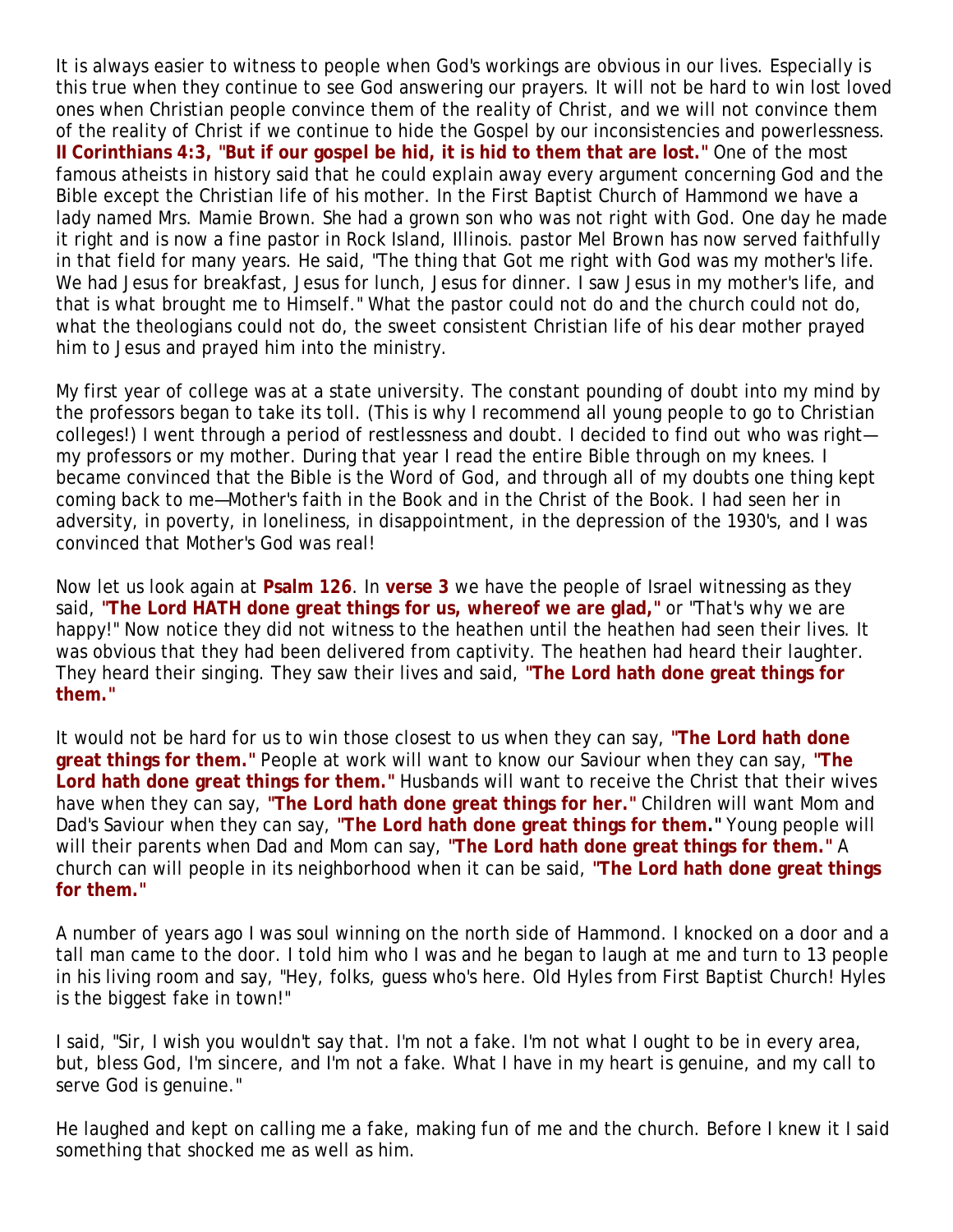I said, "Sir, if you say that one more time, you're going to be sorry."

He said, "Just what are you going to do?"

Again I shocked myself. I said. "I'm going to pray for God to kill you." Oh, my soul! I had never said anything like that before! I have never said anything like that since! I had not planned to say that, but said it I did and said it I had, and there was no backing out!

He laughed even the louder, looked at the 13 people in his living room and made fun of me again. Then he said, "Hyles, you are a fake."

I said, "That does it!" Before I knew it, I put my hand on his head and began to pray. I said, "Dear Lord, the God of Abraham, Isaac and Jacob, the God that parted the Red Sea for Moses and the God that made the sun stand still for Joshua, I pray in Jesus' name that You would vindicate Your servant. This man has made fun of the Gospel and of me, Your servant." I said, "Dear Lord, vindicate Thyself now."

The man interrupted and said, "Reverend, hey, reverend . . ." I kept on praying. I said, "Lord, I pray that right now in the presence of these people You would . . ."

He interrupted me and said, "Hey, Reverend, you ain't no fake! You ain't no fake! You ain't no fake!"

To be quite frank, I am not sure what God would have done; I am sure I was a bit careless in making such a statement. The point is, however, that the man respected me. He did not like me, but he respected me. He ridiculed me, but he respected me. He felt that my Christianity was genuine. Oh, how this doubting world needs to see a Christianity that is real! Nothing will convince people more quickly than to see our prayers being answered by a living God.

It is interesting to note that this testimony of the Jews as they laughed and sang was on their return from Babylon. This testimony had not always been obvious. For example, when they got to Babylon they sat down and wept when they remembered their homeland. **Psalm 137:1, "By the rivers of Babylon, there we sat down, yea, we wept, when we remembered Zion."** Though they had been great harpists, they refused to play the harp in Babylon. Instead they hanged their harps upon the willow trees. **Psalm 137:2, "We hanged our harps upon the willows in the midst thereof."** The Babylonian people then told them they heard they were great singers and they wished they would sing for them. **Psalm 137:3, "For there they that carried us away captive required of us a song; and they that wasted us required of us mirth, saying, Sing us one of the songs of Zion."** The people, however, had lost their song because they were in a strange land. How sad it is! It is the strange land that needs to hear the song!

Years ago I was pastoring a small country church in east Texas. We had a member of our church who always loved to testify at church, and yet on the job he was so inconsistent. All of his testimonies at church would start the same way, "I am always glad to say a good word for my Lord." It is strange, however, that he was never willing to say a good word for our Lord out when people needed to hear it. We need to say a good word for our Lord out where they are saying bad words about our Lord. We need to bless Him where they curse Him and to sing of Him where they sing the heathen songs. The people need to hear the message and the singing and see our changed lives in the market place, in the school room, at the shop, in the factory, in the office and wherever men congregate.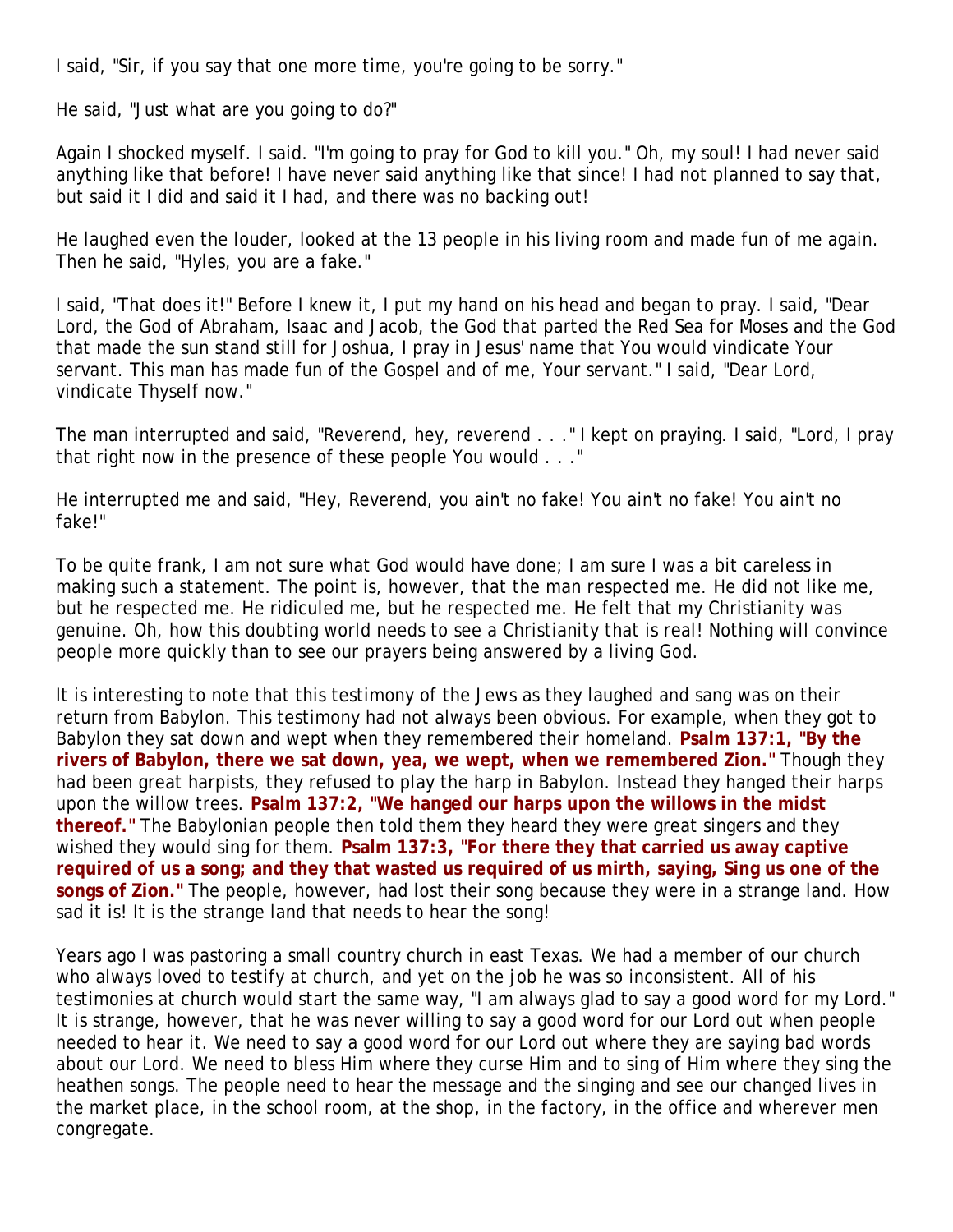We have a fine lady in our church named Ruth Ramsey. She and her married daughter, Patti Frantz, had prayed for Mrs. Ramsey. For years they prayed. For years they would have times of fasting. They continued to believe God for his salvation. One day he was stricken with a heart attack, was rushed to the hospital, and he suddenly died! There in the hospital room these dear prayers warriors literally prayed him back to life. He was marvelously saved and is now a fine member of First Baptist Church. I have no doubt that the thing that won Mr. Ramsey to Christ was the consistent life of his wife. Day after day after day and week after week after week she lived Christ. There was obviously something real. He saw her pray. He heard her pray. He saw the answers, and now he knows her Christ!

2. *Daniel's consistent Christian life and answers to prayer convinced Nebuchadnezzar of the reality of Daniel's God.* **Daniel 2:46-48, "Then the king Nebuchadnezzar fell upon his face, and worshipped Daniel, and commanded that they should offer an oblation and sweet odours unto him. The king answered unto Daniel, and said, Of a truth it is, that your God is a God of gods, and a Lord of kings, and a revealer of secrets, seeing thou couldest reveal this secret. Then the king made Daniel a great man, and gave him many great gifts, and made him ruler over the whole province of Babylon, and chief of the governors over all the wise men of Babylon."** In **verse 46** we have that word **"then"** again just as we had in **Psalm 126:2.** When the heathen had seen the transformed lives of the Israelites, THEN they believed it as real. Now we have the story of Daniel living for God and having his prayers answered. It was THEN that king Nebuchadnezzar fell on his face and believed in Daniel's God. Nebuchadnezzar had seen Daniel's life. He had seen Daniel's refusal to drink the king's wine. He had seen that God was with Daniel as He gave him the interpretation of the king's dream. The king had seen his own magicians fail, his own astrologers fail, his own sorcerers fail and the Chaldeans fail. Then he saw Daniel succeed. He saw that Daniel was different. He saw Daniel's prayers answered. He heard Daniel give the interpretation of the dream. THEN he believed in Daniel's God. Often people say to me, "Pastor, it's so hard to win those who are wealthy or educated." It will not be so when kings, governors, mayors, professors, the rich and the famous can be convinced by our lives and by our answered prayers that there is a God in Heaven.

3. *The answered prayer of Elijah convinced the people that the Lord is THE God.* **I Kings 18:36-39, "And it came to pass at the time of the offering of the evening sacrifice, that Elijah the prophet came near, and said, LORD God of Abraham, Isaac, and of Israel, let it be known this day that Thou art God in Israel, and that I am Thy servant, and that I have done all these things at Thy word. Hear me, O LORD, hear me, that this people may know that Thou art the LORD God, and that Thou hast turned their heart back again. Then the fire of the LORD fell, and consumed the burnt sacrifice, and the wood, and the stones, and the dust, and licked up the water that was in the trench. And when all the people saw it, they fell on their faces: and they said, The LORD, He is the God; the LORD, He is the God."** 

A famine had been in the land. Ahab the king blamed Elijah the prophet for the famine. Elijah the prophet knew that the famine was caused by the sins of the king and the people, and he told Ahab so! Elijah challenged the king to a contest. He suggested to the king that they take two bullocks. Ahab and his prophets should place one bullock on the alter and pray for fire to come from Heaven and consume it. Then Elijah would do likewise, and whichever bullock was consumed with fire from Heaven would prove who had the true and living God. The prophets of Baal chose a bullock, placed it upon the alter and called upon the name of Baal. They called all morning, **"Oh, Baal, hear us."** The Bible says, **"But there was no voice, nor any that answered."** Then they leaped upon the alter which they had made, begging for fire to come from Baal. Of course, there was no fire! At noontime Elijah began to mock them and tell them to cry louder. He said, "Maybe Baal is talking, or maybe he is hunting, or maybe he is on a journey, or maybe he is asleep and you have to wake him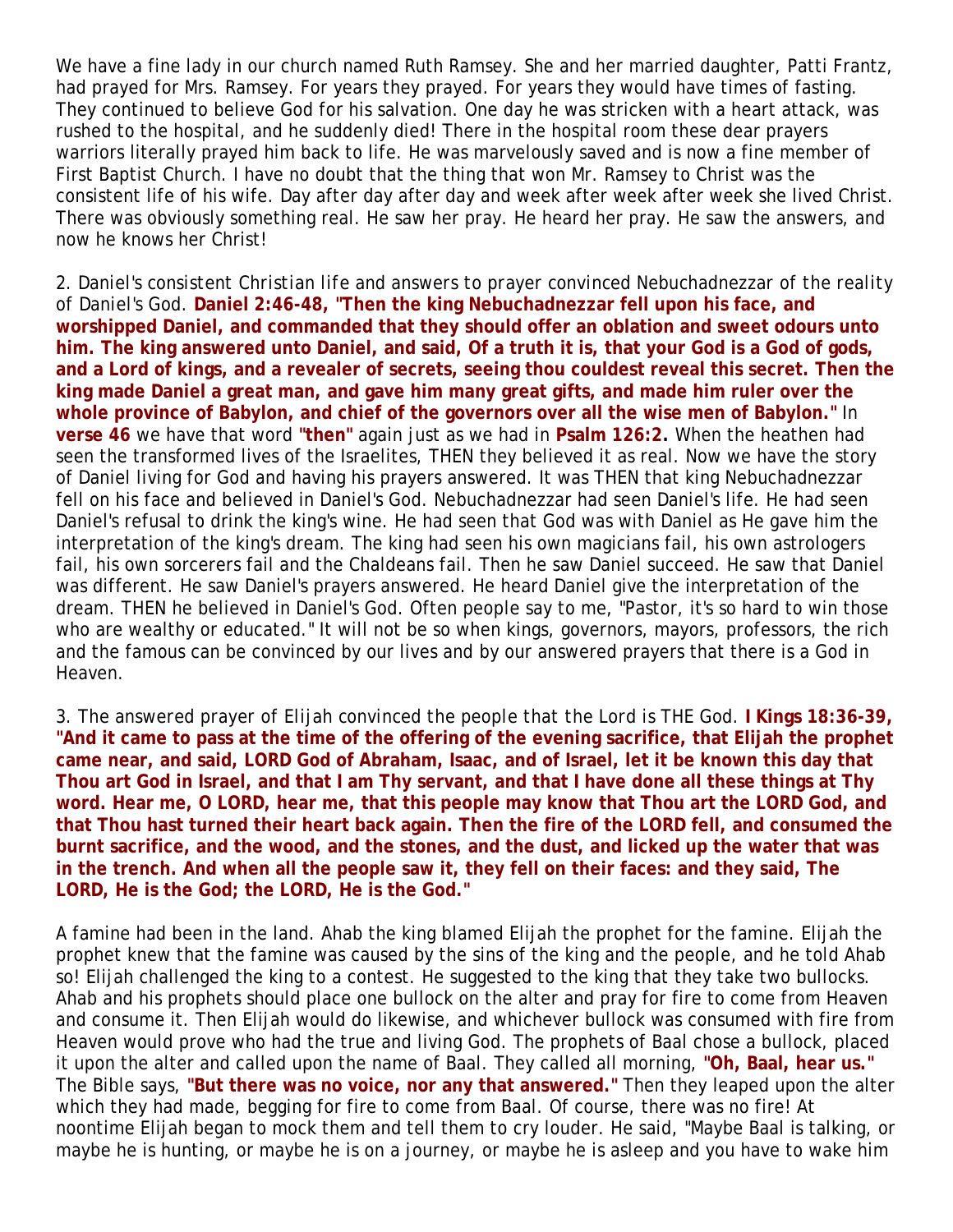#### up." **I Kings 18:28** says, **"And they cried aloud, and cut themselves after their manner with knives and lancets, till the blood gushed out upon them."**

Then Elijah told the people to come near to him. He took twelve stones according to the number of the tribes of the sons of Jacob. **"And he put the wood in order, and cut the bullock in pieces, and laid him on the wood, and said, Fill four barrels with water, and pour it on the burnt sacrifice, and on the wood. And he said, Do it the second time. And they did it the second time. And he said, Do it the third time. And they did it the third time. And the water ran round about the altar; and he filled the trench also with water." (I Kings 18:33b-35)** Elijah then prayed for fire to come from Heaven. Fire did fall from Heaven and consumed the burnt-sacrifice, the wood, the stone and the dust, and it even licked up the water that was in the trench! In **verse 39** it says, **"And when all the people saw it, they fell on their faces: and they said, The LORD, he is the God; the LORD, he is the God."** Notice the word **"WHEN."** When they saw the answer to Elijah's prayer, they believed that Jehovah was the true God. The world waits for us to show them the truth of the Gospel, and nothing will show them this truth quite as much as their seeing our answers to prayer.

4. *Pharaoh's magicians were convinced of God's workings by the answers to Moses' prayers.* **Exodus 8:17-19, "And they did so; for Aaron stretched out his hand with his rod, and smote the dust of the earth, and it became lice in man, and in beast; all the dust of the land became lice throughout all the land of Egypt. And the magicians did so with their enchantments to bring forth lice, but they could not: so there were lice upon man, and upon beast. Then the magicians said unto Pharaoh, This is the finger of God: and Pharaoh's heart was hardened, and he hearkened not unto them; as the LORD had said."** These heathen educators saw the miracles of God in Moses' life and said in **verse 19, "This is the finger of God."**

The world will not be convinced of the reality of our profession until they see the reality of our lives and the reality of our prayers. No wonder this generation of synthetic Christianity has little effect on the heathen world. Christians sing the same rock music that the world sings. (We might add a few little frivolous Christian words.) We watch the same soap operas on television they watch. We smoke the same brand of cigarettes they smoke. We use the same bad words that they use. We don't tithe either. Christian men wear the same type long hair that they wear. **I Corinthians 11:14, "Doth not even nature itself teach you, that, if a man have long hair, it is a shame unto him?"** Christian ladies dress as immodestly as they do. No wonder they have so little confidence in us.

I received a call from a lady asking if I would go to the hospital and witness to her dying husband. I asked her what church she attended and she told me. I said, "Have you asked your pastor to go and try to win him to the Lord?"

She replied, "Oh, you see, Reverend Hyles, my pastor doesn't specialize in cases like that."

Well, what she was saying was that when it came to the deathbed, her pastor wouldn't do. He would do for a sermonette on Sunday morning. He would do for weddings and funerals and maybe even counseling, but when it came to preparing people for eternity, he didn't specialize in cases like that. That pastor could do a marvellous favor to the world by getting out of the pulpit.

5. *The deputy on the isle of Paphos believed because he saw Paul's answers to prayer.* **Acts 13:6- 12, "And when they had gone through the isle unto Paphos, they found a certain sorcerer, a false prophet, a Jew, whose name was Bar-jesus: Which was with the deputy of the country, Sergius Paulus, a prudent man; who called for Barnabas and Saul, and desired to hear the word**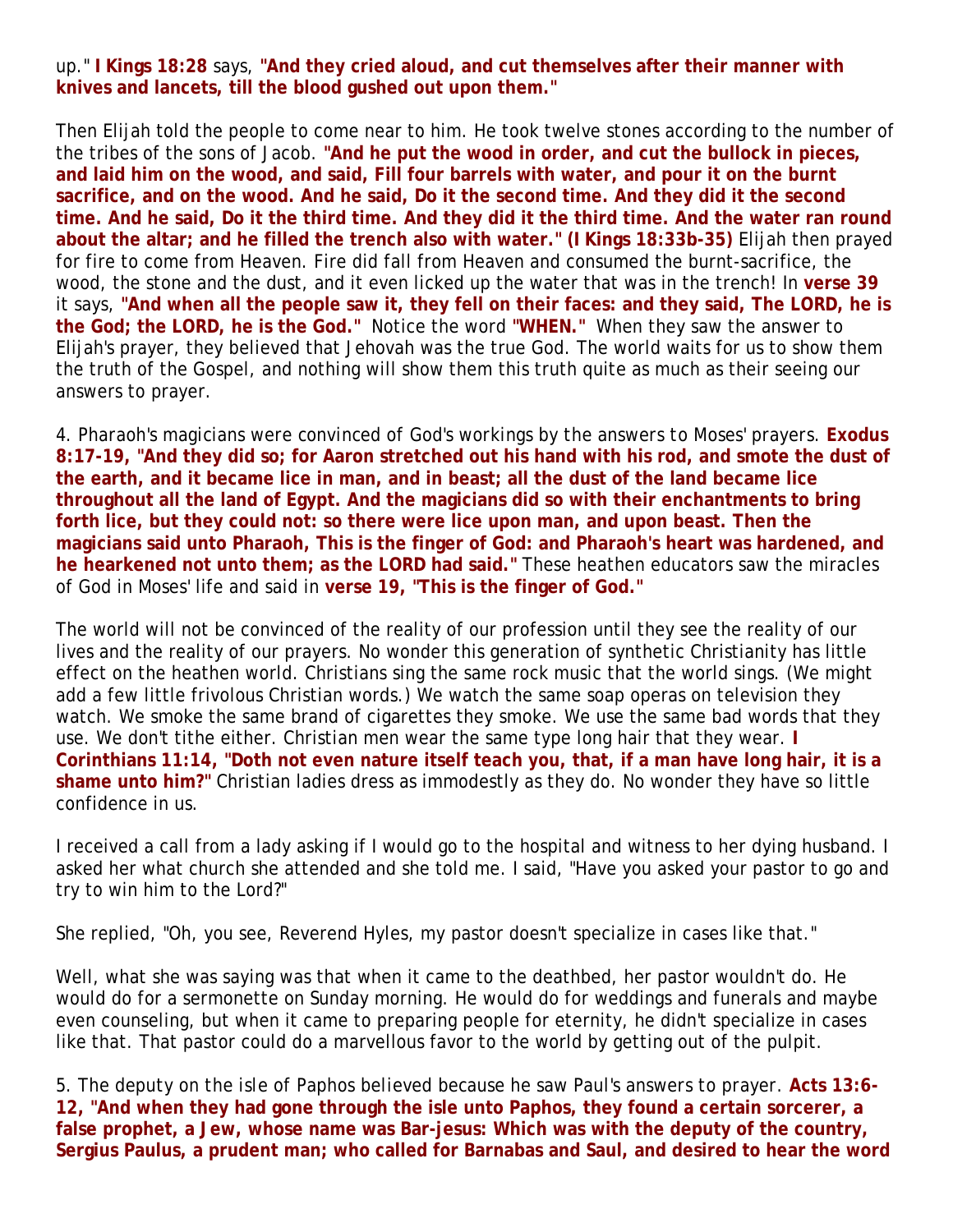**of God. But Elymas the sorcerer (for so is his name by interpretation) withstood them, seeking to turn away the deputy from the faith. Then Saul, (who also is called Paul,) filled with the Holy Ghost, set his eyes on him, And said, O full of all subtilty and all mischief, thou child of the Devil, thou enemy of all righteousness, wilt thou not cease to pervert the right ways of the Lord? And now, behold, the hand of the Lord is upon thee, and thou shalt be blind, not seeing the sun for a season. And immediately there fell on him a mist and a darkness; and he went about seeking some to lead him by the hand. Then the deputy, when he saw what was done, believed, being astonished at the doctrine of the Lord."** There is that word **"THEN"** again. In **verse 12** the deputy believed. When did he believe? After he had seen God's power on Paul! Elymas the sorcerer had interfered with Paul's witnessing to the deputy. Paul looked on him and said, "**O full of all subtilty and all mischief, thou child of the Devil, thou enemy of all righteousness, wilt thou not cease to pervert the right ways of the Lord? And now, behold, the hand of the Lord is upon thee, and thou shalt be blind, not seeing the sun for a season."** As soon as Paul had said that, blindness came upon Elymas the sorcerer. It was then that the deputy believed, **"being astonished at the doctrine of the Lord."** This is just another of many examples in the Bible where people were saved because of the answered prayers of God's people.

There are many other similar cases such as that of the Philippian jailor. **Acts 16:25-33, "And at midnight Paul and Silas prayed, and sang praises unto God: and the prisoners heard them. And suddenly there was a great earthquake, so that the foundations of the prison were shaken: and immediately all the doors were opened, and every one's bands were loosed. And the keeper of the prison awaking out of his sleep, and seeing the prison doors open, he drew out his sword, and would have killed himself, supposing that the prisoners had been fled. But Paul cried with a loud voice, saying, Do thyself no harm: for we are all here. Then he called for a light, and sprang in, and came trembling, and fell down before Paul and Silas, And brought them out, and said, Sirs, what must I do to be saved? And they said, Believe on the Lord Jesus Christ, and thou shalt be saved, and thy house. And they spake unto him the word of the Lord, and to all that were in his house. And he took them the same hour of the night, and washed their stripes; and was baptized, he and all his, straightway."** The jailor and his entire household received Christ and were baptized because of the prayer of God's men. When the jailor saw the answered prayer, he cried, **"What must I do to be saved?"**

Would you win those closest to you? Would you win your loved ones? Would you win the deputies, the kings, the false teachers, the one who shares your house with you, your parents, your children, your brothers, your sisters? They can be won, but it will be so only as they are convinced of the reality of your Christian life. Perhaps nothing can convince them, more quickly than for them to observe your prayers and God's answers.

Years ago when I enrolled in college in Marshall, Texas, I found a job at J.C. Penny Company. I pastored a church on the weekend and went to college and worked at J.C. penny during the week. Then, by the grace of God, I was called to pastor a country church several miles outside of Marshall, Texas. It was close enough for people in Marshall to attend. One by one I saw the people who worked at J.C. Penny Company receive Christ. I baptized the manager of the men's department, his wife, one of the secretaries up in the office area, her sister, her sister's husband, her father and her mother. The lady in the ladies hosiery department got saved; so did the assistant manager of the men's department and his wife!

One day I asked one of the people who had been saved what really was the thing that caused them to be saved. The answer was that I was the first college student who worked there at J.C. Penny Company who REALLY worked. It was because while I was there I led the store in sales. This convinced them that what I had was real.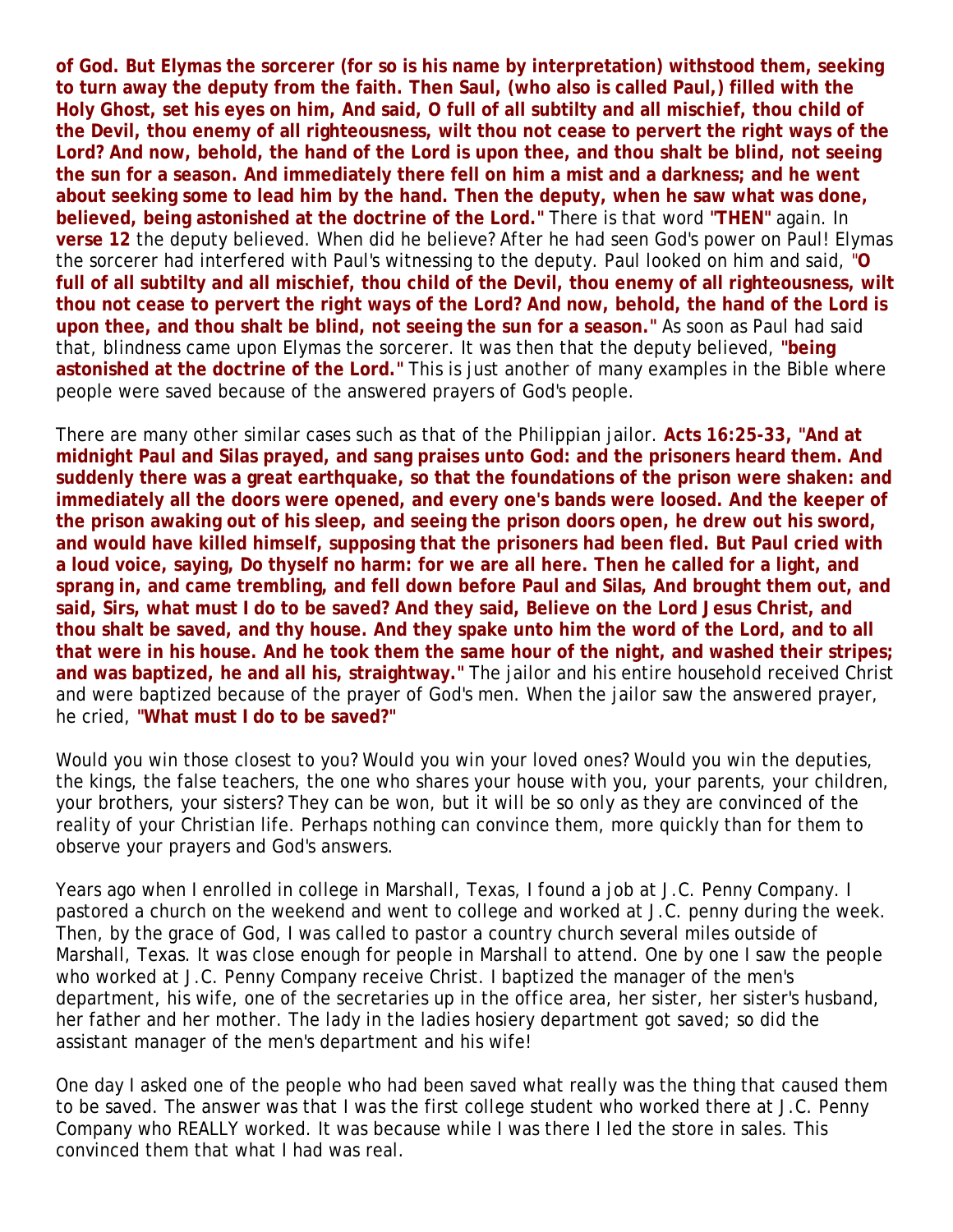A new convert as he was dressing after bring baptized was approached by the pastor. The pastor asked him what it was in his preaching that caused the man to come to Christ. The convert said, " 'Tweren't your preachin', pastor, it was Grandma's practicin'." How true!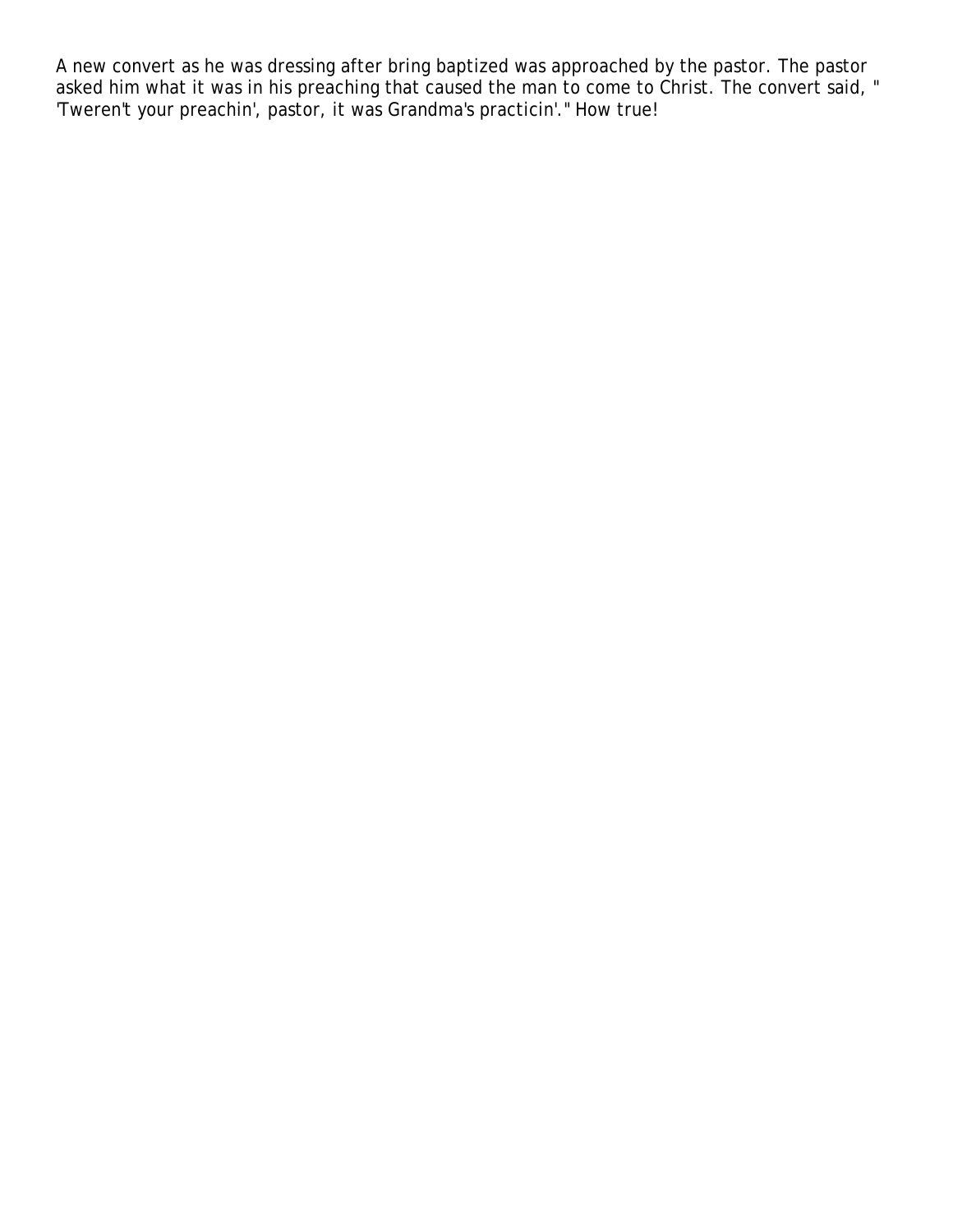### **Chapter 45 — Praying for Each Other**

Perhaps the greatest thing that one individual can do for another is to pray sincerely for him. The Apostle Paul felt the need of the prayer's of God's people. He strongly hinted in his epistle to the Romans that when they prayed for him, they fought his battle with him and entered into his labors! **Romans 15:30, "Now I beseech you, brethren, for the Lord Jesus Christ's sake, and for the love of the Spirit, that ye strive together with me in your prayers to God for me."** He wrote the Colossians asking the saints there to pray for him. **Colossians 4:2, "Continue in prayer, and watch in the same with thanksgiving."** He also sought prayer support from the Corinthians people. **II Corinthians 1:11, "Ye also helping together by prayer for us, that for the gift bestowed upon us by the means of many persons thanks may be given by many on our behalf."** Likewise, he sought prayer help from the Thessalonians. **II Thessalonians 3:1, "Finally, brethren, pray for us, that the word of the Lord may have free course, and be glorified, even as it is with you."** He showed his confidence in the prayers of his friend, Philemon, in **Philemon 22, "But withal prepare me also a lodging: for I trust that through your prayers I shall be given unto you."** 

He also reminded the people of God that he prayed for them, just as he requested them to pray for him. Such assurance was given to the Romans in **Romans 1:9, "For God is my witness, whom I serve with my spirit in the gospel of his Son, that without ceasing I make mention of you always in my prayers."** He told the Ephesians that he constantly prayed for them. **Ephesians 1:16, "Cease not to give thanks for you, making mention of you in my prayers."** At another place he said, **"…Without ceasing I have remembrance of thee in my prayers night and day." (II Timothy 1:3b)** Again he said, **"…We do not cease to pray for you." (Colossians 1:9b)** We owe it to others to pray for them.

#### 1. *Prayer is getting things done for others that you cannot do.* **II Corinthians 1:11, "Ye also helping together by prayer for us, that for the gift bestowed upon us by the means of many persons thanks may be given by many on our behalf."**

Several years ago when Cindy was in college she came to me one day and asked if I could buy a dress for one of her friends. I replied that I barely could keep my own family clothed without clothing her friend also. She persisted and prevailed, and I agreed to buy a dress for her friend. We went to a nice ladies' shop and bought a beautiful dress. Now what Cindy could not do, she could ask me to do, and the only chance that her friend had to have a new dress for the Valentine's Banquet was for Cindy to pray to her dad for a new dress for her friend. There are things that I would like for my friends to have that I cannot give them, but I have a wealthy heavenly Daddy to Whom I can go and seek His help on my friend's behalf.

Linda had a very close friend who was getting married. Linda whispered in her ear and said, "Daddy, my friend doesn't have enough money for a honeymoon. She and her groom simply cannot afford a honeymoon. Is there anything you could do?" I happened to admire her friend very much, and so I slipped a sizeable sum of money into the couple's hands on their wedding day. Now I would not have done this if Linda had not asked, for I was not aware of their need. What Linda could not do for her friend, her dad could do, so she prayed her dad that he would.

When I find someone in need, I always ask, "Can I help?" If the need is beyond my ability to help, then I go to my heavenly Daddy and ask Him to help.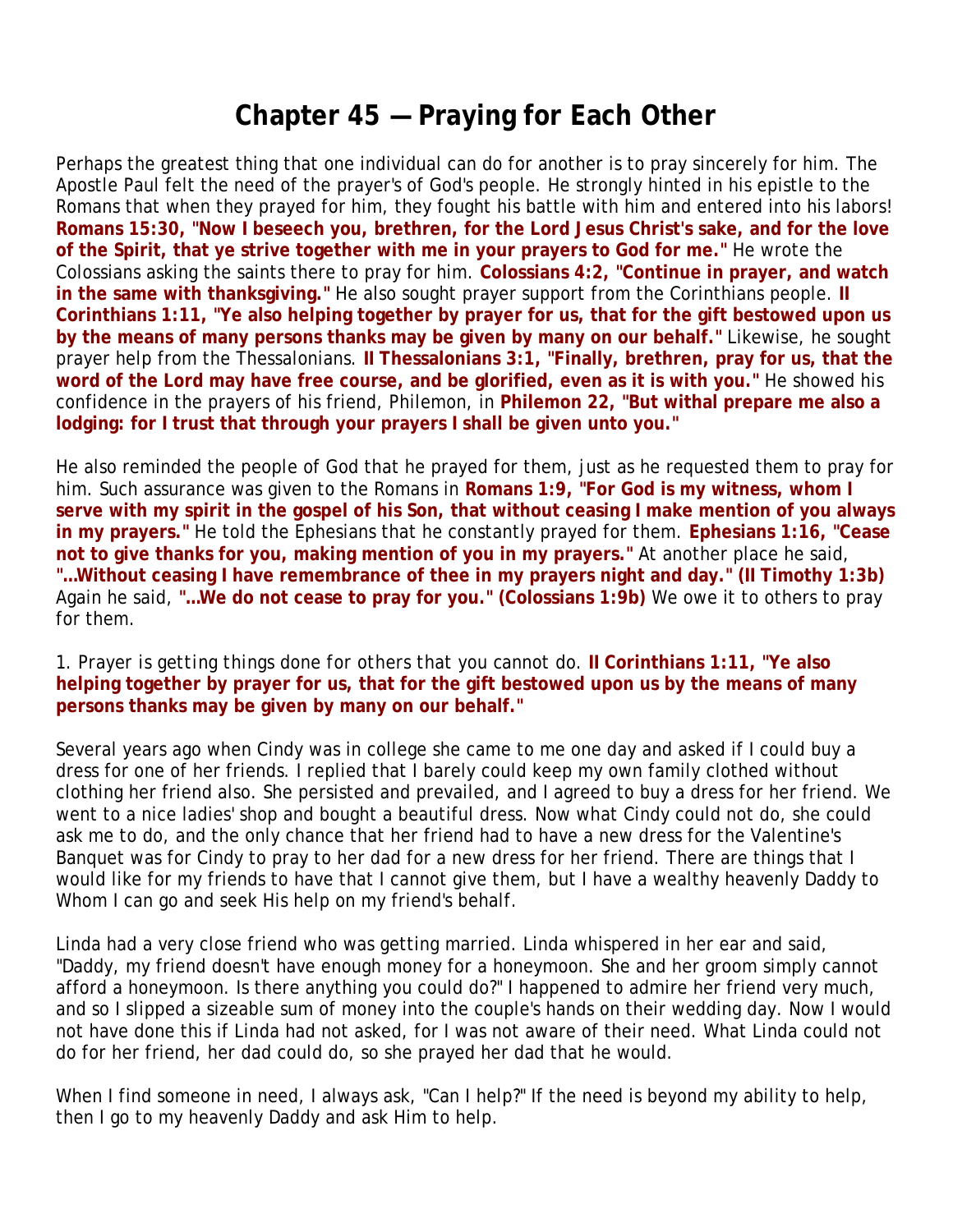2. *Praying for others enables us to love people that we otherwise would not love.* **Romans 15:30, "Now I beseech you, brethren, for the Lord Jesus Christ's sake, and for the love of the Spirit, that ye strive together with me in your prayers to God for me."** Of course, this would include praying for those that despitefully use us. **Matthew 5:44, "But I say unto you, Love your enemies, bless them that curse you, do good to them that hate you, and pray for them which despitefully use you, and persecute you."** Such praying will generate love for the enemy in the heart of the one who prays.

When I feel the slightest touch of ill will coming my way, I put on my prayer list the name of the one who possesses that ill will toward me. I don't pray for him to love me. I pray for his needs. If I feel the slightest negative feeling toward a brother or sister in Christ, I immediately put that name on my prayer list and pray for his needs. What a blessing to see God answer the prayer, even as He answered Cindy and Linda's prayers!

3. *Praying gives us an interest in others.* **Philemon 22, "But withal prepare me also a lodging: for I trust that through your prayers I shall be given unto you."** For years I have prayed every day for the churches in my area; that is, the Bible-preaching churches, of course. Now I start with the Oak Forest Baptist Temple in Oak Forest, Illinois, pastored by my good friend, Dr. Bill Schroeder; then I pray across the Calumet region, all the way to Chesterton, Indiana, at the Fairhaven Baptist Church, pastored by my good friend Roger Voegtlin. In between I pray for churches in Sauk Village, Illinois; Dyer, Indiana; and Lowell, Indiana. I also pray for the Calvary Baptist Church of Highland, Indiana; for a church in Griffith, Indiana; for a church in Schererville, Indiana; and one in Merrillville, one in Lake Hills, and the churches in Whiting and Hessville. I pray for the Central Baptist Church of East Chicago, for the Hessville Baptist Church of Hammond and on and on for churches of like faith. Then is it any wonder that I love to hear of good reports of God's blessings upon these churches, and is it any wonder that I feel an obligation to help and a desire to help when a sister church has a need! This all begins at the throne of grace, when I pray for them.

Do you want to feel a closeness to your children? Pray for them. Do you want to feel a closeness to your friends? Pray for them. Do you have an enemy that you want to love? Pray for them.

4. *Praying gives you more victories.* The people for whom you pray receive the answer to your prayers. Their victory is your victory; their thrill is your thrill. Their achievement is your achievement, and you have become a part of their team and you are able to share in their victory. I am convinced that in Heaven we will share the reward of those for whom we diligently prayed. There are churches all across America that are on my prayer list. I almost feel as if I were a member of those churches. When I go to preach at one of them or visit there, I feel like one of the people, and their victories give me joy akin to the joy that I receive when victories come to the church that I pastor.

5. *Praying makes us grateful for each other.* **Ephesians 1:16, "Cease not to give thanks for you, making mention of you in my prayers."** One of the surest ways to feel loved is to feel that someone is praying for you. When I pray and when you pray, we meet at the throne of grace. Though miles separate us, we are actually together, for we are meeting at the same throne, talking to the same God, asking for the same thing. No wonder prayer partners are close partners!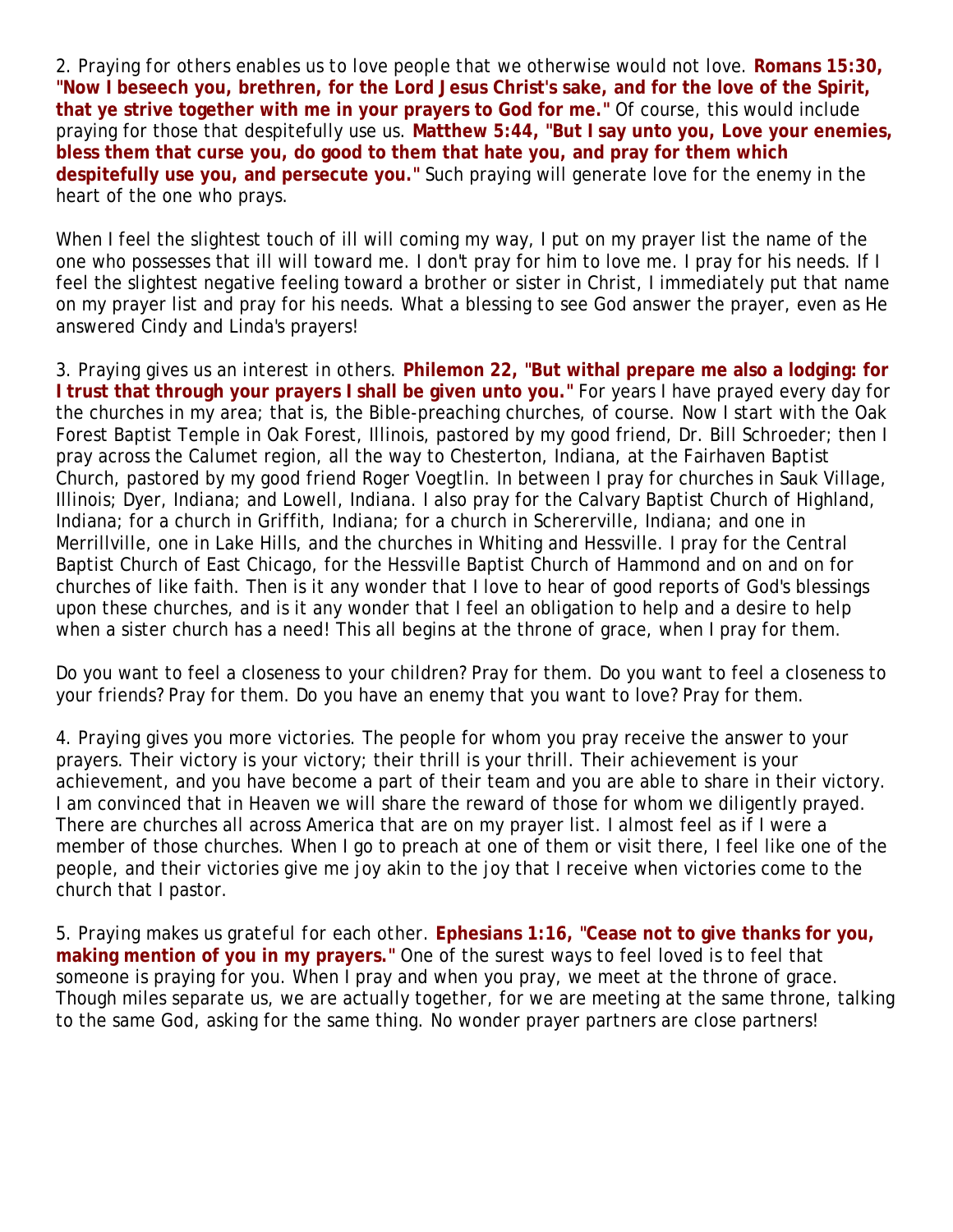## **Chapter 46 — Group Praying**

**Matthew 6:5, "And when thou prayest, thou shalt not be as the hypocrites are: for they love to pray standing in the synagogues and in the corners of the streets, that they may be seen of men. Verily I say unto you, They have their reward."** Most praying should be done alone. Nearly all the praying Jesus did was alone. He admonished us that when we pray we should enter into our closet. There is usually enough room in a closet for only one person. No doubt the reason that our Saviour prayed alone was that He had no one with whom He could share His burden or no one who carried a burden similar to His.

Yet there are examples in the Bible of groups who prayed. When Peter was in prison, the church prayed for him. In the upper room, 120 prayed. Our Lord reminds us that two or more can pray together if they agree. **Matthew 18:19, "Again I say unto you, That if two of you shall agree on earth as touching any thing that they shall ask, it shall be done for them of my Father which is in Heaven."** In the model prayer, Jesus taught us to pray, **"OUR Father."** Note, He did not say, "My Father," but **"Our Father."** This would imply that at least sometimes we are to pray with someone."

When then is it best for a group to pray? The answer is obvious. When a special emergency arises and the burden is the same to all, group praying is in order. I can remember praying with Dr. John R. Rice. SO often we would kneel to pray. He would pray for the Sword of the Lord; I would pray for the First Baptist Church of Hammond. He would pray for the Voice of Revival Broadcast; I would pray for Hyles-Anderson. He would pray for the Sword book ministry; I would pray for Hammond Baptist Schools. I am sure that in such cases our praying would have been more effective had each of us prayed alone. Ah, but then came the time when Dr. Rice would pray for America! Tears came from my eyes, and my heart began to hurt as I joined him in that prayer for this great burden that both of us shared equally.

This is why a mother and a father can pray together for a child; they share the burden. There is no mention in the Bible of regularly-scheduled praying except in the family unit.

It is so easy for regularly-scheduled prayer groups to become sessions of idle talk or even gossip. There is also the danger in our special prayer groups for us to pray for others to improve, which is simply a way for us to criticize someone to a friend and place it in the disguise of spirituality and prayer. If one is going to pray for the improvement of another and mention his faults, it is best for him to go into the closet and pray alone.

On occasion so-called prayer groups have deteriorated until they became a thorn in the flesh of the pastor and divisive to the church. It is probably best to have prayer warriors who can come together in an emergency. While I was in college I had a prayer warrior. We did not meet regularly, but we had an agreement that we would meet when either of us had a burden or a need. If I faced a difficult test, I would call my prayer warrior. We would meet at our appointed place and pray together. If he had a burden or a need, he could call me. Sometimes we met to pray, sometimes we prayed over the phone together, and sometimes we agree to pray for each other. It is usually best, however, for the Christian to do most of his praying alone. For example, most of my praying for the finances of the First Baptist Church of Hammond is done alone. Most of our people are concerned about the finances. A few of our people have much concern, but nobody stays awake at night and carries the load as much as the Pastor, for the "buck" stops at his desk!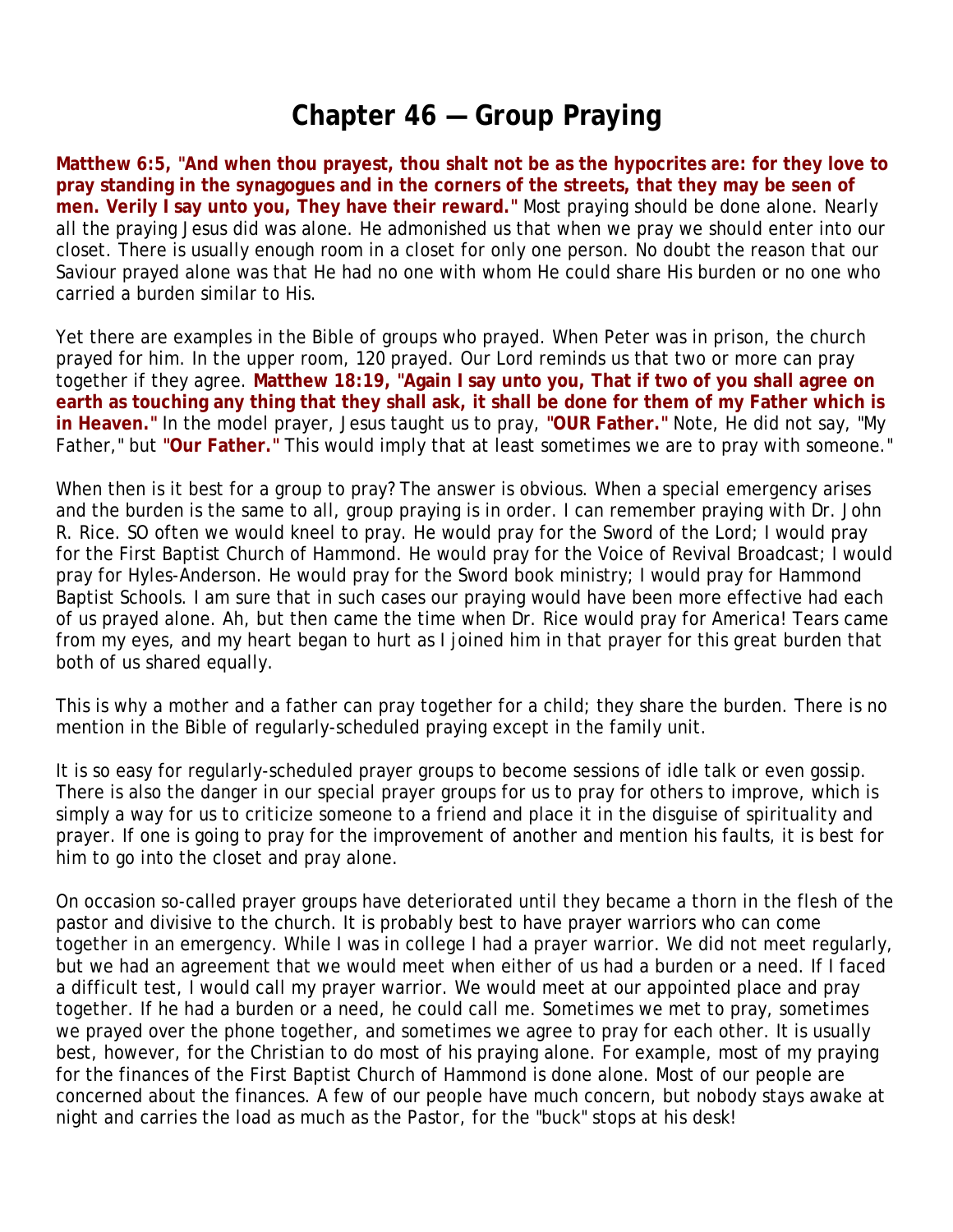When I am praying for the power of God on my life, I usually do it alone. There are many who no doubt would like for me to have the power of God, but since their desire is only a fraction of mine, I believe I can best seek the fulness of the Holy Spirit alone in prayer.

When the burden is equal, group praying is beneficial. When the burden is unequal, praying alone is probably best.

Many nights I have prayed all night concerning a financial need. My feet have paced many motel room floors. I have walked by the hour up and down the sidewalk alongside a freeway. Ah, how sweet has been the fellowship, how sure are the promises, and how definite are the answers!

Often and regularly through the years I have had long season of prayer for the power of God and the fulness of the Holy Spirit. These were times alone with God, times of pleading, begging and supplication.

Then there have been times during the years when I felt another shared a burden on a near-equal basis. We have gotten together without an effort to pray pretty prayers or to seem pious and have poured out our hearts to God together. In such cases, group prayer can be very effective. Since, however, it is usually impossible for another to share with me anywhere near the degree of the burden I carry for a matter, I find it more effective to pray alone most of the time.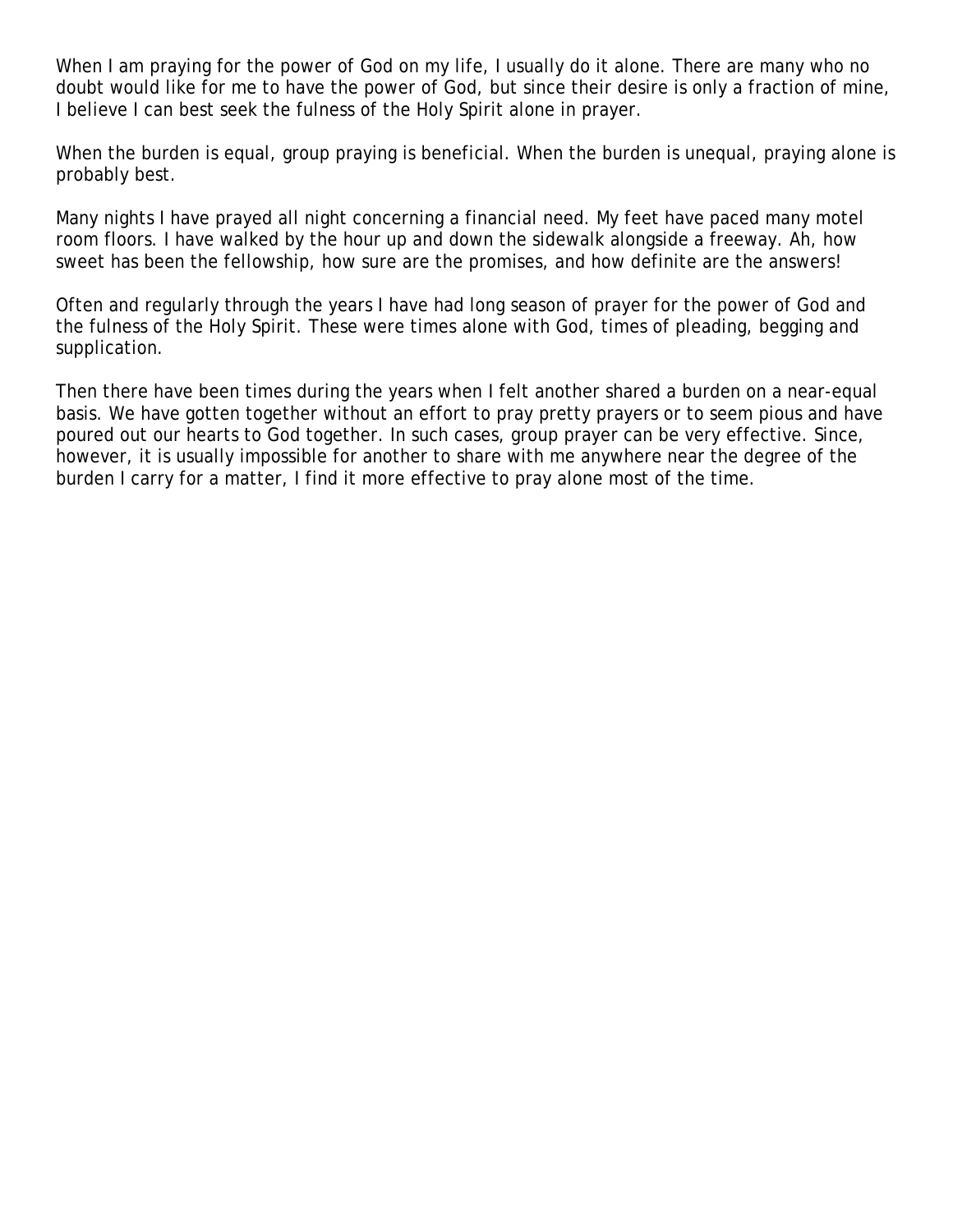## **Chapter 47 — Prayer Is Work**

**Colossians 4:12,13, "Epaphras, who is one of you, a servant of Christ, saluteth you, always labouring fervently for you in prayers, that ye may stand perfect and complete in all the will of God. For I bear him record, that he hath a great zeal for you, and them that are in Laodicea, and them in Hierapolis."** The word **"laboring"** in this passage means "pain." The word **"fervently"** comes from from a Greek word which means "to agonize." Sometimes it is translated "wrestling." At other times it is translated "struggling." Few Christians ever mature enough to discover that prayer is hard, physical work. Jesus prayed in Gethsemane until His perspiration became as great drops of blood. Jacob prayed at Jabbok until he was wrestling and his leg became out of socket. Many times I have gotten up from a session of prayer soaked with perspiration, and at other times after a season of prayer I have been physically sore.

Paul mentions this labouring in prayer in **Galatians 4:19, "My little children, of whom I travail in birth again until Christ be formed in you."** Notice the word **"travail."** His prayer was of such a nature that he labored as a woman giving birth to a baby.

Also notice the word **"again."** Paul is saying that he is praying so hard for them now that he is laboring again. This means that he had prayed so hard for their salvation that it was like travail or labor in birth. Now he labors again after they were saved. Notice how long he labors—**"until Christ be formed in you."** Ask any mother if the labor stops after birth. Ask a mother whose son is living in sin which travail hurts the most—the travail of giving birth or the travail of pleading with God for his life. Ask a mother whose daughter is pregnant before she marries. Ask a mother whose son is living in a communal. Ask a mother whose child is bound by the chains of narcotics. The labor never stops if a successful child is reared!

Prayer has not always been labor. In the garden of Eden, man and God fellowshipped. Ah, 'twas beautiful as man fulfilled the purpose of his existence in offering fellowship, adoration and praise to his Creator. However, this fellowship was broken by sin.

It is usually thought that Eve sinned first and then brought the forbidden fruit to Adam, and then he sinned; however, we are reminded in the Bible that it was man that brought sin into the world and not the woman (Eve). **Romans 5:12, "Wherefore, as by one man sin entered into the world, and death by sin; and so death passed upon all men, for that all have sinned." I Corinthians 15:21,22, "For since by man came death, by man came also the resurrection of the dead. For as in Adam all die, even so in Christ shall all be made alive."**

It seems to be the teaching of the Bible that Satan came to Adam first. Perhaps he was alone, or perhaps Adam and Eve were together when Satan came. To say the least, Adam was tempted first, but he was not deceived. **I Timothy 2:13,14, "For Adam was first formed, then Eve. And Adam was not deceived, but the woman being deceived was in the transgression."** Then Satan came to Eve and offered her the same temptation. **Genesis 3:6, "And when the woman saw that the tree was good for food, and that it was pleasant to the eyes, and a tree to be desired to make one wise, she took of the fruit thereof, and did eat, and gave also unto her husband with her; and he did eat." II Corinthians 11:3, "But I fear, lest by any means, as the serpent beguiled Eve through his subtilty, so your minds should be corrupted from the simplicity that is in Christ."** The word **"beguiled"** here means "really beguiled." Eve really fell for the Devil's temptation! She yielded and then brought the temptation to Adam. Adam was not deceived. No doubt he took the fruit to please Eve. He entered into it with his eyes open. Eve was beguiled; Adam was not. Eve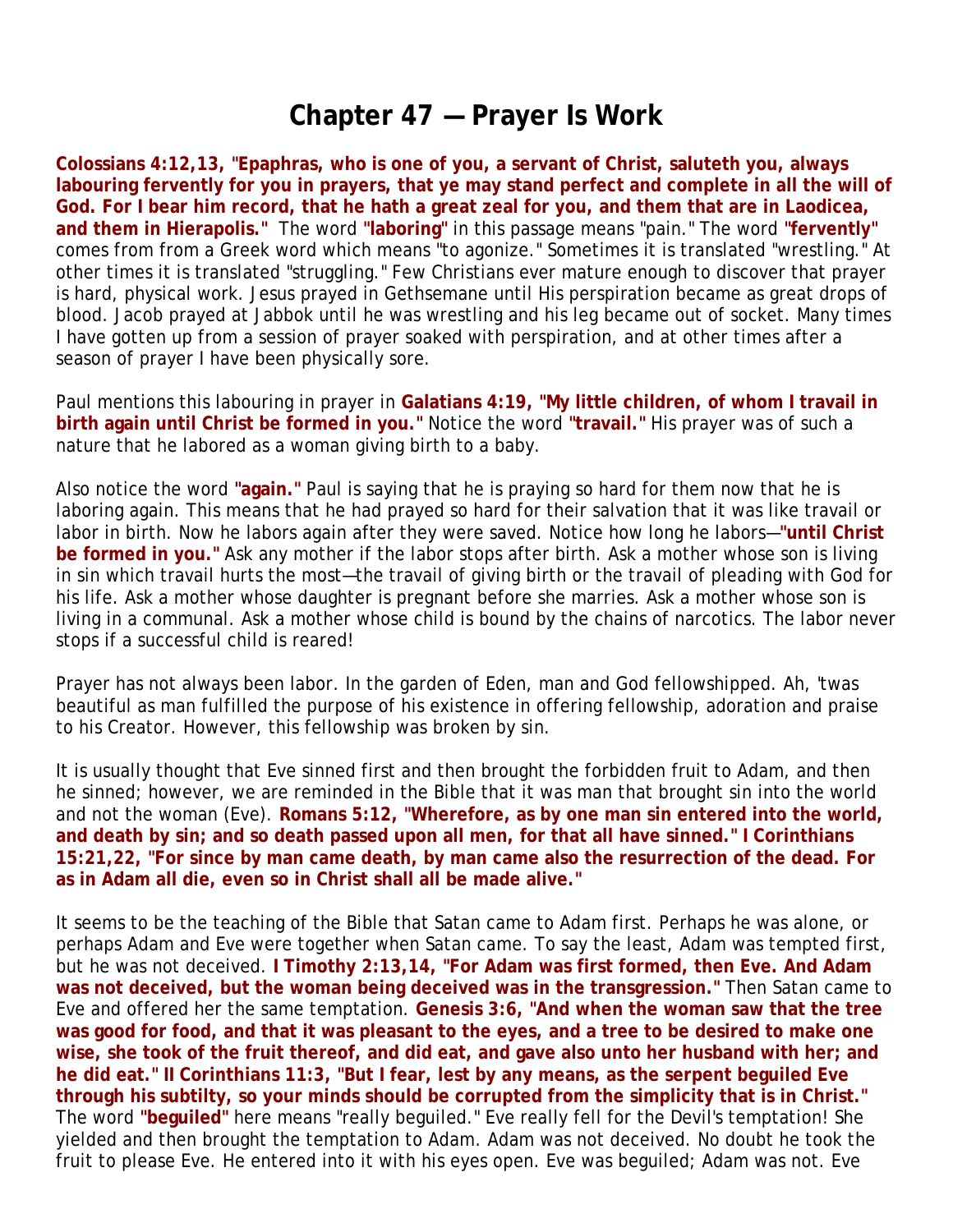was deceived; Adam was not. This is why we have Romans 5:12. Notice, "By one MAN sin entered into the world."

Why did Adam resist the first time and not the second? It was because of the influence of a woman. This shows the tremendous power that a woman has over a man. She can get him to do things that the Devil, without her help, can not get him to do. A man who would not normally go into debt will do so for a woman. A man who would not normally compromise will do so for a woman.

There is another teaching here. A woman should be very careful what she entices a man to do, especially if he is her man!

So the story goes this way. Satan came to Adam. He was not deceived. He came to Eve; she was deceived. What Satan could not seduce Adam to do, Eve could. Adam with with his eyes open in order, no doubt, to please Eve. Because of this, the entire human race fell, the trees dropped their leaves, the serpent was filled with poisonous venom, the roses sprang thorns, the winter winds howl, the chilly blast of winter comes, woman gives birth in pain, man makes his living by the sweat of his brow, and man by nature is alienated from his God.

Through Christ that alienation can be cured and man can be restored to fellowship. Once he is restored to fellowship through the blood of Christ and the full payment and pardon for sin by our Saviour, man has access to the throne of God. He may plead with God for his needs, he may travail and travail and travail again and travail again. That travail is labor and work, but ah, the sweet results. When a woman holds her infant in her arms and feels the warmth of motherhood, and the travail fades into the background and makes it all worthwhile. When the child of God sees sinners converted to Christ, sees babes in Christ mature to spiritual adulthood and sees miraculous. definite answers to his prayers, suddenly it is all worthwhile!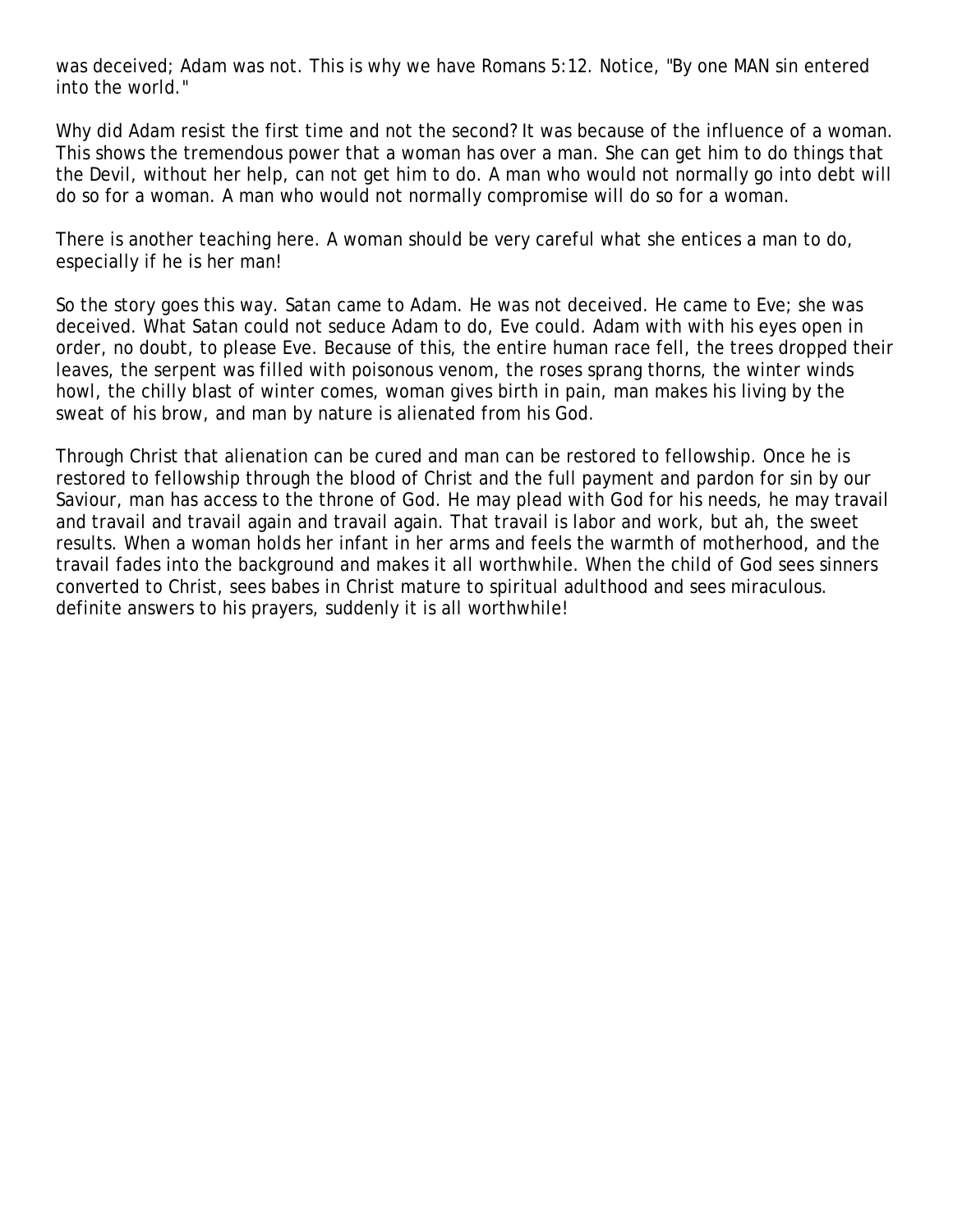## **Chapter 48 — Prayer and the Unseen World**

**Daniel 10:12,13, "Then said he unto me, Fear not, Daniel: for from the first day that thou didst set thine heart to understand, and to chasten thyself before thy God, thy words were heard, and I am come for thy words. But the prince of the kingdom of Persia withstood me one and twenty days: but, lo, Michael, one of the chief princes, came to help me; and I remained there with the kings of Persia."**

Daniel had prayed a prayer. God had granted his request and had given the answer to an angel. That angel started his journey toward Daniel with thee answer to Daniel's prayer. He was intercepted by the prince of the kingdom of Persia who fought against the angel and attempted to prevent him from delivering God's answer to Daniel. Michael, the archangel, was summoned to the conflict. He prevailed over the prince of the kingdom of Persia and freed the angel to take God's answer to His servant, Daniel. The answer was 21 days late, however, for the conflict in the unseen world lasted for this amount of time. The cause for this delay was a spiritual battle in the unseen world.

There are many reasons for seeming delays in God answering our prayers. In some instances, God may be preparing the answer for us. For example, suppose a young man feels it is the will of God that he have a certain young lady to be his wife. He may pray and ask God to give him this young lady. God may be perfectly pleased for him to have her, but she may not be ready for marriage yet. There may be a work that God must do with her before He sends the answer to the young man.

Sometimes God delays an answer because the person praying is not ready for the answer. For example, it may be that the young man who desires the young lady is not ready for marriage yet. He may have to be prepared for the answer before it can come.

Sometimes the Christian asks, and God may put his name on the answer, but He may keep it for awhile because for some reason a delay is necessary. God, Who knows when the time is right for the answer, send it when He knows it is best. This is the reason that God can say that we can believe that we HAVE received them. **Mark 11:23,24, "For verily I say unto you, That whosoever shall say unto this mountain, Be thou removed, and be thou cast into the sea; and shall not doubt in his heart, but shall believe that those things which he saith shall come to pass; he shall have whatsoever he saith. Therefore I say unto you, What things soever ye desire, when ye pray, believe that ye receive them, and ye shall have them."**

Now while I am waiting for the answer that God has set aside for me, I am to keep on praying. Elijah knew that rain would come, but he prayed seven times. So even while we are waiting for the answer, we keep on praying.

Now the question comes, "Who is this prince of the kingdom of Persia who interfered with the angel as he was taking the answer from God to Daniel?" In order to understand this, we must examine **Ezekiel 18:1-10, "The word of the LORD came again unto me, saying, Son of man, say unto the prince of Tyrus, Thus saith the Lord GOD; Because thine heart is lifted up, and thou hast said, I am a God, I sit in the seat of God, in the midst of the seas; yet thou art a man, and not God, though thou set thine heart as the heart of God: Behold, thou art wiser than Daniel; there is no secret that they can hide from thee: With thy wisdom and with thine understanding thou hast gotten thee riches, and hast gotten gold and silver into thy treasures: By thy great wisdom and**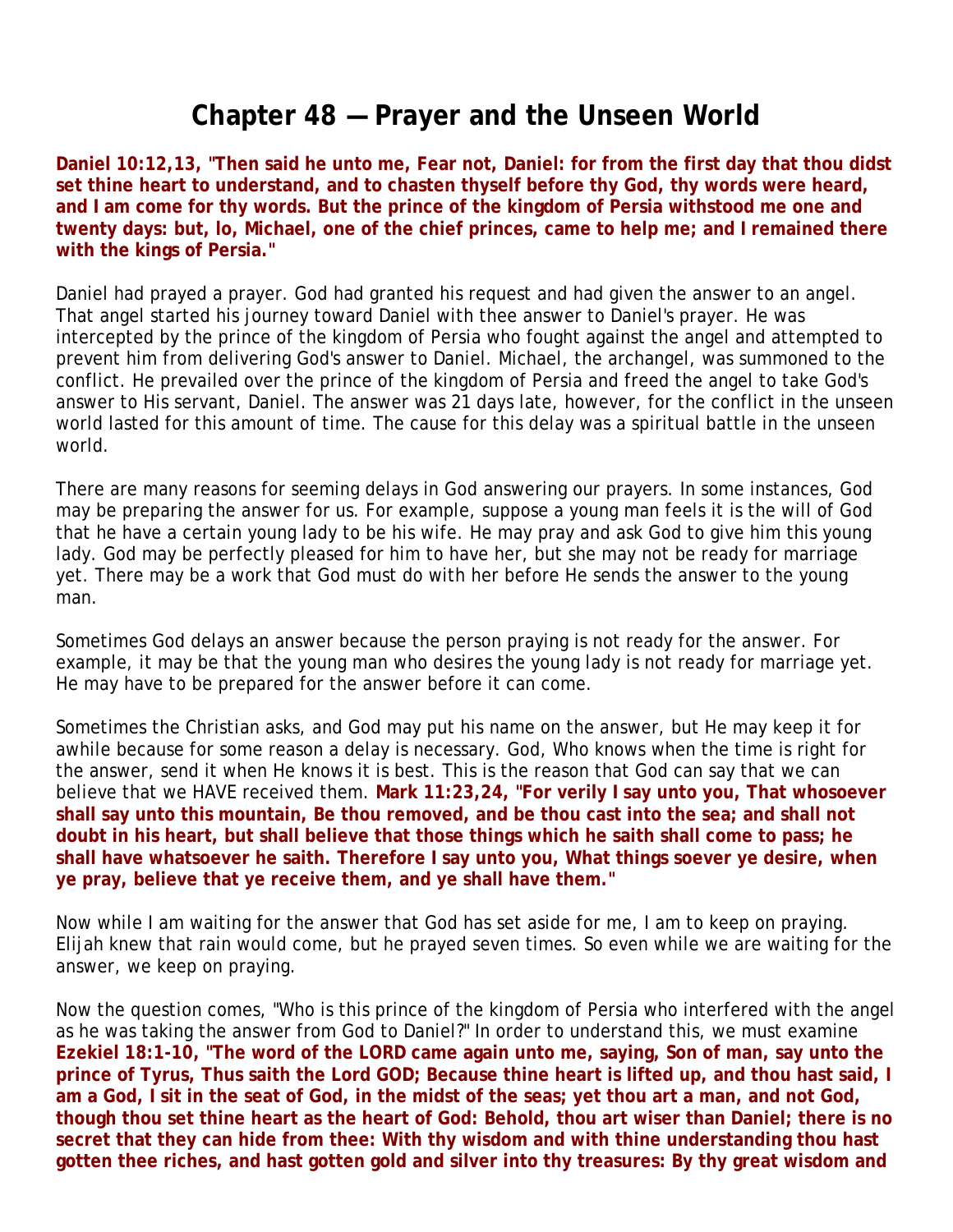**by thy traffick hast thou increased thy riches, and thine heart is lifted up because of thy riches: Therefore thus saith the Lord GOD; Because thou hast set thine heart as the heart of God; Behold, therefore I will bring strangers upon thee, the terrible of the nations: and they shall draw their swords against the beauty of thy wisdom, and they shall defile thy brightness. They shall bring thee down to the pit, and thou shalt die the deaths of them that are slain in the midst of the seas. Wilt thou yet say before him that slayeth thee, I am God? but thou shalt be a man, and no God, in the hand of him that slayeth thee. Thou shalt die the deaths of the uncircumcised by the hand of strangers: for I have spoken it, saith the Lord GOD."** Notice especially that there is mentioned here the "PRINCE OF TYRUS." Notice in **verse 2** that this Prince of Tyrus is a man. **"Yet thou art a man."** It is important to remember that we have hear a Prince of Tyrus who is a man.

We now must look to **Ezekiel 28:11-19, "Moreover the word of the LORD came unto me, saying, Son of man, take up a lamentation upon the king of Tyrus, and say unto him, Thus saith the Lord GOD; Thou sealest up the sum, full of wisdom, and perfect in beauty. Thou hast been in Eden the garden of God; every precious stone was thy covering, the sardius, topaz, and the diamond, the beryl, the onyx, and the jasper, the sapphire, the emerald, and the carbuncle,**  and gold: the workmanship of thy tabrets and of thy pipes was prepared in thee in the day that **thou wast created. Thou art the anointed cherub that covereth; and I have set thee so: thou wast upon the holy mountain of God; thou hast walked up and down in the midst of the stones of fire. Thou wast perfect in thy ways from the day that thou wast created, till iniquity was found in thee. By the multitude of thy merchandise they have filled the midst of thee with violence, and thou hast sinned: therefore I will cast thee as profane out of the mountain of God: and I will destroy thee, O covering cherub, from the midst of the stones of fire. Thine heart was lifted up because of thy beauty, thou hast corrupted thy wisdom by reason of thy brightness: I will cast thee to the ground, I will lay thee before kings, that they may behold thee. Thou hast defiled thy sanctuaries by the multitude of thine iniquities, by the iniquity of thy traffick; therefore will I bring forth a fire from the midst of thee, it shall devour thee, and I will bring thee to ashes upon the earth in the sight of all them that behold thee. All they that know thee among the people shall be astonished at thee: thou shalt be a terror, and never shalt thou be any more."** In these verses we have mention of the king of Tyre, or Tyrus. We have already met the PRINCE of Tyrus; now we meet the KING of Tyrus. We have already found that the prince of Tyrus was a man. Now we must find who is the king of Tyrus. There are several things said about him:

- 1. *He is full of wisdom.* **Verse 12.**
- 2. *He is attractive, full of beauty.* **Verse 12.**
- 3. *He has been in the garden of Eden.* **Verse 13.**
- 4. *He has an anointed cherub (angel).* **Verse 14.**
- 5. *He was once perfect.* **Verse 15.**
- 6. *He sinned.* **Verse 15.**
- 7. *He was cast out of Heaven.* **Verse 16.**

Who is this king of Tyrus? It is Satan himself. Satan was once full of wisdom and beauty. He was also in the garden of Eden with Adam and Eve. He was perfect until he sinned. He was once an anointed cherub. He was one of the three archangels, Michael and Gabriel being the other two. He had under his dominion one-third of the angels. Then there was war in Heaven as he tried to unseat God. Because of this, he was cast out of Heaven. So this king of Tyrus is the Devil!

The important thing to notice here is that there were two rulers of Tyrus—there was an earthly ruler who was a man and who could be seen; there was an unseen ruler who could not be seen who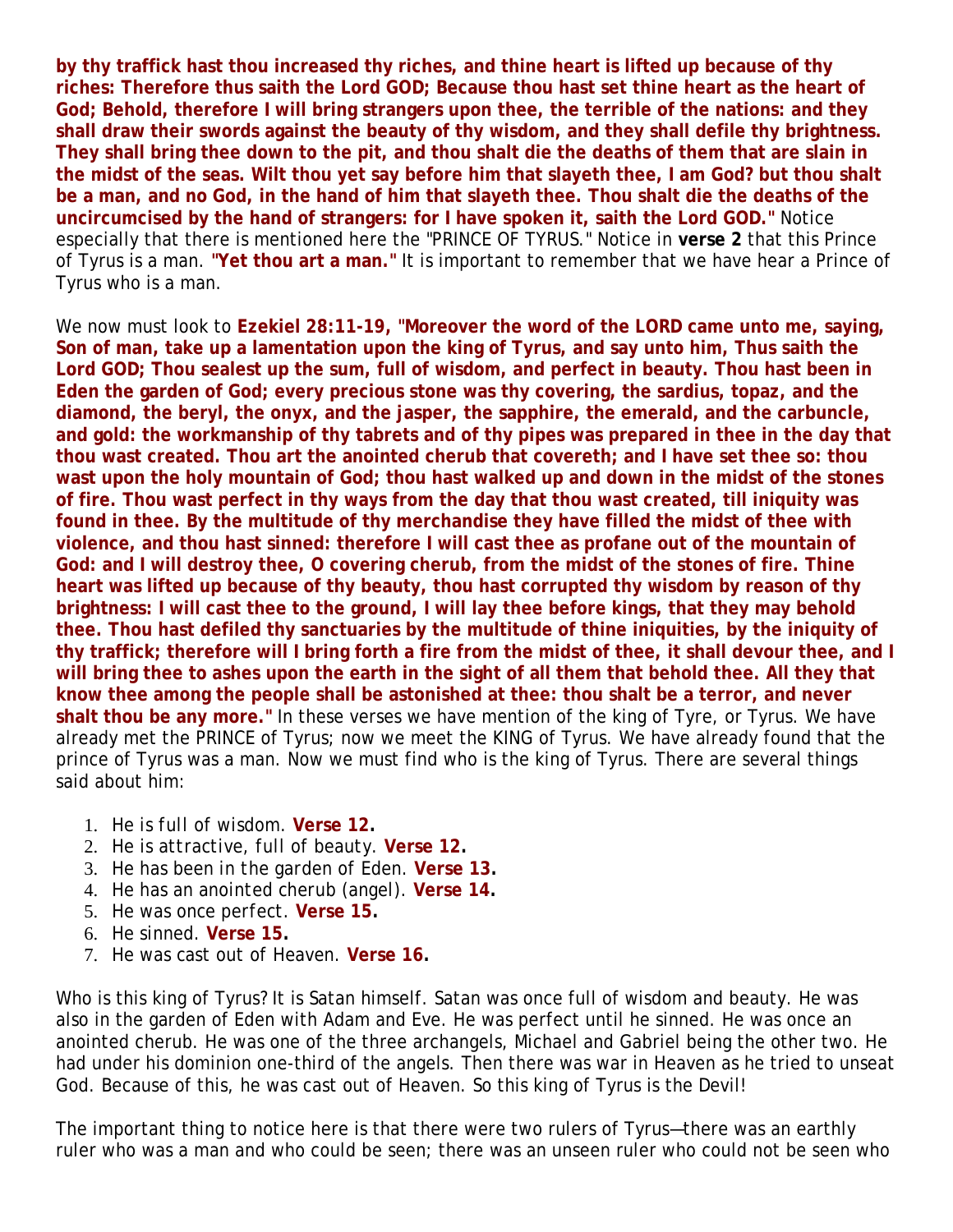was Satan. Here we find that a nation has a seen ruler who is the king, prime minister or president; then there is an unseen ruler also who rules the visible ruler.

This all came about because of man's in in the garden of Eden. Satan is the god of this world. **II Corinthians 4:4, "In whom the god of this world hath blinded the minds of them which believe not, lest the light of the glorious gospel of Christ, who is the image of God, should shine unto them."** It is noteworthy how this came about.

- 1. *God made the earth.* **Genesis 1:1, "In the beginning God created the heaven and the earth."**
- 2. *The world then, is His.* **Psalm 24:1, "The earth is the LORD's, and the fulness thereof; the world, and they that dwell therein."**
- 3. *God gave Adam dominion over the earth.* **Genesis 1:26,27, "And God said, Let Us make man in Our image, after Our likeness: and let them have dominion over the fish of the sea, and over the fowl of the air, and over the cattle, and over all the earth, and over every creeping thing that creepeth upon the earth. So God created man in His own image, in the image of God created he him; male and female created He them." Psalm 8:6, "Thou madest him to have dominion over the works of Thy hands; Thou hast put all things under his feet."** Adam was then, in a sense, the god of this world.

Satan came to Adam in the garden and Adam, in a sense, sold his lease to Satan. Notice **Luke 4:5,6, "And the Devil, taking Him up into an high mountain, shewed unto Him all the kingdoms of the world in a moment of time. And the Devil said unto Him, All this power will I give Thee, and the glory of them: for that is delivered unto me; and to whomsoever I will I give it."** Notice especially in **verse 6** the words of Satan, **"For that is delivered unto me."** The world was delivered to Satan. This is why he is the god of this world. It was delivered unto him by Adam, who had been given dominion over it by God. So Adam sold his lease.

Someday, praise God, Adam's lease will run out, and Jesus will become King and God of this world! **Revelation 21:3-6, "And I heard a great voice out of Heaven saying, Behold, the tabernacle of God is with men, and He will dwell with them, and they shall be His people, and God Himself shall be with them, and be their God. And God shall wipe away all tears from their eyes; and there shall be no more death, neither sorrow, nor crying, neither shall there be any more pain: for the former things are passed away. And He that sat upon the throne said, Behold, I make all things new. And He said unto me, Write: for these words are true and faithful. And He said unto me, It is done. I am Alpha and Omega, the beginning and the end. I will give unto him that is athirst of the fountain of the water of life freely."** Until then, God's will is not done on earth. For example, God is not willing that any should perish, but men do perish. **II Peter 3:9, "The Lord is not slack concerning His promise, as some men count slackness; but is longsuffering to usward, not willing that any should perish, but that all should come to repentance."**

In what we call the Lord's prayer, we are admonished to pray, **"Thy kingdom come. Thy will be done in earth, as it is in Heaven."** This points to the kingdom when Jesus shall reign on earth for a thousand years and God's will will be done, even as it is done now in Heaven.

Since there are two rulers of a nation, the seen and the unseen, such as the prince of Tyrus and the king of Tyrus, the affairs of nations, then, are controlled by the unseen world. Our battle then is not against flesh and blood (the prince of Tyrus), but against rulers of darkness, principalities, etc. (king of Tyrus). **Ephesians 6:12, "For we wrestle not against flesh and blood, but against principalities, against powers, against the rulers of the darkness of this world, against spiritual**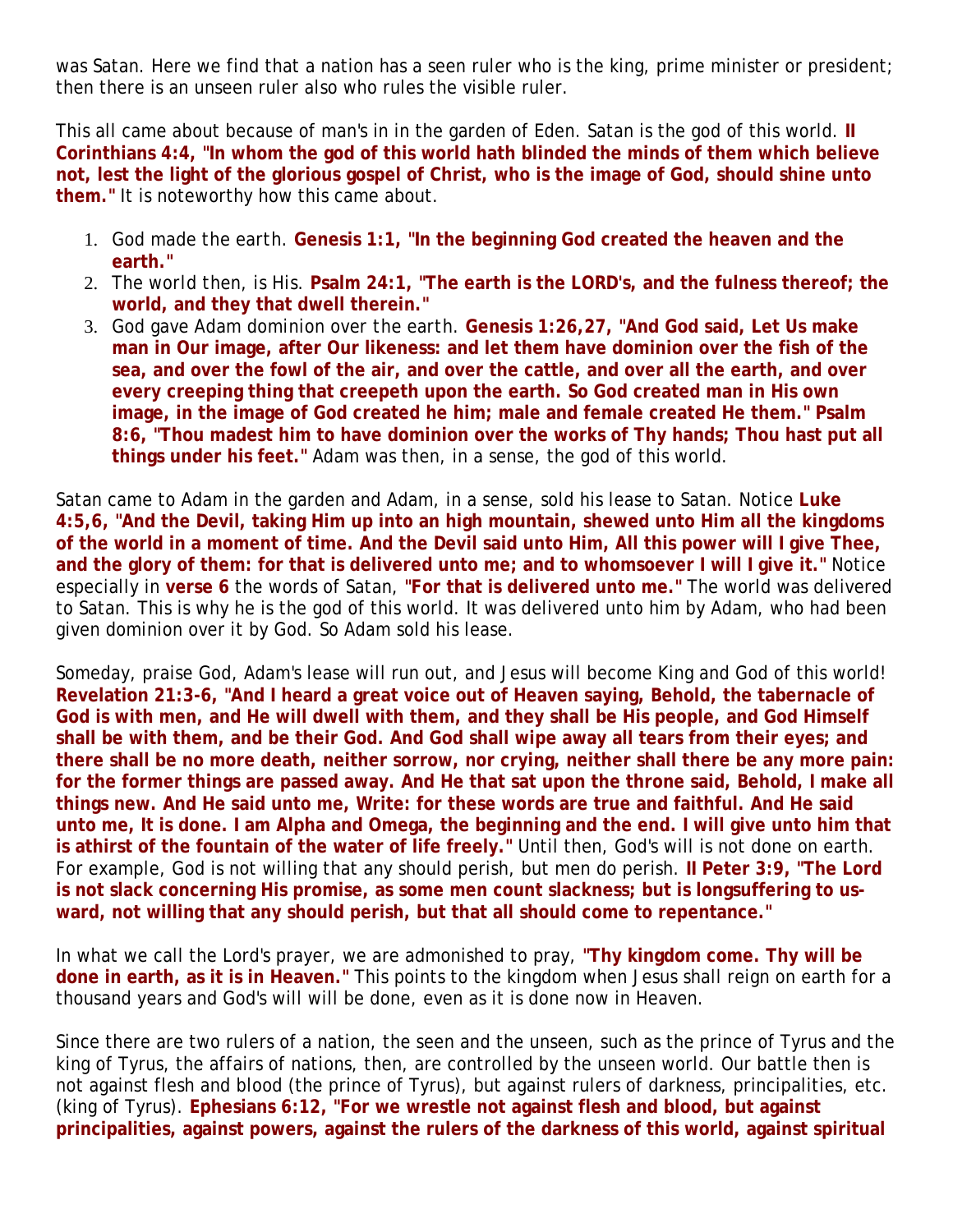**wickedness in high places."** We have two enemies—flesh and blood, and principalities and rulers of darkness.

Because our battle is not against flesh and blood, God has given us weapons of war with which to fight our real enemy which is the king of Tyrus, or the unseen ruler. For those weapons notice **Ephesians 6:11-18, "Put on the whole armour of God, that ye may be able to stand against the wiles of the Devil. For we wrestle not against flesh and blood, but against principalities, against powers, against the rulers of the darkness of this world, against spiritual wickedness in high places. Wherefore take unto you the whole armour of God, that ye may be able to withstand in the evil day, and having done all, to stand. Stand therefore, having your loins girt about with truth, and having on the breastplate of righteousness; And your feet shod with the preparation of the gospel of peace; Above all, taking the shield of faith, wherewith ye shall be able to quench all the fiery darts of the wicked. And take the helmet of salvation, and the sword of the Spirit, which is the word of God: Praying always with all prayer and supplication in the Spirit, and watching thereunto with all perseverance and supplication for all saints. And for me, that utterance may be given unto me, that I may open my mouth boldly, to make known the mystery of the gospel."**

Our weapons are listed in the above verses. There are several of them, such as truth, the Word of God, prayer, soul winning (our feet shod with the preparation of the Gospel of peace), salvation, etc. One of the tragedies of our day is that preachers and churches are often spending too much time fighting the prince of Tyrus (the seen ruler) by political involvement, the ballot box, political clout, etc. Now this is not wrong, for we ought to fight the battle for that which is seen, but many times more important than that is fighting the unseen power with the spiritual weapons aforementioned. The church of Jesus Christ needs to get back to the old-fashioned methods of fighting the unseen world. The Devil is after our nation. We must fight the seen powers, but with much more vigor and time and effort, we must fight the unseen powers. If America is ever saved, she will be saved by the praying minority as we launch the weapons of prayer, Bible study, faith, soul winning, etc. against the king of Tyrus.

Satan is after your child. How tragic it is that most of us spend so much time fighting off the visible powers from our children and not enough time on our knees using spiritual weapons against the unseen powers that are dedicated to their ruin! There was a day when old-fashioned moms and dads fed their children on the Word of God, prayed them to Jesus in the prayer closet, and the unseen powers were defeated!

All across America several years ago churches began to grow. Soul winning, prayer, Bible study and Bible reading were weapons launched against the unseen powers. A great movement was begun. Great churches were built. The greatest soul-winning churches in the history of Christianity covered this country. Because of this, multiplied thousands came to Christ, which gave us more church members, which gave us more votes, which gave us more clout. Bear in mind, however, that we got this clout and these votes by soul winning and by using spiritual weapons. Because of this, conservative men were elected to office. We became amazed at our power and, no doubt, got impressed with it. Therefore, because of our attack on the unseen rulers, we saw some of the seen rulers change. So we erroneously started spending more time fighting the seen and less time fighting the unseen. The battles were won because of soul winning, Bible study and prayer. Now we have substituted excessive political endeavor at the expense of the spiritual weapons. It is not surprising then that the next election found us seeing a great wave of liberals coming back into office. What we did with the spiritual weapons fighting the unseen world, we undid with the carnal weapons fighting the seen world. What America needs is to get back to building great churches! America needs to get back to the prayer closet, back to soul winning, back to old-fashioned Bible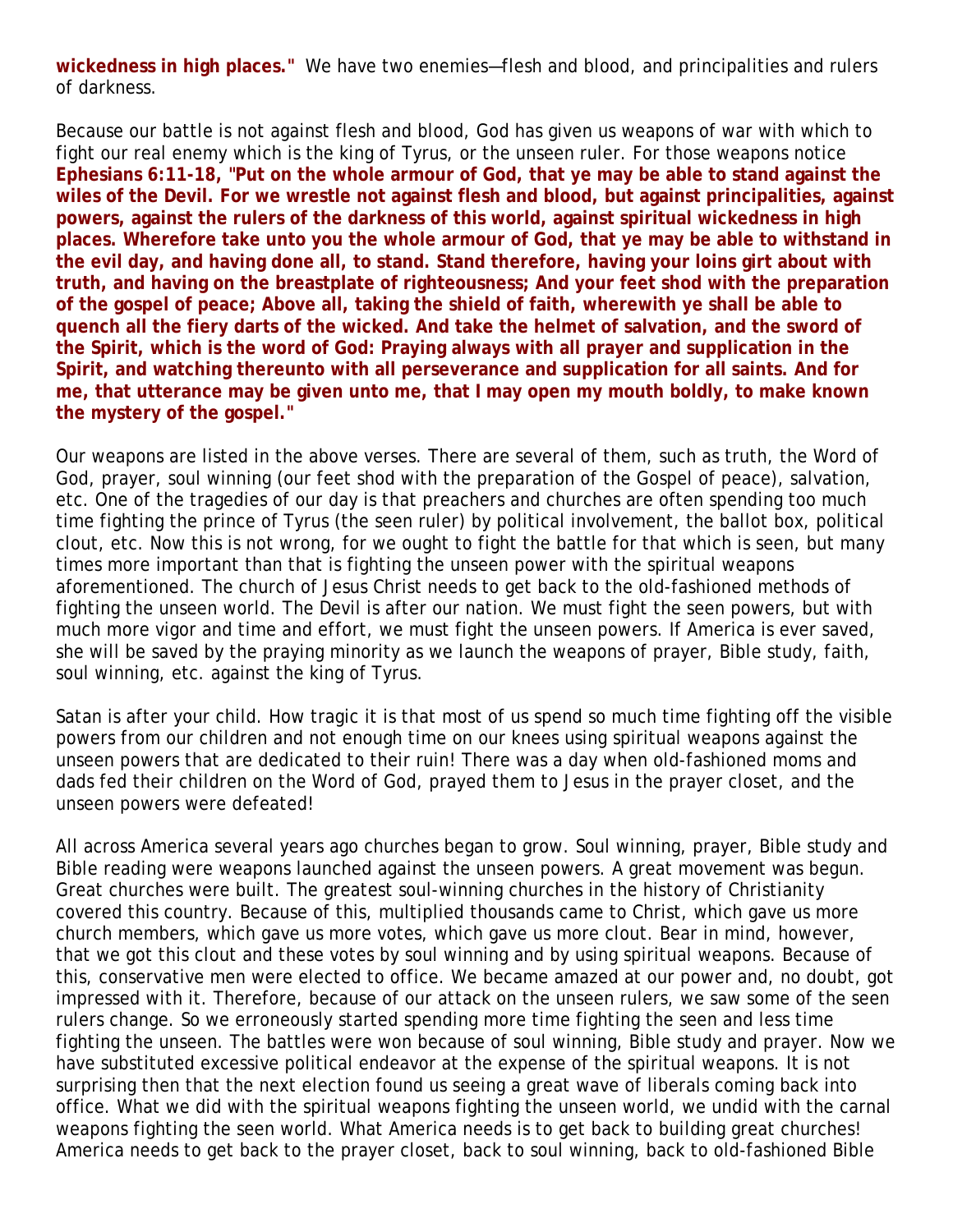preaching! Our nation will not be saved in the halls of Congress; our nation will be saved in the halls of prayer. Our nation will not be saved because of power with men; it will be saved because of power with God! We are more than conquerors through Him, that loved us, but we have to fight with spiritual weapons!

This author is not advocating political isolation. I think it is splendid for Christians to be involved in the election process, but not at the expense of the old-fashioned use of old-fashioned methods that strike at the foundation of the battlements of Hell and against which the unseen powers cannot stand.

Several years ago a group of young people moved in a building near the First Baptist Church of Hammond and started living a communal type of life, which included various kinds of immorality. It was a reproach to the entire neighborhood. Naturally, the neighbors, including the First Baptist Church, were infuriated. Members of this group would pass out literature which included dirty fourletter words. They would do this right across the street from our church. We, along with merchants in the area, resolved to have this institution closed. The mistake we made, however, was launching our main attack against the prince instead of the king. We gave most of our effort in fighting the visible power instead of the invisible power. We contacted the mayor, and though he sincerely wanted to close down the place, he was unable to do so. Then we contacted the city council, then the health commission, and then other visible leaders. All of our efforts failed. The efforts of downtown businessmen ended likewise in failure. The place continued in operation. It seemed that our only hope was prayer, soul winning and other spiritual weapons.

One day during a church staff meeting I looked through the window of a door leading to the hallway of our educational building and saw the operator of the organization motion for me to come to him. I went out in the hallway. He was weeping. His hippie-like appearance was clothed in repentance. He told me that he wanted to be saved. He had watched us and had observed what the First Baptist Church did for others and began to realize the harm that he and his group were doing. He told me that he was about to die and that he had to get saved! In just a few minutes he was a child of God. The next Sunday morning with a neat haircut, a clean shirt, a fresh shave, shined shoes, neatly pressed trousers and an attractive tie, he walked down the isle of First Baptist Church of Hammond professing his faith in Christ. The next week the institution across the street was closed! The methods by which it was closed were those that were used against unseen powers, rulers of darkness and principalities. All efforts to have it closed by the use of carnal methods against the visible prince failed, while the use of spiritual weapons against the invisible king succeeded, for the king was in control of the prince!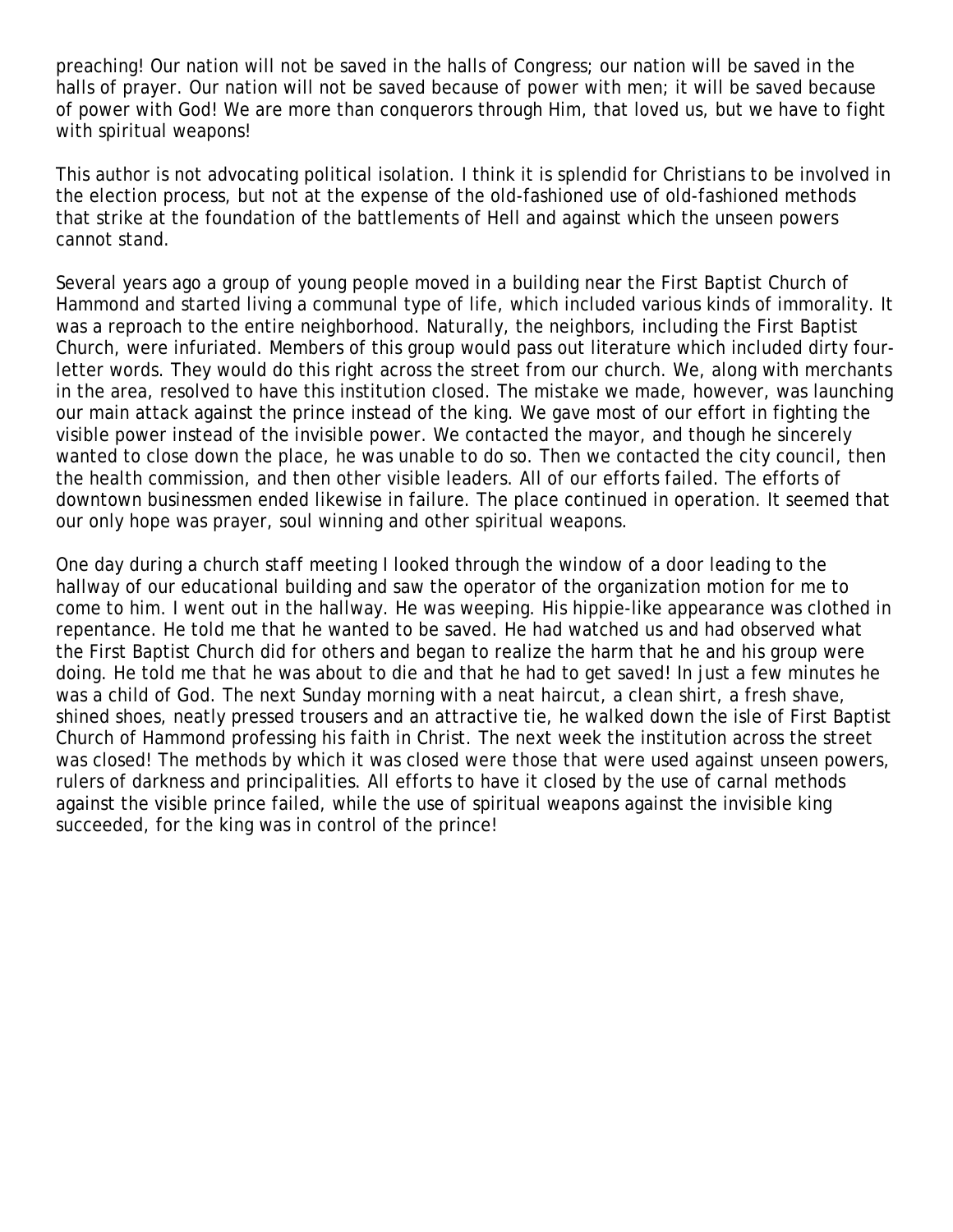## **Chapter 49 — "This Kind" of Answers to Prayer**

**Mark 9:29, "And he said unto them, This kind can come forth by nothing, but by prayer and fasting." Mark 9:23, "Jesus said unto him, If thou canst believe, all things are possible to him that believeth."**

This chapter deals with God's provisions for the big needs of our lives. There are times when our needs rise far above the normal ones of daily provisions such as food, clothing, shelter, etc. There is a need for healing from a serious illness. There is a need for a wayward son or daughter to be brought back to God. In such cases and in other cases where the need is a great one, the conditions for God answering our prayer may be somewhat different as follows:

1. *God is a God Who answers big requests.* **Jeremiah 33:3, "Call unto Me, and I will answer thee, and shew thee great and mighty things, which thou knowest not."** Notice especially the words, **"great and mighty things." Matthew 13:58, "And He did not many mighty works there because of their unbelief."** Notice in this passage that there is a reason why God does not do great and mighty things. Notice especially the words, **"He did NOT many mighty works there because of their unbelief."**

**Psalm 81:10, " I am the LORD thy God, which brought thee out of the land of Egypt: open thy mouth wide, and I will fill it."** There are times when God wants us to open our mouths wide! There is something big He wants to give us.

**Jeremiah 32:17,26,27, "Ah Lord GOD! behold, Thou hast made the heaven and the earth by Thy great power and stretched out arm, and there is nothing too hard for Thee: Then came the word of the LORD unto Jeremiah, saying, Behold, I am the LORD, the God of all flesh: is there any thing too hard for Me?"** Our God is a God of limitless power and there is nothing that He cannot do.

**Matthew 17:20,21, "And Jesus said unto them, Because of your unbelief: for verily I say unto you, If ye have faith as a grain of mustard seed, ye shall say unto this mountain, Remove hence to yonder place; and it shall remove; and nothing shall be impossible unto you. Howbeit this kind goeth not out but by prayer and fasting."** Especially take note of the words, **"this kind."** This teaches us that there is a certain kind of need that requires a certain kind of action. This is talking about the big prayers which require big answers for big needs. Such was the case of the boy who was possessed by the demon. While Jesus was on the mount of transfiguration with Peter, James and John, talking to Moses and Elijah, a man brought his demon-possessed son to the disciples. The disciples tried to heal him, but they could not. When Jesus returned from the transfiguration, the man brought his son to our Lord. Our Lord healed his son. Then the disciples asked Jesus why they were unable to do so while He was gone, whereupon Jesus reminded them that **"THIS KIND goeth not out but by prayer and fasting."**

**Ephesians 3:20,21, "Now unto him that is able to do exceeding abundantly above all that we ask or think, according to the power that worketh in us, Unto him be glory in the church by Christ Jesus throughout all ages, world without end. Amen."** Notice especially the words, **"exceedingly abundantly."** Again God is talking about big answers to big prayers.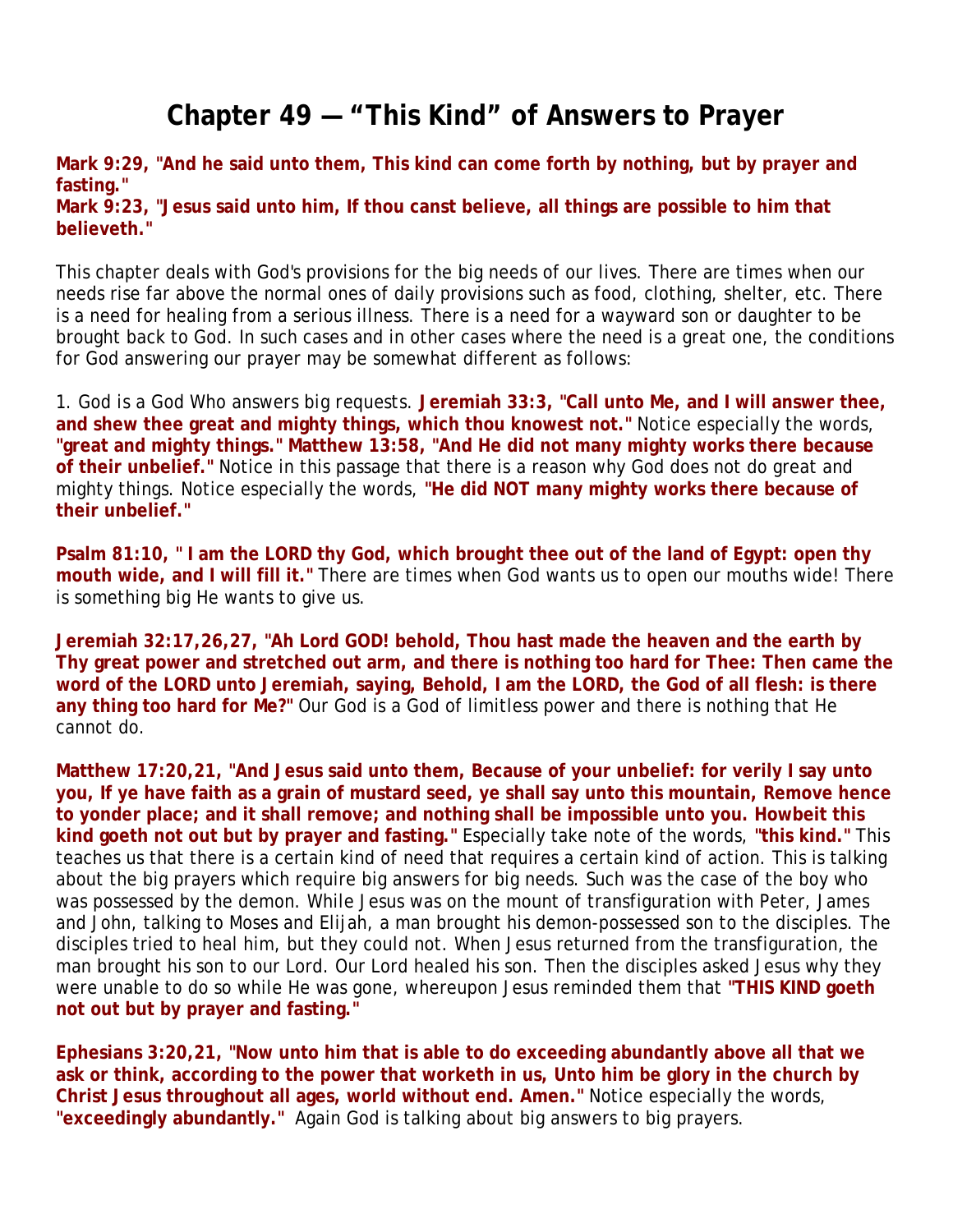**James 4:2, "Ye lust, and have not: ye kill, and desire to have, and cannot obtain: ye fight and war, yet ye have not, because ye ask not."** If we have not because we ask not, then it could be said we have little because we ask little or we have much because we ask much.

**Isaiah 59:1, "Behold, the LORD's hand is not shortened, that it cannot save; neither his ear heavy, that it cannot hear." Luke 1:37, "For with God nothing shall be impossible."** Notice again the limitless power of God which reminds us that God can and wants to answer our big requests.

2. *For big answers to big requests, God usually requires prayer and fasting.* **Mark 9:28,29, "And when he was come into the house, his disciples asked him privately, Why could not we cast him out? And he said unto them, This kind can come forth by nothing, but by prayer and fasting."** Moses needed something big from God when he fasted forty days on Mount Sinai. Jesus needed something big from the Father when He fasted forty days in the wilderness of temptation. Daniel, Ezra, Jeremiah, Paul, Joshua, David, Anna, Barnabas and other great Bible Christians were asking big things from God because we find them fasting.

A big thing was being asked in **Jonah 3:5-7, "So the people of Nineveh believed God, and proclaimed a fast, and put on sackcloth, from the greatest of them even to the least of them. For word came unto the king of Nineveh, and he arose from his throne, and he laid his robe from him, and covered him with sackcloth, and sat in ashes. And he caused it to be proclaimed and published through Nineveh by the decree of the king and his nobles, saying, Let neither man nor beast, herd nor flock, taste any thing: let them not feed, nor drink water."**

A big thing was being asked by the Jews in **Esther 4:16, "Go, gather together all the Jews that are present in Shushan, and fast ye for me, and neither eat nor drink three days, night or day: I also and my maidens will fast likewise; and so will I go in unto the king, which is not according to the law: and if I perish, I perish."**

A big thing was asked by Joshua after the battle of Ai when he called a fast. It was also a big thing that was being asked by Ezra when he called a fast in **Ezra 8:21-23, "Then I proclaimed a fast there, at the river of Ahava, that we might afflict ourselves before our God, to seek of him a right way for us, and for our little ones, and for all our substance. For I was ashamed to require of the king a band of soldiers and horsemen to help us against the enemy in the way: because we had spoken unto the king, saying, The hand of our God is upon all them for good that seek him; but his power and his wrath is against all them that forsake him. So we fasted and besought our God for this: and he was intreated of us."**

A big thing was being asked in Cornelius in **Acts 10:30, "And Cornelius said, Four days ago I was fasting until this hour; and at the ninth hour I prayed in my house, and, behold, a man stood before me in bright clothing."** 

Hence, if a child of God learns to get his big needs from his Father, he must learn how to fast. Sometimes this means hours of fasting. Sometimes it means days of fasting. Sometimes it may even mean weeks of fasting. One can have conversions without fasting, but if he has THIS KIND of conversions, he will have to pray and fast. There are some kinds of revival that we can have without fasting, but if we want THIS KIND of revival, we will have to learn to fast. There are some miracles that may be obtained without fasting, but if we want THIS KIND of miracles, we will have to learn to pray and fast.

3. *There are several types of fasting.* We normally associate fasting with being deprived of food, but actually it includes more than just the appetite for food. It includes at least the following: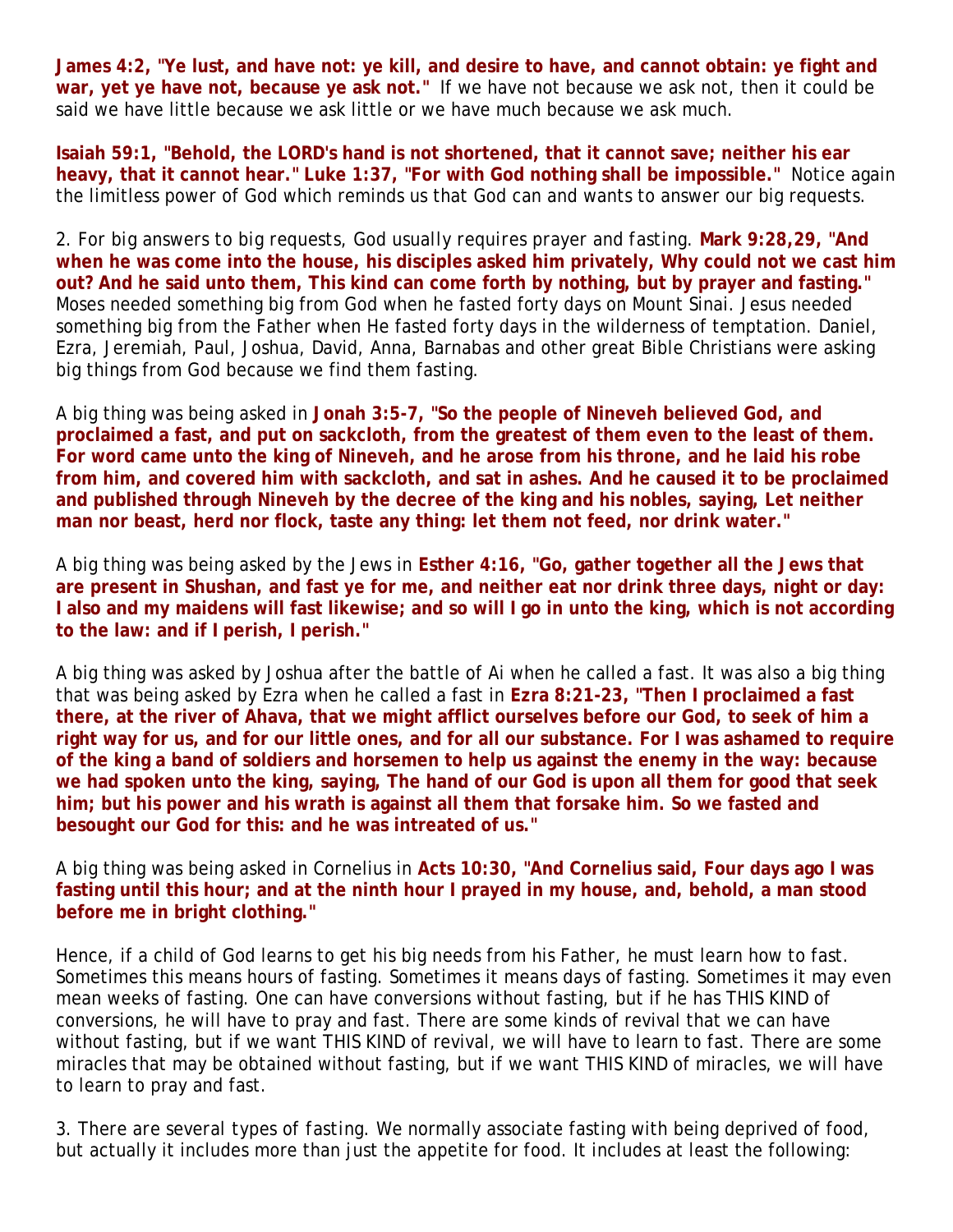(1) *food.* God wants us to enjoy food. That is why He made it so tasty. It is so wonderful that God provided for us the means of enjoying that which if our fuel. **Psalm 103:2,5, "Bless the LORD, O my soul, and forget not all his benefits: Who satisfieth thy mouth with good things; so that thy youth is renewed like the eagle's."** No doubt when God made the apple He said, "I'm going to make it tasty so My people can enjoy their refueling." When He made the strawberry, He thought likewise. Yet, sometimes for a big request to be answered, God requires us to go without food for a season. In most cases it could be one day a week. Often I have prayed and fasted for one day a week when seeking God's help concerning a big need. There have been times when I have seen fit to fast three days per week or maybe just for three days in begging God for a certain thing that would require a miracle. Then there have been times when the fasting should last for longer seasons. If a person is to fast for the first time, it would be wise for him to counsel with someone who has had experience at fasting before he enters into a fast.

(2) *Sleep.* The Lord was good to us when He gave us that "R and R" time of the day when our bodies are refreshed through sleep. **Psalm 127:2, "It is vain for you to rise up early, to sit up late, to eat the bread of sorrows: for so he giveth his beloved sleep."** Yet there are times when our needs are great and when to have them met would require a miracle when a person should pray and fast without sleep. Our Lord often spent the night in prayer, and we are admonished that if we would have the mighty power of God upon our lives we will have to forfeit our sleep on some occasions in order to have our big requests answered.

(3) *Beauty.* Be that, I am referring to the beauty of nature. This chapter is being written while driving through the beautiful mountains of northern California. God certainly must have been loving us when He made this part of the world. I think He said, "My people will enjoy these beautiful evergreens. They will feel secure when they see these mountains. They will love the shade of these beautiful valleys. God must have loved us a lot when He carved the Puget Sound. He must have loved us a lot what He made those pyramidic mountains that we call the Rockies. He must have had us in mind when He raised the redwoods as the Samson of all the trees, when He dropped lakes in Minnesota like teardrops of piety, when He raised the pines of the Carolinas like steeples on the horizon, when He painted the deserts of Arizona and when He mingled all of those colors to form the rainbow. Yet, there are times when we are to deprive ourselves of such satisfaction to our senses. These are times when we need great answers to great prayers from a great God. This is why we are admonished, **"Enter into thy closet."** There are times when all of our beauty should be found in Him and He should become our bread, our food and our rest. We enter into a closet without sleep and without food, and we plead with God for the miracles!

(4) *sex.* God was merciful and kind when He made the reproductive process a pleasure, and certainly He reminds us that marriage is honorable in all, and the bed undefiled. **Hebrews 13:4, "Marriage is honourable in all, and the bed undefiled: but whoremongers and adulterers God will judge."** Yet, just as is the case of eating, in sleeping and in seeing the beauty of nature, there are times when couples should forego the pleasures of love-making in order to seek the mighty power of God or to receive a miracle from our Heavenly Father. Notice **Exodus 19:14,15, "And Moses went down from the mount unto the people, and sanctified the people; and they washed their clothes. And he said unto the people, Be ready against the third day: come not at your wives."** Here is an example when husbands and wives were told to withdraw themselves from each other in an effort to seek a miracle.

Fasting could be applied to other things such as sports, music, pleasure, hobbies, etc. There are times when an answer to prayer is going to one of miraculous proportions and we are going to have to have THIS KIND of answer. **"THIS KIND cometh forth by nothing but by prayer and fasting."** Oh,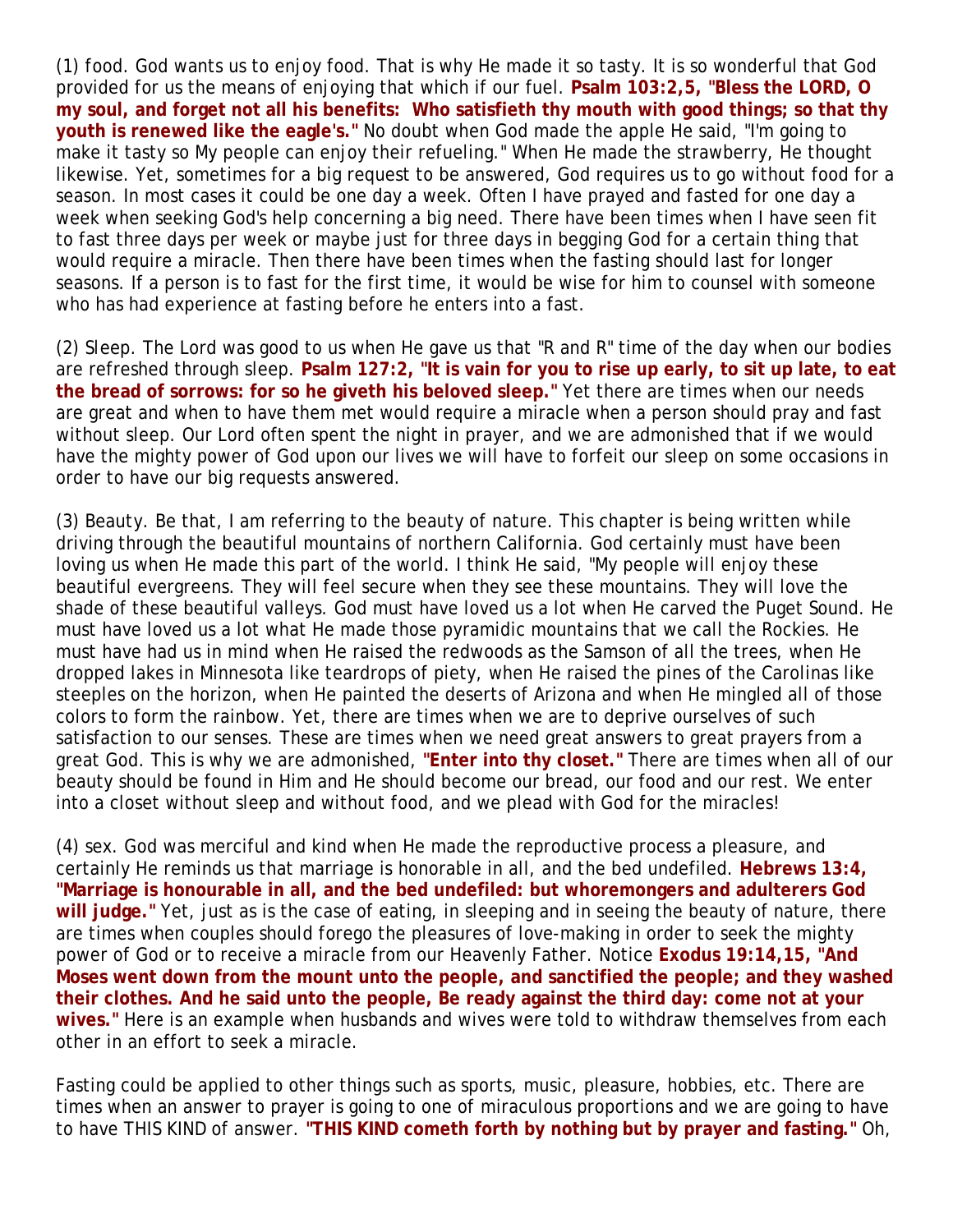may God teach us to open our mouths wide to seek THIS KIND of answers by THIS KIND of praying and fasting!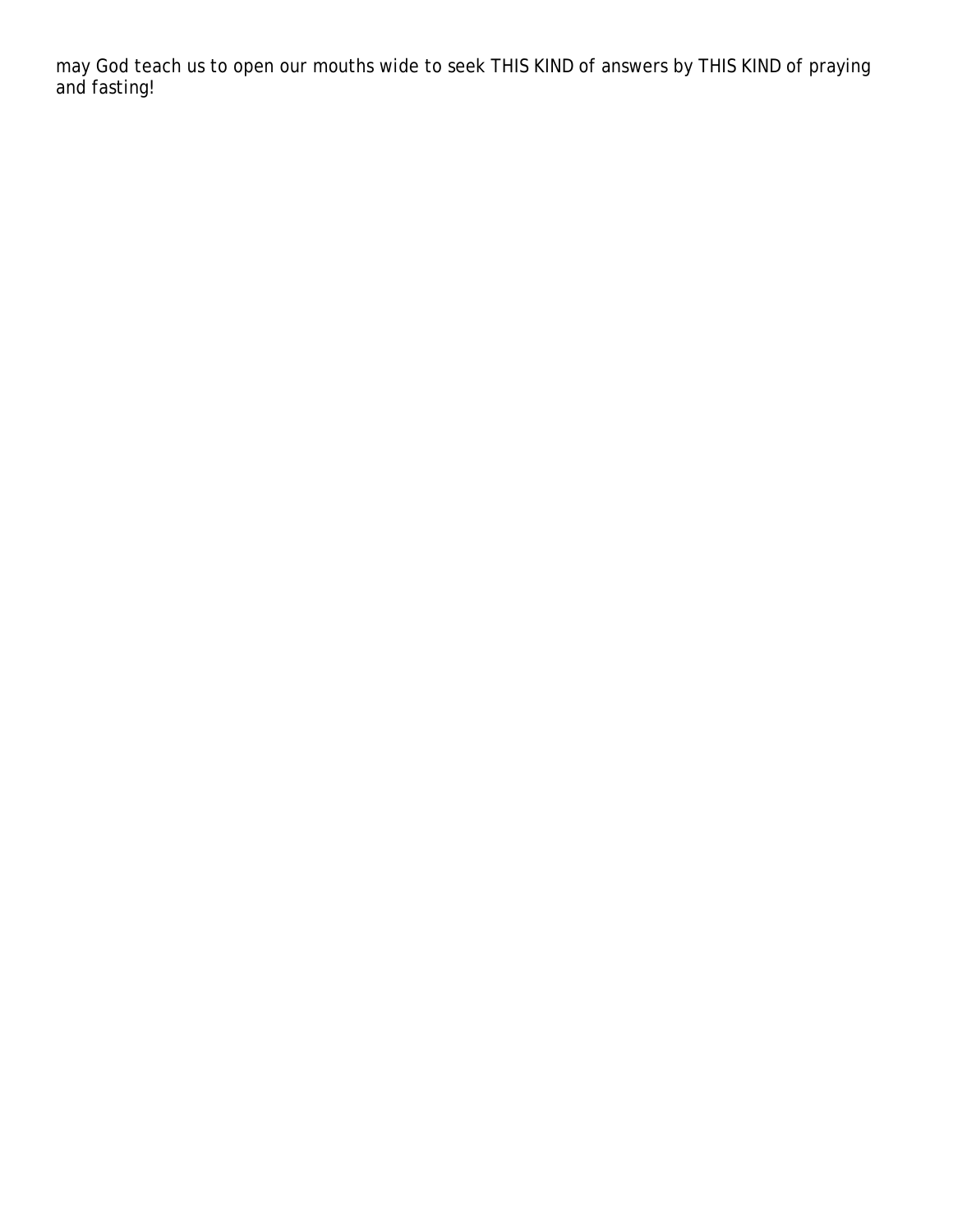## **Chapter 50 — Tomorrow's Guarantee of God's Provision**

**Psalm 78:20, "Behold, He smote the rock, that the waters gushed out, and the streams overflowed; can He give bread also? can He provide flesh for His people?"**

In that great song, perhaps the most popular of them all, "Amazing Grace," there is a stanza that says, "Through many dangers, toils and snares I have already come. 'Tis grace hath brought me safe thus far, and grace will lead me home."

**Psalm 78** tells of the Israelites recounting what God had done in the past and yet doubting what God could do in the future. In **verse 12** they said, **"Marvellous things did he in the sight of their fathers."** In **verse 13** they said, **"He divided the sea, and caused them to pass through; and He made the waters to stand as an heap."** In **verse 14,** they said, **"In the daytime also He led them with a cloud, and all the night with a light of fire."** In **verse 15** they said, **"He clave the rocks in the wilderness, and gave them drink as out of the great depths."** In **verse 16** they said, **"He brought streams also out of the rock, and caused waters to run down like rivers,"** and yet in **verse 19** they doubted that God could care for their needs. In **verse 20** they looked to the past and said, **"Behold, He smote the rock, that the waters gushed out, and the streams overflowed,"** but now they doubt when they say, **"Can He give us bread also?"** How sad! The miracles of the past stood by themselves. They offered no encouragement to the people of God concerning the future. They did not affect their faith. This is so often the case with God's people.

Here are two people who enjoy the same blessings. One rejoices about the blessing and frets for tomorrow. The other says, "He did it yesterday; He will do it again tomorrow!"

Here are two people. One says, "He did it once; I wonder if He will do it again?" The other says, "He did it once; I have learned what He is like, and I know He will do it again."

Here are two people. One gets a blessing. The other learns a principle.

Here are two pastors who look to the past and recount the great miracles of God upon their churches. One says, "He provided in the past; He will in the future." The other says, "He provided in the past; I wonder if He will in the future?"

The believer must always realize that God does not change; He always responds the same way under the same conditions. Not only can we say, " 'Tis grace hath brought me safe thus far," but thank God we can say, "And grace will lead me home."

Here is a young person who has just graduated from high school. He looks back and says, "God has been so good"; then he frets about college. Here is another young person who says, "God has been so good while I was in high school, and I know He can see me through college."

When I enrolled at East Texas Bible College I did not have one dime in my pocket, but I knew I was going through college. How did I know? God had seen me through high school! When the day for my high school graduation came, my mother asked to speak to me. She said, "Son, I'm sorry, but there is no way you can go to your graduation tonight because you must wear a suit to graduation." (In those days high school graduates did not wear caps and gowns). Young men wore suits and young ladies wore formal dresses.) She proceeded, "We just don't have any money. I have tried to find some. I have tried to borrow it; I have tried to earn it, but in a few hours the commencement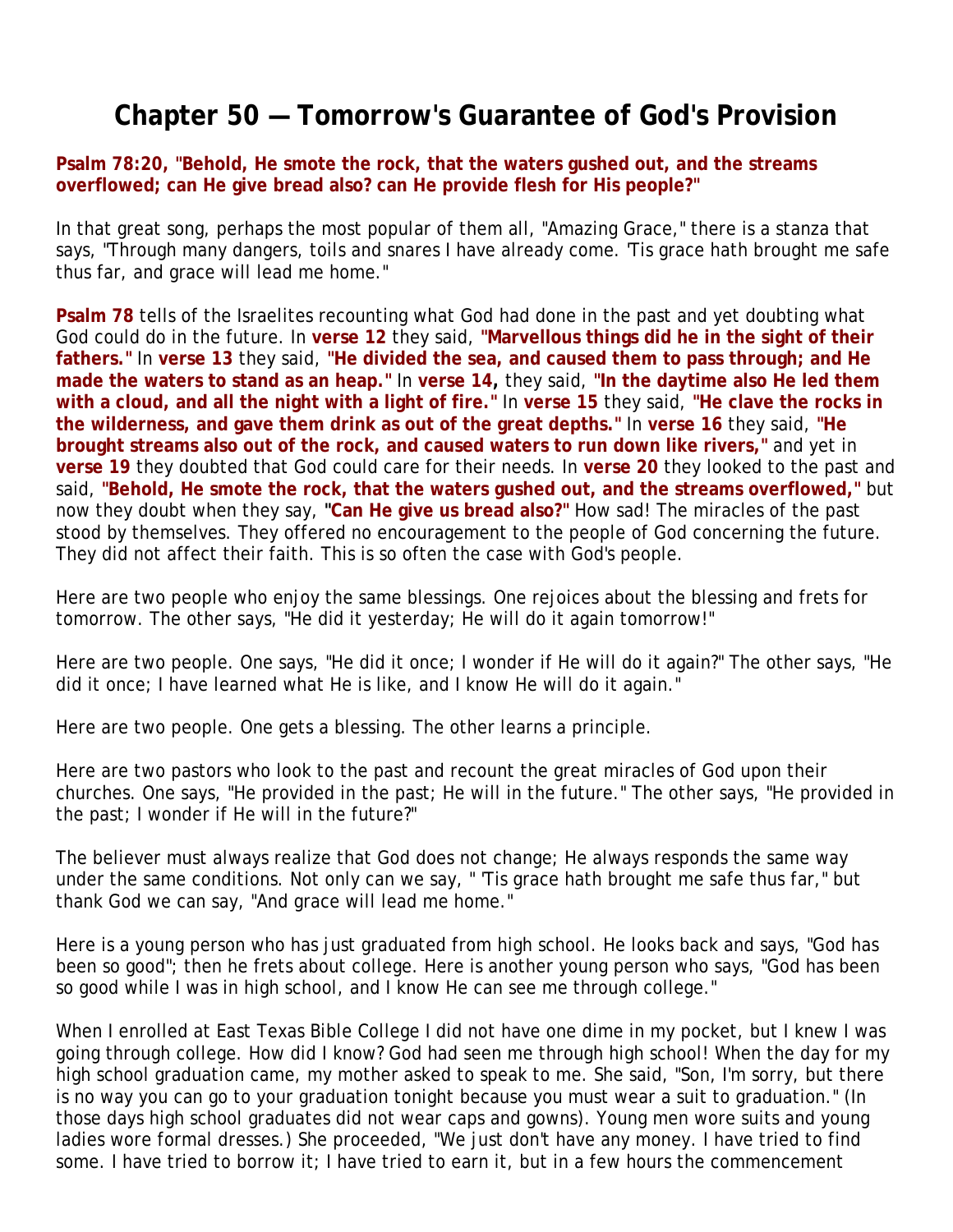service begins and there is no way that Mother can see that it will be possible for you to go to your graduation." I went to the back room and knelt beside my little bed and pleaded with God to provide a suit for me so I could go to my own high school graduation. I got off my knees and in just a few moments I heard a voice on the front porch. It was the postman. I went to the mailbox, and there was a letter from my uncle Harvey. I opened it and read something like this, "Dear Jack. I just found out that you are graduating. I didn't have time to buy you a present; I hope this \$50 check will be satisfactory." (It was!) In those days \$50 could buy a suit, a tie, a pair of shoes, a new shirt, new socks and the whole works. With tears of joy dropping from my 17-year old eyes, I went down to a men's store and bought a pair of shoes, a pair of socks, a new shirt, a tie and a suit. In a few hours I walked across the platform of the McFarland Auditorium at Southern Methodist University (an auditorium rented by the high school for our graduation exercises) dressed as nicely as anybody, but with a heart full of confidence that God cares for His own. I knew God would see me through college because He saw me through high school!

Here is a person who is graduating from college. He says, "Praise the Lord. He saw me through college, but I am worried about the future." Another graduates from college and says, "Praise the Lord, He saw me through college and I know He will take care of me in the future." When I graduated from college, I knew that God would care for me. Do you know why? He cared for me while I was in college, and I knew He would care for me in my ministry to follow.

I had arrived on the college campus without a dime. I had to find a job quickly. I took my Bible, went down to the courthouse square and knelt there on the square in Marshall, Texas, and opened my Bible to **Jeremiah 33:3, "Call unto Me, and I will answer thee, and shew thee great and mighty things, which thou knowest not."** I claimed this promise. I said, "Dear God, I beg You for a job." I looked up and saw the J.C. Penny store down the street, and I said, "Dear God, I ask You for a job at J.C. Penny store." With my Bible open to **Jeremiah 33:3,** I went down to the store and asked if I could see the manager. A heavy, white haired man named Mr. Croft came to me. He said, "May I help you, sir."

I said, "Yes, sir, I think I'm going to work here."

He said, "How do you know? Why do you think that?"

I showed him **Jeremiah 33:3** and told him that I had just prayed on the courthouse square and asked God for a job. He looked at me and said, "Young man, I just fired four men from the men's department, but you are hired!" He later told me why. He said he knew that I would either be the best salesman that J.C. Penny store had ever had or the biggest flop in the history of the country, and he had to find out which one it would be! The next day I went to work at J.C. Penny Company.

This is just one of many instances where God provided for this preacher during college years. At the end of my college training as I looked back to see how God had provided, would not I be able to know that God would provide in the future? Grace has led me safe thus far, could not grace lead me home?

Here is a person that says, "God has been good to me in my young adulthood, but I'm worried sick about middle age." Another person says, "God has been good to me in my young adulthood, and that proves He will provide in my middle age." I love the story about the little boy who went with his mother to the grocery store. There was a big container of candy right beside the cash register. The little boy looked longingly at the candy. The groceryman saw him and kindly said, "Son, go ahead and get a handful. It's free to you." The little boy kept looking, but didn't move a hand. The groceryman said again, "Go ahead, son, get a handful. I won't charge you a penny for it. You are a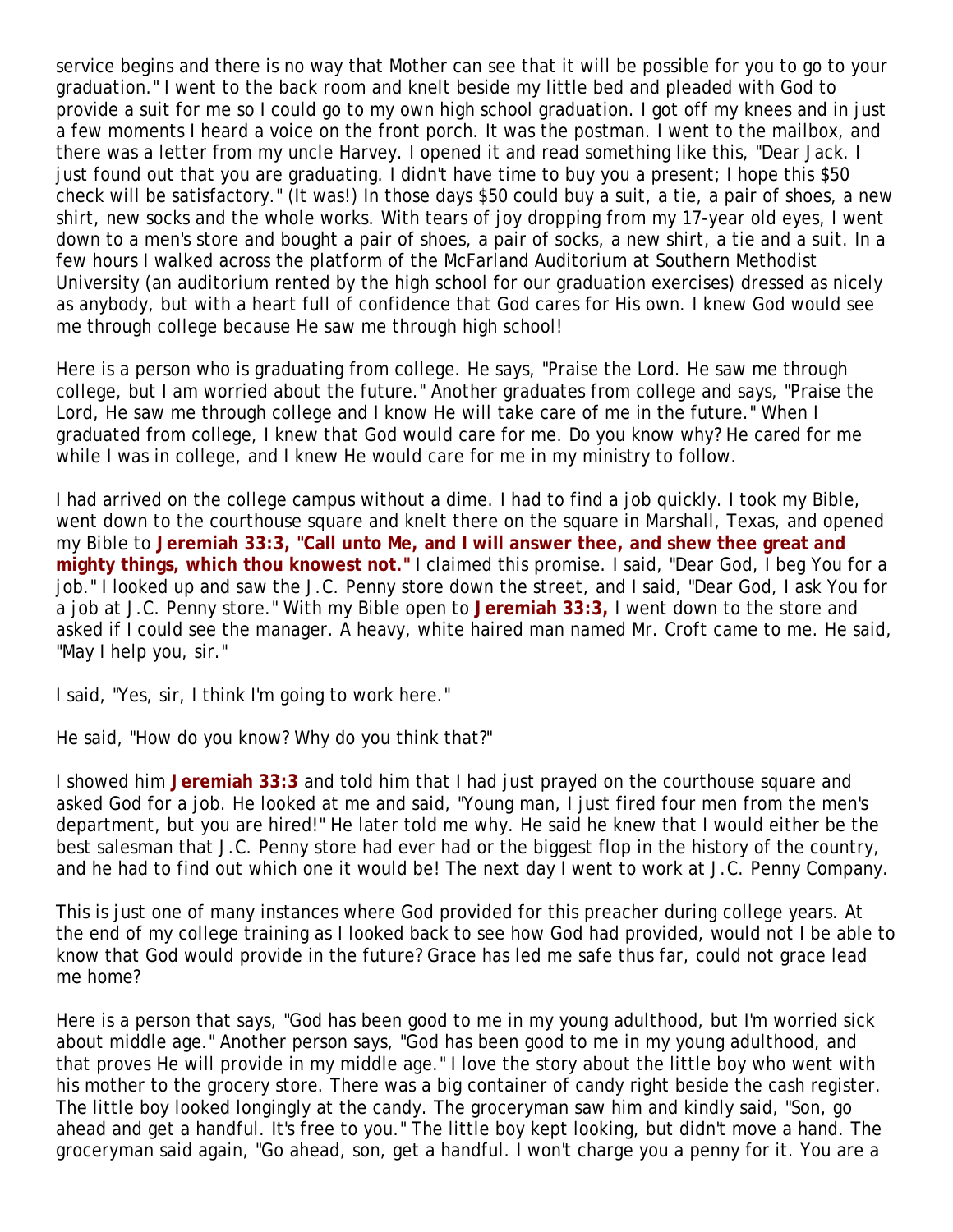good boy. I want you to have it free." The boy did not move his hand; he just kept looking longingly at the candy. The mother said, "Go ahead, son! The groceryman has told you it's all right, and it's all right with mother too. Get a handful." The boy didn't move a hand, but kept looking longingly at the candy. Finally the groceryman looked at him and said, "well, son, if you are too timid, I'll get it for you. So the groceryman got a handful of candy and placed it in the lad's pocket. A big smile came across the boy's face. As they walked home, the mother looked at the boy and said, "Son, why didn't you get the candy yourself when the groceryman told you you could?"

A smile came across the boy's face and he said, "Mama, 'cause his hand is bigger than mine!" Yes, and God's hand is bigger than mine, too. His grace has led me safe thus far, and His grace will lead me home.

Here is a person whose family is grown and middle aged, and he is coming to the closing years of his life. He looks back and says, "God has been good to me in helping me rear my family, but I am so worried about old age." Here is a person who looks back at middle age years and says, "God has been good to me in helping me rear my family, and I have learned a great truth that God will care for me in my old age." One says only, " 'Tis grace hath brought me safe thus far." The other says, "And grace will lead me home!"

Here is a person facing the sunset of life. He looks back over his life and he says, "I have had a wonderful life and God has provided, but I am afraid to die." Another looks back over life and says, "I had a wonderful life, and God has been so good to provide, but now that death is coming, He must have something so wonderful and so much better for me after death."

Listen, beloved, His mighty arms can hold the infant like a mother, build a wall around one in life's noonday, and lay a bridge of sunset over which the old man's feet may walk serenely into eternal day.

One of the main reasons we Christians should not fear death is that it will give us a chance to see our Heavenly Father in action. A boy whose dad is a sailor would love to see his dad at sea. A child whose dad is a statesman would love to see his dad in the Senate. A child whose dad is a judge would love to see his dad on the bench doing his works. A child whose dad is a doctor would love to see him in his office as he is used as an instrument of healing. A child whose dad is an athlete would love to see his dad perform on the athletic field A child whose dad is a lawyer would love to see his dad perform in court. How much more would a child whose Dad is God anticipate going to work with God and getting to see Him at work in the glory place!

Oh, yes, I sometimes wander into worry. I sometimes ask myself, "How will I live when I get older?" I have laid nothing away for a rainy day, and then I look up to God and say, "Shall not He Who sent angels to our door, shall not He Who kept the cruse from going empty, shall not He Who dropped manna from the sky, shall not He Who fed Mother and me when I was a boy, shall not He Who sent me a graduation suit six hours before I was to walk across the platform, shall not He Who sent me through college, shall not He Who gave me a job at J.C. Penny Company, shall not He Who provided for our needs when my salary was \$7.50, shall not He Who has provided for me thus far also provide for me in my old age? Oh, yes, He will! I know He will! He will! He will! He will! Praise God, I know He will!

Oh, yes, I sometimes wander into worry about the church. How will the church keep going? The burden is getting heavier all the time, the responsibility is greater, but I stop and say, "Shall not He Who has seen us through these years see us in the years to come? Shall not He Who has taken an annual budget of \$60,000 and made it in 23 years an annual budget over \$12 million care for us in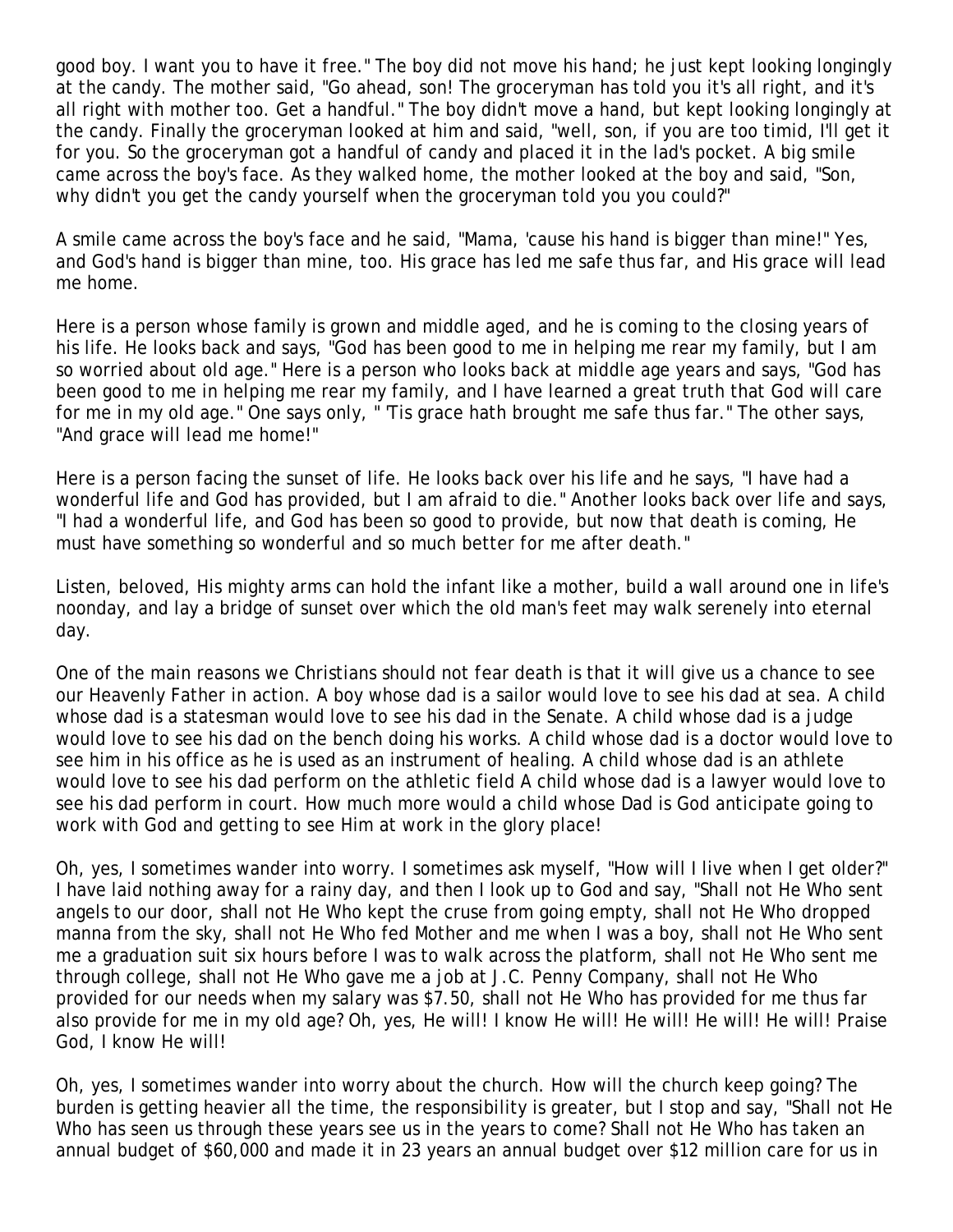the future too? Shall not He Who has led in building two grade schools, a junior high school, two high schools and a college lead us in the future also?

A little girl was in the hospital. The nurse came in one morning to visit the little girl who was very ill. The nurse was in an unusually crabby mood that morning. The little girl said, "Good morning, nurse."

The nurse very abruptly said, "Good morning."

The little girl said, "Nurse, you don't seem very happy. You must not have heard the good news."

The nurse said, "What good news?"

The girl said, "Didn't you hear the good news that Jesus got born?"

May this simple servant of God ask you the question, "Did you hear the good news?" Did you hear the good news in **Matthew 6:33? "But seek ye first the kingdom of God, and His righteousness; and all these things shall be added unto you."** Did you hear the good news in **Philippians 4:19? "But my God shall supply all your need according to His riches in glory by Christ Jesus."** Did you hear the good news in **Romans 8:28? "And we know that all things work together for good to them that love God, to them who are the called according to His purpose."** Did you hear the good news in **Psalm 37:4? "Delight thyself also in the LORD; and He shall give thee the desires of thine heart."** Did you hear the good news in **Psalm 37:19? "They shall not be ashamed in the evil time: and in the days of famine they shall be satisfied."** Did you hear the good news in **John 15:7? "If ye abide in Me, and My words abide in you, ye shall ask what ye will, and it shall be done unto you."** Did you hear the good news in **Psalm 91:1? "He that dwelleth in the secret place of the most High shall abide under the shadow of the Almighty."** Did you hear the good news in **Psalm 23:1? "The LORD is my shepherd; I shall not want."**

Did you hear the good news in **Psalm 37:25? "I have been young, and now am old; yet have I not seen the righteous forsaken, nor His seed begging bread."** Did you hear the good news in **Hebrews 13:5? "Let your conversation be without covetousness; and be content with such things as ye have: for He hath said, I will never leave thee, nor forsake thee."** Did you hear the good news in **Psalm 37:3? "Trust in the LORD, and do good; so shalt thou dwell in the land, and verily thou shalt be fed."** Did you hear the good news in **Jeremiah 33:3? "Call unto Me, and I will answer thee, and shew thee great and mighty things, which thou knowest not."** Did you hear the good news in **Malachi 3:10? "Bring ye all the tithes into the storehouse, that there may be meat in Mine house, and prove Me now herewith, saith the LORD of hosts, if I will not open you the windows of heaven, and pour you out a blessing, that there shall not be room enough to receive it."** Did you hear the good news in **Psalm 34:22? "The LORD redeemeth the soul of His servants: and none of them that trust in Him shall be desolate."** Did you hear the good news in **Psalm 37:9? "For evildoers shall be cut off: but those that wait upon the LORD, they shall inherit the earth."**

Did you hear the good news in **Psalm 34:7? "The angel of the LORD encampeth round about them that fear Him, and delivereth them."** Did you hear the good news? Did you hear the good news? Did you hear the good news?

I believe that God has all of your suits ordered for the rest of your life. I believe that God has all of your food ordered for the rest of your life. His banks do not fail; His cargo bearing ships do not sink. He feeds the ravens and clothes the lilies of the field. **Psalm 50:10** still says, **"For every**